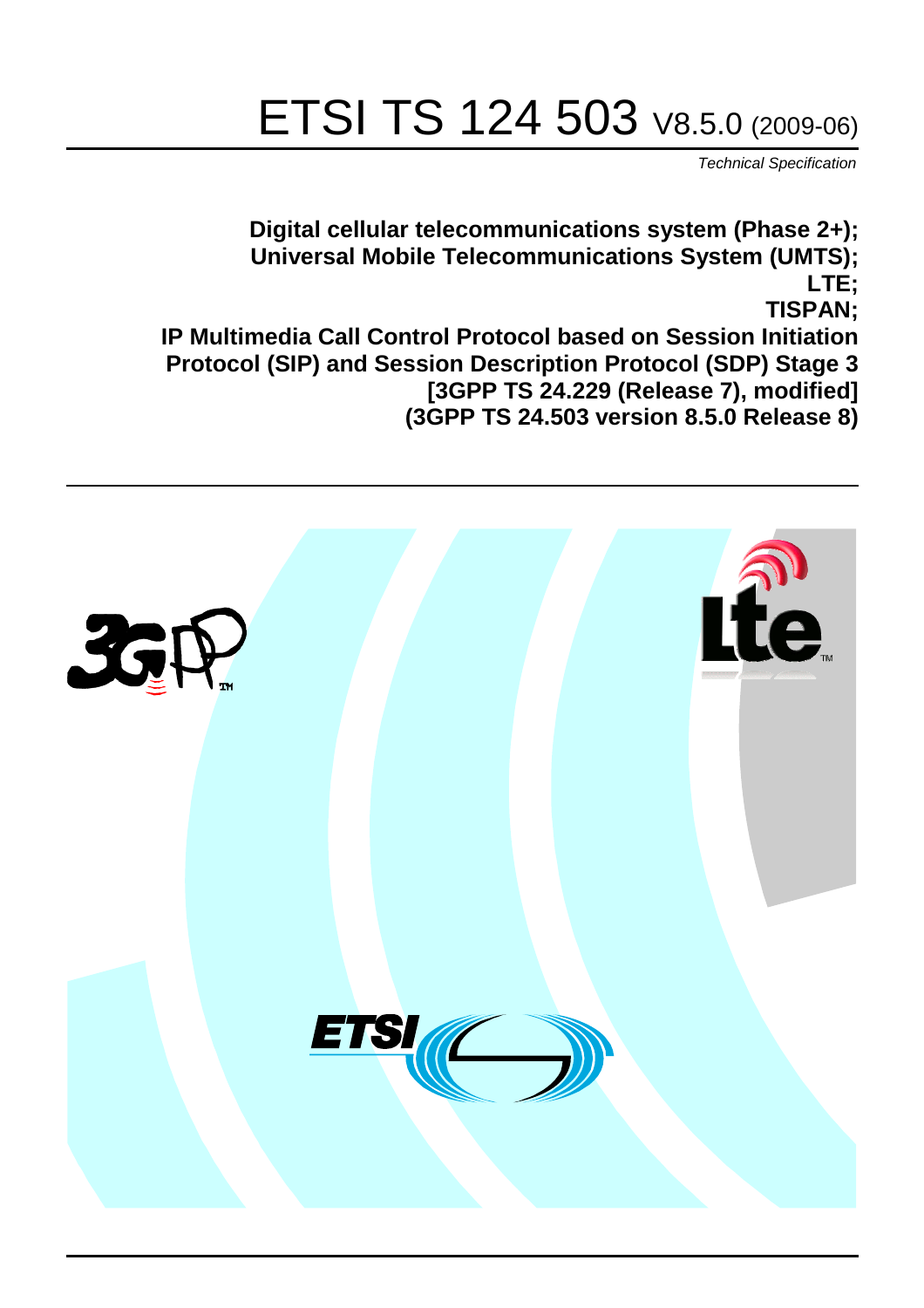Reference RTS/TSGC-0124503v850

Keywords GSM, LTE, UMTS

#### *ETSI*

#### 650 Route des Lucioles F-06921 Sophia Antipolis Cedex - FRANCE

Tel.: +33 4 92 94 42 00 Fax: +33 4 93 65 47 16

Siret N° 348 623 562 00017 - NAF 742 C Association à but non lucratif enregistrée à la Sous-Préfecture de Grasse (06) N° 7803/88

#### *Important notice*

Individual copies of the present document can be downloaded from: [http://www.etsi.org](http://www.etsi.org/)

The present document may be made available in more than one electronic version or in print. In any case of existing or perceived difference in contents between such versions, the reference version is the Portable Document Format (PDF). In case of dispute, the reference shall be the printing on ETSI printers of the PDF version kept on a specific network drive within ETSI Secretariat.

Users of the present document should be aware that the document may be subject to revision or change of status. Information on the current status of this and other ETSI documents is available at <http://portal.etsi.org/tb/status/status.asp>

If you find errors in the present document, please send your comment to one of the following services: [http://portal.etsi.org/chaircor/ETSI\\_support.asp](http://portal.etsi.org/chaircor/ETSI_support.asp)

#### *Copyright Notification*

No part may be reproduced except as authorized by written permission. The copyright and the foregoing restriction extend to reproduction in all media.

> © European Telecommunications Standards Institute 2009. All rights reserved.

**DECT**TM, **PLUGTESTS**TM, **UMTS**TM, **TIPHON**TM, the TIPHON logo and the ETSI logo are Trade Marks of ETSI registered for the benefit of its Members.

**3GPP**TM is a Trade Mark of ETSI registered for the benefit of its Members and of the 3GPP Organizational Partners. **LTE**™ is a Trade Mark of ETSI currently being registered

for the benefit of its Members and of the 3GPP Organizational Partners.

**GSM**® and the GSM logo are Trade Marks registered and owned by the GSM Association.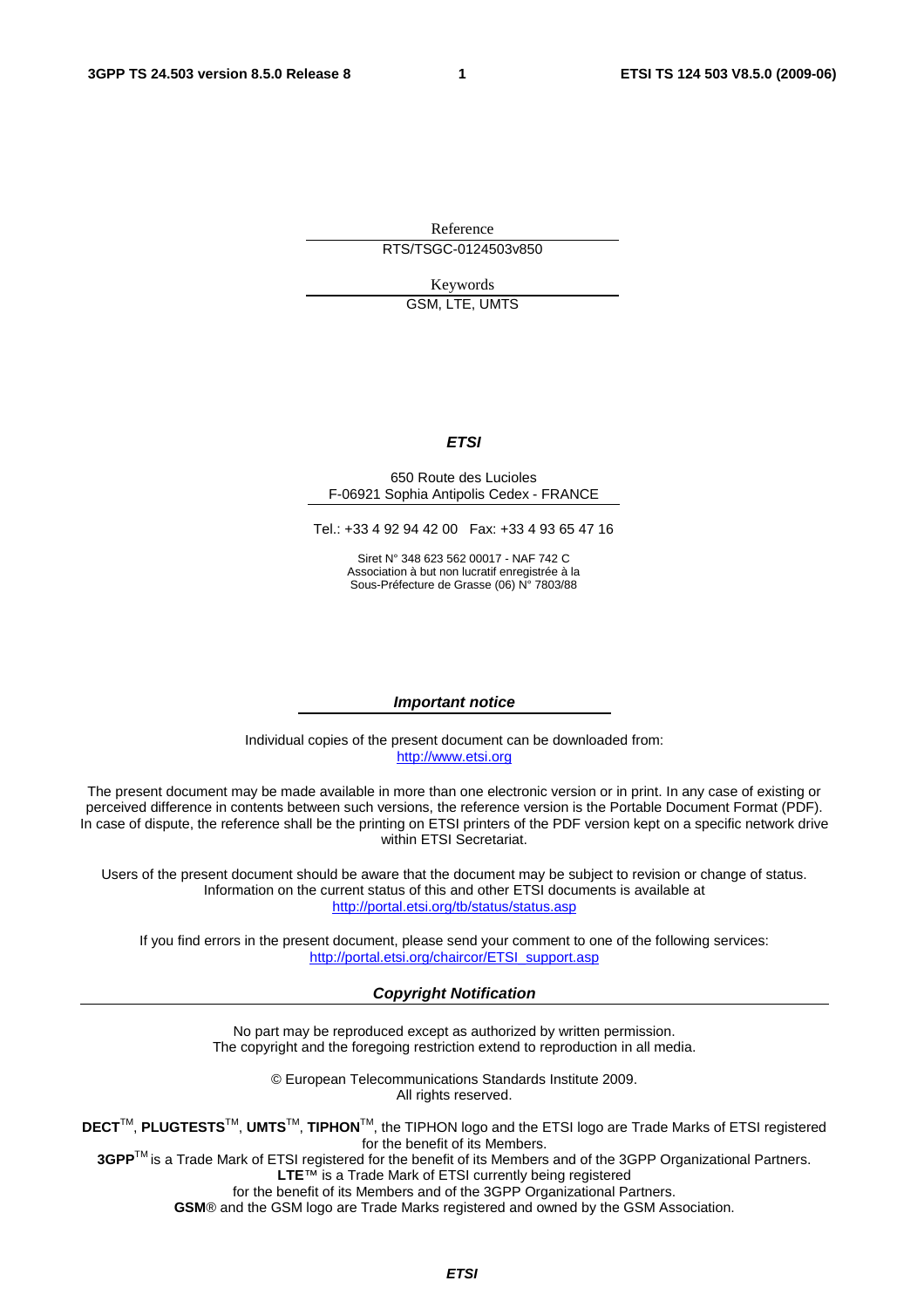## Intellectual Property Rights

IPRs essential or potentially essential to the present document may have been declared to ETSI. The information pertaining to these essential IPRs, if any, is publicly available for **ETSI members and non-members**, and can be found in ETSI SR 000 314: *"Intellectual Property Rights (IPRs); Essential, or potentially Essential, IPRs notified to ETSI in respect of ETSI standards"*, which is available from the ETSI Secretariat. Latest updates are available on the ETSI Web server [\(http://webapp.etsi.org/IPR/home.asp](http://webapp.etsi.org/IPR/home.asp)).

Pursuant to the ETSI IPR Policy, no investigation, including IPR searches, has been carried out by ETSI. No guarantee can be given as to the existence of other IPRs not referenced in ETSI SR 000 314 (or the updates on the ETSI Web server) which are, or may be, or may become, essential to the present document.

### Foreword

This Technical Specification (TS) has been produced by ETSI 3rd Generation Partnership Project (3GPP).

The present document may refer to technical specifications or reports using their 3GPP identities, UMTS identities or GSM identities. These should be interpreted as being references to the corresponding ETSI deliverables.

The cross reference between GSM, UMTS, 3GPP and ETSI identities can be found under <http://webapp.etsi.org/key/queryform.asp>.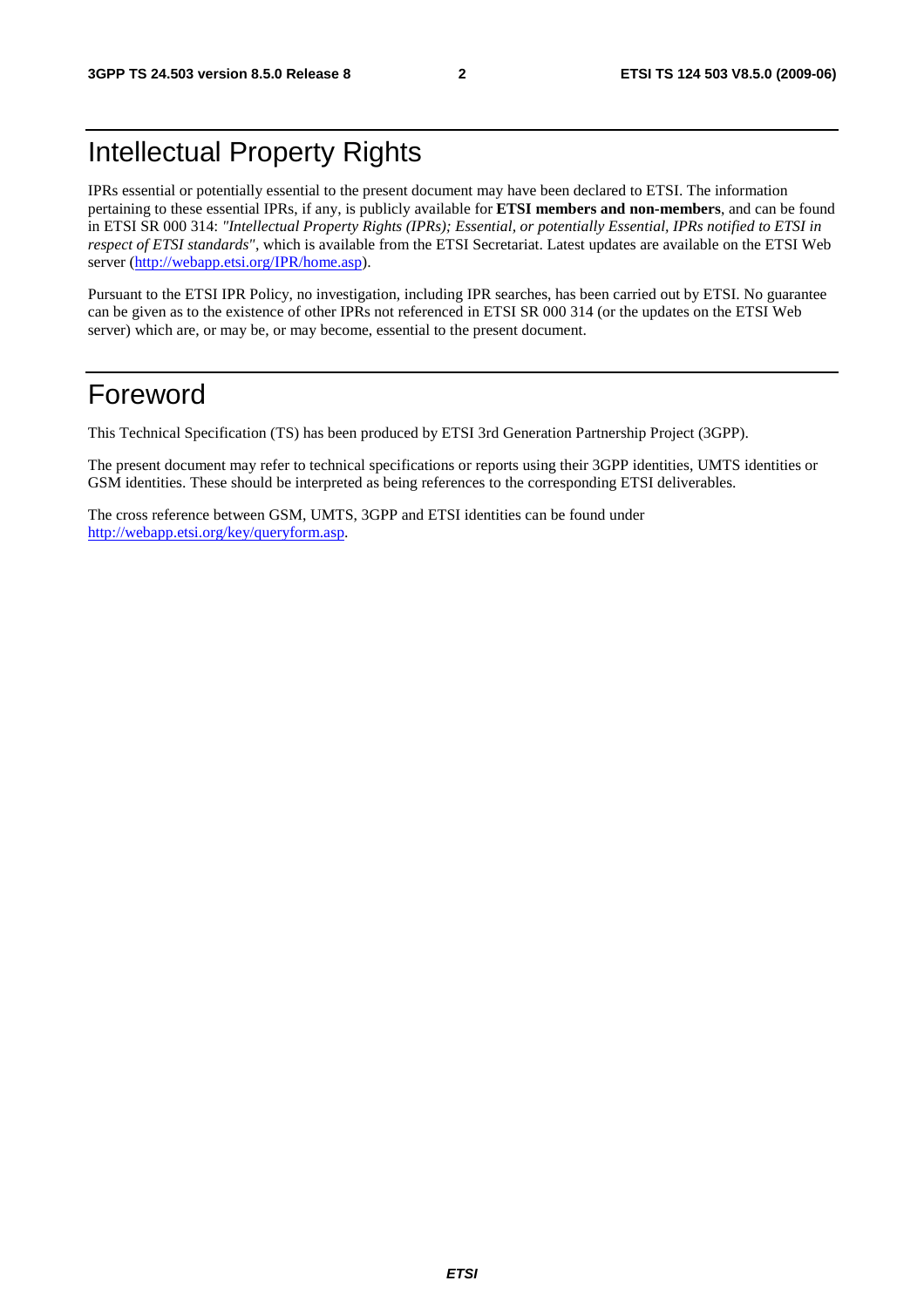$\mathbf{3}$ 

## Contents

| 1              |                                                                                       |  |
|----------------|---------------------------------------------------------------------------------------|--|
| $\overline{2}$ |                                                                                       |  |
| 2.1            |                                                                                       |  |
|                |                                                                                       |  |
|                |                                                                                       |  |
| 5.1.2.1        |                                                                                       |  |
| 5.1.3.1        |                                                                                       |  |
| 5.1.6.8.3      |                                                                                       |  |
| 5.1.6.8.4      |                                                                                       |  |
| 5.2.4          |                                                                                       |  |
| 5.2.10.4       | General treatment for all dialogs and standalone transactions excluding the REGISTER  |  |
|                |                                                                                       |  |
| 5.2.10.5       |                                                                                       |  |
| 5.3.2.1        |                                                                                       |  |
| 5.3.2.1A       |                                                                                       |  |
| 5.4.1.2.2      |                                                                                       |  |
| 5.4.1.5        |                                                                                       |  |
| 5.7.1.9        |                                                                                       |  |
| 7.2A.8.2       |                                                                                       |  |
| 7.2A.9.2       |                                                                                       |  |
| 7.2A.10.3      |                                                                                       |  |
| 7.6.1          |                                                                                       |  |
| 7.6.2          |                                                                                       |  |
| 7.6.3          |                                                                                       |  |
| 7.9.2          |                                                                                       |  |
| 7.9.3          |                                                                                       |  |
| A.3.2.2        |                                                                                       |  |
| B.2A.2         | Handling of SDP at the terminating UE when originating UE has resources available and |  |
|                | IP-CAN performs network-initiated resource reservation for terminating UE 138         |  |
| F.2.1.2.2      |                                                                                       |  |
| F.2.1.2.4      |                                                                                       |  |
|                | <b>Annex ZA</b> (informative):<br>149                                                 |  |
|                |                                                                                       |  |
|                |                                                                                       |  |
|                |                                                                                       |  |
|                |                                                                                       |  |
|                |                                                                                       |  |
|                |                                                                                       |  |
|                |                                                                                       |  |
|                |                                                                                       |  |
|                |                                                                                       |  |
|                |                                                                                       |  |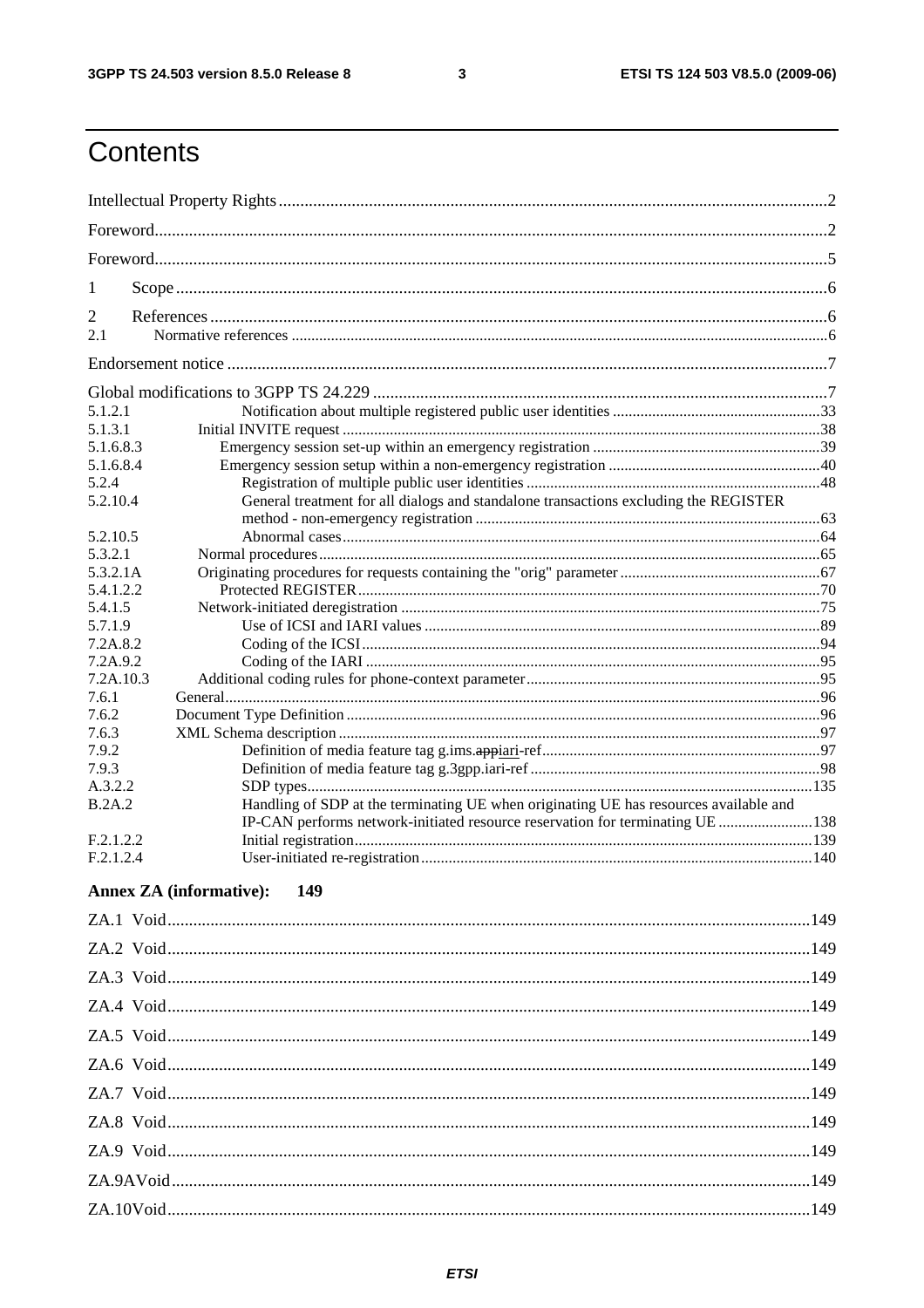$\overline{\mathbf{4}}$ 

| <b>Annex ZB</b> (informative): |  |  |
|--------------------------------|--|--|
|                                |  |  |
|                                |  |  |
|                                |  |  |
|                                |  |  |
|                                |  |  |
| <b>Annex ZE</b> (informative): |  |  |
|                                |  |  |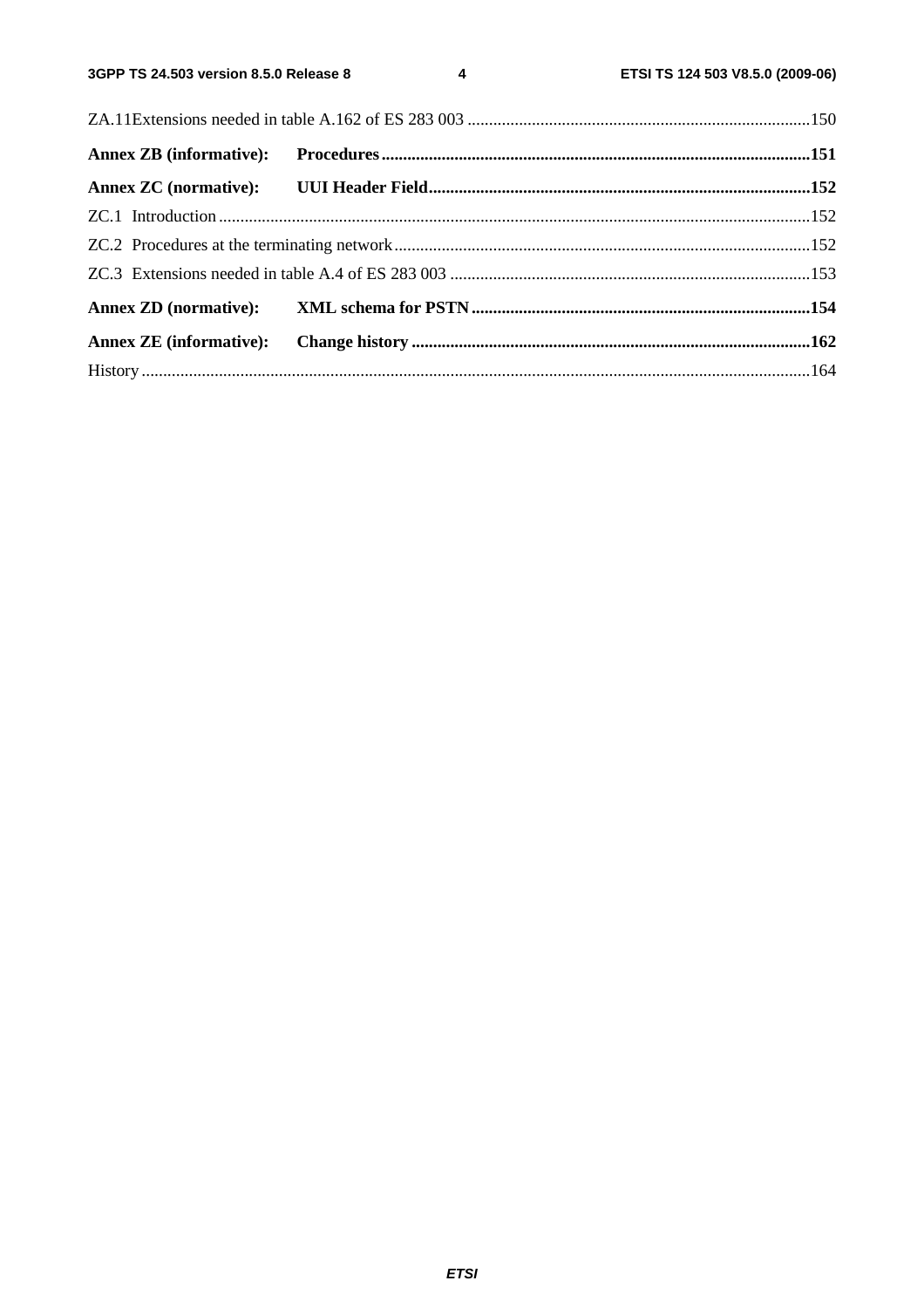### Foreword

This Technical Specification (TS) was been produced by ETSI Technical Committee Telecommunications and Internet converged Services and Protocols for Advanced Networking (TISPAN) and originally published as final draft ETSI ES 283 003 [4]. It was transferred to the 3rd Generation Partnership Project (3GPP) in January 2008.The contents of the present document are subject to continuing work within the TSG and may change following formal TSG approval. Should the TSG modify the contents of the present document, it will be re-released by the TSG with an identifying change of release date and an increase in version number as follows:

Version x.y.z

where:

- x the first digit:
	- 1 presented to TSG for information;
	- 2 presented to TSG for approval;
	- 3 or greater indicates TSG approved document under change control.
- y the second digit is incremented for all changes of substance, i.e. technical enhancements, corrections, updates, etc.
- z the third digit is incremented when editorial only changes have been incorporated in the document.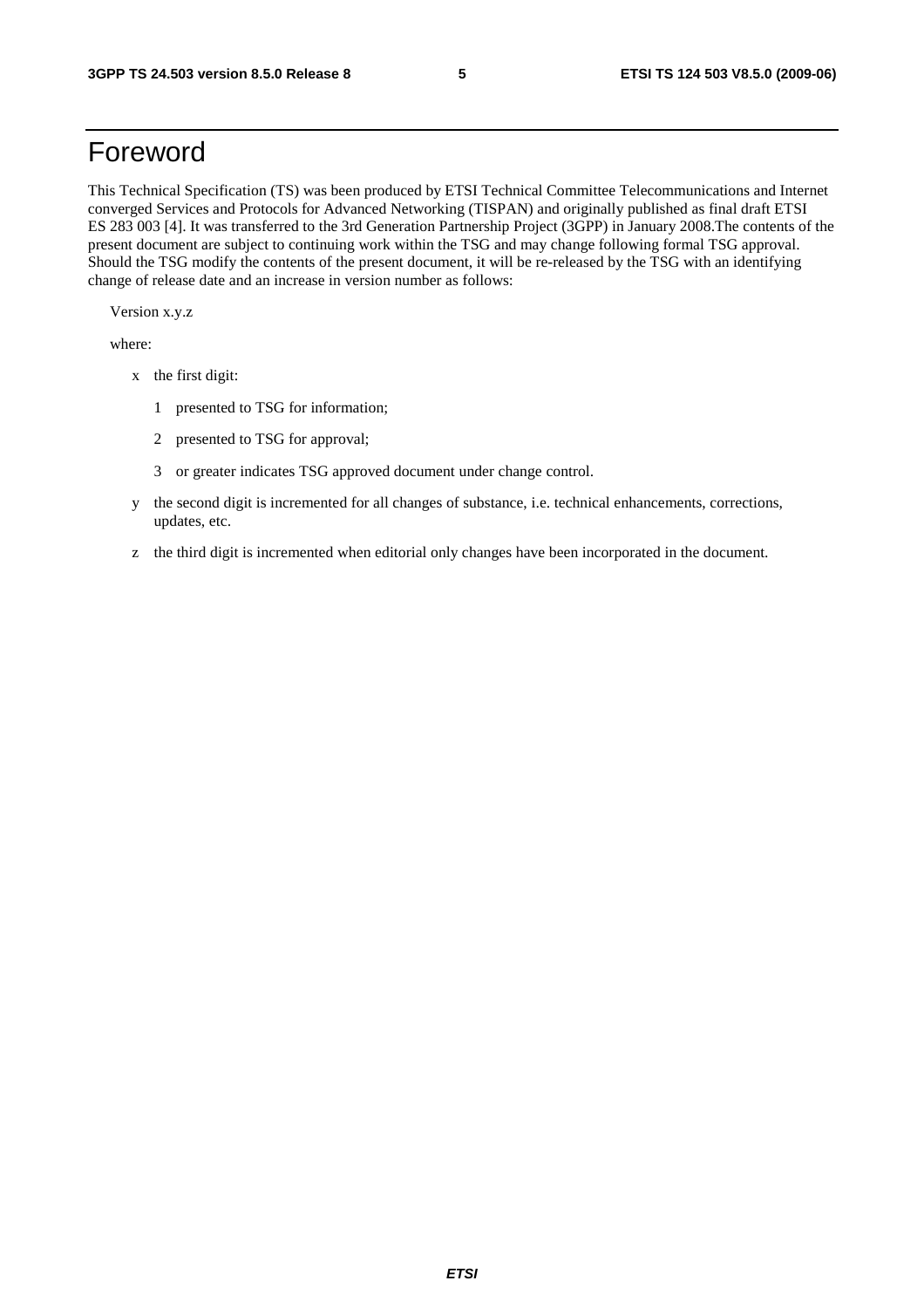### 1 Scope

The present document provides the ETSI TISPAN endorsement of 3GPP TS 24.229 [1]: "3rd Generation Partnership Project; Technical Specification Group Core Network and Terminals; IP multimedia call control protocol based on Session Initiation Protocol (SIP) and Session Description Protocol (SDP); Stage 3 (Release 7)" in line with the requirements of TISPAN NGN.

The present document together with the endorsed document provides the necessary SIP/SDP specifications for supporting TISPAN Release 2 requirements.

## 2 References

The following documents contain provisions which, through reference in this text, constitute provisions of the present document.

- References are either specific (identified by date of publication, edition number, version number, etc.) or non-specific.
- For a specific reference, subsequent revisions do not apply.
- For a non-specific reference, the latest version applies. In the case of a reference to a 3GPP document (including a GSM document), a non-specific reference implicitly refers to the latest version of that document *in the same Release as the present document*.

Referenced documents which are not found to be publicly available in the expected location might be found at http://docbox.etsi.org/Reference.

For online referenced documents, information sufficient to identify and locate the source shall be provided. Preferably, the primary source of the referenced document should be cited, in order to ensure traceability. Furthermore, the reference should, as far as possible, remain valid for the expected life of the document. The reference shall include the method of access to the referenced document and the full network address, with the same punctuation and use of upper case and lower case letters.

NOTE: While any hyperlinks included in this clause were valid at the time of publication ETSI cannot guarantee their long term validity.

### 2.1 Normative references

The following referenced documents are indispensable for the application of the present document. For dated references, only the edition cited applies. For non-specific references, the latest edition of the referenced document (including any amendments) applies.

| $\lceil 1 \rceil$ | 3GPP TS 24.229 (V7.9.0): "3rd Generation Partnership Project; Technical Specification Group<br>Core Network and Terminals; IP multimedia call control protocol based on Session Initiation<br>Protocol (SIP) and Session Description Protocol (SDP); Stage 3".                                                                         |
|-------------------|----------------------------------------------------------------------------------------------------------------------------------------------------------------------------------------------------------------------------------------------------------------------------------------------------------------------------------------|
| $\lceil 2 \rceil$ | ETSI TS 183 008: "Telecommunications and Internet converged Services and Protocols for<br>Advanced Networking (TISPAN); PSTN/ISDN simulation services; Terminating Identification<br>Presentation (TIP) and Terminating Identification Restriction (TIR); Protocol specification".                                                     |
| $[3]$             | ETSI TS 183 007: "Telecommunications and Internet converged Services and Protocols for<br>Advanced Networking (TISPAN); PSTN/ISDN simulation services; Originating Identification<br>Presentation (OIP) and Originating Identification Restriction (OIR); Protocol specification".                                                     |
| [4]               | final draft ETSI ES 283 003 V2.5.1 (final draft): "Telecommunications and Internet converged<br>Services and Protocols for Advanced Networking (TISPAN); IP Multimedia Call Control Protocol<br>based on Session Initiation Protocol (SIP) and Session Description Protocol (SDP) Stage 3 [3GPP]<br>TS 24.229 [Release 7], modified]". |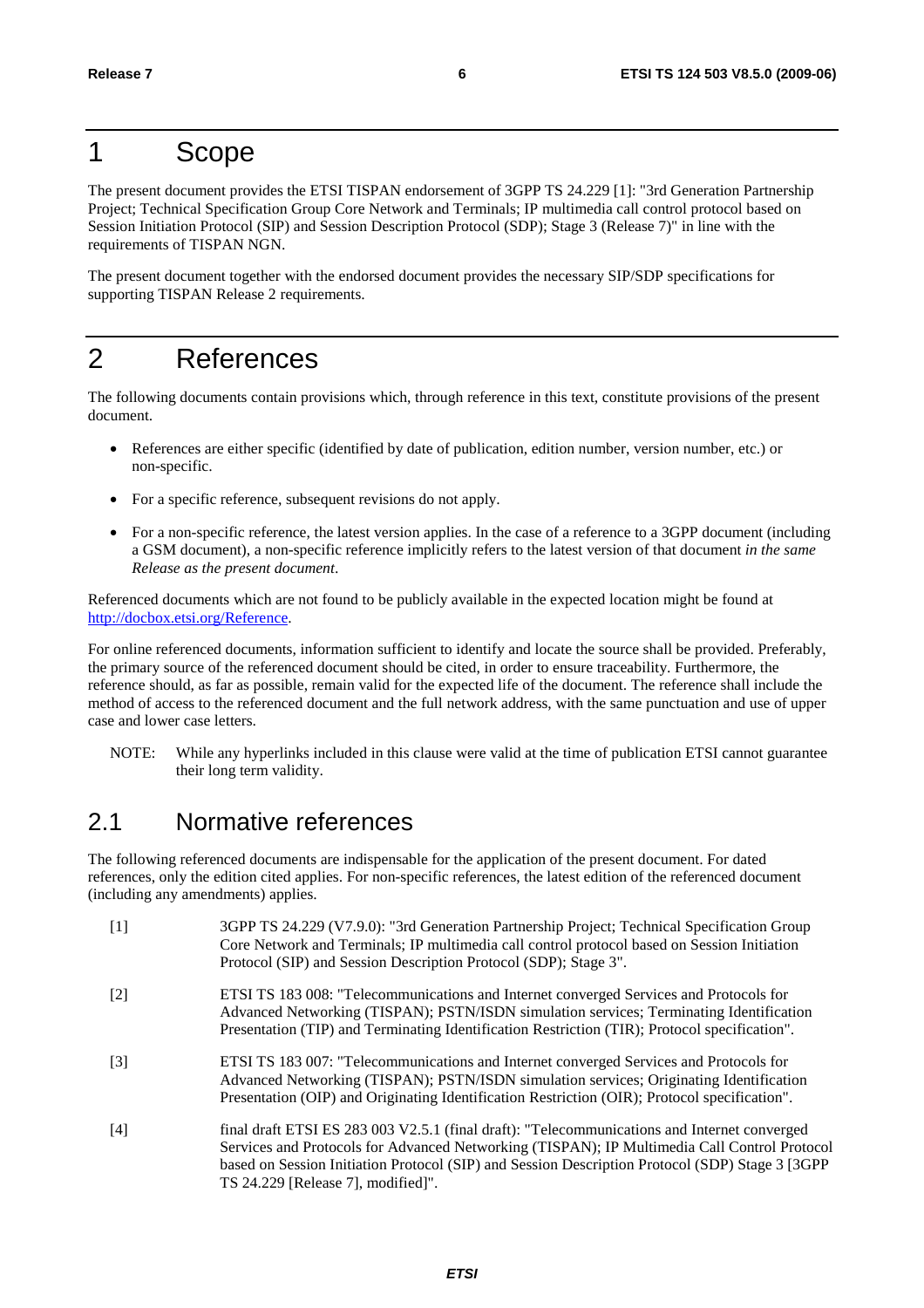Note: The version of ETSI ES 283 003 on which the present document is based only available during the ETSI membershiip approval period. It is anticipated that it will be published without technical change.

### Endorsement notice

The present document endorses 3GPP TS 24.229 (V7.9.0): "IP Multimedia Call Control Protocol based on Session Initiation Protocol (SIP) and Session Description Protocol (SDP) Stage 3 (Release 7)" [1].

The present document shows the modifications, additions and deletions through the use of underlined and strikethrough text.

For the purpose of the present document clause 1 of [1] applies.

For the purpose of the present document clause 3 of [1] applies except for subclauses 3.1, 3.2, which are replaced by the appropriate subclauses in clause 3 of the present document.

For the purpose of the present document clause 4 of [1] applies, except for clauses 4.1 and 4.2, which are replaced by the appropriate clauses in clause 4 of the present document.

For the purpose of the present document clause 5 of [1] applies, except for clauses 5.1.1.1A, 5.1.1.2, 5.1.1.3, 5.1.1.4, 5.1.1.5.1, 5.1.1.5.2, 5.1.1.5A, 5.1.1.6, 5.1.1.7, 5.1.2.1, 5.1.2A.1, 5.1.2.A2, 5.1.3.1, 5.1.6.2, 5.1.6.8.3, 5.1.6.8.4, 5.2.1, 5.2.2, 5.2.4, 5.2.5.1, 5.2.5.2, 5.2.6.2, 5.2.6.3, 5.2.6.4, 5.2.7.2, 5.2.7.3, 5.2.8.1.1, 5.2.8.1.2, 5.2.8.1.4, 5.2.8.3, 5.2.10.1, 5.2.10.3, 5.3.2.1, 5.3.2.1A, 5.4.1.1, 5.4.1.2, 5.4.1.2.1, 5.4.1.2.2, 5.4.1.3, 5.4.1.4, 5.4.1.5, 5.4.1.6, 5.4.1.7, 5.4.3.2, 5.4.3.3, 5.7.1.9 and 5.10.6, which are replaced by the appropriate clauses in clause 5 of the present document. In addition clauses 5.1.1.1B, 5.1.1.2A, 5.1.1.4A, 5.1.1.5.1A, 5.1.1.5.1B, 5.1.1.6A, 5.2.2A and 5.4.1.2A.1 are added.

For the purpose of the present document clause 6 of [1] applies, except for clauses 6.1.1 and 6.2 , which are replaced by the appropriate clauses in clause 6 of the present document.

For the purpose of the present document clause 7 of [1] applies, except for clauses 7.2A.4, 7.2A.9.2, 7.2A.10.3,7.6.1, 7.6.2, 7.6.3, 7.9.2, and 7.9.3, which is replaced by the appropriate clause in clause 7 of the present document.

For the purpose of the present document clause 9 of [1] applies.

For the purpose of the present document annex A of [1] applies, except for clauses A.2.1.2, A.2.1.4.7, A2.1.4.12, A.2.2.2, A.2.2.4.7 and A.3.2.1 which are replaced by the appropriate clauses in annex A of the present document.

For the purpose of the present document annex B of [1] applies, except for subclause B.2.2.1 which is replaced by the appropriate subclause in annex B. In addition subclause B.2A.2 is added.

For the purpose of the present document annex C of [1] applies, except for the addition of clause C.4.

For the purpose of the present document annex F of [1] is replaced with annex F of the present document.

For the purpose of the present document annex G of [1] is replaced with annex G of the present document.

For the purpose of the present document annex I of [1] applies.

For the purpose of the present document annex J of [1] applies, except for clauses J.1 and J.2 which are replaced by the appropriate clauses in annex J of the present document. In addition clause J.9A is added.

For the purpose of the present document annex F of [1] applies, except for clauses F.2.1.2.2, F.2.1.2.4, F.4.1 and F.4.2 which are replaced as indicated in the appropriate clauses in annex F of the present document.

For the purpose of the present document annex F of [1] applies with the addition of clause F.4A.

### Global modifications to 3GPP TS 24.229

The references in clause 2 of [1] should be replaced as shown in table 1.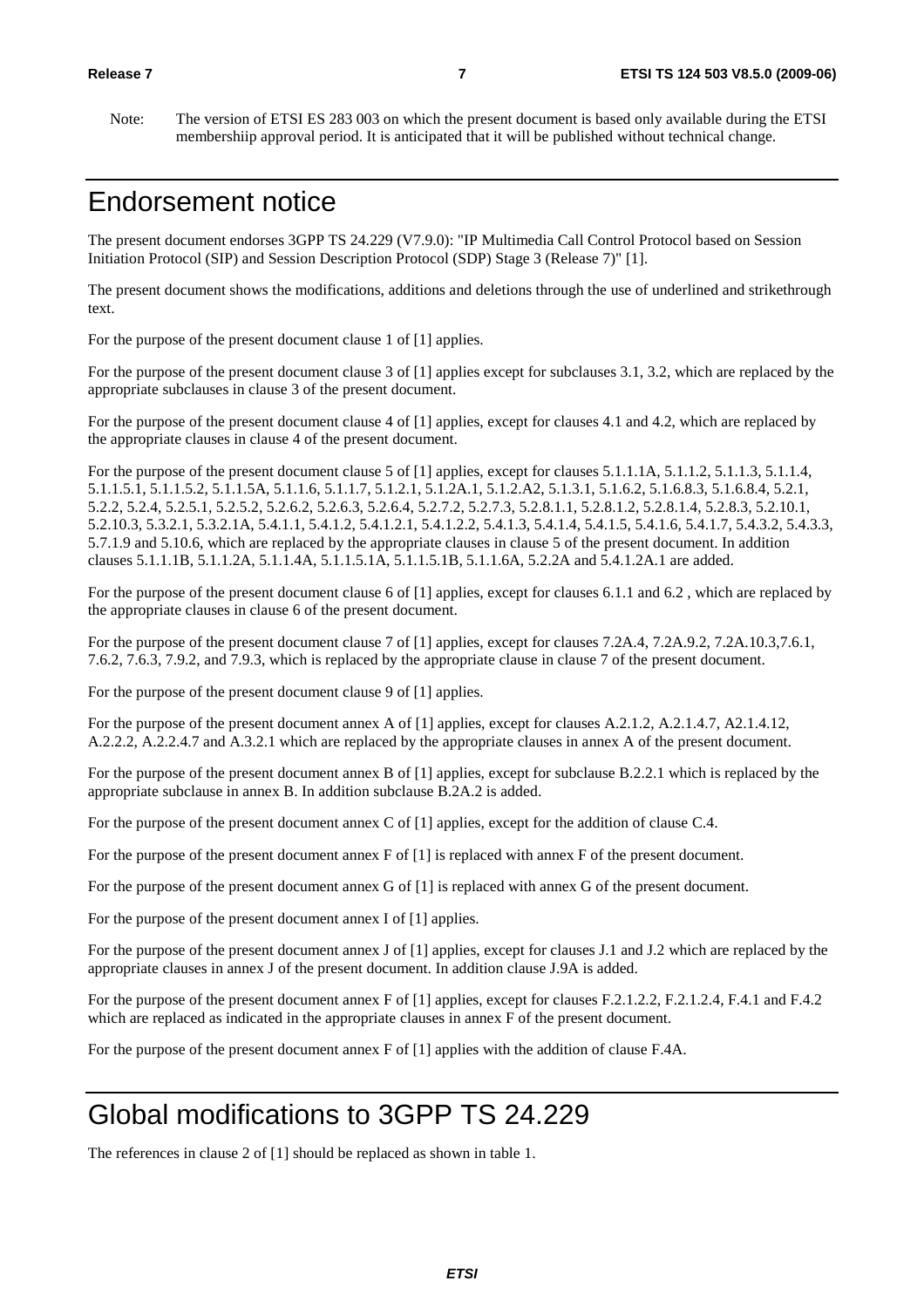### **Table 1**

| References in 3GPP TS 24.229 [1]                                                    | <b>Replaced references</b>                                                                                                      |
|-------------------------------------------------------------------------------------|---------------------------------------------------------------------------------------------------------------------------------|
| [2] 3GPP TS 23.002: "Network architecture".                                         | ETSI ES 282 007: "Telecommunications and Internet converged                                                                     |
|                                                                                     | Services and Protocols for Advanced Networking (TISPAN); IP                                                                     |
|                                                                                     | Multimedia Subsystem (IMS); Functional architecture" (note 1)                                                                   |
|                                                                                     | ETSI ES 282 001: "Telecommunications and Internet converged                                                                     |
|                                                                                     | Services and Protocols for Advanced Networking (TISPAN); NGN                                                                    |
|                                                                                     | Functional Architecture Release 2" (note 1)                                                                                     |
| [4A] 3GPP TS 23.107: "Quality of Service (QoS) (note 2)                             |                                                                                                                                 |
| concept and architecture".                                                          |                                                                                                                                 |
| [4B] 3GPP TS 23.167: "IP Multimedia                                                 | ETSI TS 182 009: 'Telecommunications and Internet converged                                                                     |
| Subsystem (IMS) emergency session; Stage 2".                                        | Services and Protocols for Advanced Networking (TISPAN); NGN<br>Architecture to support emergency communication from citizen to |
|                                                                                     | authority' (note 1)                                                                                                             |
| [4C] 3GPP TS 23.122: "Non-Access-Stratum                                            | (note 2)                                                                                                                        |
| (NAS) functions related to Mobile Station (MS)                                      |                                                                                                                                 |
| in idle mode".                                                                      |                                                                                                                                 |
| [5] 3GPP TS 23.218: "IP Multimedia (IM)                                             | (note 2)                                                                                                                        |
| Session Handling; IM call model".                                                   |                                                                                                                                 |
| [6] 3GPP TS 23.221: "Architectural                                                  | (note 2)                                                                                                                        |
| requirements".                                                                      |                                                                                                                                 |
| [7] 3GPP TS 23.228: "IP multimedia subsystem;                                       | <b>ETSI TS 182 006: "Telecommunications and Internet converged</b>                                                              |
| Stage 2".                                                                           | Services and Protocols for Advanced Networking (TISPAN); IP<br>Multimedia Subsystem (IMS); Stage 2 description"                 |
| [8] 3GPP TS 24.141: "Presence service using                                         | ETSI ES 283 030: "Telecommunications and Internet converged                                                                     |
| the IP Multimedia (IM) Core Network (CN)                                            | Services and Protocols for Advanced Networking (TISPAN);                                                                        |
| subsystem; Stage 3".                                                                | Presence Service Capability; Protocol Specification [3GPP TS 24.141                                                             |
|                                                                                     | V7.0.0, modified and OMA-TS-Presence_SIMPLE-V1_0, modified]"                                                                    |
|                                                                                     | (note 1)                                                                                                                        |
| [10] 3GPP TS 26.235: "Packet switched                                               | ETSI TS 181 005: "Telecommunications and Internet converged                                                                     |
| conversational multimedia applications; Default                                     | Services and Protocols for Advanced Networking (TISPAN); Services                                                               |
| codecs".                                                                            | and Capabilities Requirements' (note 1)                                                                                         |
| [10A] 3GPP TS 27.060: "Mobile Station (MS)<br>supporting Packet Switched Services". | (note 2)                                                                                                                        |
| [11A] 3GPP TS 29.162: "Interworking between                                         | ETSI TS 183 021: "Telecommunications and Internet converged                                                                     |
| the IM CN subsystem and IP networks".                                               | Services and Protocols for Advanced Networking (TISPAN); NGN                                                                    |
|                                                                                     | Release 1; Endorsement of 3GPP TS 29.162 Interworking between                                                                   |
|                                                                                     | IM CN Sub-system and IP networks" (note 1)                                                                                      |
| [11B] 3GPP TS 29.163: "Interworking between                                         | ETSI ES 283 027: 'Telecommunications and Internet converged                                                                     |
| the IP Multimedia (IM) Core Network (CN)                                            | Services and Protocols for Advanced Networking (TISPAN);                                                                        |
| subsystem and Circuit Switched (CS) networks"                                       | Endorsement of the SIP-ISUP Interworking between the IP                                                                         |
|                                                                                     | Multimedia (IM) Core Network (CN) subsystem and Circuit Switched                                                                |
| [14] 3GPP TS 29.228: "IP Multimedia (IM)                                            | (CS) networks [3GPP TS 29.163 (Release 7), modified]' (note 1)<br>ETSI TS 183 033: "Telecommunications and Internet converged   |
| Subsystem Cx and Dx Interfaces; Signalling                                          | Services and Protocols for Advanced Networking (TISPAN); IP                                                                     |
| flows and message contents".                                                        | Multimedia; Diameter based protocol for the interfaces between the                                                              |
|                                                                                     | Call Session Control Function and the User Profile Server                                                                       |
|                                                                                     | Function/Subscription Locator Function; Signalling flows and protocol                                                           |
|                                                                                     | details [3GPP TS 29.228 V6.8.0 and 3GPP TS 29.229 V6.6.0,                                                                       |
|                                                                                     | modified]" (note 1)                                                                                                             |
| [15] 3GPP TS 29.229: "Cx and Dx Interfaces                                          | ETSI TS 183 033: "Telecommunications and Internet converged                                                                     |
| based on the Diameter protocol, Protocol<br>details".                               | Services and Protocols for Advanced Networking (TISPAN); IP                                                                     |
|                                                                                     | Multimedia; Diameter based protocol for the interfaces between the<br>Call Session Control Function and the User Profile Server |
|                                                                                     | Function/Subscription Locator Function; Signalling flows and protocol                                                           |
|                                                                                     | details [3GPP TS 29.228 V6.8.0 and 3GPP TS 29.229 V6.6.0,                                                                       |
|                                                                                     | modified]" (note 1)                                                                                                             |
| [16] 3GPP TS 32.240: "Telecommunication                                             | ETSI ES 282 010: "Telecommunications and Internet Converged                                                                     |
| management; Charging management; Charging                                           | Services and Protocols for Advanced Networking (TISPAN); Charging                                                               |
| architecture and principles".                                                       | (Endorsement of 3GPP TS 32.240 Release 7, 3GPP TS 32.260                                                                        |
|                                                                                     | Release 7, 3GPP TS 32.297 Release 7, 3GPP TS 32.298 Release 7<br>and 3GPP TS 32.299 Release 7 modified)" (note 1)               |
|                                                                                     |                                                                                                                                 |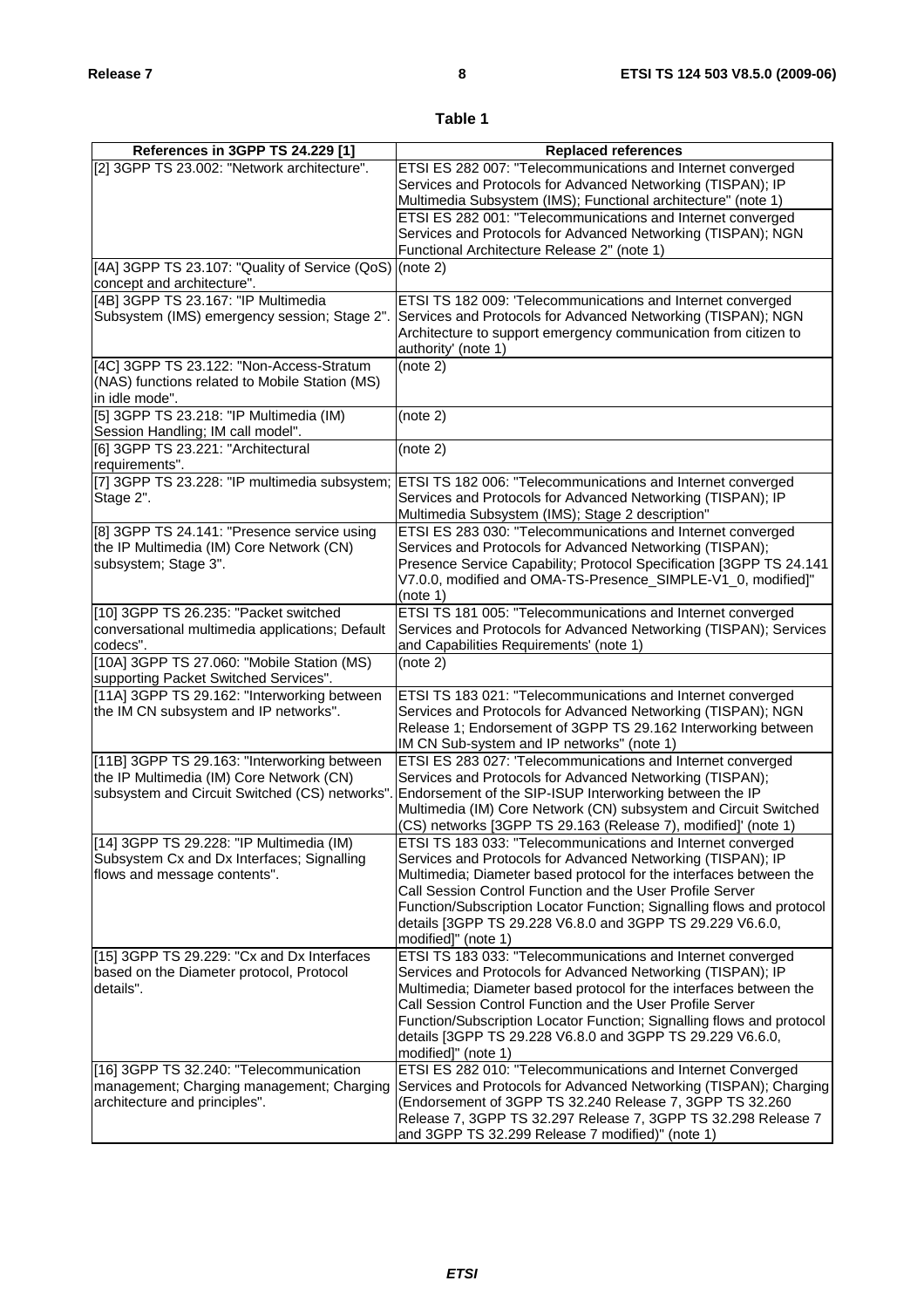| References in 3GPP TS 24.229 [1]                                                                                    | <b>Replaced references</b>                                                                                         |  |
|---------------------------------------------------------------------------------------------------------------------|--------------------------------------------------------------------------------------------------------------------|--|
| [17] 3GPP TS 32.260: "Telecommunication                                                                             | ETSI ES 282 010: "Telecommunications and Internet Converged                                                        |  |
| management; Charging management; IP                                                                                 | Services and Protocols for Advanced Networking (TISPAN); Charging                                                  |  |
| Multimedia Subsystem (IMS) charging".                                                                               | [Endorsement of 3GPP TS 32.240 Release 7, 3GPP TS 32.260                                                           |  |
|                                                                                                                     | Release 7, 3GPP TS 32.297 Release 7, 3GPP TS 32.298 Release 7                                                      |  |
|                                                                                                                     | and 3GPP TS 32.299 Release 7modified]" (note 1)                                                                    |  |
| [19] 3GPP TS 33.203: "Access security for IP                                                                        | (note 2)                                                                                                           |  |
| based services".                                                                                                    |                                                                                                                    |  |
| [67] draft-rosenberg-sipping-acr-code-00                                                                            | IETF RFC 5079 (December 2007): "Rejecting Anonymous Requests                                                       |  |
| (November 2005): "Rejecting Anonymous                                                                               | in the Session Initiation Protocol (SIP)".                                                                         |  |
| Requests in the Session Initiation Protocol                                                                         |                                                                                                                    |  |
| (SIP)".                                                                                                             |                                                                                                                    |  |
| [68] draft-jennings-sip-voicemail-uri-05                                                                            | IETF RFC 4458: "Session Initiation Protocol (SIP) URIs for                                                         |  |
| (November 2005): "Session Initiation Protocol                                                                       | Applications such as Voicemail and Interactive Voice Response                                                      |  |
| (SIP) URIs for Applications such as Voicemail                                                                       | $(IVR)"$ (note 1)                                                                                                  |  |
| and Interactive Voice Response (IVR)".                                                                              |                                                                                                                    |  |
| draft-ietf-ecrit-service-urn-06<br>[69]                                                                             | RFC 5031 (January 2008): "A Uniform Resource Name (URN)<br>[69]                                                    |  |
| (March 2007): "A Uniform Resource Name                                                                              | for Services".                                                                                                     |  |
| (URN) for Services".                                                                                                |                                                                                                                    |  |
| [79] draft-ietf-rohc-sigcomp-sip-07 (July 2007):                                                                    | RFC 5049 (December 2007): "Applying Signaling Compression                                                          |  |
| "Applying Signaling Compression (SigComp) to                                                                        | (SigComp) to the Session Initiation Protocol (SIP)".                                                               |  |
| the Session Initiation Protocol (SIP)".<br>[85] 3GPP2 C.S0005-D (March 2004): "Upper                                |                                                                                                                    |  |
| Layer (Layer 3) Signalling Standard for                                                                             | (note 2)                                                                                                           |  |
| cdma2000 Standards for Spread Spectrum                                                                              |                                                                                                                    |  |
| Systems".                                                                                                           |                                                                                                                    |  |
| [86] 3GPP2 C.S0024-A v1.0 (April 2004):                                                                             | (note 2)                                                                                                           |  |
| "cdma2000 High Rate Packet Data Air Interface                                                                       |                                                                                                                    |  |
| Standard".                                                                                                          |                                                                                                                    |  |
| [87] ITU-T Recommendation J.112,                                                                                    | (note 2)                                                                                                           |  |
| "Transmission Systems for Interactive Cable                                                                         |                                                                                                                    |  |
| <b>Television Services"</b>                                                                                         |                                                                                                                    |  |
| [88] PacketCable Release 2 Technical Report,                                                                        | (note 2)                                                                                                           |  |
| PacketCable™ Architecture Framework                                                                                 |                                                                                                                    |  |
| Technical Report, PKT-TR-ARCH-FRM.                                                                                  |                                                                                                                    |  |
| [89]<br>draft-ietf-sip-location-conveyance-08                                                                       | draft-ietf-sip-location-conveyance-10 (February 2008):<br>[89]                                                     |  |
|                                                                                                                     | (July 2007): "Session Initiation Protocol Location  "Location Conveyance for the Session Initiation Protocol".     |  |
| Conveyance".                                                                                                        |                                                                                                                    |  |
| draft-ietf-ecrit-requirements-13<br>[91]                                                                            | RFC 5012 (January 2008): "Requirements for Emergency<br>[91]                                                       |  |
| (March 2007): "Requirements for Emergency                                                                           | Context Resolution with Internet Technologies".                                                                    |  |
| Context Resolution with Internet Technologies".                                                                     | [109] RFC 5009 (September 2007): "Private Header (P-Header)                                                        |  |
| [109] draft-ejzak-sipping-p-em-auth-04.txt<br>(June 2007): "Private Header (P-Header)                               | Extension to the Session Initiation Protocol (SIP) for Authorization of                                            |  |
| Extension to the Session Initiation Protocol                                                                        | Early Media".                                                                                                      |  |
| (SIP) for Authorization of Early Media".                                                                            |                                                                                                                    |  |
|                                                                                                                     | [119] draft-garcia-simple-presence-dictionary-06 RFC 5112 (January 2008): "The Presence-Specific Static Dictionary |  |
| (August 2007): "The Presence-Specific Static                                                                        | for Signaling Compression (Sigcomp)".                                                                              |  |
| Dictionary for Signaling Compression                                                                                |                                                                                                                    |  |
| (Sigcomp)".                                                                                                         |                                                                                                                    |  |
| NOTE 1: The reference in [1] is replaced by the document listed on the right column. This replacement is applicable |                                                                                                                    |  |
| to all occurrences of the reference throughout the present endorsement.                                             |                                                                                                                    |  |
| NOTE 2: The reference in [1] contains 3GPP or 3GPP2 or cable specific requirements and is not generally applicable  |                                                                                                                    |  |
| to the present endorsement.                                                                                         |                                                                                                                    |  |

3 Definitions and abbreviations

### 3.1 Definitions

For the purposes of the present document, the following terms and definitions apply.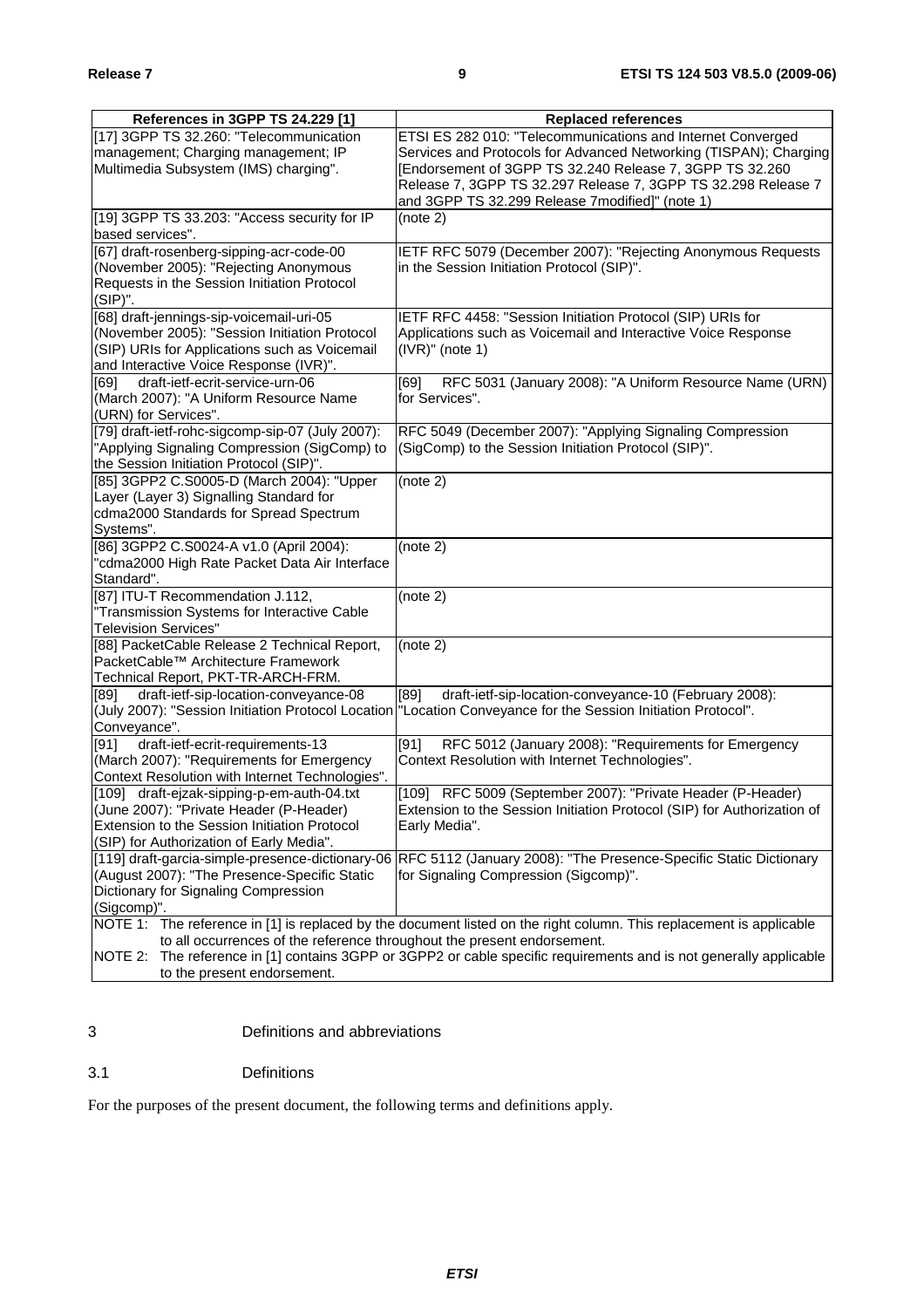- **Entry point:** In the case that "border control concepts", as specified in 3GPP TS 23.228 [7], are to be applied in an IM CN subsystem, then these are to be provided by capabilities within the IBCF, and the IBCF acts as an entry point for this network (instead of the I-CSCF). In this case the IBCF and the I-CSCF can be co-located as a single physical node. If "border control concepts" are not applied, then the I-CSCF is considered as an entry point of a network. If the P-CSCF is in the home network, then the I-CSCF is considered as an entry point for this document.
- **Exit point:** If operator preference requires the application of "border control concepts" as specified in 3GPP TS 23.228 [7], then these are to be provided by capabilities within the IBCF, and requests sent towards another network are routed via a local network exit point (IBCF), which will then forward the request to the other network (discovering the entry point if necessary).
- **Geo-local number**: Either a geo-local service number as specified in 3GPP TS 23.228 [7] or a number in noninternational format according to an addressing plan used at the current physical location of the user.
- **Home-local number**: Either a home local service number as specified in 3GPP TS 23.228 [7] or a number in noninternational format according to an addressing plan used in the home network of the user.
- **Newly established set of security associations**: Two pairs of IPsec security associations that have been created at the UE and/or the P-CSCF after the 200 (OK) response to a REGISTER request was received.
- **Old set of security associations:** Two pairs of IPsec security associations still in existence after another set of security associations has been established due to a successful authentication procedure.
- **Temporary set of security associations:** Two pairs of IPsec security associations that have been created at the UE and/or the P-CSCF, after an authentication challenge within a 401 (Unauthorized) response to a REGISTER request was received. The SIP level lifetime of such created security associations will be equal to the value of reg-await-auth timer.
- **Integrity protected:** See 3GPP TS 33.203 [19]. Where a requirement exists to send information "integrity protected" the mechanisms specified in 3GPP TS 33.203 [19] are used for sending the information. Where a requirement exists to check that information was received "integrity protected", then the information received is checked for compliance with the procedures as specified in 3GPP TS 33.203 [19].
- **Instance ID:** An URN generated by the device that uniquely identifies a specific device amongst all other devices, and does not contain any information pertaining to the user (e.g., in GPRS instance ID applies to the Mobile Equipment rather than the UICC). The public user identity together with the instance ID uniquely identifies a specific UA instance.

**Resource reservation:** Mechanism for reserving bearer resources that is required for certain access technologies.

- **Local preconditions:** The indication of segmented status preconditions for the local reservation of resources as specified in RFC 3312 [30].
- **Alias SIP URI:** A URI is an alias of another URI if the treatment of both URIs is identical, i.e. both URIs belong to the same set of implicitly registered public user identities, and are linked to the same service profile, and are considered to have the exact same service configuration for each and every service.
- **Initial registration:** The registration procedure for a public user identity initiated by the UE in the absence of any valid registration.
- **Re-registration:** The registration procedure initiated by the UE to refresh or update an already existing registration for a public user identity.
- **Registration of an additional public user identity:** The registration procedure initiated by the UE to explicitly register an additional public user identity during the life time of the registration of another registered public user identity, where both public user identities have the same contact address and P-CSCF.

**Emergency registration:** A special registration that relates to an emergency public user identity.

**Initial emergency registration:** An emergency registration that is also an initial registration.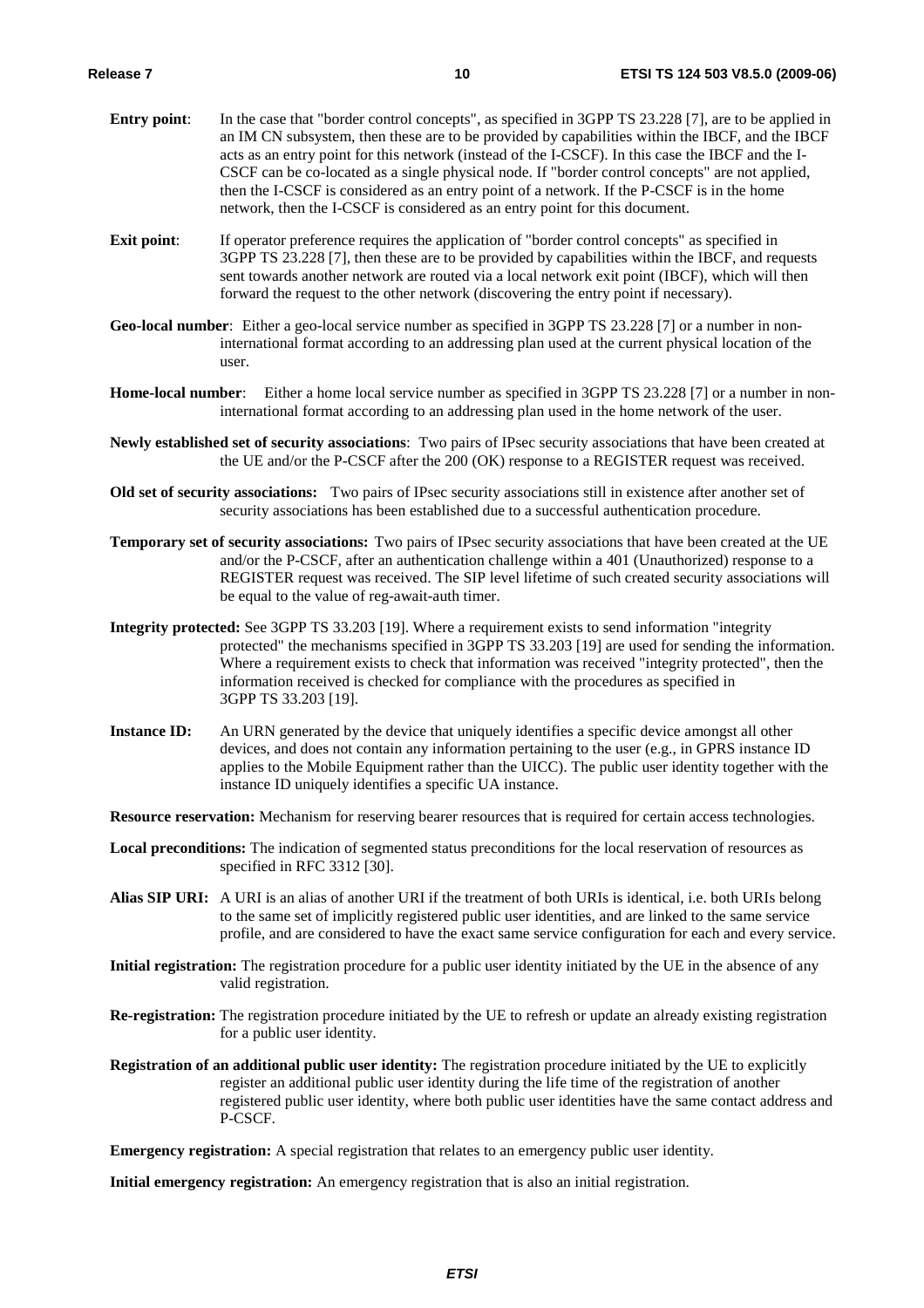**Emergency reregistration:** An emergency registration that is also a reregistration.

- **Back-to-Back User Agent (B2BUA)**: As given in RFC 3261 [26]. In addition, for the usage in the IM CN subsystem, a SIP element being able to handle a collection of "n" User Agents (behaving each one as UAC and UAS, according to SIP rules), which are linked by some application logic that is fully independent of the SIP rules.
- **UE private IP address**: It is assumed that the NAT device performs network address translation between a private and a public network with the UE located in the private network and the IM CN subsystem in the public network. The UE is assumed to be configured with a private IP address. This address will be denoted as UE private IP address.
- **UE public IP address**: The NAT device is assumed to be configured with one (or perhaps more) public address(es). When the UE sends a request towards the public network, the NAT replaces the source address in the IP header of the packet, which contains the UE private IP address, with a public IP addressed assigned to the NAT. This address will be denoted as UE public IP address.
- **Encapsulating UDP header**: For the purpose of performing UDP encapsulation according to RFC 3948 [63A] each IPsec ESP packet is wrapped into an additional UDP header. This header is denoted as Encapsulating UDP header.
- **Port Uenc**: In most residential scenarios, when the NAT device performs address translation, it also performs translation of the source port found in the transport layer (TCP/UDP) headers. Following RFC 3948 [63A], the UE will use port 4500 as source port in the encapsulating UDP header when sending a packet. This port is translated by the NAT into an arbitrarily chosen port number which is denoted as port\_Uenc.
- **IMS flow set:** An IMS flow set is a set of four flows as defined in draft-ietf-outbound [92]. The flows in an IMS flow set are determined by a combination of transport protocol, IP addresses, protected client ports and protected server ports as defined in 3GPP TS 33.203 [19]. An IMS flow set is established by a successful IMS registration procedure.
- NOTE 1: . The four flows in an IMS flow set are set up as follows:
	- Flow 1: (IP address UE, port\_uc) <--> (IP address P-CSCF, port\_ps) over TCP;
	- Flow 2: (IP address UE, port uc)  $\langle -\rangle$  (IP address P-CSCF, port ps) over UDP;
	- Flow 3: (IP address UE, port\_us) <--> (IP address P-CSCF, port\_pc) over TCP; and
	- Flow 4: (IP address UE, port\_us) <--> (IP address P-CSCF, port\_pc) over UDP.
- NOTE 2: According to 3GPP TS 33.203 [19], the P-CSCF can only select among flows 1, 3, or 4 when forwarding requests towards the UE, where flow 1 is only possible in case of TCP connection re-use. According to 3GPP TS 33.203 [19], flow 2 is only used for UE originated requests and corresponding responses. The P-CSCF uses flow 2 to identify the correct IMS flow set.
- NOTE 3: An IMS flow set can be considered as a realisation of a logical flow as used in draft-ietf-sipoutbound [92]. But this definition does not depend on any particular definition of a logical flow.
- **IMS flow token:** A IMS flow token is uniquely associated with a IMS flow set. When forwarding a request destined towards the UE, the P-CSCF selects the flow from the IMS flow set denoted by the IMS flow token as appropriate according to 3GPP TS 33.203 [19] and RFC 3261 [26].

#### **Network-initiated resource reservation:** A mechanism of resource reservation where the IP-CAN on the behalf of network initiates the resources to the UE

For the purposes of the present document, the following terms and definitions given in RFC 1594 [20B] apply.

#### **Fully-Qualified Domain Name (FQDN)**

For the purposes of the present document, the following terms and definitions given in RFC 3261 [26] apply (unless otherwise specified see clause 6).

**Client Dialog**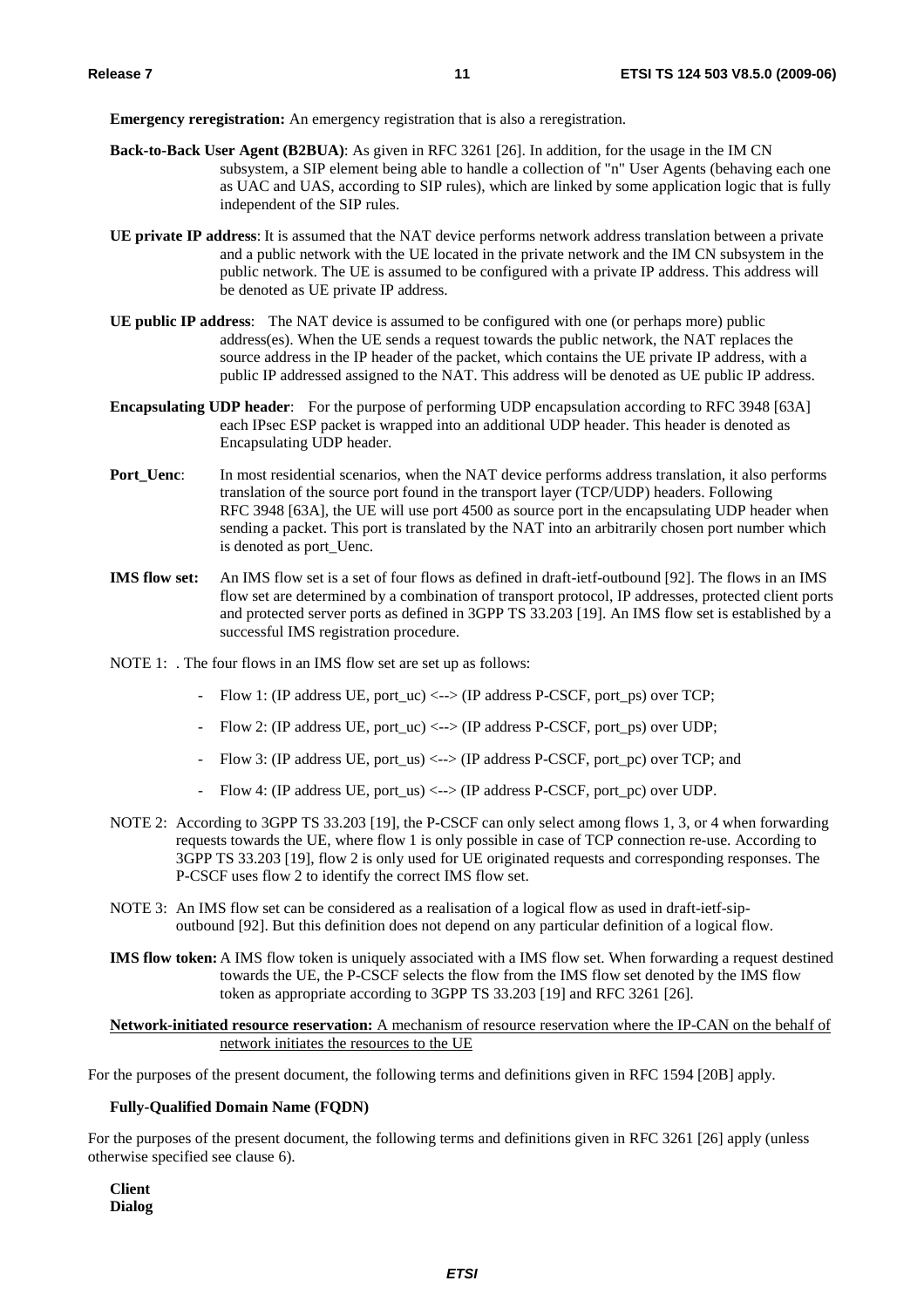**Final response Header Header field Loose routeing Method Option-tag** (see RFC 3261 [26] subclause 19.2) **Provisional response Proxy, proxy server Recursion Redirect server Registrar Request Response Server Session (SIP) transaction Stateful proxy Stateless proxy Status-code** (see RFC 3261 [26] subclause 7.2) **Tag** (see RFC 3261 [26] subclause 19.3) **Target Refresh Request User agent client (UAC) User agent server (UAS) User agent (UA)** 

For the purposes of the present document, the following terms and definitions given in 3GPP TS 23.002 [2] subclause 4.1.1.1 and subclause 4a.7 apply:

**Breakout Gateway Control Function (BGCF) Call Session Control Function (CSCF) Home Subscriber Server (HSS) Media Gateway Control Function (MGCF) Multimedia Resource Function Controller (MRFC) Multimedia Resource Function Processor (MRFP) Subscription Locator Function (SLF)** 

For the purposes of the present document, the following terms and definitions given in 3GPP TS 23.122 [4C] apply:

#### **Home PLMN (HPLMN) Visited PLMN (VPLMN)**

For the purposes of the present document, the following terms and definitions given in 3GPP TS 23.218 [5] subclause 3.1 apply:

**Filter criteria Initial filter criteria Initial request Standalone transaction Subsequent request** 

For the purposes of the present document, the following terms and definitions given in 3GPP TS 23.228 [7] subclauses 3.1, 4.3.3.1, 4.3.6, 4.6, 4.13, 5.2, 5.4.12.1 and 5.10 apply:

**Border control concepts Geo-local service number Home local service number Implicit registration set Interconnection Border Control Function (IBCF) Interrogating-CSCF (I-CSCF) IMS Application Level Gateway (IMS-ALG) IMS application reference IMS communication service IMS communication service identifier**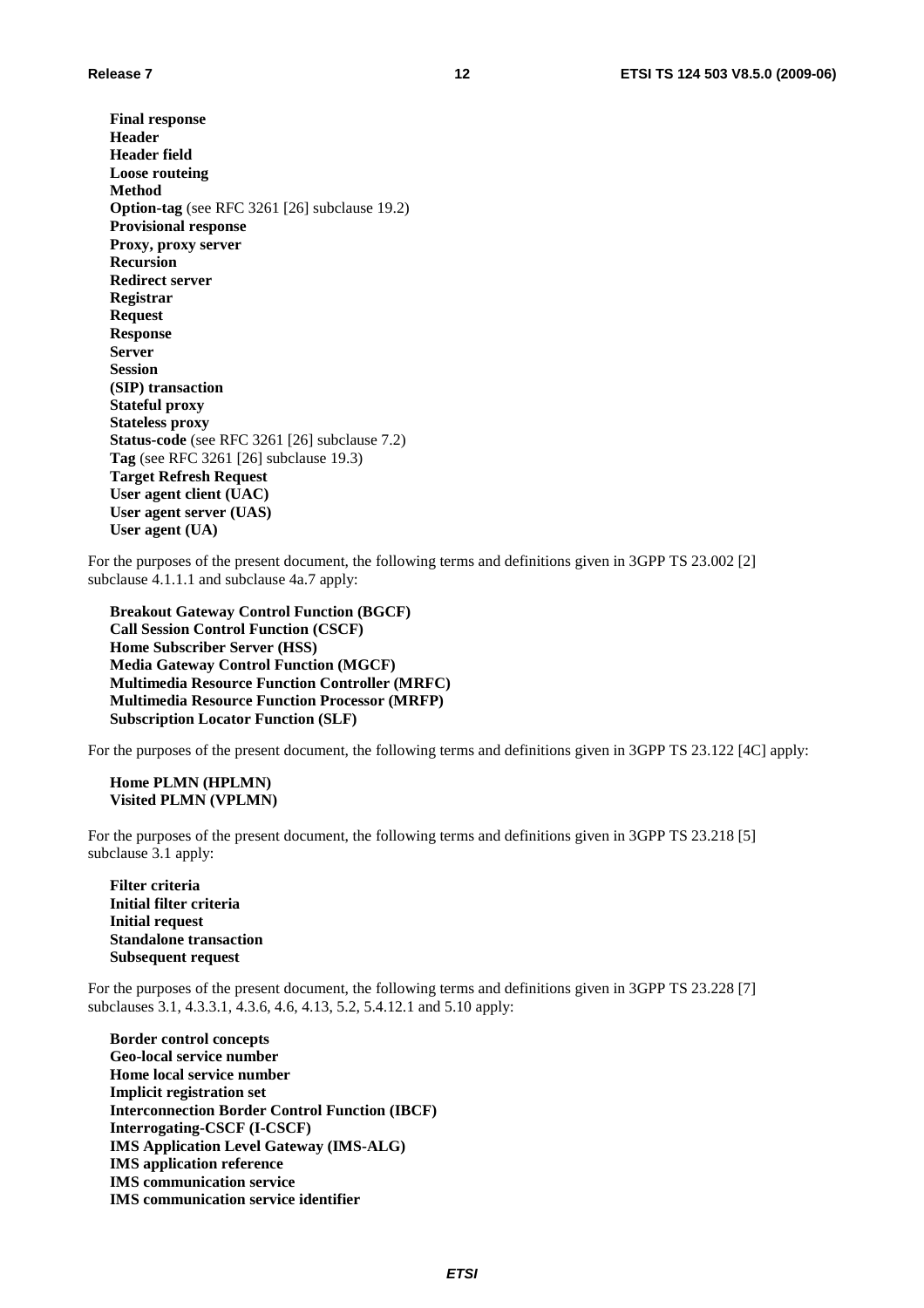**Local service number IP-Connectivity Access Network (IP-CAN) Policy and Charging Rule Function (PCRF) Private user identity Proxy-CSCF (P-CSCF) Public Service Identity (PSI) Public user identity Serving-CSCF (S-CSCF) Statically pre-configured PSI**

For the purposes of the present document, the following terms and definitions given in 3GPP TS 23.167 [4B]apply:

**Emergency-CSCF (E-CSCF) Geographical location information Location identifier Location information** 

For the purposes of the present document, the following terms and definitions given in 3GPP TR 33.203 [19] apply:

**IM Subscriber Identity Module (ISIM) Port\_pc Port\_ps Port\_uc Port\_us Protected server port Protected client port** 

For the purposes of the present document, the following terms and definitions given in 3GPP TR 21.905 [1] apply:

**Universal Integrated Circuit Card (UICC) Universal Subscriber Identity Module (USIM) User Equipment (UE)**

For the purposes of the present document, the following terms and definitions given in RFC 2401 [20A] Appendix A apply:

#### **Security association**

A number of different security associations exist within the IM CN subsystem and within the underlying access transport. Within this document this term specifically applies to either:

- i) the security association that exists between the UE and the P-CSCF. This is the only security association that has direct impact on SIP; or
- ii) the security association that exists between the WLAN UE and the PDG. This is the security association that is relevant to the discussion of Interworking WLAN as the underlying IP-CAN.

For the purposes of the present document, the following terms and definitions given in 3GPP TS 23.002 [1B] apply:

**WLAN UE 3GPP AAA proxy 3GPP AAA server Packet Data Gateway (PDG)** 

For the purposes of the present document, the following terms and definitions given in 3GPP TS 23.234 [7A] apply.

#### **Interworking WLAN**

For the purposes of the present document, the following terms and definitions given in ITU-T E.164 [57] apply:

#### **International public telecommunication number**

For the purposes of the present document, the following terms and definitions given in draft-ietf-ecrit-requirements [91] apply:

#### **Emergency service identifier**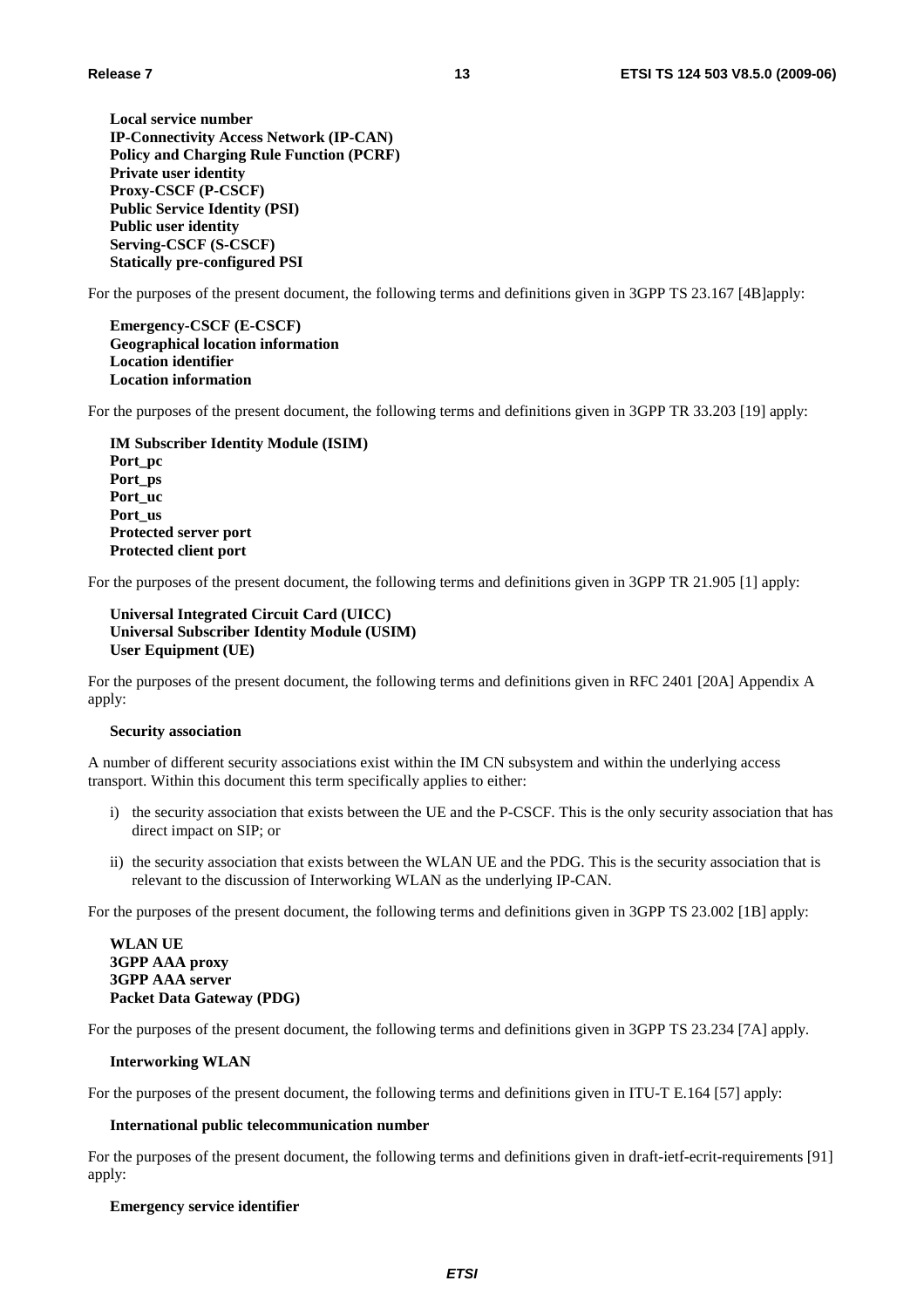#### **Emergency service URN Public Safety Answering Point (PSAP) PSAP URI**

For the purposes of the present document, the following terms and definitions given in draft-ietf-sip-gruu [93] apply:

#### **Globally Routable User Agent URI (GRUU)**

For the purposes of the present document, the following terms and definitions given in draft-ietf-sip-outbound [92] apply:

#### **Flow**

#### 3.2 Abbreviations

For the purposes of the present document, the following abbreviations apply:

| lxx                | A status-code in the range 101 through 199, and excluding 100 |
|--------------------|---------------------------------------------------------------|
| 2xx                | A status-code in the range 200 through 299                    |
| AAA                | Authentication, Authorization and Accounting                  |
| AS                 | <b>Application Server</b>                                     |
| <b>APN</b>         | <b>Access Point Name</b>                                      |
| <b>AUTN</b>        | <b>Authentication TokeN</b>                                   |
| B <sub>2</sub> BUA | Back-to-Back User Agent                                       |
| <b>BGCF</b>        | <b>Breakout Gateway Control Function</b>                      |
| $\mathbf c$        | conditional                                                   |
| <b>BRAS</b>        | <b>Broadband Remote Access Server</b>                         |
| <b>CCF</b>         | <b>Charging Collection Function</b>                           |
| <b>CDF</b>         | <b>Charging Data Function</b>                                 |
| <b>CDR</b>         | <b>Charging Data Record</b>                                   |
| <b>CK</b>          | Ciphering Key                                                 |
| CN                 | <b>Core Network</b>                                           |
| <b>CPC</b>         | <b>Calling Party Category</b>                                 |
| <b>CSCF</b>        | <b>Call Session Control Function</b>                          |
| <b>DHCP</b>        | <b>Dynamic Host Configuration Protocol</b>                    |
| <b>DNS</b>         | Domain Name System                                            |
| <b>DOCSIS</b>      | Data Over Cable Service Interface Specification               |
| <b>DTD</b>         | Document Type Definition                                      |
| EC                 | <b>Emergency Centre</b>                                       |
| ECF                | <b>Event Charging Function</b>                                |
| <b>E-CSCF</b>      | <b>Emergency CSCF</b>                                         |
| <b>FQDN</b>        | Fully Qualified Domain Name                                   |
| <b>GCID</b>        | <b>GPRS</b> Charging Identifier                               |
| <b>GGSN</b>        | <b>Gateway GPRS Support Node</b>                              |
| <b>GPRS</b>        | General Packet Radio Service                                  |
| <b>GRUU</b>        | Globally Routable User agent URI                              |
| <b>HPLMN</b>       | Home PLMN                                                     |
| HSS-               | Home Subscriber Server                                        |
| i                  | irrelevant                                                    |
| <b>IARI</b>        | <b>IMS</b> Application Reference Identifier                   |
| <b>IBCF</b>        | <b>Interconnection Border Control Function</b>                |
| I-CSCF             | <b>Interrogating CSCF</b>                                     |
| <b>ICID</b>        | <b>IM CN</b> subsystem Charging Identifier                    |
| <b>ICSI</b>        | <b>IMS</b> Communication Service Identifier                   |
| IK                 | <b>Integrity Key</b>                                          |
| IM                 | IP Multimedia                                                 |
| <b>IMS</b>         | IP Multimedia core network Subsystem                          |
| <b>IMS-ALG</b>     | <b>IMS Application Level Gateway</b>                          |
| <b>IMSI</b>        | International Mobile Subscriber Identity                      |
| IOI                | Inter Operator Identifier                                     |
| $\rm IP$           | <b>Internet Protocol</b>                                      |
| <b>IP-CAN</b>      | <b>IP-Connectivity Access Network</b>                         |
| <b>IPsec</b>       | IP security                                                   |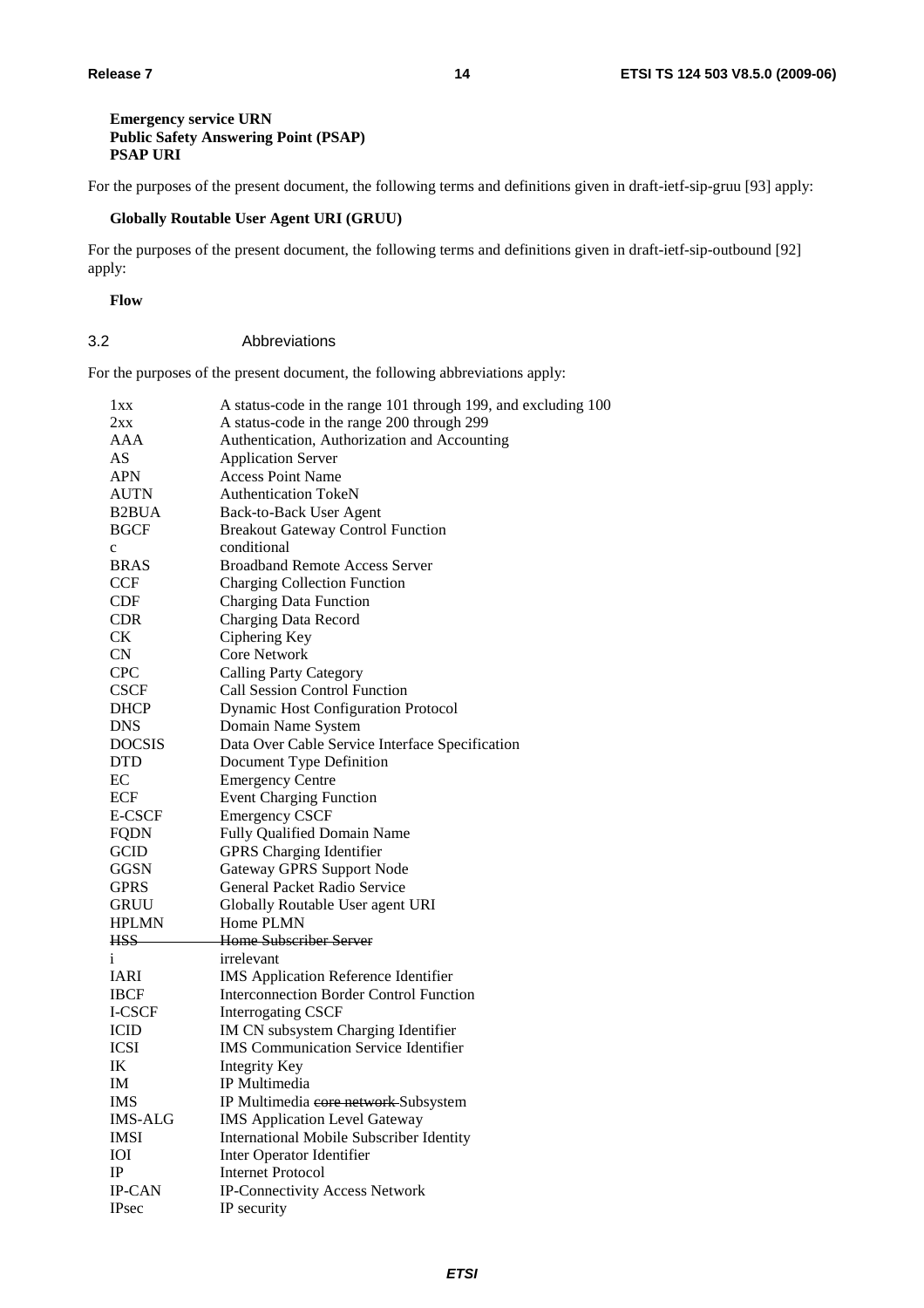| IPv4            | <b>Internet Protocol version 4</b>               |
|-----------------|--------------------------------------------------|
| IPv6            | <b>Internet Protocol version 6</b>               |
| <b>ISC</b>      | IP Multimedia Subsystem Service Control          |
| <b>ISIM</b>     | IM Subscriber Identity Module                    |
| <b>IWF</b>      | <b>Interworking Function</b>                     |
| <b>I-WLAN</b>   | Interworking - WLAN                              |
| LRF             | <b>Location Retrieval Function</b>               |
|                 | mandatory                                        |
| m<br><b>MAC</b> |                                                  |
|                 | <b>Message Authentication Code</b>               |
| MCC             | Mobile Country Code                              |
| <b>MGCF</b>     | Media Gateway Control Function                   |
| MGW             | Media Gateway                                    |
| <b>MNC</b>      | Mobile Network Code                              |
| <b>MRFC</b>     | Multimedia Resource Function Controller          |
| <b>MRFP</b>     | <b>Multimedia Resource Function Processor</b>    |
| n/a             | not applicable                                   |
| <b>NAI</b>      | Network Access Identifier                        |
| NA(P)T          | Network Address (and Port) Translation           |
| <b>NASS</b>     | Network Attachement Subsystem                    |
| NAT             | <b>Network Address Translation</b>               |
| 0               | optional                                         |
| <b>OCF</b>      | <b>Online Charging Function</b>                  |
| <b>PCRF</b>     | Policy and Charging Rules Function               |
| P-CSCF          | Proxy CSCF                                       |
| <b>PDG</b>      | Packet Data Gateway                              |
| <b>PDP</b>      | Packet Data Protocol                             |
| PDU             | Protocol Data Unit                               |
| PIDF-LO         | Presence Information Data Format Location Object |
|                 |                                                  |
| <b>PLMN</b>     | <b>Public Land Mobile Network</b>                |
| <b>PSAP</b>     | Public Safety Answering Point                    |
| <b>PSI</b>      | Public Service Identity                          |
| <b>PSTN</b>     | Public Switched Telephone Network                |
| QoS             | Quality of Service                               |
| <b>RAND</b>     | RANDom challenge                                 |
| <b>RES</b>      | RESponse                                         |
| <b>RTCP</b>     | Real-time Transport Control Protocol             |
| <b>RTP</b>      | Real-time Transport Protocol                     |
| S-CCF           | <b>Serving CSCF</b>                              |
| <b>SCTP</b>     | <b>Stream Control Transmission Protocol</b>      |
| SDP             | <b>Session Description Protocol</b>              |
| SIP             | <b>Session Initiation Protocol</b>               |
| SLF             | <b>Subscription Locator Function</b>             |
| SQN             | SeQuence Number                                  |
| UA              | <b>User Agent</b>                                |
| <b>UAC</b>      | <b>User Agent Client</b>                         |
| <b>UAS</b>      | <b>User Agent Server</b>                         |
| UE              | User Equipment                                   |
| <b>UICC</b>     | Universal Integrated Circuit Card                |
| <b>URI</b>      | Uniform Resource Identifier                      |
| URL             | <b>Uniform Resource Locator</b>                  |
| <b>URN</b>      | Uniform Resource Name                            |
|                 |                                                  |
| <b>UDVM</b>     | Universal Decompressor Virtual Machine           |
| <b>UPSF</b>     | <b>User Profile Server Function</b>              |
| USIM            | Universal Subscriber Identity Module             |
| <b>VPLMN</b>    | Visited PLMN                                     |
| <b>WLAN</b>     | Wireless Local Area Network                      |
| X               | prohibited                                       |
| xDSL            | Digital Subscriber Line (all types)              |
| <b>XMAC</b>     | expected MAC                                     |
| XML             | eXtensible Markup Language                       |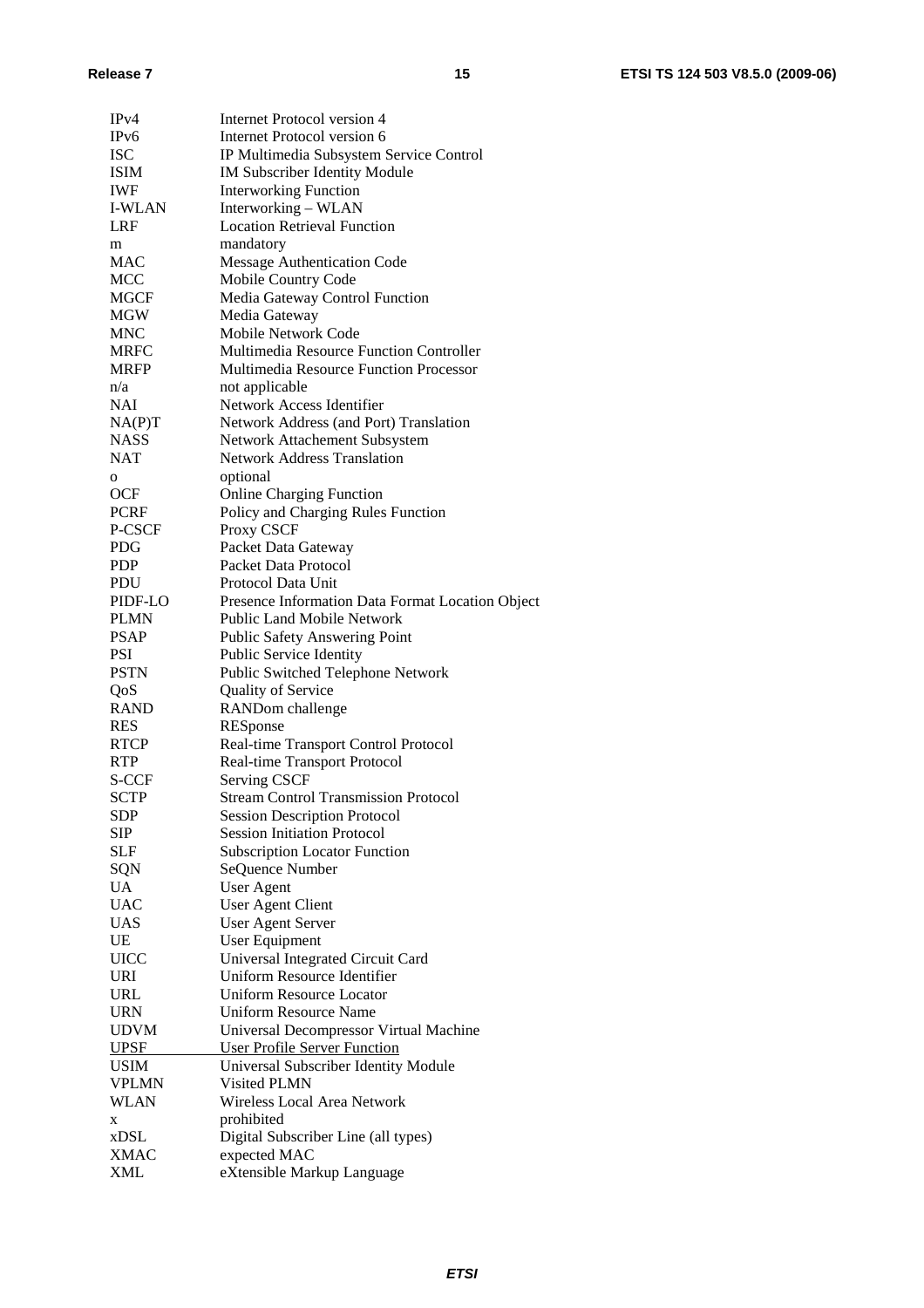### 4 General

#### 4.1 Conformance of IM CN subsystem entities to SIP, SDP and other protocols

SIP defines a number of roles which entities can implement in order to support capabilities. These roles are defined in annex A.

Each IM CN subsystem functional entity using an interface at the Gm reference point, the Ma reference point, the Mg reference point, the Mi reference point, the Mj reference point, the Mk reference point, the Mm reference point, the Mr reference point and the Mw reference point, and also using the IP multimedia Subsystem Service Control (ISC) Interface, shall implement SIP, as defined by the referenced specifications in annex A, and in accordance with the constraints and provisions specified in annex A, according to the following roles.

The Gm reference point, the Ma reference point, the Mg reference point, the Mi reference point, the Mj reference point, the Mk reference point, the Mm reference point, the Mr reference point, the Mw reference point and the ISC reference point are defined in 3GPP TS 23.002 [2].

- The User Equipment (UE) shall provide the User Agent (UA) role, with the exceptions and additional capabilities to SIP as described in subclause 5.1, with the exceptions and additional capabilities to SDP as described in subclause 6.1, and with the exceptions and additional capabilities to SigComp as described in subclause 8.1. The UE shall also provide the access dependent procedures as described in the annexes, e.g. GPRS specific procedures described in subclause B.2.2.
- The P-CSCF shall provide the proxy role, with the exceptions and additional capabilities to SIP as described in subclause 5.2, with the exceptions and additional capabilities to SDP as described in subclause 6.2, and with the exceptions and additional capabilities to SigComp as described in subclause 8.2. Under certain circumstances as described in subclause 5.2, the P-CSCF shall provide the UA role with the additional capabilities, as follows:
	- a) when acting as a subscriber to or the recipient of event information; and
	- b) when performing P-CSCF initiated dialog-release, even when acting as a proxy for the remainder of the dialog.
- The I-CSCF shall provide the proxy role, with the exceptions and additional capabilities as described in subclause 5.3.
- The S-CCF shall provide the proxy role, with the exceptions and additional capabilities as described in subclause 5.4, and with the exceptions and additional capabilities to SDP as described in subclause 6.3. Under certain circumstances as described in subclause 5.4, the S-CCF shall provide the UA role with the additional capabilities, as follows:
	- a) the S-CCF shall also act as a registrar. When acting as a registrar, or for the purposes of executing a thirdparty registration, the S-CCF shall provide the UA role;
	- b) as the notifier of event information the S-CCF shall provide the UA role;
	- c) when providing a messaging mechanism by sending the MESSAGE method, the S-CCF shall provide the UA role; and
	- d) when performing S-CCF initiated dialog release the S-CCF shall provide the UA role, even when acting as a proxy for the remainder of the dialog.
- The MGCF shall provide the UA role, with the exceptions and additional capabilities as described in subclause 5.5, and with the exceptions and additional capabilities to SDP as described in subclause 6.4.
- The BGCF shall provide the proxy role, with the exceptions and additional capabilities as described in subclause 5.6.
- The AS, acting as terminating UA, or redirect server (as defined in 3GPP TS 23.218 [5] subclause 9.1.1.1), shall provide the UA role, with the exceptions and additional capabilities as described in subclause 5.7.2, and with the exceptions and additional capabilities to SDP as described in subclause 6.6.
- The AS, acting as originating UA (as defined in 3GPP TS 23.218 [5] subclause 9.1.1.2), shall provide the UA role, with the exceptions and additional capabilities as described in subclause 5.7.3, and with the exceptions and additional capabilities to SDP as described in subclause 6.6.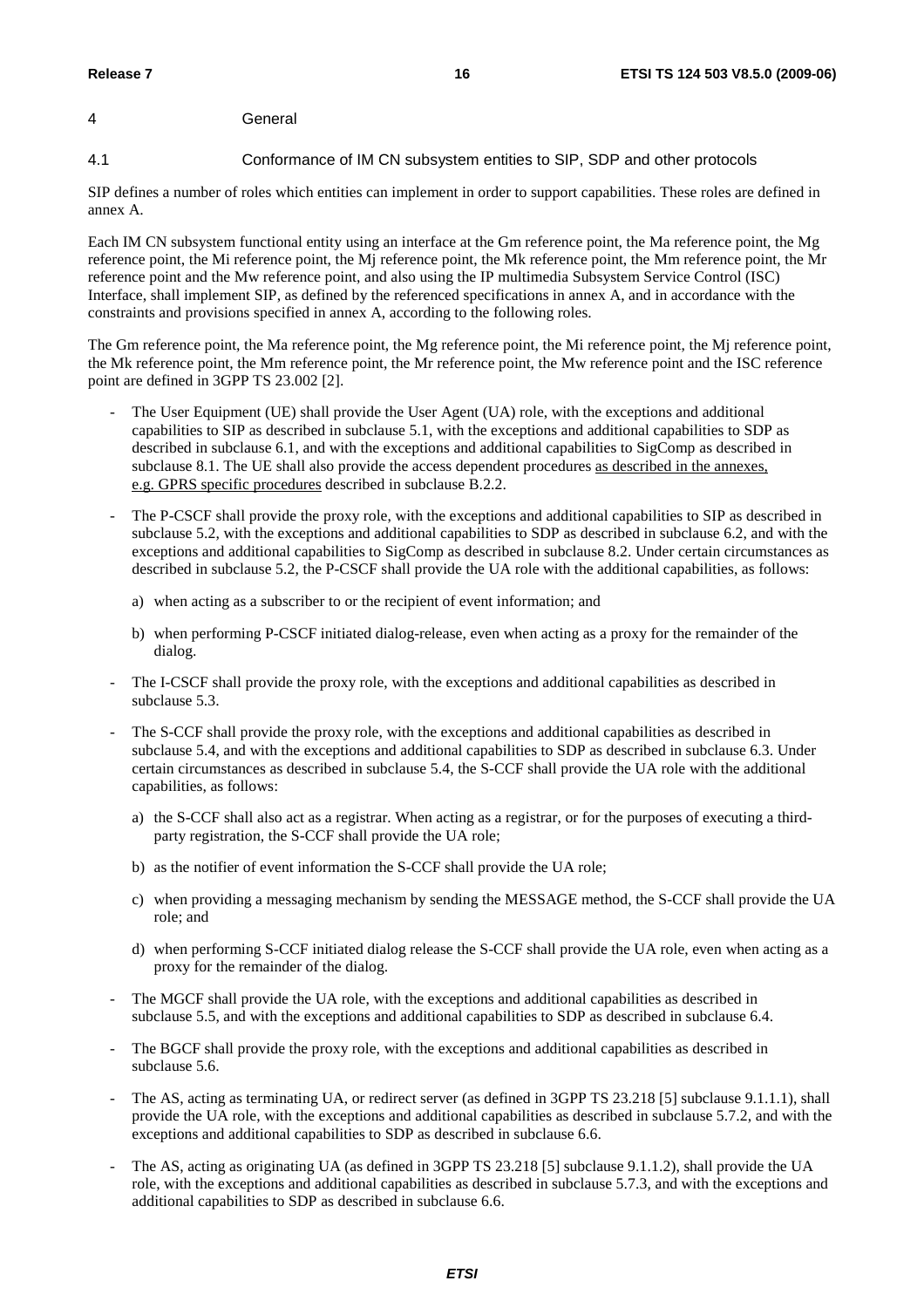- The AS, acting as a SIP proxy (as defined in 3GPP TS 23.218 [5] subclause 9.1.1.3), shall provided the proxy role, with the exceptions and additional capabilities as described in subclause 5.7.4.
- The AS, performing 3rd party call control (as defined in 3GPP TS 23.218 [5] subclause 9.1.1.4), shall provide the UA role, with the exceptions and additional capabilities as described in subclause 5.7.5, and with the exceptions and additional capabilities to SDP as described in subclause 6.6.
- NOTE 1: Subclause 5.7 and its subclauses define only the requirements on the AS that relate to SIP. Other requirements are defined in 3GPP TS 23.218 [5].
- The AS, receiving third-party registration requests, shall provide the UA role, with the exceptions and additional capabilities as described in subclause 5.7.
- The MRFC shall provide the UA role, with the exceptions and additional capabilities as described in subclause 5.8, and with the exceptions and additional capabilities to SDP as described in subclause 6.5.
- The IBCF shall provide the proxy role, with the exceptions and additional capabilities to SIP as described in subclause 5.10, and with the exceptions and additional capabilities to SDP as described in subclause 6.6. If the IBCF provides an application level gateway functionality, then the IBCF shall provide the UA role, with the exceptions and additional capabilities to SIP as described in subclause 5.10, and with the exceptions and additional capabilities to SDP as described in subclause 6.6. If the IBCF provides screening functionality, then the IBCF may provide the UA role, with the exceptions and additional capabilities to SIP as described in subclause 5.10.
- The E-CSCF shall provide the proxy role, with the exceptions and additional capabilities as described in subclause 5.11.

In addition to the roles specified above, the P-CSCF, the I-CSCF, the S-CCF, the BGCF and the E-CSCF can act as a UA when providing server functionality to return a final response for any of the reasons specified in RFC 3261 [26].

- NOTE 2: Annex A can change the status of requirements in referenced specifications. Particular attention is drawn to table A.4 and table A.162 for capabilities within referenced SIP specifications, and to table A.317 and table A.328 for capabilities within referenced SDP specifications. The remaining tables build on these initial tables.
- NOTE 3: The allocated roles defined in this clause are the starting point of the requirements from the IETF SIP specifications, and are then the basis for the description of further requirements. Some of these extra requirements formally change the proxy role into a B2BUA. In all other respects other than those more completely described in subclause 5.2 the P-CSCF implements proxy requirements. Despite being a B2BUA a P-CSCF does not implement UA requirements from the IETF RFCs, except as indicated in this specification, e.g., relating to registration event subscription.
- NOTE 4: Except as specified in clause 5 or otherwise permitted in RFC 3261, the functional entities providing the proxy role are intended to be transparent to data within received requests and responses. Therefore these entities do not modify message bodies. If local policy applies to restrict such data being passed on, the functional entity has to assume the UA role and reject a request, or if in a response and where such procedures apply, to pass the response on and then clear the session using the BYE method.

All the above entities are functional entities that could be implemented in a number of different physical platforms coexisting with a number of other functional entities. The implementation shall give priority to transactions at one functional entity, e.g. that of the E-CSCF, over non-emergency transactions at other entities on the same physical implementation. Such priority is similar to the priority within the functional entities themselves specified elsewhere in this document.

Additional routeing functionality can be provided to support the ability for the IM CN subsystem to provide transit functionality as specified in annex I. The additional routeing functionality shall assume the proxy role.

#### 4.2 URI and address assignments

In order for SIP and SDP to operate, the following prerequisite conditions apply:

1) I-CSCFs used in registration are allocated SIP URIs. Other IM CN subsystem entities may be allocated SIP URIs. For example sip:pcscf.home1.net and sip:<impl-specific-info>@pcscf.home1.net are valid SIP URIs. If the user part exists, it is an essential part of the address and shall not be omitted when copying or moving the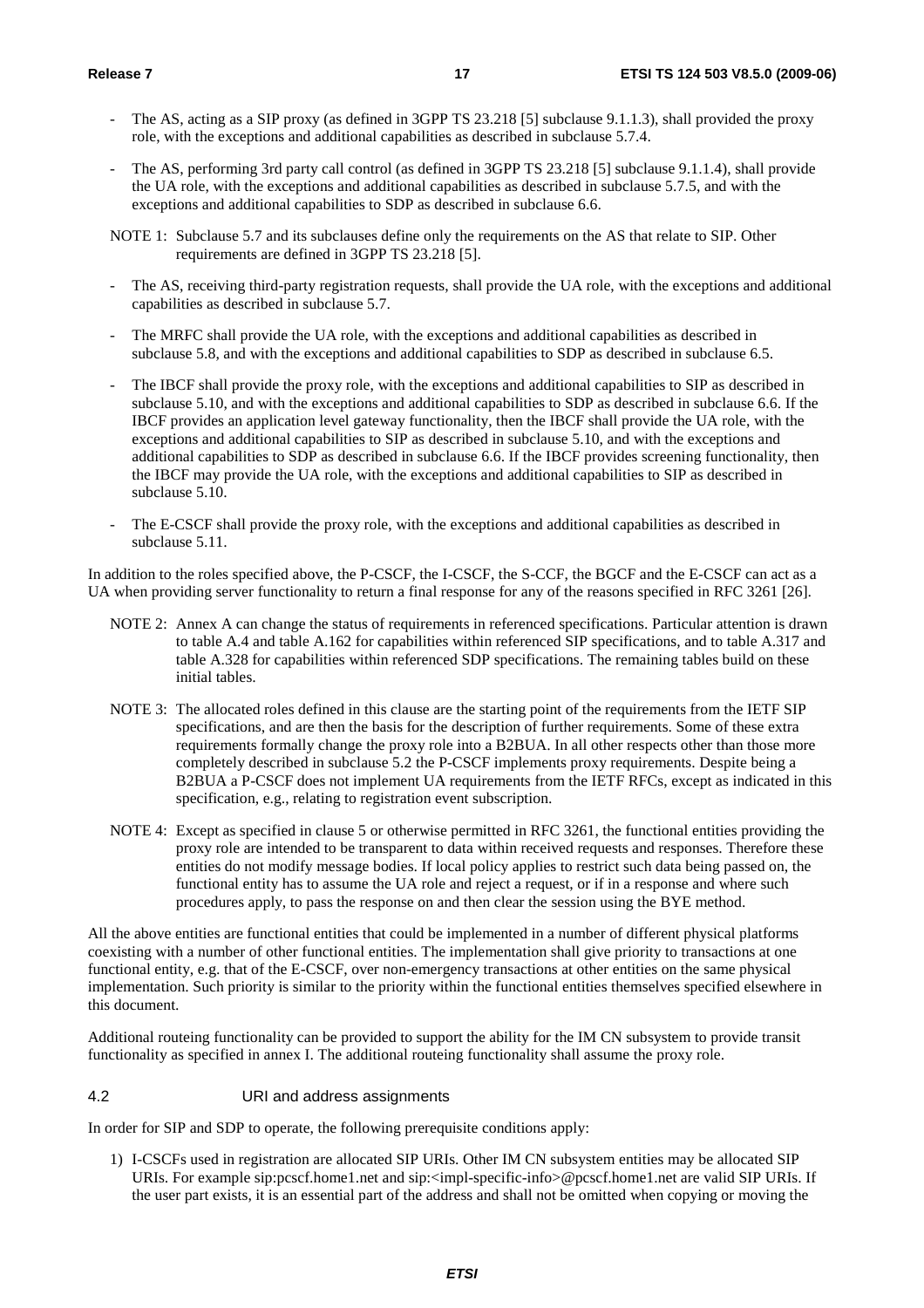address. How these addresses are assigned to the logical entities is up to the network operator. For example, a single SIP URI may be assigned to all I-CSCFs, and the load shared between various physical boxes by underlying IP capabilities, or separate SIP URIs may be assigned to each I-CSCF, and the load shared between various physical boxes using DNS SRV capabilities.

- 2) All IM CN subsystem entities are allocated IP addresses. For systems providing access to IMS using a fixed broadband network, any IM CN Subsystem entities can be allocated IPv4 only, IPv6 only or both IPv4 and IPv6 addresses. Otherwise, systems shall support IP addresses as specified in 3GPP TS 23.221 [6] subclause 5.1.
- 3) The subscriber is allocated a private user identity by the home network operator, and this is contained within the ISIM application, if present. Where no ISIM application is present but USIM is present, the private user identity is derived (see subclause 5.1.1.1A). This private user identity is available to the SIP application within the UE. For UEs, where neither ISIM application nor USIM are present, the private user identity is available to the UE via other means (see subclause 5.1.1.1B).

NOTE 1: The SIP URIs can be resolved by using any of public DNSs, private DNSs, or peer-to-peer agreements.

- 4) The subscriber is allocated one or more public user identities by the home network operator. The public user identity shall take the form of SIP URI as specified in RFC 3261 [26] or tel URI as specified in RFC 3966 [22]. At least one of the public user identities is a SIP URI and it is stored within the ISIM application, if ISIM application is present. Where no ISIM application is present but USIM is present, the UE derives a temporary public user identity (see subclause 5.1.1.1A). All registered public user identities are available to the SIP application within the UE, after registration.
- 5) If the UE supports GRUU (see table A.4, item A.4/53), then it shall have an Instance ID, in conformance with the mandatory requirements for Instance IDs specified in draft-ietf-sip-gruu [93] and draft-ietf-sipoutbound [92].
- 6) For each tel URI, there is at least one alias SIP URI in the set of implicitly registered public user identities that is used to implicitly register the associated tel URI.
- 7) The public user identities may be shared across multiple UEs. A particular public user identity may be simultaneously registered from multiple UEs that use different private user identities and different contact addresses. When reregistering and deregistering a given public user identity and associated contact address, the UE will use the same private user identity that it had used during the initial registration of the respective public user identity and associated contact address. If the tel URI is a shared public user identity, then the associated alias SIP URI is also a shared public user identity. Likewise, if the alias SIP URI is a shared public user identity, then the associated tel URI is also a shared public user identity.
- 8) For the purpose of access to the IM CN subsystem, UEs are assigned IPv6 prefixes in accordance with the constraints specified in 3GPP TS 23.221 [6] subclause 5.1 (see subclause 9.2.1 for the assignment procedures). In the particular case of UEs accessing the IMS using a fixed broadband interconnection, UEs can be allocated IPv4 only, IPv6 only or both IPv4 and IPv6 addresses.
- 9) For the purpose of emergency service, the UE shall use at least an emergency public user identity, which is a SIP URI derived as specified in 3GPP TS 23.003 [3] and an associated tel URI.
- 10) An ICSI value coded as a URN (as specified in subclause 7.2A.8.2), may be included in a P-Preferred-Service header field by the UE as specified in draft-drage-sipping-service-identification [121]. The S-CCF and third party AS need to have a means for the purposes of authorization to obtain and understand the media and service characteristic related to the subscribed service as identified by the ICSI value.

#### 4.2A Transport mechanisms

This document makes no requirement on the transport protocol used to transfer signalling information over and above that specified in RFC 3261 [26] clause 18. However, the UE and IM CN subsystem entities shall transport SIP messages longer than 1300 bytes according to the procedures of RFC 3261 [26] subclause 18.1.1, even if a mechanism exists of discovering a maximum transmission unit size longer than 1500 bytes.

NOTE 1: Support of SCTP as specified in RFC 4168 [96] is optional for IM CN subsystem entities implementing the role of a UA or proxy. SCTP transport between the UE and P-CSCF is not supported in the present document. Support of the SCTP transport is currently not described in 3GPP TS 33.203 [19].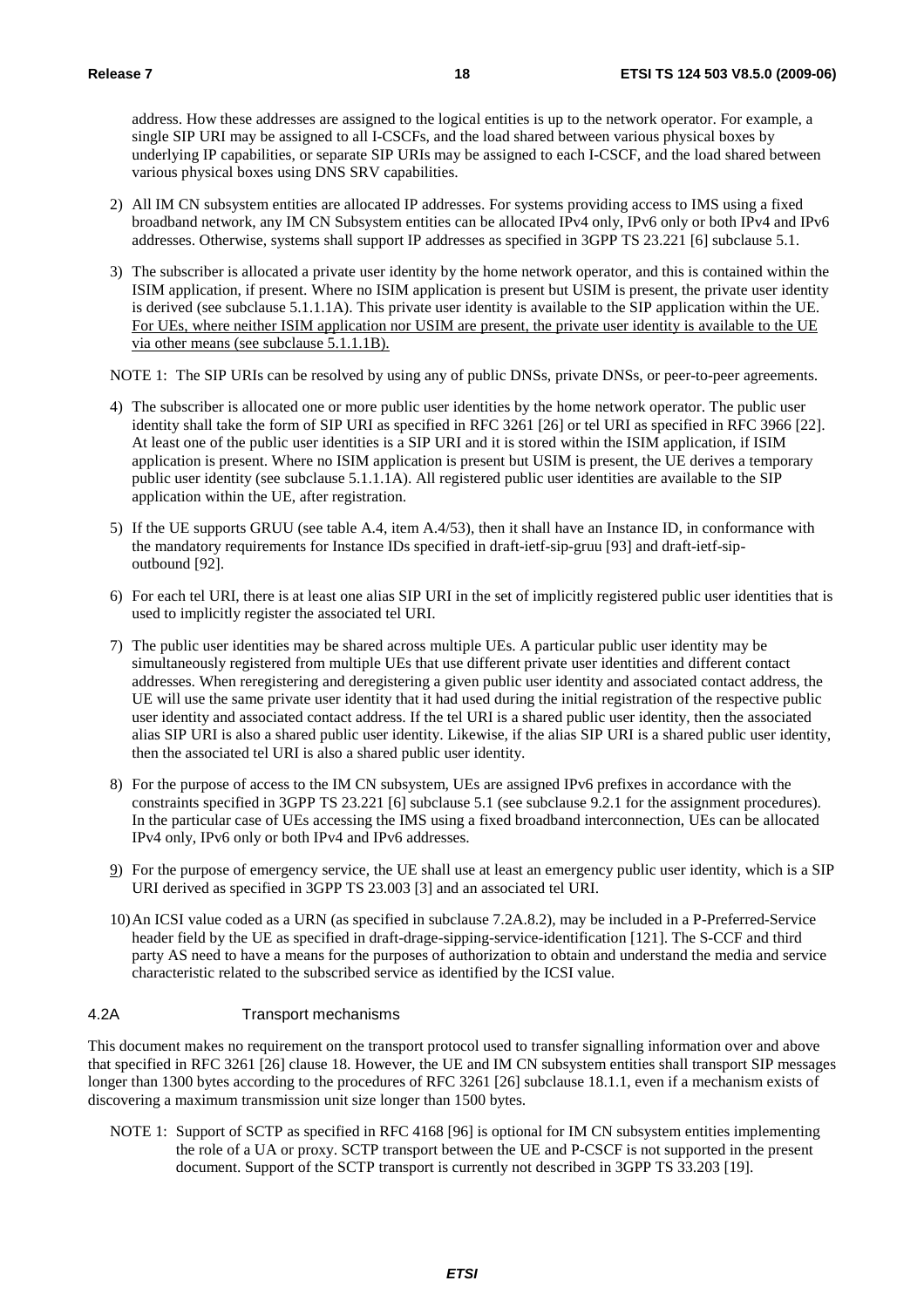For initial REGISTER requests, the UE and the P-CSCF shall apply port handling according to subclause 5.1.1.2 (or subclause 5.1.1.2A) and subclause 5.2.2 (or subclause 5.2.2A).

When a security association is used to access the IM CN subsystem, the UE and the P-CSCF shall send and receive request and responses other than initial REGISTER requests on the protected ports as described in 3GPP TS 33.203 [19]. For UEs loaded with a ISIM or USIM, the security association shall always be used to access the IM CN subsystem as described in 3GPP TS 33.203 [19].

NOTE 2: The usage of NASS-bundled authentication, which provides for the user authentication without creation of a security association, still requires convergence with equivalent 3GPP documents, along with ensuring interoperability and coexistence with other security mechanisms. This will be addressed in a future version of this document, and may introduce some revision of the procedures.

In case of an emergency session if the UE does not have sufficient credentials to authenticate with the IM CN subsystem and regulations allow, the UE and P-CSCF shall send request and responses other than initial REGISTER requests on non protected ports.

5 Application usage of SIP

#### 5.1.1.1A Parameters contained in the ISIM

This subclause applies when a UE contains either an ISIM or a USIM.

The ISIM application shall always be used for IMS authentication, if it is present, as described in 3GPP TS 33.203 [19].

The ISIM is preconfigured with all the necessary parameters to initiate the registration to the IM CN subsystem. These parameters include:

- the private user identity;
- one or more public user identities; and
- the home network domain name used to address the SIP REGISTER request

In case the UE is loaded with a UICC that does not contain the ISIM application, the UE shall:

- generate a private user identity;
- generate a temporary public user identity; and
- generate a home network domain name to address the SIP REGISTER request to;

in accordance with the procedures in clause C.2.

The temporary public user identity is only used in REGISTER requests, i.e. initial registration, re-registration, UEinitiated deregistration. The UE shall not reveal to the user the temporary public user identity if the temporary public user identity is barred. The temporary public user identity is not barred if received by the UE in the P-Associated-URI header.

If the UE is unable to derive the parameters in this subclause for any reason, then the UE shall not proceed with the request associated with the use of these parameters and will not be able to register to the IM CN subsystem.

#### 5.1.1.1B Parameters provisioned to a UE without ISIM or USIM

In case the UE contains neither a ISIM application nor a USIM, the parameters used by the UE to initiate the registration to the IM CN subsystem and for authentication shall be preconfigured in accordance with clause C.4.

#### 5.1.1.2 Initial registration (with security association setup)

The initial registration procedure consists of the UE sending an unprotected initial REGISTER request and, upon being challenged, sending the integrity protected REGISTER request. The UE can register a public user identity with its contact address at any time after it has acquired an IP address, discovered a P-CSCF, and established an IP-CAN bearer that can be used for SIP signalling. However, the UE shall only initiate a new registration procedure when it has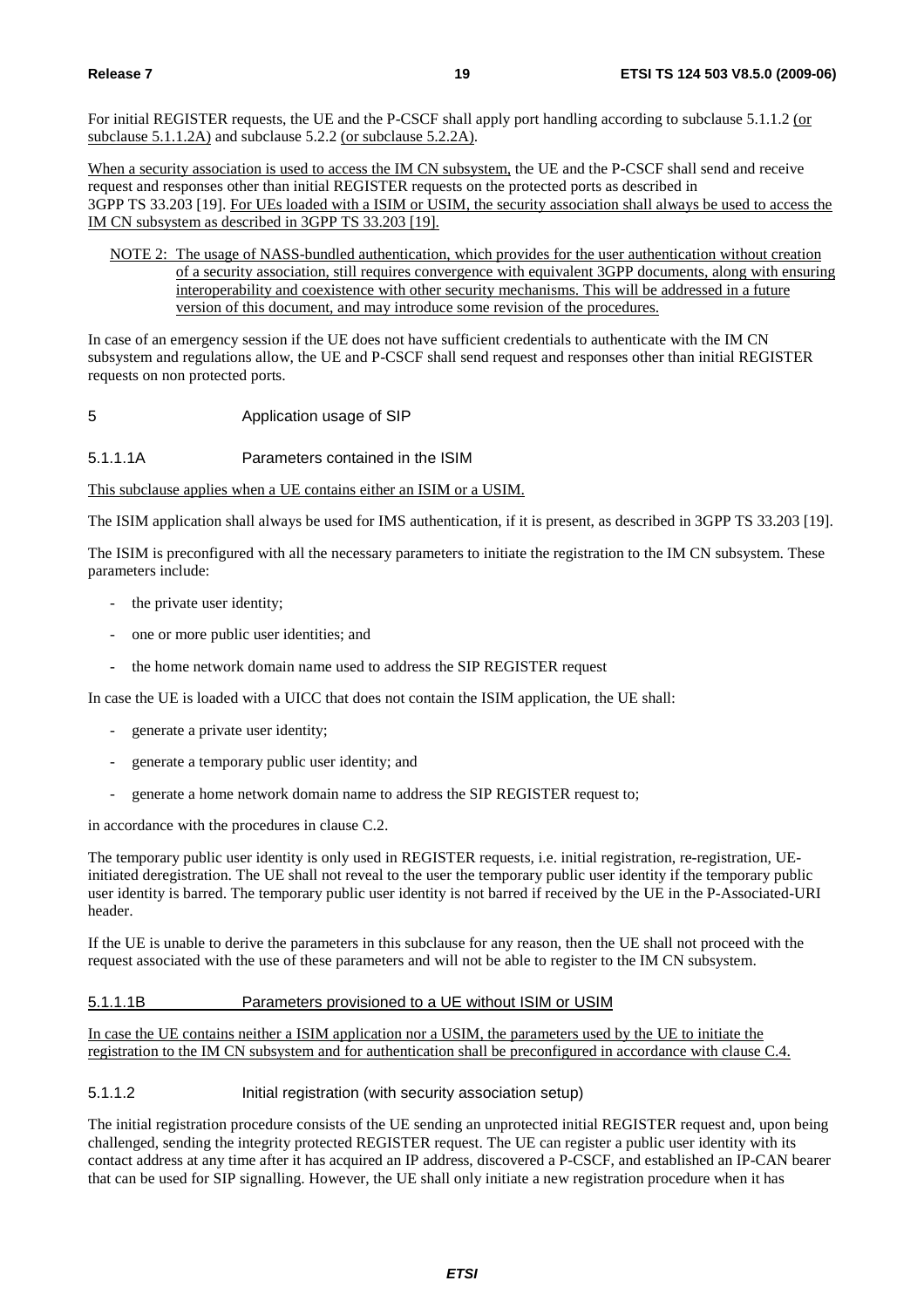received a final response from the registrar for the ongoing registration, or the previous REGISTER request has timed out.

The UE shall send only the initial REGISTER requests to the port advertised to the UE during the P-CSCF discovery procedure. If the UE does not receive any specific port information during the P-CSCF discovery procedure, the UE shall send the initial REGISTER request to the SIP default port values as specified in RFC 3261 [26].

The UE shall extract or derive a public user identity, the private user identity, and the domain name to be used in the Request-URI in the registration, according to the procedures described in subclause 5.1.1.1A. A public user identity may be input by the end user.

On sending a REGISTER request, the UE shall populate the header fields as follows:

- a) an Authorization header, with:
	- the username field, set to the value of the private user identity;
	- the realm directive, set to the domain name of the home network;
	- the uri directive, set to the SIP URI of the domain name of the home network;
	- the nonce directive, set to an empty value; and
	- the response directive, set to an empty value;
- b) a From header set to the SIP URI that contains the public user identity to be registered;
- c) a To header set to the SIP URI that contains the public user identity to be registered;
- d) a Contact header set to include SIP URI(s) containing the IP address of the UE in the hostport parameter or FQDN. If the UE supports GRUU (see table A.4, item A.4/53), it shall include a +sip.instance parameter containing the instance ID. The UE shall include all supported ICSI values (coded as specified in subclause 7.2A.8.2) in a g.3gpp.icsi-ref feature tag as defined in subclause 7.9.2 and RFC 3840 [62] for the IMS communication services it intends to use, and IARI values (coded as specified in subclause 7.2A.9.2), for the IMS communication services and IMS applications it intends to use in a g.3gpp.iari-ref feature tag as defined in subclause 7.9.3 sip.app-subtype feature tag according to draft-rosenberg-sip-app-media-tag [120] and RFC 3840 [62]. If the REGISTER request is protected by a security association, the UE shall also include the protected server port value in the hostport parameter;
- e) a Via header set to include the IP address or FQDN of the UE in the sent-by field. For the UDP, if the REGISTER request is protected by a security association, the UE shall also include the protected server port value in the sent-by field, while for the TCP, the response is received on the TCP connection on which the request was sent;
- NOTE 1: If the UE specifies its FQDN in the host parameter in the Contact header and in the sent-by field in the Via header, then it has to ensure that the given FQDN will resolve (e.g., by reverse DNS lookup) to the IP address that is bound to the security association.
- NOTE 2: The UE associates two ports, a protected client port and a protected server port, with each pair of security association. For details on the selection of the port values see 3GPP TS 33.203 [19].
- f) an Expires header, or the expires parameter within the Contact header, set to the value of 600 000 seconds as the value desired for the duration of the registration;
- NOTE 3: The registrar (S-CCF) might decrease the duration of the registration in accordance with network policy. Registration attempts with a registration period of less than a predefined minimum value defined in the registrar will be rejected with a 423 (Interval Too Brief) response.
- g) a Request-URI set to the SIP URI of the domain name of the home network;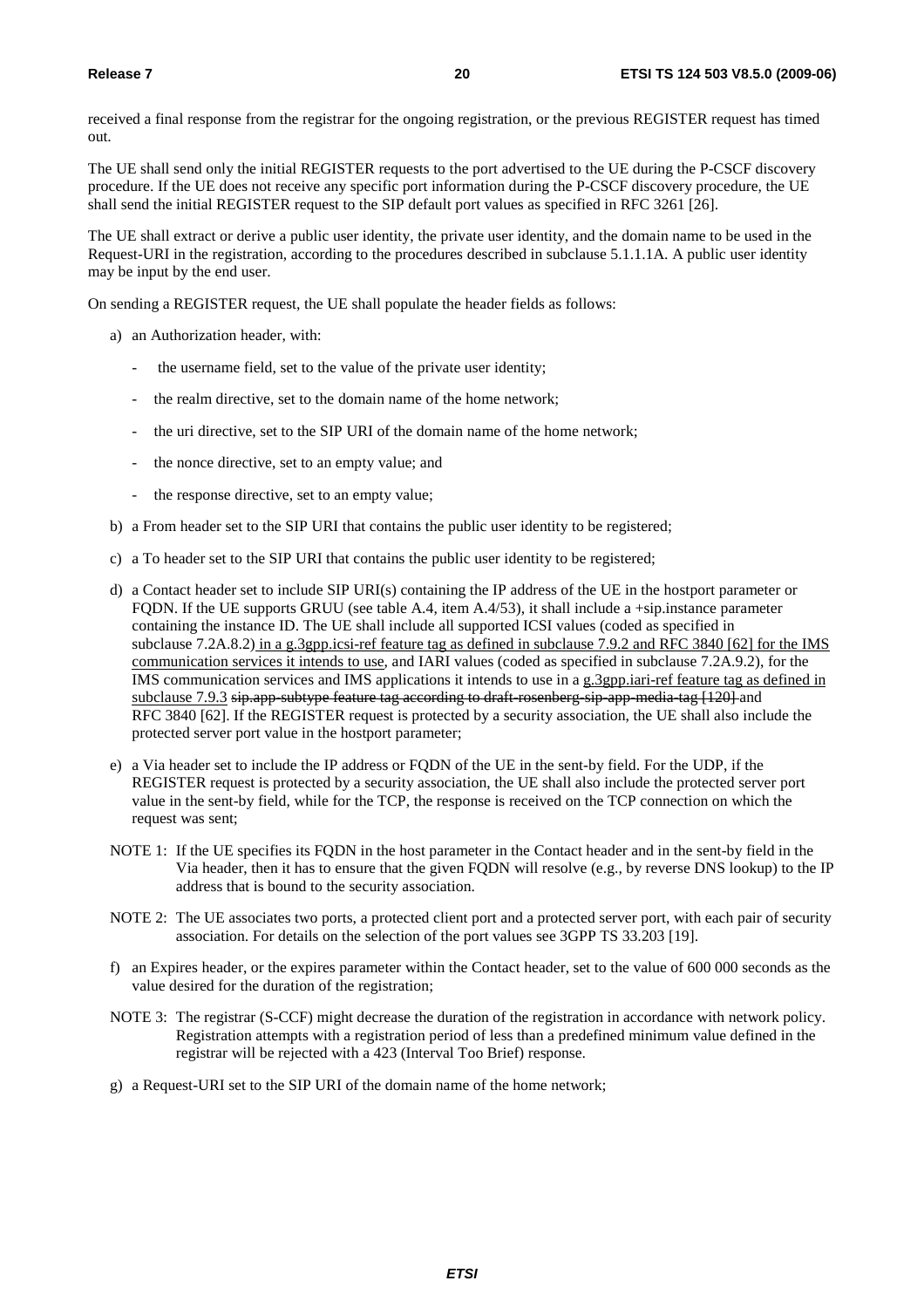- h) the Security-Client header field set to specify the security mechanism the UE supports, the IPsec layer algorithms the UE supports and the parameters needed for the security association setup. The UE shall support the setup of two pairs of security associations as defined in 3GPP TS 33.203 [19]. The syntax of the parameters needed for the security association setup is specified in annex H of 3GPP TS 33.203 [19]. The UE shall support the "ipsec-3gpp" security mechanism, as specified in RFC 3329 [48]. The UE shall support the IPsec layer algorithms for integrity and confidentiality protection as defined in 3GPP TS 33.203 [19] and shall announce support for them according to the procedures defined in RFC 3329 [48];
- i) the Supported header containing the option tag "path", and if GRUU is supported, the option tag "gruu"; and
- j) if a security association exists, and if available to the UE (as defined in the access technology specific annexes for each access technology), a P-Access-Network-Info header set as specified for the access network technology (see subclause 7.2A.4).

On receiving the 200 (OK) response to the REGISTER request, the UE shall:

- a) store the expiration time of the registration for the public user identities found in the To header value;
- b) store as the default public user identity the first URI on the list of URIs present in the P-Associated-URI header;
- NOTE 4: The UE can utilize additional URIs contained in the P-Associated-URI header, e.g. for application purposes.
- c) treat the identity under registration as a barred public user identity, if it is not included in the P-Associated-URI header;
- d) store the list of Service-Route headers contained in the Service-Route header, in order to build a proper preloaded Route header value for new dialogs and standalone transactions;
- e) set the security association lifetime to the longest of either the previously existing security association lifetime (if available), or the lifetime of the just completed registration plus 30 seconds; and

NOTE 5: If the UE receives Authentication-Info, it will proceed as described in RFC 3310 [49].

f) find the Contact header within the response that matches the one included in the REGISTER request. If this contains a "pub-gruu" parameter or a "temp-gruu" parameter or both, and the UE supports GRUU (see table A.4, item A.4/53), then store the value of those parameters as the GRUUs for the UE in association with the public user identity that was registered.

When a 401 (Unauthorized) response to a REGISTER is received the UE shall behave as described in subclause 5.1.1.5.1.

On receiving a 305 (Use Proxy) response to the initial REGISTER request, the UE shall:

- a) release all IP-CAN bearers used for the transport of media according to the procedures in subclause 9.2.2;
- b) initiate a new P-CSCF discovery procedure as described in subclause 9.2.1;
- c) select a P-CSCF address, which is different from the previously used address, from the address list; and
- d) perform the procedures for initial registration as described in subclause 5.1.1.2.

On receiving the 420 (Bad Extension) response with the Unsupported header containing the option tag 'sec-agree' to the REGISTER request, the UE may send another REGISTER request without a security association based on the procedures described in 5.1.1.2A. The decision may depend on the UE's capability.

On receiving a 423 (Interval Too Brief) too brief response to the REGISTER request, the UE shall:

- send another REGISTER request populating the Expires header or the expires parameter with an expiration timer of at least the value received in the Min-Expires header of the 423 (Interval Too Brief) response.

On receiving a 408 (Request Timeout) response or 500 (Server Internal Error) response or 504 (Server Time-Out) or 600 (Busy Everywhere) response for an initial registration, the UE may attempt to perform initial registration again.

When the timer F expires at the UE, the UE may: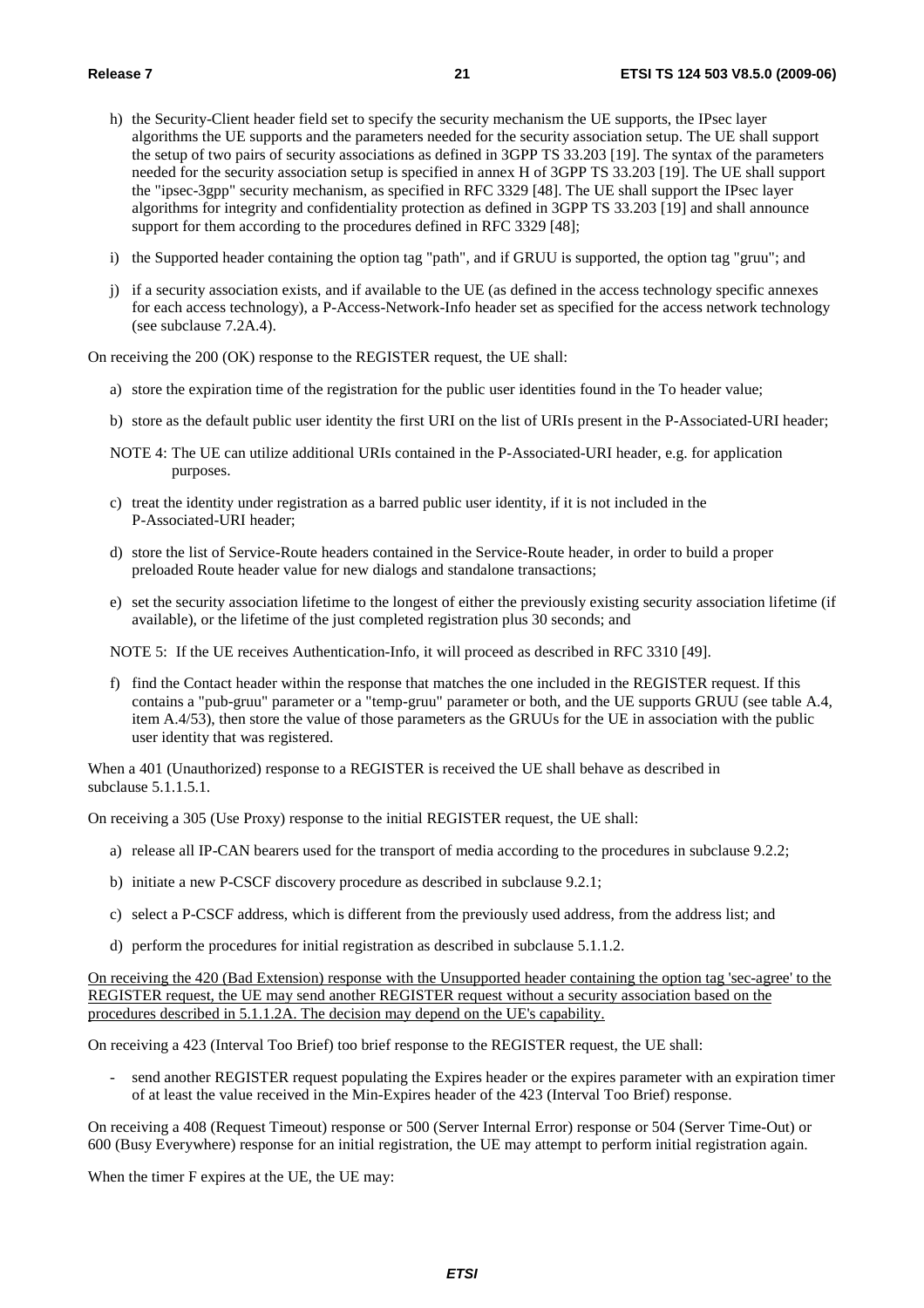- a) select a different P-CSCF address from the list of P-CSCF addresses discovered during the procedures described in subclause 9.2.1;
- b) if no response has been received when attempting to contact all P-CSCFs known by the UE, the UE may get a new set of P-CSCF-addresses as described in subclause 9.2.1; and
- c) perform the procedures for initial registration as described in subclause 5.1.1.2.
- NOTE 6: It is an implementation option whether these actions are also triggered by other means than expiration of timer F, e.g. based on ICMP messages.

After a maximum of 5 consecutive unsuccessful initial registration attempts, the UE shall not automatically attempt any further initial registration via the same network and the same P-CSCF, for an implementation dependant time of at least:

- a) the amount of time indicated in the Retry-After header of the 4xx, 5xx, or 6xx response received in response to the most recent registration request, if that header was present; or
- b) 30 minutes, if the header was not present and the initial registration was automatically performed as a consequence of a failed reregistration; or
- c) 5 minutes, if the header was not present and the initial registration was not performed as a consequence of a failed reregistration.

These limits do not apply if the UE is power cycled.

#### 5.1.1.2A Initial registration without security association setup

The UE can register a public user identity with its contact address at any time after it has acquired an IP address, discovered a P-CSCF, and established an IP-CAN bearer that can be used for SIP signalling. However, the UE shall only initiate a new registration procedure when it has received a final response from the registrar for the ongoing registration, or the previous REGISTER request has timed out.

The UE shall send the initial REGISTER requests to the port advertised to the UE during the P-CSCF discovery procedure. If the UE does not receive any specific port information during the P-CSCF discovery procedure, the UE shall send the initial REGISTER request to the SIP default port values as specified in RFC 3261 [26].

The UE shall extract or derive a public user identity, and the domain name to be used in the Request-URI in the registration, according to the procedures described in subclause 5.1.1.1B. A public user identity may be input by the end user. The UE may also extract or derive the private user identity according to the procedures described in subclause 5.1.1.1B.

On sending a REGISTER request, the UE shall populate the header fields as follows:

- a) optionally, an Authorization header, with the username field, set to the value of the private user identity;
- NOTE 1: In case the Authorization header is absent, the mechanism only supports that one public user identity is associated with only one private user identity.
- b) a From header set to the SIP URI that contains the public user identity to be registered;
- c) a To header set to the SIP URI that contains the public user identity to be registered;
- d) a Contact header set to include SIP URI(s) containing the IP address of the UE in the hostport parameter or FQDN. If the UE supports GRUU (see table A.4, item A.4/53), it shall include a +sip.instance parameter containing the instance ID. The UE shall include all supported ICSI values (coded as specified in subclause 7.2A.8.2), and IARI values (coded as specified in subclause 7.2A.9.2), for the IMS communication services and IMS applications it intends to use in a sip.app-subtype feature tag according to draft-rosenberg-sipapp-media-tag [120] and RFC 3840 [62]; and
- e) a Via header set to include the IP address or FQDN of the UE in the sent-by field;
- f) an Expires header, or the expires parameter within the Contact header, set to the value of 600 000 seconds as the value desired for the duration of the registration;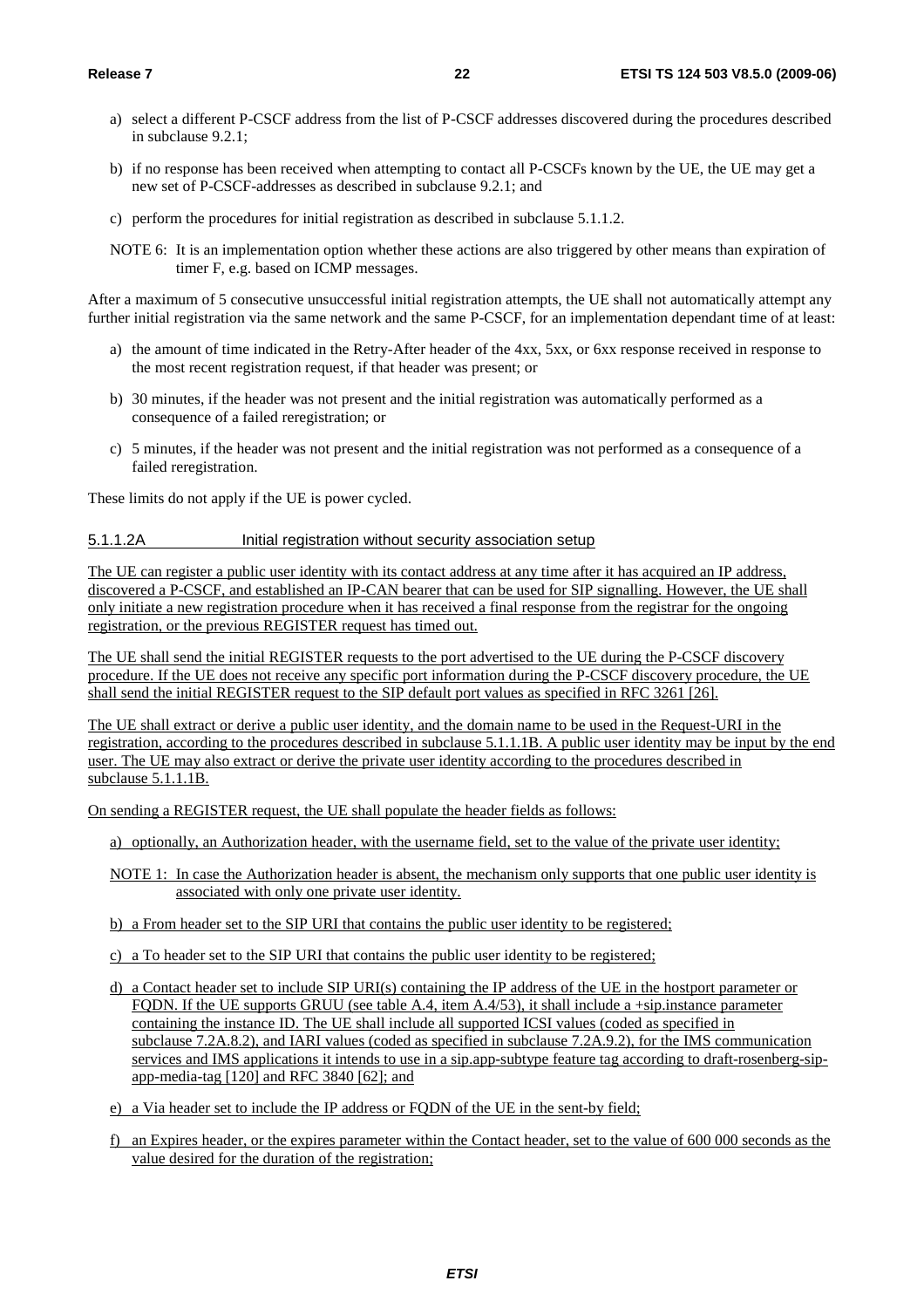- NOTE 2: The registrar (S-CCF) might decrease the duration of the registration in accordance with network policy. Registration attempts with a registration period of less than a predefined minimum value defined in the registrar will be rejected with a 423 (Interval Too Brief) response.
- g) a Request-URI set to the SIP URI of the domain name of the home network;
- h) the Supported header containing the option tag "path", and if GRUU is supported, the option tag "gruu"; and
- i) if available to the UE (as defined in the access technology specific annexes for each access technology), the P-Access-Network-Info header set as specified for the access network technology (see subclause 7.2A.4).

On receiving the 200 (OK) response to the REGISTER request, the UE shall:

- a) store the expiration time of the registration for the public user identities found in the To header value;
- b) store the list of URIs contained in the P-Associated-URI header value. This list contains the URIs that are associated to the registered public user identity;
- c) store as the default public user identity the first URI on the list of URIs present in the P-Associated-URI header;
- d) treat the identity under registration as a barred public user identity, if it is not included in the P-Associated-URI header;
- e) store the list of Service-Route headers contained in the Service-Route header, in order to build a proper preloaded Route header value for new dialogs and standalone transactions; and

NOTE 3: If the UE receives Authentication-Info, it will proceed as described in RFC 3310 [49].

f) find the Contact header within the response that matches the one included in the REGISTER request. If this contains a "pub-gruu" parameter or a "temp-gruu" parameter or both, and the UE supports GRUU (see table A.4, item A.4/53), then store the value of those parameters as the GRUUs for the UE in association with the public user identity that was registered.

On receiving a 305 (Use Proxy) response to the initial REGISTER request, the UE shall:

- a) release all IP-CAN bearers used for the transport of media according to the procedures in subclause 9.2.2;
- b) initiate a new P-CSCF discovery procedure as described in subclause 9.2.1;
- c) select a P-CSCF address, which is different from the previously used address, from the address list; and
- d) perform the procedures for initial registration as described in subclause 5.1.1.2.

On receiving a 408 (Request Timeout) response or 500 (Server Internal Error) response or 504 (Server Time-Out) or 600 (Busy Everywhere) response for an initial registration, the UE may attempt to perform initial registration again.

When the timer F expires at the UE, the UE may:

- a) select a different P-CSCF address from the list of P-CSCF addresses discovered during the procedures described in subclause 9.2.1;
- b) if no response has been received when attempting to contact all P-CSCFs known by the UE, the UE may get a new set of P-CSCF-addresses as described in subclause 9.2.1; and
- c) perform the procedures for initial registration as described in subclause 5.1.1.2A.
- NOTE 4: It is an implementation option whether these actions are also triggered by other means than expiration of timer F, e.g. based on ICMP messages.

After a maximum of 5 consecutive unsuccessful initial registration attempts, the UE shall not automatically attempt any further initial registration via the same network and the same P-CSCF, for an implementation dependant time of at least:

- a) the amount of time indicated in the Retry-After header of the 4xx, 5xx, or 6xx response received in response to the most recent registration request, if that header was present; or
- b) 30 minutes, if the header was not present and the initial registration was automatically performed as a consequence of a failed reregistration; or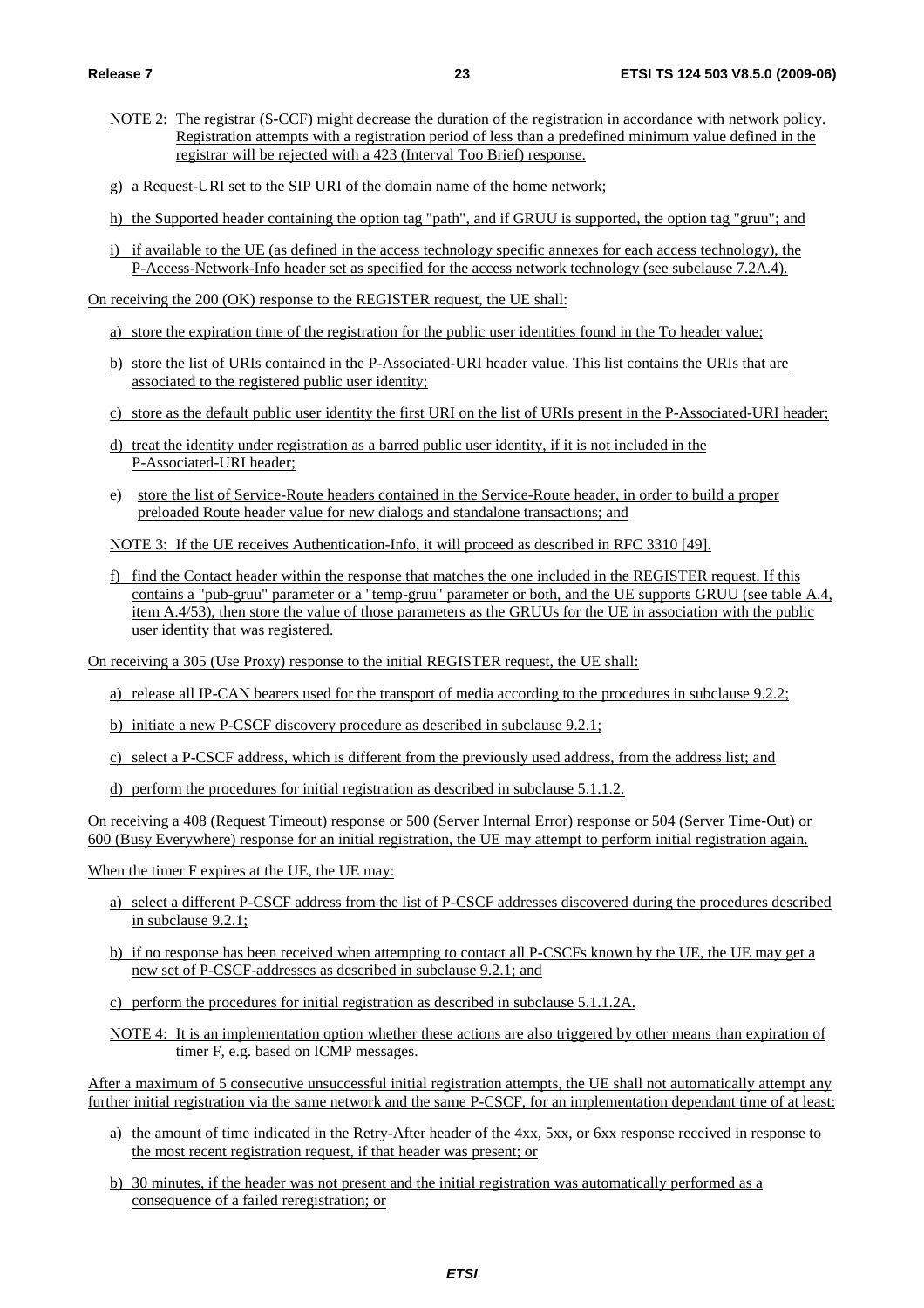c) 5 minutes, if the header was not present and the initial registration was not performed as a consequence of a failed reregistration.

These limits do not apply if the UE is power cycled.

On receiving a 423 (Interval Too Brief) too brief response to the REGISTER request, the UE shall:

send another REGISTER request populating the Expires header or the expires parameter with an expiration timer of at least the value received in the Min-Expires header of the 423 (Interval Too Brief) response.

#### 5.1.1.3 Subscription to the registration-state event package

Upon receipt of a 2xx response to the initial registration, the UE shall subscribe to the reg event package for the public user identity registered at the user's registrar (S-CCF) as described in RFC 3680 [43].

The UE shall use the default public user identity for subscription to the registration-state event package, if the public user identity that was used for initial registration is a barred public user identity. The UE may use either the default public user identity or the public user identity used for initial registration for the subscription to the registration-state event package, if the initial public user identity that was used for initial registration is not barred.

On sending a SUBSCRIBE request, the UE shall populate the header fields as follows:

- a) a Request URI set to the resource to which the UE wants to be subscribed to, i.e. to a SIP URI that contains the public user identity used for subscription;
- b) a From header set to a SIP URI that contains the public user identity used for subscription;
- c) a To header set to a SIP URI that contains the public user identity used for subscription;
- d) an Event header set to the "reg" event package;
- e) an Expires header set to 600 000 seconds as the value desired for the duration of the subscription
- f) if available to the UE (as defined in the access technology specific annexes for each access technology), a P-Access-Network-Info header set as specified for the access network technology (see subclause 7.2A.4); and
- g) a Contact header set to contain the same IP address or FQDN, and when a security association exists with the protected server port value as in the initial registration.

Upon receipt of a 2xx response to the SUBSCRIBE request, the UE shall store the information for the established dialog and the expiration time as indicated in the Expires header of the received response.

If continued subscription is required, the UE shall automatically refresh the subscription by the reg event package, for a previously registered public user identity, either 600 seconds before the expiration time if the initial subscription was for greater than 1200 seconds, or when half of the time has expired if the initial subscription was for 1200 seconds or less. If a SUBSCRIBE request to refresh a subscription fails with a non-481 response, the UE shall still consider the original subscription valid for the duration of the most recently known "Expires" value according to RFC 3265 [28]. Otherwise, the UE shall consider the subscription invalid and start a new initial subscription according to RFC 3265 [28].

#### 5.1.1.4 User-initiated re-registration and registration of an additional public user identity (with security association)

The UE can perform the reregistration of a previously registered public user identity with its contact address at any time after the initial registration has been completed. The UE shall perform the reregistration over the existing set of security associations that is associated with the related contact address.

The UE can perform registration of additional public user identities at any time after the initial registration has been completed. The UE shall perform the registration of additional public user identities over the existing set of security associations that is associated with the related contact address.

Unless either the user or the application within the UE has determined that a continued registration is not required the UE shall reregister an already registered public user identity either 600 seconds before the expiration time if the previous registration was for greater than 1200 seconds, or when half of the time has expired if the initial registration was for 1200 seconds or less, or when the UE intends to update its capabilities according to RFC 3840 [62] or when the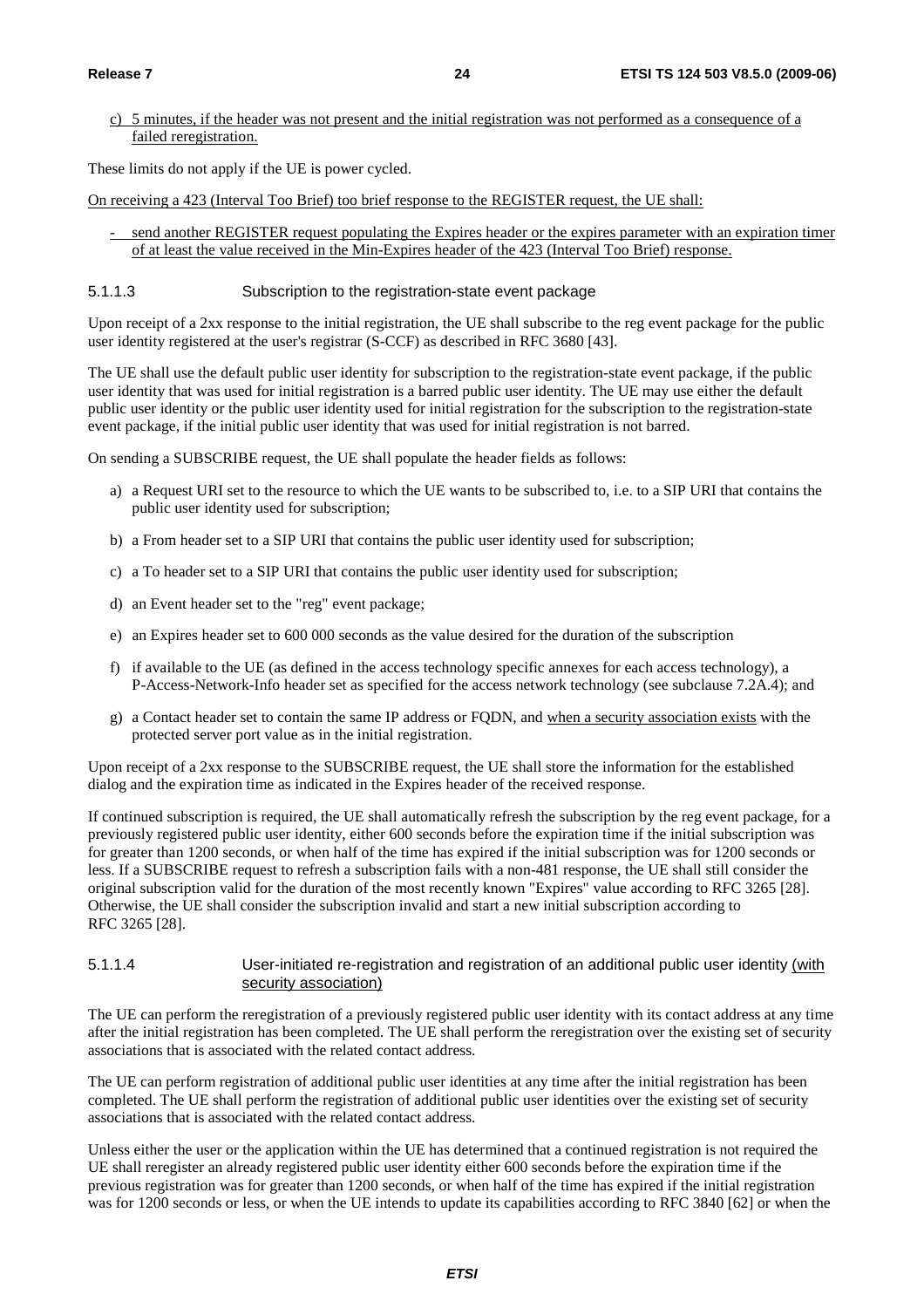UE needs to modify the ICSI values that the UE intends to use in a g.3gpp.icsi-ref feature tag or IARI values that the UE intends to use in the g.3gpp.iari-ref-sip.app-subtype feature tag.

The UE shall protect the REGISTER request using a security association, see 3GPP TS 33.203 [19], established as a result of an earlier registration, if one is available.

The UE shall extract or derive a public user identity, the private user identity, and the domain name to be used in the Request-URI in the registration, according to the procedures described in subclause 5.1.1.1A.

On sending a REGISTER request that does not contain a challenge response, the UE shall populate the header fields as follows:

- a) an Authorization header, with:
	- the username directive set to the value of the private user identity;
	- the realm directive, set to the value as received in the realm directive in the WWW Authenticate header;
	- the uri directive, set to the SIP URI of the domain name of the home network;
	- the nonce directive, set to last received nonce value; and
	- the response directive, set to the last calculated response value;
- b) a From header set to the SIP URI that contains the public user identity to be registered;
- c) a To header set to the SIP URI that contains the public user identity to be registered;
- d) a Contact header set to include SIP URI(s) that contain(s) in the hostport parameter the IP address of the UE or FQDN and protected server port value bound to the security association, and containing the instance ID of the UE in the +sip.instance parameter, if the UE supports GRUU (see table A.4, item A.4/53). The UE shall include all supported ICSI values (coded as specified in subclause  $7.2A.8.2)$  in a g.3gpp.icsi-ref feature tag as defined in subclause 7.9.2 and RFC 3840 [62] for the IMS communication it intends to use, and IARI values (coded as specified in subclause 7.2A.9.2), for the IMS communication services and IMS applications it intends to use in a g.3gpp.iari-ref sip.app-subtype feature tag according to draft-rosenberg-sip-app-media-tag [120] as defined in subclause 7.9.3 and RFC 3840 [62];
- e) a Via header set to include the IP address or FQDN of the UE in the sent-by field and for the UDP the protected server port value bound to the security association, while for the TCP, the response is received on the TCP connection on which the request was sent;
- NOTE 1: If the UE specifies its FQDN in the host parameter in the Contact header and in the sent-by field in the Via header, then it has to ensure that the given FQDN will resolve (e.g., by reverse DNS lookup) to the IP address that is bound to the security association.
- NOTE 2: The UE associates two ports, a protected client port and a protected server port, with each pair of security associations. For details on the selection of the protected port value see 3GPP TS 33.203 [19].
- f) an Expires header, or an expires parameter within the Contact header, set to 600 000 seconds as the value desired for the duration of the registration;
- NOTE 3: The registrar (S-CCF) might decrease the duration of the registration in accordance with network policy. Registration attempts with a registration period of less than a predefined minimum value defined in the registrar will be rejected with a 423 (Interval Too Brief) response.
- g) a Request-URI set to the SIP URI of the domain name of the home network;
- h) a Security-Client header field, set to specify the security mechanism it supports, the IPsec layer algorithms for security and confidentiality protection it supports and the new parameter values needed for the setup of two new pairs of security associations. For further details see 3GPP TS 33.203 [19] and RFC 3329 [48];
- i) a Security-Verify header that contains the content of the Security-Server header received in the 401 (Unauthorized) response of the last successful authentication;
- j) the Supported header containing the option tag "path", and if GRUU is supported, the option tag "gruu"; and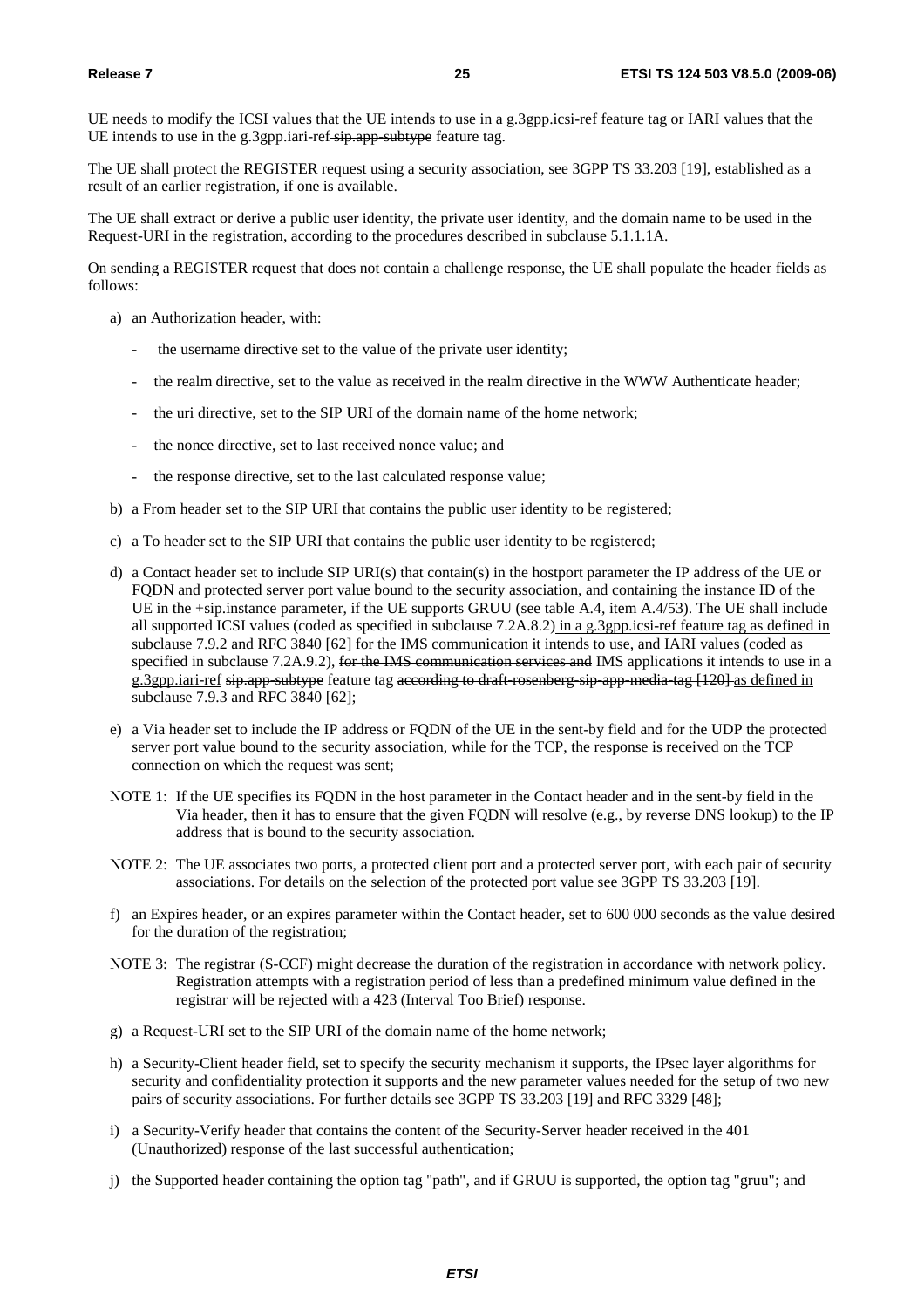k) if available to the UE (as defined in the access technology specific annexes for each access technology), a P-Access-Network-Info header set as specified for the access network technology (see subclause 7.2A.4).

On receiving the 200 (OK) response to the REGISTER request, the UE shall:

- a) store the new expiration time of the registration for this public user identity found in the To header value;
- b) store the list of Service-Route headers contained in the Service-Route header, in order to build a proper preloaded Route header value for new dialogs and standalone transactions;
- NOTE 4: The UE can utilize additional URIs contained in the P-Associated-URI header, e.g. for application purposes.
- c) set the security association lifetime to the longest of either the previously existing security association lifetime, or the lifetime of the just completed registration plus 30 seconds; and

NOTE 5: If the UE receives Authentication-Info, it will proceed as described in RFC 3310 [49].

d) find the Contact header within the response that matches the one included in the REGISTER request. If this contains a "pub-gruu" parameter or a "temp-gruu" parameter or both, and the UE supports GRUU (see table A.4, item A.4/53), then store the value of those parameters as the GRUUs for the UE in association with the public user identity that was registered.

When a 401 (Unauthorized) response to a REGISTER is received the UE shall behave as described in subclause 5.1.1.5.1.

On receiving the 420 (Bad Extension) response with the Unsupported header containing the option tag 'sec-agree' to the REGISTER request, the UE may send another REGISTER request without a security association based on the procedures described in 5.1.1.2A. The decision may depend on the UE's capability.

On receiving a 423 (Interval Too Brief) response to the REGISTER request, the UE shall:

send another REGISTER request populating the Expires header or the expires parameter with an expiration timer of at least the value received in the Min-Expires header of the 423 (Interval Too Brief) response.

On receiving a 408 (Request Timeout) response or 500 (Server Internal Error) response or 504 (Server Time-Out) response for a reregistration, the UE shall perform the procedures for initial registration as described in subclause 5.1.1.2.

On receiving a 305 (Use Proxy) response to the REGISTER request, the UE shall:

- a) release all IP-CAN bearers used for the transport of media according to the procedures in subclause 9.2.2;
- b) initiate a new P-CSCF discovery procedure as described in subclause 9.2.1;
- c) select a P-CSCF address, which is different from the previously used address, from the address list; and
- d) perform the procedures for initial registration as described in subclause 5.1.1.2.

When the timer F expires at the UE, the UE shall:

- 1) stop processing of all ongoing dialogs and transactions and silently discard them locally; and
- 2) after releasing all IP-CAN bearers used for the transport of media according to the procedures in subclause 9.2.2, the UE may:
	- a) select a different P-CSCF address from the list of P-CSCF addresses discovered during the procedures described in subclause 9.2.1;
	- b) if no response has been received when attempting to contact all P-CSCFs known by the UE, the UE may get a new set of P-CSCF-addresses as described in subclause 9.2.1; and
	- c) perform the procedures for initial registration as described in subclause 5.1.1.2.
- NOTE 6: It is an implementation option whether these actions are also triggered by other means than expiration of timer F, e.g. based on ICMP messages.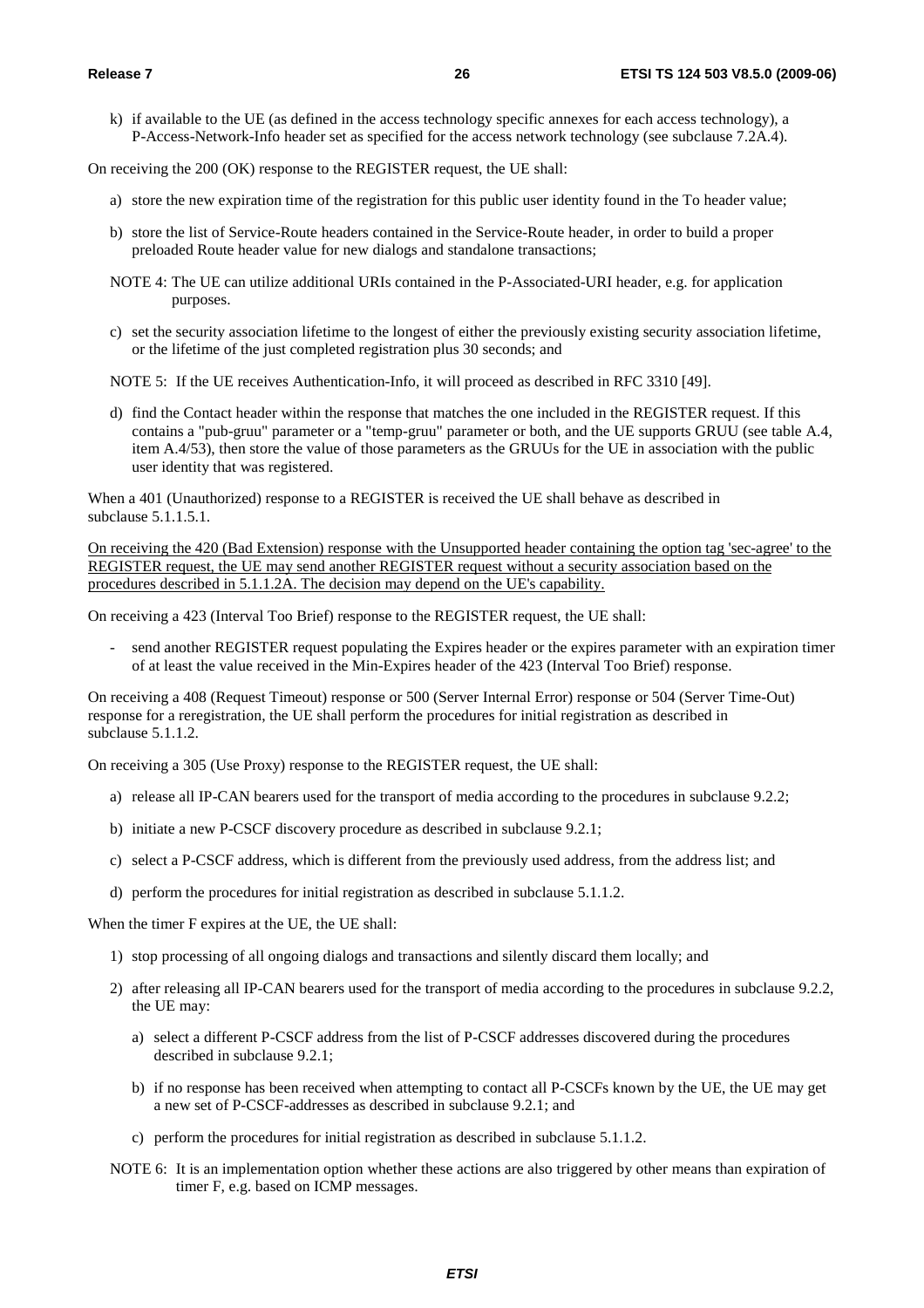#### 5.1.1.4A User-initiated re-registration and registration of an additional public user identity without security association

The UE can perform the reregistration of a previously registered public user identity with its contact address at any time after the initial registration has been completed.

The UE can perform registration of additional public user identities at any time after the initial registration has been completed.

Unless either the user or the application within the UE has determined that a continued registration is not required the UE shall reregister an already registered public user identity either 600 seconds before the expiration time if the previous registration was for greater than 1200 seconds, or when half of the time has expired if the initial registration was for 1200 seconds or less, or when the UE intends to update its capabilities according to RFC 3840 [62] or when the UE needs to modify the ICSI values or IARI values that the UE intends to use in the sip.app-subtype feature tag.

The UE shall extract or derive a public user identity, and the domain name to be used in the Request-URI in the registration, according to the procedures described in subclause 5.1.1.1B. The UE may also extract or derive the private user identity according to the procedures described in subclause 5.1.1.1B.

On sending a REGISTER request, the UE shall populate the header fields as follows:

- a) optionally, an Authorization header, with the username field, set to the value of the private user identity;
- NOTE 1: In case the Authorization header is absent, the mechanism only supports that one public user identity is associated with only one private user identity.
- b) a From header set to the SIP URI that contains the public user identity to be registered;
- c) a To header set to the SIP URI that contains the public user identity to be registered;
- d) a Contact header set to include SIP URI(s) that contain(s) in the hostport parameter the IP address of the UE or FQDN, and containing the instance ID of the UE in the +sip.instance parameter, if the UE supports GRUU (see table A.4, item A.4/53). The UE shall include all supported ICSI values (coded as specified in subclause 7.2A.8.2), and IARI values (coded as specified in subclause 7.2A.9.2), for the IMS communication services and IMS applications it intends to use in a sip.app-subtype feature tag according to draft-rosenberg-sip-app-media-tag [120] and RFC 3840 [62];
- e) a Via header set to include the IP address or FQDN of the UE in the sent-by field;
- f) an Expires header, or an expires parameter within the Contact header, set to 600 000 seconds as the value desired for the duration of the registration;
- NOTE 2: The registrar (S-CCF) might decrease the duration of the registration in accordance with network policy. Registration attempts with a registration period of less than a predefined minimum value defined in the registrar will be rejected with a 423 (Interval Too Brief) response.
- g) a Request-URI set to the SIP URI of the domain name of the home network;
- h) the Supported header containing the option tag "path", and if GRUU is supported, the option tag "gruu"; and
- i) if available to the UE (as defined in the access technology specific annexes for each access technology), a P-Access-Network-Info header set as specified for the access network technology (see subclause 7.2A.4).

On receiving the 200 (OK) response to the REGISTER request, the UE shall:

a) store the new expiration time of the registration for this public user identity found in the To header value;

- NOTE 3: The UE can utilize additional URIs contained in the P-Associated-URI header, e.g. for application purposes.
- b) store the list of Service-Route headers contained in the Service-Route header, in order to build a proper preloaded Route header value for new dialogs and standalone transactions; and
- NOTE 4: If the UE receives Authentication-Info, it will proceed as described in RFC 3310 [49].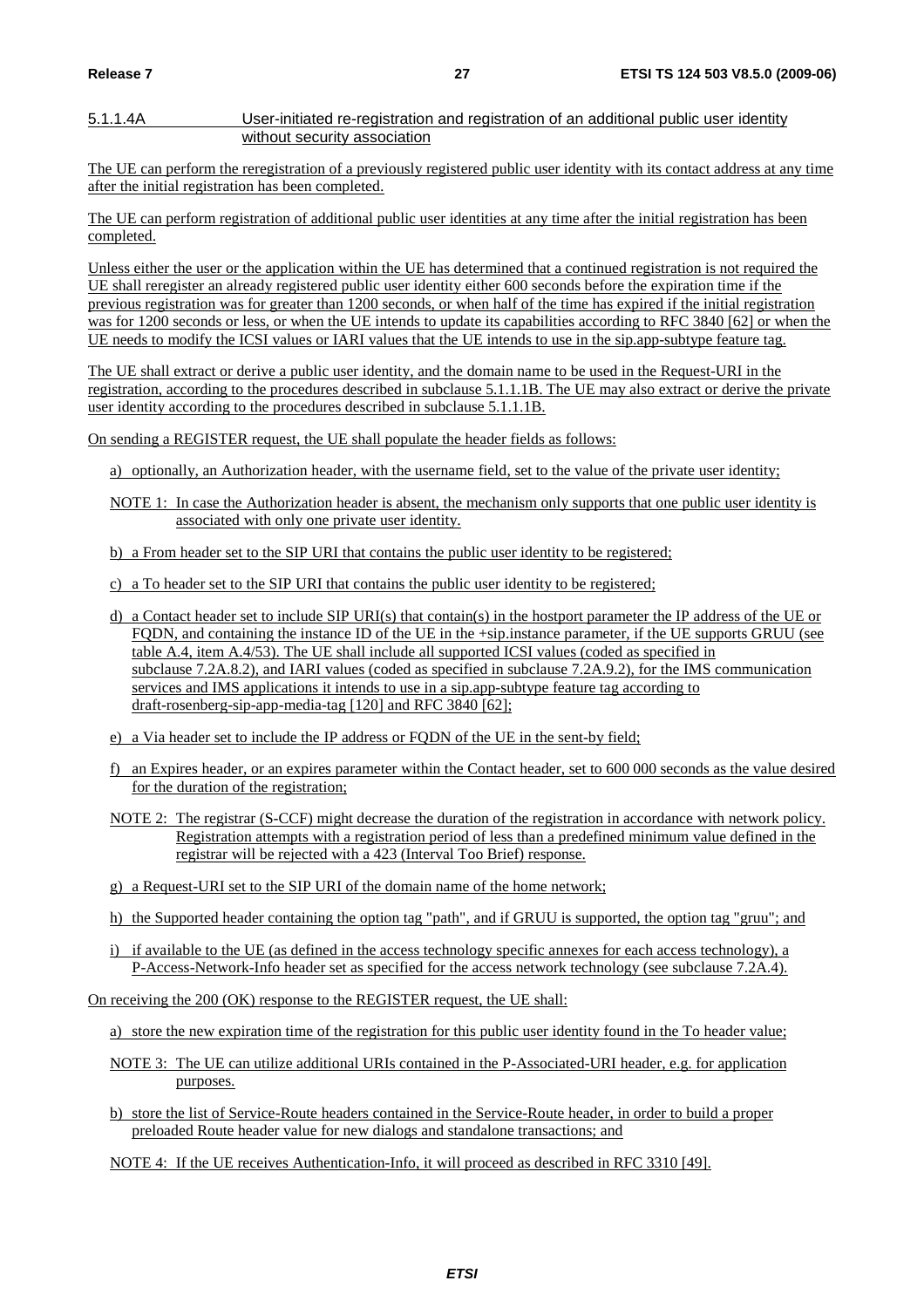c) find the Contact header within the response that matches the one included in the REGISTER request. If this contains a "pub-gruu" parameter or a "temp-gruu" parameter or both, and the UE supports GRUU (see table A.4, item A.4/53), then store the value of those parameters as the GRUUs for the UE in association with the public user identity that was registered.

On receiving a 423 (Interval Too Brief) response to the REGISTER request, the UE shall:

- send another REGISTER request populating the Expires header or the expires parameter with an expiration timer of at least the value received in the Min-Expires header of the 423 (Interval Too Brief) response.

On receiving a 408 (Request Timeout) response or 500 (Server Internal Error) response or 504 (Server Time-Out) response for a reregistration, the UE shall perform the procedures for initial registration as described in subclause 5.1.1.2A.

On receiving a 305 (Use Proxy) response to the REGISTER request, the UE shall:

- a) release all IP-CAN bearers used for the transport of media according to the procedures in subclause 9.2.2;
- b) initiate a new P-CSCF discovery procedure as described in subclause 9.2.1;
- c) select a P-CSCF address, which is different from the previously used address, from the address list; and
- d) perform the procedures for initial registration as described in subclause 5.1.1.2A.

When the timer F expires at the UE, the UE shall:

1) stop processing of all ongoing dialogs and transactions and silently discard them locally; and

- 2) after releasing all IP-CAN bearers used for the transport of media according to the procedures in subclause 9.2.2, the UE may:
	- a) select a different P-CSCF address from the list of P-CSCF addresses discovered during the procedures described in subclause 9.2.1;
	- b) if no response has been received when attempting to contact all P-CSCFs known by the UE, the UE may get a new set of P-CSCF-addresses as described in subclause 9.2.1; and
	- c) perform the procedures for initial registration as described in subclause 5.1.1.2A.
- NOTE 5: It is an implementation option whether these actions are also triggered by other means than expiration of timer F, e.g. based on ICMP messages.

After a maximum of 5 consecutive initial registration attempts, the UE shall not automatically attempt any further initial registration for an implementation dependant time of at least 30 minutes.

5.1.1.5.1 General

Authentication is performed during initial registration as defined in subclause 5.1.1.2. A UE can be re-authenticated during subsequent re-registration s, deregistrations or registrations of additional public user identities as defined in subclause 5.1.1.4. When the network requires authentication or re-authentication of the UE, the UE will receive a 401 (Unauthorized) response to the REGISTER request.

On receiving a 401 (Unauthorized) response to the REGISTER request, the UE shall:

- 1) extract the RAND and AUTN parameters;
- 2) check the validity of a received authentication challenge, as described in 3GPP TS 33.203 [19] i.e. the locally calculated XMAC must match the MAC parameter derived from the AUTN part of the challenge; and the SQN parameter derived from the AUTN part of the challenge must be within the correct range; and
- 3) check the existence of the Security-Server header as described in RFC 3329 [48]. If the header is not present or it does not contain the parameters required for the setup of the set of security associations (see annex H of 3GPP TS 33.203 [19]), the UE shall abandon the authentication procedure and send a new REGISTER request with a new Call-ID.

In the case that the 401 (Unauthorized) response to the REGISTER request is deemed to be valid the UE shall: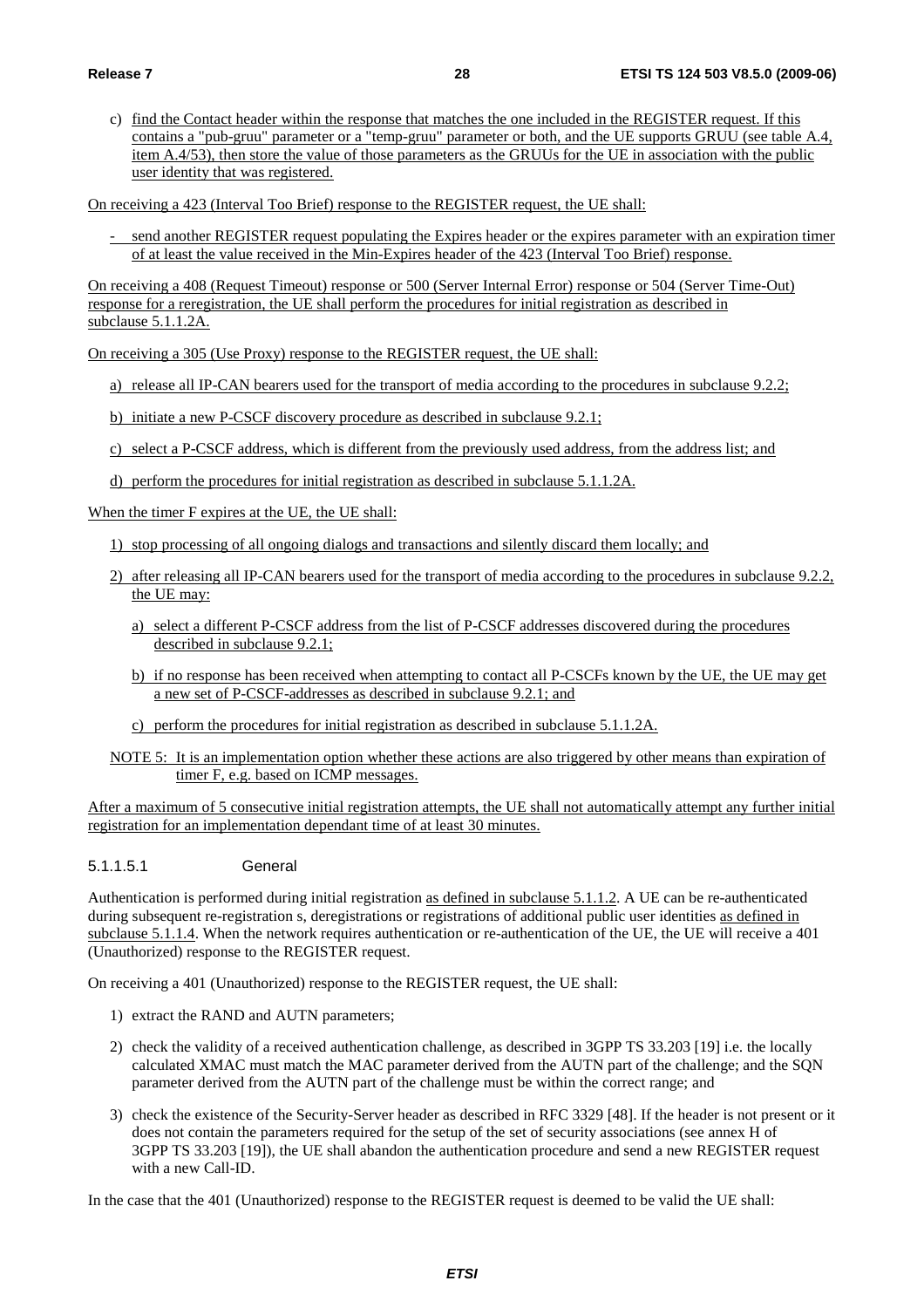- 1) calculate the RES parameter and derive the keys CK and IK from RAND as described in 3GPP TS 33.203 [19];
- 2) set up a temporary set of security associations based on the static list and parameters it received in the 401 (Unauthorized) response and its capabilities sent in the Security-Client header in the REGISTER request. The UE sets up the temporary set of security associations using the most preferred mechanism and algorithm returned by the P-CSCF and supported by the UE and using IK and CK (only if encryption enabled) as the shared key. The UE shall use the parameters received in the Security-Server header to setup the temporary set of security associations. The UE shall set a temporary SIP level lifetime for the temporary set of security associations to the value of reg-await-auth timer; and
- 3) send another REGISTER request using the temporary set of security associations to protect the message. The header fields are populated as defined for the initial request, with the addition that the UE shall include an Authorization header containing realm directive set to the value as received in the realm directive in the WWW Authenticate header, the private user identity and the authentication challenge response calculated by the UE using RES and other parameters, as described in RFC 3310 [49]. The UE shall also insert the Security-Client header that is identical to the Security-Client header that was included in the previous REGISTER request (i.e. the REGISTER request that was challenged with the received 401 (Unauthorized) response). The UE shall also insert the Security-Verify header into the request, by mirroring in it the content of the Security-Server header received in the 401 (Unauthorized) response. The UE shall set the Call-ID of the security association protected REGISTER request which carries the authentication challenge response to the same value as the Call-ID of the 401 (Unauthorized) response which carried the challenge.

On receiving the 200 (OK) response for the security association protected REGISTER request, the UE shall:

- change the temporary set of security associations to a newly established set of security associations, i.e. set its SIP level lifetime to the longest of either the previously existing set of security associations SIP level lifetime, or the lifetime of the just completed registration plus 30 seconds; and
- use the newly established set of security associations for further messages sent towards the P-CSCF as appropriate.
- NOTE 1: In this case, the UE will send requests towards the P-CSCF over the newly established set of security associations. Responses towards the P-CSCF that are sent via UDP will be sent over the newly established set of security associations. Responses towards the P-CSCF that are sent via TCP will be sent over the same set of security associations that the related request was received on.

When the first request or response protected with the newly established set of security associations is received from the P-CSCF, the UE shall delete the old set of security associations and related keys it may have with the P-CSCF after all SIP transactions that use the old set of security associations are completed.

Whenever the 200 (OK) response is not received before the temporary SIP level lifetime of the temporary set of security associations expires or a 403 (Forbidden) response is received, the UE shall consider the registration to have failed. The UE shall delete the temporary set of security associations it was trying to establish, and use the old set of security associations. The UE should send an unprotected REGISTER message according to the procedure specified in subclause 5.1.1.2 if the UE considers the old set of security associations to be no longer active at the P-CSCF.

In the case that the 401 (Unauthorized) response is deemed to be invalid then the UE shall behave as defined in subclause 5.1.1.5.3.

#### 5.1.1.5.1A NASS-bundled authentication

NASS-bundled authentication is only applicable to UEs that contain neither USIM nor ISIM. Authentication is achieved via the registration and re-registration procedures as defined in subclause 5.1.1.2A and subclause 5.1.1.4A. NASS-bundled authentication is granted by the network upon receipt by the UE of a 200 (OK) response to the initial REGISTER request.

#### 5.1.1.5.2 Network-initiated re-authentication

At any time, the UE can receive a NOTIFY request carrying information related to the reg event package (as described in subclause 5.1.1.3). If:

the state attribute in any of the  $\langle$  registration $\rangle$  elements is set to "active";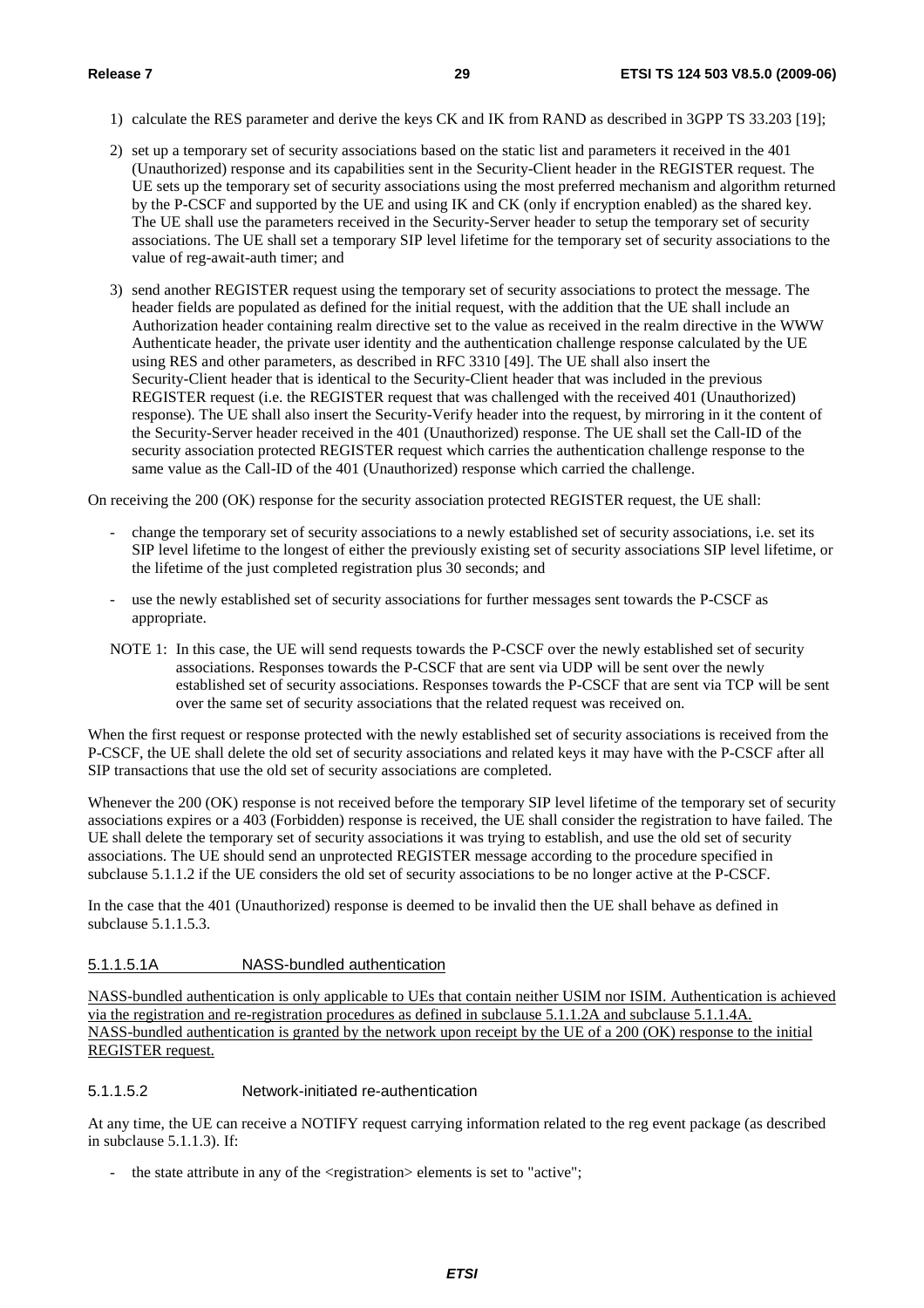- the value of the  $\langle \text{uri} \rangle$  sub-element inside the  $\langle \text{contact} \rangle$  sub-element is set to the Contact address that the UE registered; and
- the event attribute of that  $\langle$ contact $\rangle$  sub-element(s) is set to "shortened";

the UE shall:

- 1) use the expiry attribute within the <contact> sub-element that the UE registered to adjust the expiration time for that public user identity; and
- 2) start the re-authentication procedures at the appropriate time (as a result of the S-CCF procedure described in subclause 5.4.1.6) by initiating a reregistration as described in subclause 5.1.1.4, or subclause 5.1.1.4A if those procedures were performed for the initial authentication, if required.
- NOTE: When authenticating a given private user identity, the S-CCF will only shorten the expiry time within the <contact> sub-element that the UE registered using its private user identity. The <contact> elements for the same public user identity, if registered by another UE using different private user identities remain unchanged. The UE will not initiate a reregistration procedure, if none of its <contact> sub-elements was modified.

#### 5.1.1.5A Change of Ipv6 address due to privacy

Stateless address autoconfiguration as described in RFC 2462 [20E] defines how an IPv6 prefix and an interface identifier is used by the UE to construct a complete IPv6 address.

If the UE receives an IPv6 prefix, the UE may change the interface identity of the IPv6 address as described in RFC 3041 [25A] due to privacy but this will result in service discontinuity for IMS services.

NOTE: The procedure described below will terminate all established dialogs and transactions and temporarily disconnect the UE from the IM CN subsystem until the new registration is performed. Due to this, the UE is recommended to provide a limited use of the procedure to ensure a maximum degree of continuous service to the end user.

In order to change the IPv6 address due to privacy, the UE shall:

- 1) terminate all ongoing dialogs (e.g., sessions) and transactions (e.g., subscription to the reg event);
- 2) deregister all registered public user identities as described in subclause 5.1.1.6 or subclause 5.1.1.6A as appropriate to the authentication mechanism in use;
- 3) construct a new IPv6 address according to the procedures specified in RFC 3041 [25A];
- 4) register the public user identities that were deregistered in step 2 above, as follows:
	- a) by performing an initial registration as described in subclause 5.1.1.2 or subclause 5.1.1.2A as appropriate to the authentication mechanism in use; and
	- b) by performing a subscription to the reg event package as described in subclause 5.1.1.3; and
- 5) subscribe to other event packages it was subscribed to before the change of IPv6 address procedure started.

#### 5.1.1.6 User-initiated deregistration (with security association)

The UE can deregister a public user identity that it has previously registered with its contact address at any time.

The UE shall protect the REGISTER request using a security association, see 3GPP TS 33.203 [19], established as a result of an earlier registration, if one is available.

The UE shall extract or derive a public user identity, the private user identity, and the domain name to be used in the Request-URI in the registration, according to the procedures described in subclause 5.1.1.1A.

Prior to sending a REGISTER request for deregistration, the UE shall release all dialogs related to the public user identity that is going to be deregistered or to one of the implicitly registered public user identities However:

if the dialog that was established by the UE subscribing to the reg event package used the public user identity that is going to be deregistered; and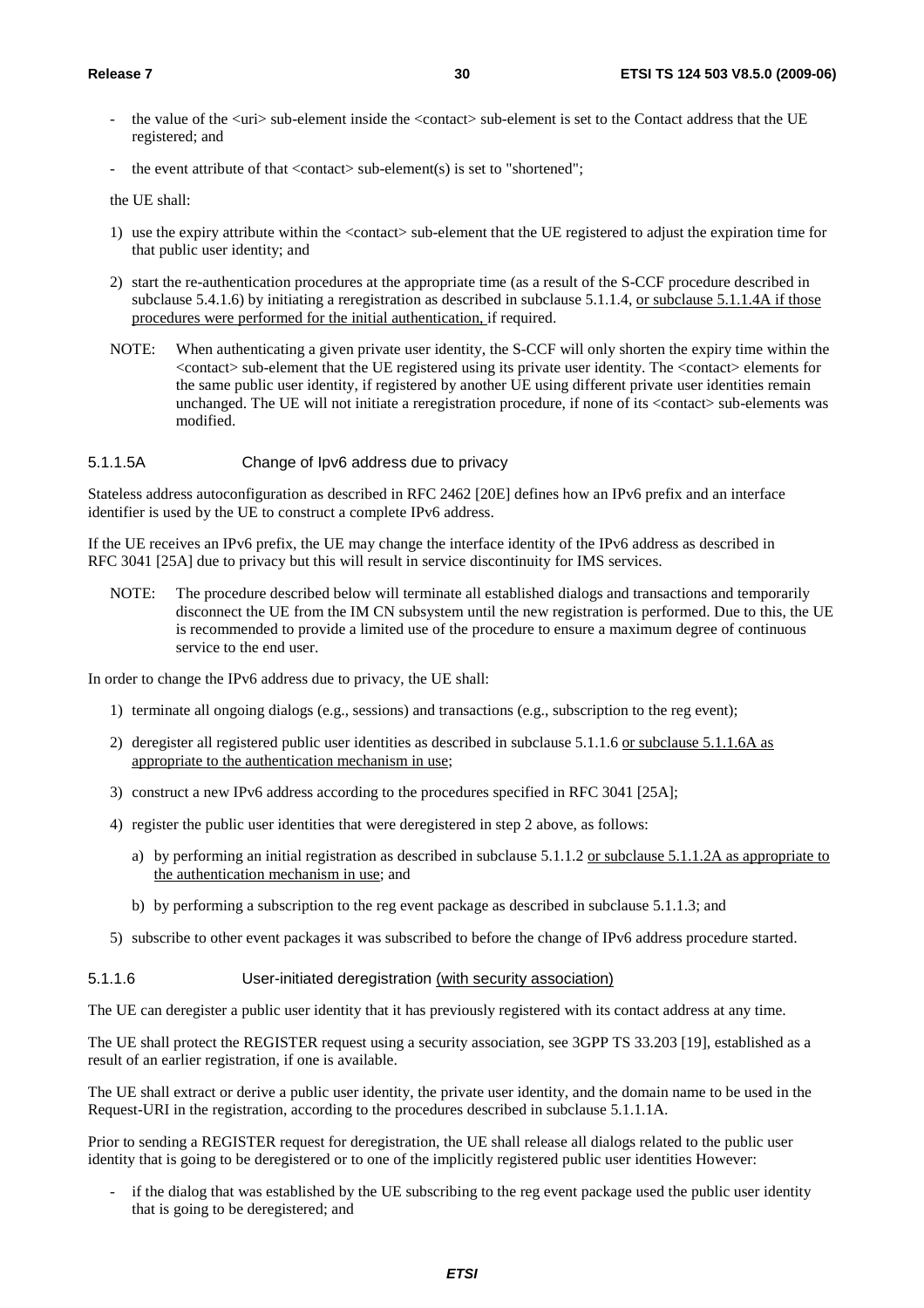this dialog is the only remaining dialog used for subscription to reg event package;

then the UE shall not release this dialog.

On sending a REGISTER request, the UE shall populate the header fields as follows:

- a) an Authorization header, with:
	- the username directive, set to the value of the private user identity;
	- the realm directive, set to the value as received in the realm directive in the WWW-Authenticate header;
	- the uri directive, set to the SIP URI of the domain name of the home network;
	- the nonce directive, set to last received nonce value; and
	- the response directive, set to the last calculated response value;
- b) a From header set to the SIP URI that contains the public user identity to be deregistered;
- c) a To header set to the SIP URI that contains the public user identity to be deregistered;
- d) a Contact header set to either the value of "\*" or SIP URI(s) that contain(s) in the hostport parameter the IP address of the UE or FQDN and the protected server port value bound to the security association, and containing the Instance ID of the UE in the +sip.instance parameter, if the UE supports GRUU (see table A.4, item A.4/53);
- e) a Via header set to include the IP address or FQDN of the UE in the sent-by field and the protected server port value bound to the security association;
- NOTE 1: If the UE specifies its FQDN in the host parameter in the Contact header and in the sent-by field in the Via header, then it has to ensure that the given FQDN will resolve (e.g., by reverse DNS lookup) to the IP address that is bound to the security association.
- f) an Expires header, or the expires parameter of the Contact header, set to the value of zero, appropriate to the deregistration requirements of the user;
- g) a Request-URI set to the SIP URI of the domain name of the home network;
- h) a Security-Client header field, set to specify the security mechanism it supports, the IPsec layer algorithms for integrity and confidentiality protection it supports and the new parameter values needed for the setup of two new pairs of security associations. For further details see 3GPP TS 33.203 [19] and RFC 3329 [48];
- i) a Security-Verify header that contains the content of the Security-Server header received in the 401 (Unauthorized) response of the last successful authentication; and
- j) if available to the UE (as defined in the access technology specific annexes for each access technology), a P-Access-Network-Info header set as specified for the access network technology (see subclause 7.2A.4).

When a 401 (Unauthorized) response to a REGISTER request is received the UE shall behave as described in subclause 5.1.1.5.1.

On receiving the 200 (OK) response to the REGISTER request, the UE shall remove all registration details relating to this public user identity.

If there are no more public user identities registered, the UE shall delete the security associations and related keys it may have towards the IM CN subsystem.

If all public user identities are deregistered and the security association is removed, then the UE shall consider subscription to the reg event package cancelled (i.e. as if the UE had sent a SUBSCRIBE request with an Expires header containing a value of zero).

NOTE 2: When the UE has received the 200 (OK) response for the REGISTER request of the only public user identity currently registered with its associated set of implicitly registered public user identities (i.e. no other is registered), the UE removes the security association established between the P-CSCF and the UE. Therefore further SIP signalling (e.g. the NOTIFY request containing the deregistration event) will not reach the UE.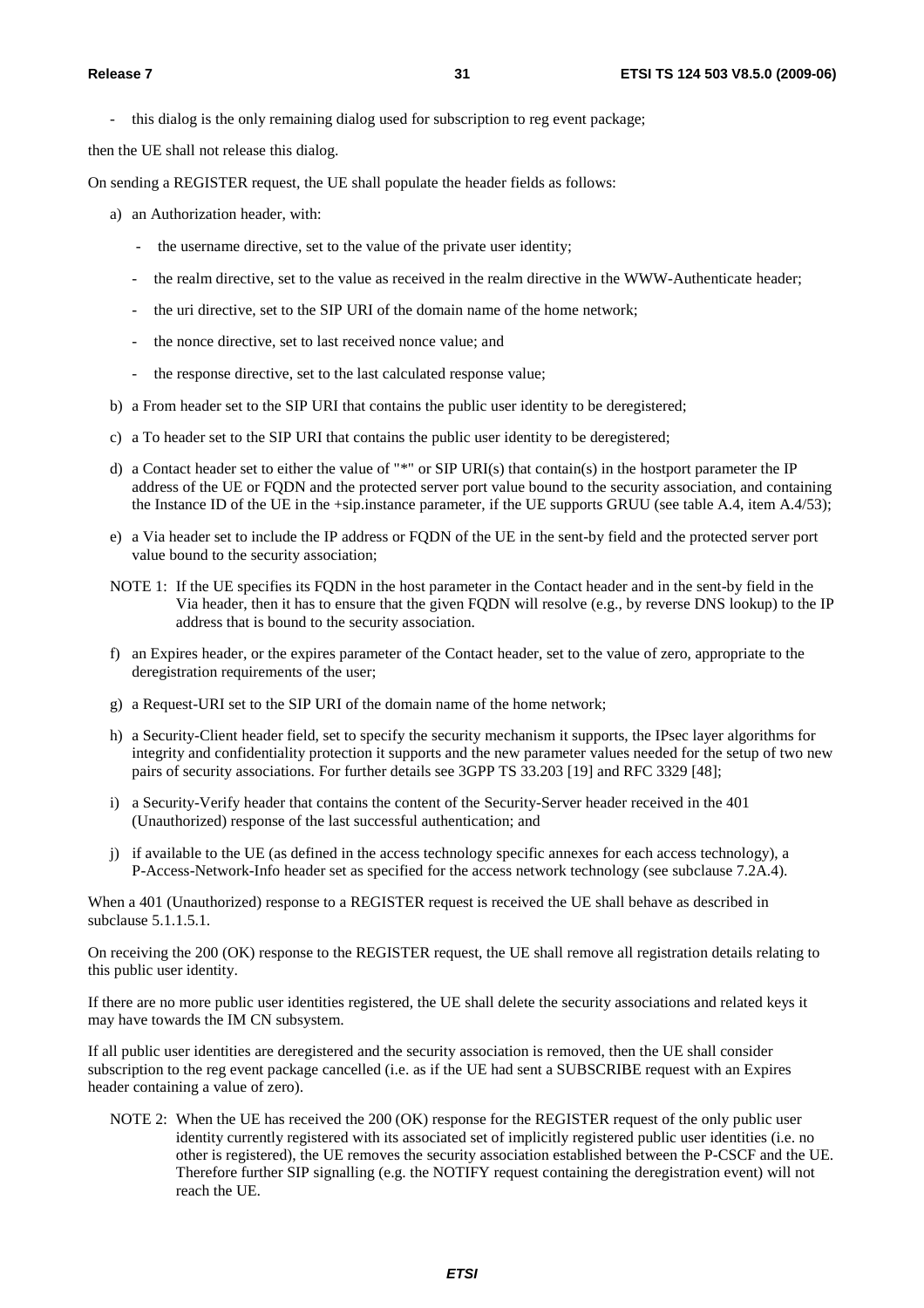#### 5.1.1.6A User-initiated deregistration without security association

The UE can deregister a public user identity that it has previously registered with its contact address at any time.

The UE shall extract or derive a public user identity and the domain name to be used in the Request-URI in the registration, according to the procedures described in subclause 5.1.1.1B. The UE may also extract or derive the private user identity according to the procedures described in subclause  $\overline{5.1.1.1B}$ .

Prior to sending a REGISTER request for deregistration, the UE shall release all dialogs related to the public user identity that is going to be deregistered or to one of the implicitly registered public user identities. However:

- if the dialog that was established by the UE subscribing to the reg event package used the public user identity that is going to be deregistered; and
- this dialog is the only remaining dialog used for subscription to reg event package;

then the UE shall not release this dialog.

On sending a REGISTER request, the UE shall populate the header fields as follows:

- a) optionally, an Authorization header, with the username directive, set to the value of the private user identity;
- NOTE: In case the Authorization header is absent, the mechanism only supports that one public user identity is associated with only one private user identity.
- b) a From header set to the SIP URI that contains the public user identity to be deregistered;
- c) a To header set to the SIP URI that contains the public user identity to be deregistered;
- d) a Contact header set to either the value of "\*" or SIP URI(s) that contain(s) in the hostport parameter the IP address of the UE or FQDN, and containing the Instance ID of the UE in the +sip.instance parameter, if the UE supports GRUU (see table A.4, item A.4/53);
- e) a Via header set to include the IP address or FQDN of the UE in the sent-by field;
- f) an Expires header, or the expires parameter of the Contact header, set to the value of zero, appropriate to the deregistration requirements of the user;
- g) a Request-URI set to the SIP URI of the domain name of the home network; and
- h) if available to the UE (as defined in the access technology specific annexes for each access technology), a P-Access-Network-Info header set as specified for the access network technology (see subclause 7.2A.4).

On receiving the 200 (OK) response to the REGISTER request, the UE shall remove all registration details relating to this public user identity.

If all public user identities are deregistered, then the UE shall consider subscription to the reg event package cancelled (i.e. as if the UE had sent a SUBSCRIBE request with an Expires header containing a value of zero).

5.1.1.7 Network-initiated deregistration

Upon receipt of a NOTIFY request on the dialog which was generated during subscription to the reg event package as described in subclause 5.1.1.3, including one or more  $\leq$  registration $\geq$  element(s) which were registered by this UE with:

- the state attribute set to "terminated" and the event attribute within the <contact> element belonging to this UE set to "rejected" or "deactivated"; or
- the state attribute set to "active" and within the <contact> element belonging to this UE, the state attribute set to "terminated" and the associated event attribute set to "rejected" or "deactivated";

the UE shall remove all registration details relating to these public user identities. In case of a "deactivated" event attribute, the UE shall start the initial registration procedure as described in subclause 5.1.1.2. or subclause 5.1.1.2A. In case of a "rejected" event attribute, the UE shall release all dialogs related to those public user identities.

Upon receipt of a NOTIFY request, the UE shall delete the security associations (if present) towards the P-CSCF either: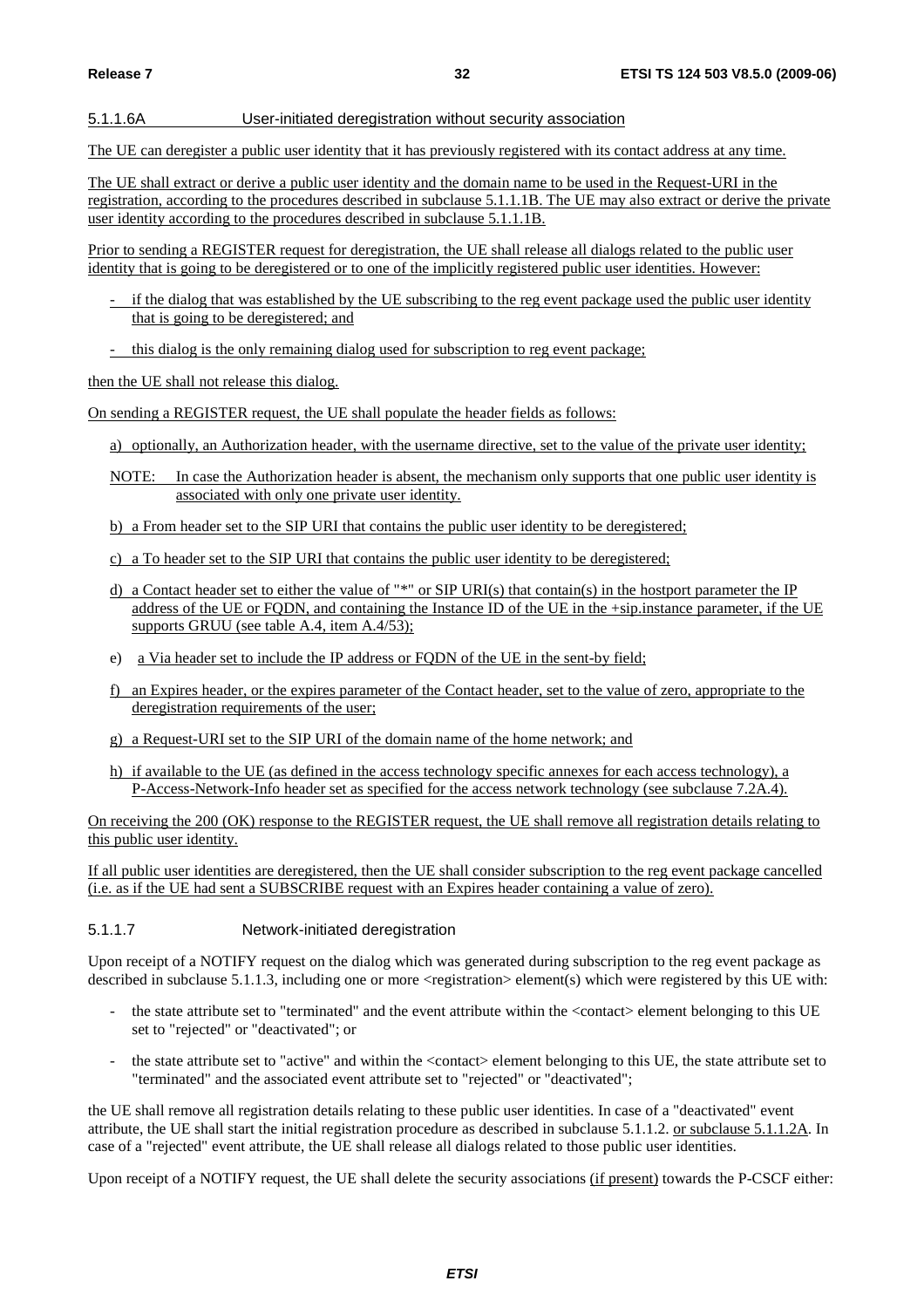- if all  $\leq$  registration $\geq$  element(s) have their state attribute set to "terminated" (i.e. all public user identities are deregistered) and the Subscription-State header contains the value of "terminated"; or
- if each <registration> element that was registered by this UE has either the state attribute set to "terminated", or the state attribute set to "active" and the state attribute within the <contact> element belonging to this UE set to "terminated".

The UE shall delete these security associations (if present) towards the P-CSCF after the server transaction (as defined in RFC 3261 [26]) pertaining to the received NOTIFY request terminates.

- NOTE 1: Deleting a security association is an internal procedure of the UE and does not involve any SIP procedures.
- NOTE 2: If all the public user identities or contact addresses registered by this UE are deregistered and the security association is removed, the UE considers the subscription to the reg event package terminated since the NOTIFY request was received with Subscription-State header containing the value of "terminated".

#### 5.1.2.1 Notification about multiple registered public user identities

Upon receipt of a 2xx response to the SUBSCRIBE request the UE shall maintain the generated dialog (identified by the values of the Call-ID header, and the values of tags in To and From headers).

Upon receipt of a NOTIFY request on the dialog which was generated during subscription to the reg event package the UE shall perform the following actions:

- if a state attribute "active", i.e. registered is received for one or more public user identities, the UE shall store the indicated public user identities as registered;
- if a state attribute "active" is received, and the UE supports GRUU (see table A.4, item A.4/53), then for each public user identity indicated in the notification that contains a  $\langle$ pub-gruu $\rangle$  element or a  $\langle$ temp-gruu $\rangle$  element or both (as defined in draft-ietf-sipping-gruu-reg-event [94]) then the UE shall store the value of those elements in association with the public user identity;
- if a state attribute "terminated", i.e. deregistered is received for one or more public user identities, the UE shall store the indicated public user identities as deregistered and shall remove any associated GRUUs.
- NOTE: There may be public user identities which are automatically registered within the registrar (S-CSCF) of the user upon registration of one public user identity or when S-CSCF receives a Push-Profile-Request (PPR) from the HSS (as described in 3GPP TS 29.228 [14]) changing the status of a public user identity associated with a registered implicit set from barred to non-barred. Usually these automatically or implicitly registered public user identities belong to the same service profile of the user and they might not be available within the UE. The implicitly registered public user identities may also belong to different service profiles. The here-described procedures provide a different mechanism (to the 200 (OK) response to the REGISTER request) to inform the UE about these automatically registered public user identities.

#### 5.1.2A.1 UE-originating case

The procedures of this subclause are general to all requests and responses, except those for the REGISTER method.

If a security association exists, when the UE sends any request, the UE shall send the request to the protected port received during registration as described in subclause 5.1.1.5.1 with:

includeincluding the protected server port in the Via header entry relating to the UE.

Otherwise if no security association exists, i.e. no port is provided for subsequent SIP messages by P-CSCF during registration, the UE shall send any request to the same port used for the initial registration as described in subclause 5.1.1.2A.

If a security association exists, the UE shall discard any SIP response that is not protected by the security association and is received from the P-CSCF outside of the registration and authentication procedures. The requirements on the UE within the registration and authentication procedures are defined in subclause 5.1.1.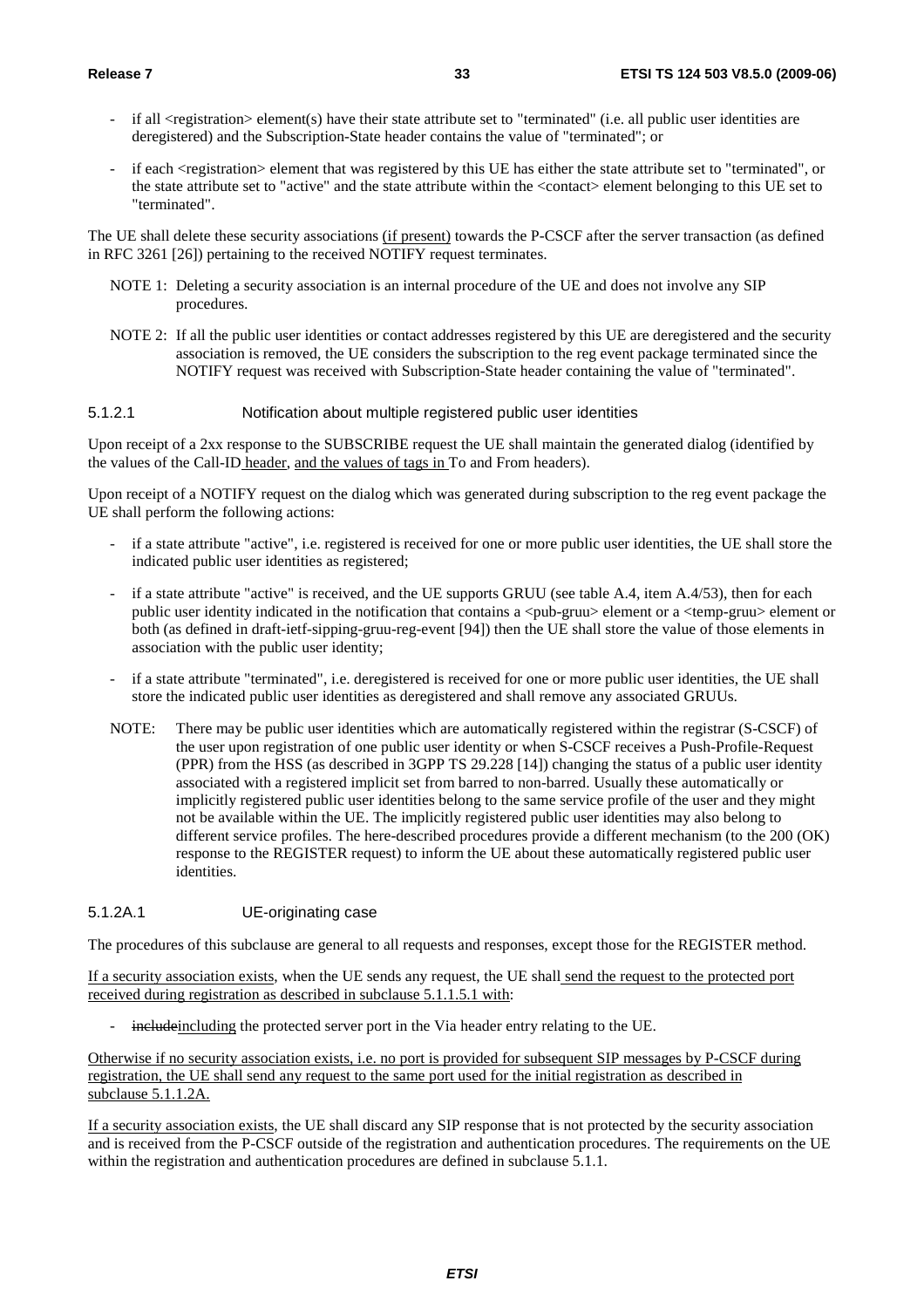In accordance with RFC 3325 [34] the UE may insert a P-Preferred-Identity header in any initial request for a dialog or request for a standalone transaction as a hint for creation of an asserted identity (contained in the P-Asserted-Identity header) within the IM CN subsystem.

NOTE 1: Since the S-CCF uses the P-Asserted-Identity header when checking whether the UE originating request matches the initial filter criteria, the P-Preferred-Identity header inserted by the UE determines which services and applications are invoked.

The UE may include any of the following in the P-Preferred-Identity header:

- a public user identity which has been registered by the user;
- a public user identity returned in a registration-state event package of a NOTIFY request as a result of an implicit registration that was not subsequently deregistered or has expired; or
- any other public user identity which the user has assumed by mechanisms outside the scope of this specification to have a current registration.
- NOTE 2: The temporary public user identity specified in subclause 5.1.1.1 is not a public user identity suitable for use in the P-Preferred-Identity header.
- NOTE 3: Procedures in the network require international public telecommunication numbers when telephone numbers are used in P-Preferred-Identity header.
- NOTE 4: A number of headers can reveal information about the identity of the user. Where privacy is required, implementers should also give consideration to other headers that can reveal identity information. RFC 3323 [33] subclause 4.1 gives considerations relating to a number of headers.

Where privacy is required, in any initial request for a dialog or request for a standalone transaction, the UE shall set the From header to "Anonymous" as specified in RFC 3261 [26].

NOTE 5: The contents of the From header should not be relied upon to be modified by the network based on any privacy specified by the user either within the UE indication of privacy or by network subscription or network policy. Therefore the user should include the value "Anonymous" whenever privacy is explicitly required. As the user may well have privacy requirements, terminal manufacturers should not automatically derive and include values in this header from the public user identity or other values stored in or derived from the UICC. Where the user has not expressed a preference in the configuration of the terminal implementation, the implementation should assume that privacy is required. Users that require to identify themselves, and are making calls to SIP destinations beyond the IM CN subsystem, where the destination does not implement RFC 3325 [34], will need to include a value in the From header other than Anonymous.

The UE shall determine the public user identity to be used for this request as follows:

- 1) if a P-Preferred-Identity was included, then use that as the public user identity for this request; or
- 2) if no P-Preferred-Identity was included, then use the default public user identity for the security association as the public user identity for this request;

If this is a request for a new dialog, and the request includes a Contact header, then the UE should populate the Contact header as follows:

- 1) if a public GRUU value (pub-gruu) has been saved associated with the public user identity to be used for this request, and the UE does not indicate privacy of the P-Asserted-Identity, then insert the public GRUU (pub-gruu) value in the Contact header as specified in draft-ietf-sip-gruu [93]; or
- 2) if a temporary GRUU value (temp-gruu) has been saved associated with the public user identity to be used for this request, and the UE does indicate privacy of the P-Asserted-Identity, then insert the temporary GRUU (temp-gruu) value in the Contact header as specified in draft-ietf-sip-gruu [93]; or
- 3) if the request is related to an IMS communication service that requires the use of an ICSI then shall include in a g.3gpp.icsi-ref feature tag as defined in subclause 7.9.2 and RFC 3841 [56B] in a sip.app-subtype feature tag the ICSI value (coded as specified in subclause 7.2A.8.2), for the IMS communication service and may include the IARI value (coded as specified in subclause 7.2A.9.2), that is related to the request according to draft-rosenbergsip app media-tag [120] and RFC 3841 [56B]. The UE may also include other ICSI values that the UE is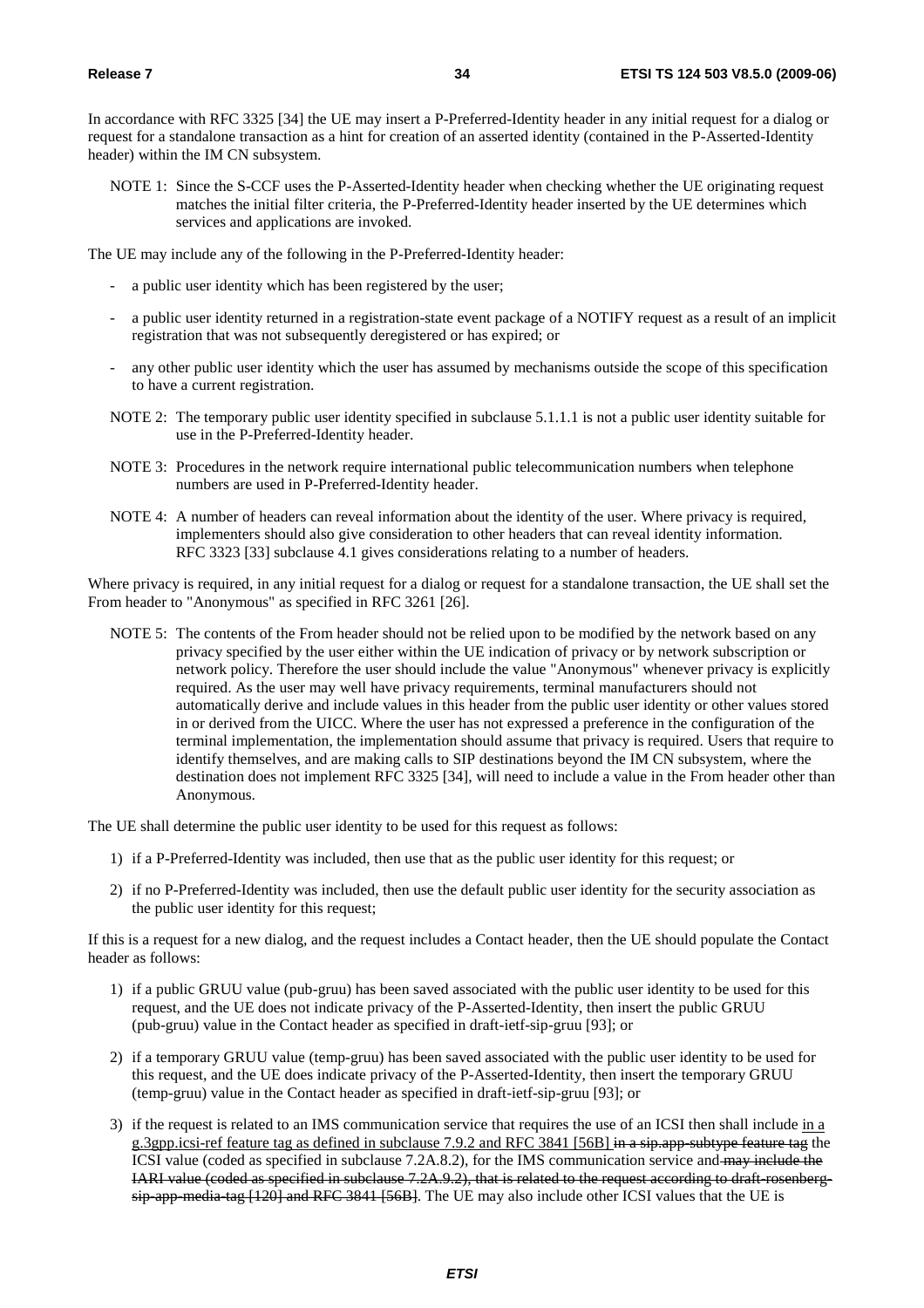prepared to use for the communication and other IARI values for all dialogs with the terminating UE(s)the IMS application that is related to the IMS communication service; or

4) if the request is related to an IMS application that is supported by the UE-when the use of an ICSI is not needed, then may include the IARI value (coded as specified in subclause  $7.2A.9.2$ ), that is related to any the to the IMS application and that applies for the dialog, in a g.3gpp.iari-ref feature tag as defined in subclause 7.9.3, according to draft rosenberg-sip-app-media-tag [120] and RFC 3841 [56B].

If this is a request within an existing dialog, and the request includes a Contact header, and the Contact address previously used in the dialog was a GRUU, then the UE should insert the previously used GRUU value in the Contact header as specified in draft-ietf-sip-gruu [93].

If the UE did not insert a GRUU in the Contact header, then the UE shall include the protected server port in the address in the Contact header.

If this is a request for a new dialog or standalone transaction and the request is related to an IMS communication service that requires the use of an ICSI then the UE:

- 1) shall include the ICSI value (coded as specified in subclause 7.2A.8.2), for the IMS communication service that is related to the request in a P-Preferred-Service header field according to draft-drage-sipping-serviceidentification [121];
- 2) may include an Accept-Contact header field containing an ICSI value (coded as specified in subclause 7.2A.8.2) or an IARI value (coded as specified in subclause 7.2A.9.2) that is related to the request in a g.3gpp.icsi-ref sip.app-subtype-feature tag as defined in subclause 7.9.2according to draft-rosenberg-sip-app-media-tag [120] and RFC 3841 [56B] if the ICSI or IARI for the IMS communication service is known.
- Editor's note: It is FFS whether the UE shall always include an ICSI value in an Accept-Contact header field. This also may need some clarifications to the stage 2 text to fully align.
- Editor's Note: If the UE includes (as mandated) the same ICSI values into the Accept-Contact header and the P-Preferred-Service header, there is a possibility that one of the involved S-CCFs or an AS changes the ICSI value in the P-Asserted-Service header, which results in the message including two different ICSI values (one in the P-Asserted-Service header, changed in the network and one in the Accept-Contact header).

If an IMS application indicates that an IARI is to be included in a request for a new dialog or standalone transaction, the UE shall include an Accept-Contact header field containing an IARI value (coded as specified in subclause 7.2A.9.2) that is related to the request in a g.3gpp.iari-ref feature tag as defined in subclause 7.9.3 and RFC 3841 [56B].

- NOTE 6: RFC 3841 [56B] allows multiple Accept-Contact header fields along with multiple Reject-Contact header fields in a SIP request, and within those header fields, expressions that include one or more logical operations based on combinations of feature tags. Which registered UE will be contacted depends on the Accept-Contact header field and Reject-Contact header field combinations included that evaluate to a logical expression and the relative qvalues of the registered contacts for the targeted registered public user identity. There is therefore no guarantee that when multiple Accept-Contact header fields or additional Reject-Contact header field(s) along with the Accept-Contact header field containing the ICSI value or IARI value are included in a request that the request will be routed to a contact that registered the same ICSI value or IARI value. Charging and accounting is based upon the contents of the P-Asserted-Service header field and the actual media related contents of the SIP request and not the Accept-Contact header field contents or the contact reached.
- NOTE 7: The UE only includes the parameters require and explicit in the Accept-Contact header field containing the ICSI value or IARI value if the IMS communication service absolutely requires that the terminating UE understand the IMS communication service in order to be able to accept the session. Including the parameters require and explicit in Accept-Contact header fields in requests which do not absolutely require that the terminating UE understand the IMS communication service in order to accept the session creates an interoperability problem for sessions which otherwise would interoperate and violates the interoperability requirements for the IMS Communication Service Identifier in 3GPP TS 23.228 [7].

After the dialog is established the UE may change the dialog capabilities (e.g. add a media or request a supplementary service) if defined for the IMS communication service as identified by the ICSI value using the same dialog. Otherwise, the UE shall initiate a new initial request to the other user.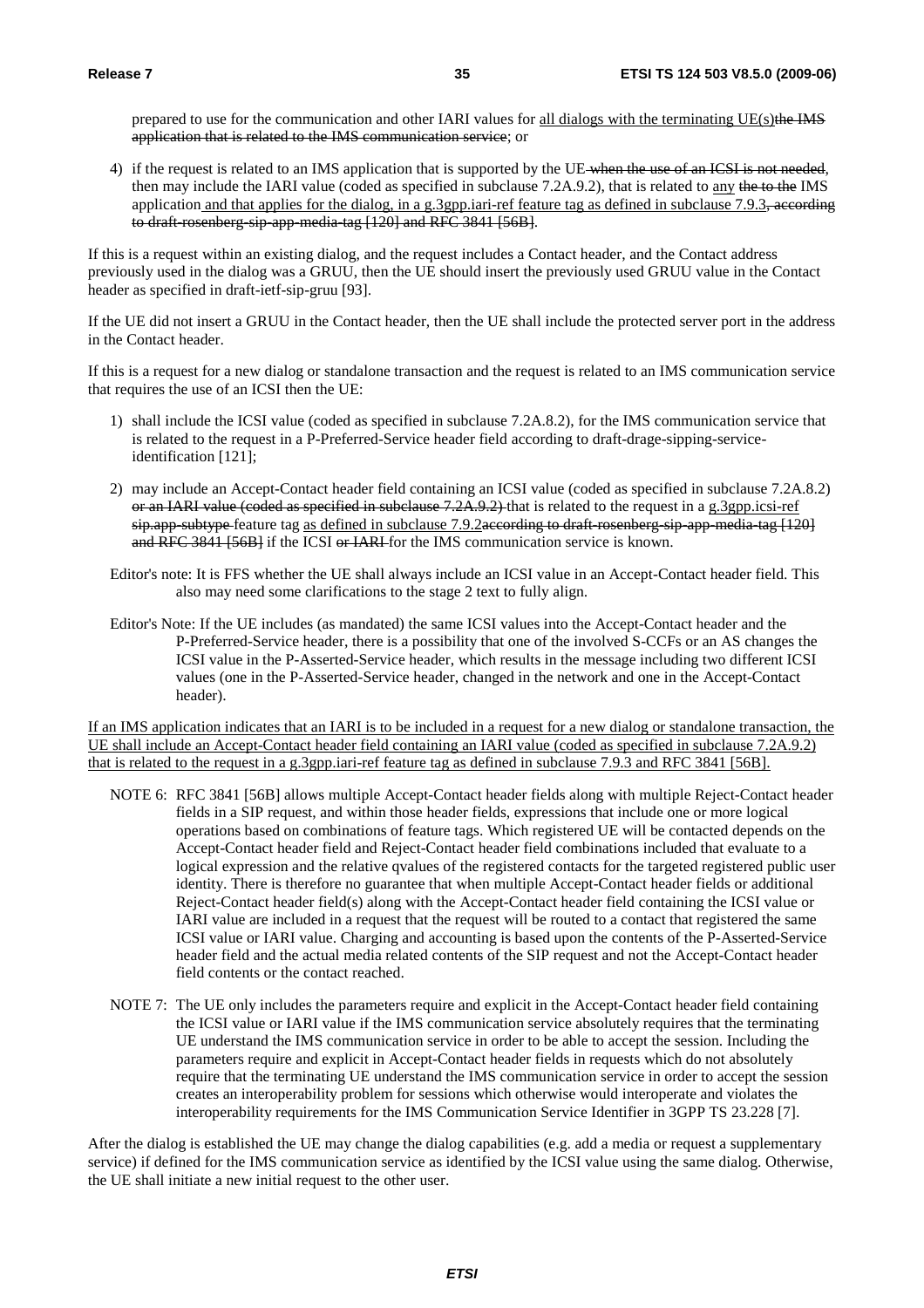The UE can indicate privacy of the P-Asserted-Identity that will be generated by the P-CSCF in accordance with RFC 3323 [33], and the additional requirements contained within RFC 3325 [34].

If available to the UE (as defined in the access technology specific annexes for each access technology), the UE shall insert a P-Access-Network-Info header into any request for a dialog, any subsequent request (except ACK requests and CANCEL requests) or response (except CANCEL responses) within a dialog or any request for a standalone method (see subclause 7.2A.4).

NOTE 8: During the dialog, the points of attachment to the IP-CAN of the UE may change (e.g. UE connects to different cells). The UE will populate the P-Access-Network-Info header in any request or response within a dialog with the current point of attachment to the IP-CAN (e.g. the current cell information).

The UE shall build a proper preloaded Route header value for all new dialogs and standalone transactions. The UE shall build a list of Route header values made out of, in this order, the P-CSCF URI (containing the IP address or the FQDN learnt through the P-CSCF discovery procedures, and the protected server port learnt during the registration procedure), and the values received in the Service-Route header saved from the 200 (OK) response to the last registration or re-registration.

The UE may indicate that proxies should not fork the request by including a "no-fork" directive within the Request-Disposition header in the request as described in RFC 3841 [56B].

When a SIP transaction times out, i.e. timer B, timer F or timer H expires at the UE, the UE may behave as if timer F expired, as described in subclause 5.1.1.4, or subclause 5.1.1.4A as appropriate to the authentication mechanism in use.

NOTE 9: It is an implementation option whether these actions are also triggered by other means.

The UE may use non-international formats of E.164 addresses, including geo-local numbers and home-local numbers, in the Request-URI.

- NOTE 10: The way how the UE defines the default network for the numbers in a non-international format is implementation specific.
- NOTE 11: The way how the UE process the dial-string and handles special characters (e.g. pause) in order to produce a conformant SIP URI or tel URI according to RFC 3966 [22] is implementation specific.
- NOTE 12: Home operator's local policy can define a prefix string(s) to enable subscribers to differentiate dialling a geo-local number and/or a home-local number.

When the UE uses home-local number, the UE shall include in the "phone-context" parameter the home domain name in accordance with RFC 3966 [22].

When the UE uses geo-local number, the UE shall:

- if access technology information available to the UE (i.e., the UE can insert P-Access-Network-Info header into the request), include the access technology information in the "phone-context" parameter according to RFC 3966 [22] as defined in subclause 7.2A.10; and
- if access technology information is not available to the UE (i.e., the UE cannot insert P-Access-Network-Info header into the request), include in the "phone-context" parameter the home domain name prefixed by the "geolocal." string according to RFC 3966 [22]as defined in subclause 7.2A.10.
- NOTE 13: The "phone-context" parameter value can be entered by the subscriber, or can be inserted by the UE, based on implementation.

## 5.1.2A.2 UE-terminating case

The procedures of this subclause are general to all requests and responses, except those for the REGISTER method.

If a security association exists, the UE shall discard any SIP request that is not integrity protected and is received from the P-CSCF outside of the registration and authentication procedures. The requirements on the UE within the registration and authentication procedures are defined in subclause 5.1.1.

If an initial request contains an Accept-Contact header field containing the g.3gpp.icsi-ref feature tag with an ICSI value a sip.app subtype feature tag the UE should invoke the IMS application that is the best match for the ICSI value and if included IARI value contained in the sip.app-subtype feature tag.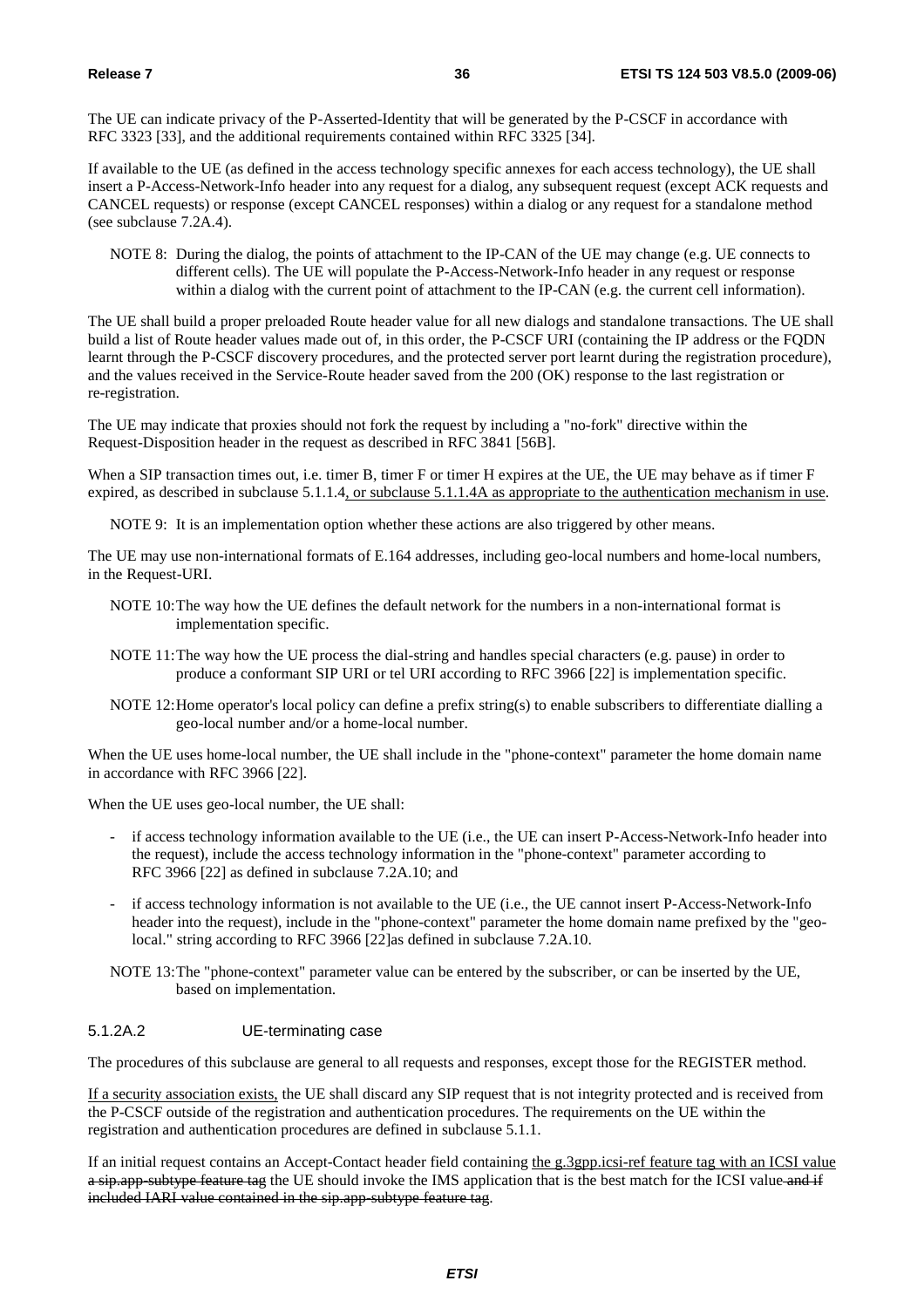If an initial request contains an Accept-Contact header field containing the g.3gpp.iari-ref feature tag with a IARI value the UE should invoke the IMS application that is the best match for the IARI value.

The UE can receive multiple ICSI values, IARI values or both in a Accept-Contact header field. In this case it is up to the implementation which of the multiple ICSI values or IARI values the UE takes action on.

The UE can receive multiple Accept-Contact header fields containing sip.app-subtype feature tags. In this case it is up to the implementation which of the multiple ICSI values or IARI values it takes action on.

NOTE 1: The application verifies that the contents of the request (e.g. SDP media capabilities, Content-Type header field) are consistent with the the ICSI value in the g.3gpp.icsi-ref feature tag and IARI value contained in the g.3gpp.iariappref feature tag.

If an initial request does not contain an Accept-Contact header field containing a g.3gpp.icsi-ref feature tag or a g.3gpp.iari-ref feature tag the UE shall invoke the application that is the best match based on the contents of the request (e.g. SDP media capabilities, Content-Type header field, feature tag).

The UE can indicate privacy of the P-Asserted-Identity that will be generated by the P-CSCF in accordance with RFC 3323 [33], and the additional requirements contained within RFC 3325 [34].

- NOTE 1: In the UE-terminating case, this version of the document makes no provision for the UE to provide an P-Preferred-Identity in the form of a hint.
- NOTE 2: A number of headers can reveal information about the identity of the user. Where, privacy is required, implementers should also give consideration to other headers that can reveal identity information. RFC 3323 [33] subclause 4.1 gives considerations relating to a number of headers.

If the response includes a Contact header, and the response is sent within an existing dialog, and the Contact address previously used in the dialog was a GRUU, then the UE should insert the previously used GRUU value in the Contact header as specified in draft-ietf-sip-gruu [93].

If the response includes a Contact header, and the response is not sent within an existing dialog, then the UE should populate the Contact header as follows:

- 1) if a public GRUU value (pub-gruu) has been saved associated with the public user identity from the P-Called-Party-ID header, and the UE does not indicate privacy of the P-Asserted-Identity, then insert the public GRUU (pub-gruu) value in the Contact header as specified in draft-ietf-sip-gruu [93]; or
- 2) if a temporary GRUU value (temp-gruu) has been saved associated with the public user identity from the P-Called-Party-ID header, and the UE does indicate privacy of the P-Asserted-Identity, then the UE should insert the temporary GRUU (temp-gruu) value in the Contact header as specified in draft-ietf-sip-gruu [93]; or
- 3) if the request is related to an IMS communication service that requires the use of an ICSI then the UE shall include in a g.3gpp.icsi-ref feature tag as defined in subclause 7.9.2 and RFC 3841 [56B]sip.app-subtype feature tag the ICSI value (coded as specified in subclause 7.2A.8.2), for the IMS communication service and may include the IARI value for the IMS application, (coded as specified in subclause 7.2A.9.2), that is related to the request in a g.3gpp.iari-ref feature tag as defined in subclause 7.9.3<del>according to draft rosenberg-sip-app-media-</del> tag  $[120]$  and RFC 3841 [56B]. The UE may also include other ICSI values that the UE is prepared to use for all dialogs with the originating UE(s) and other IARI values for the IMS application that is related to the IMS communication service that the UE is prepared to use; andor
- 4) if the request is related to an IMS application that is supported by the UE when the use of an ICSI is not needed, then may include the IARI value (coded as specified in subclause 7.2A.9.2), that is related to anythe to the IMS application and that applies for the dialog, in a g.3gpp.iari-ref feature tag as defined in subclause 7.9.3, according to draft-rosenberg-sip-app-media-tag [120] and RFC 3841 [56B].

After the dialog is established the UE may change the dialog capabilities (e.g. add a media or request a supplementary service) if defined for the IMS communication service as identified by the ICSI value using the same dialog. Otherwise, the UE shall initiate a new initial request to the other user.

If the UE did not insert a GRUU in the Contact header, then the UE shall include the protected server port in the address in the Contact header.

If available to the UE (as defined in the access technology specific annexes for each access technology), the UE shall insert a P-Access-Network-Info header into any response to a request for a dialog, any subsequent request (except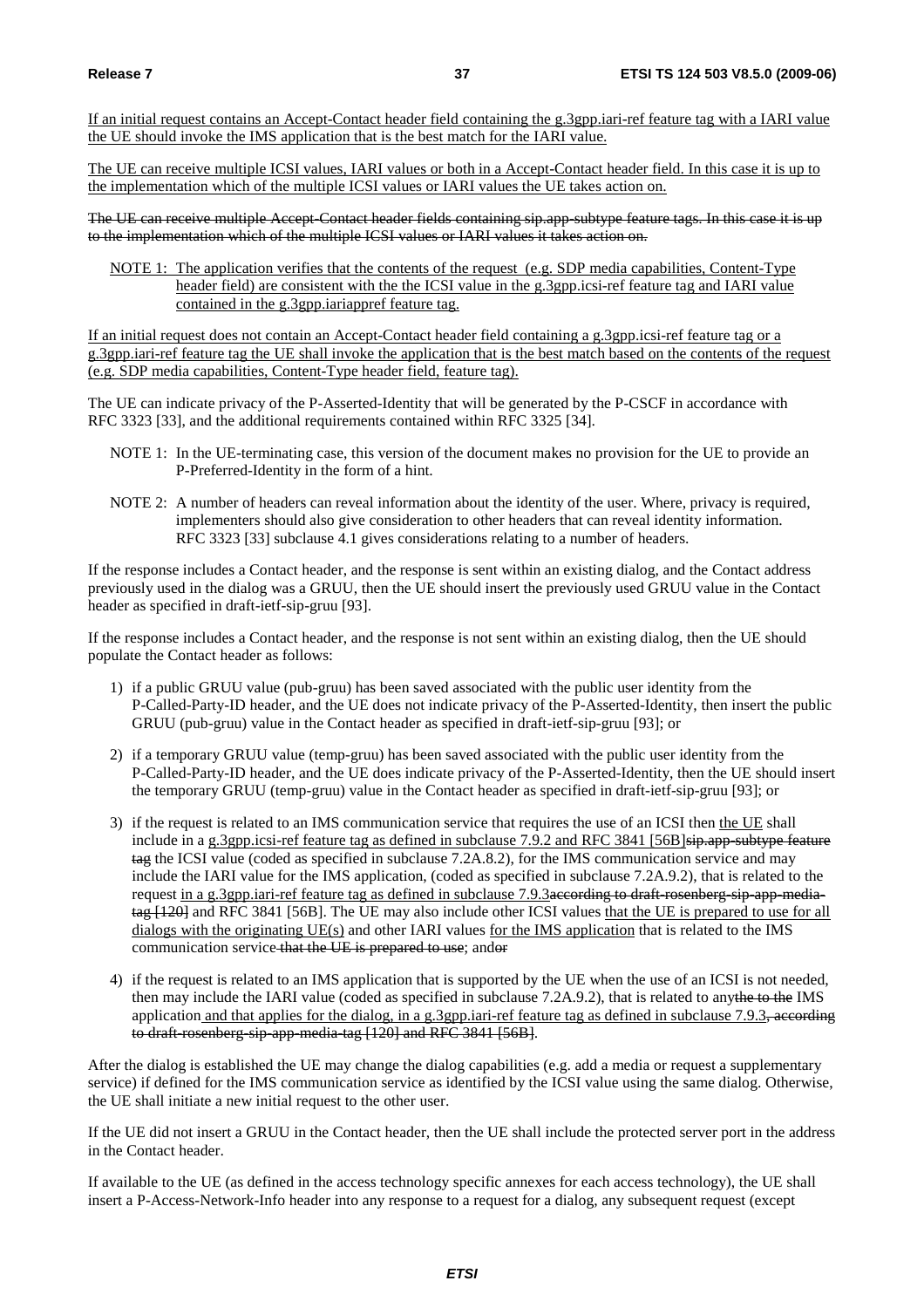CANCEL requests) or response (except CANCEL responses) within a dialog or any response to a standalone method (see subclause 7.2A.4).

# 5.1.3.1 Initial INVITE request

Upon generating an initial INVITE request, the UE shall include the Accept header with "application/sdp", the MIME type associated with the 3GPP IMS XML body (see subclause 7.6.1) and any other MIME type the UE is willing and capable to accept.

The "integration of resource management and SIP" extension is hereafter in this subclause referred to as "the precondition mechanism" and is defined in RFC 3312 [30] as updated by RFC 4032 [64].

The preconditions mechanism should be supported by the originating UE.

The UE may initiate a session without the precondition mechanism if the originating UE does not require local resource reservation.

NOTE 1: The originating UE can decide if local resource reservation is required based on e.g. application requirements, current access network capabilities, local configuration, etc.

In order to allow the peer entity to reserve its required resources, an originating UE supporting the precondition mechanism should make use of the precondition mechanism, even if it does not require local resource reservation.

Upon generating an initial INVITE request using the precondition mechanism, the UE shall:

- indicate the support for reliable provisional responses and specify it using the Supported header mechanism;and
- indicate the support for the preconditions mechanism and specify it using the Supported header mechanism.

Upon generating an initial INVITE request using the precondition mechanism, the UE should not indicate the requirement for the precondition mechanism by using the Require header mechanism.

- NOTE 2: If an UE chooses to require the precondition mechanism, i.e. if it indicates the "precondition" option tag within the Require header, the interworking with a remote UE, that does not support the precondition mechanism, is not described in this specification.
- NOTE 3: Table A.4 specifies that UE support of forking is required in accordance with RFC 3261 [26]. The UE can accept or reject any of the forked responses, for example, if the UE is capable of supporting a limited number of simultaneous transactions or early dialogs.

Upon successful reservation of local resources the UE shall confirm the successful resource reservation (see subclause 6.1.2) within the next SIP request.

NOTE 4: In case of the precondition mechanism being used on both sides, this confirmation will be sent in either a PRACK request or an UPDATE request. In case of the precondition mechanism not being supported on one or both sides, alternatively a reINVITE request can be used for this confirmation, in case the terminating UE does not support the PRACK request (as described in RFC 3262 [27]) and does not support the UPDATE request (as described in RFC 3311 [29]).

If the UE wishes to receive early media authorization indications, as described in RFC 5009 [109], it shall add the P-Early-Media header to the INVITE request.

NOTE 5: If the UE supports the P-Early-Media header, upon receiving a 18x provisional response with a P-Early-Media header indicating authorized early media, as described in draft-ejzak-sipping-p-em-auth [109], if the preconditions are met, the UE should, based on local configuration, present received early media to the user.

If the UE supports the P-Early-Media header, upon receiving a 180 (Ringing) provisional response with a P-Early-Media header indicating authorized early media, as described in draft-ejzak-sipping-p-em-auth [109], if the preconditions are met, and the UE presents the received early media to the user based on local configuration, the UE should not generate a local ringing tone.

If the UE wishes to receive early media authorization indications, as described in draft-ejzak-sipping-p-em-auth [109], it shall add the P-Early-Media header to the INVITE request.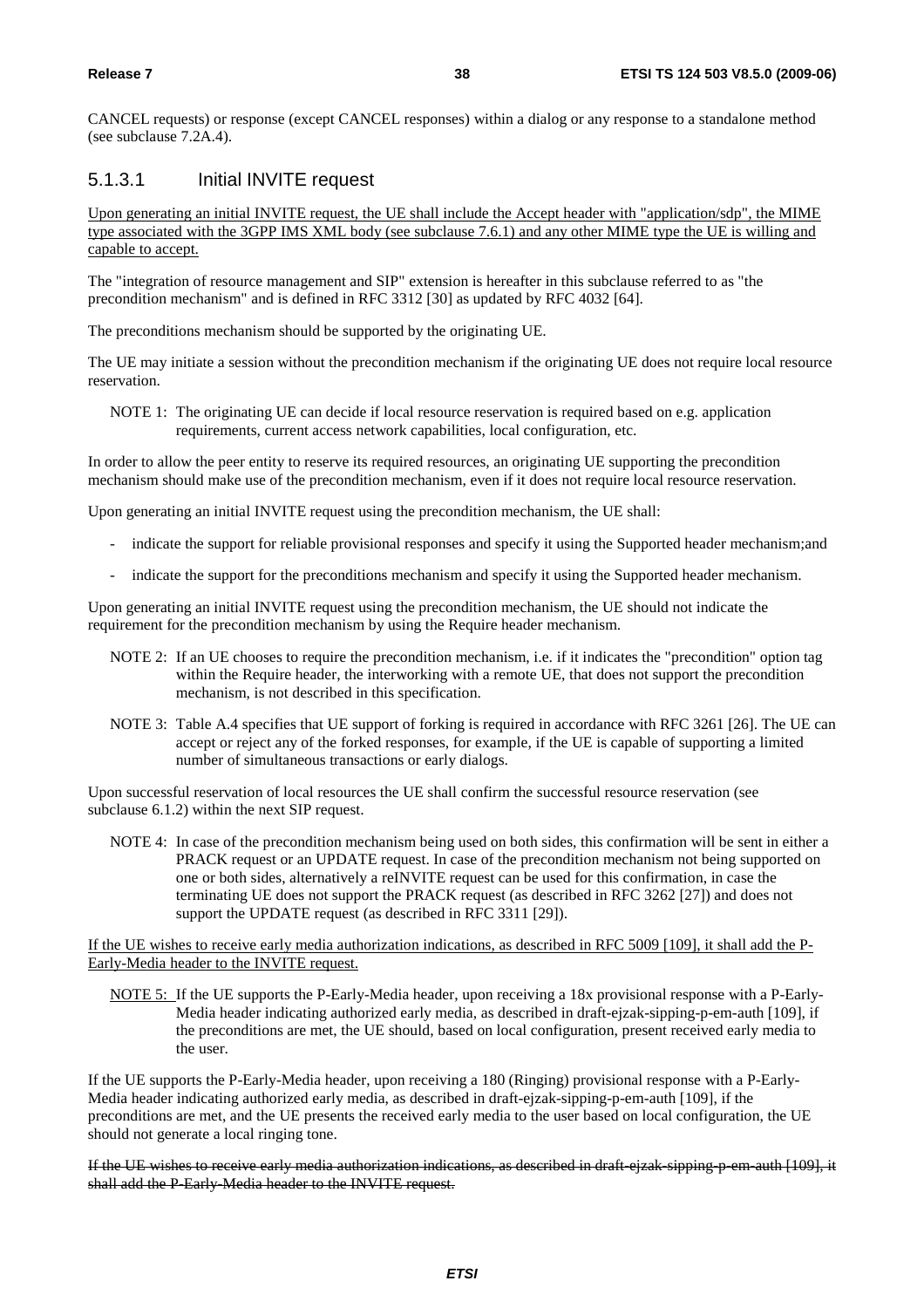When a final answer is received for one of the early dialogues, the UE proceeds to set up the SIP session. The UE shall not progress any remaining early dialogues to established dialogs. Therefore, upon the reception of a subsequent final 200 (OK) response for an INVITE request (e.g., due to forking), the UE shall:

- 1) acknowledge the response with an ACK request; and
- 2) send a BYE request to this dialog in order to terminate it.

Upon receiving a 488 (Not Acceptable Here) response to an initial INVITE request, the originating UE should send a new INVITE request containing SDP according to the procedures defined in subclause 6.1.

NOTE 6: An example of where a new request would not be sent is where knowledge exists within the UE, or interaction occurs with the user, such that it is known that the resulting SDP would describe a session that did not meet the user requirements.

Upon receiving a 421 (Extension Required) response to an initial INVITE request in which the precondition mechanism was not used, including the "precondition" option tag in the Require header, the originating UE shall:

- send a new INVITE request using the precondition mechanism, if the originating UE supports the precondition mechanism; and
- send an UPDATE request as soon as the necessary resources are available and a 200 (OK) response for the first PRACK request has been received.

Upon receiving a 503 (Service Unavailable) response to an initial INVITE request containing a Retry-After header, then the originating UE shall not automatically reattempt the request until after the period indicated by the Retry-After header contents.

### 5.1.6.2 Initial emergency registration

When the user initiates an emergency call, if emergency registration is needed, the UE shall perform an emergency registration prior to sending the SIP request related to the emergency call.

# IP-CAN procedures for emergency registration are defined in 3GPP TS 23.167 [4B] and in each access technology specific annex.

When a UE performs an initial emergency registration the UE shall perform the actions as specified in subclause 5.1.1.2 with the following additions:

- the UE shall populate the To and From header in the REGISTER request with the emergency public user identity as specified in 3GPP TS 23.003 [3].

When the UE performs an initial emergency registration and whilst this emergency registration is active, the UE shall:

- handle the emergency registration independently from any other ongoing registration to the IM CN subsystem;
- handle any signalling or media related IP-CAN for the purpose of emergency calls independently from any other established IP-CAN for IM CN subsystem related signalling or media; and
- handle all SIP signalling and all media related to the emergency call independently from any other ongoing IM CN subsystem signalling and media.

## 5.1.6.8.3 Emergency session set-up within an emergency registration

After a successful initial emergency registration, the UE shall apply the procedures as specified in subclause 5.1.2A, 5.1.3 and 5.1.4 with the following additions:

- 1) the UE shall include a Request URI in the INVITE request that contains an emergency service URN, i.e. a service URN with a top-level service type of "sos" as specified in draft-ietf-ecrit-service-urn [69]. An additional sub-service type can be added if information on the type of emergency service is known;
- 2) the UE shall insert in the INVITE request, a To header with:
	- the same emergency service URN as in the Request URI; or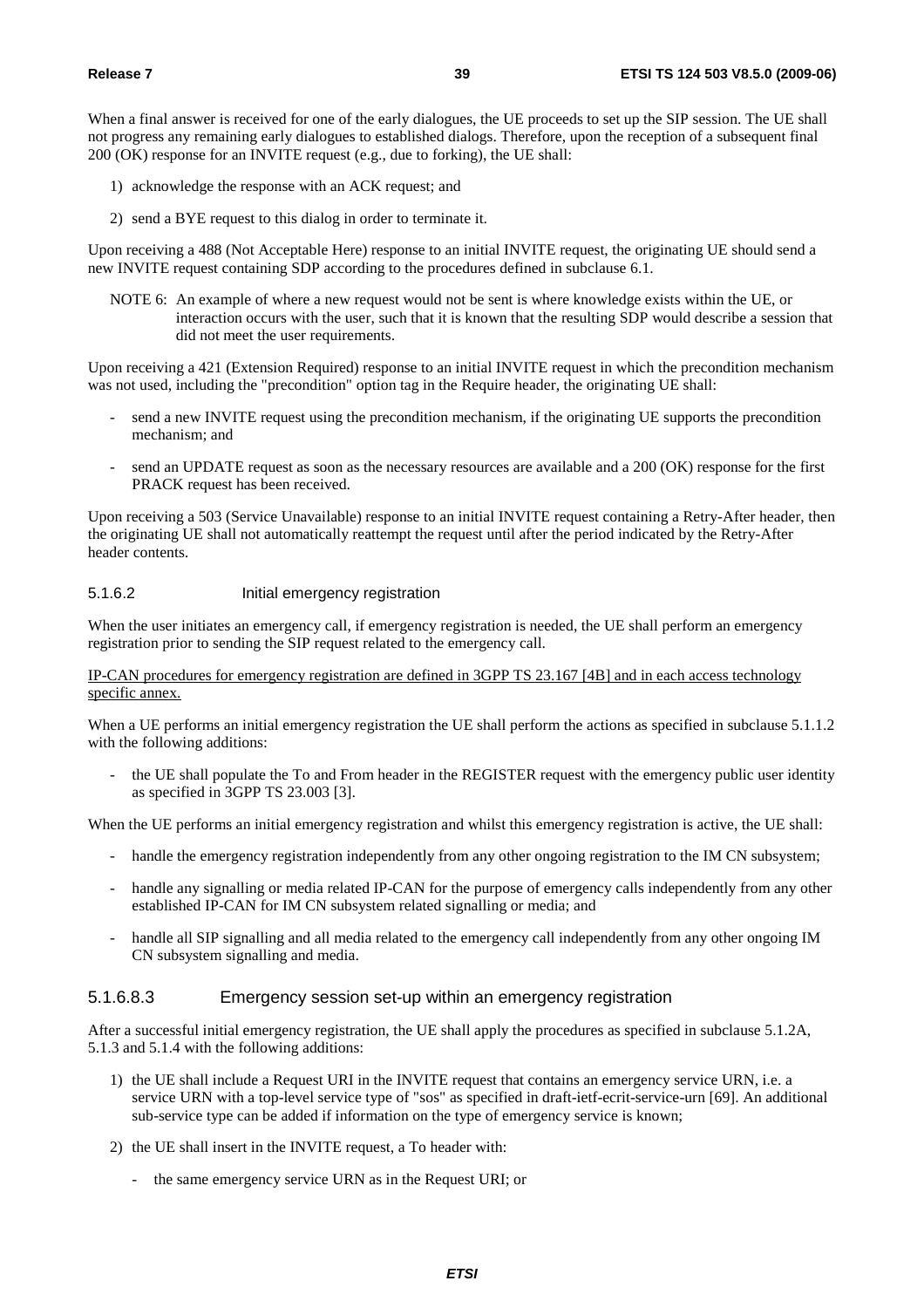- if the UE cannot perform local dialstring interpretation for the dialled digits, a dialstring URI representing the dialled digits in accordance with RFC 4967 [103] or a tel URL representing the dialled digits;
- NOTE 1: This version of this document does not provide any specified handling of a URI with the dialled digits in accordance with RFC 4967 [103] at an entity within the IM CN susbsystem. Behaviour when this is used is therefore not defined.
- 3) the UE shall insert in the INVITE request, a From header that includes the emergency public user identity or the tel URI associated with the emergency public user identity, as described in subclause 4.2;
- 4) the UE shall insert in the INVITE request, a P-Preferred-Identity header that includes the emergency public user identity or the tel URI associated with the emergency public user identity as described in subclause 4.2;
- 5) if the UE has its location information available, it shall include it in the INVITE request in the following way:
	- if the UE is aware of the URI that points to where the UE's location is stored, include the URI in the Geolocation header in accordance with draft-ietf-sip-location-conveyance [89]; or
	- if the geographical location information of the UE is available to the UE, include its geographical location information as PIDF location object in accordance with RFC 4119 [90] and include the location object in a message body with the content type application/pidf+xml in accordance with draft-ietf-sip-locationconveyance [89]. The Geolocation header is set to a Content ID in accordance with draft-ietf-sip-locationconveyance [89];
- NOTE 2: It is suggested that UE's only use the option of providing a URI when the domain part belongs to the current P-CSCF or S-CSCF provider. This is an issue on which the network operator needs to provide guidance to the end user. A URI that is only resolvable to the UE which is making the emergency call is not desirable.
- 6) if the UE has no geographical location information available, the UE shall not include any geographical location information as specified in draft-ietf-sip-location-conveyance [89] in the INVITE request; and
- 7) if available to the UE, the P-Access-Network-Info header shall contain a location identifier such as the cell id, line id or the identity of the I-WLAN access node, which is relevant for routeing the IMS emergency call.
- NOTE 3: The IMS emergency specification in 3GPP TS 23.167 [4B] describes several methods how the UE can get its location information from the access network or from a server. Such methods are not in the scope of this specification.
- NOTE 4: RFC 3261 [26] provides for the use of the Priority header field with a suggested value of "emergency". It is not precluded that emergency sessions contain this value, but such usage will have no impact on the processing within the IM CN subsystem.

Upon receiving a 380 (Alternative Service) response to the INVITE request, with the 380 (Alternative Service) response including a IM CN subsystem XML body, with the type element set to "emergency" and the action element set to "emergency-registration" the UE shall:

- perform an initial emergency registration using a different VPLMN if available, as described in subclause 5.1.6.2 and if the new emergency registration succeeded, attempt an emergency call as described in this subclause;
- attempt emergency call via CS domain according to the procedures described in 3GPP TS 24.008 [8], if available and not already tried; or
- perform implementation specific actions to establish the emergency call.

# 5.1.6.8.4 Emergency session setup within a non-emergency registration

The UE shall apply the procedures as specified in subclauses 5.1.2A, 5.1.3 and 5.1.4 with the following additions:

- 1) the UE shall include a Request URI in the INVITE request that contains an emergency service URN, i.e. a service URN with a top-level service type of "sos" as specified in draft-ietf-ecrit-service-urn [69]. An additional sub-service type can be added if information on the type of emergency service is known;
- 2) the UE shall insert in the INVITE request, a To header with: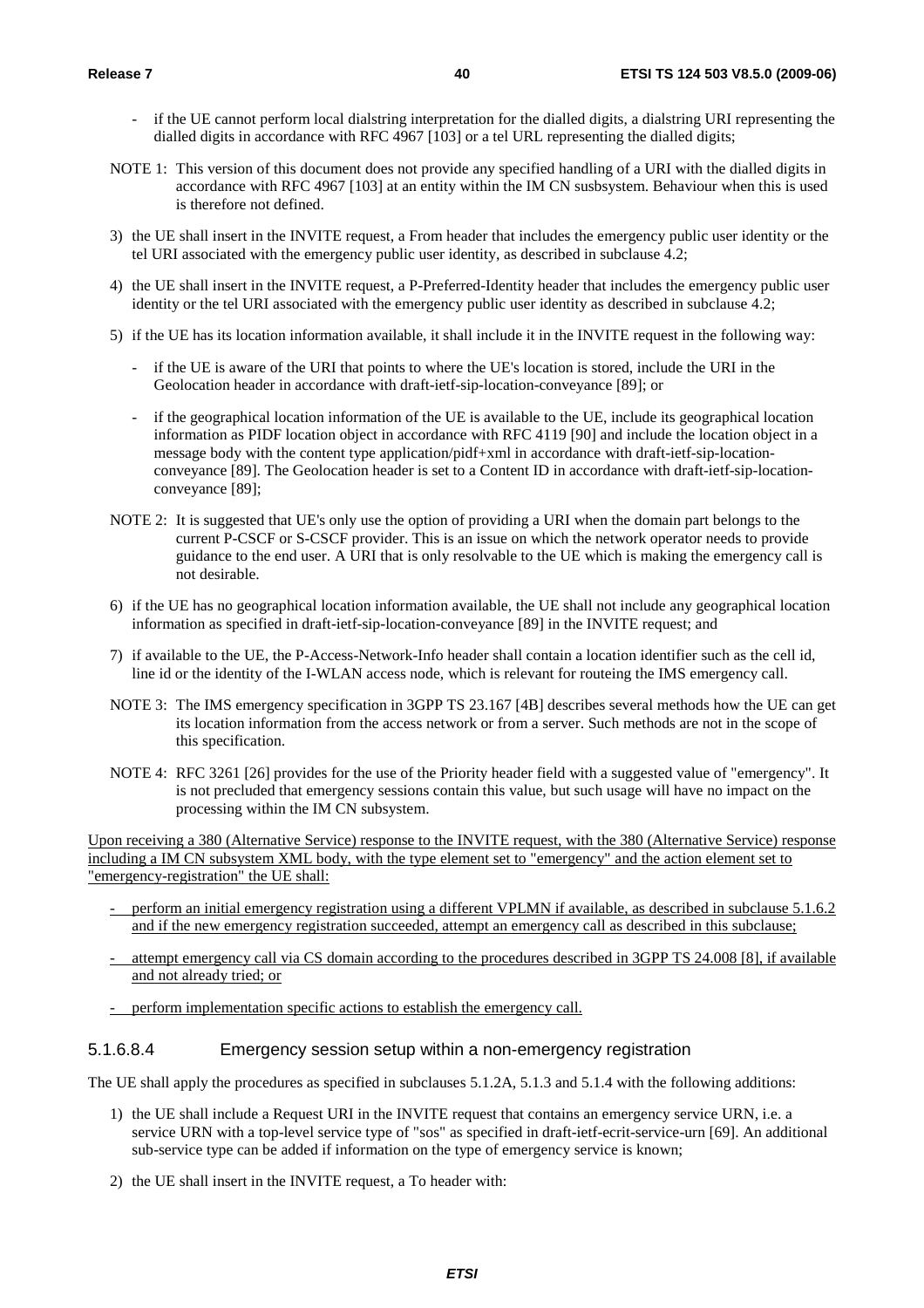- the same emergency service URN as in the Request URI; or
- if the UE cannot perform local dialstring interpretation for the dialled digits, a dialstring URI representing the dialled digits in accordance with RFC 4967 [103] or a tel URL representing the dialled digits;
- NOTE 1: This version of this document does not provide any specified handling of a URI with the dialled digits in accordance with RFC 4967 [103] at an entity within the IM CN susbsystem. Behaviour when this is used is therefore not defined.
- 3) the UE shall insert in the INVITE request, a From header that includes the public user identity or the tel URI associated with the public user identity, as described in subclause 4.2;
- 4) the UE shall insert in the INVITE request a P-Preferred-Identity that includes the public user identity or the tel URI associated with the public user identity as described in subclause 4.2;
- 5) if the UE has its location information available, it shall include it in the INVITE request in the following way:
	- if the UE is aware of the URI that points to where the UE's location is stored, include the URI in the Geolocation header in accordance with draft-ietf-sip-location-conveyance [89]; or
	- if the geographical location information of the UE is available to the UE, include its geographical location information as PIDF location object in accordance with RFC 4119 [90] and include the location object in a message body with the content type application/pidf+xml in accordance with draft-ietf-sip-locationconveyance [89]. The Geolocation header is set to a Content ID in accordance with draft-ietf-sip-locationconveyance [89];
- 6) if available to the UE, the P-Access-Network-Info header shall contain a location identifier such as the cell id, line id or the identity of the I-WLAN access node, which is relevant for routeing the IMS emergency call; and
- 7) if the UE has no geographical location information available, the UE shall not include any geographical location information as specified in draft-ietf-sip-location-conveyance [89] in the INVITE request.
- NOTE 2: It is suggested that UE's only use the option of providing a URI when the domain part belongs to the current P-CSCF or S-CSCF provider. This is an issue on which the network operator needs to provide guidance to the end user. A URI that is only resolvable to the UE which is making the emergency call is not desirable.
- 8) if a public GRUU value (pub-gruu) has been saved associated with the public user identity to be used for this request, and the UE does not indicate privacy of the P-Asserted-Identity, then insert the public GRUU (pubgruu) value in the Contact header as specified in draft-ietf-sip-gruu [93]; otherwise the UE shall include the protected server port in the address in the Contact header.

Upon receiving a 380 (Alternative Service) response to the INVITE request, with the 380 (Alternative Service) response include a IM CN subsystem XML body, with the type element set to "emergency" and the action element set to "emergency-registration" the UE shall:

1) perform an initial emergency registration, as described in subclause 5.1.6.2; and

2) attempt an emergency call as described in subclause 5.1.6.8.3.

- perform an initial emergency registration, as described in subclause 5.1.6.2 and attempt an emergency call as described in subclause 5.1.6.8.3;
- attempt emergency call via CS domain according to the procedures described in 3GPP TS 24.008 [8], if available and not already tried; or

- perform implementation specific actions to establish the emergency call.

- Editor's Note: It is FFS how the UE will indicate if no location is available if the UE does not support draft-ietf-siplocation-conveyance [89].
- NOTE 3: The IMS emergency specification in 3GPP TS 23.167 [4B] describes several methods how the UE can get its location information from the access network or from a server. Such methods are not in the scope of this specification.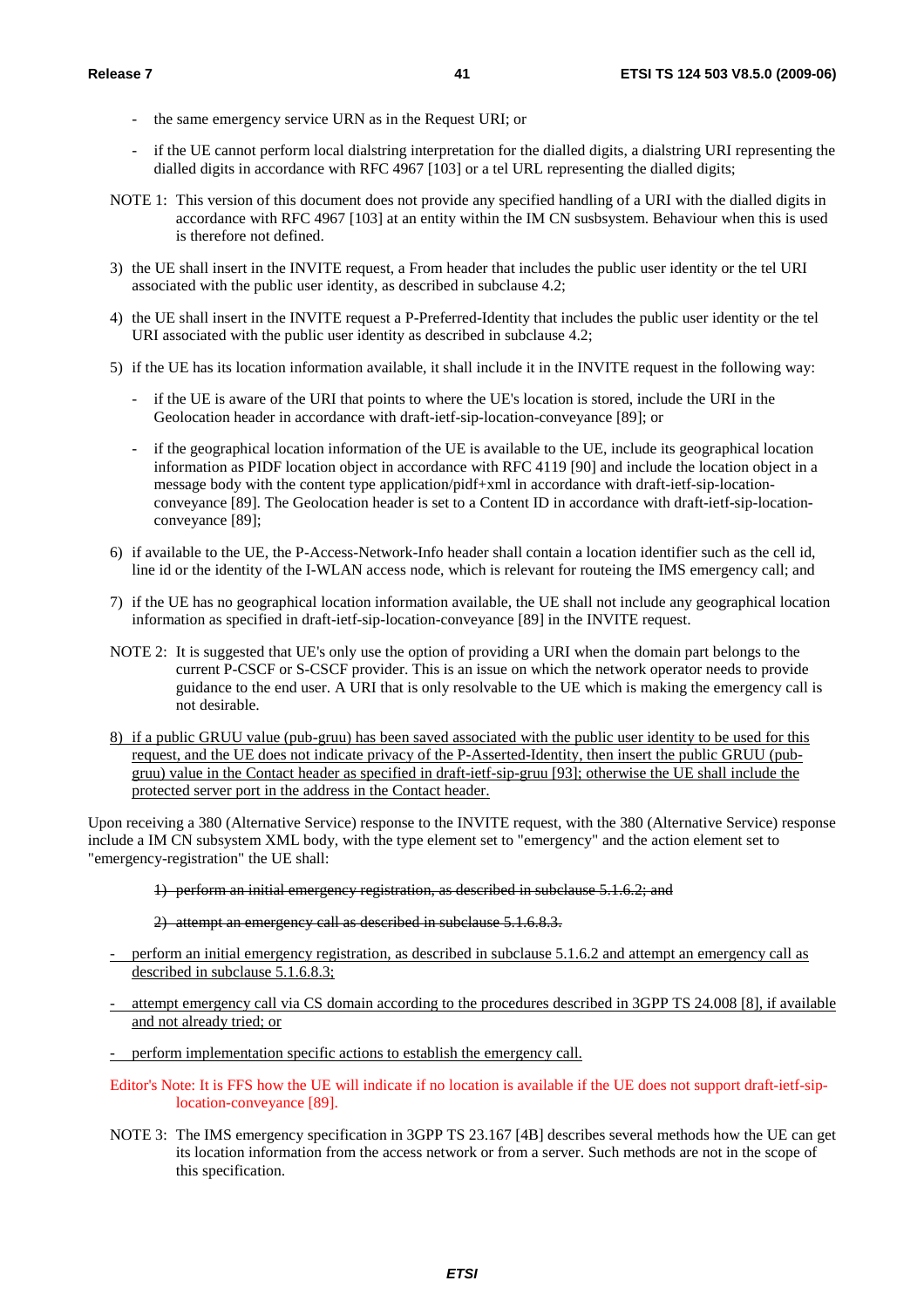NOTE 4: RFC 3261 [26] provides for the use of the Priority header field with a suggested value of "emergency". It is not precluded that emergency sessions contain this value, but such usage will have no impact on the processing within the IM CN subsystem.

#### 5.2.1 General

Subclause 5.2.2 through subclause 5.2.9 define P-CSCF procedures for SIP that do not relate to emergency. All SIP requests are first screened according to the procedures of subclause 5.2.10 to see if they do relate to an emergency.

The P-CSCF shall support the Path and Service-Route headers.

NOTE 1: The Path header is only applicable to the REGISTER request and its 200 (OK) response. The Service-Route header is only applicable to the 200 (OK) response of REGISTER request.

When the P-CSCF sends any request or response to the UE, before sending the message the P-CSCF shall:

- remove the P-Charging-Function-Addresses and P-Charging-Vector headers, if present.

When the P-CSCF receives any request or response from the UE, the P-CSCF shall:

- remove the P-Charging-Function-Addresses and P-Charging-Vector headers, if present. Also, the P-CSCF shall ignore any data received in the P-Charging-Function-Addresses and P-Charging-Vector headers;
- may insert previously saved values into the P-Charging-Function-Addresses and P-Charging-Vector headers before forwarding the message.
- NOTE 2: When the P-CSCF is located in the visited network, then it will not receive the P-Charging-Function-Addresses header from the S-CCF, IBCF, or I-CSCF. Instead, the P-CSCF discovers charging function addresses by other means not specified in this document.
- remove any P-Access-Network-Info header if such header contains a "network-provided" parameter; and
- if the P-CSCF has access to a NASS supporting the UE, and the request is not an ACK request or CANCEL request or CANCEL response, add a P-Access-Network-Info header field that contains the "network-provided" parameter, and include other parameters in the P-Access-Network-Info header in accordance with the information received from the NASS.
- NOTE 2A: Addition of the P-Access-Network-Info header by proxies, and repetition of the P-Access-Network-Info header within the same request or response, requires an update to RFC 3455 before such usage is valid.

When the P-CSCF receives any request or response containing the P-Media-Authorization header, the P-CSCF shall remove the header.

NOTE 3: When a security association was set up at registration, the P-CSCF will integrity protect all SIP messages sent to the UE outside of the registration and authentication procedures by using  $\frac{a_{th}}{b}$  security association. When a security association was set up at registration, the P-CSCF will discard any SIP message that is not protected by using athe security association and is received outside of the registration and authentication procedures. The integrity and confidentiality protection and checking requirements on the P-CSCF within the registration and authentication procedures are defined in subclause 5.2.2.

In case IPsec is employed as security mechanism and an IPsec security association is established and the UE has requested symmetric response routing via an "rport" parameter in the topmost Via header field, in accordance with RFC 3581 [56A], the P-CSCF shall use the ports used for establishing the IPsec security association to forward responses, i.e. the P-CSCF shall ignore the request for symmetric response routeing.

For each registration, the P-CSCF determines the type of access security to apply:

- if the initial REGISTER contains the Security-Client header field, the P-CSCF shall behave as specified in subclause 5.2.2;
- otherwise, the P-CSCF shall behave as specified in subclause 5.2.2A.

With the exception of 305 (Use Proxy) responses, the P-CSCF shall not recurse on 3xx responses.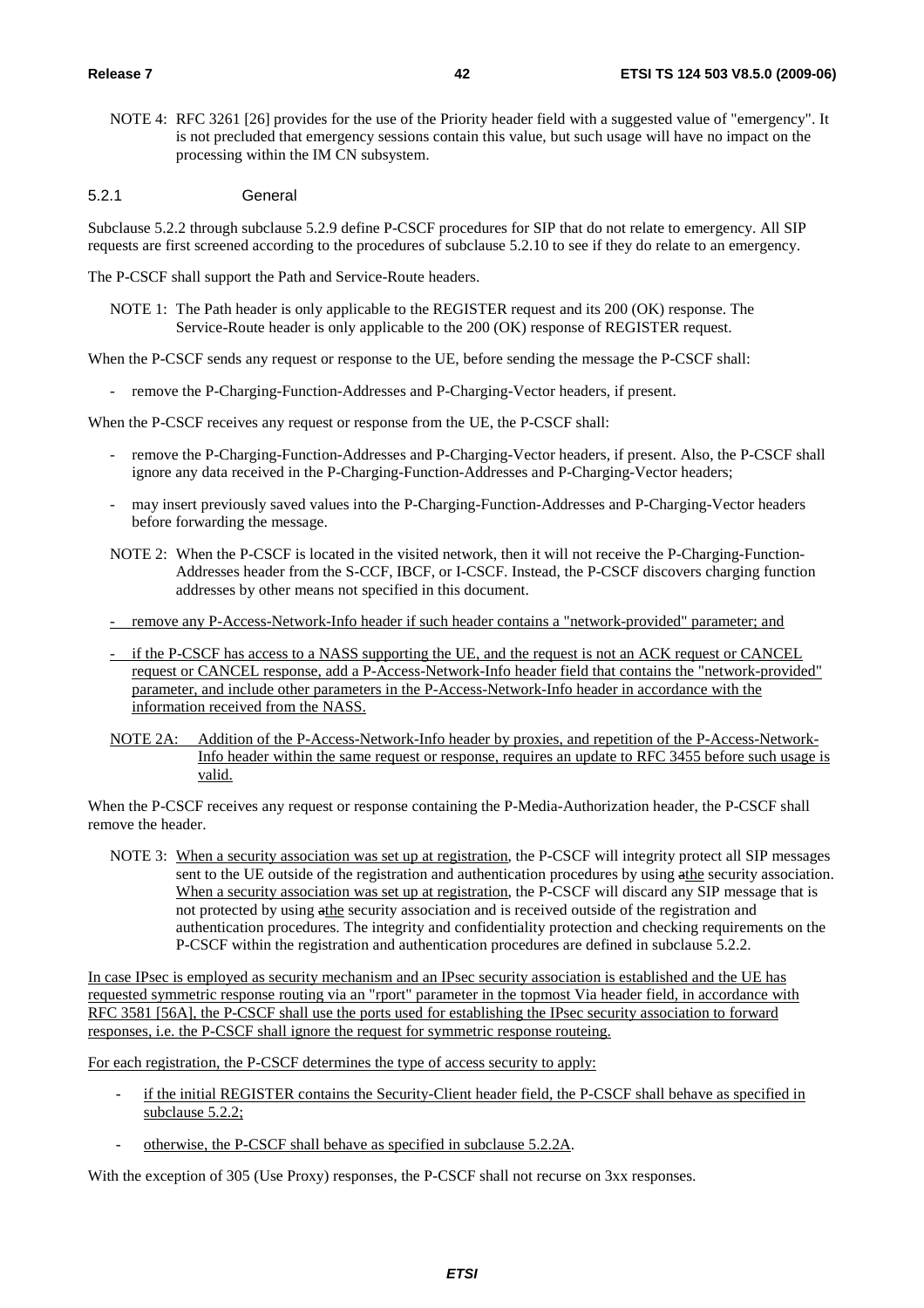# NOTE 4: If the P-CSCF is connected to a PDF the requirements for this interconnection is specified in the Release 6 version of this specification.

When the P-CSCF receives a SIP request or SIP response containing the P-Early-Media header, the P-CSCF may add, remove, or modify, the header depending on whether media will be allowed to traverse to/from the UE at the point when the header is received.

NOTE 54: The P-CSCF can use the header for the gate control procedures, as described in 3GPP TS 29.214 [13D].

In case a device performing address and/or port number conversions is provided by a NA(P)T or NA(P)T-PT controlled by the P-CSCF, the P-CSCF may need to modify the SIP contents according to the procedures described in annex F. In case a device performing address and/or port number conversions is provided by a NA(P)T or NA(P)T-PT not controlled by the P-CSCF, the P-CSCF may need to modify the SIP contents according to the procedures described in annex K if both a reg-id and instance ID parameter are present in the received contact header as described in draft-ieft-outbound [92].

# 5.2.2 Registration (with security association set-up)

The P-CSCF shall be prepared to receive only the initial REGISTER requests on the SIP default port values as specified in RFC 3261 [26]. The P-CSCF shall also be prepared to receive only the initial REGISTER requests on the port advertised to the UE during the P-CSCF discovery procedure.

When the P-CSCF receives a REGISTER request from the UE, the P-CSCF shall:

- 1) insert a Path header in the request including an entry containing:
	- the SIP URI identifying the P-CSCF;
	- an indication that requests routed in this direction of the path (i.e. from the S-CCF towards the P-CSCF) are expected to be treated as for the UE-terminating case. This indication may e.g. be in a parameter in the URI, a character string in the user part of the URI, or be a port number in the URI;
- 2) insert a Require header containing the option tag "path";
- 3) insert a P-Charging-Vector header with the icid parameter populated as specified in 3GPP TS 32.260 [17] and a type 1 orig-ioi parameter. The P-CSCF shall set the type 1 orig-ioi parameter to a value that identifies the sending network of the request. The P-CSCF shall not include the type 1 term-ioi parameter;
- 4) insert the parameter "integrity-protected" (described in subclause 7.2A.2) with a value "yes" into the Authorization header field in case the REGISTER request was either received protected with the security association created during an ongoing authentication procedure and includes an authentication challenge response (i.e. RES parameter), or it was received on the security association created during the last successful authentication procedure and with no authentication challenge response (i.e. no RES parameter), otherwise insert the parameter with the value "no";
- 5) in case the REGISTER request was received without protection, then check the existence of the Security-Client header. If the header is present, then remove and store it. If the header is not present, then the P-CSCF shall return a suitable 4xx response;
- 6) in case the REGISTER request was received protected, then the P-CSCF shall:
	- a) check the security association which protected the request. If the security association is a temporary one, then the request is expected to contain a Security-Verify header in addition to a Security-Client header. If there are no such headers, then the P-CSCF shall return a suitable 4xx response. If there are such headers, then the P-CSCF shall compare the content of the Security-Verify header with the content of the Security-Server header sent earlier and the content of the Security-Client header with the content of the Security-Client header received in the challenged REGISTER. If those do not match, then there is a potential man-in-themiddle attack. The request should be rejected by sending a suitable 4xx response. If the contents match, the P-CSCF shall remove the Security-Verify and the Security-Client header;
	- b) if the security association the REGISTER request was received on, is an already established one, then:
		- the P-CSCF shall remove the Security-Verify header if it is present;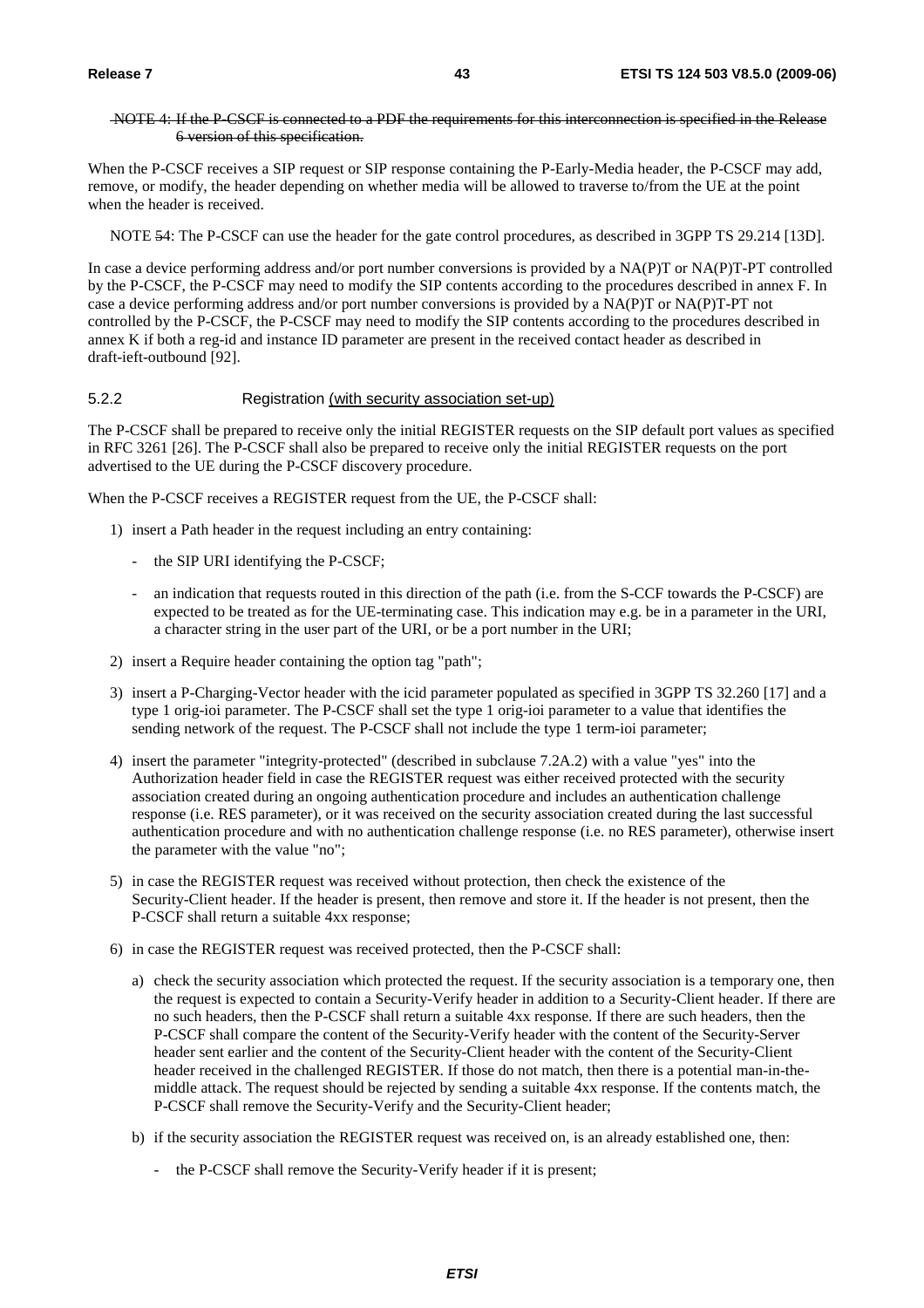- a Security-Client header containing new parameter values is expected. If this header or any required parameter is missing, then the p-CSCF shall return a suitable 4xx response;
- the p-CSCF shall remove and store the Security-Client header before forwarding the request to the S-CCF; and
- c) check if the private user identity conveyed in the Authorization header of the protected REGISTER request is the same as the private user identity which was previously challenged or authenticated. If the private user identities are different, the p-CSCF shall reject the REGISTER request by returning a 403 (Forbidden) response;
- 7) insert a P-Visited-Network-ID header field, with the value of a pre-provisioned string that identifies the visited network at the home network;
- 8) if the p-CSCF is located in the visited network, and local policy requires the application of IBCF capabilities in the visited network towards the home network, forward the request to an IBCF in the visited network

If the selected exit point:

- does not respond to the REGISTER request and its retransmissions by the P-CSCF; or
- sends back a 3xx response or 480 (Temporarily Unavailable) response to a REGISTER request;

the p-CSCF shall select a new exit point and forward the original REGISTER request.

NOTE 1: The list of the exit points can be either obtained as specified in RFC 3263 [27A] or provisioned in the P-CSCF.

If the P-CSCF fails to forward the REGISTER request to any exit point, the P-CSCF shall send back a 504 (Server Time-Out) response to the user, in accordance with the procedures in RFC 3261 [26] unless local policy allows omitting the exit point; and

- NOTE 2: If the P-CSCF forwards the request to an IBCF in the visited network, the IBCF can determine the entry point of the home network, using the same mechanisms as described in note 1 above. In that case the P-CSCF does not need to determine the entry point of the home network.
- 9) determine the entry point of the home network and forward the request to that entry point.

If the selected entry point:

- does not respond to the REGISTER request and its retransmissions by the P-CSCF; or
- sends back a 3xx response or 480 (Temporarily Unavailable) response to a REGISTER request;

the P-CSCF shall select a new entry point and forward the original REGISTER request.

NOTE 3: The list of the entry points can be either obtained as specified in RFC 3263 [27A] or provisioned in the P-CSCF.

If the P-CSCF fails to forward the REGISTER request to any entry point, the P-CSCF shall send back a 504 (Server Time-Out) response to the user, in accordance with the procedures in RFC 3261 [26].

When the P-CSCF receives a 401 (Unauthorized) response to a REGISTER request, the P-CSCF shall:

- 1) delete any temporary set of security associations established towards the UE;
- 2) remove the CK and IK values contained in the 401 (Unauthorized) response and bind them to the proper private user identity and to the temporary set of security associations which will be setup as a result of this challenge. The P-CSCF shall forward the 401 (Unauthorized) response to the UE if and only if the CK and IK have been removed;
- 3) insert a Security-Server header in the response, containing the P-CSCF static security list and the parameters needed for the security association setup, as specified in annex H of 3GPP TS 33.203 [19]. The P-CSCF shall support the "ipsec-3gpp" security mechanism, as specified in RFC 3329 [48]. The P-CSCF shall support the IPsec layer algorithms for integrity and confidentiality protection as defined in 3GPP TS 33.203 [19] and shall announce support for them according to the procedures defined in RFC 3329 [48];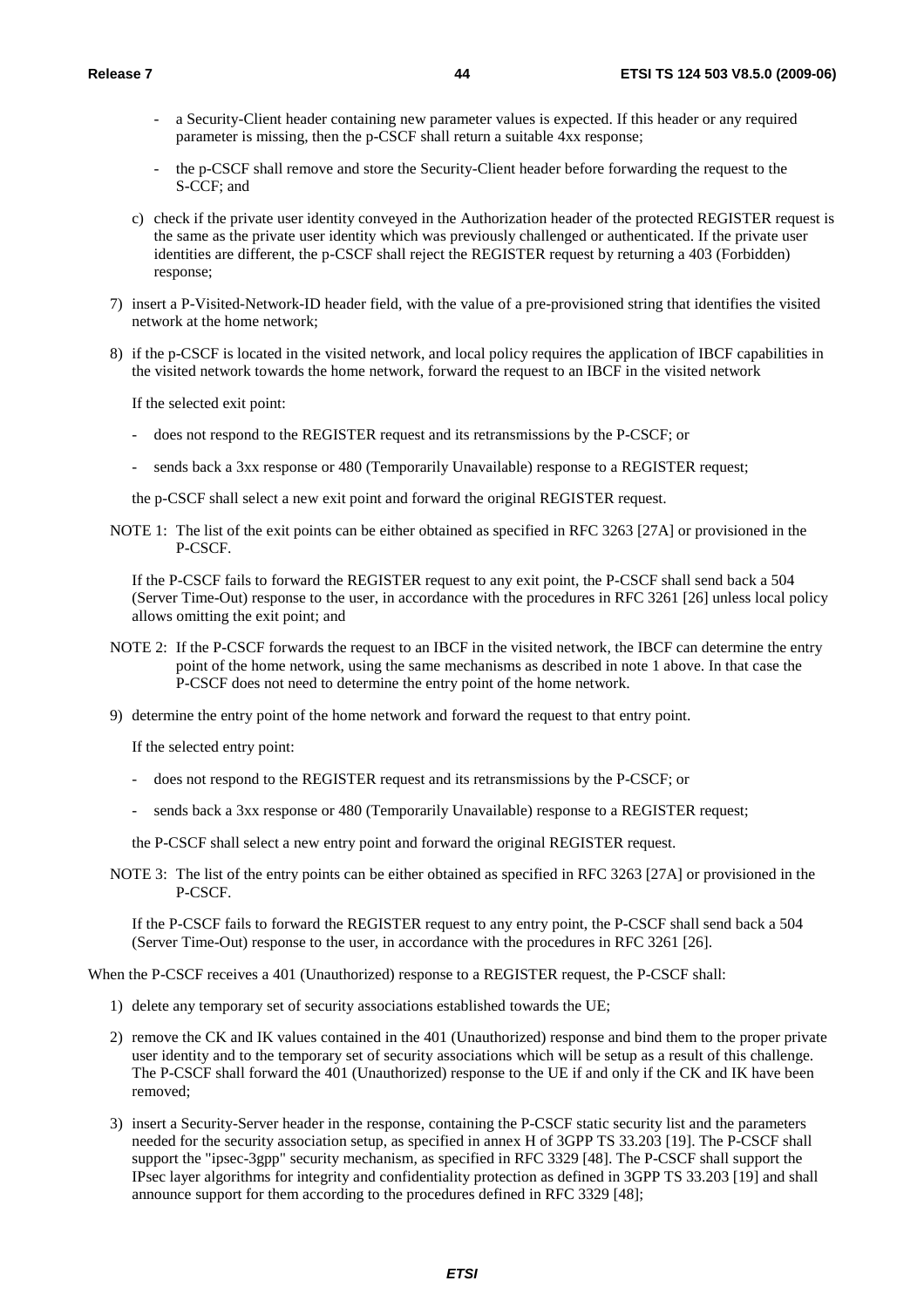- 4) set up the temporary set of security associations with a temporary SIP level lifetime between the UE and the P-CSCF for the user identified with the private user identity. For further details see 3GPP TS 33.203 [19] and RFC 3329 [48]. The P-CSCF shall set the temporary SIP level lifetime for the temporary set of security associations to the value of reg-await-auth timer; and
- 5) send the 401 (Unauthorized) response to the UE using the security association with which the associated REGISTER request was protected, or unprotected in case the REGISTER request was received unprotected.
- NOTE 4: The challenge in the 401 (Unauthorized) response sent back by the S-CCF to the UE as a response to the REGISTER request is piggybacked by the P-CSCF to insert the Security-Server header field in it. The S-CCF authenticates the UE, while the P-CSCF negotiates and sets up two pairs of security associations with the UE during the same registration procedure. For further details see 3GPP TS 33.203 [19].

When the P-CSCF receives a 200 (OK) response to a REGISTER request, the P-CSCF shall check the value of the Expires header field and/or Expires parameter in the Contact header. When the value of the Expires header field and/or expires parameter in the Contact header is different than zero, then the P-CSCF shall:

- 1) save the list of Service-Route headers preserving the order. The P-CSCF shall store this list during the entire registration period of the respective public user identity. The P-CSCF shall use this list to validate the routeing information in the requests originated by the UE. If this registration is a reregistration, the P-CSCF shall replace the already existing list of Service-Route headers with the new list;
- 2) associate the Service-Route header list with the registered public user identity;
- 3) store the public user identities and wildcarded public user identities, found in the P-Associated-URI header value, including any associated display names, and associate them to the registered public user identity, i.e. the registered public user identity and its associated set of implicitly registered public user identities and implicitly registered wildcarded public user identities;
- 4) store the default public user identity, including its associated display name, if provided, for use with procedures for the P-Asserted-Identity header. The default public user identity is the first on the list of URIs present in the P-Associated-URI header;
- NOTE 5: There can be more than one default public user identity stored in the P-CSCF, as the result of the multiple registrations of public user identities.
- 5) store the values received in the P-Charging-Function-Addresses header;
- 6) if a term-ioi parameter is received in the P-Charging-Vector header, store the value of the received term-ioi parameter;
- NOTE 6: Any received term-ioi parameter will be a type 1 term-ioi. The type 1 term-ioi identifies the home network of the registered user.
- 7) if an existing set of security association is available, set the SIP level lifetime of the security association to the longest of either the previously existing security association lifetime, or the lifetime of the just completed registration plus 30 seconds;
- 8) if a temporary set of security associations exists, change the temporary set of security associations to a newly established set of security associations, i.e. set its SIP level lifetime to the longest of either the previously existing set of security associations SIP level lifetime, or the lifetime of the just completed registration plus 30 seconds; and
- 9) protect the 200 (OK) response to the REGISTER request within the same security association to that in which the request was protected.

When receiving a SIP message (including REGISTER requests) from the UE over the newly established set of security associations that have not yet been taken into use, the P-CSCF shall:

- 1) reduce the SIP level lifetime of the old set of security associations towards the same UE to 64\*T1 (if currently longer than 64\*T1); and
- 2) use the newly established set of security associations for further messages sent towards the UE as appropriate (i.e. take the newly established set of security associations into use).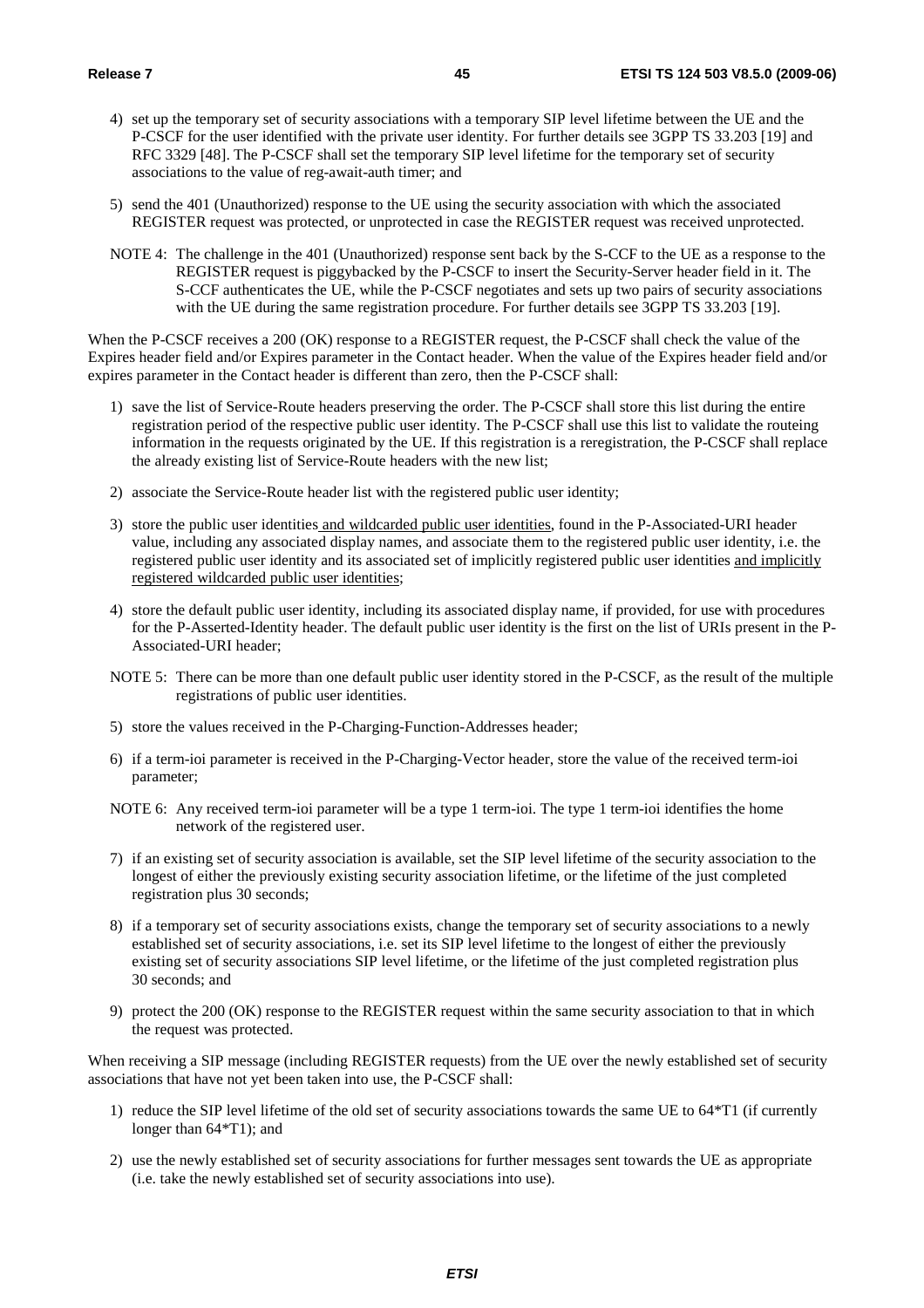- NOTE 7: In this case, the P-CSCF will send requests towards the UE over the newly established set of security associations. Responses towards the UE that are sent via UDP will be sent over the newly established set of security associations. Responses towards the UE that are sent via TCP will be sent over the same set of security associations that the related request was received on.
- NOTE 8: When receiving a SIP message (including REGISTER requests) from the UE over a set of security associations that is different from the newly established set of security associations, the P-CSCF will not take any action on any set of security associations.

When the SIP level lifetime of an old set of security associations is about to expire, i.e. their SIP level lifetime is shorter than 64\*T1 and a newly established set of security associations has not been taken into use, the P-CSCF shall use the newly established set of security associations for further messages towards the UE as appropriate (see note 5).

When sending the 200 (OK) response for a REGISTER request that concludes a re-authentication, the P-CSCF shall:

- 1) keep the set of security associations that was used for the REGISTER request that initiated the re-authentication;
- 2) keep the newly established set of security associations created during this authentication;
- 3) delete, if existing, any other set of security associations towards this UE immediately; and
- 4) go on using for further requests sent towards the UE the set of security associations that was used to protect the REGISTER request that initiated the re-authentication.

When sending the 200 (OK) response for a REGISTER request that concludes an initial authentication, i.e. the initial REGISTER request was received unprotected, the P-CSCF shall:

- 1) keep the newly established set of security associations created during this authentication;
- 2) delete, if existing, any other set of security associations towards this UE immediately; and
- 3) use the kept newly established set of security associations for further messages sent towards the UE.
- NOTE 9: The P-CSCF will maintain two Route header lists. The first Route header list created during the registration procedure - is used only to validate the routeing information in the initial requests that originate from the UE. This list is valid during the entire registration of the respective public user identity. The second Route list - constructed from the Record Route headers in the initial INVITE and associated response - is used during the duration of the call. Once the call is terminated, the second Route list is discarded.

The P-CSCF shall delete any security association from the IPsec database when their SIP level lifetime expires.

The handling of the security associations at the P-CSCF is summarized in table 5.2.2-1.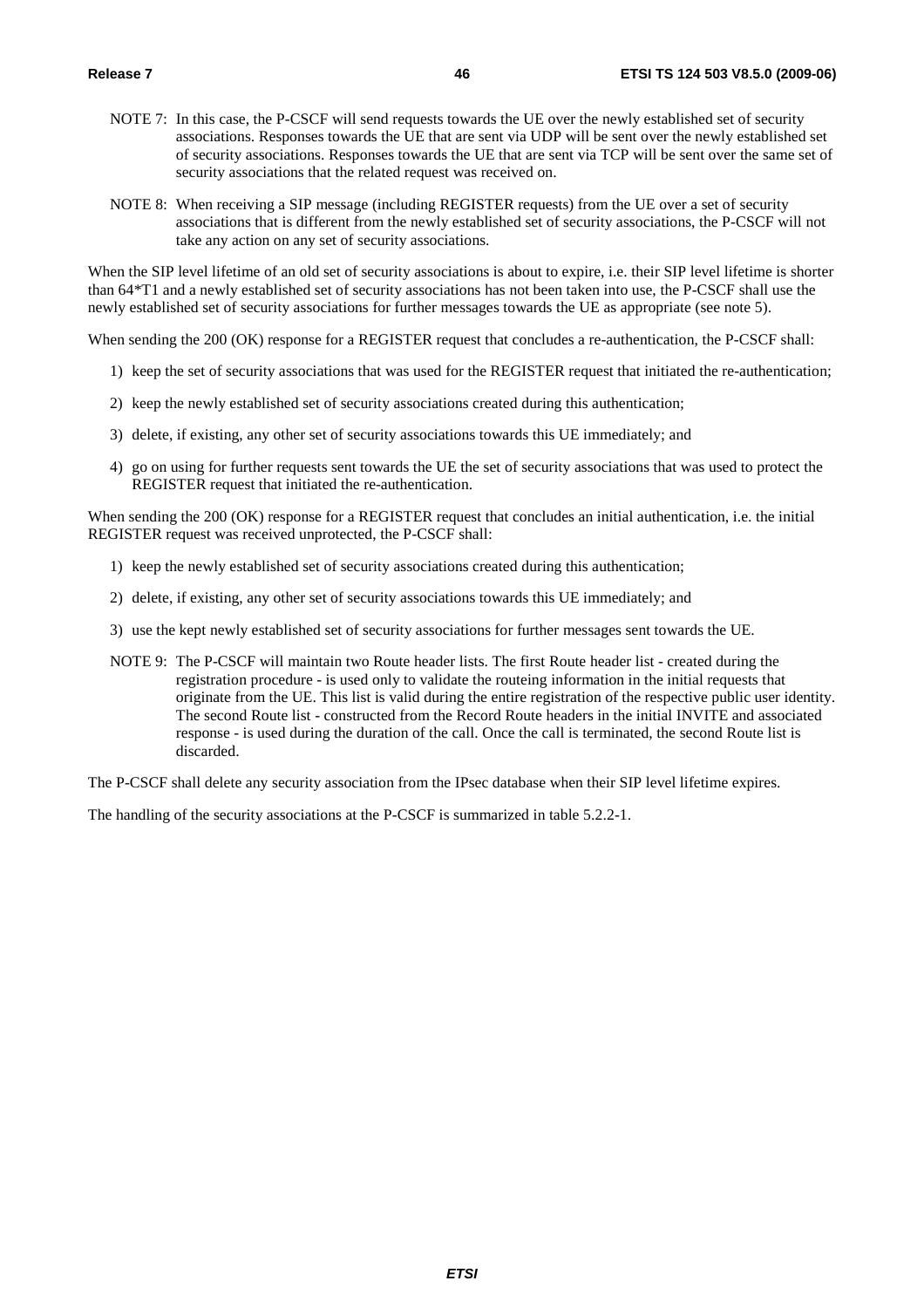|                                                                                                                            | <b>Temporary set of security</b><br>associations                                                  | Newly established set of<br>security associations                                | Old set of security<br>associations                                                                                                                                                                                          |
|----------------------------------------------------------------------------------------------------------------------------|---------------------------------------------------------------------------------------------------|----------------------------------------------------------------------------------|------------------------------------------------------------------------------------------------------------------------------------------------------------------------------------------------------------------------------|
| SIP message received over<br>newly established set of<br>security associations that<br>have not yet been taken into<br>use | No action                                                                                         | Take into use                                                                    | Reduce SIP level lifetime to<br>64*T1, if lifetime is larger<br>than 64*T1                                                                                                                                                   |
| SIP message received over<br>old set of security<br>associations                                                           | No action                                                                                         | No action                                                                        | No action                                                                                                                                                                                                                    |
| Old set of security<br>associations currently in use<br>will expire in 64*T1                                               | No action                                                                                         | Take into use                                                                    | No action                                                                                                                                                                                                                    |
| Sending an authorization<br>challenge within a 401<br>(Unauthorized) response for<br>a REGISTER request                    | Create<br>Remove any previously<br>existing temporary set of<br>security associations             | No action                                                                        | No action                                                                                                                                                                                                                    |
| Sending 200 (OK) response<br>for REGISTER request that<br>concludes re-authentication                                      | Change to a newly<br>established set of security<br>associations                                  | Convert to and treat as old<br>set of security associations<br>(see next column) | Continue using the old set of<br>security associations over<br>which the REGISTER<br>request, that initiated the re-<br>authentication was received.<br>Delete all other old sets of<br>security associations<br>immediately |
| Sending 200 (OK) response<br>for REGISTER request that<br>concludes initial<br>lauthentication                             | Change to a newly<br>established set of security<br>associations and take into<br>use immediately | Convert to old set of<br>security associations, i.e.<br>delete                   | Delete                                                                                                                                                                                                                       |

# **Table 5.2.2-1: Handling of security associations at the P-CSCF**

# 5.2.2A Registration without security association set-up

The P-CSCF shall be prepared to receive the initial REGISTER requests on the SIP default port values as specified in RFC 3261 [26]. The P-CSCF shall also be prepared to receive the initial REGISTER requests on the port advertised to the UE during the P-CSCF discovery procedure.

When the P-CSCF receives a REGISTER request from the UE, the P-CSCF shall:

- 1) insert a Path header in the request including an entry containing:
	- the SIP URI identifying the P-CSCF;
	- an indication that requests routed in this direction of the path (i.e. from the S-CCF towards the P-CSCF) are expected to be treated as for the UE-terminating case. This indication may e.g. be in a parameter in the URI, a character string in the user part of the URI, or be a port number in the URI;
- 2) insert a Require header containing the option tag "path";
- 3) insert a P-Charging-Vector header with the icid parameter populated as specified in 3GPP TS 32.260 [17] and a type 1 orig-ioi parameter. The P-CSCF shall set the type 1 orig-ioi parameter to a value that identifies the sending network of the request. The P-CSCF shall not include the type 1 term-ioi parameter;
- 4) insert a P-Visited-Network-ID header field, with the value of a pre-provisioned string that identifies the visited network at the home network;
- 5) if the P-CSCF is located in the visited network, and local policy requires the application of IBCF capabilities in the visited network towards the home network, forward the request to an IBCF in the visited network

If the selected exit point:

- does not respond to the REGISTER request and its retransmissions by the P-CSCF; or
- sends back a 3xx response or 480 (Temporarily Unavailable) response to a REGISTER request;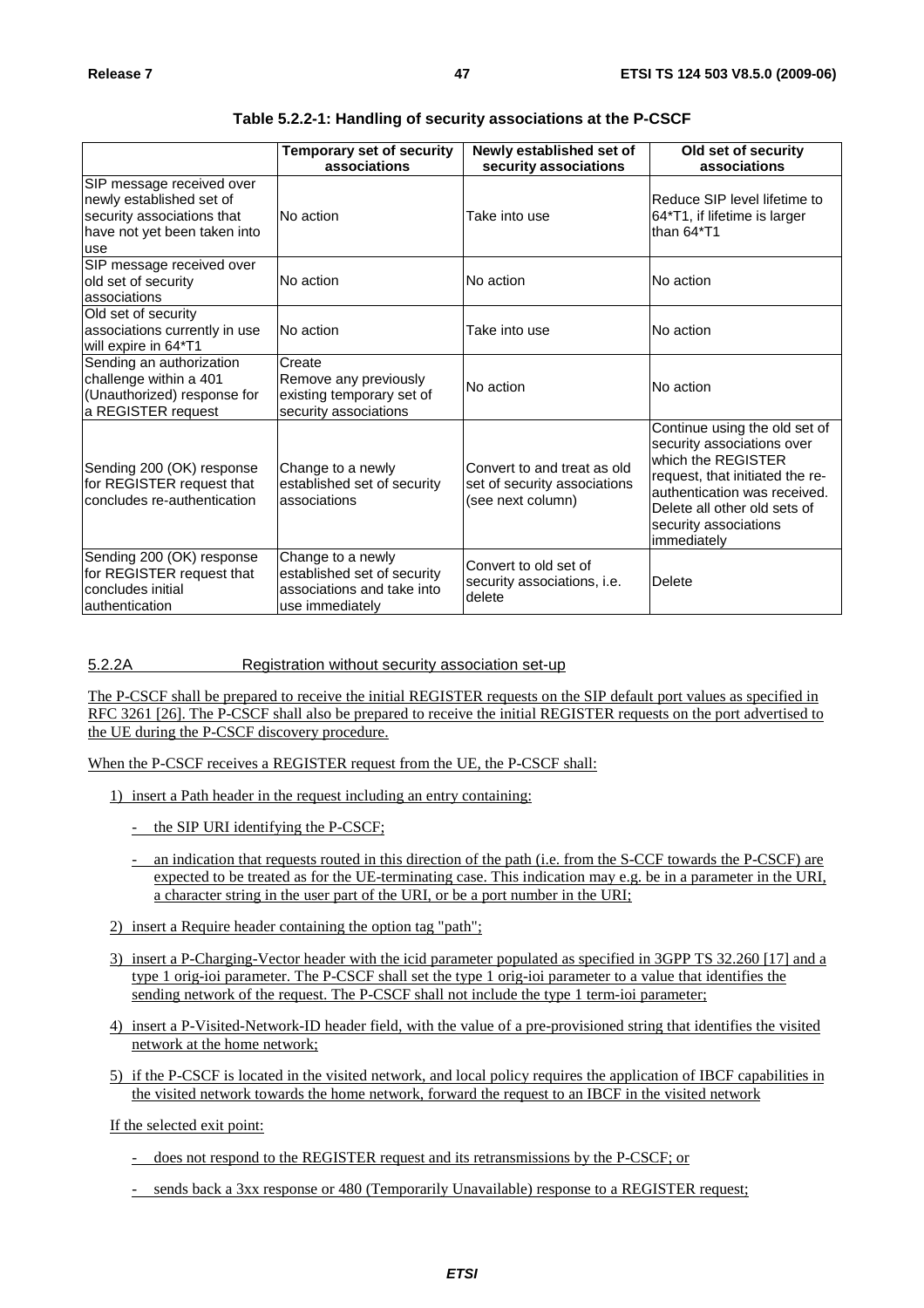the P-CSCF shall select a new exit point and forward the original REGISTER request.

NOTE 1: The list of the exit points can be either obtained as specified in RFC 3263 [27A] or provisioned in the P-CSCF.

If the P-CSCF fails to forward the REGISTER request to any exit point, the P-CSCF shall send back a 408 (Request Timeout) response or 504 (Server Time-Out) response to the user, in accordance with the procedures in RFC 3261 [26] unless local policy allows omitting the exit point; and

- NOTE 2: If the P-CSCF forwards the request to an IBCF in the visited network, the IBCF can determine the entry point of the home network, using the same mechanisms as described in note 1 above. In that case the P-CSCF does not need to determine the entry point of the home network.
- 6) determine the entry point of the home network and forward the request to that entry point.

If the selected entry point:

- does not respond to the REGISTER request and its retransmissions by the P-CSCF; or
- sends back a 3xx response or 480 (Temporarily Unavailable) response to a REGISTER request;
- the P-CSCF shall select a new entry point and forward the original REGISTER request.
- NOTE 3: The list of the entry points can be either obtained as specified in RFC 3263 [27A] or provisioned in the P-CSCF.

If the P-CSCF fails to forward the REGISTER request to any entry point, the P-CSCF shall send back a 408 (Request Timeout) response or 504 (Server Time-Out) response to the user, in accordance with the procedures in RFC 3261 [26].

When the P-CSCF receives a 200 (OK) response to a REGISTER request, the P-CSCF shall check the value of the Expires header field and/or Expires parameter in the Contact header. When the value of the Expires header field and/or expires parameter in the Contact header is different than zero, then the P-CSCF shall:

- 1) save the list of Service-Route headers preserving the order. The P-CSCF shall store this list during the entire registration period of the respective public user identity. The P-CSCF shall use this list to validate the routeing information in the requests originated by the UE. If this registration is a reregistration, the P-CSCF shall replace the already existing list of Service-Route headers with the new list;
- 2) associate the Service-Route header list with the registered public user identity;
- 3) store an association between the IP source address and port of the initial REGISTER request and the public user identities and wildcarded public user identities, found in the P-Associated-URI header value and associate them to the public user identity under registration;
- 4) store an association between the IP source address and port of the initial REGISTER request the default public user identity for use with procedures for the P-Asserted-Identity header. The default public user identity is the first on the list of URIs present in the P-Associated-URI header;
- NOTE 4: There can be more than one default public user identity stored in the P-CSCF, as the result of the multiple registrations of public user identities.
- 5) store the values received in the P-Charging-Function-Addresses header;
- 6) if a term-ioi parameter is received in the P-Charging-Vector header, store the value of the received term-ioi parameter;
- NOTE 5: Any received term-ioi parameter will be a type 1 term-ioi. The type 1 term-ioi identifies the home network of the registered user.
- 5.2.4 Registration of multiple public user identities

Upon receipt of a 2xx response to the SUBSCRIBE request the P-CSCF shall maintain the generated dialog (identified by the values of the Call-ID header, and the values of tags in To and From headers).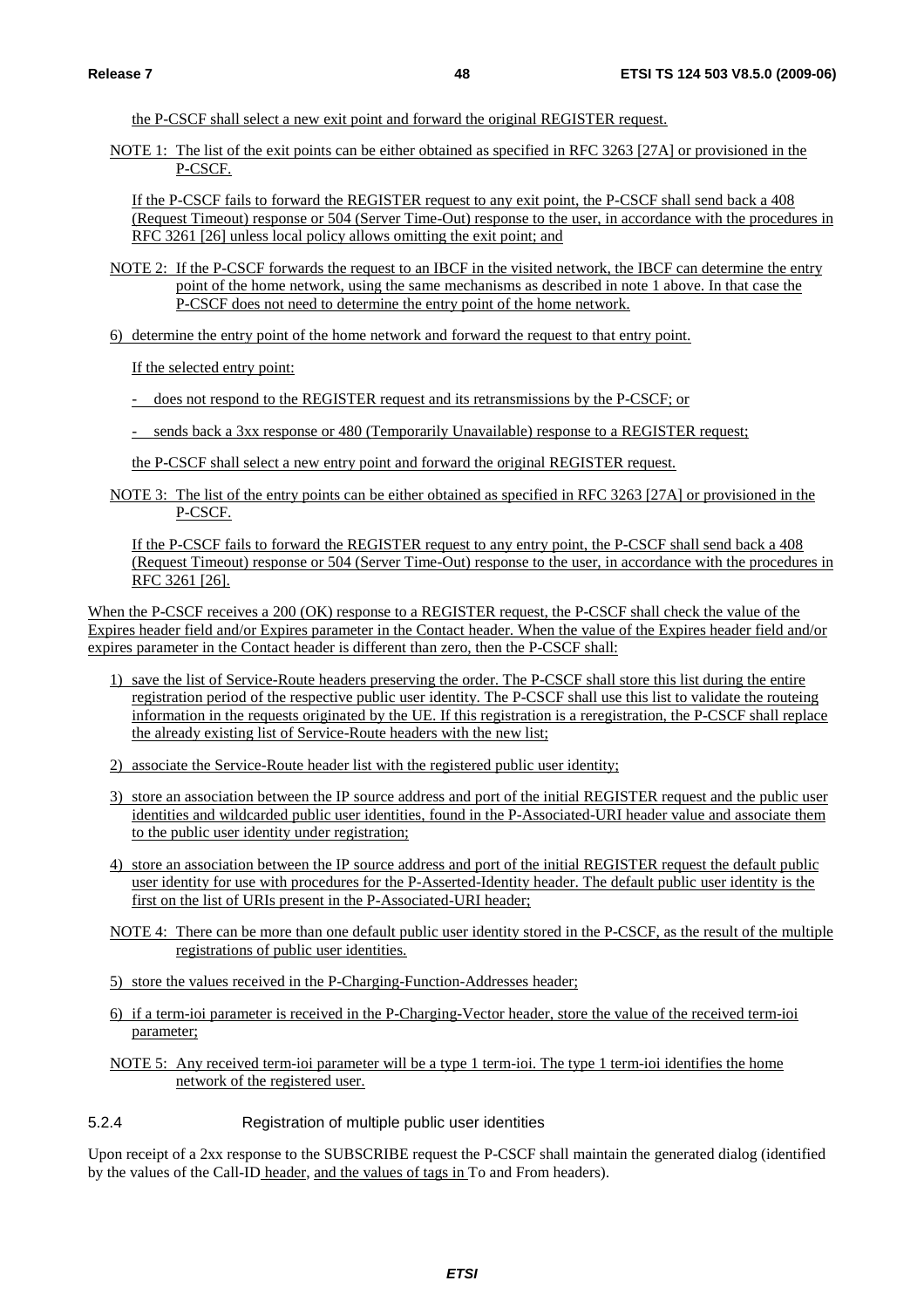Upon receipt of a NOTIFY request on the dialog which was generated during subscription to the reg event package of the user, the P-CSCF shall perform the following actions:

- 1) for each public user identity whose state attribute in the <registration> element is set to "active", i.e. registered; and
	- the state attribute within the <contact> sub-element is set to "active"; and
	- the value of the  $\langle \text{uri}\rangle$  sub-element inside the  $\langle \text{contact}\rangle$  sub-element is set to the contact address of the user's UE; and
	- the event attribute of that  $\langle$ contact $\rangle$  sub-element(s) is set to "registered" or "created";

the P-CSCF shall:

- bind the indicated public user identity as registered to the contact information of the respective user; and
- add the public user identity to the list of the public user identities that are registered for the user;
- 2) for each public user identity whose state attribute in the <registration> element is set to "active", i.e. registered: and
	- the state attribute within the <contact> sub-element is set to "terminated";
	- the value of the  $\langle \text{uri} \rangle$  sub-element inside the  $\langle \text{contact} \rangle$  sub-element is set to the contact address of the user's UE; and
	- the event attribute of that <contact> sub-element(s) is set to "deactivated", "expired", "probation", "unregistered", or "rejected";

 the P-CSCF shall consider the indicated public user identity as deregistered for this user, and shall release all stored information for the public user identity bound to the respective user; and

- 3) for each public user identity whose state attribute in the  $\langle$ registration $\rangle$  element is set to "terminated", i.e. deregistered; and
	- the value of the  $\langle \text{uri} \rangle$  sub-element inside the  $\langle \text{contact} \rangle$  sub-element is set to the contact address of the user's UE; and
	- the event attribute of that  $\langle$ contact $\rangle$  sub-element(s) is set to "deactivated", "expired", "probation", "unregistered", or "rejected";

 the P-CSCF shall consider the indicated public user identity as deregistered for this UE, and shall release all stored information for these public user identity bound to the respective user and remove the public user identity from the list of the public user identities that are registered for the user.

If all public user identities, that were registered by the user using its private user identity, have been deregistered, the P-CSCF, will receive from the S-CSCF a NOTIFY request that may include the Subscription-State header set to "terminated", as described in subclause 5.4.2.1.2. If the Subscription-State header was not set to "terminated", the P-CSCF may either unsubscribe to the reg event package of the user or let the subscription expire.

- NOTE 1: Upon receipt of a NOTIFY request with the Subscription-State header set to "terminated", the P-CSCF considers the subscription to the reg event package terminated (i.e. as if the P-CSCF had sent a SUBSCRIBE request with an Expires header containing a value of zero).
- NOTE 2: There may be public user identities which are implicitly registered within the registrar (S-CSCF) of the user upon registration of one public user identity. The procedures in this subclause provide a mechanism to inform the P-CSCF about these implicitly registered public user identities.

# 5.2.5.1 User-initiated deregistration

When the P-CSCF receives a 200 (OK) response to a REGISTER request (sent according to subclause 5.2.2 or subclause 5.2.2A) sent by this UE, it shall check the value of the Expires header field and/or expires parameter in the Contact header field. When the value of the Expires header field or expires parameter equals zero, then the P-CSCF shall: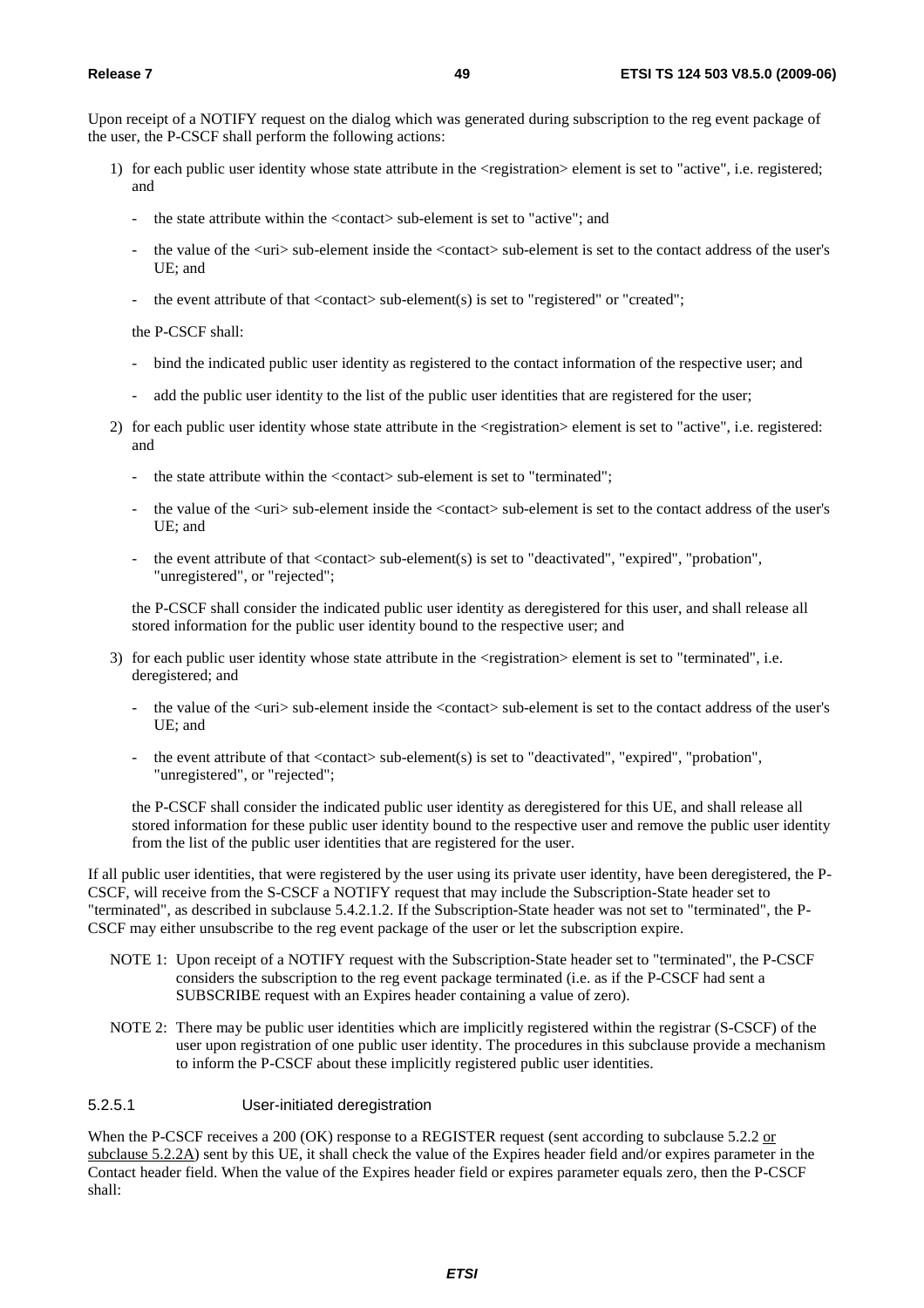- 1) remove the public user identity found in the To header field, and all the associated public user identities, from the registered public user identities list belonging to this UE and all related stored information; and
- 2) check if the UE has left any other registered public user identity. When all of the public user identities that were registered by this UE are deregistered, the P-CSCF shall delete the security associations (if present) towards the UE, after the server transaction (as defined in RFC 3261 [26]) pertaining to this deregistration terminates.
- NOTE 1: Upon receipt of a NOTIFY request with all  $\leq$  registration $\geq$  element(s) having their state attribute set to "terminated" (i.e. all public user identities are deregistered) and the Subscription-State header set to "terminated", the P-CSCF considers the subscription to the reg event package terminated (i.e. as if the P-CSCF had sent a SUBSCRIBE request with an Expires header containing a value of zero).
- NOTE 2: There is no requirement to distinguish a REGISTER request relating to a registration from that relating to a deregistration. For administration reasons the P-CSCF may distinguish such requests, however this has no impact on the SIP procedures.
- NOTE 3: When the P-CSCF has sent the 200 (OK) response for the REGISTER request of the only public user identity currently registered with its associated set of implicitly registered public user identities (i.e. no other is registered), the P-CSCF removes (if present) the security association established between the P-CSCF and the UE. Therefore further SIP signalling (e.g. the NOTIFY request containing the deregistration event) will not reach the UE.

# 5.2.5.2 Network-initiated deregistration

Upon receipt of a NOTIFY request on the dialog which was generated during subscription to the reg event package of the UE, as described in subclause 5.2.3, including one or more <registration> element(s) which were registered by the UE with either:

- the state attribute set to "terminated"; or
- the state attribute set to "active" and the state attribute within the <contact> sub-element belonging to this UE set to "terminated", and the event attribute within the <contact> sub-element belonging to this UE set to "rejected" or "deactivated";

the P-CSCF shall remove all stored information for these public user identities for this UE and remove these public user identities from the list of the public user identities that are registered for the user.

Upon receipt of a NOTIFY request with all <registration> element(s) having their state attribute set to "terminated" (i.e. all public user identities are deregistered) and the Subscription-State header set to "terminated" or when all public user identities of the UE have been deregistered, the P-CSCF shall shorten any existing security associations towards the UE.

- NOTE 1: The security association between the P-CSCF and the UE is shortened to a value that will allow the NOTIFY request containing the deregistration event to reach the UE.
- NOTE 2: When the P-CSCF receives the NOTIFY request with Subscription-State header containing the value of "terminated", the P-CSCF considers the subscription to the reg event package terminated (i.e. as if the P-CSCF had sent a SUBSCRIBE request to the S-CCF with an Expires header containing a value of zero).

# 5.2.6.2 Determination of UE-originated or UE-terminated case

Upon receipt of an initial request or a target refresh request or a stand-alone transaction, the P-CSCF shall:

- perform the procedures for the UE-terminating case as described in subclause 5.2.6.4 if the request makes use of the information for UE-terminating calls, which was added to the Path header entry of the P-CSCF during registration (see subclause 5.2.2 or subclause 5.2.2A), e.g. the message is received at a certain port or the topmost Route header contains a specific user part or parameter;
- perform the procedures for the UE-originating case as described in subclause 5.2.6.3 if this information is not used by the request.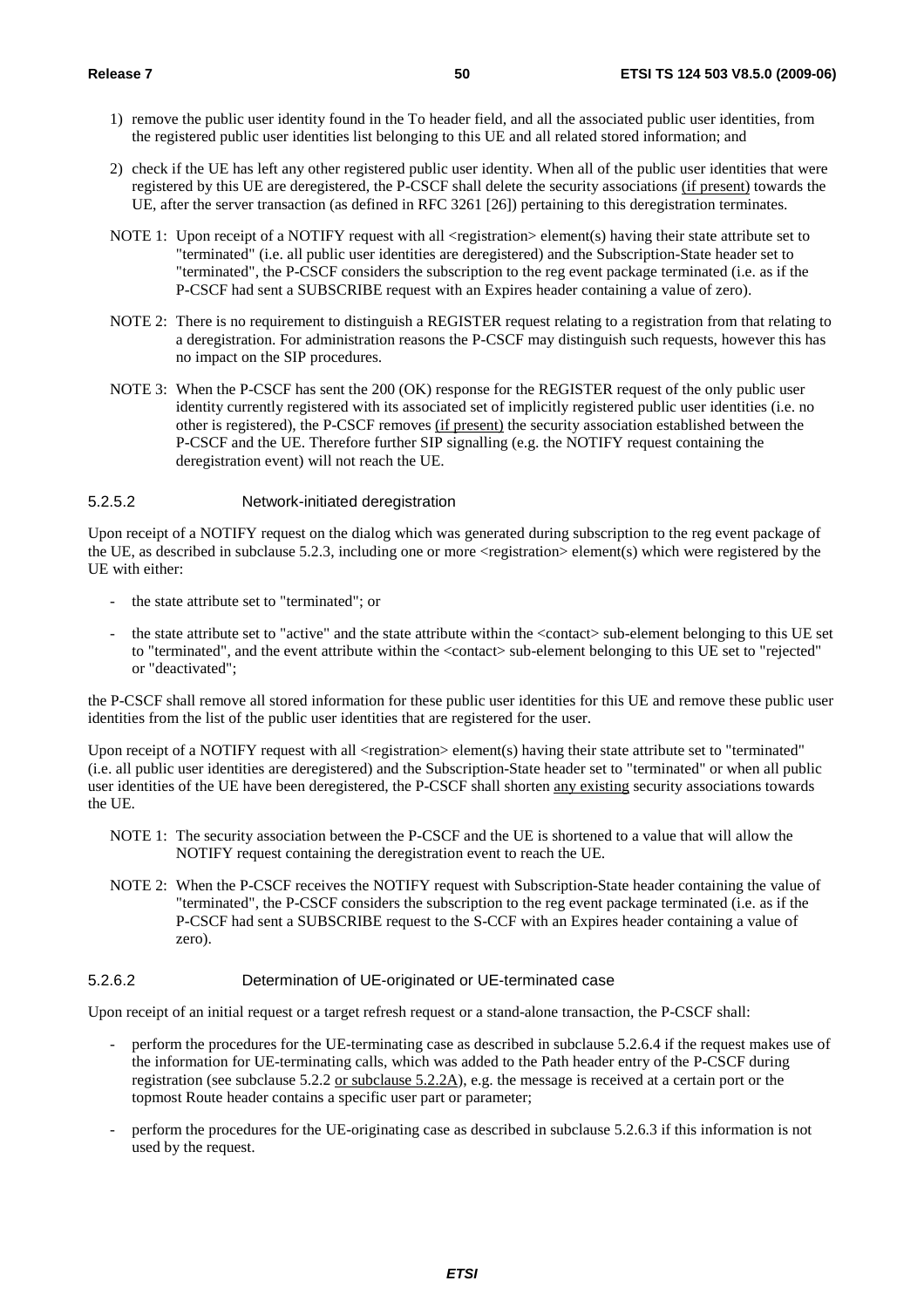## 5.2.6.3 Requests initiated by the UE

When the P-CSCF receives from the UE an initial request for a dialog or a request for a standalone transaction, and the request contains a P-Preferred-Identity header that matches one of the registered public user identities, or wildcarded public user identities the P-CSCF shall identify the initiator of the request by that public user identity.

NOTE 1: If no security association was set-up during registration, the P-CSCF identifies the initiator of the request by matching the IP source address and port of the request with the IP source address entries stored during the registration for which it holds the list of registered public user identities.

When the P-CSCF receives from the UE an initial request for a dialog or a request for a standalone transaction, and the request contains a P-Preferred-Identity header that does not match one of the registered public user identities, or does not contain a P-Preferred-Identity header, the P-CSCF shall identify the initiator of the request by a default public user identity. If there is more than one default public user identity available, the P-CSCF shall randomly select one of them.

- NOTE 2: If no security association was set-up during registration, the P-CSCF identifies the initiator of the request by matching the IP source address and port of the request with the IP source address entries stored during the registration for which it holds one or more default public user identities.
- NOTE 31: The contents of the From header do not form any part of this decision process.
- NOTE 42: The display-name portion of the P-Preferred-Identity header and the registered public user identities is not included in the comparison to determine a match.

When the P-CSCF receives from the UE an initial request for a dialog, and a Service-Route header list exists for the initiator of the request, the P-CSCF shall:

- 1) verify that the list of URIs received in the Service-Route header (during the last successful registration or re-registration) matches the preloaded Route headers in the received request. This verification is done on a per URI basis, not as a whole string. If the verification fails, then the P-CSCF shall either:
	- a) return a 400 (Bad Request) response; the P-CSCF shall not forward the request, and shall not continue with the execution of steps 2 onwards; or
	- b) replace the preloaded Route header value in the request with the value of the Service-Route header received during the last 200 (OK) response for a registration or reregistration;
- 2) if the P-CSCF is located in the visited network, and local policy requires IBCF capabilities in the visited network towards the home network, then the P-CSCF shall select an IBCF in the visited network and add the URI of the selected IBCF to the topmost Route header;

NOTE 53: It is implementation dependent as to how the P-CSCF obtains the address of the IBCF exit point.

- 3) add its own address to the Via header. The P-CSCF Via header entry is built in a format that contains the port number of the P-CSCF in accordance with the procedures of RFC3261 [26], and either:
	- a) the P-CSCF FQDN that resolves to the IP address; or
	- b) the P-CSCF IP address;
- 4) when adding its own SIP URI to the top of the Record-Route header, build the P-CSCF SIP URI in a format that contains the port number of the P-CSCF where it awaits subsequent requests from the called party, and either:
	- a) the P-CSCF FQDN that resolves to the IP address; or
	- b) the P-CSCF IP address;
- 5) remove the P-Preferred-Identity header, if present, and insert a P-Asserted-Identity header with a value including the display name if previously stored during registration representing the initiator of the request;
- 6) add a P-Charging-Vector header with the icid parameter populated as specified in 3GPP TS 32.260 [17];
- 6A) if the identity of the initiator of the request was taken from P-Preferred-Identity header field by it matching a registered wildcarded public user identity and the P-CSCF supports the SIP P-Profile-Key private header extension, include the wildcarded public user identity value in the P-Profile-Key header field as defined in RFC 5002 [97];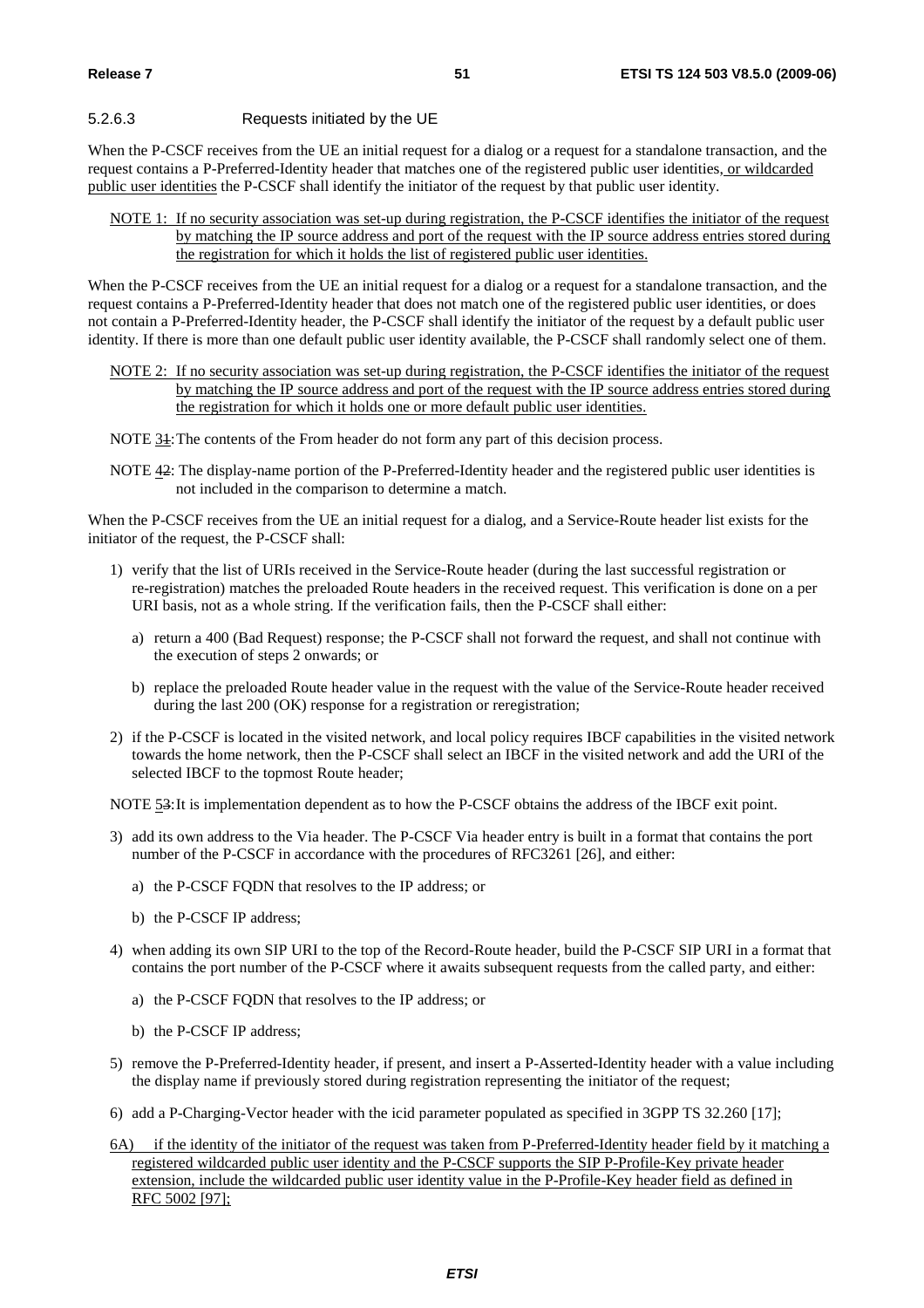7) if the request is an INVITE request, save the Contact, CSeq and Record-Route header field values received in the request such that the P-CSCF is able to release the session if needed;

before forwarding the request, based on the topmost Route header, in accordance with the procedures of RFC 3261 [26].

When the P-CSCF receives any 1xx or 2xx response to the above request, the P-CSCF shall:

- 1) store the values received in the P-Charging-Function-Addresses header;
- 2) store the list of Record-Route headers from the received response;
- 3) store the dialog ID and associate it with the private user identity and public user identity involved in the session;
- 4) if a security association exists, in the response rewrite its own Record Route entry to its own SIP URI that contains the protected server port number of the security association established from the UE to the P-CSCF and either:
	- a) the P-CSCF FQDN that resolves to the IP address of the security association established from the UE to the P-CSCF; or
	- b) the P-CSCF IP address of the security association established from the UE to the P-CSCF; and
- NOTE 46: The P-CSCF associates two ports, a protected client port and a protected server port, with each pair of security associations. For details on the selection of the protected port values see 3GPP TS 33.203 [19].
- 5) if the response corresponds to an INVITE request, save the Contact, From, To and Record-Route header field values received in the response such that the P-CSCF is able to release the session if needed;

before forwarding the response to the UE in accordance with the procedures of RFC 3261 [26].

When the P-CSCF receives from the UE a target refresh request for a dialog, the P-CSCF shall:

- 1) verify if the request relates to a dialog in which the originator of the request is involved:
	- a) if the request does not relates to an existing dialog in which the originator is involved, then the P-CSCF shall answer the request by sending a 403 (Forbidden) response back to the originator. The P-CSCF will not forward the request. No other actions are required; or
	- b) if the request relates to an existing dialog in which the originator is involved, then the P-CSCF shall continue with the following steps;
- 2) verify that the list of Route headers in the request matches the stored list of Record-Route headers for the same dialog. This verification is done on a per URI basis, not as a whole string. If the verification fails, then the P-CSCF shall either:
	- a) return a 400 (Bad Request) response; the P-CSCF shall not forward the request, and shall not continue with the execution of steps 3 onwards; or
	- b) replace the Route header value in the request with the stored list of Record-Route headers for the same dialog;
- 3) add its own address to the Via header. The P-CSCF Via header entry is built in a format that contains the port number of the P-CSCF where it awaits the responses to come, and either:
	- a) the P-CSCF FQDN that resolves to the IP address, or
	- b) the P-CSCF IP address;
- 4) when adding its own SIP URI to the Record-Route header, build the P-CSCF SIP URI in a format that contains the port number of the P-CSCF where it awaits subsequent requests from the called party, and either:
	- a) the P-CSCF FQDN that resolves to the IP address; or
	- b) the P-CSCF IP address; and
- 5) for INVITE dialogs (i.e. dialogs initiated by an INVITE request), replace the saved Contact and Cseq header filed values received in the request such that the P-CSCF is able to release the session if needed;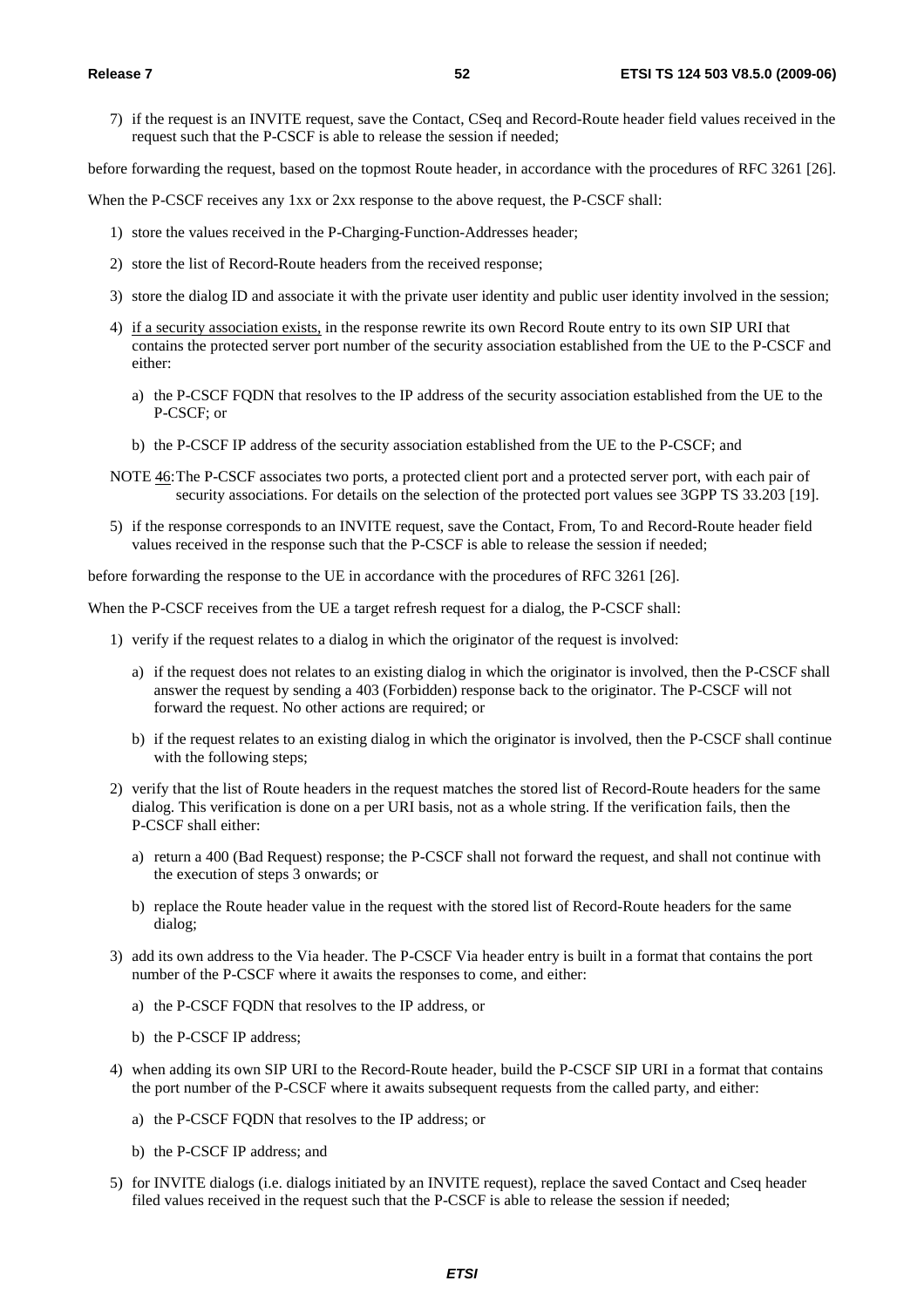NOTE 57: The replaced Contact header field value is valid only if a 1xx or 2xx response will be received for the request. In other cases the old value is still valid.

before forwarding the request, based on the topmost Route header, in accordance with the procedures of RFC 3261 [26].

When the P-CSCF receives a 1xx or 2xx response to the above request, the P-CSCF shall:

- 1) if a security association exists, rewrite the the address and port number of its own Record Route entry to the same value as for the response to the initial request for the dialog; and
- 2) replace the saved Contact header value received in the response such that the P-CSCF is able to release the session if needed;

before forwarding the response to the UE in accordance with the procedures of RFC 3261 [26].

When the P-CSCF receives from the UE the request for a standalone transaction, and a Service-Route header list exists for the initiator of the request, the P-CSCF shall:

- 1) verify that the list of URIs received in the Service-Route header (during the last successful registration or reregistration) matches the preloaded Route headers in the received request. This verification is done on a per URI basis, not as a whole string. If the verification fails, then the P-CSCF shall either:
	- a) return a 400 (Bad Request) response; the P-CSCF shall not forward the request, and shall not continue with the execution of steps 3 onwards; or
	- b) replace the preloaded Route header value in the request with the one received during the last registration in the Service-Route header of the 200 (OK) response;
- 2) if the P-CSCF is located in the visited network, and local policy requires IBCF capabilities in the visited network towards the home network, then the P-CSCF shall select an IBCF in the visited network and add the URI of the selected IBCF to the topmost Route header;

NOTE 68: It is implementation dependent as to how the P-CSCF obtains the address of the IBCF exit point.

- 3) remove the P-Preferred-Identity header, if present, and insert a P-Asserted-Identity header with a value, including the display name if previously stored during registration, representing the initiator of the request; and
- 4) add a P-Charging-Vector header with the icid parameter populated as specified in 3GPP TS 32.260 [17];
- 4A) if the identity of the initiator of the request was taken from P-Preferred-Identity header field by it matching a registered wildcarded public user identity and the P-CSCF supports the SIP P-Profile-Key private header extension, include the wildcarded public user identity value in the P-Profile-Key header field as defined in RFC 5002 [97]; and

before forwarding the request, based on the topmost Route header, in accordance with the procedures of RFC 3261 [26].

When the P-CSCF receives any response to the above request, the P-CSCF shall:

1) store the values received in the P-Charging-Function-Addresses header;

before forwarding the response to the UE in accordance with the procedures of RFC 3261 [26].

When the P-CSCF receives from the UE subsequent requests other than a target refresh request (including requests relating to an existing dialog where the method is unknown), the P-CSCF shall:

- 1) verify if the request relates to a dialog in which the originator of the request is involved:
	- a) if the request does not relates to an existing dialog in which the originator is involved, then the P-CSCF shall answer the request by sending a 403 (Forbidden) response back to the originator. The P-CSCF will not forward the request. No other actions are required; or
	- b) if the request relates to an existing dialog in which the originator is involved, then the P-CSCF shall continue with the following steps;
- 2) verify that the list of Route headers in the request matches the stored list of Record-Route headers for the same dialog. This verification is done on a per URI basis, not as a whole string. If the verification fails, then the P-CSCF shall either: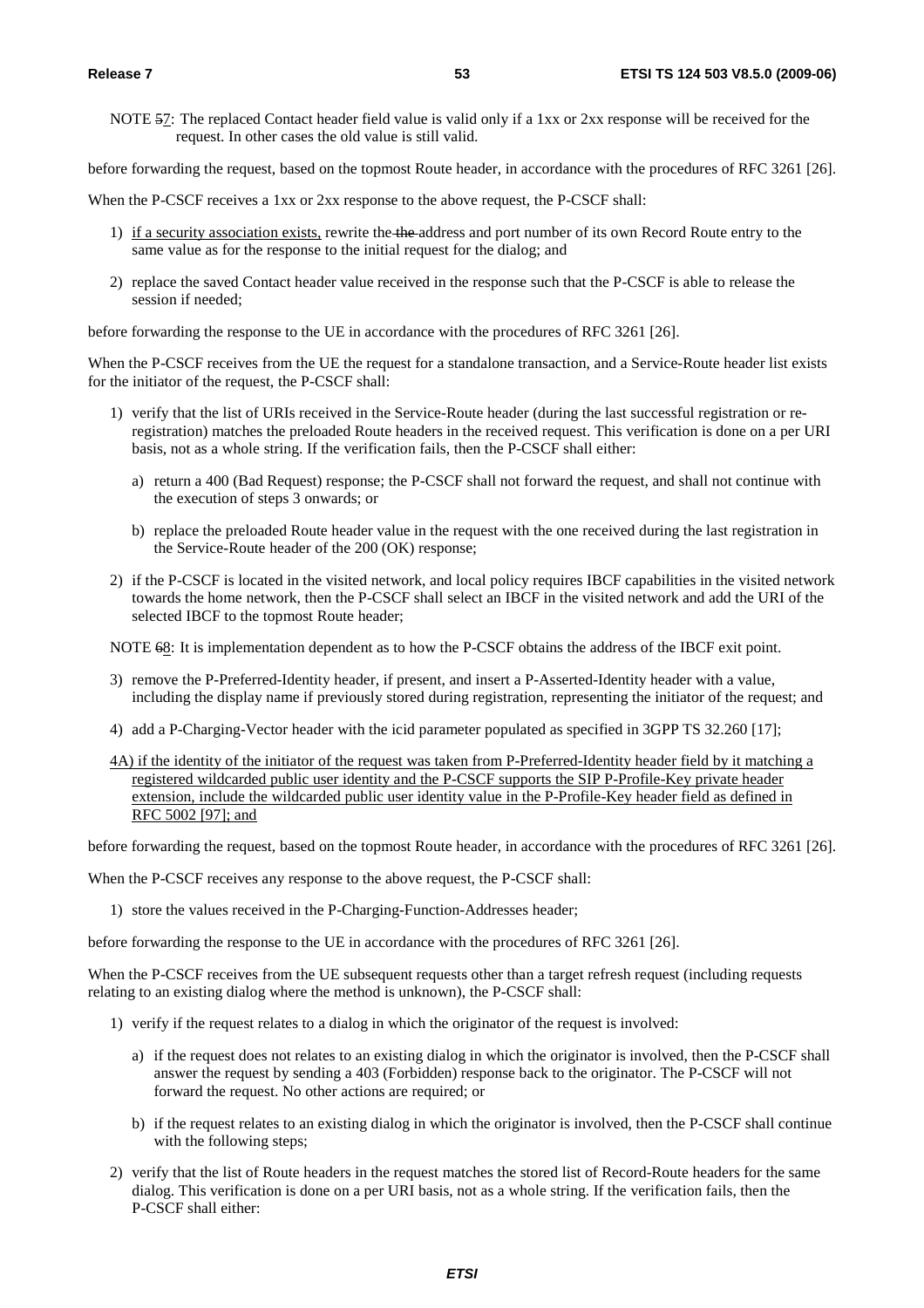- a) return a 400 (Bad Request) response; the P-CSCF shall not forward the request, and shall not continue with the execution of steps 3 onwards; or
- b) replace the Route header value in the request with the stored list of Record-Route headers for the same dialog;
- 3) for dialogs that are not INVITE dialogs, add a P-Charging-Vector header with the icid parameter populated as specified in 3GPP TS 32.260 [17]; and
- 4) for INVITE dialogs, replace the saved Cseq header value received in the request such that the P-CSCF is able to release the session if needed;

before forwarding the request, (based on the topmost Route header,) in accordance with the procedures of RFC 3261 [26].

When the P-CSCF receives from the UE the request for an unknown method (that does not relate to an existing dialog), and a Service-Route header list exists for the initiator of the request, the P-CSCF shall:

- 1) verify that the list of URIs received in the Service-Route header (during the last successful registration or re-registration) is included, preserving the same order, as a subset of the preloaded Route headers in the received request. This verification is done on a per URI basis, not as a whole string. If the verification fails, then the P-CSCF shall either:
	- a) return a 400 (Bad Request) response; the P-CSCF shall not forward the request, and shall not continue with the execution of steps 2 onwards; or
	- b) replace the Route header value in the request with the one received during the last registration in the Service-Route header of the 200 (OK) response;
- 2) if the P-CSCF is located in the visited network, and local policy requires IBCF capabilities in the visited network towards the home network, then the P-CSCF shall select an IBCF in the visited network and add the URI of the selected IBCF to the topmost Route header; and

NOTE 79: It is implementation dependent as to how the P-CSCF obtains the address of the IBCF exit point.

- 3) remove the P-Preferred-Identity header, if present, and insert a P-Asserted-Identity header with a value, including the display name if previously stored during registration, representing the initiator of the request;
- 3A) if the identity of the initiator of the request was taken from P-Preferred-Identity header field by it matching a registered wildcarded public user identity and the P-CSCF supports the SIP P-Profile-Key private header extension, include the wildcarded public user identity value in the P-Profile-Key header field as defined in RFC 5002 [97];

before forwarding the request, based on the topmost Route header, in accordance with the procedures of RFC 3261 [26].

#### 5.2.6.4 Requests terminated by the UE

When the P-CSCF receives, destined for the UE, an initial request for a dialog, prior to forwarding the request, the P-CSCF shall:

- 1) convert the list of Record-Route header values into a list of Route header values and save this list of Route headers;
- 2) if the request is an INVITE request, save a copy of the Contact, CSeq and Record-Route header field values received in the request such that the P-CSCF is able to release the session if needed;
- 3) when adding its own SIP URI to the top of the list of Record-Route headers and save the list, build the P-CSCF SIP URI in a format that contains if a security association exists the protected server port number of the security association established from the UE to the P-CSCF and either:
	- a) the P-CSCF FQDN that resolves to the IP address of the security association established from the UE to the P-CSCF; or
	- b) the P-CSCF IP address of the security association established from the UE to the P-CSCF;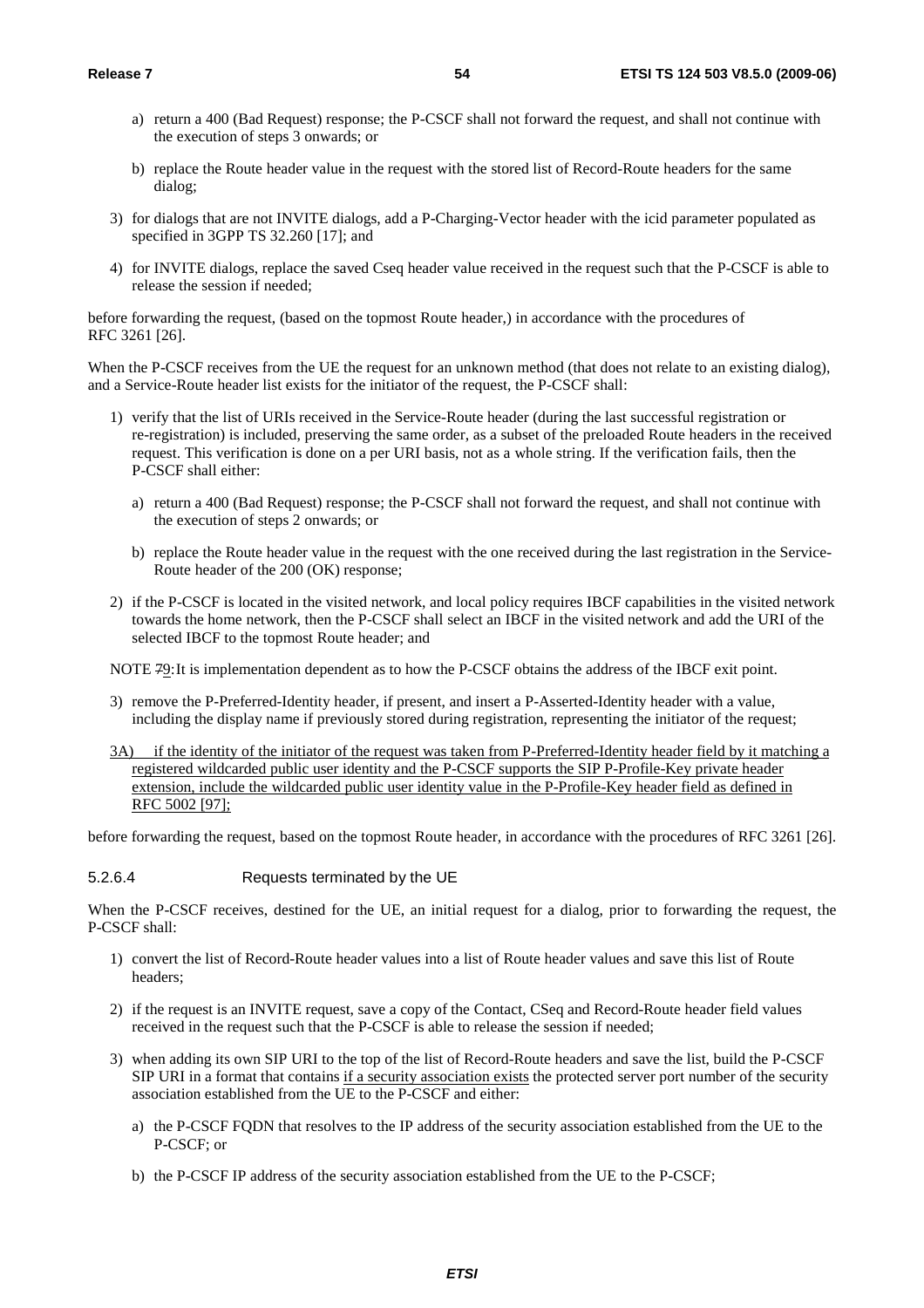- 4) when adding its own address to the top of the received list of Via header and save the list, build the P-CSCF Via header entry in a format that contains, if a security association exists the protected server port number of the security association established from the UE to the P-CSCF and either:
	- a) the P-CSCF FQDN that resolves to the IP address of the security association established from the UE to the P-CSCF; or
	- b) the P-CSCF IP address of the security association established from the UE to the P-CSCF;
- NOTE 1: The P-CSCF associates two ports, a protected client port and a protected server port, with each pair of security associations. For details of the usage of the two ports see 3GPP TS 33.203 [19].
- 5) remove and store the values received in the P-Charging-Function-Addresses header;
- 6) remove and store the icid parameter received in the P-Charging-Vector header; and
- 7) save a copy of the P-Called-Party-ID header;

before forwarding the request to the UE in accordance with the procedures of RFC 3261 [26].

When the P-CSCF receives any 1xx or 2xx response to the above request, the P-CSCF shall:

- 1) remove the P-Preferred-Identity header, if present, and insert a P-Asserted-Identity header with the saved public user identity from the P-Called-Party-ID header that was received in the request, plus the display name if previously stored during registration, representing the initiator of the response;
- 2) verify that the list of Via headers matches the saved list of Via headers received in the request corresponding to the same dialog, including the P-CSCF via header value. This verification is done on a per Via header value basis, not as a whole string. If the verification fails, then the P-CSCF shall either:
	- a) discard the response; or
	- b) replace the Via header values with those received in the request;
- 3) verify that the list of URIs received in the Record-Route header of the request corresponding to the same dialog is included, preserving the same order, as a subset of the Record-Route header list of this response. This verification is done on a per URI basis, not as a whole string. If the verification fails, then the P-CSCF shall either:
	- a) discard the response; or
	- b) replace the Record-Route header values with those received in the request, if a security association exists add the port number of its own Record-Route entry with its own SIP URI with the port number where it awaits subsequent requests from the calling party and either:
		- the P-CSCF FODN that resolves to its IP address; or
		- the P-CSCF IP address; and
		- remove the comp parameter if present.

If the verification is successful, the P-CSCF shall, if a security association exists, rewrite its own Record-Route entry to its SIP URI in a format that contains the port number where it awaits subsequent requests from the calling party and either:

- the P-CSCF FQDN that resolves to its IP address; or
- the P-CSCF IP address; and
- remove the comp parameter if present;
- 4) store the dialog ID and associate it with the private user identity and public user identity involved in the session; and
- 5) if the response corresponds to an INVITE request, save the Contact, To, From and Record-Route header field value received in the response such that the P-CSCF is able to release the session if needed;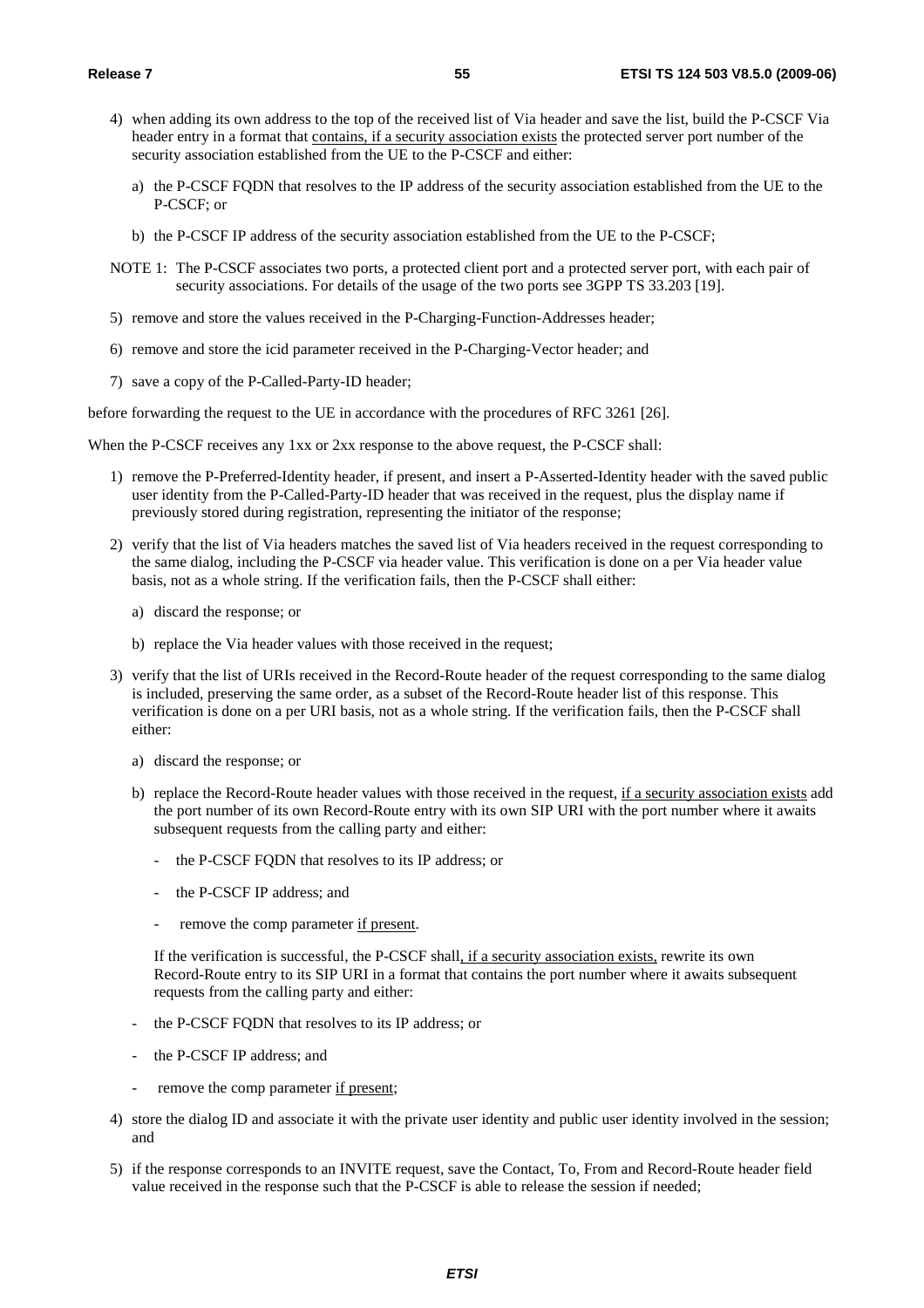before forwarding the response in accordance with the procedures of RFC 3261 [26].

When the P-CSCF receives any other response to the above request, the P-CSCF shall:

- 1) verify that the list of Via headers matches the saved list of Via headers received in the request corresponding to the same dialog, including the P-CSCF via header value. This verification is done on a per Via header value basis, not as a whole string. If these lists do not match, then the P-CSCF shall either:
	- a) discard the response; or
	- b) replace the Via header values with those received in the request;

before forwarding the response in accordance with the procedures of RFC 3261 [26].

When the P-CSCF receives, destined for the UE, a target refresh request for a dialog, prior to forwarding the request, the P-CSCF shall:

- 1) add its own address to the top of the received list of Via header and save the list. The P-CSCF Via header entry is built in a format that contains if a security association exists, the protected server port number of the security association established from the UE to the P-CSCF and either:
	- a) the P-CSCF FQDN that resolves to the IP address of the security association established from the UE to the P-CSCF; or
	- b) the P-CSCF IP address of the security association established from the UE to the P-CSCF;
- NOTE 2: The P-CSCF associates two ports, a protected client port and a protected server port, with each pair of security associations. For details of the usage of the two ports see 3GPP TS 33.203 [19].
- 2) when adding its own SIP URI to the top of the list of Record-Route headers and save the list, build the P-CSCF SIP URI in a format that contains if a security association exists, the protected server port number of the security association established from the UE to the P-CSCF and either:
	- a) the P-CSCF FQDN that resolves to the IP address of the security association established from the UE to the P-CSCF; or
	- b) the P-CSCF IP address of the security association established from the UE to the P-CSCF; and
- 3) for INVITE dialogs, replace the saved Contact and Cseq header field values received in the request such that the P-CSCF is able to release the session if needed;
- NOTE 3: The replaced Contact header field value is valid only if a 1xx or 2xx response will be received for the request. In other cases the old value is still valid.

Before forwarding the request to the UE in accordance with the procedures of RFC 3261 [26].

When the P-CSCF receives a 1xx or 2xx response to the above request, the P-CSCF shall:

- 1) verify that the list of Via headers matches the saved list of Via headers received in the request corresponding to the same dialog, including the P-CSCF via header value. This verification is done on a per Via header value basis, not as a whole string. If the verification fails, then the P-CSCF shall either:
	- a) discard the response; or
	- b) replace the Via header values with those received in the request;
- 2) if a security association exists, rewrite the address and port number of its own Record-Route entry to the same value as for the response to the initial request for the dialog and remove the comp parameter; and
- 3) replace the saved Contact header field value received in the response such that the P-CSCF is able to release the session if needed;

before forwarding the response in accordance with the procedures of RFC 3261 [26].

When the P-CSCF receives any other response to the above request, the P-CSCF shall: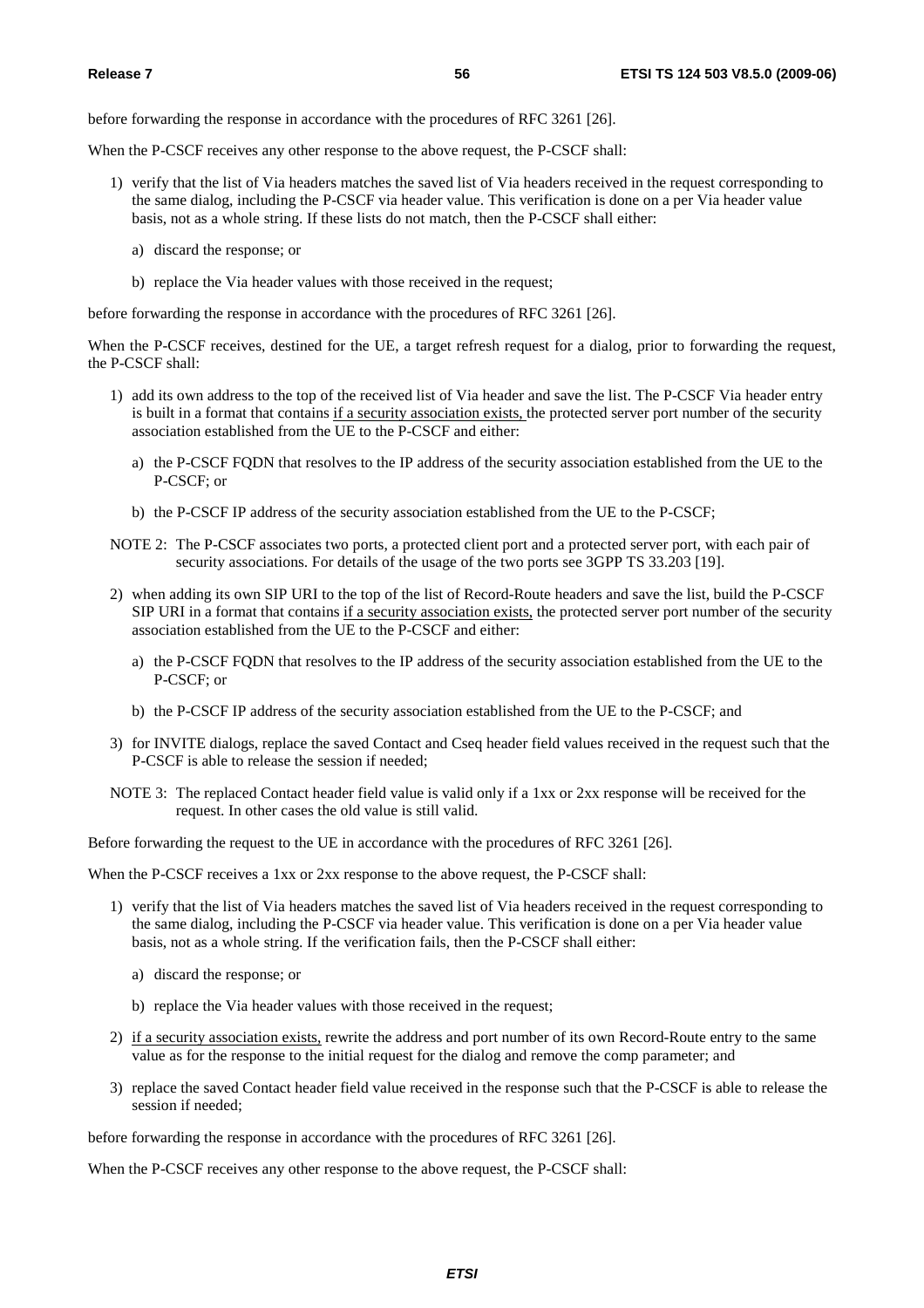- 1) verify that the list of Via headers matches the saved list of Via headers received in the request corresponding to the same dialog, including the P-CSCF via header value. This verification is done on a per Via header value basis, not as a whole string. If the verification fails, then the P-CSCF shall either:
	- a) discard the response; or
	- b) replace the Via header values with those received in the request; and
- 2) if a security association exists, rewrite the IP address and the port number of its own Record-Route entry to the IP address and the port number where it awaits subsequent requests from the calling party and remove the comp parameter if present;

before forwarding the response in accordance with the procedures of RFC 3261 [26].

When the P-CSCF receives, destined for the UE, a request for a standalone transaction, or a request for an unknown method (that does not relate to an existing dialog), prior to forwarding the request, the P-CSCF shall:

- 1) add its own address to the top of the received list of Via header and save the list. The P-CSCF Via header entry is built in a format that contains if a security association exists, the protected server port number of the security association established from the UE to the P-CSCF and either:
	- a) the P-CSCF FQDN that resolves to the IP address of the security association established from the UE to the P-CSCF; or
	- b) the P-CSCF IP address of the security association established from the UE to the P-CSCF;
- NOTE 4: The P-CSCF associates two ports, a protected client port and a protected server port, with each pair of security associations. For details of the usage of the two ports see 3GPP TS 33.203 [19].
- 2) store the values received in the P-Charging-Function-Addresses header;
- 3) remove and store the icid parameter received in the P-Charging-Vector header; and
- 4) save a copy of the P-Called-Party-ID header;

before forwarding the request to the UE in accordance with the procedures of RFC 3261 [26].

When the P-CSCF receives any response to the above request, the P-CSCF shall:

- 1) verify that the list of Via headers matches the saved list of Via headers received in the request corresponding to the same dialog, including the P-CSCF via header value. This verification is done on a per Via header value basis, not as a whole string. If these lists do not match, then the P-CSCF shall either:
	- a) discard the response; or
	- b) replace the Via header values with those received in the request; and
- 2) remove the P-Preferred-Identity header, if present, and insert an P-Asserted-Identity header with the saved public user identity from the P-Called-Party-ID header of the request, plus the display name if previously stored during registration, representing the initiator of the response;

before forwarding the response in accordance with the procedures of RFC 3261 [26].

When the P-CSCF receives, destined for the UE, a subsequent request for a dialog that is not a target refresh request (including requests relating to an existing dialog where the method is unknown), prior to forwarding the request, the P-CSCF shall:

- 1) add its own address to the top of the received list of Via header and save the list The P-CSCF Via header entry is built in a format that contains if a security association exists, the protected server port number of the security association established from the UE to the P-CSCF and either:
	- a) the P-CSCF FQDN that resolves to the IP address of the security association established from the UE to the P-CSCF; or
	- b) the P-CSCF IP address of the security association established from the UE to the P-CSCF;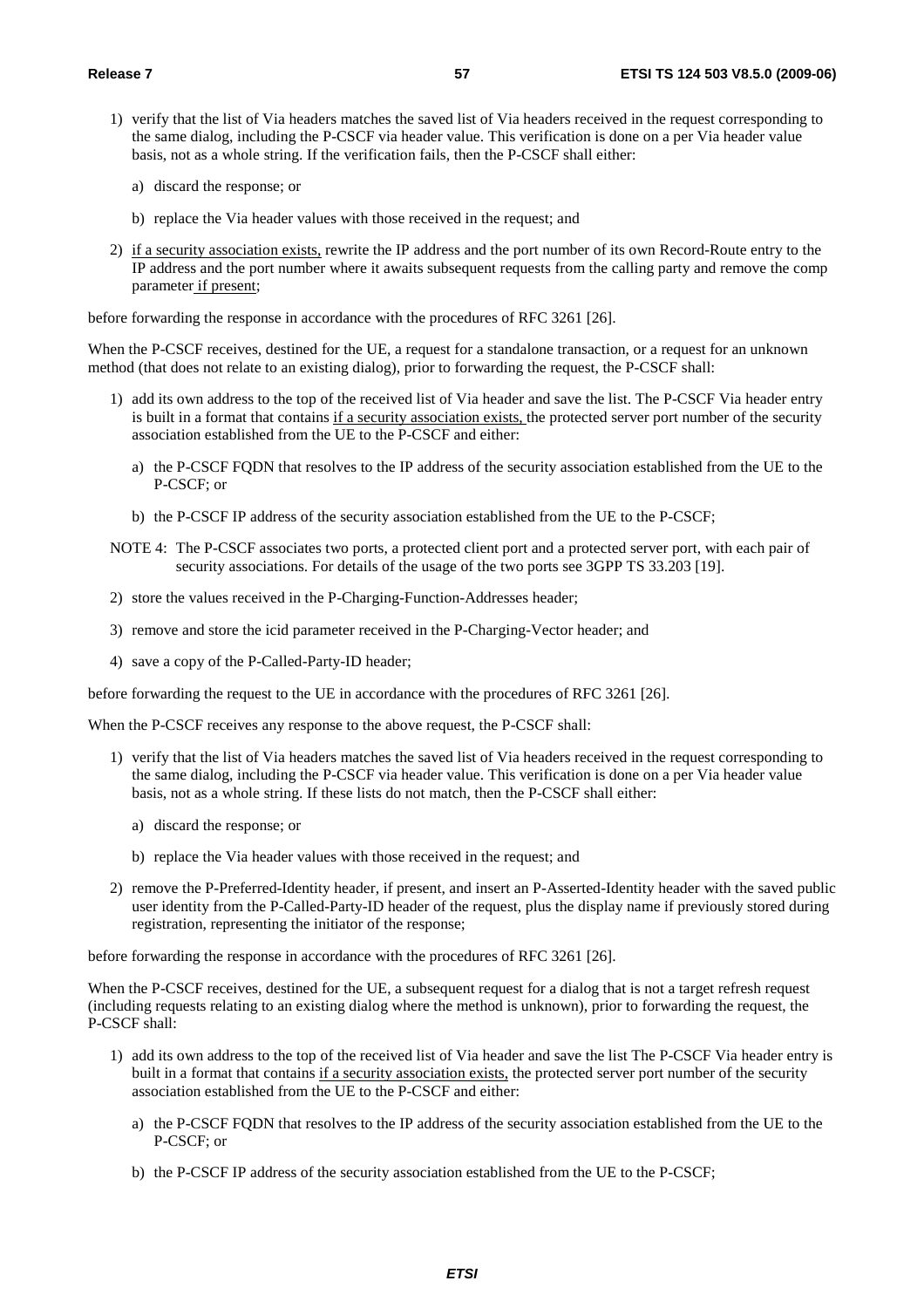- NOTE 5: The P-CSCF associates two ports, a protected client port and a protected server port, with each pair of security associations. For details of the usage of the two ports see 3GPP TS 33.203 [19].
- 2) remove and store the icid parameter from P-Charging-Vector header; and
- 3) for INVITE dialogs, replace the saved Cseq header value received in the request such that the P-CSCF is able to release the session if needed;

before forwarding the request to the UE in accordance with the procedures of RFC 3261 [26].

When the P-CSCF receives any response to the above request, the P-CSCF shall:

- 1) verify that the list of Via headers matches the saved list of Via headers received in the request corresponding to the same dialog, including the P-CSCF via header value. This verification is done on a per Via header value basis, not as a whole string. If these lists do not match, then the P-CSCF shall either:
	- a) discard the response; or
	- b) replace the Via header values with those received in the request;

before forwarding the response in accordance with the procedures of RFC 3261 [26].

### 5.2.7.2 UE-originating case

When the P-CSCF receives from the UE an INVITE request, the P-CSCF may require the periodic refreshment of the session to avoid hung states in the P-CSCF. If the P-CSCF requires the session to be refreshed, it shall apply the procedures described in RFC 4028 [58] clause 8.

NOTE: Requesting the session to be refreshed requires support by at least one of the UEs. This functionality cannot automatically be granted, i.e. at least one of the involved UEs needs to support it.

The P-CSCF shall respond to all INVITE requests with a 100 (Trying) provisional response.

#### If a PCRF exists for the user for which a request is received, the P-CSCF shall also include the

access-network-charging-info parameter (if received via the PCRF over the Rx or Gx interfaces) in the P-Charging-Vector header in the first request originated by the UE that traverses the P-CSCF, as soon as the charging information is available in the P-CSCF, e.g., after the local resource reservation is complete. Typically, this first request is an UPDATE request if the remote UA supports the "integration of resource management in SIP" extension or a re-INVITE request if the remote UA does not support the "integration of resource management in SIP" extension. See subclause 5.2.7.4 for further information on the access network charging information.

# 5.2.7.3 UE-terminating case

When the P-CSCF receives an INVITE request destined for the UE the P-CSCF may require the periodic refreshment of the session to avoid hung states in the P-CSCF. If the P-CSCF requires the session to be refreshed, it shall apply the procedures described in RFC 4028 [58] clause 8.

NOTE 1: Requesting the session to be refreshed requires support by at least one of the UEs. This functionality cannot automatically be granted, i.e. at least one of the involved UEs needs to support it in order to make it work.

When the P-CSCF receives an initial INVITE request destined for the UE, it will have a list of Record-Route headers. Prior to forwarding the initial INVITE, the P-CSCF shall respond to all INVITE requests with a 100 (Trying) provisional response.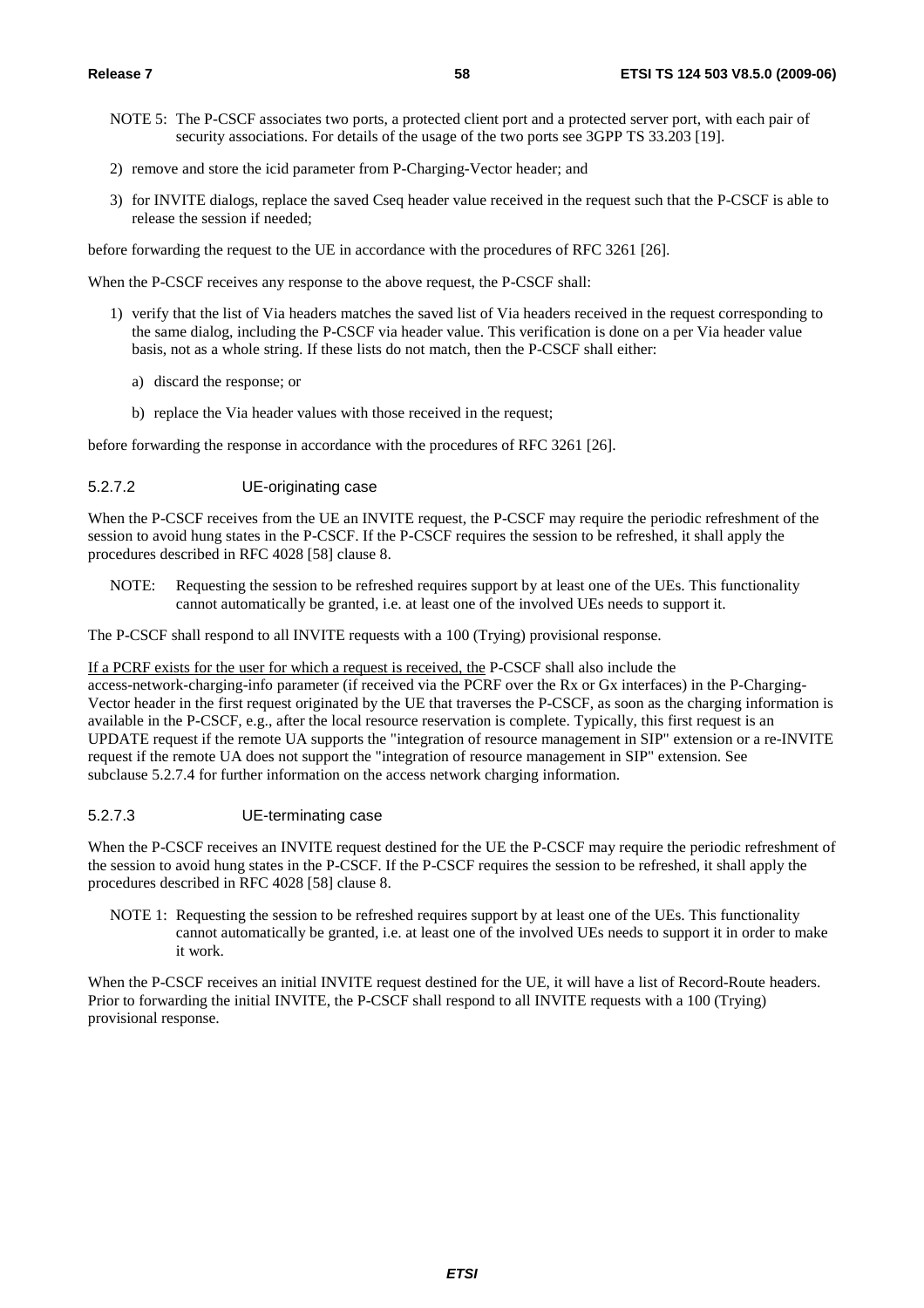If a PCRF exists for the user for which a request or response is received, the P-CSCF shall also include the access-network-charging-info parameter (if received via the PCRF, over the Gr or Gx interfaces) in the P-Charging-Vector header in the first request or response originated by the UE that traverses the P-CSCF, as soon as the charging information is available in the P-CSCF e.g., after the local resource reservation is complete. Typically, this first response is a 180 (Ringing) or 200 (OK) response if the remote UA supports the "integration of resource management in SIP" extension, or a re-INVITE request if the remote UA does not support the "integration of resource management in SIP" extension. See subclause 5.2.7.4 for further information on the access network charging information.

# 5.2.8.1.1 Cancellation of a session currently being established

Upon receipt of an indication that radio coverage is no longer available for a multimedia session currently being established (e.g. abort session request from PCRF), or of an indication that bearer resources are no longer available for a multimedia session currently being established (e.g. abort session request received from SPDF over the Gq' interface), the P-CSCF shall cancel that dialog by applying the following steps:

- 1) if the P-CSCF serves the calling user of the session, send out a CANCEL request to cancel the INVITE request towards the terminating UE that includes a Reason header containing a 503 (Service Unavailable) status code according to the procedures described in RFC 3261 [26] and RFC 3326 [34A]; and
- 2) if the P-CSCF serves the called user of the session, send out a 503 (Service Unavailable) response to the received INVITE request.

Upon receipt of an indication that QoS resources are no longer available for a multimedia session currently being established (e.g. abort session request from PCRF), or of an indication that bearer resources are no longer available for a multimedia session currently being established (e.g. abort session request received from SPDF over the Gq' interface), the P-CSCF shall cancel that dialog by responding to the original INVITE request with a 503 (Service Unavailable) response, and by sending out a CANCEL request to the INVITE request towards the terminating UE that includes a Reason header containing a 503 (Service Unavailable) status code according to the procedures described in RFC 3261 [26] and RFC 3326 [34A].

# 5.2.8.1.2 Release of an existing session

Upon receipt of an indication that the radio/bearer interface resources are no longer available for a session (e.g. abort session request PCRF), or of an indication that bearer resources are no longer available for a multimedia session currently being established (e.g. abort session request received from SPDF over the Gq' interface) or upon detecting that the SDP offer conveyed in a SIP response contained parameters which are not allowed according to the local policy (as specified in the subclause 6.2), the P-CSCF shall release the respective dialog by applying the following steps:

- 1) if the P-CSCF serves the calling user of the session it shall generate a BYE request based on the information saved for the related dialog, including:
	- a Request-URI, set to the stored Contact header provided by the called user;
	- a To header, set to the To header value as received in the 200 (OK) response for the initial INVITE request;
	- a From header, set to the From header value as received in the initial INVITE request;
	- a Call-ID header, set to the Call-Id header value as received in the initial INVITE request;
	- a CSeq header, set to the current CSeq value stored for the direction from the calling to the called user, incremented by one;
	- a Route header, set to the routeing information towards the called user as stored for the dialog;
	- a Reason header that contains:
		- a 503 (Service Unavailable) response code, if radio/bearer interface-resources are no longer available; or
		- a 488 (Not Acceptable Here) response code, if a SDP offer conveyed in a SIP response contained parameters which are not allowed according to the local policy; and
	- further headers, based on local policy.
- 2) if the P-CSCF serves the calling user of the session and upon detecting that the SDP offer conveyed in a SIP response contained parameters which are not allowed according to the local policy (as specified in the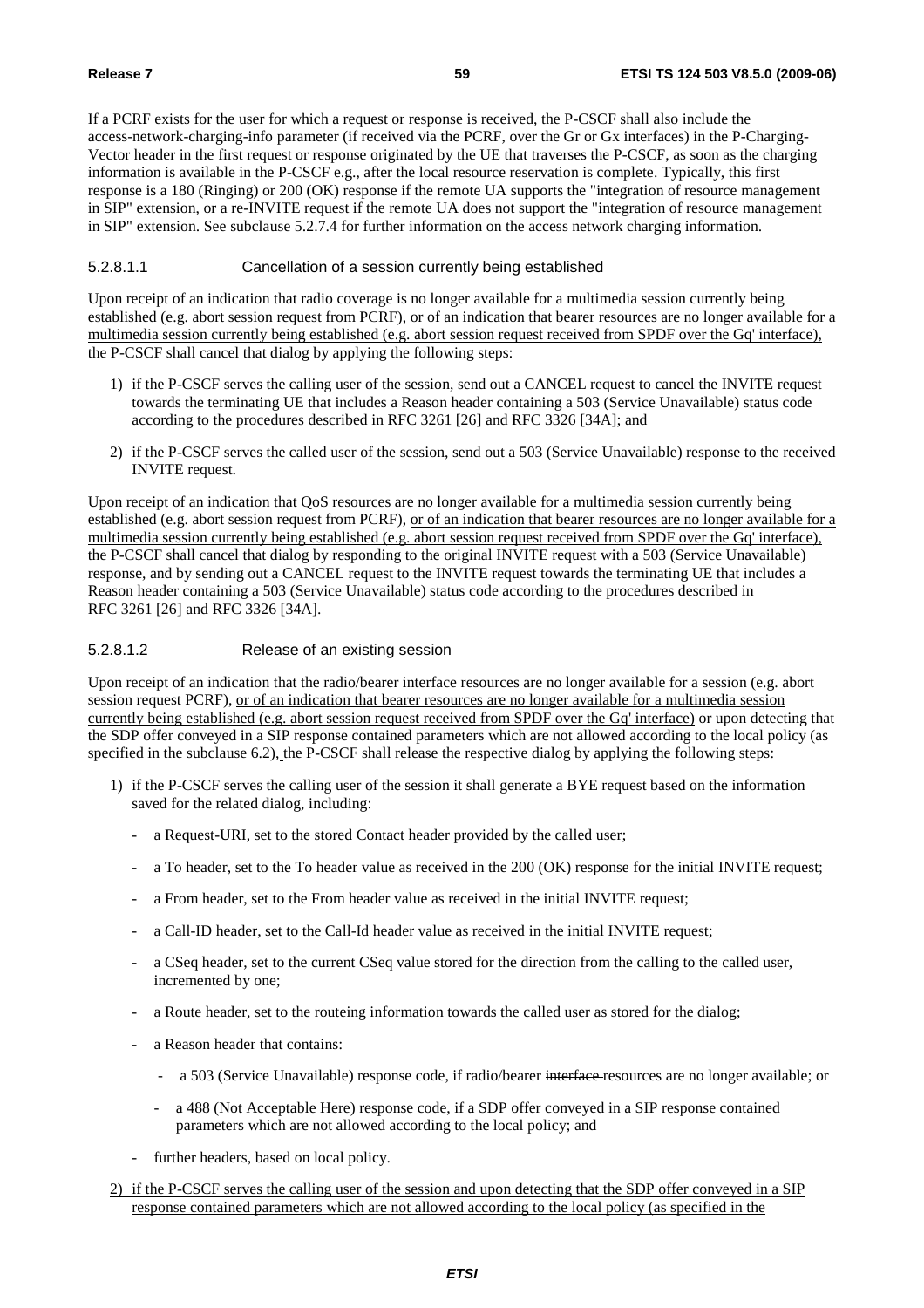subclause 6.2), then the P-CSCF shall generate an additional BYE request based on the information saved for the related dialog, including:

- a Request-URI, set to the stored Contact header provided by the calling user;
- a To header, set to the From header value as received in the initial INVITE request;
- a From header, set to the To header value as received in the 200 (OK) response for the initial INVITE request;
- a Call-ID header, set to the Call-Id header value as received in the initial INVITE request;
- a CSeq header, set to the current CSeq value stored for the direction from the called to the calling user, incremented by one;
- a Route header, set to the routeing information towards the calling user as stored for the dialog;
- a Reason header that contains a 488 (Not Acceptable Here) response code; and
- further headers, based on local policy.
- 2) If the P-CSCF serves the called user of the session it shall generate a BYE request based on the information saved for the related dialog, including:
	- a Request-URI, set to the stored Contact header provided by the calling user;
	- a To header, set to the From header value as received in the initial INVITE request;
	- a From header, set to the To header value as received in the 200 (OK) response for the initial INVITE request;
	- a Call-ID header, set to the Call-Id header value as received in the initial INVITE request;
	- a CSeq header, set to the current CSeq value stored for the direction from the called to the calling user, incremented by one;
	- a Route header, set to the routeing information towards the calling user as stored for the dialog;
	- a Reason header that contains:
		- a 503 (Service Unavailable) response code;, if radio/bearer interface resources are no longer available; or
		- a 488 (Not Acceptable Here) response code, if SDP payload contained parameters which are not allowed according to the local policy; and
	- further headers, based on local policy.
- 2A) if the P-CSCF serves the called user of the session and upon detecting that the SDP offer conveyed in a SIP response contained parameters which are not allowed according to the local policy (as specified in the subclause 6.2), then the P-CSCF shall generate an additional BYE request based on the information saved for the related dialog, including:
	- a Request-URI, set to the stored Contact header provided by the called user;
	- a To header, set to the To header value as received in the 200 (OK) response for the initial INVITE request;
	- a From header, set to the From header value as received in the initial INVITE request;
	- a Call-ID header, set to the Call-Id header value as received in the initial INVITE request;
	- a CSeq header, set to the current CSeq value stored for the direction from the calling to the called user, incremented by one;
	- a Route header, set to the routeing information towards the called user as stored for the dialog;
	- a Reason header that contains a 488 (Not Acceptable Here) response code; and
	- further headers, based on local policy.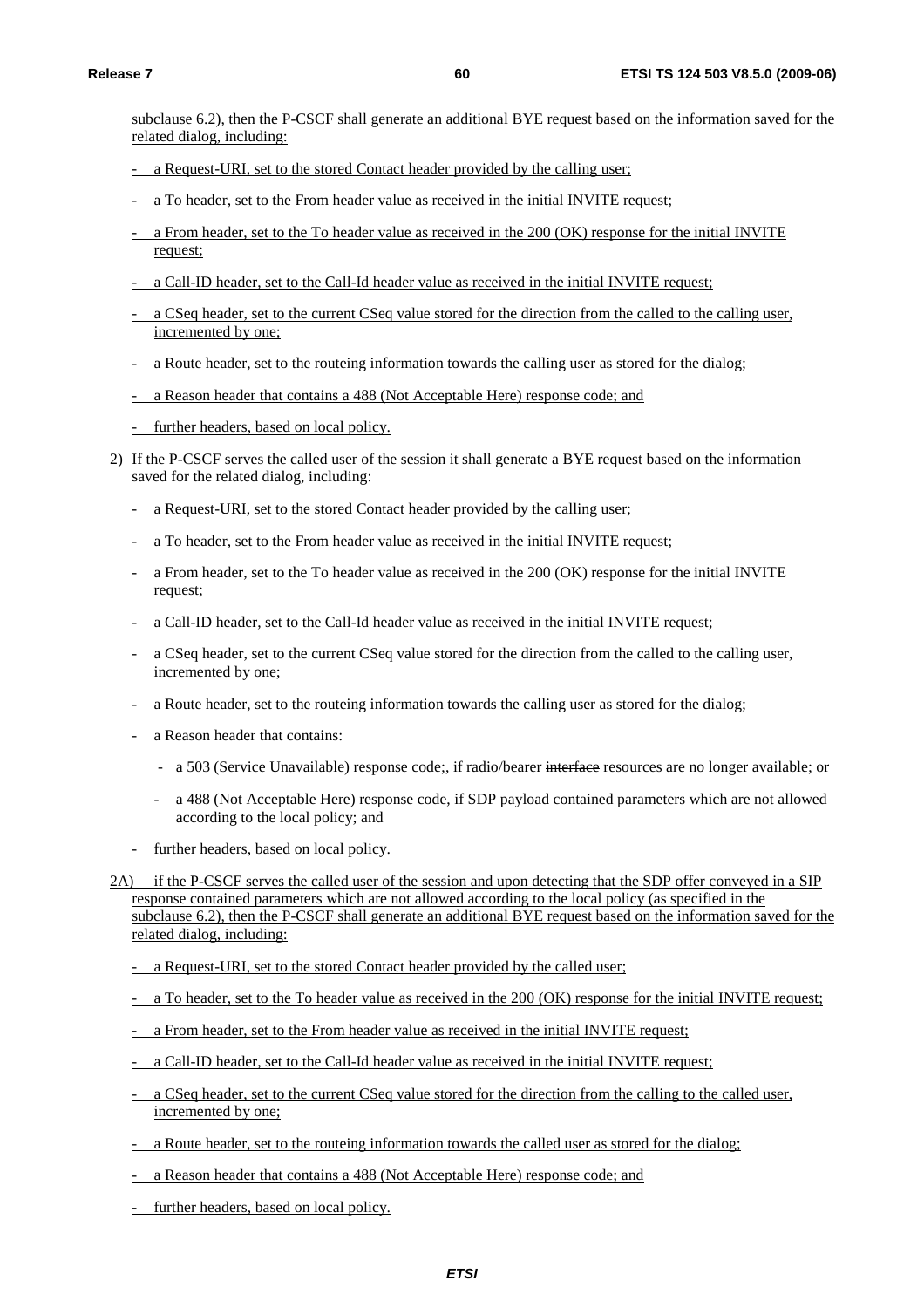- 3) send the so generated BYE requests towards the indicated users.
- 4) upon receipt of the 2xx responses for the BYE requests, shall delete all information related to the dialog and the related multimedia session.
- 5.2.8.1.4 Release of the existing dialogs due to registration expiration and deletion of the security association

If there are still active dialogs associated with the user after the security associations were deleted, the P-CSCF shall discard all information pertaining to these dialogs without performing any further SIP transactions with the peer entities of the P-CSCF.

NOTE: At the same time, the P-CSCF will also indicate via the Rx or Gx or Gq' interface that the session has been terminated.

#### 5.2.8.3 Session expiration

If the P-CSCF requested the session to be refreshed periodically, and the P-CSCF got the indication that the session will be refreshed, when the session timer expires, the P-CSCF shall delete all the stored information related to the dialog.

- NOTE: The P-CSCF will also indicate to the IP-CAN, via the Rx or Gx or Gq' interface, that the session has terminated.
- 5.2.10.1 General

If the P-CSCF belongs to a network where the registration is not required to obtain emergency service, the P-CSCF shall accept any unprotected request on the IP address and port advertised to the UE during the P-CSCF discovery procedure. The P-CSCF shall also accept any unprotected request on the same IP address and the default port as specified in RFC 3261 [26].

The P-CSCF can handle emergency session and other requests from both a registered user as well as an unregistered user. Certain networks only allow emergency session from registered users.

NOTE 1: If only emergency setup from registered users is allowed, a request from an unregistered user is ignored since it is received outside of the security association.

The P-CSCF can handle emergency session establishment within a non-emergency registration.

The P-CSCF shall not subscribe to the reg event package for any emergency public user identity.

The P-CSCF shall store a configurable list of local emergency service identifiers, i.e. emergency numbers and the emergency service URN, which are valid for the operator to which the P-CSCF belongs to. In addition to that, the P-CSCF shall store a configurable list of roaming partners' emergency service identifiers.

NOTE 21: The emergency service URN are common to all networks, although subtypes may either not necessarily be in use, or a different set of subtypes is in use. The above requirements do not apply to subtypes of the emergency service URN.

Access technology specific procedures are described in each access technology specific annex to determine whether the initial request for a dialog or standalone transaction or an unknown method is destined for a PSAP.

NOTE 32: Depending on local operator policy, the P-CSCF has the capability to reject requests relating to specific methods in accordance with RFC 3261 [26], as an alternative to the functionality described above.

When the P-CSCF responds that the CS domain is to be used for emergency call the P-CSCF shall include in the 380 (Alternative Service) response a Content-Type header field with the value set to associated MIME type of the 3GPP IMS XML body as described in subclause 7.6.1.

The P-CSCF shall include in the 3GPP IMS XML body:

- a) an <alternative service> element, set to the parameters of the alternative service:
- b) a <type> child element, set to "emergency" to indicate that it was an emergency call; and
- e) a  $\langle$ reason $\rangle$  child element, set to an operator configurable reason.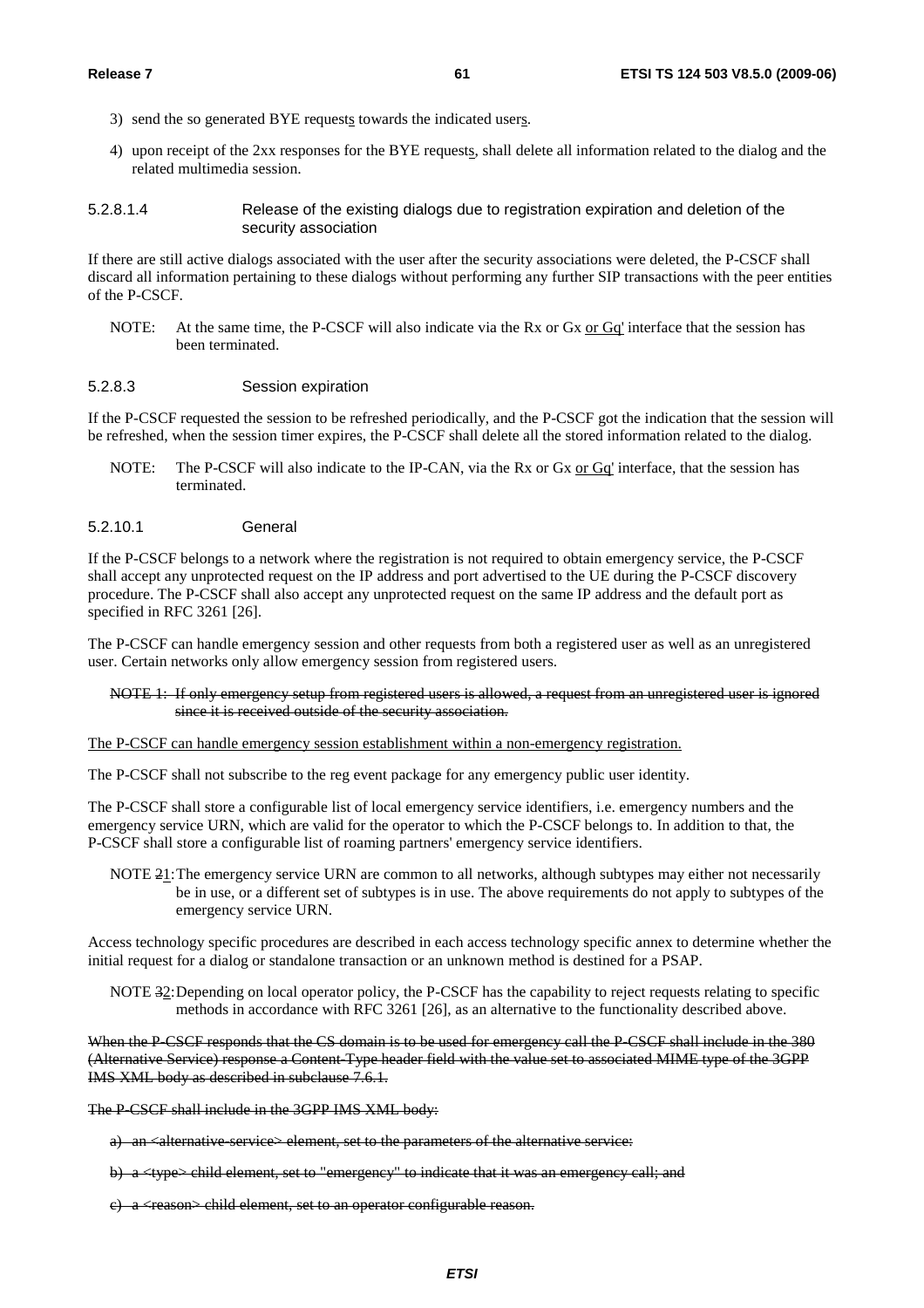The P-CSCF can handle emergency session establishment within a non-emergency registration.

When the P-CSCF responds that an emergency registration is required the P-CSCF shall include in the 380 (Alternative Service) response a Content-Type header field with the value set to associated MIME type of the 3GPP IMS XML body as described in subclause 7.6.1. The P-CSCF shall include in the 3GPP IMS XML body:

- a) an <alternative service> element, set to the parameters of the alternative service;
- b) a <type> child element, set to "emergency" to indicate that it was an emergency call; and
- c) an <action> child element, set to "emergency-registration" to indicate that emergency registration is required; and
- d) a  $\langle$ reason $\rangle$  child element, set to an operator configurable reason.
- NOTE 4: <action> element is used only in a context to indicate the UE that emergency registration is required in the present document. Therefore, this element is defined as optional and shall not be used in other purpose.
- NOTE 5: This response is only sent in case if the P-CSCF received an explicit indication from the UE that it is an emergency session, i.e. receive emergency service URN in the Request-URI.

For all SIP transactions identified as relating to an emergency, the P-CSCF shall give priority over other transactions. This allows special treatment (e.g. with respect to filtering, higher priority, routeing) of emergency sessions. The exact meaning of priority is not defined further in this document, but is left to national regulation and network configuration.

## 5.2.10.3 General treatment for all dialogs and standalone transactions excluding the REGISTER method after emergency registration

If the P-CSCF receives an initial request for a dialog, or a standalone transaction, or an unknown method, for a registered user over the security association that was created during the emergency registration, the P-CSCF shall inspect the Request URI independent of values of possible entries in the received Route headers for known emergency service identifiers, i.e. emergency numbers and the emergency service URN from these configurable lists.

If the P-CSCF detects that the Request-URI of the initial request for a dialog, or a standalone transaction, or an unknown method does not match any one of the emergency service identifiers in any of these lists, the P-CSCF shall reject the request by returning a 403 (Forbidden) response to the UE.

If the P-CSCF detects that the Request-URI of the initial request for a dialog, or a standalone transaction, or an unknown method matches one of the emergency service identifiers in any of these lists, the P-CSCF shall:

- 1) include in the Request-URI an emergency service URN, i.e. with a service type of "sos" as specified in RFC 5031 [69], if necessary, and execute the procedure described in step 3, 4, 5, and 6, in subclause 5.2.6.3 dealing with the procedure when the P-CSCF receives an initial request from the UE. The entry in the Request-URI that the P-CSCF includes may either be:
	- as received from the UE in the Request URI in accordance with RFC 5031 [69]; or
	- as deduced from the Request-URI received from the UE.
- 2) if the request contains a Contact header field containing a GRUU the P-CSCF shall save the GRUU received in the Contact header field of the request and associate it with the UE IP address and UE protected server port, for the security association on which the request was received such that the P-CSCF is able to route target refresh request containing that GRUU in the Request-URI; and

In addition the P-CSCF shall execute the procedures as specified in subclause 5.2 with the following additions:

- 3) the P-CSCF shall:
	- if the registered emergency public user identity is included in the P-Preferred-Identity header, remove the P-Preferred-Identity header from the received request and insert a P-Asserted-Identity header that includes the emergency public user identity that was present in the P-Preferred-Identity header. Add a second P-Asserted identity header that contains the tel URI associated with the emergency public user identity. If the tel URI associated with the registered emergency public user identity is included in the

P-Preferred-Identity header, check the validity of the tel URI, remove the P-Preferred-Identity header and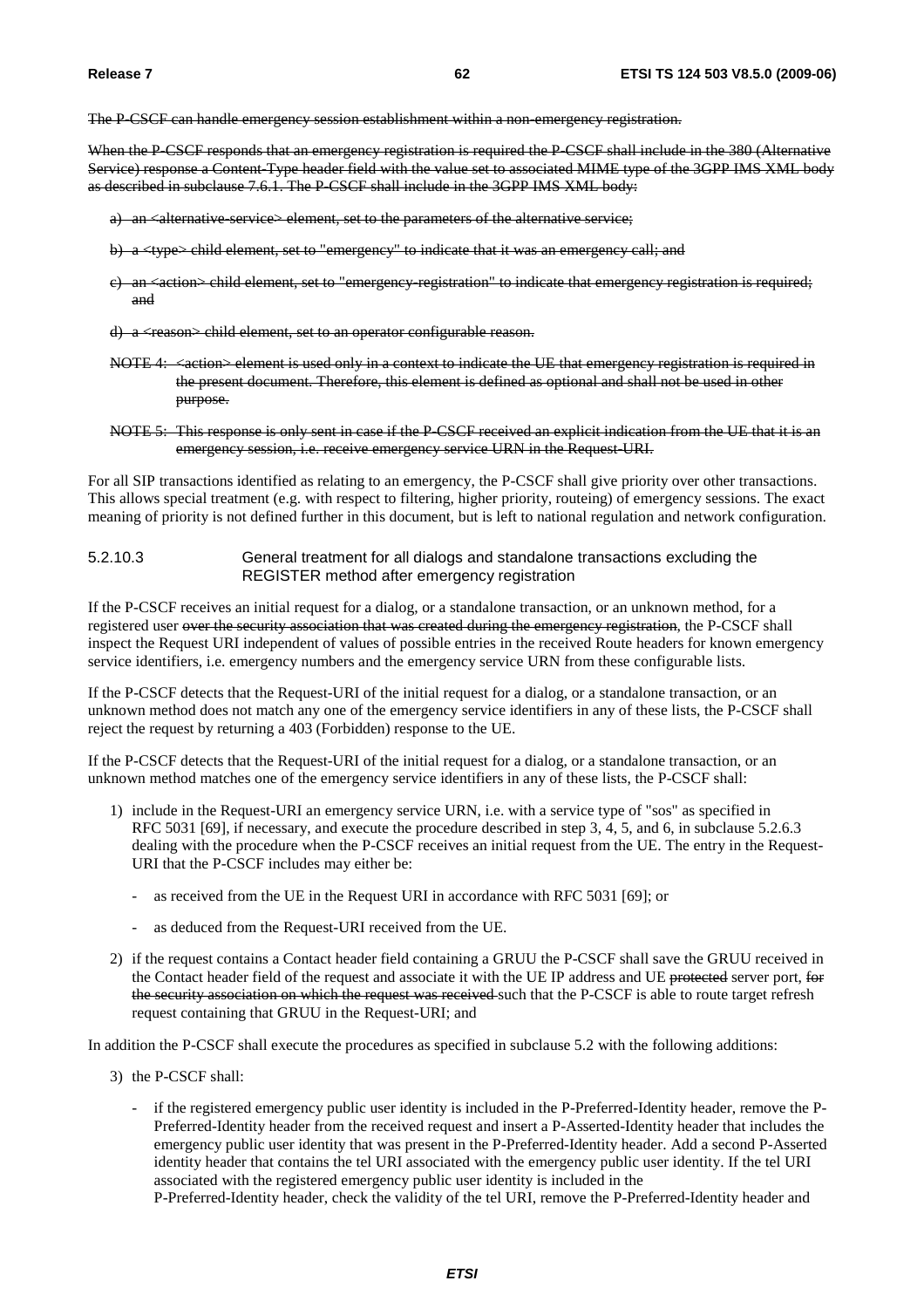insert a P-Asserted-Identity header that includes the tel URI that was present in the P-Preferred-Identity header. Add a second P-Asserted-Identity header that contains the emergency public user identity; and

select an E-CSCF and add the URI of the selected E-CSCF to the topmost Route header.

NOTE: It is implementation dependant as to how the P-CSCF obtains the list of E-CSCFs.

If the P-CSCF does not receive any response to the INVITE request (including its retransmissions); or receives a 3xx response or 480 (Temporarily Unavailable) response to an INVITE request, the P-CSCF shall select a new E-CSCF and forward the INVITE request.

When the P-CSCF receives a target refresh request for a dialog with the Request-URI containing a GRUU the P-CSCF shall:

- obtain the UE IP address and UE protected server port related to the GRUU contained in the Request-URI and rewrite the Request-URI with that UE IP address and UE protected server port; and
- perform the steps in subclause 5.2.6.4 for when the P-CSCF receives, destined for the UE, a target refresh request for a dialog.

# 5.2.10.4 General treatment for all dialogs and standalone transactions excluding the REGISTER method - non-emergency registration

If the P-CSCF receives an initial request for a dialog, or a standalone transaction, or an unknown method, for a registered user the P-CSCF shall inspect the Request URI independent of values of possible entries in the received Route headers for known emergency service identifiers, i.e. emergency numbers and the emergency service URN from these configurable lists. If the P-CSCF detects that the Request-URI of the initial request for a dialog, or a standalone transaction, or an unknown method matches one of the emergency service identifiers in any of these lists, the P-CSCF shall:

- 0) determine the geographical location of the UE. Access technology specific procedures are described in each access technology specific annex. If the UE is roaming or the P-CSCF is in a different network than the UE's home operator's network, then the P-CSCF
	- shall reject the request by returning a 380 (Alternative Service) response to the UE.
	- shall assume that the UE supports version 1 of the XML Schema for the IM CN subsystem XML body if support for the 3GPP IMS XML body in the Accept header is not indicated; and
	- shall include in the 380 (Alternative Service) response
		- a Content-Type header field with the value set to associated MIME type of the 3GPP IMS XML body as described in subclause 7.6.1.
	- The body shall contain:
		- a) an <alternative-service> element, set to the parameters of the alternative service;
		- b) a <type> child element, set to "emergency" to indicate that it was an emergency call;
		- c) a <reason> child element, set to an operator configurable reason; and
		- d) an  $\le$  action  $\ge$  child element, set to "emergency-registration" if the request included an emergency service URN in the Request-URI.
- NOTE 1: Roaming is when a UE is in a geographic area that is outside the serving geographic area of the home IMS system.
- NOTE 2: Emergency service URN in the request-URI indicates for the network that the emergency call attempt is recognized by the UE.
- 1) include in the Request-URI an emergency service URN, i.e. a service URN with a top-level service type of "sos" as specified in draft-ietf-ecrit-service-urn [69], if necessary, and execute the procedure described in step 2, 3, 4, 5, and 6, in subclause 5.2.6.3 dealing with the procedure when the P-CSCF receives an initial request from the UE. An additional sub-service type can be added if information on the type of emergency service is known. The entry in the Request-URI that the P-CSCF includes may either be: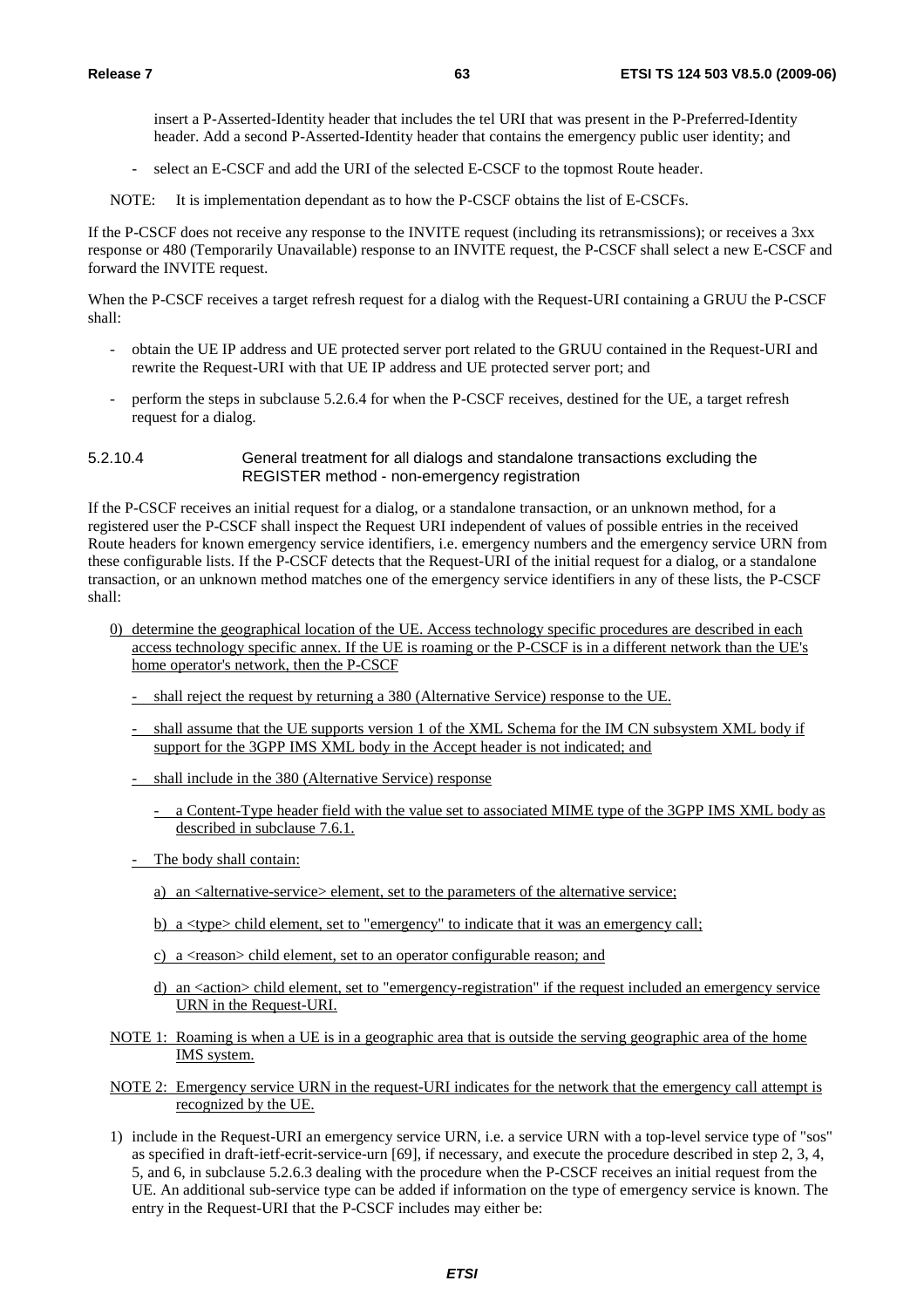- as received from the UE in the Request URI in accordance with draft-ietf-ecrit-service-urn [69]; or
- as deduced from the Request-URI received from the UE; and
- 2) if the request contains a Contact header field containing a GRUU the P-CSCF shall save the GRUU received in the Contact header field of the request and associate it with the UE IP address and UE protected server port, for the security association on which the request was received such that the P-CSCF is able to route target refresh request containing that GRUU in the Request-URI.

In addition the P-CSCF shall execute the procedures as specified in subclause 5.2 with the following additions:

- 3) the P-CSCF shall:
	- if the public user identity included in the P-Preferred-Identity header matches one of the registered public user identities, remove the P-Preferred-Identity header from the received request and insert a P-Asserted-Identity header that includes the public user identity that was present in the P-Preferred-Identity header. Add a second P-Asserted identity header that contains the tel URI associated with the public user identity. If the tel URI associated with one of the registered public user identities is included in the P-Preferred-Identity header, check the validity of the tel URI, remove the P-Preferred-Identity header and insert a P-Asserted-Identity header that includes the tel URI that was present in the P-Preferred-Identity header. Add a second P-Asserted-Identity header that contains a public user identity associated with the tel URI;
	- select an E-CSCF and add the URI of the selected E-CSCF to the topmost Route header.

NOTE 3: It is implementation dependant as to how the P-CSCF obtains the list of E-CSCFs.

If the P-CSCF does not receive any response to the INVITE request (including its retransmissions); or receives a 3xx response or 480 (Temporarily Unavailable) response to an INVITE request, the P-CSCF shall select a new E-CSCF and forward the INVITE request.

When the P-CSCF receives a target refresh request for a dialog with the Request-URI containing a GRUU the P-CSCF shall:

- obtain the UE IP address and UE protected server port related to the GRUU contained in the Request-URI and rewrite the Request-URI with that UE IP address and UE protected server port; and
- perform the steps in subclause 5.2.6.4 for when the P-CSCF receives, destined for the UE, a target refresh request for a dialog.

# 5.2.10.5 Abnormal cases

If the IM CN subsystem to where the P-CSCF belongs to is not capable to handle emergency sessions or due to local policy does not handle emergency sessions or only handles certain type of emergency session request or does not support emergency sessions for either the geographical location of the UE or the IP-CAN to which the UE is attached, the P-CSCF shall not forward the INVITE request. The P-CSCF

- shall respond to the INVITE request with a 380 (Alternative Service) response, see subclause 5.2.10.1.
- shall assume that the UE supports version 1 of the XML Schema for the IM CN subsystem XML body if support for the 3GPP IMS XML body in the Accept header is not indicated; and
- shall include in the 380 (Alternative Service) response
	- a Content-Type header field with the value set to associated MIME type of the 3GPP IMS XML body as described in subclause 7.6.1.
- The body shall contain:
	- a) an  $\leq$  alternative-service  $\geq$  element, set to the parameters of the alternative service;
	- b) a <type> child element, set to "emergency" to indicate that it was an emergency call;
	- c) a  $\langle$  reason $\rangle$  child element, set to an operator configurable reason; and
	- d) an  $\leq$  an  $\leq$  child element, set to "emergency-registration" if the request included an emergency service URN in the Request-URI.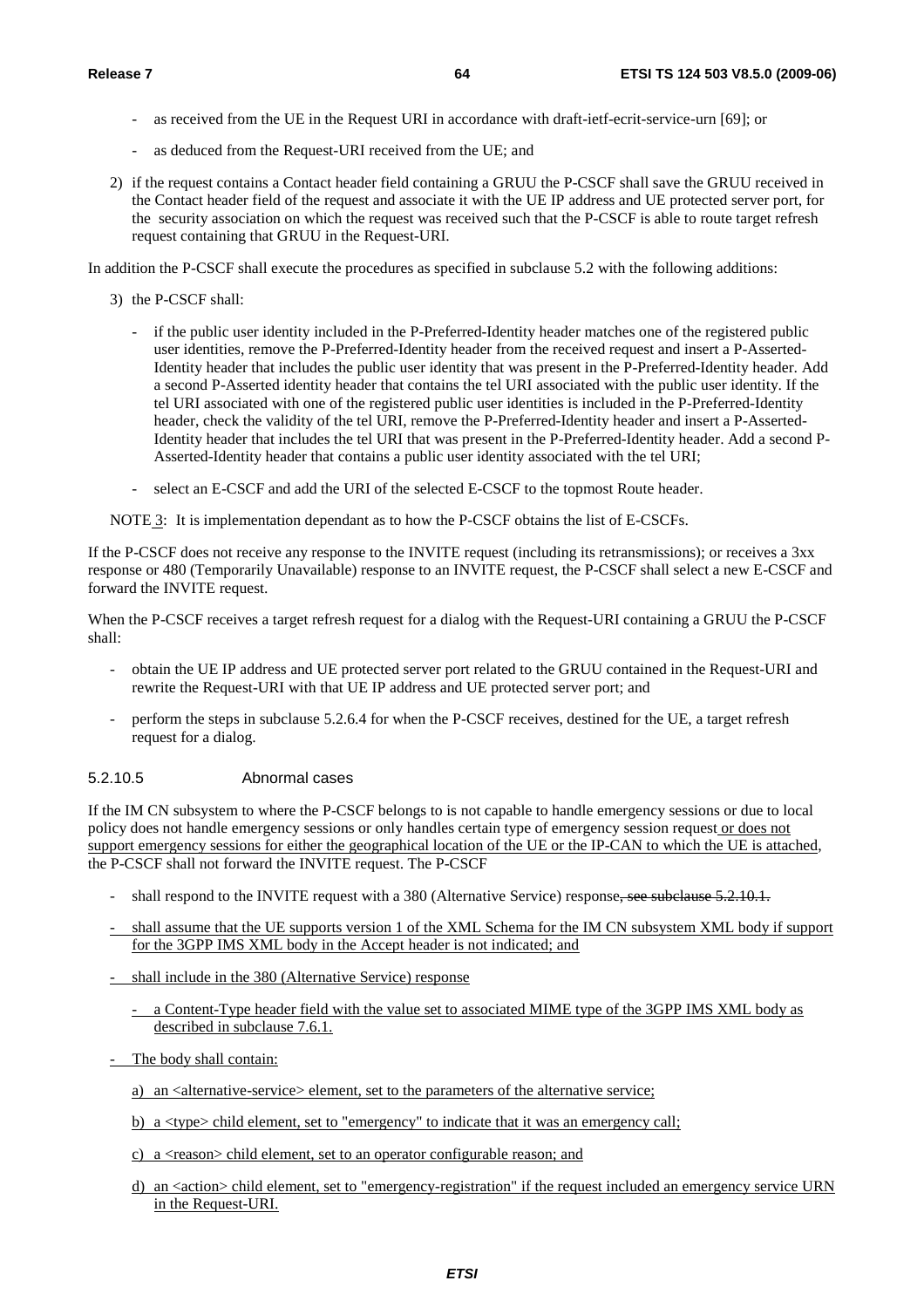- NOTE 1: Emergency service URN in the request-URI indicates for the network that the emergency call attempt is recognized by the UE.
- NOTE 2: Some networks only allow session requests with a Request-URI containing an emergency service URN, i.e. a service URN with a top-level service type of "sos" as specified in draft-ietf-ecrit-service-urn [69].

# 5.3.2.1 Normal procedures

The I-CSCF may behave as a stateful proxy for initial requests.

Upon receipt of a request, the I-CSCF shall perform the originating procedures as described in subclause 5.3.2.1A if the topmost Route header of the request contains the "orig" parameter. Otherwise, the I-CSCF shall continue with the rest of the procedures of this subclause.

When the I-CSCF receives a request, the I-CSCF shall verify whether it has arrived from a trusted domain or not. If the request has arrived from a non trusted domain, then the I-CSCF shall remove all P-Asserted-Identity headers, all P-Access-Network-Info headers, all P-Charging-Vector headers and all P-Charging-Function-Addresses headers the request may contain.

NOTE 1: The I-CSCF can find out whether the request arrived from a trusted domain or not, from the procedures described in 3GPP TS 33.210 [19A].

The I-CSCF shall discard the P-Profile Key header, if the I-CSCF receives the Profile Key header in a SIP request or response.

When the I-CSCF receives, destined for a server user or a PSI, an initial request for a dialog or standalone transaction the I-CSCF shall:

- 1) if the Request-URI includes:
	- a) a pres: or an im: URI, then translate the pres: or im: URI to a public user identity and replace the Request-URI of the incoming request with that public user identity; or
	- b) a SIP-URI that is not a GRUU and with the user part starting with  $a +$  and the user parameter equals "phone" then replace the Request-URI with a tel-URI with the user part of the SIP-URI in the telephone-subscriber element in the tel-URI; or
	- c) a SIP URI that is a GRUU, then obtain the public user identity from the Request-URI and use it for location query procedure to the HSS. When forwarding the request, the I-CSCF shall not modify the Request-URI of the incoming request;
- NOTE 2: If the Request-URI is a GRUU with the user part starting with a + and the user parameter equals "phone", the I-CSCF builds a tel URI from the user part and uses it only to query the HSS. Subsequently, when the I-CSCF forwards the request to the S-CSCF, it will not modify the Request-URI.

NOTE 3: SRV records have to be advertised in DNS pointing to the I-CSCF for pres: and im: queries.

- 2) remove a Route header, if present; and
- 3) check if the domain name of the Request-URI matches with one of the PSI subdomains configured in the I-CSCF. If the match is successful, the I-CSCF resolves the Request-URI by an internal DNS mechanism into the IP address of the AS hosting the PSI and does not start the user location query procedure. Otherwise, the I-CSCF will start the user location query procedure to the HSS as specified in 3GPP TS 29.228 [14] for the called PSI or user, indicated in or derived from the Request-URI. Prior to performing the user location query procedure to the HSS, the I-CSCF decides which HSS to query, possibly as a result of a query to the Subscription Locator Functional (SLF) entity as specified in 3GPP TS 29.228 [14].

When the I-CSCF receives any response to such a request, the I-CSCF shall store the value of the term-ioi parameter received in the P-Charging-Vector header, if present.

NOTE 4: Any received term-ioi parameter will be a type 3 term-ioi. The type 3 term-ioi identifies the service provider from which the response was sent.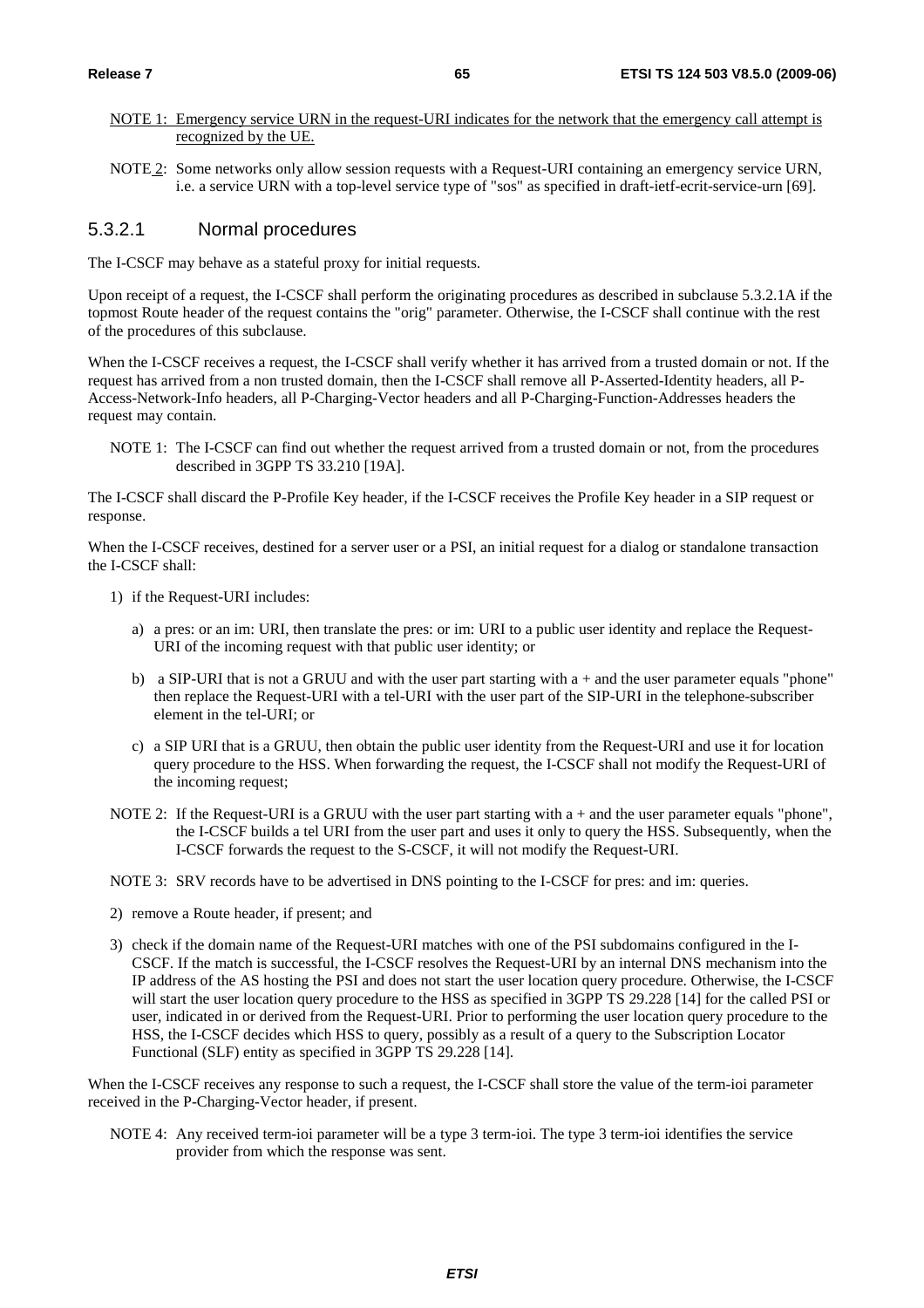When the I-CSCF receives an INVITE request, the I-CSCF may require the periodic refreshment of the session to avoid hung states in the I-CSCF. If the I-CSCF requires the session to be refreshed, it shall apply the procedures described in RFC 4028 [58] clause 8.

NOTE 5: Requesting the session to be refreshed requires support by at least one of the UEs. This functionality cannot automatically be granted, i.e. at least one of the involved UEs needs to support it.

In case the I-CSCF is able to resolve the Request-URI into the IP address of the AS hosting the PSI, then it shall:

- 1) store the value of the icid parameter received in the P-Charging-Vector header and retain the icid parameter in the P-Charging-Vector header. If no icid parameter was found, then create a new, globally unique value for the icid parameter and insert it into the P-Charging-Vector header; and
- 2) forward the request directly to the AS hosting the PSI.

Upon successful user location query, when the response contains the URI of the assigned S-CSCF, the I-CSCF shall:

- 1) insert the URI received from the HSS as the topmost Route header;
- 2) store the value of the icid parameter received in the P-Charging-Vector header and retain the icid parameter in the P-Charging-Vector header. If no icid parameter was found, then create a new, globally unique value for the icid parameter and insert it into the P-Charging-Vector header. The I-CSCF shall add a type 3 orig-ioi parameter before the received orig-ioi parameter. The I-CSCF shall set the type 3 orig-ioi parameter to a value that identifies the sending network of the request. The I-CSCF shall not include the type 3 term-ioi parameter;
- 3) optionally, include the received Redirect-Host AVP value in the P-User-Database header as defined in RFC 4457 [82]; and
- 4) forward the request based on the topmost Route header.
- NOTE 6: The P-User-Database header can be included only if the I-CSCF can assume (e.g. based on local configuration) that the receiving S-CSCF will be able to process the header.

Upon successful user location query, when the response contains information about the required S-CSCF capabilities, the I-CSCF shall:

- 1) select a S-CSCF according to the method described in 3GPP TS 29.228 [14];
- 2) insert the URI of the selected S-CSCF as the topmost Route header field value;
- 3) execute the procedure described in step 2 and 3 in the above paragraph (upon successful user location query, when the response contains the URI of the assigned S-CSCF);
- 4) optionally, include the received Redirect-Host AVP value in the P-User-Database header as defined in RFC 4457 [82];
- 5) if the Wildcarded PSI value is received from the HSS in the Wildcarded-PSI AVP or a wildcarded public user identity value is received from the HSS in the Wildcarded-IMPU AVP and the I-CSCF supports the the SIP P-Profile-Key private header extension, include the wildcarded PSI value in the P-Profile-Key header as defined in draft-camarillo-sipping-profile-key [97]; and
- 6) forward the request to the selected S-CSCF.
- NOTE 7: The P-User-Database header can be included only if the I-CSCF can assume (e.g. based on local configuration) that the receiving S-CSCF will be able to process the header.

Upon an unsuccessful user location query when the response from the HSS indicates that the user does not exist, and if the Request-URI is a tel URI containing a public telecommunications number as specified in RFC 3966 [22], the I-CSCF may support a local configuration option that indicates whether or not request routeing is to be attempted. If the local configuration option indicates that request routeing is to be attempted, then the I-CSCF shall perform one of the following procedures based on local operator policy:

- 1) forward the request to the transit functionality for subsequent routeing; or
- 2) invoke the portion of the transit functionality that translates the public telecommunications number contained in the Request-URI to a routeable SIP URI, and process the request based on the result, as follows: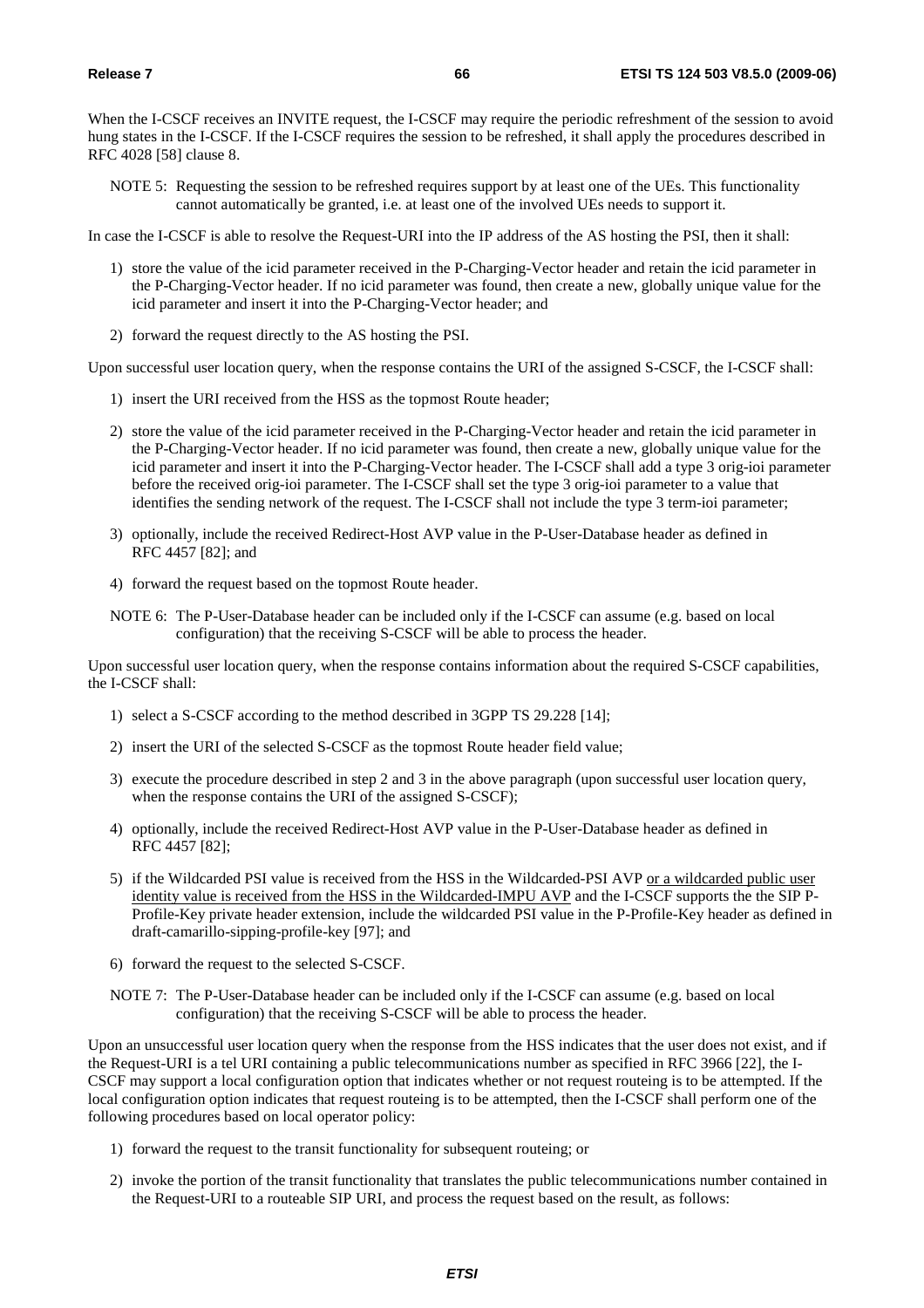- a) if the translation fails, the request may be forwarded to a BGCF or any other appropriate entity (e.g. a MRFC to play an announcement) in the home network, or the I-CSCF may send an appropriate SIP response to the originator, such as 404 (Not Found) or 604 (Does not exist anywhere). When forwarding the request to a BGCF or any other appropriate entity, the I-CSCF shall leave the original Request-URI containing the tel URI unmodified; or
- b) if this translation succeeds, then replace the Request-URI with the routeable SIP URI and process the request as follows:
	- determine the destination address (e.g. DNS access) using the URI placed in the topmost Route header if present, otherwise based on the Request-URI. If the destination requires interconnect functionalities (e.g. the destination address is of an IP address type other than the IP address type used in the IM CN subsystem), the I-CSCF shall forward the request to the destination address via an IBCF in the same network;
	- if network hiding is needed due to local policy, put the address of the IBCF to the topmost route header; and
	- route the request based on SIP routeing procedures.

Upon an unsuccessful user location query when the response from the HSS indicates that the user does not exist, and if local operator policy does not indicate that request routeing is to be attempted, then, the I-CSCF shall return an appropriate unsuccessful SIP response. This response may be a 404 (Not found) or 604 (Does not exist anywhere) in the case the user is not a user of the home network.

Upon an unsuccessful user location query when the response from the HSS indicates that the user is not registered and no services are provided for such a user, the I-CSCF shall return an appropriate unsuccessful SIP response. This response may be a 480 (Temporarily unavailable) response if the user is recognized as a valid user, but is not registered at the moment and it does not have services for unregistered users.

When the I-CSCF receives an initial request for a dialog or standalone transaction, that contains a single Route header pointing to itself, the I-CSCF shall determine from the entry in the Route header whether it needs to do HSS query. In case HSS query is needed, then the I-CSCF shall:

- 1) remove its own SIP URI from the topmost Route header; and
- 2) route the request based on the Request-URI header field.

When the I-CSCF receives an initial request for a dialog or standalone transaction containing more than one Route header, the I-CSCF shall:

- 1) remove its own SIP URI from the topmost Route header;and
- 2) forward the request based on the topmost Route header.
- NOTE 8: In accordance with SIP the I-CSCF can add its own routeable SIP URI to the top of the Record-Route header to any request, independently of whether it is an initial request. The P-CSCF will ignore any Record-Route header that is not in the initial request of a dialog.

When the I-CSCF receives a response to an initial request (e.g. 183 (Session Progress) response or 2xx response), the I-CSCF shall store the values from the P-Charging-Function-Addresses header, if present. If the next hop is outside of the current network, then the I-CSCF shall remove the P-Charging-Function-Addresses header prior to forwarding the message.

When the I-CSCF, upon sending an initial INVITE request to the S-CSCF, receives a 305 (Use Proxy) response from the S-CSCF, it shall forward the initial INVITE request to the SIP URI indicated in the Contact field of the 305 (Use Proxy) response, as specified in RFC 3261 [26].

# 5.3.2.1A Originating procedures for requests containing the "orig" parameter

The procedures of this subclause apply for requests received at the I-CSCF when the topmost Route header of the request contains the "orig" parameter.

The I-CSCF shall verify for all requests whether they arrived from a trusted domain or not. If the request arrived from a non trusted domain, then the I-CSCF shall respond with 403 (Forbidden) response.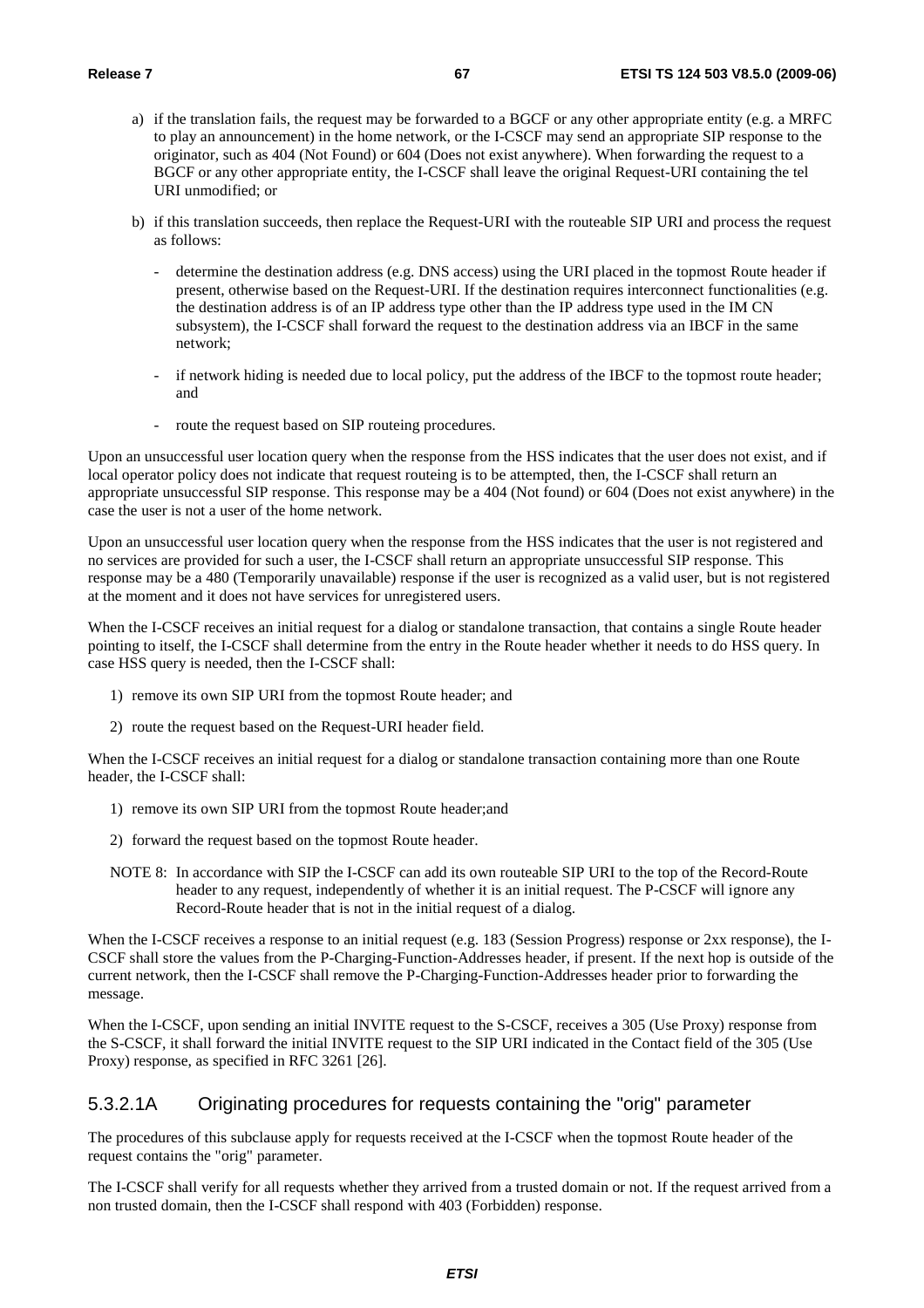If the request arrived from a trusted domain, the I-CSCF shall perform the procedures below.

NOTE 1: The I-CSCF can find out whether the request arrived from a trusted domain or not, from the procedures described in 3GPP TS 33.210 [19A].

When the I-CSCF receives an initial request for a dialog or standalone transaction the I-CSCF will start the user location query procedure to the HSS as specified in 3GPP TS 29.228 [14] for the calling user, indicated in the P-Asserted-Identity header. Prior to performing the user location query procedure to the HSS, the I-CSCF decides which HSS to query, possibly as a result of a query to the Subscription Locator Functional (SLF) entity as specified in 3GPP TS 29.228 [14].

When the I-CSCF receives an INVITE request, the I-CSCF may require the periodic refreshment of the session to avoid hung states in the I-CSCF. If the I-CSCF requires the session to be refreshed, it shall apply the procedures described in RFC 4028 [58] clause 8.

NOTE 2: Requesting the session to be refreshed requires support by at least one of the UEs. This functionality cannot automatically be granted, i.e. at least one of the involved UEs needs to support it.

When the response for user location query contains information about the required S-CSCF capabilities, the I-CSCF shall select a S-CSCF according to the method described in 3GPP TS 29.228 [14].

If the user location query was successful, the I-CSCF shall:

- 1) insert the URI of the S-CSCF either received from the HSS, or selected by the I-CSCF based on capabilities as the topmost Route header appending the "orig" parameter to the URI of the S-CSCF;
- 2) store the value of the icid parameter received in the P-Charging-Vector header and retain the icid parameter in the P-Charging-Vector header. If no icid parameter was found, then create a new, globally unique value for the icid parameter and insert it into the P-Charging-Vector header;
- 3) optionally, include the received Redirect-Host AVP value in the P-User-Database header as defined in draftcamarillo-sipping-user-database [82]
- 3a) if a wildcarded public user identity value is received from the HSS in the Wildcarded-IMPU AVP and the I-CSCF supports the the SIP P-Profile-Key private header extension, include the wildcarded public user identity value in the P-Profile-Key header as defined in RFC 5002 [97]; and
- 4) forward the request based on the topmost Route header.
- NOTE 3: The P-User-Database header can be included only if the I-CSCF can assume (e.g. based on local configuration) that the receiving S-CSCF will be able to process the header.

Upon an unsuccessful user location query, the I-CSCF shall return an appropriate unsuccessful SIP response. This response may be a 404 (Not found) response or 604 (Does not exist anywhere) response in the case the user is not a user of the home network.

When the I-CSCF receives any response to the above request, and forwards it to AS, the I-CSCF shall:

- store the values from the P-Charging-Function-Addresses header, if present. If the next hop is outside of the current network, then the I-CSCF shall remove the P-Charging-Function-Addresses header prior to forwarding the message; and
- insert a P-Charging-Vector header containing the type 3 orig-ioi parameter, if received in the request, and a type 3 term-ioi parameter in the response. The I-CSCF shall set the type 3 term-ioi parameter to a value that identifies the sending network of the response and the type 3 orig-ioi parameter is set to the previously received value of type 3 orig-ioi.

# 5.4.1.1 Introduction

The S-CCF shall act as the SIP registrar for all UAs belonging to the IM CN subsystem and with public user identities.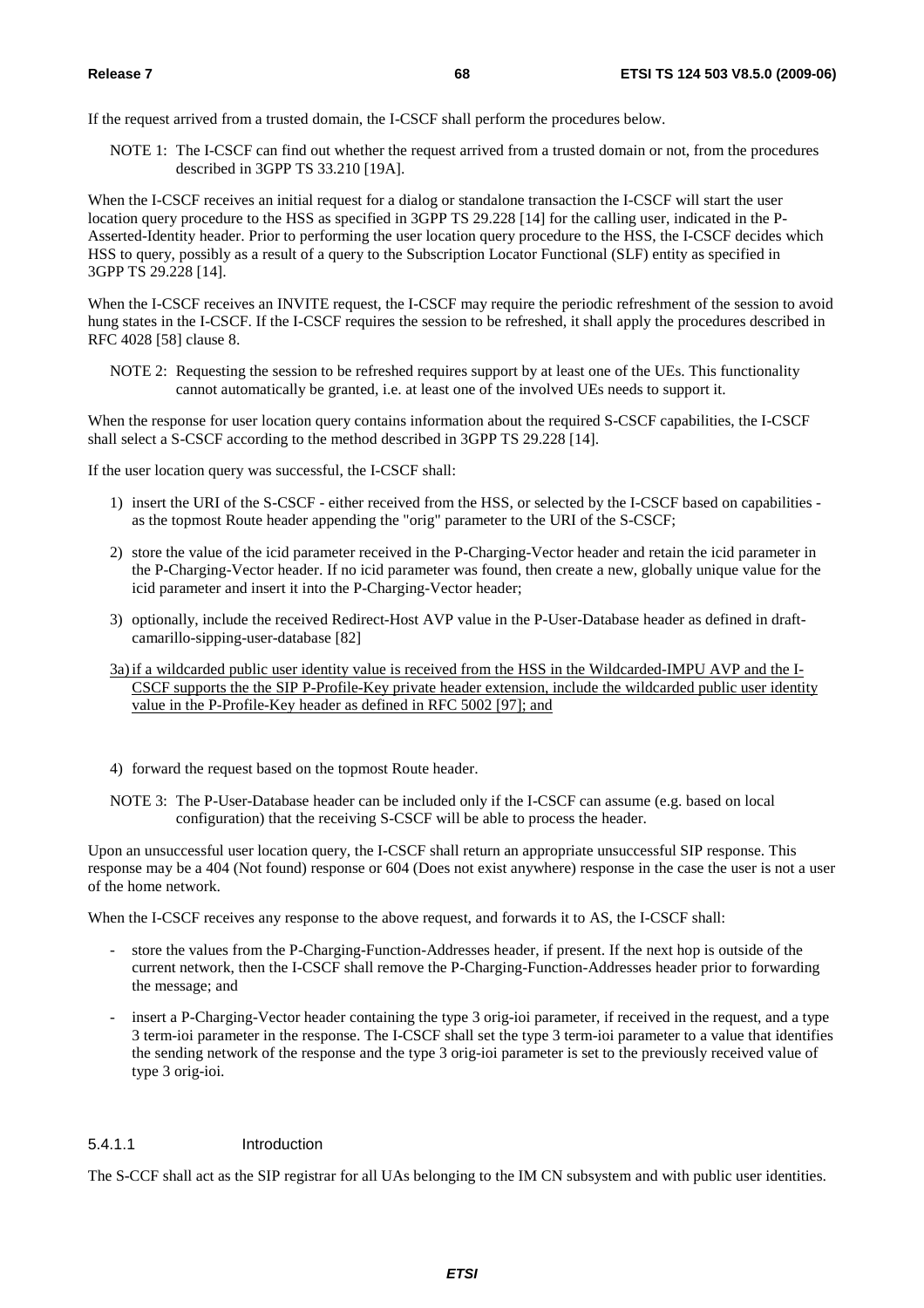Subclause 5.4.1.2 through subclause 5.4.1.7 define S-CCF procedures for SIP registration that do not relate to emergency. All registration requests are first screened according to the procedures of subclause 5.4.8.2 to see if they do relate to an emergency public user identity.

The S-CCF shall support the use of the Path and Service-Route header. The S-CCF shall also support the Require and Supported headers. The Path header is only applicable to the REGISTER request and its 200 (OK) response. The Service-Route header is only applicable to the 200 (OK) response of REGISTER. The S-CCF shall not act as a redirect server for REGISTER requests.

The network operator defines minimum and maximum times for each registration. These values are provided within the S-CCF.

The procedures for notification concerning automatically registered public user identities of a user are described in subclause 5.4.2.1.2.

In case a device performing address and/or port number conversions is provided by a NA(P)T or NA(P)T-PT, the S-CCF may need to modify the SIP signalling according to the procedures described in annex K if both a reg-id and instance ID parameter are present in the received contact header as described in draft-ieft-outbound [92].

The S-CCF shall determine based on the contents of the REGISTER request whether procedure for IMS-AKA authentication are to be performed or not:

- if the REGISTER request contains an Authorization header field with the 'integrity-protected' parameter, the S-CCF shall perform the initial registration procedures with IMS-AKA authentication described in subclause 5.4.1.2.1;
- otherwise (i.e. no Authorization header field is present, or Authorization header field is received without the "integrity-protected" parameter), the S-CCF shall perform the initial registration procedures as described in subclause 5.4.1.2A.
- 5.4.1.2 Initial registration and user-initiated reregistration with IMS-AKA authentication

## 5.4.1.2.1 Unprotected REGISTER

- NOTE 1: Any REGISTER request sent unprotected with the "integrity-protected" parameter in the Authorization header set to "no" by the UE is considered to be an initial registration. A 200 (OK) final response to such a request will only be sent back after the S-CCF receives a correct authentication challenge response in a REGISTER request that is sent integrity protected.
- NOTE 2: A REGISTER with Expires header value equal to zero should always be received protected. However, it is possible that in error conditions a REGISTER with Expires header value equal to zero may be received unprotected. In that instance the procedures below will be applied.

Upon receipt of a REGISTER request without an "integrity-protected" parameter, or with the "integrity-protected" parameter in the Authorization header set to "no", for a user identity linked to a private user identity that has a registered public user identity but with a new contact address, the S-CCF shall:

- 1) perform the procedure for receipt of a REGISTER request without an "integrity-protected" parameter, or with the "integrity-protected" parameter in the Authorization header set to "no"', for the received public user identity; and
- 2) if the authentication has been successful, and there are public user identities belonging to this user that have been previously registered with an old contact address different from the one received in the REGISTER request and the previous registrations have not expired, the S-CCF shall perform the network initiated deregistration procedure for the previously registered public user identities and the associated old contact address as described in subclause 5.4.1.5.
- NOTE 3: Contact related to emergency registration is not affected. S-CCF is not able deregister contact related to emergency registration and will not delete that.

When S-CCF receives a REGISTER request with the "integrity-protected" parameter in the Authorization header set to "no" and a non-empty response directive, the S-CCF shall ignore the value of the response directive.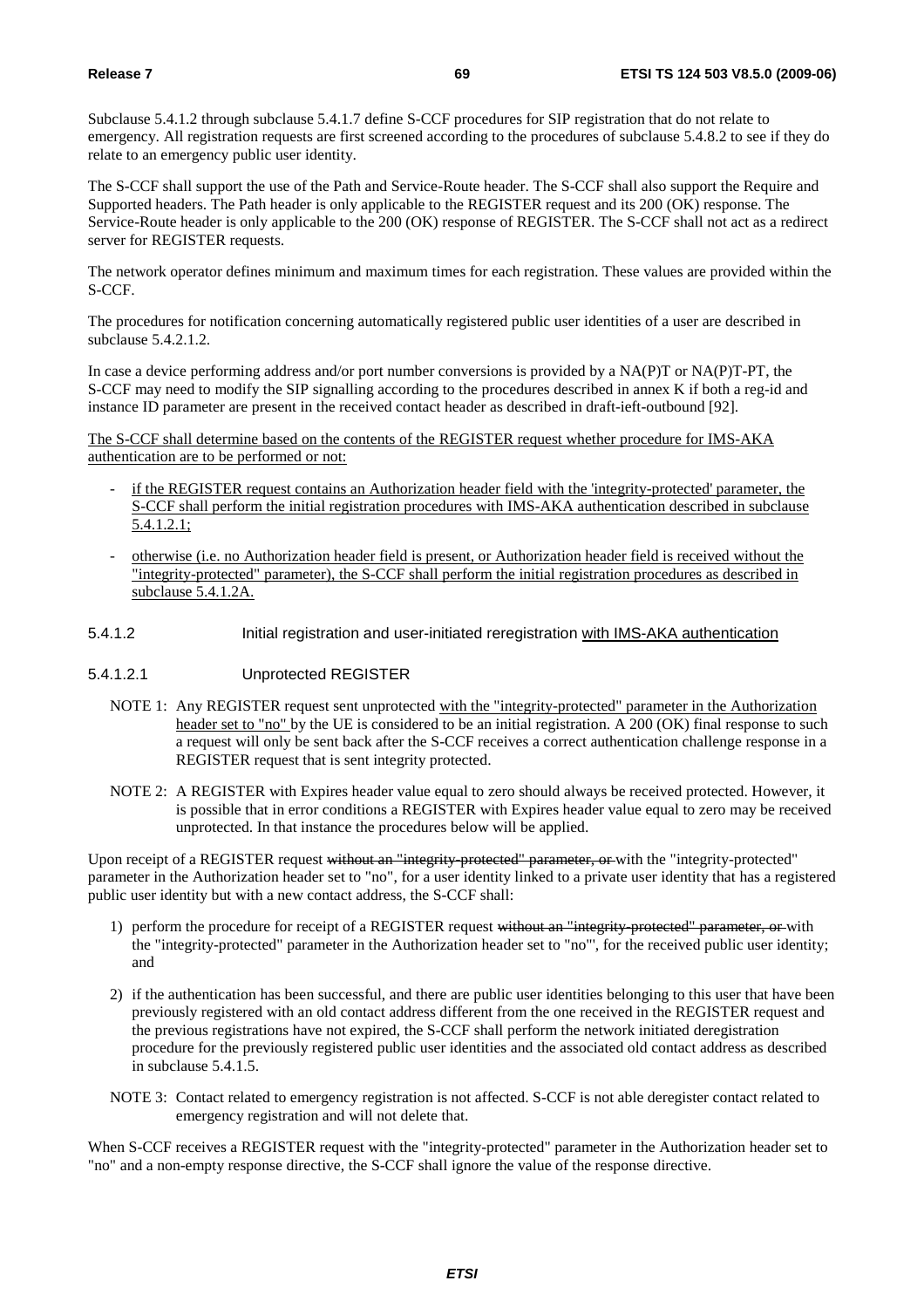Upon receipt of a REGISTER request without an "integrity-protected" parameter, or with the "integrity-protected" parameter in the Authorization header set to "no", which is not for an already registered public user identity linked to the same private user identity, the S-CCF shall:

- 1) identify the user by the public user identity as received in the To header and the private user identity as received in the username field in the Authorization header of the REGISTER request;
- 2) check if the P-Visited-Network header is included in the REGISTER request, and if it is included identify the visited network by the value of this header;
- 3) select an authentication vector for the user. If no authentication vector for this user is available, after the S-CCF has performed the Cx Multimedia Authentication procedure with the HSS, as described in 3GPP TS 29.228 [14], the S-CCF shall select an authentication vector as described in 3GPP TS 33.203 [19].

 Prior to performing Cx Multimedia Authentication procedure with the HSS, the S-CCF decides which HSS to query, possibly as a result of a query to the Subscription Locator Functional (SLF) entity as specified in 3GPP TS 29.228 [14] or use the value as received in the P-User-Database header in the REGISTER request as defined in RFC 4457 [82];

- NOTE 4: The HSS address received in the response to SLF query or as a value of P-User-Database header can be used to address the HSS of the public user identity in further queries.
- NOTE 5: At this point the S-CCF informs the HSS that the user currently registering will be served by the S-CCF by passing its SIP URI to the HSS. This will be used by the HSS to direct all subsequent incoming initial requests for a dialog or standalone transactions destined for this user to this S-CCF.
- NOTE 6: When passing its SIP URI to the HSS, the S-CCF may include in its SIP URI the transport protocol and the port number where it wants to be contacted.
- 4) store the icid parameter received in the P-Charging-Vector header;
- 5) challenge the user by generating a 401 (Unauthorized) response for the received REGISTER request, including a WWW-Authenticate header which transports:
	- a globally unique name of the S-CCF in the realm field;
	- the RAND and AUTN parameters and optional server specific data for the UE in the nonce field;
	- the security mechanism, which is AKAv1-MD5, in the algorithm field;
	- the IK (Integrity Key) parameter for the P-CSCF in the ik field (see subclause 7.2A.1); and
	- the CK (Cipher Key) parameter for the P-CSCF in the ck field (see subclause 7.2A.1);
- 6) store the RAND parameter used in the 401 (Unauthorized) response for future use in case of a resynchronization. If a stored RAND already exists in the S-CCF, the S-CCF shall overwrite the stored RAND with the RAND used in the most recent 401 (Unauthorized) response;
- 7) send the so generated 401 (Unauthorized) response towards the UE; and,
- 8) start timer reg-await-auth which guards the receipt of the next REGISTER request.

If the received REGISTER request indicates that the challenge sent previously by the S-CCF to the UE was deemed to be invalid by the UE, the S-CCF shall stop the timer reg-await-auth and proceed as described in the subclause 5.4.1.2.3.

# 5.4.1.2.2 Protected REGISTER

Upon receipt of a REGISTER request with the "integrity-protected" parameter in the Authorization header set to "yes", the S-CSCF shall identify the user by the public user identity as received in the To header and the private user identity as received in the Authorization header of the REGISTER request, and:

In the case that there is no authentication currently ongoing for this user (i.e. no timer reg-await-auth is running):

1) check if the user needs to be reauthenticated.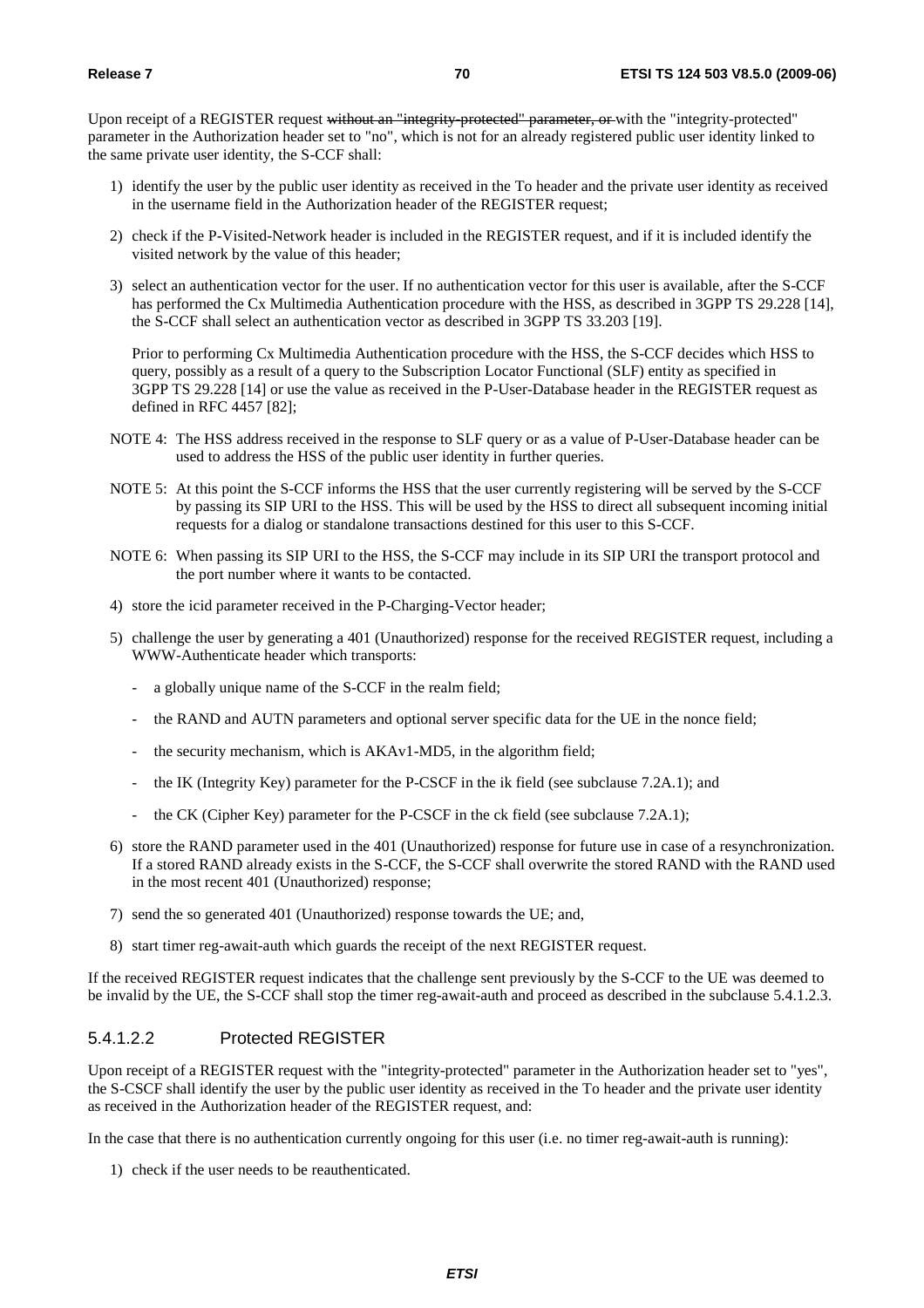The S-CSCF may require authentication of the user for any REGISTER request, and shall always require authentication for REGISTER requests received without the "integrity-protected" parameter in the Authorization header set to "yes".

If the user needs to be reauthenticated, the S-CSCF shall proceed with the procedures as described for the unprotected initial REGISTER in subclause 5.4.1.2.1, beginning with step 34). If the user does not need to be reauthenticated, the S-CSCF shall proceed with the following steps in this paragraph; and

2) check whether an Expires timer is included in the REGISTER request and its value. If the Expires header indicates a zero value, the S-CSCF shall perform the deregistration procedures as described in subclause 5.4.1.4. If the Expires header does not indicate zero, the S-CSCF shall check whether the public user identity received in the To header is already registered. If it is not registered, the S-CSCF shall proceed beginning with step 5 below. Otherwise, the S-CSCF shall proceed beginning with step 6 below.

In the case that a timer reg-await-auth is running for this user the S-CSCF shall:

- 1) check if the Call-ID of the request matches with the Call-ID of the 401 (Unauthorized) response which carried the last challenge. The S-CSCF shall only proceed further if the Call-IDs match.
- 2) stop timer reg-await-auth;
- 3) check whether an Authorization header is included, containing:
	- a) the private user identity of the user in the username field;
	- b) the algorithm which is AKAv1-MD5 in the algorithm field; and
	- c) the authentication challenge response needed for the authentication procedure in the response field.

The S-CSCF shall only proceed with the following steps in this paragraph if the authentication challenge response was included;

- 4) check whether the received authentication challenge response and the expected authentication challenge response (calculated by the S-CSCF using XRES and other parameters as described in RFC 3310 [49]) match. The XRES parameter was received from the HSS as part of the Authentication Vector. The S-CSCF shall only proceed with the following steps if the challenge response received from the UE and the expected response calculated by the S-CSCF match;
- 5) after performing the Cx Server Assignment procedure with the HSS, as described in 3GPP TS 29.228 [14], store the following information in the local data:
	- a) the list of public user identities, including the registered own public user identity and its associated set of implicitly registered public user identities and wildcarded public user identities due to the received REGISTER request. Each public user identity is identified as either barred or non-barred; and,
	- b) all the service profile(s) corresponding to the public user identities being registered (explicitly or implicitly), including initial Filter Criteria(the initial Filter Criteria for the Registered and common parts is stored and the unregisterd part is retained for possible use later - in the case of the S-CSCF is retained if the user becomes unregistered);
- NOTE 1: There might be more than one set of initial Filter Criteria received because some implicitly registered public user identities that are part of the same implicit registration set belong to different service profiles.
- 6) update registration bindings:
	- a) bind to each non-barred registered public user identity all registered contact information including all header parameters contained in the Contact header and all associated URI parameters, with the exception of the URI "pub-gruu" and "temp-gruu" parameters as specified in draft-ietf-sip-gruu [93], and store information for future use;
	- b) for each binding that contains a +sip.instance header parameter, assign a new temporary GRUU, as specified in subclause 5.4.7A.3.
- NOTE 2: There might be more then one contact information available for one public user identity.

NOTE 3: The barred public user identities are not bound to the contact information.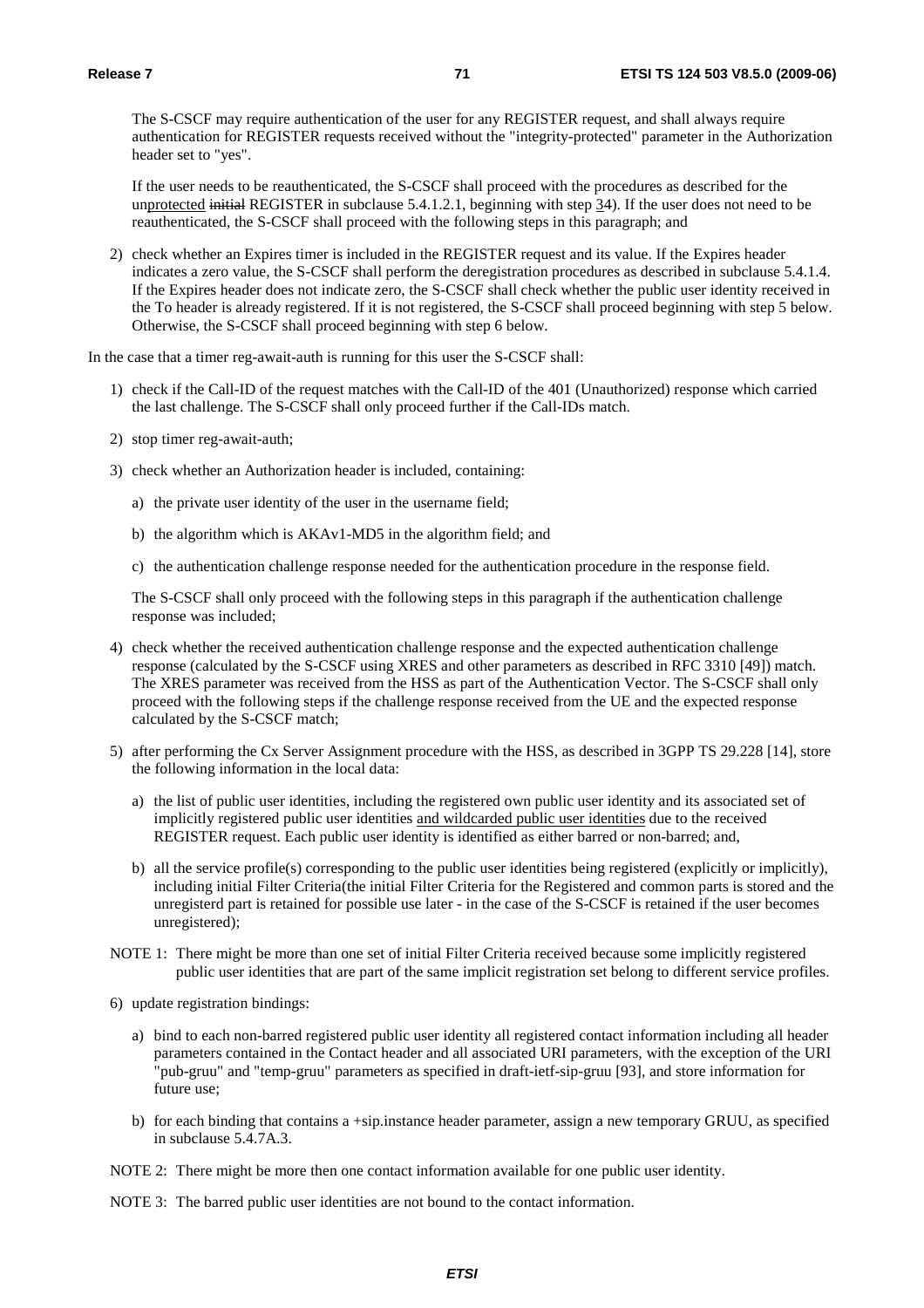- 7) check whether a Path header was included in the REGISTER request and construct a list of preloaded Route headers from the list of entries in the received Path header. The S-CSCF shall preserve the order of the preloaded Route headers and bind them to the contact information that was received in the REGISTER message;
- NOTE 4: If this registration is a reregistration or an initial registration (i.e., there are previously registered public user identities belonging to the user that have not been deregistered or expired), then a list of pre-loaded Route headers will already exist. The new list replaces the old list.
- 8) determine the duration of the registration by checking the value of the Expires header in the received REGISTER request. The S-CSCF may reduce the duration of the registration due to local policy or send back a 423 (Interval Too Brief) response specifying the minimum allowed time for registration;
- 9) store the icid parameter received in the P-Charging-Vector header;
- 10) if an orig-ioi parameter is received in the P-Charging-Vector header, store the value of the received orig-ioi parameter;
- NOTE 5: Any received orig-ioi parameter will be a type 1 orig-ioi. The type 1 orig-ioi identifies the network from which the request was sent.
- 11) create a 200 (OK) response for the REGISTER request, including:
	- a) the list of received Path headers;
	- b) a P-Associated-URI header containing the list of the registered public user identity and its associated set of implicitly registered public user identities. The first URI in the list of public user identities supplied by the HSS to the S-CSCF will indicate the default public user identity to be used by the S-CSCF. The public user identity indicated as the default public user identity must be a registered public user identity. The S-CSCF shall place the default public user identity as the first entry in the list of URIs present in the P-Associated-URI header. The default public user identity will be used by the P-CSCF in conjunction with the procedures for the P-Asserted-Identity header, as described in subclause 5.2.6.3. If the S-CSCF received a display name from the HSS for a public user identity, then it shall populate the P-Associated-URI header entry for that public identity with the associated display name. The S-CSCF shall not add a barred public user identity to the list of URIs in the P-Associated-URI header;
- NOTE 6: The P-Associated-URI header lists only the public user identity and its associated set of implicitly registered public user identities that have been registered, rather than the list of user's URIs that may be either registered or unregistered as specified in the RFC 3455 [52]. If the registered public user identity which is not barred does not have any other associated public user identities, the P-Associated-URI header lists only the registered public user identity itself, rather than an empty P-Associated-URI header as specified in RFC 3455 [52].
	- c) a Service-Route header containing:
		- the SIP URI identifying the S-CSCF containing an indication that requests routed via the service route (i.e. from the P-CSCF to the S-CSCF) are treated as for the UE-originating case. This indication may e.g. be in a URI parameter, a character string in the user part of the URI or be a port number in the URI; and,
		- if network topology hiding is required a SIP URI identifying an IBCF as the topmost entry;
	- d) a P-Charging-Function-Addresses header containing the values received from the HSS if the P-CSCF is in the same network as the S-CSCF. It can be determined if the P-CSCF is in the same network as the S-CSCF by the contents of the P-Visited-Network-ID header field included in the REGISTER request;
	- e) a P-Charging-Vector header containing the orig-ioi parameter, if received in the REGISTER request and a type 1 term-ioi parameter. The S-CSCF shall set the type 1 term-ioi parameter to a value that identifies the sending network of the response and the orig-ioi parameter is set to the previously received value of orig-ioi;
	- f) a Contact header listing all contact addresses for this public user identity, including all saved header and URI parameters (including all ICSI values and IARI values) received in the Contact header field of the REGISTER request, and
	- g) gruus in the Contact header. If the REGISTER request contained a Required or Supported header containing the value "gruu" then for each contact address in the contact header that has a +sip.instance header parameter, add "pub-gruu" and "temp-gruu" header parameters. The values of these parameters shall contain,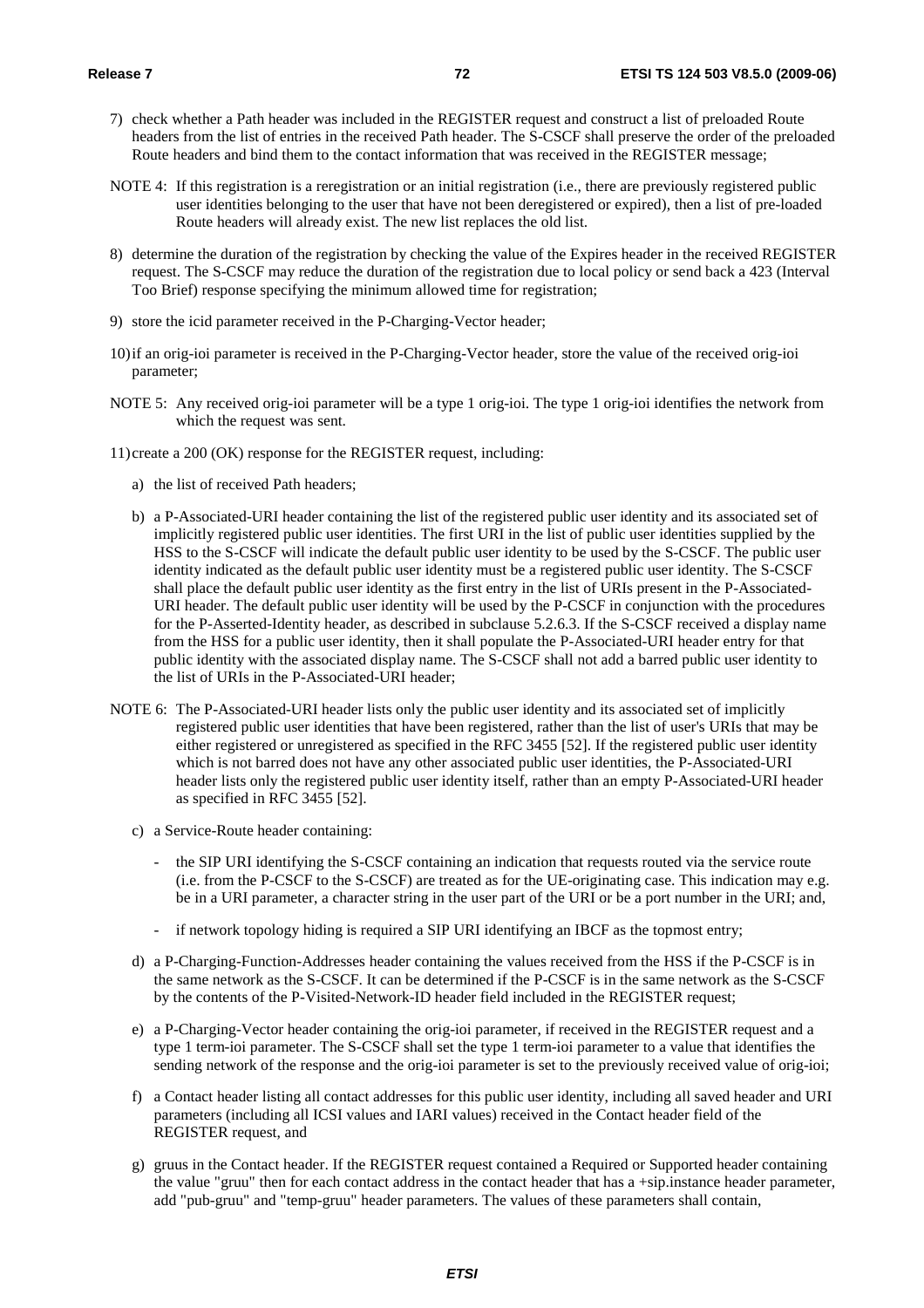respectively, the public GRUU and the most recently assigned temporary GRUU representing (as specified in subclause 5.4.7A) the association between the public user identity from the To header in the REGISTER request and the instance ID contained in the +sip.instance parameter.

- NOTE 7: There might be other contact addresses available, that other UEs have registered for the same public user identity.
- 12) send the so created 200 (OK) response to the UE;
- 13) for all service profiles in the implicit registration set send a third-party REGISTER request, as described in subclause 5.4.1.7, to each AS that matches the Filter Criteria of the service profile from the HSS for the REGISTER event; and,
- NOTE 8: If this registration is a reregistration, the Filter Criteria already exists in the local data.
- NOTE 9: If the same AS matches the Filter Criteria of several service profiles for the event of REGISTER request, then the AS will receive several third-party REGISTER requests. Each of these requests will include a public user identity from the corresponding service profile.
- 14) consider the public user identity being registered to be bound to the contact address specified in the Contact header for the duration indicated in the Expires header.

#### 5.4.1.2A Initial registration and user-initiated reregistration for non IMS-AKA authentication

Upon receipt of a REGISTER request without the "integrity-protected" parameter in the Authorization header or without an Authorization header, for a user identity linked to a private user identity that has a registered public user identity but with a new contact address, the S-CCF shall:

- 1) perform the procedure for receipt of a REGISTER request without the "integrity-protected" parameter in the Authorization header or without the Authorization header, for the received public user identity; and
- 2) if the authentication has been successful, and there are public user identities belonging to this user that have been previously registered with an old contact address different from the one received in the REGISTER request and if the previous registration have not expired, the S-CCF shall perform the network initiated deregistration procedure for the previously registered public user identities and the associated old contact address as described in subclause 5.4.1.5.
- NOTE 1: Contact related to emergency registration is not affected. S-CCF is not able deregister contact related to emergency registration and will not delete that.

Upon receipt of a REGISTER request without the "integrity-protected" parameter in the Authorization header or without an Authorization header, which is not for an already registered public user identity linked to the same private user identity, the S-CCF shall:

- 1) identify the user by the public user identity as received in the To header of the REGISTER request and if the Authorization header is present, the private user identity as received in the Authorization header of the REGISTER request;
- 2) check if the P-Visited-Network header is included in the REGISTER request, and if it is included identify the visited network by the value of this header;
- 3) check whether one or more Line-Identifiers previously received over the Cx interface, and stored as a result of a Cx Multimedia Authentication procedure with the HSS, are available for the user. If not, the S-CCF shall perform the Cx Multimedia Authentication procedure with the HSS, as described in [14].

Prior to performing Cx Multimedia Authentication procedure with the HSS, the S-CCF decides which HSS to query, possibly as a result of a query to the Subscription Locator Functional (SLF) entity as specified in 3GPP TS 29.228 [14] or use the value as received in the P-User-Database header in the REGISTER request as defined in RFC 4457 [82];

NOTE 2: The HSS address received in the response to SLF query or as a value of P-User-Database header can be used to address the HSS of the public user identity in further queries.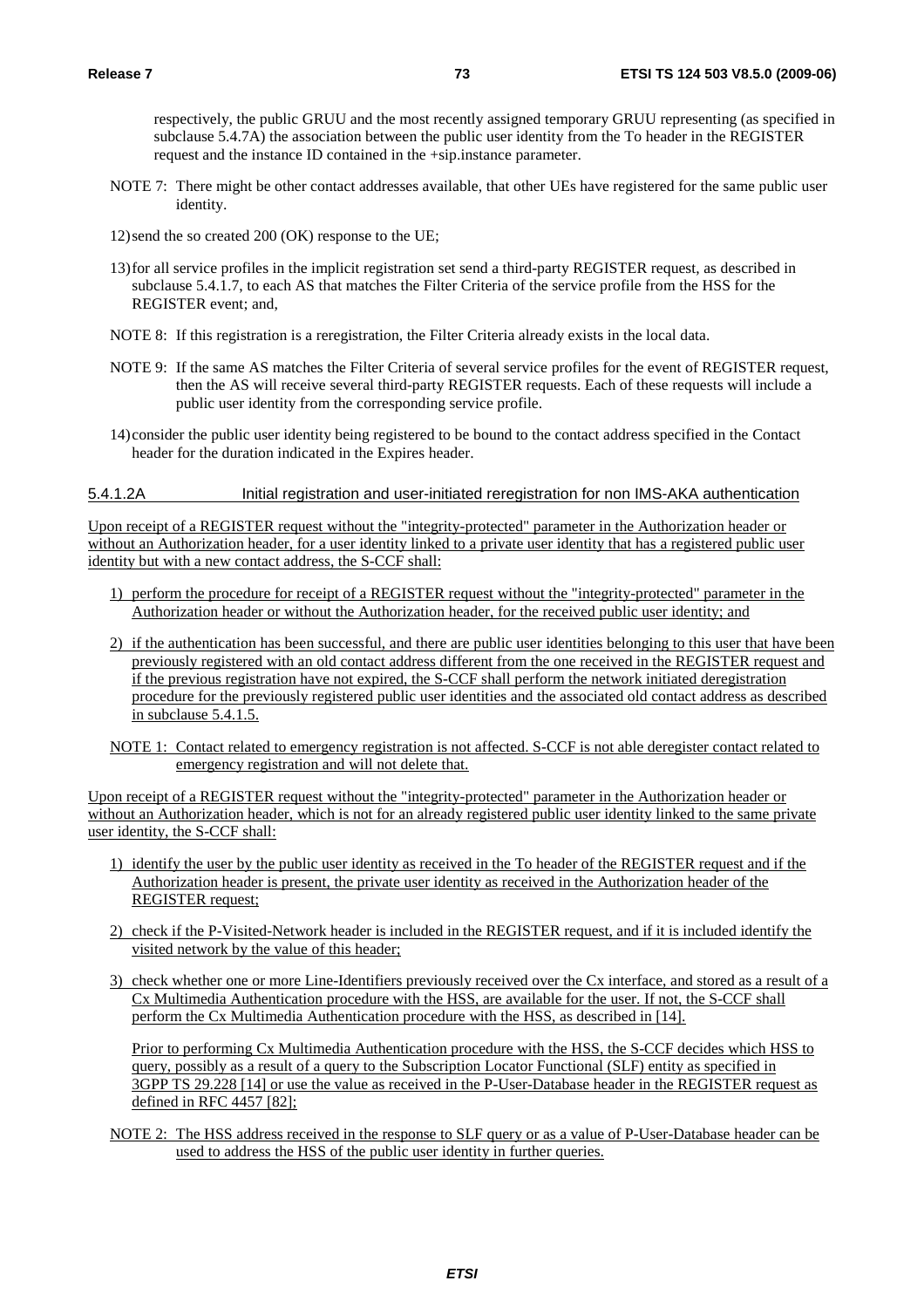- NOTE 3: At this point the S-CCF informs the HSS that the user currently registering will be served by the S-CCF by passing its SIP URI to the HSS. This will be used by the HSS to direct all subsequent incoming initial requests for a dialog or standalone transactions destined for this user to this S-CCF.
- NOTE 4: When passing its SIP URI to the HSS, the S-CCF may include in its SIP URI the transport protocol and the port number where it wants to be contacted.
- 4) store the icid parameter received in the P-Charging-Vector header;
- 5) In the particular case where the S-CCF received via the Cx interface one or more Line-Identifiers, compare each of the 'dsl-location' parameter of the P-Access-Network-Info header field (if present and if it includes the 'network-provided' parameter),

-if one of these match, the user shall be considered authenticated and the S-CCF behave as described in step 5) to 13) of subclause 5.4.1.2.2;

-otherwise i.e. if these do not match the S-CCF shall return a 403 (Forbidden) response to the REGISTER request; and

6) if no Line-Identifier is received over the Cx interface, send a 500 (Server Internal Error) response to the REGISTER request.

Upon receipt of a REGISTER request without the "integrity-protected" parameter in the Authorization header or without an Authorization header, for an already registered public user identity linked to the same private user identity, and for existing contact information, the S-CCF shall behave as described in step 6) to 13) of subclause 5.4.1.2.2.

#### 5.4.1.2A.1 Abnormal cases

In the case that the expiration timer from the UE is too short to be accepted by the S-CCF, the S-CCF shall:

reject the REGISTER request with a 423 (Interval Too Brief) response, containing a Min-Expires header with the minimum registration time the S-CCF will accept.

On receiving a failure response to one of the third-party REGISTER requests, based on the information in the Filter Criteria the S-CCF may:

- abort sending third-party REGISTER requests; and
- initiate network-initiated deregistration procedure.

If the Filter Criteria does not contain instruction to the S-CCF regarding the failure of the contact to the AS, the S-CCF shall not initiate network-initiated deregistration procedure.

In the case that the REGISTER request from the UE contains more than one SIP URIs as Contact header entries, the S-CCF shall store:

- the entry in the Contact header with the highest "q"; or
- an entry decided by the S-CCF based on local policy;

and include it in the 200 (OK) response.

### 5.4.1.3 Authentication and reauthentication

Authentication and reauthentication is performed by the registration procedures as described in subclause 5.4.1.2 or 5.4.1.2A.

## 5.4.1.4 User-initiated deregistration

When S-CCF receives a REGISTER request with the Expires header field containing the value zero, the S-CCF shall:

- check whether any of the following conditions apply. The S-CCF shall only proceed with the following steps if either one of the conditions is met;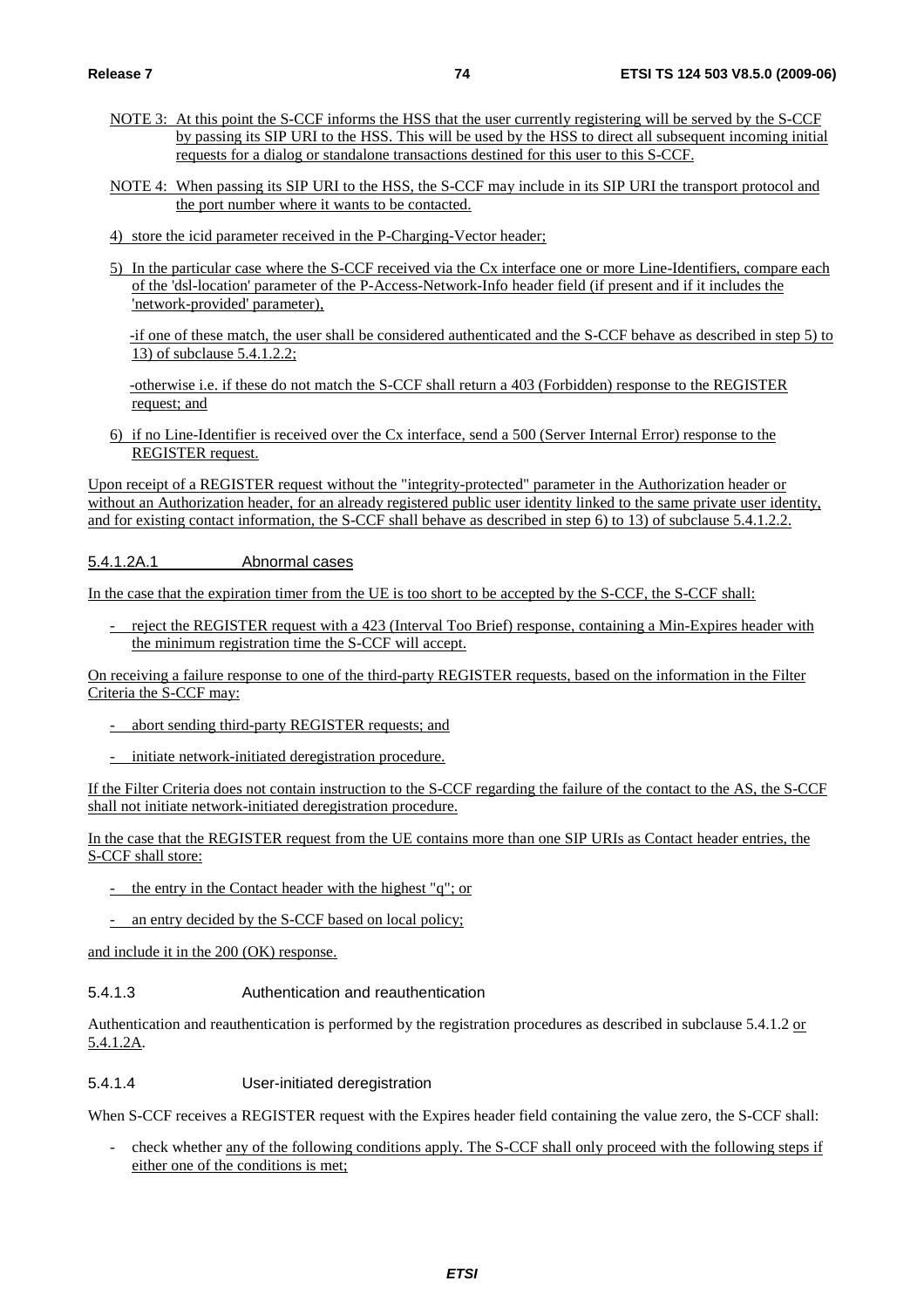a) (case for using IMS-AKA authentication)the "integrity-protected" parameter in the Authorization header field set to "yes", indicating that the REGISTER request was received integrity protected; or

b) (case for non IMS-AKA authentication)

the "integrity-protected" parameter in the Authorization header field does not exist or without an Authorization header, and one or more Line-Identifiers previously received over the Cx interface, stored as a result of a Cx Multimedia Authentication procedure with the HSS, are available for the user;

The S-CCF shall only proceed with the following steps if the "integrity-protected" parameter is set to "yes";

- release all dialogs that includes this user, where the dialogs were initiated by this UE with the same public user identity found in the To header field that was received in the REGISTER request or with one of the implicitly registered public user identities by applying the steps listed in subclause 5.4.5.1.2. However:
	- if the dialog that was established by the UE subscribing to the reg event package used the public user identity that is going to be deregistered; and
	- this dialog is the only remaining dialog used for subscription to reg event package;

then the S-CCF shall not release this dialog;

- if this public user identity was registered only by this UE, deregister the public user identity found in the To header field together with the implicitly registered public user identities. Otherwise, the S-CCF will only remove the contact address that was registered by this UE;
- NOTE: If the UE sends a REGISTER request with the value "\*" in the Contact header and the value zero in the Expires header, the S-CCF will only remove the contact address that was registered by this UE identified with its private user identity.
- for all service profiles in the implicit registration set send a third-party REGISTER request, as described in subclause 5.4.1.7, to each AS that matches the Filter Criteria of the service profile from the HSS for the REGISTER event; and
- if this is a deregistration request for the only public user identity currently registered with its associated set of implicitly registered public user identities (i.e. no other is registered) and there are still active multimedia sessions that includes this user, where the session was initiated with the public user identity currently registered or with one of the implicitly registered public user identities, release each of these multimedia sessions by applying the steps listed in subclause 5.4.5.1.2.

If all public user identities of the UE are deregistered, then the S-CCF may consider the UE and P-CSCF subscriptions to the reg event package cancelled (i.e. as if the UE had sent a SUBSCRIBE request with an Expires header containing a value of zero).

If the Authorization header of the REGISTER request did not contain an "integrity-protected" parameter, orcontained the "integrity-protected" parameter was set to the value "no", the S-CCF shall apply the procedures described in subclause 5.4.1.2.1.

On completion of the above procedures in this subclause and of the Cx Server Assignment procedure with the HSS, as described in 3GPP TS 29.228 [14], for one or more public user identities, the S-CCF shall update or remove those public user identities, their registration state and the associated service profiles from the local data (based on operators' policy the S-CCF can request of the HSS to either be kept or cleared as the S-CCF allocated to this subscriber).

## 5.4.1.5 Network-initiated deregistration

NOTE 1: A network-initiated deregistration event that occurs at the S-CSCF may be received from the HSS or may be an internal event in the S-CSCF.

Prior to initiating the network-initiated deregistration for the only currently registered public user identity and its associated set of implicitly registered public user identities and wildcarded public user identities that have been registered with the same contact (i.e. no other public user identity is registered with this contact) while there are still active multimedia sessions belonging to this contact, the S-CSCF shall release only the multimedia sessions belonging to this contact as described in the following paragraph. The multimedia sessions for the same public user identity, if registered with another contact remain unchanged.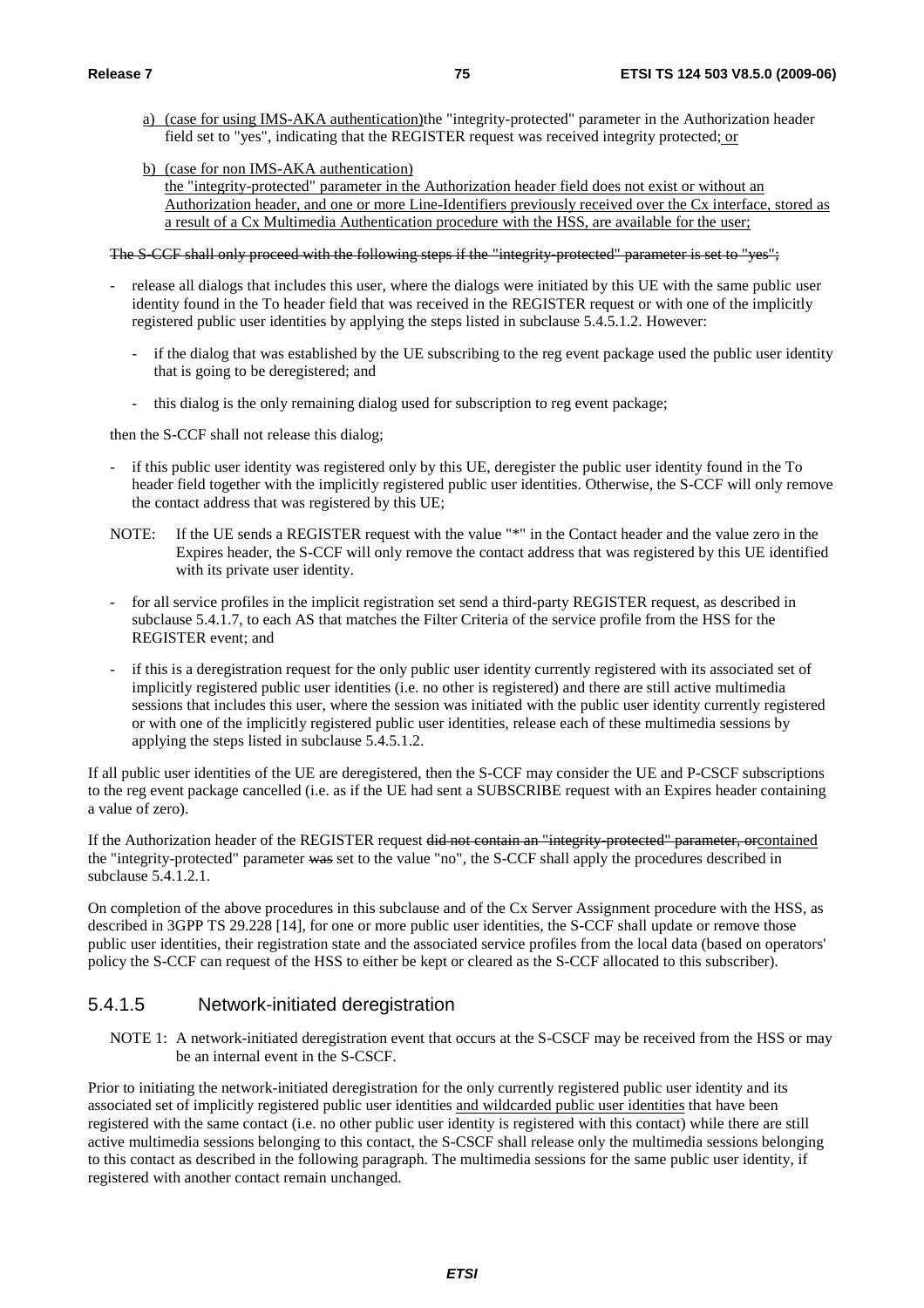Prior to initiating the network-initiated deregistration while there are still active multimedia sessions that are associated with this user and contact, the S-CSCF shall release none, some or all of these multimedia sessions by applying the steps listed in subclause 5.4.5.1.2 under the following conditions:

- when the S-CSCF does not expect the UE to reregister (i.e. S-CSCF will set the event attribute within the <contact> element to "rejected" for the NOTIFY request, as described below), the S-CSCF shall release all sessions that are associated with the public user identities being deregistered, which includes the implicitly registered public user identities.
- when the S-CSCF expects the UE to reregister (i.e. S-CSCF will set the event attribute within the <contact> element to "deactivated" for the NOTIFY request, as described below), the S-CSCF shall only release sessions that currently include the user, where the session was initiated with the one of the public user identities being deregistered, which includes the implicitly registered public user identities.

When a network-initiated deregistration event occurs for one or more public user identities that are bound to one or more contacts, the S-CSCF shall send a NOTIFY request to all subscribers that have subscribed to the respective reg event package. For each NOTIFY request, the S-CSCF shall:

- 1) set the Request-URI and Route header to the saved route information during subscription;
- 2) set the Event header to the "reg" value;
- 3) in the body of the NOTIFY request, include as many <registration> elements as many public user identities the S-CSCF is aware of the user owns;
- 4) set the aor attribute within each <registration> element to one public user identity:
	- a) set the <uri> sub-element inside the <contact> sub-element of each <registration> element to the contact address provided by the UE;
	- b) if the public user identity:
		- i) has been deregistered then:
			- set the state attribute within the <registration> element to "terminated";
			- set the state attribute within the <contact> element to "terminated"; and
			- set the event attribute within the <contact> element to "deactivated" if the S-CSCF expects the UE to reregister or "rejected" if the S-CSCF does not expect the UE to reregister; or
		- ii) has been kept registered then:
			- I) set the state attribute within the  $\langle$ registration $\rangle$  element to "active";
			- II) set the state attribute within the  $\langle$  contact $\rangle$  element to:
				- for the contact address to be removed set the state attribute within the <contact> element to "terminated", and event attribute element to "deactivated" if the S-CSCF expects the UE to reregister or "rejected" if the S-CSCF does not expect the UE to reregister; or
				- for the contact address which remain unchanged, if any, leave the <contact> element unmodified, and if the contact has been assigned GRUUs set the <pub-gruu> and <temp-gruu> sub-elements of the <contact> element as specified in draft-ietf-sipping-gruu-reg-event [94] and include the <unknown-param> sub-element within each <contact> to any additional header parameters contained in the Contact header of the REGISTER request according to RFC 3680 [43]; and
- NOTE 2: There might be more than one contact information available for one public user identity. When deregistering this UE, the S-CSCF will only modify the <contact> elements that were originally registered by this UE using its private user identity. The <contact> elements of the same public user identitity, if registered by another UE using different private user identities remain unchanged.
- 5) add a P-Charging-Vector header with the icid parameter populated as specified in 3GPP TS 32.260 [17].

The S-CSCF shall only include the non-barred public user identities in the NOTIFY request.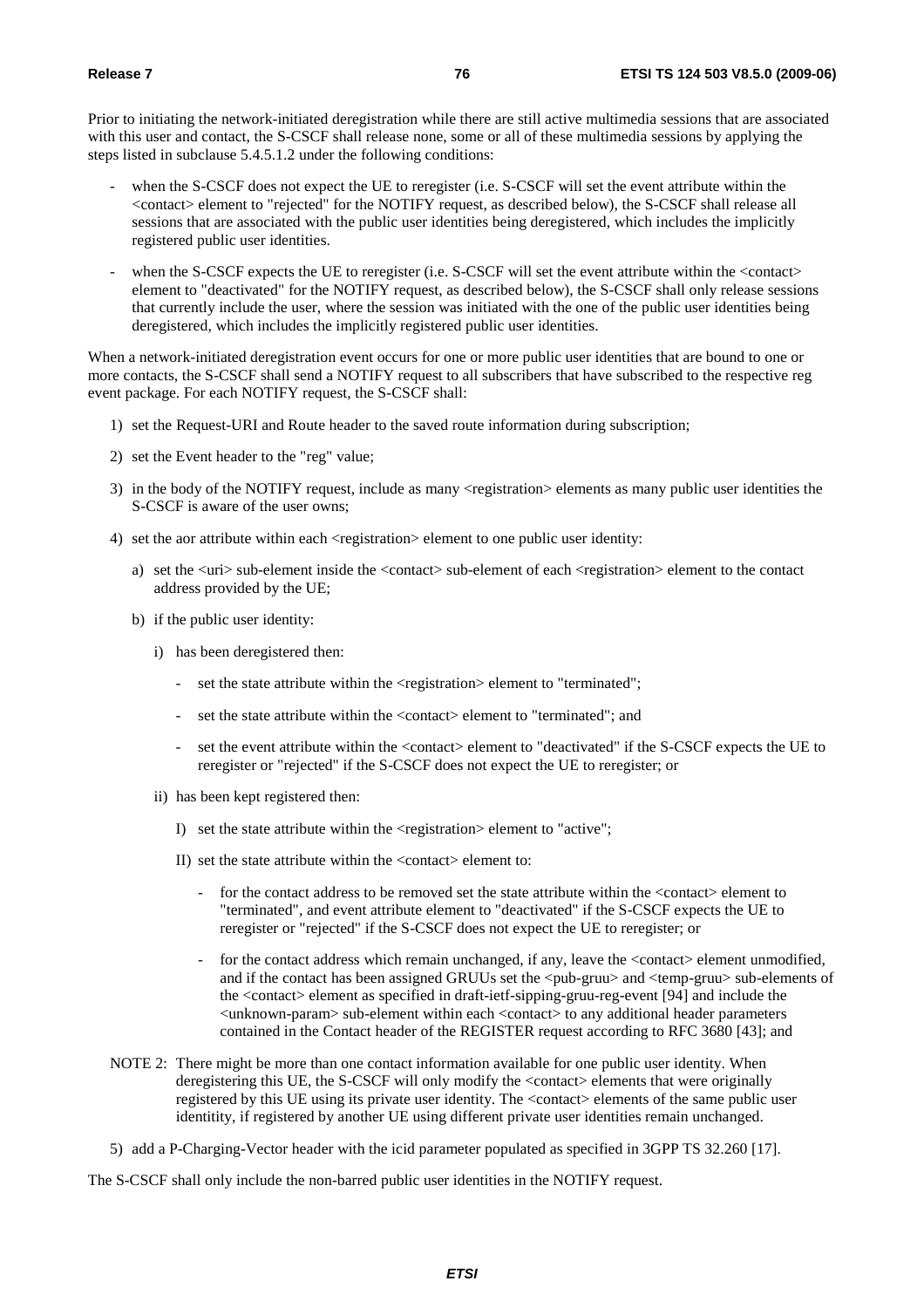When sending a final NOTIFY request with all <registration> element(s) having their state attribute set to "terminated" (i.e. all public user identities have been deregistered or expired), the S-CSCF shall also terminate the subscription to the registration event package by setting the Subscription-State header to the value of "terminated".

Also, for all service profiles in the implicit registration set the S-CSCF shall send a third-party REGISTER request, as described in subclause 5.4.1.7, to each AS that matches the Filter Criteria of the service profile from the HSS as if a equivalent REGISTER request had been received from the user deregistering that public user identity, or combination of public user identities.

In case of the deregistration of the old contact information when the UE is roaming, registration is done in a new network and the previous registration has not expired, on completion of the above procedures, the S-CSCF shall remove the registration information related to the old contact from the local data.

Otherwise, on completion of the above procedures for one or more public user identities linked to the same private user identity, the S-CSCF shall deregister those public user identities and the associated implicitly registered public user identities. On completion of the Cx Server Assignment procedure with the HSS, as described in 3GPP TS 29.228 [14], the S-CSCF shall update or remove those public user identities linked to the same private user identity, their registration state and the associated service profiles from the local data (based on operators' policy the S-CSCF can request of the HSS to either be kept or cleared as the S-CSCF allocated to this subscriber). On the completion of the Cx Registration-Termination procedure with the HSS, as described in 3GPP TS 29.228 [14], the S-CSCF shall remove those public user identities, their registration state and the associated service profiles from the local data.

## 5.4.1.6 Network-initiated reauthentication

The S-CCF may request a subscriber to reauthenticate at any time, based on a number of possible operator settable triggers as described in subclause 5.4.1.2 or subclause 5.4.1.2A.

If the S-CCF is informed that a private user identity needs to be re-authenticated, the S-CCF shall generate a NOTIFY request on all dialogs which have been established due to subscription to the reg event package of that user. For each NOTIFY request the S-CCF shall:

- 1) set the Request-URI and Route header to the saved route information during subscription;
- 2) set the Event header to the "reg" value;
- 3) in the body of the NOTIFY request, include as many <registration> elements as many public user identities the S-CCF is aware of the user owns:
	- a) set the <uri> sub-element inside the <contact> sub-element of each <registration> element to the contact address provided by the UE;
	- b) set the aor attribute within each <registration> element to one public user identity;
	- c) set the state attribute within each <registration> element to "active";
	- d) set the state attribute within each <contact> element to "active";
	- e) set the event attribute within each <contact> element that was registered by this UE to "shortened";
	- f) set the expiry attribute within each <contact> element that was registered by this UE to an operator defined value; and
	- g) set the <pub-gruu> and <temp-gruu> sub-elements within each <contact> element as specified in subclause 5.4.2.1.2; and
- NOTE 1: There might be more than one contact information available for one public user identity. The S-CCF will only modify the <contact> elements that were originally registered by this UE using its private user identity. The S-CCF will not modify the <contact> elements for the same public user identity, if registered by another UE using different private user identity.
- 4) set a P-Charging-Vector header with the icid parameter populated as specified in 3GPP TS 32.260 [17].

Afterwards the S-CCF shall wait for the user to reauthenticate (see subclause 5.4.1.2 and subclause 5.4.1.2A).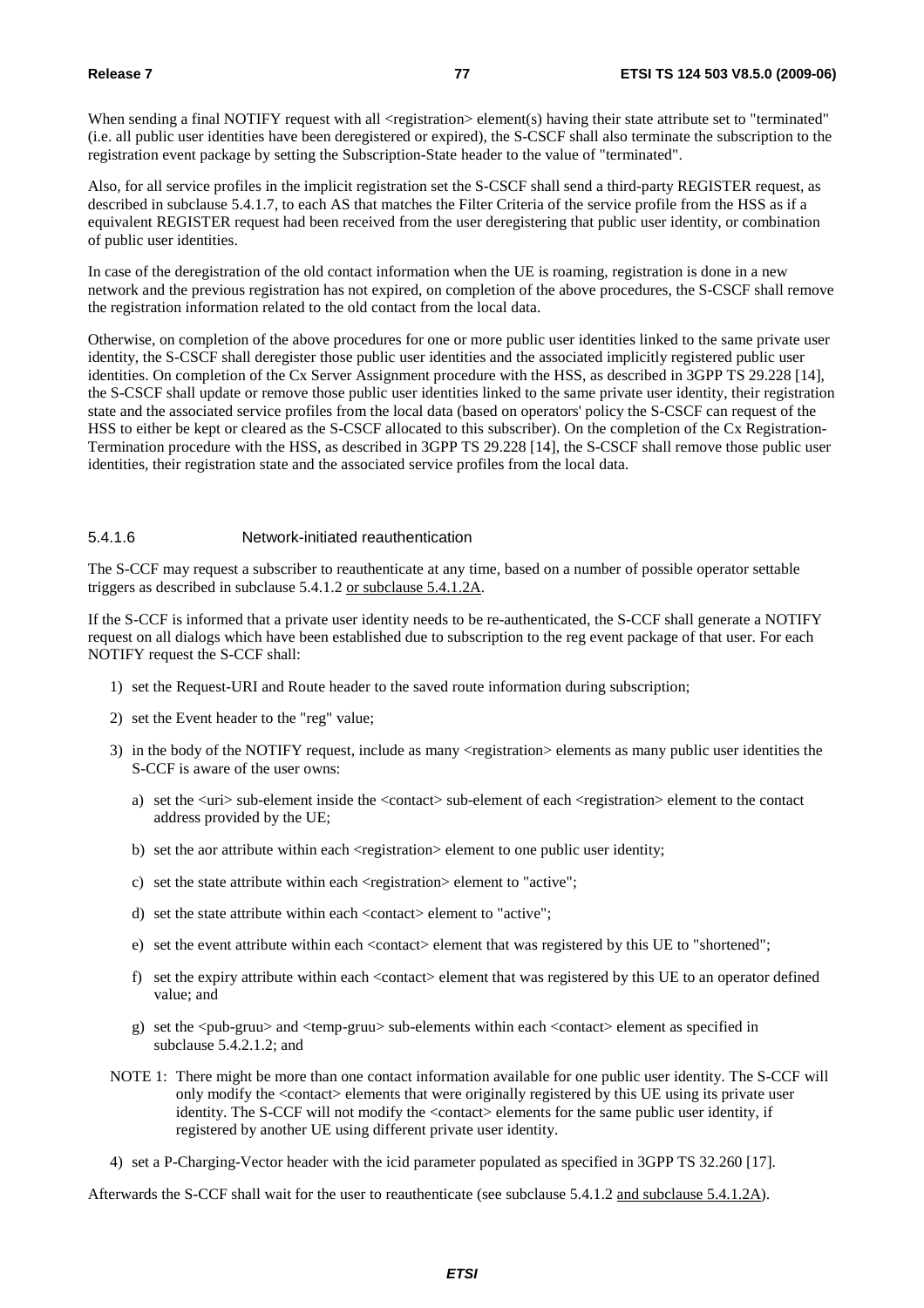NOTE 2: Network initiated re-authentication may occur due to internal processing within the S-CCF.

The S-CCF shall only include the non-barred public user identities in the NOTIFY request.

When generating the NOTIFY request, the S-CCF shall shorten the validity of all registration lifetimes associated with this private user identity to an operator defined value that will allow the user to be re-authenticated.

#### 5.4.1.7 Notification of Application Servers about registration status

During registration, the S-CCF shall include a P-Access-Network-Info header and a P-Visited-Network-ID header (as received in the REGISTER request from the UE) in the 3rd-party REGISTER sent towards the ASs, if the AS is part of the trust domain. If the AS is not part of the trust domain, the S-CCF shall not include any P-Access-Network-Info header or P-Visited-Network-ID header. The S-CCF shall not include a P-Access-Network-Info header in any responses to the REGISTER request.

If the registration procedure described in subclauses 5.4.1.2, 5.4.1.2A, 5.4.1.4 or 5.4.1.5 (as appropriate) was successful, the S-CCF shall send a third-party REGISTER request to each AS with the following information:

- a) the Request-URI, which shall contain the AS's SIP URI;
- b) the From header, which shall contain the S-CCF's SIP URI;
- c) the To header, which shall contain a non-barred public user identity belonging to the service profile of the processed Filter Criteria. It may be either a public user identity as contained in the REGISTER request received from the UE or one of the implicitly registered public user identities, in the service profile as configured by the operator;
- NOTE 1: For the whole implicit registration set only one public user identity per service profile appears in the third-party REGISTER requests. Thus, based on third-party REGISTER requests only, the ASs will not have complete information on the registration state of each public user identity in the implicit registration set. The only way to have a complete and continuously updated information (even upon administrative change in subscriber's profile) is to subscribe to the reg event package.
- d) the Contact header, which shall contain the S-CCF's SIP URI;
- e) for initial registration and user-initiated reregistration (subclause 5.4.1.2 or subclause 5.4.1.2A), the Expires header, which shall contain the same value that the S-CCF returned in the 200 (OK) response for the REGISTER request received from the UE;
- f) for user-initiated deregistration (subclause 5.4.1.4) and network-initiated deregistration (subclause 5.4.1.5), the Expires header, which shall contain the value zero;
- g) for initial registration and user-initiated reregistration (subclause 5.4.1.2 or subclause 5.4.1.2A), a message body, if there is Filter Criteria indicating the need to include HSS provided data for the REGISTER event (e.g. HSS may provide AS specific data to be included in the third-party REGISTER). If there is a service information XML element provided in the HSS Filter Criteria for an AS (see 3GPP TS 29.228 [14]), then the S-CCF shall include it in the message body of the REGISTER request within the <service-info> XML element as described in subclause 7.6. For the messages including the IM CN subsystem XML body, the S-CCF shall set the value of the Content-Type header to include the MIME type specified in subclause 7.6;
- h) for initial registration and user-initiated reregistration, the P-Charging-Vector header, shall contain the same icid parameter that the S-CCF received in the original REGISTER request from the UE. The S-CCF shall insert a type 3 orig-ioi parameter in the P-Charging-Vector header. The type 3 orig-ioi parameter identifies the sending network of the request and add a type 3 orig-ioi parameter before the received orig-ioi parameter. The S-CCF shall set the type 3 orig-ioi parameter to a value that identifies the sending network of the request. The S-CCF shall not include the type 3 term-ioi parameter;
- i) for initial registration and user-initiated reregistration, a P-Charging-Function-Addresses header, which shall contain the values received from the HSS if the message is forwarded within the S-CCF home network; and
- j) in case the original received REGISTER request contained a P-User-Database header and the AS belongs to the same operator as the S-CCF, optionally a P-User-Database header which shall contain the received value.

When the S-CCF receives any response to a third-party REGISTER request, the S-CCF shall store the value of the term-ioi parameter received in the P-Charging-Vector header, if present.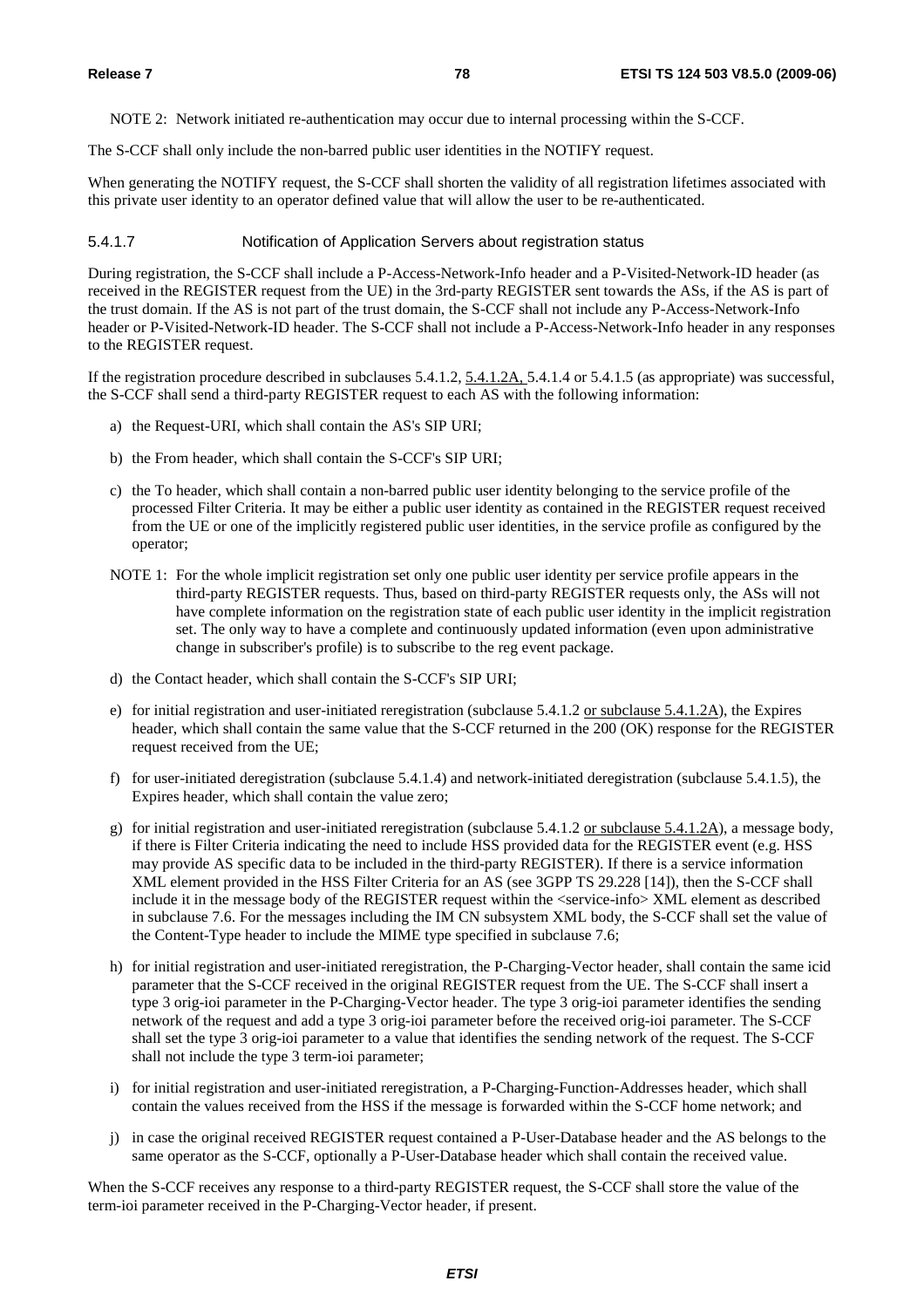NOTE 2: Any received term-ioi parameter will be a type 3 term-ioi. The type 3 term-ioi identifies the service provider from which the response was sent.

When the S-CCF receives any response to third-party REGISTER, the S-CCF shall store the value of the type 3 term-ioi parameter received in the P-Charging-Vector header, if present. The type 3 term-ioi identifies the service provider from which the response was sent.

If the S-CCF fails to receive a SIP response or receives a 408 (Request Timeout) response or a 5xx response to a thirdparty REGISTER, the S-CCF shall:

- if the default handling defined in the filter criteria indicates the value "SESSION\_CONTINUED" as specified in 3GPP TS 29.228 [14] or no default handling is indicated, no further action is needed; and
- if the default handling defined in the filter criteria indicates the value "SESSION\_TERMINATED" as specified in 3GPP TS 29.228 [14], the S-CCF shall, for a currently registered public user identity, initiate the networkinitiated deregistration as described in subclause 5.4.1.5.

#### 5.4.3.2 Requests initiated by the served user

When the S-CCF receives from the served user or from a PSI an initial request for a dialog or a request for a standalone transaction, and the request is received either from a functional entity within the same trust domain or contains a valid original dialog identifier (see step 3) or the dialog identifier (From, To and Call-ID header fields) relates to an existing request processed by the S-CCF, then prior to forwarding the request, the S-CCF shall:

- 1) determine whether the request contains a barred public user identity in the P-Asserted-Identity header field of the request or not. In case the said header field contains a barred public user identity for the user, then the S-CCF shall reject the request by generating a 403 (Forbidden) response. Otherwise, continue with the rest of the steps;
- NOTE 1: If the P-Asserted-Identity header field contains a barred public user identity, then the message has been received, either directly or indirectly, from a non-compliant entity which should have had generated the content with a non-barred public user identity.
- 1A) if the Contact is a GRUU, but is not valid as defined in subclause 5.4.7A.4, then return a 4xx response as specified in draft-ietf-sip-gruu [93];
- 2) store the value of the orig-ioi parameter received in the P-Charging-Vector header if present, and remove it from any forwarded request;
- NOTE 2: Any received orig-ioi parameter will be a type 3 orig-ioi. The type 3 orig-ioi identifies the service provider from which the request was sent (AS initiating a session on behalf of a user or a PSI);
- 3) check if an original dialog identifier that the S-CCF previously placed in a Route header is present in the topmost Route header of the incoming request. If not present, the S-CCF shall build an ordered list of initial filter criteria based on the public user identity in the P-Asserted-Identity header of the received request as described in 3GPP TS 23.218 [5]. If present, the request has been sent from an AS in response to a previously sent request, an ordered list of initial filter criteria already exists and it shall be kept unchanged even if the AS has changed the P-Asserted-Identity header;
- 4) remove its own SIP URI from the topmost Route header;
- 4A) determine whether the contents of the request matches a subscribed service (i.e. SDP media capabilities, Content-Type header field) for each and any of the subscribed services for the served user. As an operator option, if the contents of the request do not match a subscribed service, the S-CCF may reject the request by generating a 403 (Forbidden) response. Otherwise, continue with the rest of the steps;
- Editor's note: It is for further study whether the S-CCF shall authorise and police that the media types used by the served user is consistent with the ICSI value.
- 4B) if the request contains a P-Preferred-Service header field check whether the ICSI value contained in the P-Preferred-Service header field is part of the set of the subscribed services for the served user and if so then use that ICSI value as the value for the P-Asserted-Header field for the request and remove the P-Preferred-Service header field;
- 4C) if the request does not contain a P-Preferred-Service header field or the ICSI value contained in a P-Preferred-Service header field is not part of the set of the subscribed services for the served user then as an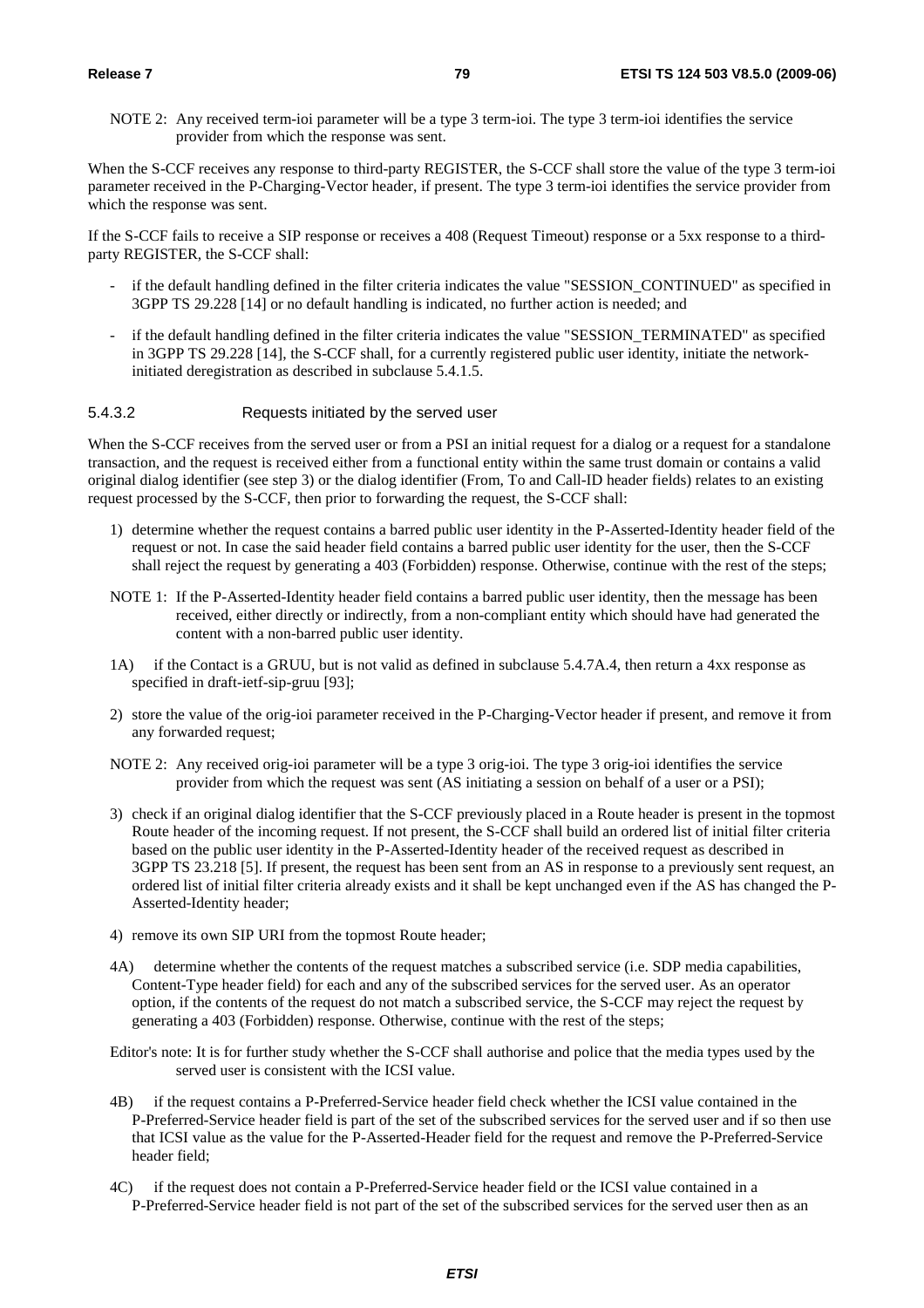operator option, the S-CCF may reject the request by generating a 403 (Forbidden) response. Otherwise, continue with the rest of the steps;

- 4D) include a P-Asserted-Service header field in the request containing the ICSI value determined in step 4B and use as a header field in the initial request when matching initial filter criteria in step 5;
- 5) check whether the initial request matches the next unexecuted initial filter criteria from the ordered list of initial filter criteria, and if it does, the S-CCF shall:
	- a) insert the AS URI to be contacted into the Route header as the topmost entry followed by its own URI populated as specified in the subclause 5.4.3.4;
	- b) if the AS is located outside the trust domain then the S-CCF shall remove the P-Access-Network-Info header field and its values in the request and the access-network-charging-info parameter in the P-Charging-Vector header from the request that is forwarded to the AS; if the AS is located within the trust domain, then the S-CCF shall retain the P-Access-Network-Info header field and its values and the access-network-charginginfo parameter in the P-Charging-Vector header in the request that is forwarded to the AS; and
	- c) insert a type 3 orig-ioi parameter before the received orig-ioi parameters in the P-Charging-Vector header. The S-CCF shall set the type 3 orig-ioi parameter to a value that identifies the sending network of the request. The S-CCF shall not include the type 3 term-ioi parameter;
- NOTE 3: Depending on the result of processing the filter criteria the S-CCF might contact one or more AS(s) before processing the outgoing Request URI.
- NOTE 4: An AS can activate or deactivate its own filter criteria via the Sh interface. As the S-CCF checks initial filter criteria only on receipt of an initial request for a dialog, or a standalone transaction, a modified service profile will have no impact on transactions or dialogs already in progress and the modified profile will be effective only for new transactions and dialogs. If the S-CCF receives a modification of the iFC during their execution, then it should not update the stored initial Filter Criteria until the iFC related to the initial request have been completely executed.
- 6) if there is no original dialog identifier present in the topmost Route header of the incoming request store the value of the icid parameter received in the P-Charging-Vector header and retain the icid parameter in the P-Charging-Vector header. Optionally, the S-CCF may generate a new, globally unique icid and insert the new value in the icid parameter of the P-Charging-Vector header when forwarding the message. If the S-CCF creates a new icid, then it is responsible for maintaining the two icid values in the subsequent messaging;
- 7) in step 5, if the initial request did not match the next unexecuted initial filter criteria (i.e. the request is not forwarded to an AS), insert an orig-ioi parameter into the P-Charging-Vector header. The S-CCF shall set the orig-ioi parameter to a value that identifies the sending network. The S-CCF shall not include the type 2 term-ioi parameter;
- 8) if there is no original dialog identifier present in the topmost Route header of the incoming request insert a P-Charging-Function-Addresses header populated with values received from the HSS if the message is forwarded within the S-CCF home network, including towards AS;
- 9) if there is no original dialog identifier present in the topmost Route header of the incoming request and if the S-CCF has knowledge that the SIP URI contained in the received P-Asserted-Identity header is an alias SIP URI for a tel URI, add a second P-Asserted-Identity header containing this tel-URI, including the display name associated with the tel URI, if available. If the P-Asserted-Identity header contains only a tel URI, the S-CCF shall add a second P-Asserted-Identity header containing a SIP URI. The added SIP URI shall contain in the user part a "+" followed by the international public telecommunication number contained in tel URI, and user's home domain name in the hostport part. The added SIP URI shall contain the same value in the display name as contained in the tel URI. The S-CCF shall also add a user parameter equals "phone" to the SIP URI;
- NOTE 5: The S-CCF recognizes that a given SIP URI is an alias SIP URI of a tel URI, since they have the same service profile and belong to the same set of implicitly registered public user identities. If tel URI is shared URI so is the alias SIP URI.

10) if the request is not forwarded to an AS and if the outgoing Request-URI is:

- a SIP URI with the user part starting with a + and the user parameter equals "phone", and if configured per local operator policy, the S-CCF shall perform the procedure described here. Local policy can dictate whether this procedure is performed for all domains of the SIP URI, only if the domain belongs to the home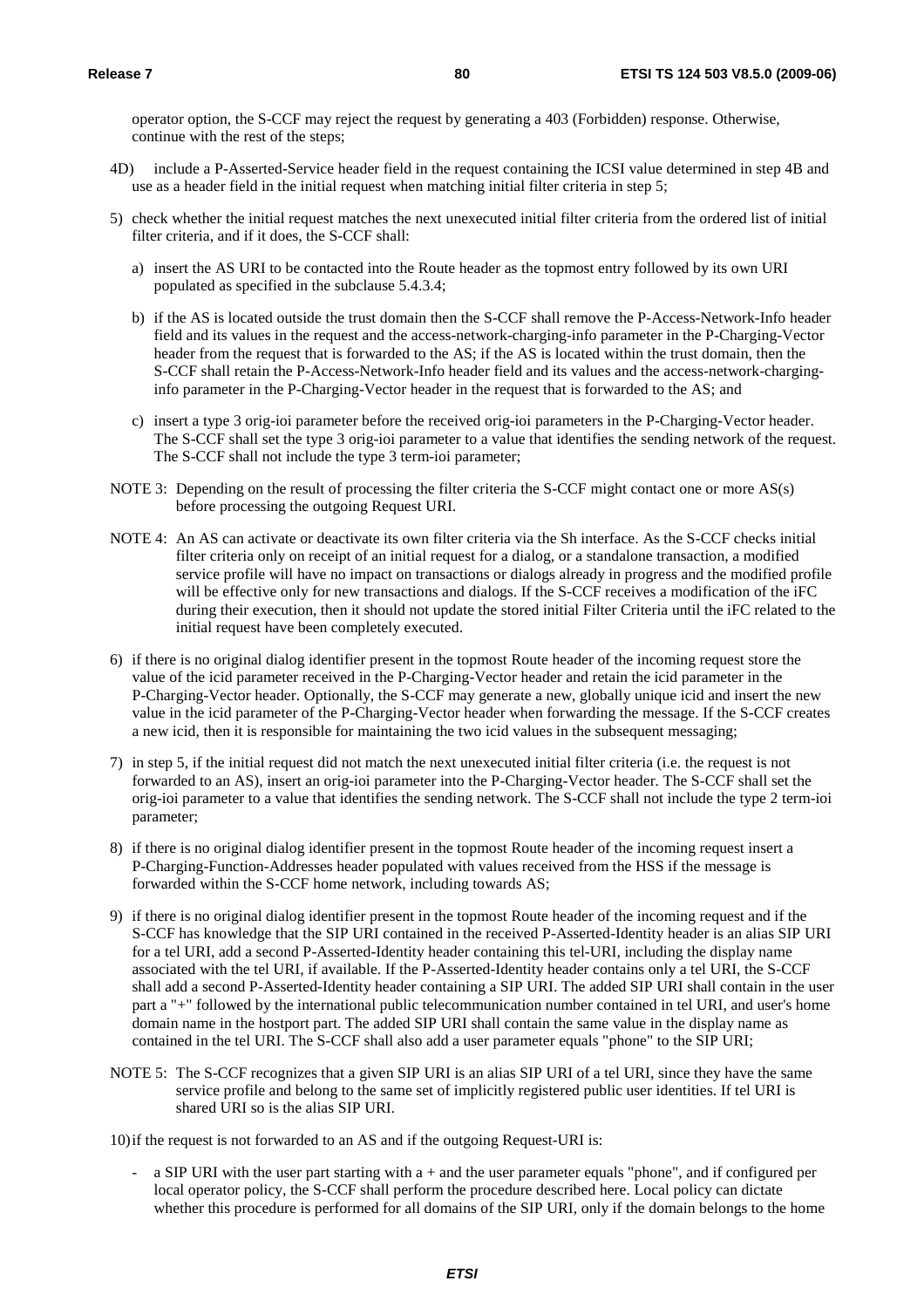network, or not at all. If local policy indicates that the procedure is to be performed, then the S-CCF shall translate the international public telecommunications number contained in the user part of the SIP URI (see RFC 3966 [22]) to a globally routeable SIP URI using either an ENUM/DNS translation mechanism with the format specified in RFC 3761 [24], or any other available database. Database aspects of ENUM are outside the scope of the present document. An S-CCF that implements the additional routeing functionality described in annex I may forward the request without attempting translation. If a translation is in fact performed and it succeeds, the S-CCF shall update the Request-URI with the globally routeable SIP URI returned by ENUM/DNS. If this translation fails, the request may be forwarded to a BGCF or any other appropriate entity (e.g. a MRFC to play an announcement) in the originator's home network or the S-CCF may send an appropriate SIP response to the originator. When forwarding the request to a BGCF or any other appropriate entity, the S-CCF shall leave the original Request-URI containing the SIP URI with user parameter equals phone unmodified. If the request is forwarded, the S-CCF shall remove the access-network-charging-info parameter from the P-Charging-Vector header prior to forwarding the message;

- a tel URI in the international format, the S-CCF shall translate the E.164 address (see RFC 3966 [22]) to a globally routeable SIP URI using either an ENUM/DNS translation mechanism with the format specified in RFC 3761[ 24] , or any other available database. Databases aspects of ENUM are outside the scope of the present document. An S-CCF that implements the additional routeing functionality described in annex I may forward the request without attempting translation. If this translation is in fact performed and it succeeds, the S-CCF shall update the Request-URI with the globally routeable SIP URI returned by ENUM/DNS. If this translation fails, the request may be forwarded to a BGCF or any other appropriate entity (e.g. a MRFC to play an announcement) in the originator's home network or the S-CCF may send an appropriate SIP response to the originator. When forwarding the request to a BGCF or any other appropriate entity, the S-CCF shall leave the original Request-URI containing the tel URI unmodified. If the request is forwarded, the S-CCF shall remove the access-network-charging-info parameter from the P-Charging-Vector header prior to forwarding the message;
- a tel URI in non-international format (i.e. the local service number analysis and handling is either failed in the appropriate AS or the request has not been forwarded to AS for local service number analysis and handling at all), either forward the request to a BGCF or any other appropriate entity (e.g. a MRFC to play an announcement) in the originator's home network or send an appropriate SIP response to the originator; and
	- a pres URI or an im URI, the S-CCF shall forward the request as specified in RFC 3861 [63]. In this case, the S-CCF shall not modify the received Request-URI;
- 11) determine the destination address (e.g. DNS access) using the URI placed in the topmost Route header if present, otherwise based on the Request-URI. If the destination requires interconnect functionalities (e.g. the destination address is of an IP address type other than the IP address type used in the IM CN subsystem), the S-CCF shall forward the request the request shall be forwarded to the destination address via an IBCF in the same network;
- 12) if network hiding is needed due to local policy, put the address of the IBCF to the topmost route header;

13) in case of an initial request for a dialog:

- a) determine the need for GRUU processing. GRUU processing is required if:
	- an original dialog identifier that the S-CCF previously placed in a Route header is not present in the topmost Route header of the incoming request (this means the request is not returning after having been sent to an AS), and
	- the contact address contains a valid GRUU as specified in subclause 5.4.7A.4.
- b) if GRUU processing is not required and the initial request originated from a served user, then determine the need to record-route for other reasons:
	- if the request is routed to an AS which is part of the trust domain, the S-CCF can decide whether to record-route or not. The decision is configured in the S-CCF using any information in the received request that may otherwise be used for the initial filter criteria. If the request is record-routed the S-CCF shall create a Record-Route header containing its own SIP URI; or
	- if the request is routed elsewhere, create a Record-Route header containing its own SIP URI;
- NOTE 6: For requests originated from a PSI the S-CCF can decide whether to record-route or not based on operator policy.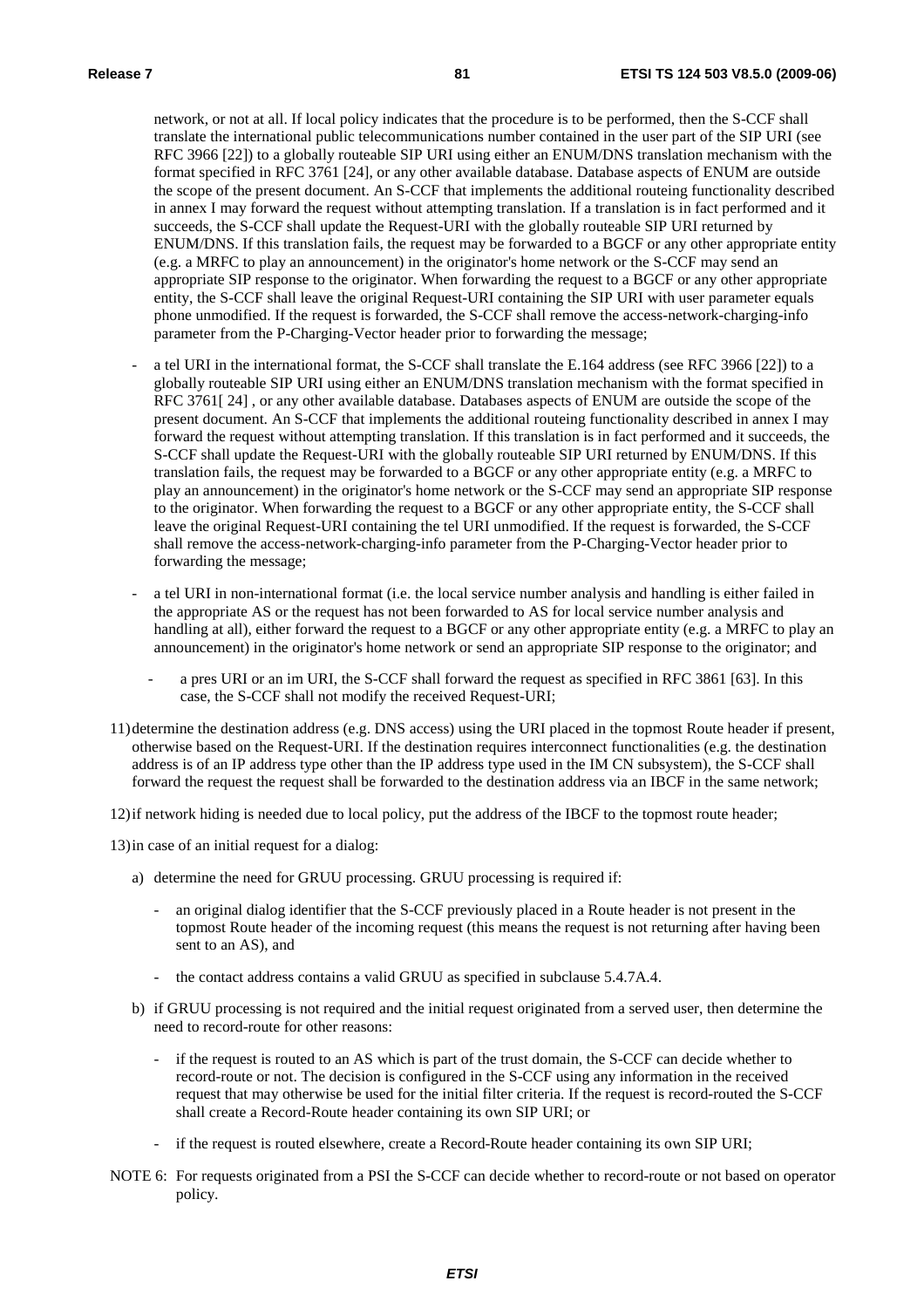- c) if GRUU processing is required, the S-CCF shall create a Record-Route header containing its own SIP URI;
- d) if GRUU processing is required, the S-CCF shall save an indication that GRUU-routeing is to be performed for in-dialog requests that reach the S-CCF because of the Record-route header added in step c);
- NOTE 7: The manner of representing the GRUU-routeing indication is a private matter for the S-CCF. The indication is used during termination processing of in-dialog requests to cause the S-CCF to replace a Request-URI containing a GRUU with the corresponding registered contact address. It can be saved using values in the Record-Route header, or in dialog state.
- 14) based on the destination user (Request-URI), remove the P-Access-Network-Info header and the access-network-charging-info parameter in the P-Charging-Vector header prior to forwarding the message;
- 15) route the request based on SIP routeing procedures; and
- 16) if the request is an INVITE request, save the Contact, Cseq and Record-Route header field values received in the request such that the S-CCF is able to release the session if needed.

When the S-CCF receives, an initial request for a dialog or a request for a standalone transaction, from an AS acting on behalf of an unregistered user, the S-CCF shall:

- 1) execute the procedures described in the steps 1, 2, 3, 4, 4A, 4B, 4C, 4D, 5, 6, 7, 8, 9, 10, 11, 12, 13,14,15 and 16 in the above paragraph (when the S-CCF receives, from a registered served user, an initial request for a dialog or a request for a standalone transaction).
- NOTE 8: When the S-CCF does not have the user profile, before executing the actions as listed above, it initiates the S-CCF Registration/deregistration notification with the purpose of downloading the relevant user profile (i.e. for unregistered user) and informs the HSS that the user is unregistered. The S-CCF will assess triggering of services for the unregistered user, as described in 3GPP TS 29.228 [14].

If the S-CCF fails to receive a SIP response or receives a 408 (Request Timeout) response or a 5xx response from the AS, the S-CCF shall:

- if the default handling defined in the filter criteria indicates the value "SESSION\_CONTINUED" as specified in 3GPP TS 29.228 [14] or no default handling is indicated, execute the procedure from step 4; and
- if the default handling defined in the filter criteria indicates the value "SESSION\_TERMINATED" as specified in 3GPP TS 29.228 [14], either forward the received response or, if the request is an initial INVITE request, send a 408 (Request Timeout) response or a 5xx response towards the served UE as appropriate (without verifying the matching of filter criteria of lower priority and without proceeding for further steps).

If the S-CCF receives any final response from the AS, it shall forward the response towards the served UE (without verifying the matching of filter criteria of lower priority and without proceeding for further steps).

When the S-CCF receives any response to the above request, the S-CCF may:

- 1) apply any privacy required by RFC 3323 [33] and RFC 3325 [34] to the P-Asserted-Identity header, although the S-CCF shall not, except for the case where trust domain provisioning applies (e.g. response sent to an AS outside the trusted domain) as described in clause 4.4, modify or remove the priv-value set to 'id' within the Privacy header.
- NOTE 9: The P-Asserted-Identity header would normally only be expected in 1xx or 2xx responses.
- NOTE 10: The optional procedure above is in addition to any procedure for the application of privacy at the edge of the trust domain specified by RFC 3325 [34].
- NOTE 10a: The priv-value 'id' in the Privacy header will be used by the originating UE to distinguish the request of TIR by the terminating user as described in TS 183 008 [a].

When the S-CCF receives any response to the above request containing a term-ioi parameter, the S-CCF shall store the value of the received term-ioi parameter received in the P-Charging-Vector header, if present, and remove all received ioi parameters from the forwarded response if next hop is not an AS.

NOTE 11: Any received term-ioi parameter will be a type 2 term-ioi or type 3 term-ioi. The term-ioi parameter identifies the sending network of the response message.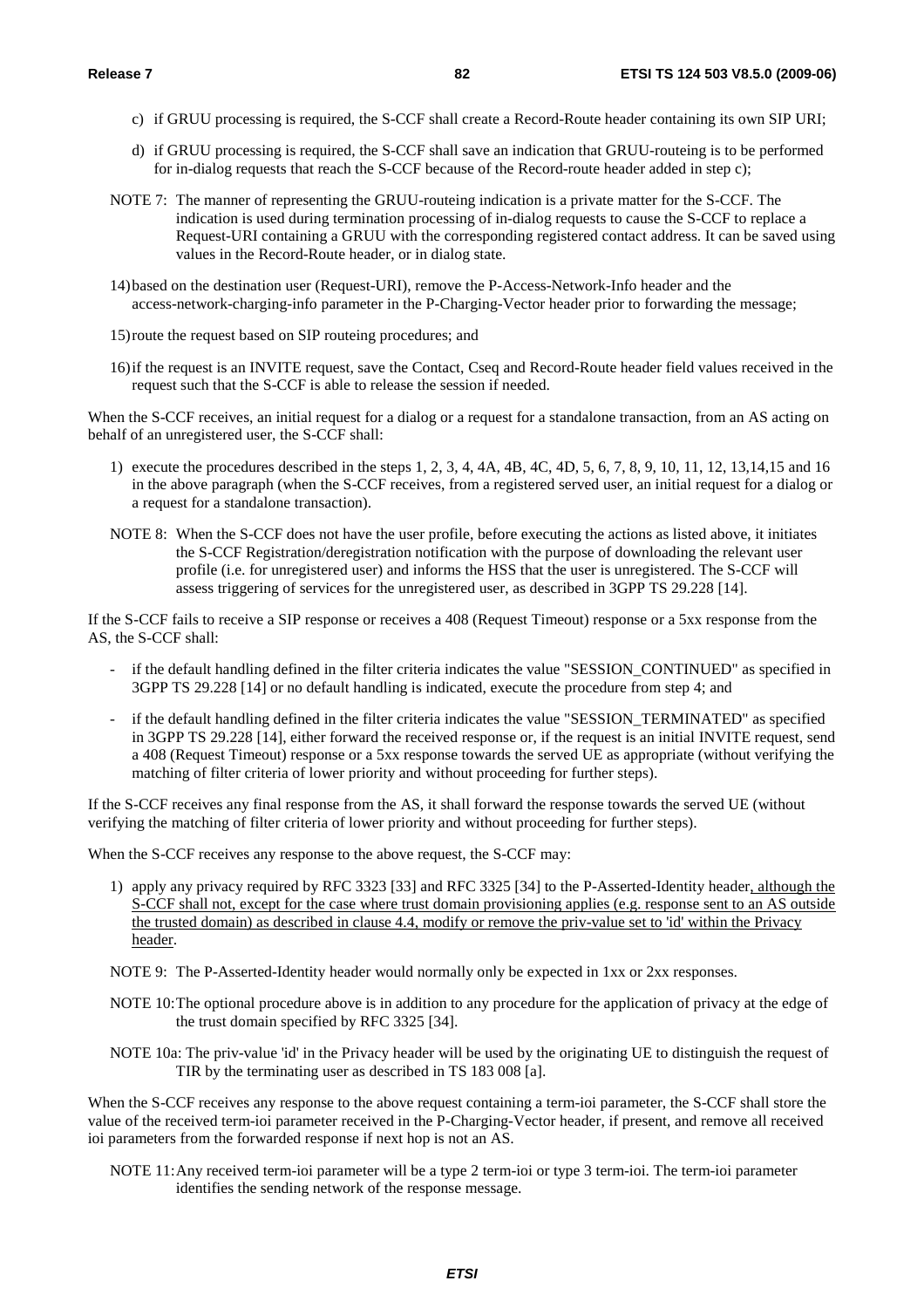When the S-CCF receives any response to the above request, and forwards it to AS, the S-CCF shall insert a P-Charging-Vector header containing the orig-ioi parameter, if received in the request, and a type 3 term-ioi parameter in the response. The S-CCF shall set the type 3 term-ioi parameter to a value that identifies the sending network of the response and the type 3 orig-ioi parameter is set to the previously received value of type 3 orig-ioi.

When the S-CCF receives any 1xx or 2xx response to the initial request for a dialog, if the response corresponds to an INVITE request, the S-CCF shall save the Contact and Record-Route header field values in the response in order to be able to release the session if needed.

When the S-CCF, upon sending an initial INVITE request that includes an IP address in the SDP offer (in "c=" parameter), receives an error response indicating that the IP address type is not supported, (e.g., the S-CCF receives the 488 (Not Acceptable Here) with 301 Warning header indicating "incompatible network address format"), the S-CCF shall either:

- fork the initial INVITE request to the IBCF; or
- process the error response and forward it using the Via header.

When the S-CCF receives from the served user a target refresh request for a dialog, prior to forwarding the request the S-CCF shall:

- 1) remove its own URI from the topmost Route header;
- 2) create a Record-Route header containing its own SIP URI;
- 3) or INVITE dialogs (i.e. dialogs initiated by an INVITE request), save the Contact and Cseq header field values received in the request such that the S-CCF is able to release the session if needed;
- 4) in case the request is routed towards the destination user (Request-URI) or in case the request is routed to an AS located outside the trust domain, remove the P-Access-Network-Info header and the access-network-charginginfo parameter in the P-Charging-Vector header; and
- 5) route the request based on the topmost Route header.

When the S-CCF receives any 1xx or 2xx response to the target refresh request for an INVITE dialog, the S-CCF shall replace the saved Contact and Record-Route header field values in the response such that the S-CCF is able to release the session if needed.

When the S-CCF receives from the served user a subsequent request other than a target refresh request for a dialog, prior to forwarding the request the S-CCF shall:

- 1) remove its own URI from the topmost Route header;
- 2) in case the request is routed towards the destination user (Request-URI) or in case the request is routed to an AS located outside the trust domain, remove the P-Access-Network-Info header and the access-network-charginginfo parameter in the P-Charging-Vector header; and
- 3) route the request based on the topmost Route header.

With the exception of 305 (Use Proxy) responses, the S-CCF shall not recurse on 3xx responses.

### 5.4.3.3 Requests terminated at the served user

When the S-CCF receives, destined for a statically pre-configured PSI or a registered served user, an initial request for a dialog or a request for a standalone transaction, prior to forwarding the request, the S-CCF shall:

- 1) check if an original dialog identifier that the S-CCF previously placed in a Route header is present in the topmost Route header of the incoming request.
	- If present, the request has been sent from an AS in response to a previously sent request.
	- If not present, it indicates that the request is visiting the S-CCF for the first time, and in this case the S-CCF shall determine whether the request contains a barred public user identity in the Request-URI of the request or not. In case the Request URI contains a barred public user identity for the user, then the S-CCF shall reject the request by generating a 404 (Not Found) response. Otherwise, continue with the rest of the steps;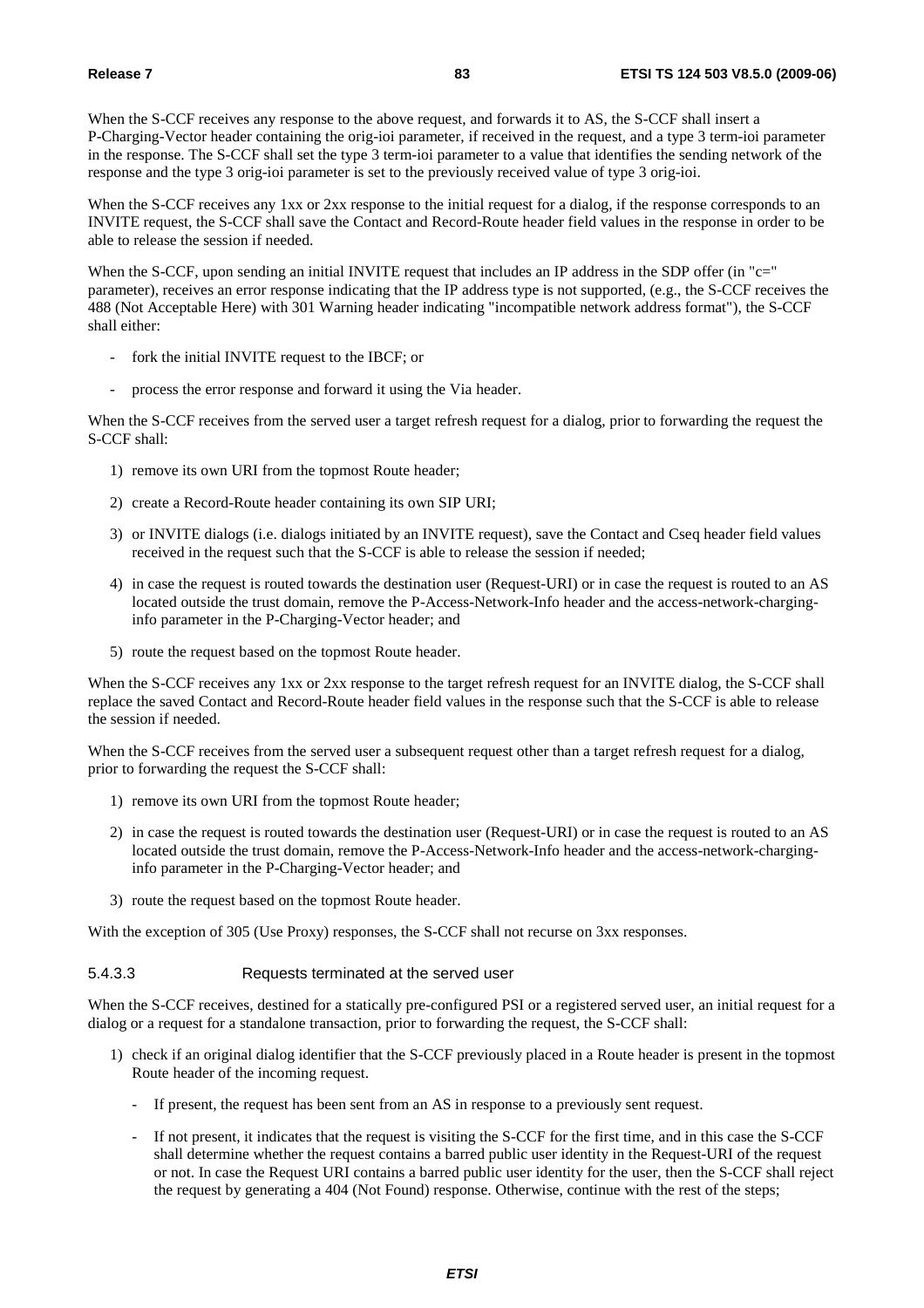- 2) remove its own URI from the topmost Route header;
- 3) if there was an original dialog identifier present in the topmost Route header of the incoming request then check whether the Request-URI matches the saved Request-URI. The Request-URI and saved Request-URI are considered a match if the Request-URI is equal to the saved value of the Request-URI, or if the Request-URI is a public GRUU and the saved value of the Request-URI is a temporary GRUU and both the public and temporary GRUUs represent the same public user identity and instance ID. If there is no match, then:
	- a) if the request is an INVITE request, save the Contact, CSeq and Record-Route header field values received in the request such that the S-CCF is able to release the session if needed; and
	- b) forward the request based on the topmost Route header or if not available forward the request based on the Request-URI (routing based on Request-URI is specified steps 10 through 14 from subclause 5.4.3.2) and skip the following steps.
- 3A) if the Request-URI is a GRUU, but is not valid as defined in subclause 5.4.7A.4, then return a 4xx response as specified in draft-ietf-sip-gruu [93];
- 3B) if the Request-URI contains a public GRUU and the saved value of the Request URI is a temporary GRUU, then replace the Request-URI with the saved value of the Request-URI;
- 3C) if the request contains a P-Asserted-Service header field check whether the IMS communication service identified by the ICSI value contained in the P-Asserted-Service header field is allowed by the subscribed services for the served user and if not remove the P-Asserted-Service header field;
- 3D) if the request does not contain a P-Asserted-Service header field check if the contents of the request matches a subscribed service (i.e. SDP media capabilities, Content-Type header field) for each and any of the subscribed services for the served user. As an operator option, if the contents of the request do not match a subscribed service, the S-CCF may reject the request by generating a 403 (Forbidden) response. Otherwise, continue with the rest of the steps;
- 3E) if the request does not contain a P-Asserted-Service header field and if the contents of the request are allowed by the subscribed services for the served user include a P-Asserted-Service header field in the request containing the ICSI value for the related IMS communication service, and use the as a header field in the initial request when matching initial filter criteria in step 4;
- 4) check whether the initial request matches the next unexecuted initial filter criteria based on the public user identity identified by the Request-URI in the priority order and apply the filter criteria on the SIP method as described in 3GPP TS 23.218 [5] subclause 6.5. If there is a match, then the S-CCF shall:
	- if the Request-URI is a temporary GRUU as defined in subclause 5.4.7A.3, then replace the Request-URI with the public GRUU that is associated with the temporary GRUU (i.e. the public GRUU representing the same public user identity and instance ID as the temporary GRUU);
	- insert the AS URI to be contacted into the Route header as the topmost entry followed by its own URI populated as specified in the subclause 5.4.3.4; and
	- insert a type 3 orig-ioi parameter in the P-Charging-Vector header. The type 3 orig-ioi parameter identifies the sending network of the request message before the received orig-ioi. The S-CCF shall not include the type 3 term-ioi parameter;
- NOTE 1: Depending on the result of the previous process, the S-CCF may contact one or more AS(s) before processing the outgoing Request-URI.
- NOTE 2: If the Request-URI of the received terminating request contains a temporary GRUU, then step 4 replaces the Request-URI with the associated public GRUU before invoking the AS, and step 3B restores the original temporary GRUU when the request is returned from the AS.
- NOTE 3: An AS can activate or deactivate its own filter criteria via the Sh interface. As the S-CCF checks initial filter criteria only on receipt of an initial request for a dialog, or a standalone transaction, a modified service profile will have no impact on transactions or dialogs already in progress and the modified profile will be effective only for new transactions and dialogs. If the S-CCF receives a modification of the iFC during their execution, then it should not update the stored initial Filter Criteria until the iFC related to the initial request have been completely executed.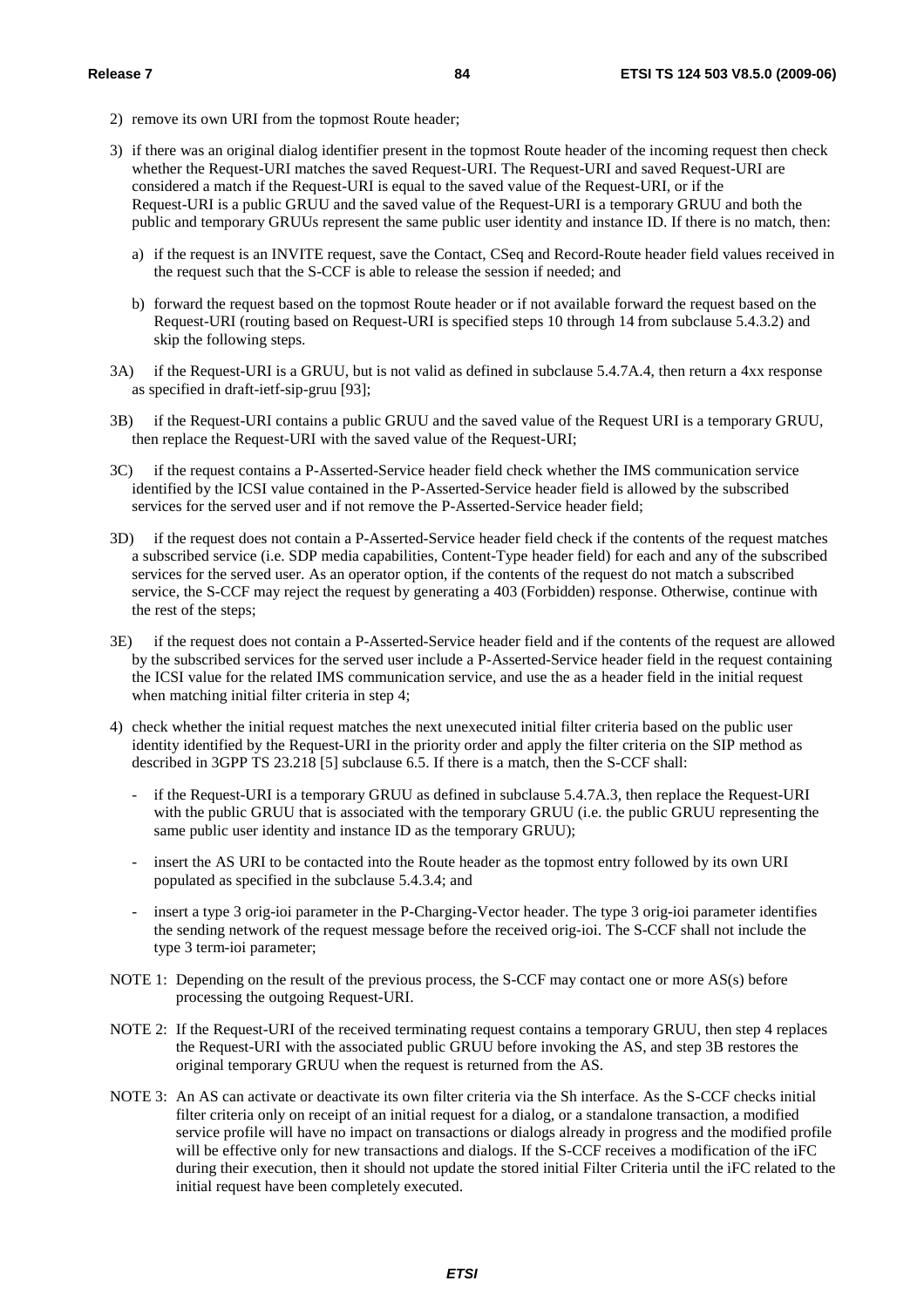- 5) if there was no original dialog identifier present in the topmost Route header of the incoming request insert a P-Charging-Function-Addresses header field, if not present, populated with values received from the HSS if the message is forwarded within the S-CCF home network, including towards AS;
- 6) if there was no original dialog identifier present in the topmost Route header of the incoming request store the value of the icid parameter received in the P-Charging-Vector header and retain the icid parameter in the P-Charging-Vector header;
- 7) if there was no original dialog identifier present in the topmost Route header of the incoming request store the value of the orig-ioi parameter received in the P-Charging-Vector header, if present, and remove all received ioi parameters from the forwarded request if next hop is not an AS;
- NOTE 4: Any received orig-ioi parameter will be a type 2 orig-ioi. or type 3 orig-ioi. The orig-ioi parameter identifies the sending network of the request message. 8) in the case there are no Route headers in the request, create a target set of potential routes from the list of preloaded routes saved during registration or re-registration, as described in subclause 5.4.1.2, as follows:
	- a) if the Request-URI is a valid GRUU as defined in subclause 5.4.7A.4, then the target set is determined by following the procedures for Request Targeting specified in draft-ietf-sip-gruu [93], using the public user identity and instance ID derived from the GRUU using the procedures of subclause 5.4.7A;
	- b) if the Request-URI is not a GRUU, then the target set is all the registered contacts saved for the destination public user identity;
- 9) if necessary perform the caller preferences to caller capabilities matching according to RFC 3841 [56B] to the target set;

NOTE 5: This might eliminate entries and reorder the target set.

10) in case there are no Route headers in the request:

- a) if there is more than one route in the target set determined in steps 8) and 9) above:
	- if the fork directive in the Request Disposition header was set to "no-fork", the contact with the highest qvalue parameter shall be used to build the target URI. In case no qvalue parameters were provided, the S-CCF shall decide locally what contact address to be used to build the target URI; otherwise
	- fork the request or perform sequential search based on the relative preference indicated by the qvalue parameter of the Contact header in the original REGISTER request, as described in RFC3261 [26]. In case no qvalue parameters were provided, then the S-CSCF determine the contact address to be used to build the target URI as directed by the Request Disposition header as described in RFC 3841 [56B]. If the Request-Disposition header is not present, the S-CCF shall decide locally whether to fork or perform sequential search among the contact addresses;
	- in case that no route is chosen, return a 480 (Temporarily unavailable) response or another appropriate unsuccessful SIP response and terminate these procedures.
- b) If no "loose route" indication has been received, in the service profile of the served public user identity, from the HSS during registration ,build the Request-URI with the contents of the target URI determined in the previous step;
- c) insert a P-Called-Party-ID SIP header field containing the contents of the Request-URI received in the request unless the Request-URI contains a temporary GRUU in which case insert the public GRUU in the P-Called-Party-ID;
- d) build the Route header field with the Path values from the chosen route and if "loose route" indication has been received ,in the service profile of the served user identity, from the HSS during registration, add the content of the target URI determined in step a), as last URI of the route; and
- e) save the Request-URI and the total number of Record-route headers as part of the dialog request state.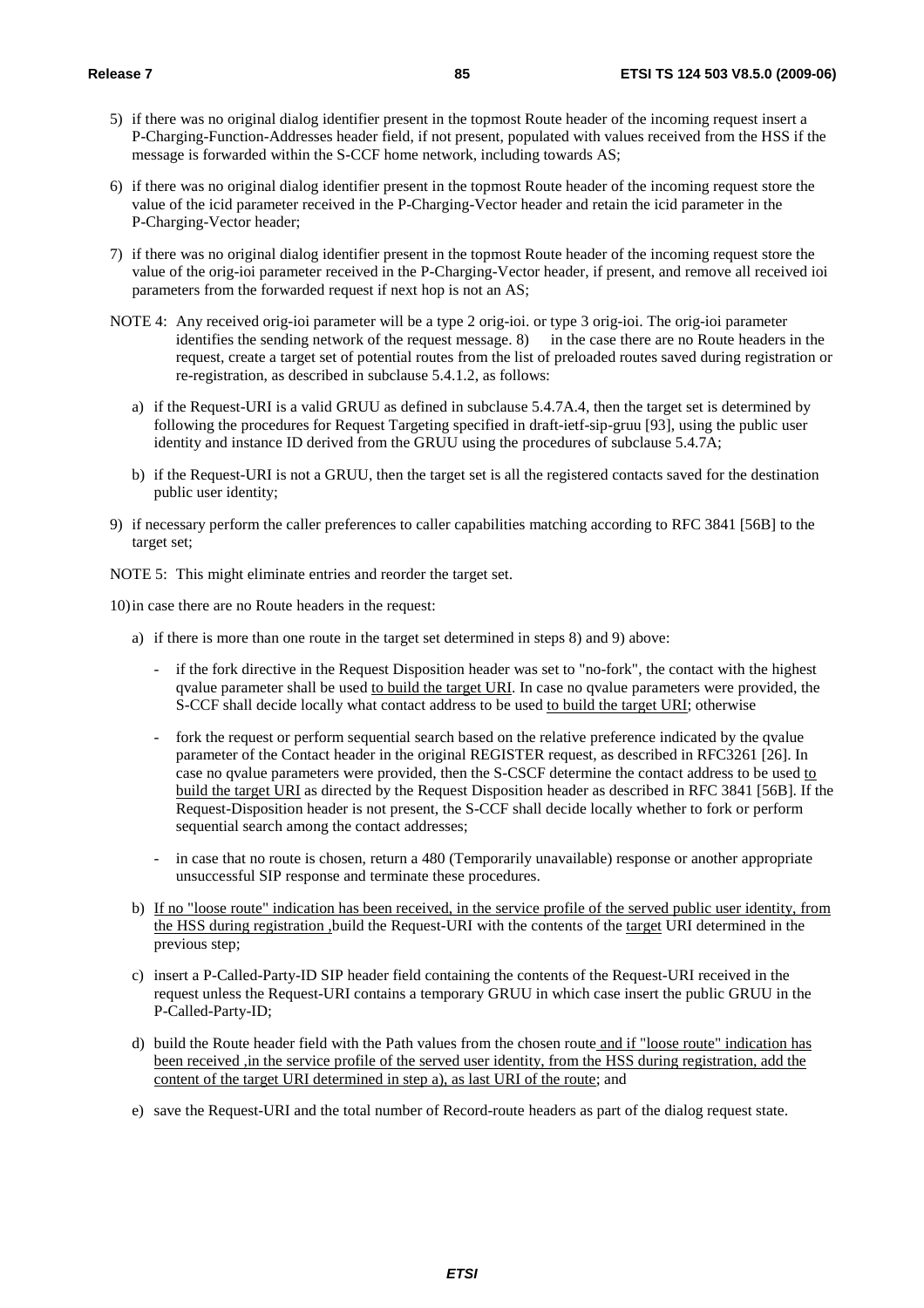- NOTE 6: For each initial dialog request terminated at a served user two pieces of state are maintained to assist in processing GRUUs: the chosen contact address to which the request is routed; and the position of an entry for the S-CCF in the Record-Route header that will be responsible for GRUU translation, if needed (the position is the number of entries in the list before the entry was added). The entry will be added in step 5) of the below procedures for handling S-CCF receipt any 1xx or 2xx response to the initial request for a dialog. The S-CCF can record-route multiple times, but only one of those (the last) will be responsible for gruu translation at the terminating end.
- 11) if the request is an INVITE request, save the Contact, CSeq and Record-Route header field values received in the request such that the S-CCF is able to release the session if needed;
- 12) optionally, apply any privacy required by RFC 3323 [33] and RFC 3325 [34] to the P-Asserted-Identity header and privacy required by RFC 4244 [66] although the S-CCF shall not, except for the case where trust domain provisioning applies (e.g. request sent to an AS outside the trusted domain) as described in clause 4.4, modify or remove the priv-value set to 'id' within the Privacy header;
- NOTE 7: The optional procedure above is in addition to any procedure for the application of privacy at the edge of the trust domain specified by RFC 3325 [34].
- NOTE 7a: The priv-value 'id' in the Privacy header will be used by the terminating UE to distinguish the request of OIR by the originating user as described in TS 183 007 [b].

13) in case of an initial request for a dialog, either:

- if the request is routed to an AS which is part of the trust domain, the S-CCF can decide whether to recordroute or not. The decision is configured in the S-CCF using any information in the received request that may otherwise be used for the initial filter criteria. If the request is record-routed the S-CCF shall create a Record-Route header containing its own SIP URI; or
- if the request is routed elsewhere, create a Record-Route header containing its own SIP URI;
- 13A) if the request is routed to the P-CSCF remove the P-User-Database header if present; and

14) forward the request based on the topmost Route header.

If the S-CCF fails to receive a SIP response or receives a 408 (Request Timeout) response or a 5xx response from the AS, the S-CCF shall:

- if the default handling defined in the filter criteria indicates the value "SESSION\_CONTINUED" as specified in 3GPP TS 29.228 [14] or no default handling is indicated, execute the procedure from step 4; and
- if the default handling defined in the filter criteria indicates the value "SESSION\_TERMINATED" as specified in 3GPP TS 29.228 [14], either forward the received response or, if the request is an initial INVITE request, send a 408 (Request Timeout) response or a 5xx response towards the originating UE as appropriate (without verifying the matching of filter criteria of lower priority and without proceeding for further steps).

If the S-CCF receives any final response from the AS, it shall forward the response towards the originating UE (without verifying the matching of filter criteria of lower priority and without proceeding for further steps).

When the S-CCF receives any response to the above request and forwards it to AS, the S-CCF shall insert a P-Charging-Vector header containing the orig-ioi parameter, if received in the request, and a type 3 term-ioi parameter in the response. The S-CCF shall set the type 3 term-ioi parameter to a value that identifies the sending network of the response and the orig-ioi parameter is set to the previously received value of orig-ioi.

NOTE 8: Any received term-ioi parameter will be a type 3 term-ioi. The term-ioi parameter identifies the service provider from which the response was sent.

When the S-CCF receives, destined for an unregistered user, an initial request for a dialog or a request for a standalone transaction, the S-CCF shall:

- 1) Void.2) execute the procedures described in 1, 2, 3, 3C, 3D, 3E, 4, 5, 6, 7, 11, 13; 13A and 14 in the above paragraph (when the S-CCF receives, destined for the registered served user, an initial request for a dialog or a request for a standalone transaction).
- 3) In case that no AS needs to be contacted, then S-CCF shall return an appropriate unsuccessful SIP response. This response may be a 480 (Temporarily unavailable) and terminate these procedures.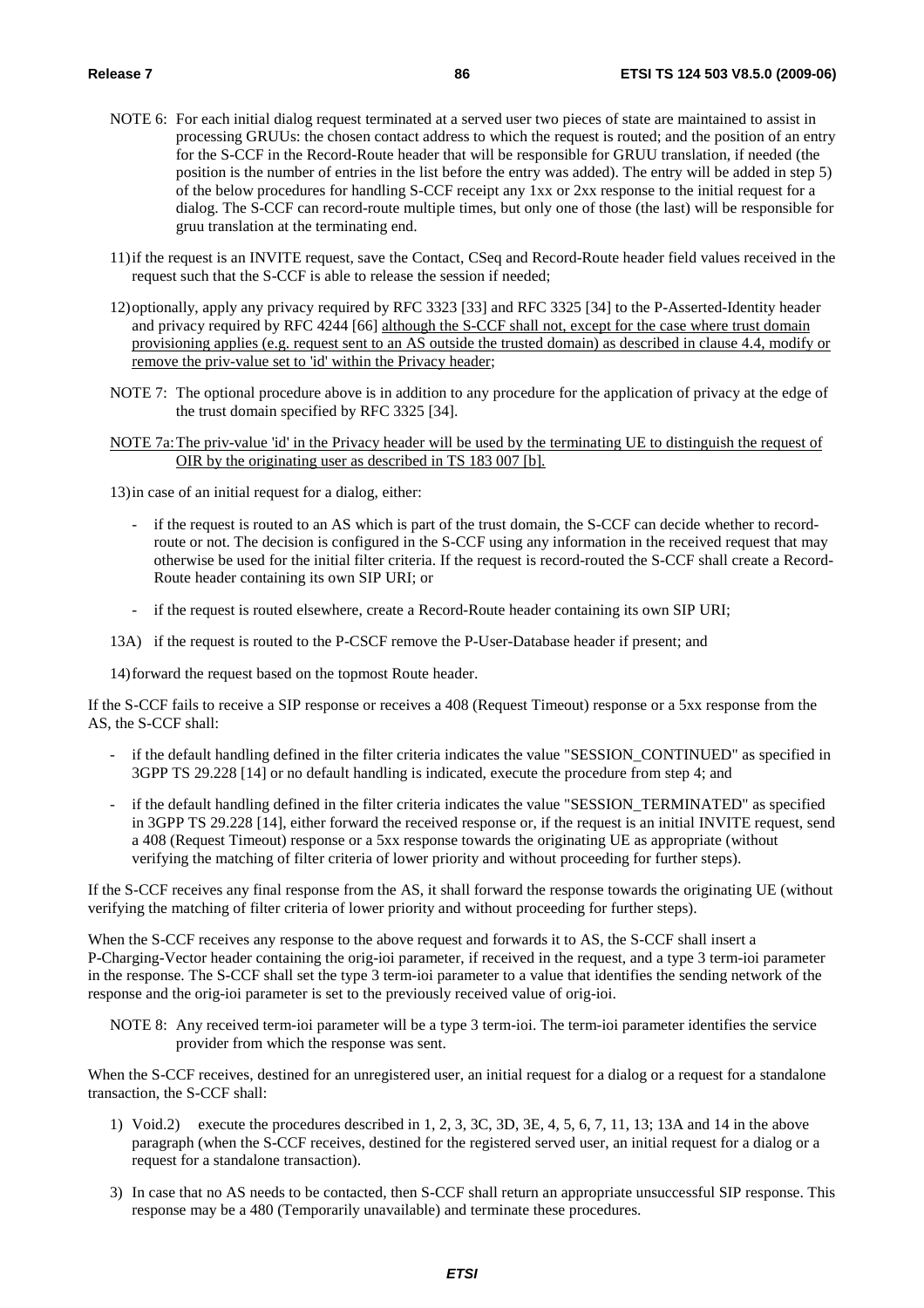NOTE 9: When the S-CCF does not have the user profile, before executing the actions as listed above, it initiates the S-CCF Registration/deregistration notification with the purpose of downloading the relevant user profile (i.e. for unregistered user) and informs the HSS that the user is unregistered. The S-CCF will assess triggering of services for the unregistered user, as described in 3GPP TS 29.228 [14]. When requesting the user profile the S-CCF can include the information in the P-Private-Key header in S-CCF Registration/deregistration notification.

Prior to performing S-CCF Registration/Deregistration procedure with the HSS, the S-CCF decides which HSS to query, possibly as a result of a query to the Subscription Locator Functional (SLF) entity as specified in 3GPP TS 29.228 [14] or use the value as received in the P-User-Database header in the initial request for a dialog or a request for a standalone transaction as defined in RFC 4457 [82]. The HSS address received in the response to SLF query can be used to address the HSS of the public user identity with further queries.

When the S-CCF receives any 1xx or 2xx response to the initial request for a dialog (whether the user is registered or not), it shall:

- 1) if the response corresponds to an INVITE request, save the Contact and Record-Route header field values in the response such that the S-CCF is able to release the session if needed;
- 2) if the response is not forwarded to an AS (i.e. the response is related to a request that was matched to the first executed initial filter criteria), insert a type 2 term-ioi parameter in the P-Charging-Vector header of the outgoing response. The type 2 term-ioi is set to a value that identifies the sending network of the response and the orig-ioi parameter is set to the previously received value of orig-ioi. Values of orig-ioi and term-ioi in the received response are removed;
- 3) in the case where the S-CCF has knowledge that the SIP URI contained in the received P-Asserted-Identity header is an alias SIP URI for a tel URI the S-CCF shall add a second P-Asserted-Identity header containing this tel URI including the display name associated with the tel URI, if available. If the P-Asserted-Identity header contains only a tel URI, the S-CCF shall add a second P-Asserted-Identity header containing a SIP URI. The added SIP URI shall contain in the user part a "+" followed by the international public telecommunication number contained in tel URI, and user's home domain name in the hostport part. The added SIP URI shall contain the same value in the display name as contained in the tel URI. The S-CCF shall also add a user parameter equals "phone" to the SIP URI;
- 4) in case the response is sent towards the originating user, the S-CCF may remove the P-Access-Network-Info header based on local policy rules and the destination user (Request-URI); and
- 5) save an indication that GRUU routeing is to be performed for subsequent requests sent within this same dialog if:
	- a) there is a record-route position saved as part of the initial dialog request state; and
	- b) the contact address in the response is a valid GRUU as specified in subclause 5.4.7A.4.
- NOTE 10: There could be several responses returned for a single request, and the decision to insert or modify the Record-Route needs to be applied to each. But a response might also return to the S-CCF multiple times as it is routed back through AS. The S-CCF will take this into account when carrying out step 5) to ensure that the information is stored only once.

When the S-CCF receives a response to a request for a standalone transaction (whether the user is registered or not), in the case where the S-CCF has knowledge that the SIP URI contained in the received P-Asserted-Identity header is an alias SIP URI for a tel URI the S-CCF shall add a second P-Asserted-Identity header containing this tel URI, including the display name associated with the tel URI, if available. If the P-Asserted-Identity header contains only a tel URI, the S-CCF shall add a second P-Asserted-Identity header containing a SIP URI. The added SIP URI shall contain in the user part a "+" followed by the international public telecommunication number contained in tel URI, and user's home domain name in the hostport part. The added SIP URI shall contain the same value in the display name as contained in the tel URI. The S-CCF shall also add a user parameter equals "phone" to the SIP URI. In case the response is forwarded to an AS that is located within the trust domain, the S-CCF shall retain the P-Access-Network-Info header and the access-network-charging-info parameter in the P-Charging-Vector header; otherwise, the S-CCF shall remove the P-Access-Network-Info header and the access-network-charging-info parameter in the P-Charging-Vector header.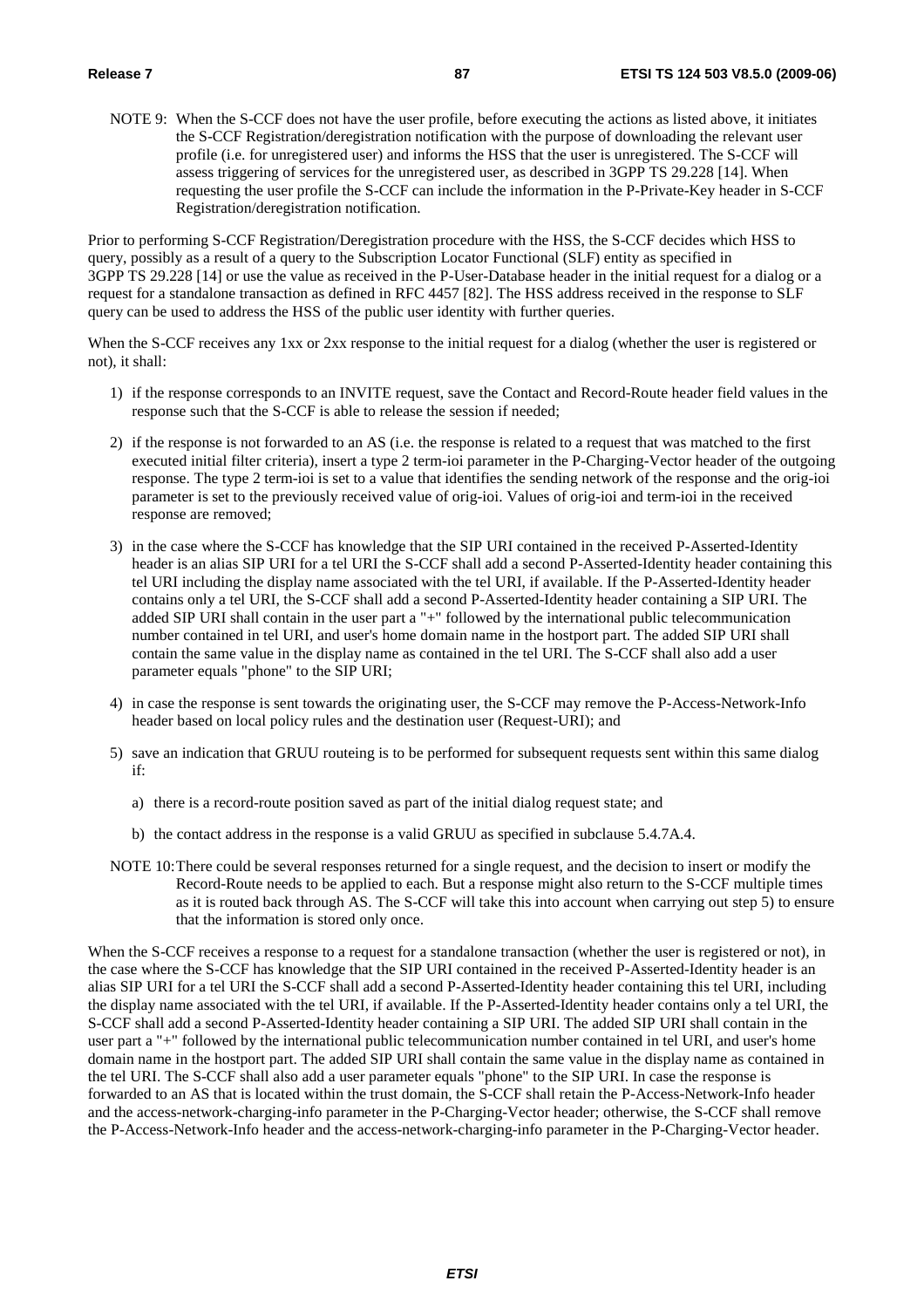When the S-CCF receives the 200 (OK) response for a standalone transaction request, the S-CCF shall:

- 1) insert a P-Charging-Function-Addresses header populated with values received from the HSS if the message is forwarded within the S-CCF home network, including towards an AS; and
- 2) if the response is not forwarded to an AS (i.e. the response is related to a request that was matched to the first executed initial filter criteria),insert a type 2 term-ioi parameter in the P-Charging-Vector header of the outgoing response. The type 2 term-ioi is set to a value that identifies the sending network of the response and the type 2 orig-ioi parameter is set to the previously received value of orig-ioi.
- NOTE 11: If the S-CCF forked the request of a stand alone transaction to multiple UEs and receives multiple 200 (OK) responses, the S-CCF will select and return only one 200 (OK) response. The criteria that the S-CCF employs when selecting the 200 (OK) response is based on the operator's policy (e.g. return the first 200 (OK) response that was received).

When the S-CCF receives, destined for a served user, a target refresh request for a dialog, prior to forwarding the request, the S-CCF shall:

- 1) if the incoming request is received on a dialog for which GRUU routeing is to be performed and the Request-URI is not the GRUU for this dialog, then return a response of 400 (Bad Request).
- 2) if the incoming request is received on a dialog for which GRUU routeing is to be performed and the Request-URI contains the GRUU for this dialog then the S-CCF shall:
	- perform the procedures for Request Targeting specified in draft-ietf-sip-gruu [93], using the public user identity and instance ID derived from the Request-URI, as specified in subclause 5.4.7A;
	- if no contact can be selected, return a response of 480 (Temporarily Unavailable).
- 3) remove its own URI from the topmost Route header;
- 4) for INVITE dialogs (i.e. dialogs initiated by an INVITE request), save the Contact and Cseq header field values received in the request such that the S-CCF is able to release the session if needed;
- 5) create a Record-Route header containing its own SIP URI; and
- 6) forward the request based on the topmost Route header.

When the S-CCF receives any 1xx or 2xx response to the target refresh request for a dialog (whether the user is registered or not), the S-CCF shall:

- 1) for INVITE dialogs, replace the saved Contact header field values in the response such that the S-CCF is able to release the session if needed; and
- 2) in case the response is forwarded to an AS that is located within the trust domain, the S-CCF shall retain the P-Access-Network-Info header and the access-network-charging-info parameter in the P-Charging-Vector header; otherwise, the S-CCF shall remove the P-Access-Network-Info header and the access-network-charginginfo parameter in the P-Charging-Vector header.

When the S-CCF receives, destined for the served user, a subsequent request other than target refresh request for a dialog, prior to forwarding the request, the S-CCF shall:

- 1) if the incoming request is received on a dialog for which GRUU routeing is to be performed and the Request-URI is not the GRUU for this dialog, then return a response of 400 (Bad Request).
- 2) if the incoming request is received on a dialog for which GRUU routeing is to be performed and the Request-URI contains the GRUU for this dialog then the S-CCF shall:
	- perform the procedures for Request Targeting specified in draft-ietf-sip-gruu [93], using the public user identity and instance ID derived from the Request-URI, as specified in subclause 5.4.7A;
	- if no contact can be selected, return a response of 480 (Temporarily Unavailable).
- 3) remove its own URI from the topmost Route header; and
- 4) forward the request based on the topmost Route header.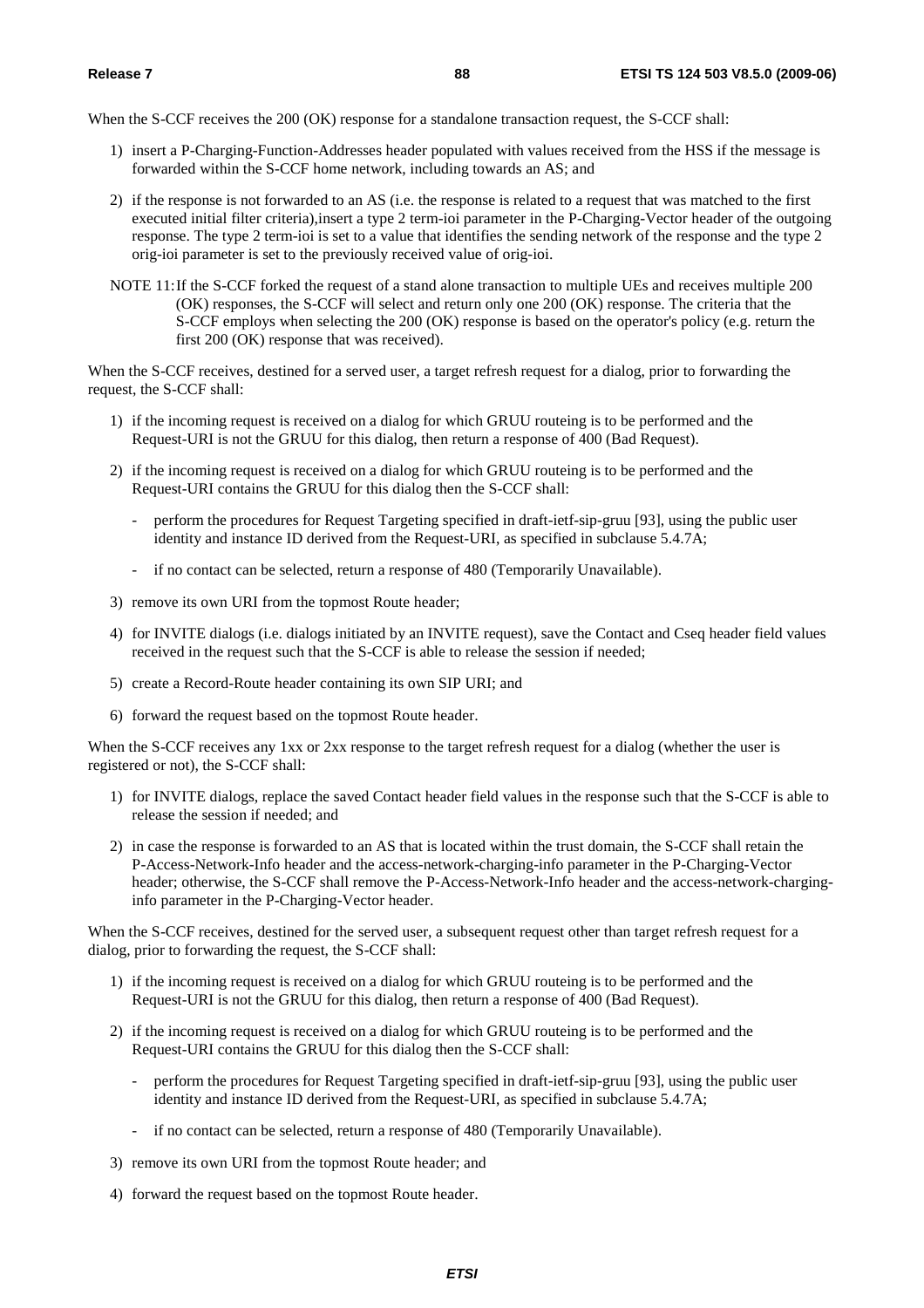When the S-CCF receives a response to a subsequent request other than target refresh request for a dialog, in case the response is forwarded to an AS that is located within the trust domain, the S-CCF shall retain the P-Access-Network-Info header and the access-network-charging-info parameter from the P-Charging-Vector header; otherwise, the S-CCF shall remove the P-Access-Network-Info header and the access-network-charging-info parameter from the P-Charging-Vector header.

With the exception of 305 (Use Proxy) responses, the S-CCF shall not recurse on 3xx responses.

## 5.7.1.9 Use of ICSI and IARI values

It shall be possible for an AS based upon the service logic to validate an ICSI value received in an Accept-Contact header or received in a P-Asserted-Service header and reject the request if necessary.

A trusted AS may insert a P-Asserted-Service header field in a request for a new dialog or standalone transaction. An untrusted AS may insert a P-Preferred-Service header field in a request for a new dialog or standalone transaction. If the request is related to an IMS communication service that requires the use of an ICSI then the AS:

shall include the ICSI value (coded as specified in subclause 7.2A.8.2), for the IMS communication service that is related to the request in either a P-Asserted-Service header field or a P-Preferred-Service header field depending whether the AS is trusted or not according to draft-drage-sipping-service-identification [121].

When an AS that is acting as a UA or initiating B2BUA or routeing B2BUA sends an initial request for a dialog or a request for a standalone transaction, the AS may include an Accept-Contact header field containing:

- an ICSI value (coded as specified in subclause 7.2A.8.2) in a g.3gpp.icsi-ref feature tag as defined in subclause 7.9.2 and RFC 3841 [56B]; and
- **zeroone** or more IARI values (coded as specified in subclause 7.2A.9.2) that are related to the request in a g.ims.appiari-ref feature tag as defined in subcluase 7.9.23 and RFC 3841 [56B]

if the ICSI or IARIs for the IMS communication service and IMS application are known.

The AS may:

- include the received ICSI and IARI values;
- replace or remove received ICSI and IARI values; or
- include new ICSI and IARI values.

When the AS acting as a UA or initiating B2BUA or routeing B2BUA sends a SIP request or a SIP response related to an IMS communication service, the AS may include in the Contact header field

- in a g.3gpp.icsi-ref feature tag as defined in subclause 7.9.2in a g.ims.app-ref feature tag zero one or more ICSI values (coded as specified in subclause 7.2A.8.2); and
- **zeroone** or more IARI values (coded as specified in subclause 7.2A.9.2) in a g.3gpp.iari-ref feature tag, for the IMS applications communication service, that are related to the request as defined in subclause 7.9.2 and RFC 3840 [62].

if the ICSI or IARIs for the IMS communication service and IMS application are known. The AS may:

- include the received ICSI and IARI values;
- replace or remove received ICSI and IARI values; or
- include new ICSI and IARI values.
- 5.10.6 Screening of SIP signalling
- 5.10.6.1 General

The IBCF may act as a B2BUA when it performs screening of SIP signalling functionality. In this case the B2BUA behaviour of the IBCF shall comply with the description given in subclause 5.10.5 for the IMS-ALG functionality.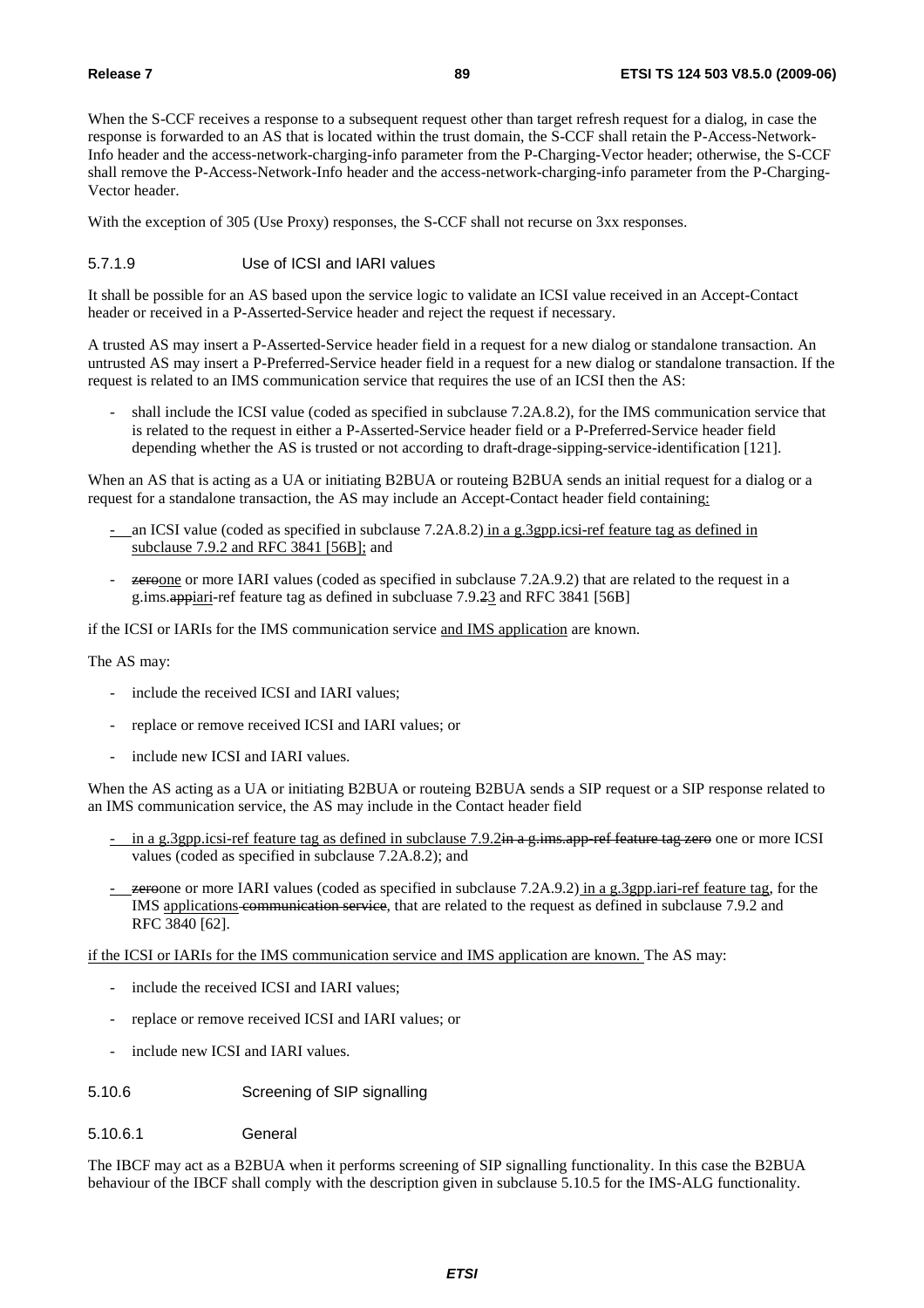NOTE: Many headers are intended for end-to-end operation; removal of such headers will impact the intended end-to-end operation between the end users. Additionally the IM CN subsystem does not preclude security mechanisms covering SIP headers; any such removal can may prevent validation of all headers covered by the security mechanism. Further study in release 2 will be given to specifying procedures that can act in a more transparent manner to the end user for some of these screening functions, and therefore allow the screening function to use proxy behaviour. Use of draft-ietf-sipping-media-policy-dataset, drafthilt-sipping-policy-package, draft-hilt-sipping-policy-usecases, draft-hilt-sipping-session-policyframework, draft-hilt-sipping-session-spec-policy, and draft-camarillo-sipping-sbc-funcs will be investigated for this purpose.

#### 5.10.6.2 IBCF procedures for SIP headers

If specified by local policy rules, the IBCF may omit or modify any other received SIP headers prior to forwarding SIP messages, with the following exceptions.

As a result of any screening policy adopted, the IBCF should not modify at least the following headers which would cause mis-operation of the IM CN subsystem:

- Authorization; and
- WWW-Authenticate.

Where the IBCF appears in the path between the UE and the S-CCF, some headers are involved in the registration and authentication of the user. As a result of any screening policy adopted as part of normal operation, e.g. where the request or response is forwarded on, the IBCF should not modify as part of the registration procedure at least the following headers:

- Path: and
- Service-Route.
- NOTE 1: If the IBCF modifies SIP information elements (SIP headers, SIP message bodies) other than as specified by SIP procedures (e.g., RFC 3261 [26]) caution needs to be taken that SIP functionality (e.g., routeing using Route, Record-Route and Via) is not impacted in a way that could create interoperability problems with networks that assume that this information is not modified.
- NOTE 2: Where operator requirements can be achieved by configuration hiding, then these procedures can be used in preference to screening.

The IBCF may add, remove, or modify, the P-Early-Media header within forwarded SIP requests and responses according to procedures in draft-ejzak-sipping-p-em-auth [109].

NOTE 3: The IBCF can use the header for the gate control procedures, as described in 3GPP TS 29.214 [13D]. In the presence of early media for multiple dialogs due to forking, if the IBCF is able to identify the media associated with a dialog, (i.e., if symmetric RTP is used by the UE and the IBCF can use the remote SDP information to determine the source of the media) the IBCF can selectively open the gate corresponding to an authorized early media flow for the selected media.

### 5.10.6.3 IBCF procedures for SIP message bodies

If IP address translation (NA(P)T or IP version interworking) occurs on the user plane, the IBCF shall modify SDP according to the corresponding annex F and G as appropriate.

Additionally, the IBCF may take the followings action upon SIP message bodies:

- 1) examine the length of a SIP message body and if required by local policy, and take an appropriate action (e.g. forward the message body transparently, reject the request, remove the body);
- 2) examine the characteristics of the message body (i.e. check the values of any "Content-Type", "Content-Disposition", and "Content-Language" headers), take an appropriate action defined by local policy (e.g. forward the body unchanged, remove the body, reject the call); and
- 3) examine the content of SIP bodies, and take appropriate action defined by local policy (e.g. forward the body unchanged, remove the body, reject the call).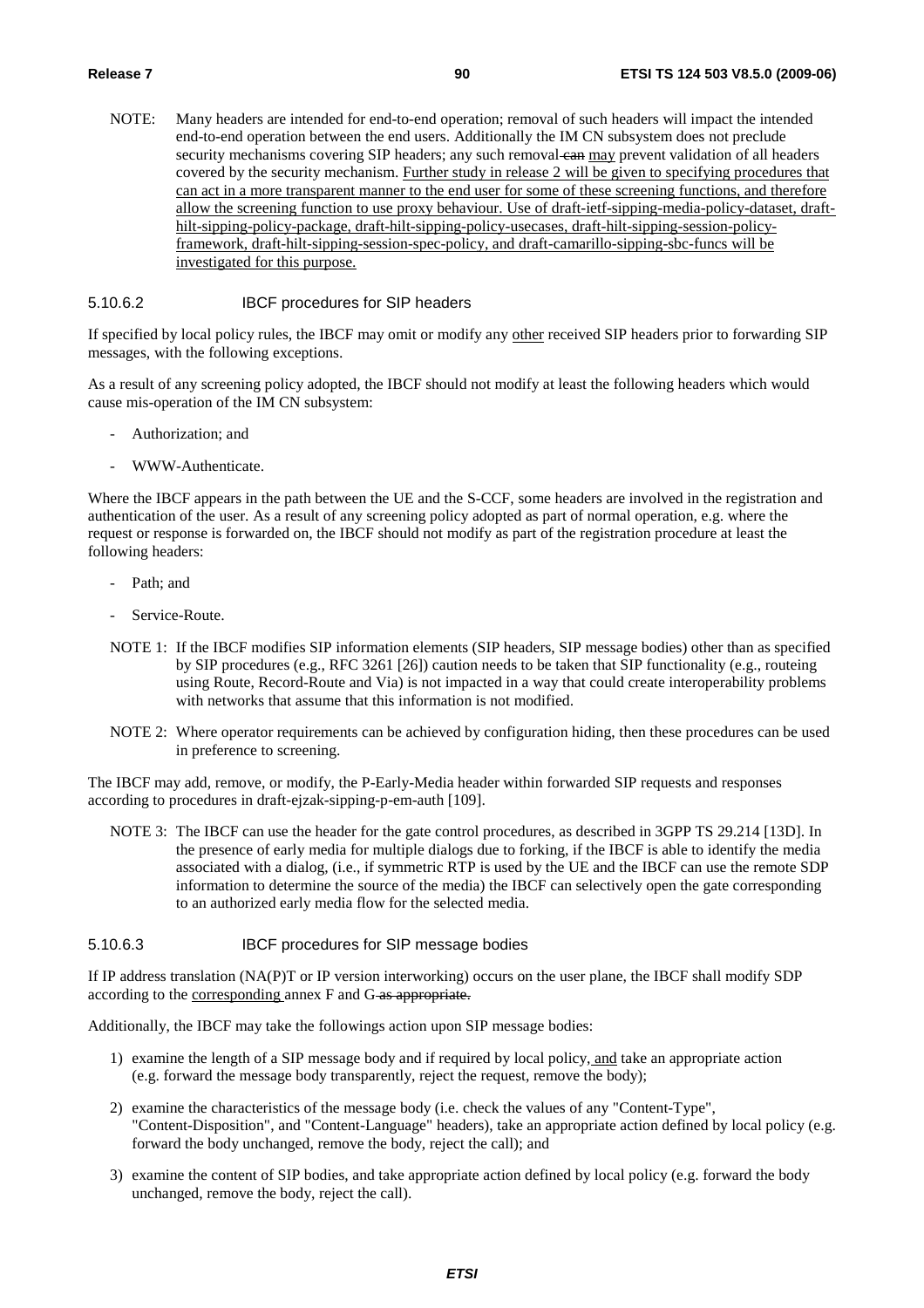### 6 Application usage of SDP

### 6.1.1 General

The "integration of resource management and SIP" extension is hereafter in this subclause referred to as "the precondition mechanism" and is defined in RFC 3312 [30] as updated by RFC 4032 [64].

In order to authorize the media streams, the P-CSCF and S-CCF have to be able to inspect the SDP payloads. Hence, the UE shall not encrypt the SDP payloads.

During session establishment procedure, SIP messages shall only contain SDP payload if that is intended to modify the session description, or when the SDP payload must be included in the message because of SIP rules described in RFC 3261 [26].

For "video" and "audio" media types that utilize the RTP/RTCP, the UE shall specify the proposed bandwidth for each media stream utilizing the "b=" media descriptor and the "AS" bandwidth modifier in the SDP.

If the media line in the SDP indicates the usage of RTP/RTCP, and if the RTCP bandwidth level for the session is different than the default RTCP bandwidth as specified in RFC 3556 [56], then in addition to the "AS" bandwidth modifier in the media-level "b=" line, the UE shall include two media-level "b=" lines, one with the "RS" bandwidth modifier and the other with the "RR" bandwidth modifier as described in RFC 3556 [56] to specify the required bandwidth allocation for RTCP.

For other media streams the "b=" media descriptor may be included. The value or absence of the "b=" parameter will affect the assigned QoS which is defined in 3GPP 29.213 [13C].

NOTE 1: In a two-party session where both participants are active, the RTCP receiver reports are not sent, therefore, the RR bandwidth modifier will typically get the value of zero.

The UE shall include the MIME subtype "telephone-event" in the "m=" media descriptor in the SDP for audio media flows that support both audio codec and DTMF payloads in RTP packets as described in RFC 2833 [23].

In case if the IP-CAN requires any access specific procedures, the UE shall inspect the SDP contained in any SIP request or response, looking for possible indications of grouping of media streams according to RFC 3524 [54] and perform the appropriate actions for IP-CAN bearer establishment for media according to IP-CAN specific procedures (see subclause B.2.2.5 for IP-CAN implemented using GPRS).

If resource reservation is needed, the UE shall start reserving its local resources whenever it has sufficient information about the media streams, media authorization and used codecs available.

NOTE 2: Based on this resource reservation can, in certain cases, be initiated immediately after the sending or receiving of the initial SDP offer.

In order to fulfil the QoS requirements of one or more media streams, the UE may re-use previously reserved resources. In this case the local preconditions related to the media stream, for which resources are re-used, shall be indicated as met.

If an IP-CAN bearer is rejected or modified, the UE shall, if the SDP is affected, update the remote SIP entity according to RFC 3261 [26] and RFC 3311 [29].

NOTE 3: The UE can use one IP address for signalling (and specify it in the Contact header) and different IP address(es) for media (and specify it in the "c=" parameter of the SDP).

If the UE wants to transport media streams with TCP and there are no specific alternative negotiation mechanisms defined for that particular application, then the UE shall support the procedures and the SDP rules specified in RFC 4145 [83].

### 6.2 Procedures at the P-CSCF

When the P-CSCF receives any SIP request containing an SDP offer, the P-CSCF shall examine the media parameters in the received SDP. If the P-CSCF finds any media parameters which are not allowed on the network by local policy, the P-CSCF shall return a 488 (Not Acceptable Here) response containing SDP payload. This SDP payload contains either all the media types, codecs and other SDP parameters which are allowed according to the local policy, or, based on configuration by the operator of the P-CSCF, a subset of these allowed parameters. This subset may depend on the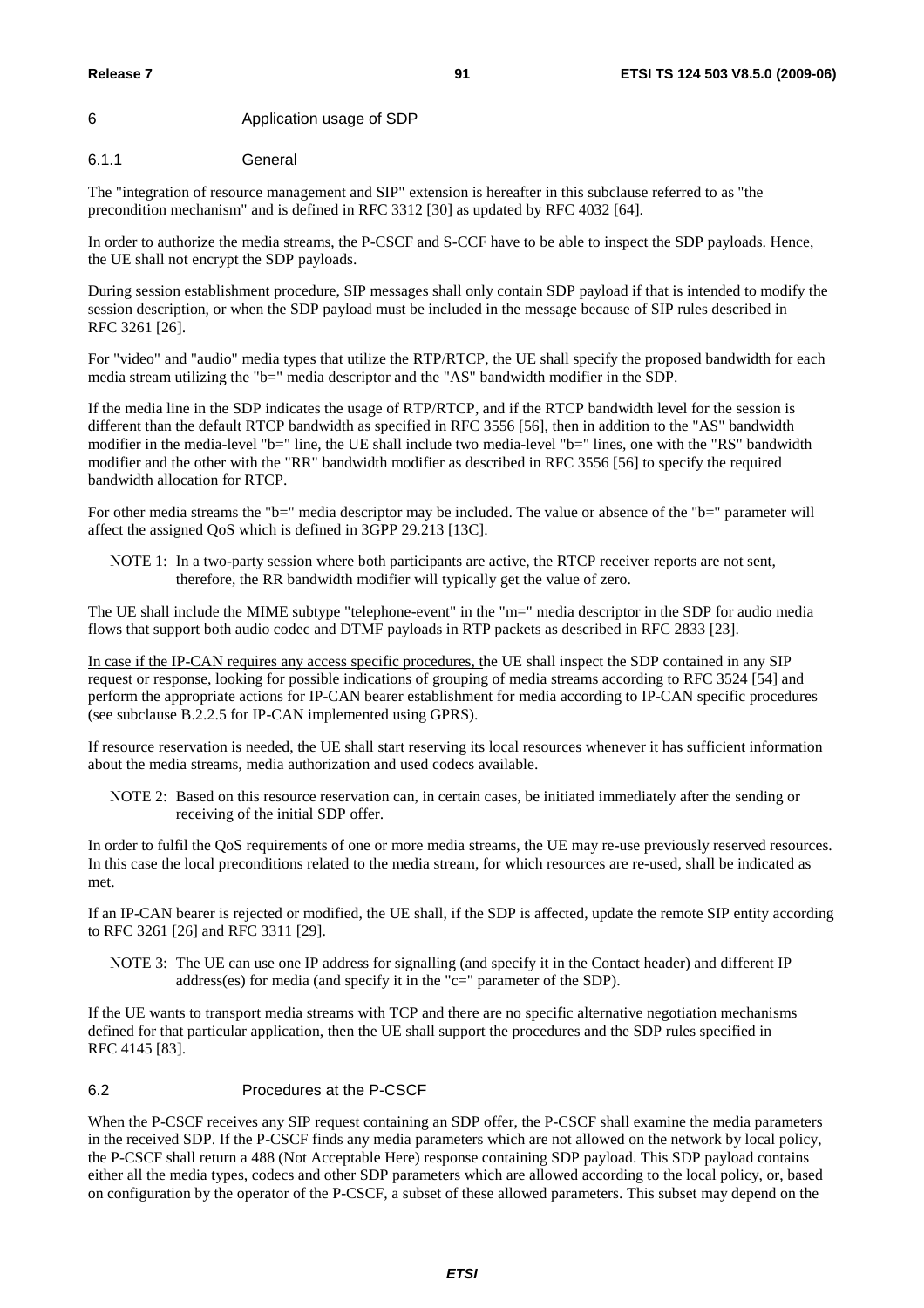content of the received SIP request. The P-CSCF shall build the SDP payload in the 488 (Not Acceptable Here) response in the same manner as a UAS builds the SDP in a 488 (Not Acceptable Here) response as specified in RFC 3261 [26]. The P-CSCF shall order the SDP payload with the most preferred codec listed first. If the SDP offer is encrypted, the P-CSCF may reject the request.

When the P-CSCF receives a SIP response different from 200 (OK) response containing an SDP offer, the P-CSCF shall not examine the media parameters in the received SDP offer, but the P-CSCF shall rather check the succeeding request containing the SDP answer for this offer, and if necessary (i.e. the SDP answer reduced by the UE still breaches local policy), the P-CSCF shall return a 488 (Not Acceptable Here) response containing the local policy allowed SDP payload. If the SDP answer is encrypted, the P-CSCF may reject the succeeding request.

When the P-CSCF receives a 200 (OK) response containing SDP offer, the P-CSCF shall examine the media parameters in the received SDP. If the P-CSCF finds any media parameters which are not allowed on the network by local policy, the P-CSCF shall forward the SDP offer and on the receipt of the ACK request containing the SDP answer, it shall immediately terminate the session as described in subclause 5.2.8.1.2. If the SDP offer is encrypted, the P-CSCF shall forward the SDP offer and on the receipt of the ACK request containing the SDP answer, it may immediately terminate the session as described in subclause 5.2.8.1.2.

When the P-CSCF receives any SIP request containing an SDP offer for which resource authorization procedure over the Gq' interface is required (e.g. in case the P-CSCF is serving a UE connected to a fixed broadband access), upon receipt of an indication over the Gq' interface that the requested resources for a multimedia session currently being established cannot be granted (e.g. AA-Answer message from SPDF with appropriate reservation failure indication), the P-CSCF shall terminate this received request and answer it with a 500 (Server Internal Error) response.

When the P-CSCF receives a 200 (OK) response containing an SDP offer, for which resource authorization procedure over the Gq' interface is required (e.g. in case the P-CSCF is serving a UE connected to a fixed broadband access), upon receipt of an indication over the Gq' interface that the requested resources for a multimedia session currently being established cannot be granted (e.g. AA-Answer message from SPDF with appropriate reservation failure indication), the P-CSCF shall check the SIP message containing the SDP answer for this SDP offer, and if necessary (i.e. a new indication that resources cannot be granted is received by the P-CSCF over the Gq' interface), the P-CSCF shall terminate the session as described in subclause 5.2.8.1.2.

In case a device performing address and/or port number conversions is provided by a NA(P)T or NA(P)t-PT controlled by the P-CSCF, or by a hosted NAT, located along the media path, the P-CSCF may need to modify the media connection data in SDP bodies according to the procedures described in F and/or annex G.

The P-CSCF shall apply and maintain the same policy within the SDP from the initial request or response containing SDP and throughout the complete SIP session. The P-CSCF may inspect, if present, the "b=RS" and "b=RR" lines in order to find out the bandwidth allocation requirements for RTCP.

- 7 Extensions within the present document
- 7.2A.4 P-Access-Network-Info header
- 7.2A.4.1 Introduction

The P-Access-Network-Info header is extended to include specific information relating to particular access technologies.

### 7.2A.4.2 Syntax

The syntax of the P-Access-Network-Info header is described in RFC 3455 [52]. There are additional coding rules for this header depending on the type of IP-CAN, according to access technology specific descriptions.

Table 7.6A describes 3GPP-specific extended syntax of the P-Access-Network-Info header field defined in RFC 3455 [52].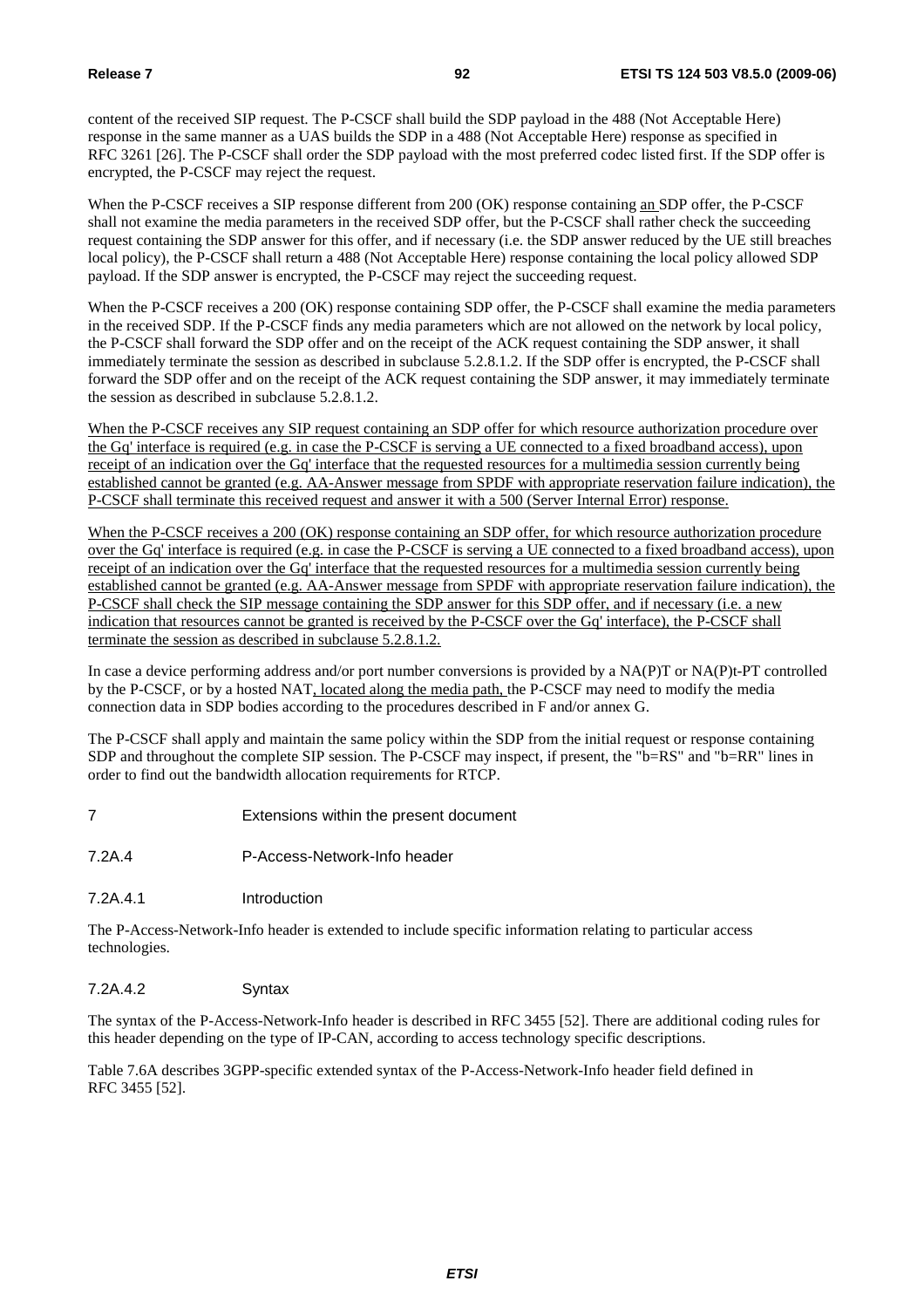|                                     | $P-Access-Network-Info = P-Access-Network-Info' HCOLON$                    |
|-------------------------------------|----------------------------------------------------------------------------|
|                                     | access-net-spec * (COMMA access-net-spec)                                  |
|                                     |                                                                            |
| access-net-spec                     | = access-type [SEMI np] * (SEMI access-info)                               |
| access-type                         | $=$ 'IEEE-802.11' / "IEEE-802.11a" / "IEEE-802.11b" / "IEEE-802.11q" /     |
|                                     | "3GPP-GERAN" / "3GPP-UTRAN-FDD" / "3GPP-UTRAN-TDD" / "ADSL" / "ADSL2" /    |
|                                     | "ADSL2+" / "RADSL" / "SDSL" / "HDSL" / "HDSL2" / "G.SHDSL" / "VDSL" /      |
|                                     | "IDSL" / "3GPP2-1X" / "3GPP2-1X-HRPD" / "IEEE-802.3"/ "IEEE-802.3a"        |
|                                     | "IEEE-802.3e" / "IEEE-802.3i"/ "IEEE-802.3j" / "IEEE-802.3u" / "IEEE-      |
|                                     | 802.3ab"/ "IEEE-802.3ae"/"IEEE-802.3ak"/IEEE-802.3aq"/ "IEEE-802.3an"      |
|                                     | "IEEE-802.3y"/ "IEEE-802.3z"/ "IEEE-802.3y"/ token                         |
| np                                  | = "network-provided"                                                       |
| access-info                         | = cqi-3qpp / utran-cell-id-3qpp / dsl-location / np / i-wlan-node-id / ci- |
|                                     | 3gpp2/ eth-location / extension- access-info                               |
| $extension-access-info = gen-value$ |                                                                            |
| cqi-3qpp                            | = "cqi-3qpp" EQUAL (token / quoted-string)                                 |
| utran-cell-id-3qpp                  | $=$ "utran-cell-id-3qpp" EOUAL (token / quoted-string)                     |
| i-wlan-node-id                      | = "i-wlan-node-id" EQUAL (token / quoted-string)                           |
| dsl-location                        | = "dsl-location" EQUAL (token / quoted-string)                             |
| eth-location                        | = "eth-location" EQUAL (token / quoted-string)                             |
| np                                  | = "network-provided"                                                       |
| $ci-3qpp2$                          | = "ci-3qpp2" EQUAL (token / quoted-string)                                 |
|                                     |                                                                            |

**Table 7.6A: Syntax of extended P-Access-Network-Info header** 

NOTE: Addition of the P-Access-Network-Info header by proxies, and repetition of the P-Access-Network-Info header within the same request or response, requires an update to RFC 3455 before such usage is valid.

#### 7.2A.4.3 Additional coding rules for P-Access-Network-Info header

The UEEntities inserting the P-Access-Network-Info header shall populate the P-Access-Network-Info header, where use is specified in subclause 5.1 and subclause 5.2, with the following contents:

- 1) the access-type field set to one of "3GPP-GERAN","3GPP-UTRAN-FDD", "3GPP-UTRAN-TDD", "3GPP2-1X", "3GPP2-1X-HRPD", "IEEE-802.11", "IEEE-802.11a", "IEEE-802.11b" "IEEE-802.11g", "ADSL", "ADSL2", "ADSL2+", "RADSL", "SDSL", "HDSL", "HDSL2", "G.SHDSL", "VDSL", "IDSL" , "DOCSIS" or "IEEE-802.3", "IEEE-802.3a", "IEEE-802.3e", "IEEE-802.3i", "IEEE-802.3j", "IEEE-802.3u", "IEEE-802.3ab", "IEEE-802.3ae", IEEE-802.3ak", IEEE-802.3aq", IEEE-802.3an", "IEEE-802.3y", "IEEE-802.3z" or "IEEE-802.3y" as appropriate to the access technology in use.
- 2) if the access type field is set to "3GPP-GERAN", a cgi-3gpp parameter set to the Cell Global Identity obtained from lower layers of the UE. The Cell Global Identity is a concatenation of MCC, MNC, LAC and CI (as described in 3GPP TS 23.003 [3]). The value of "cgi-3gpp" parameter is therefore coded as a text string as follows:

Starting with the most significant bit, MCC (3 digits), MNC (2 or 3 digits depending on MCC value), LAC (fixed length code of 16 bits using full hexadecimal representation) and CI (fixed length code of 16 bits using a full hexadecimal representation);

3) if the access type field is equal to "3GPP-UTRAN-FDD", or "3GPP-UTRAN-TDD", a "utran-cell-id-3gpp" parameter set to a concatenation of the MCC, MNC, LAC (as described in 3GPP TS 23.003 [3]) and the UMTS Cell Identity (as described in 3GPP TS 25.331 [9A]), obtained from lower layers of the UE, and is coded as a text string as follows:

Starting with the most significant bit, MCC (3 digits), MNC (2 or 3 digits depending on MCC value), LAC (fixed length code of 16 bits using full hexadecimal representation) and UMTS Cell Identity (fixed length code of 28 bits);

4) if the access type field is set to "3GPP2-1X", a ci-3gpp2 parameter set to the ASCII representation of the hexadecimal value of the string obtained by the concatenation of SID (16 bits), NID (16 bits), PZID (8 bits) and BASE\_ID (16 bits) (see 3GPP2 C.S0005-D [85]) in the specified order. The length of the ci-3gpp2 parameter shall be 14 hexadecimal characters. The hexadecimal characters (A through F) shall be coded using the uppercase ASCII characters. If the MS does not know the values for any of the above parameters, the MS shall use the value of 0 for that parameter. For example, if the SID is unknown, the MS shall represent the SID as 0x0000;

NOTE 1: The SID value is represented using 16 bits as supposed to 15 bits as specified in 3GPP2 C.S0005-D [85].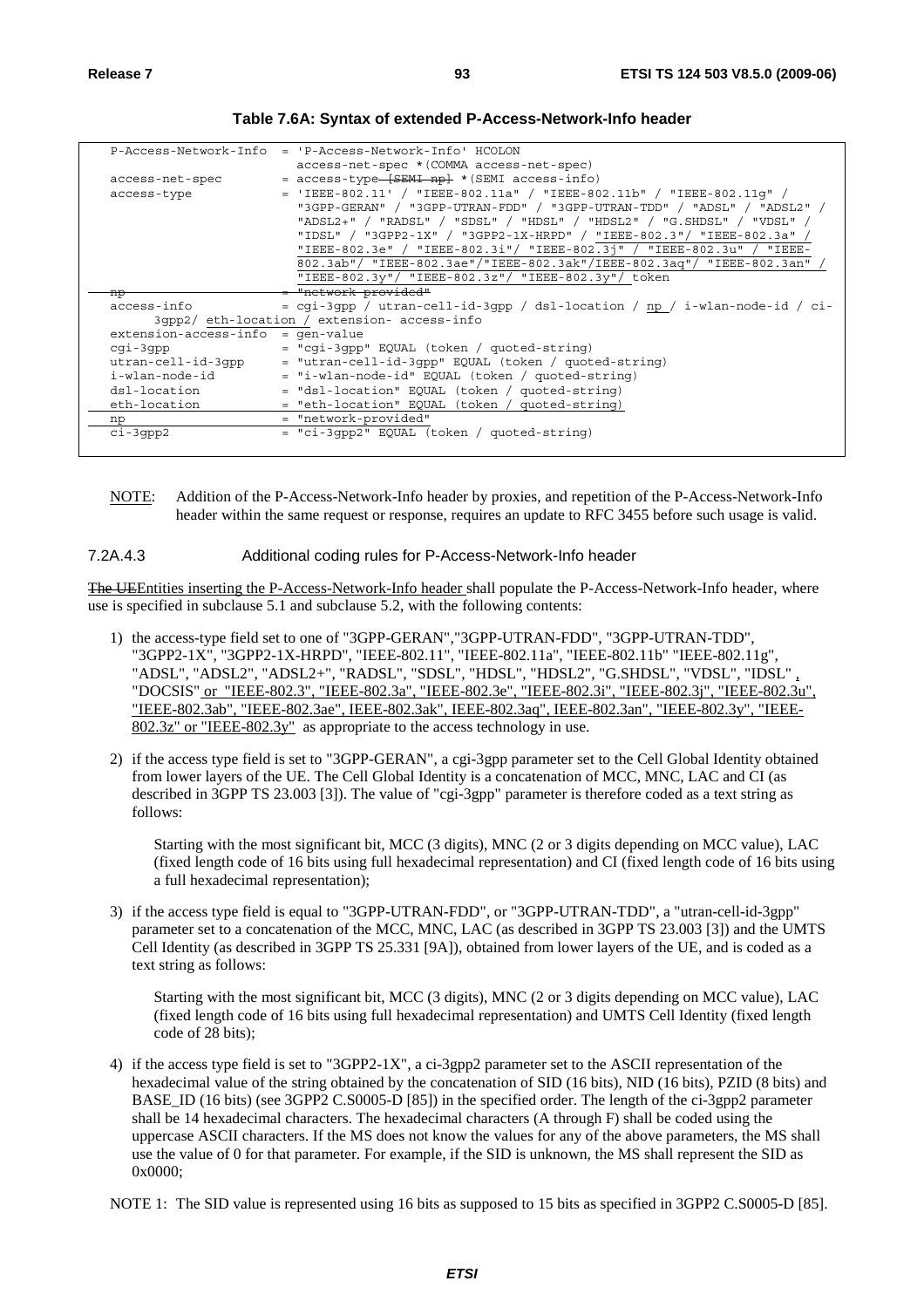- EXAMPLE: If  $SID = 0x1234$ ,  $NID = 0x5678$ ,  $PZID = 0x12$ , BASE  $ID = 0xFFFF$ , the ci-3gpp2 value is set to the string "1234567812FFFF".
- 5) if the access type field is set to "3GPP2-1X-HRPD", a ci-3gpp2 parameter set to the ASCII representation of the hexadecimal value of the string obtained by the concatenation of Sector ID (128 bits) and Subnet length (8 bits) (see 3GPP2 C.S0024-A [86]) in the specified order. The length of the ci-3gpp2 parameter shall be 34 hexadecimal characters. The hexadecimal characters (A through F) shall be coded using the uppercase ASCII characters;
- EXAMPLE: If the Sector ID = 0x12341234123412341234123412341234, Subnet length = 0x11, the ci-3gpp2 value is set to the string "1234123412341234123412341234123411".
- 6) if the access-type field set to one of "IEEE-802.11", "IEEE-802.11a", "IEEE-WLAN-802.11b" or "IEEE-802.11g", an "i-wlan-node-id" parameter is set to the MAC address of the AP.
- 7) If the access-type field is set to one of "ADSL", "ADSL2", "ADSL2+", "RADSL", "SDSL", "HDSL", "HDSL2", "G.SHDSL", "VDSL", "IDSL", the access-info field shall contain a dsl-location parameter obtained from the CLF (see NASS functional architecture) ; and
- 8) if the access-type field set to "DOCSIS", the access info parameter is set to a null value. This release of this specification does not define values for use in this parameter.
- 9) if the access-type field is set to one of "IEEE-802.3", "IEEE-802.3a", "IEEE-802.3e", "IEEE-802.3i", "IEEE-802.3j", "IEEE-802.3u", "IEEE-802.3ab", "IEEE-802.3ae", IEEE-802.3ak", IEEE-802.3aq", IEEE-802.3an", "IEEE-802.3y", "IEEE-802.3z", "IEEE-802.3y", the access-info field shall contain an eth-location parameter obtained from the CLF (see NASS functional architecture).
- NOTE 2: The "cgi-3gpp", the "utran-cell-id-3gpp", the "ci-3gpp2", the "i-wlan-node-id", and the "dsl-location" parameters described above among other usage also constitute the location identifiers that are used for IMS emergency services.

If the P-CSCF receives an initial request for a dialog or standalone transaction or an unknown method and:

- the request includes a P-Access-Network-Info header with a "network-provided" parameter the P-CSCF shall remove the P-Access-Network-Info header;
- the request is sent using xDSL as an IP-CAN the P-CSCF may insert a P-Access-Network-Info header into the request by setting the access-type field to one of "ADSL", "ADSL2", "ADSL2+", "RADSL", "SDSL", "HDSL", "HDSL2", "G.SHDSL", "VDSL", or "IDSL", adding the "network-provided" parameter and the "dsl-location" parameter with the value received in the Location-Information header in the User-Data Answer command as specified in ETSI ES 283 035 [98]; and
- the request is sent using Ethernet as an IP-CAN the P-CSCF may insert a P-Access-Network-Info header into the request by setting the access-type field to one of "IEEE-802.3", "IEEE-802.3a", "IEEE-802.3e", "IEEE-802.3i", "IEEE-802.3j", "IEEE-802.3u" ,"IEEE-802.3ab"or "IEEE-802.3ae", IEEE-802.3ak", IEEE-802.3aq", IEEE-802.3an", "IEEE-802.3y", "IEEE-802.3z" or "IEEE-802.3y", adding the "network-provided" parameter and the "eth-location" parameter with the value received in the Location-Information header in the User-Data Answer command as specified in ETSI ES 283 035 [98];

NOTE 3: The way the P-CSCF deduces that the request comes using xDSL access is implementation dependent.

Editor's Note: Insertion of P-Access-Network-Info header by a P-CSCF is not allowed according to RFC 3455 [52].

the request is sent using DOCSIS as an IP-CAN the P-CSCF may insert a P-Access-Network-Info header into the request by setting the access-type field to "DOCSIS" and including the "network-provided" parameter.

NOTE 4: The way the P-CSCF deduces that the request comes using DOCSIS access is implementation dependent.

Editor's Note: Insertion of P-Access-Network-Info header by a P-CSCF is not allowed according to RFC 3455 [52].

#### 7.2A.8.2 Coding of the ICSI

This parameter is coded as a URN. The ICSI URN may be included as: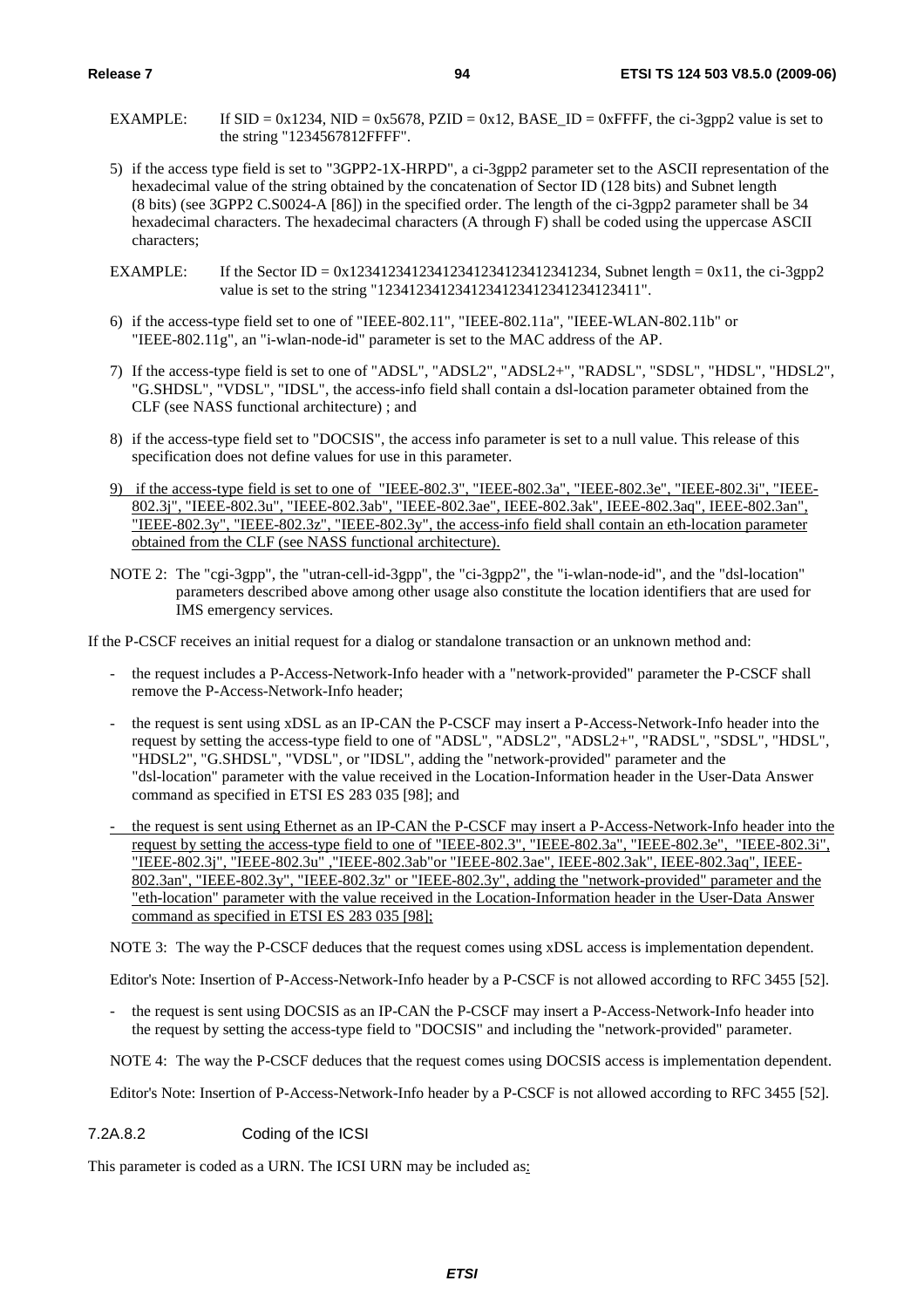- a tag value quoted string as a value of within the g.3gpp.icsi-ref g.ims.app-ref media feature tag as defined in subclause 7.9.2 and RFC 3840 [62] shall be represented in the escaped encoding as defined in RFC 3986 [124]; or
- as a value of the P-Preferred-Service or P-Asserted-Service-Service header fields as defined draft-drage-sippingservice-identification [121].

A list of the URNs containing ICSI values registered by 3GPP can be found at http://www.3gpp.org/tb/Other/URN/URN.htm

An example of an ICSI for a 3GPP defined IMS communication service is:

urn:urn-7:3gpp-service.ims.icsi.mmtel<del>urn:urn-xxx:telephony.3gpp.mmt</del>

An example of a g.3gpp.icsi-ref-g.ims.app-ref media feature tag containing an ICSI for a 3GPP defined IMS communication service is:

g.3gpp.icsi-ref ="urn%3Aurn-7%3A3gpp-service.ims.icsi.mmtel"g.ims.app-ref ="<urn:urnxxx:telephony.3gpp.mmtel>"

An example of an ICSI for a 3GPP defined IMS communication service in a P-Preferred-Service header field is

P-Preferred-Service: urn:urn-7:3gpp-service.ims.icsi.mmtelurn:urn-xxx:telephony.3gpp.mmtel

An example of an ICSI for a 3GPP defined IMS communication service in a P-Asserted-Service header field is

P-Asserted-Service: urn:urn-7:3gpp-service.ims.icsi.mmtelurn:urn-xxx:telephony.3gpp.mmtel

#### 7.2A.9.2 Coding of the IARI

This parameter is coded as a URN. The IARI URN may be included as a quoted string as a value of the g.ims.appiariref media feature tag as defined in subclause 7.9.2 and RFC 3840 [62], in which case those characters of the URN that are not part of the tag-value definition in RFC 3840 [62] shall be represented in the escaped encoding as defined in RFC 3986 [124].

A list of the URNs containing IARI values registered by 3GPP can be found at http://www.3gpp.org/tb/Other/URN/URN.htm

An example of a g.3gpp.iari-ref  $\frac{1}{2}$  ims.app-ref media feature tag containing an IARI is:

 g.3gpp.iari-ref ="urn%3Aurn-7%3A3gpp-application.ims.iari.mmtel-application-v1"g.ims.app-ref ="<urn:urn-xxx:telephony.3gpp.mmtel.application-v1>"

## 7.2A.10.3 Additional coding rules for phone-context parameter

In case the current IP-CAN is indicated in the phone-context the entities inserting the "phone-context" parameter shall populate the "phone-context" parameter with the following contents:

1) if the IP-CAN is GPRS, then the "phone-context" parameter is a domain name. It is constructed from the MCC, the MNC and the home network domain name by concatenating the MCC, MNC, and the string "gprs" as domain labels before the home network domain name;

EXAMPLE: If MCC = 216, MNC = 01, then the "phone-context" parameter is set to '216.01.gprs.home1.net'.

- 2) if the IP-CAN is I-WLAN, then the "phone-context" parameter is a domain name. It is constructed from the SSID, AP's MAC address, and the home network domain name by concatenating the SSID, AP's MAC address, and the string "i-wlan" as domain labels before the home network domain name;
- EXAMPLE: If  $SSID = BU-Airport$ ,  $AP's MAC = 00-0C-F1-12-60-28$ , and home network domain name is "home1.net", then the "phone-context" parameter is set to the string "bu-airport.000cf1126028.iwlan.home1.net".
- 3) if the IP-CAN is xDSL, then the "phone-context" parameter is a domain name. It is constructed from the dsllocation (see subclause 7.2A.4) and the home network domain name by concatenating the dsl-location and the string "xdsl" as domain labels before the home network domain name;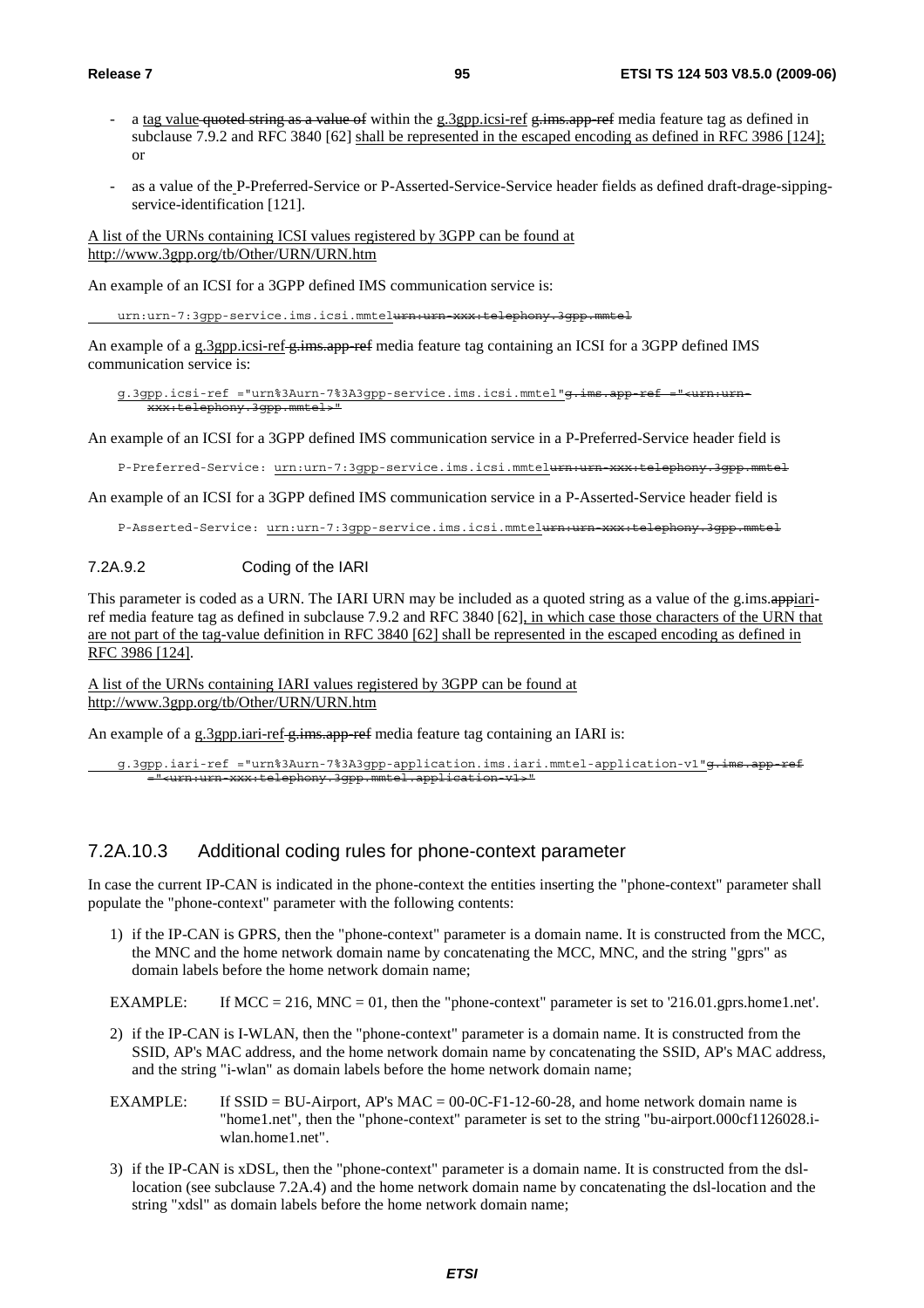- 4) if the IP-CAN is DOCSIS, then the "phone-context" parameter is based on data configured locally in the UE; and
- 4a) if the IP-CAN is Ethernet, then the "phone-context" parameter is a domain name. It is constructed from the eth-location (see subclause 7.2A.4) and the home network domain name by concatenating the eth-location and the string "ethernet" as domain labels before the home network domain name; and
- 5) if the access network information is not available in the UE, then the "phone-context" parameter is set to the home network domain name preceded by the string "geo-local".

In case the home domain is indicated in the phone-context, the "phone-context" parameter is set to the home network domain name (as it is used to address the SIP REGISTER request, see subclause 5.1.1.1A).

In case the "phone-context" parameter indicates a network other than the home network or the visited access network, the "phone-context" parameter is set according to RFC 3966 [22].

# 7.6.1 General

This subclause contains the 3GPP IM CN Subsystem XML body in XML format. The 3GPP IM CN Subsystem XML shall be valid against the 3GPP IM CN Subsystem XML schema defined in table  $7.7\underline{A}$ .

Any SIP User Agent or proxy may insert or remove the 3GPP IM CN subsystem XML body or parts of it, as required, in any SIP message. The 3GPP IM CN subsystem XML body shall not be forwarded outside a 3GPP network.

The associated MIME type with the 3GPP IMS XML body is "application/3gpp-ims+xml".

# 7.6.2 Document Type Definition

The XML Schema is defined in table 7.7A.

#### **Table 7.7A: IM CN subsystem XML body, XML Schema**

```
<?xml version="1.0" encoding="UTF-8"?> 
<xs:schema xmlns:xs="http://www.w3.org/2001/XMLSchema" elementFormDefault="qualified" 
            attributeFormDefault="unqualified" version="1"> 
    <xs:complexType name="tIMS3GPP"> 
       <xs:sequence>
       <xs:choice> 
            <xs:element name="alternative-service" type="tAlternativeService"/> 
             <xs:element name="service-info" type="xs:string"/> 
         \sqrt{x}s:choice>
          <xs:any namespace="##any" processContents="lax" minOccurs="0" maxOccurs="unbounded"/>
       </xs:sequence>
       <xs:attribute name="version" type="xs:decimal" use="required"/>
       <xs:anyAttribute/>
    </xs:complexType> 
    <xs:complexType name="tAlternativeService"> 
       <xs:sequence> 
          <xs:element name="type" type="tType"/> 
           xs:element name="action" type="tAction
          <xs:element name="reason" type="xs:string"/> 
          <xs:element name="action" type="tAction" minOccurs="0"/>
          <xs:any namespace="##any" processContents="lax" minOccurs="0" maxOccurs="unbounded"/>
       </xs:sequence> 
    </xs:complexType> 
    <xs:complexType name="tType"> 
       <xs:sequence> 
          <xs:element name="emergency" minOccurs="0" maxOccurs="1"> 
             <xs:complexType/> 
          </xs:element> 
          <xs:any namespace="##any" processContents="lax" minOccurs="0" maxOccurs="unbounded"/>
       </xs:sequence> 
       <xs:anyAttribute/>
    </xs:complexType> 
    <xs:complexType name="tAction"> 
       <xs:sequence> 
          <xs:element name="emergency-registration" minOccurs="0" maxOccurs="1"> 
             <xs:complexType/> 
          </xs:element> 
          <xs:any namespace="##any" processContents="lax" minOccurs="0" maxOccurs="unbounded"/>
       </xs:sequence>
```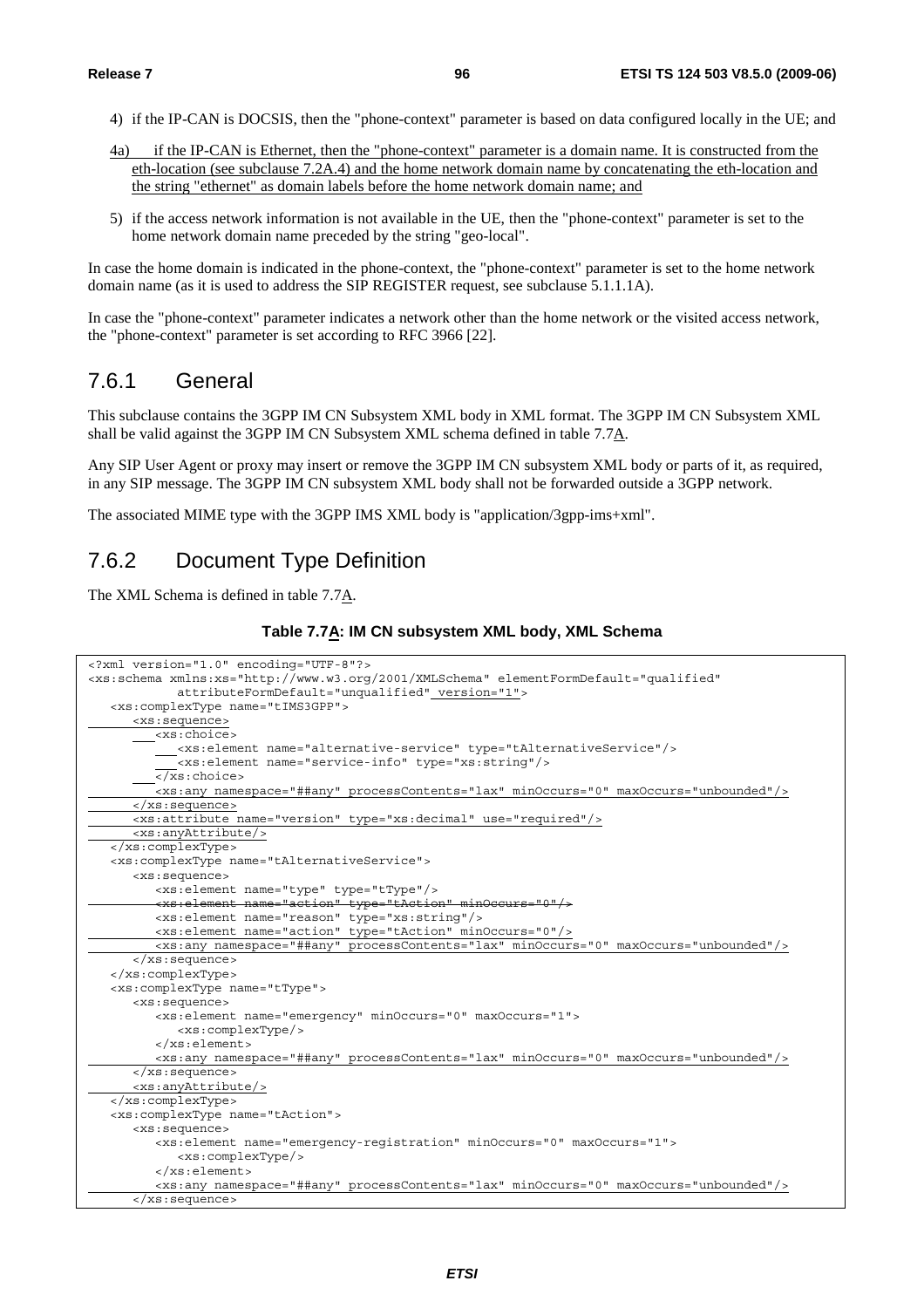```
 <xs:anyAttribute/>
    </xs:complexType> 
    <xs:element name="ims-3gpp" type="tIMS3GPP"/> 
</xs:schema>
```
# 7.6.3 XML Schema description

This subclause describes the elements of the IMS Document Type Definition as defined in table 7.7A.

- $\langle$ ims-3gpp $>\rangle$ : This is the root element of the IMS XML body. It shall always be present. XML instance documents of future versions of the XML Schema in table 7.7A shall be valid against the XML Schema in table 7.7A in this document. XML instance documents of the XML Schema in table 7.7A in the present document shall have a version attribute value, part of the ims-3gpp element, that is equal to the value of the XML Schema version described in the present document.
- <service-info>: the transparent element received from the HSS for a particular trigger point are placed within this optional element.
- <alternative-service>: in the present document, the alternative service is used as a response for an attempt to establish an emergency session within the IM CN subsystem. The element describes an alternative service where the call should success. The alternative service is described by the type of service information. A possible reason cause why an alternative service is suggested may be included.

The  $\alpha$ -service element contains a  $\alpha$ -type element that indicates the type of alternative service and an  $\langle$ action $\rangle$  element, an optional element.

The <type> element contains only the value "emergency" in the present document.

The <action> element contains only the value "emergency-registration" in the present document.

The <reason> element contains an explanatory text with the reason why the session setup has been redirected. A UE may use this information to give an indication to the user.

7.9.2 Definition of media feature tag g.ims.appiari-ref

Media feature-tag name:  $g$ -ims.app-ref g.3gpp.icsi-ref.

ASN.1 Identifier: New assignment by IANA.

Editor"s note: The media feature-tag name is to be registered with IANA.

Summary of the media feature indicated by this tag: Each value of the ServiceApplication reference Media feature-tag indicates the software applications supported by the agent. The values for this tag equal the IMS communication Service Identifier (ICSI) and IMS Application Reference Identifier (IARI) values supported by the agent.

The Service Application Reference Media Feature Tag is defined to fulfil the requirements for forking to an appropriate UE when multiple UEs are registered and dispatch to an appropriate application within the UE based upon the IMS communication Service Identifier (ICSI) and IMS Application Reference Identifier (IARI) values as stated in 3GPP TS 23.228 [7].

Values appropriate for use with this feature-tag: Token.with an equality relationship.

The feature-tag is intended primarily for use in the following applications, protocols, services, or negotiation mechanisms:

This feature-tag is most useful in a communications application, for describing the capabilities of a device, such as a phone or PDA.

Examples of typical use: Routeing an IMS Communication Session to a device that supports a particular software application or understands a particular service.

Related standards or documents: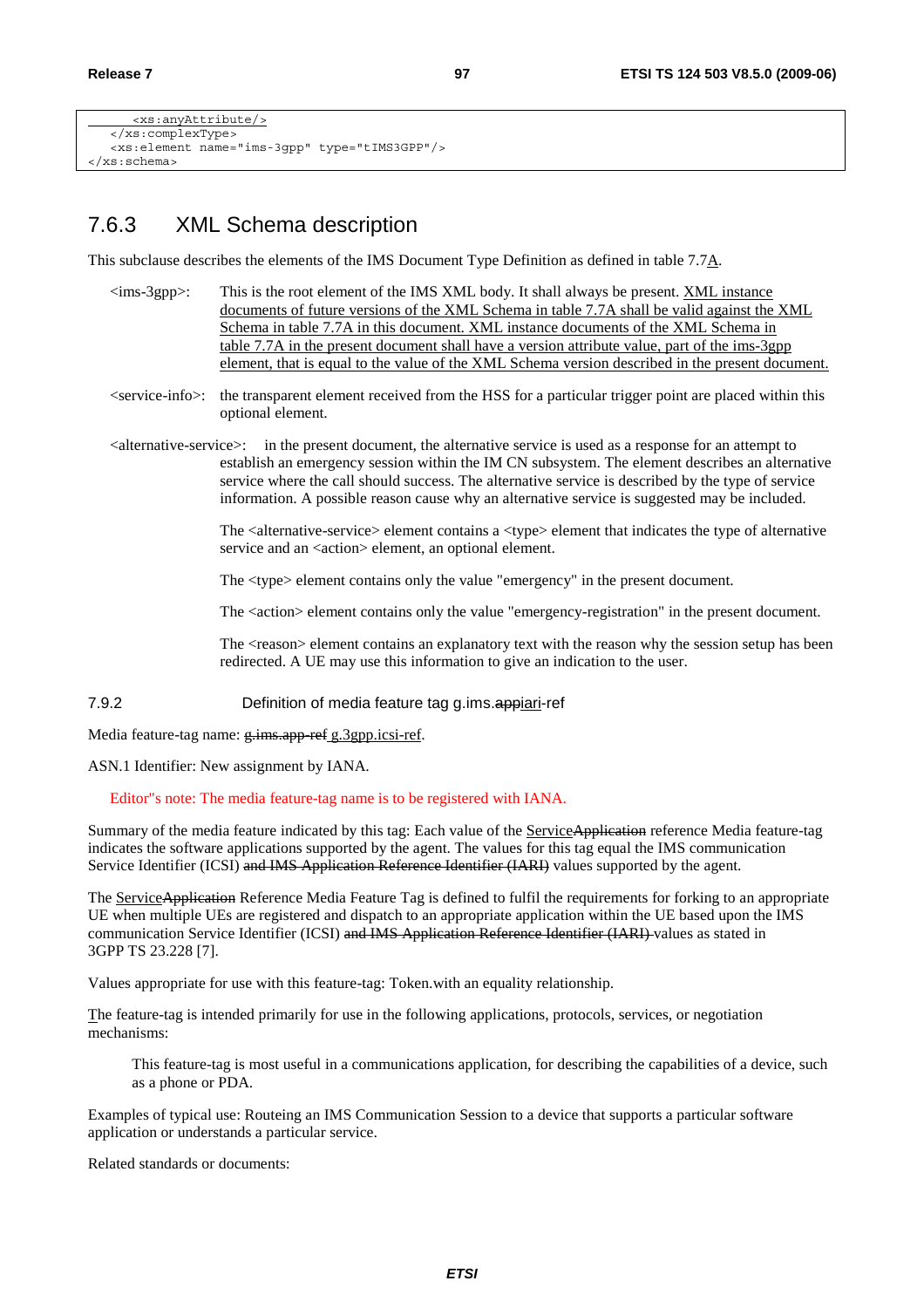3GPP TS 24.229: "IP Multimedia Call Control Protocol based on Session Initiation Protocol (SIP) and Session Description Protocol (SDP), stage 3"

Security Considerations: Security considerations for this media feature-tag are discussed in subclause 11.1 of RFC 3840 [6].

7.9.3 Definition of media feature tag g.3gpp.iari-ref

Media feature-tag name: g.3gpp.iari-ref.

ASN.1 Identifier: New assignment by IANA.

Editor"s note: The media feature-tag name is to be registered with IANA.

Summary of the media feature indicated by this tag: Each value of the Application Reference media feature-tag indicates the software applications supported by the agent. The values for this tag equal IMS Application Reference Identifier (IARI) values supported by the agent

The Application Reference media feature tag is defined to fulfil the requirements for forking to an appropriate UE when multiple UEs are registered and dispatch to an appropriate application within the UE based upon and IMS Application Reference Identifier (IARI) values as stated in 3GPP TS 23.228 [7].

Multiple tag-values can be included in the Application Reference media feature-tag.

Values appropriate for use with this feature-tag: Token with an equality relationship.

The feature-tag is intended primarily for use in the following applications, protocols, services, or negotiation mechanisms:

This feature-tag is most useful in a communications application, for describing the capabilities of a device, such as a phone or PDA.

Examples of typical use: Routeing an IMS Application Session to a device that supports a particular software application or understands a particular application.

Related standards or documents:

3GPP TS 24.229: "IP Multimedia Call Control Protocol based on Session Initiation Protocol (SIP) and Session Description Protocol (SDP), stage 3"

Security Considerations: Security considerations for this media feature-tag are discussed in subclause 11.1 of RFC 3840 [6].

Annex A Profiles of IETF RFCs for 3GPP ETSI TISPAN usage

A.2.1.2 Major capabilities

Editor's note: it needs to be checked whether it should be explicitly clarified that the IBCF (IMS-ALG) is transparent to some presence or conference extensions.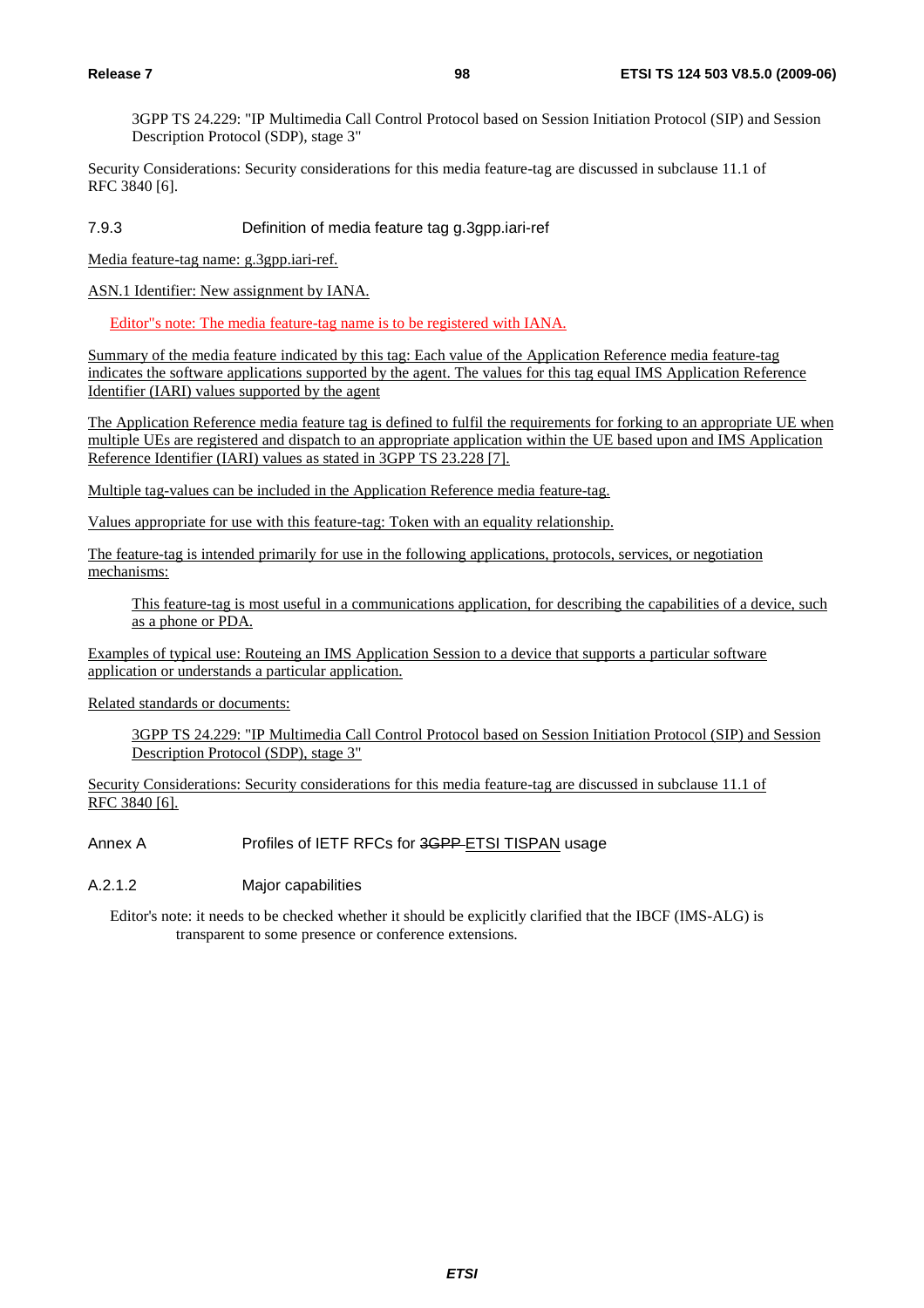| <b>Item</b>     | Does the implementation support             | Reference              | <b>RFC status</b> | <b>Profile status</b> |
|-----------------|---------------------------------------------|------------------------|-------------------|-----------------------|
|                 | Capabilities within main protocol           |                        |                   |                       |
| $\mathbf 1$     | client behaviour for registration?          | [26] subclause 10.2    | o                 | c <sub>3</sub>        |
| $\overline{2}$  | registrar?                                  | [26] subclause 10.3    | o                 | c4                    |
| 2A              | registration of multiple contacts for a     | $[26]$ 10.2.1.2, 16.6  | o                 | o                     |
|                 | single address of record                    |                        |                   |                       |
| 2B              | initiating a session?                       | [26] subclause 13      | $\mathsf{o}$      |                       |
| 2C              | initiating a session which require local    |                        | <b>o</b>          | о<br>c43              |
|                 | and/or remote resource reservation?         | $[27]$                 |                   |                       |
|                 |                                             |                        |                   |                       |
| $\overline{3}$  | client behaviour for INVITE requests?       | [26] subclause 13.2    | c18               | c18                   |
| $\frac{4}{5}$   | server behaviour for INVITE requests?       | [26] subclause 13.3    | c18               | c18                   |
|                 | session release?                            | [26] subclause 15.1    | c18               | c18                   |
|                 | timestamping of requests?                   | [26] subclause 8.2.6.1 | o                 | o                     |
| $\overline{7}$  | authentication between UA and UA?           | [26] subclause 22.2    | c34               | c34                   |
| $\overline{8}$  | authentication between UA and<br>registrar? | [26] subclause 22.2    | o                 | n/a                   |
| 8A              | authentication between UA and proxy?        | [26] 20.28, 22.3       | o                 | o                     |
| 9               | server handling of merged requests due      | [26] 8.2.2.2           | m                 | m                     |
|                 | to forking?                                 |                        |                   |                       |
| 10              | client handling of multiple responses due   | $[26]$ 13.2.2.4        | m                 | m                     |
|                 | to forking?                                 |                        |                   |                       |
| 11              | insertion of date in requests and           | [26] subclause 20.17   | $\circ$           | o                     |
|                 | responses?                                  |                        |                   |                       |
| 12              | downloading of alerting information?        | [26] subclause 20.4    | $\circ$           | o                     |
|                 | <b>Extensions</b>                           |                        |                   |                       |
| 13              | the SIP INFO method?                        | $[25]$                 | о                 | n/a                   |
| $\overline{14}$ | reliability of provisional responses in     | $[27]$                 | c19               | c44                   |
|                 | SIP?                                        |                        |                   |                       |
| 15              | the REFER method?                           | $[36]$                 | o                 | c33                   |
| 16              | integration of resource management and      | [30] [64]              | c19               | c44                   |
|                 | SIP?                                        |                        |                   |                       |
| 17              | the SIP UPDATE method?                      | $\overline{[29]}$      | c5                | c44                   |
| 19              | SIP extensions for media authorization?     | $\overline{[31]}$      | $\mathsf{o}$      | c14                   |
| $\overline{20}$ | SIP specific event notification?            | [28]                   | $\circ$           | c13                   |
| 21              | the use of NOTIFY to establish a dialog?    | $[28]$ 4.2             | o                 | n/a                   |
| $\overline{22}$ | acting as the notifier of event             | [28]                   | c2                | $\overline{c}$ 15     |
|                 | information?                                |                        |                   |                       |
| 23              | acting as the subscriber to event           | $[28]$                 | c2                | c16                   |
|                 | information?                                |                        |                   |                       |
| 24              | session initiation protocol extension       | $[35]$                 | o                 | c6                    |
|                 | header field for registering non-adjacent   |                        |                   |                       |
|                 | contacts?                                   |                        |                   |                       |
| 25              | private extensions to the Session           | $[34]$                 | o                 | m                     |
|                 | Initiation Protocol (SIP) for network       |                        |                   |                       |
|                 | asserted identity within trusted            |                        |                   |                       |
|                 | networks?                                   |                        |                   |                       |
| 26              | a privacy mechanism for the Session         | $[33]$                 | 0                 | m                     |
|                 | Initiation Protocol (SIP)?                  |                        |                   |                       |
| 26A             | request of privacy by the inclusion of a    | $[33]$                 | c9                | c11                   |
|                 | Privacy header indicating any privacy       |                        |                   |                       |
|                 | option?                                     |                        |                   |                       |
| 26B             | application of privacy based on the         | $[33]$                 | c9                | n/a                   |
|                 | received Privacy header?                    |                        |                   |                       |
| 26C             | passing on of the Privacy header            | $[33]$                 | c9                | c12                   |
|                 | transparently?                              |                        |                   |                       |
| 26D             | application of the privacy option "header"  | [33] 5.1               | c10               | c27                   |
|                 | such that those headers which cannot        |                        |                   |                       |
|                 | be completely expunged of identifying       |                        |                   |                       |
|                 | information without the assistance of       |                        |                   |                       |
|                 | intermediaries are obscured?                |                        |                   |                       |
| 26E             | application of the privacy option           | [33] 5.2               | c10               | c27                   |
|                 | "session" such that anonymization for       |                        |                   |                       |
|                 | the session(s) initiated by this message    |                        |                   |                       |
|                 | occurs?                                     |                        |                   |                       |

# **Table A.4: Major capabilities**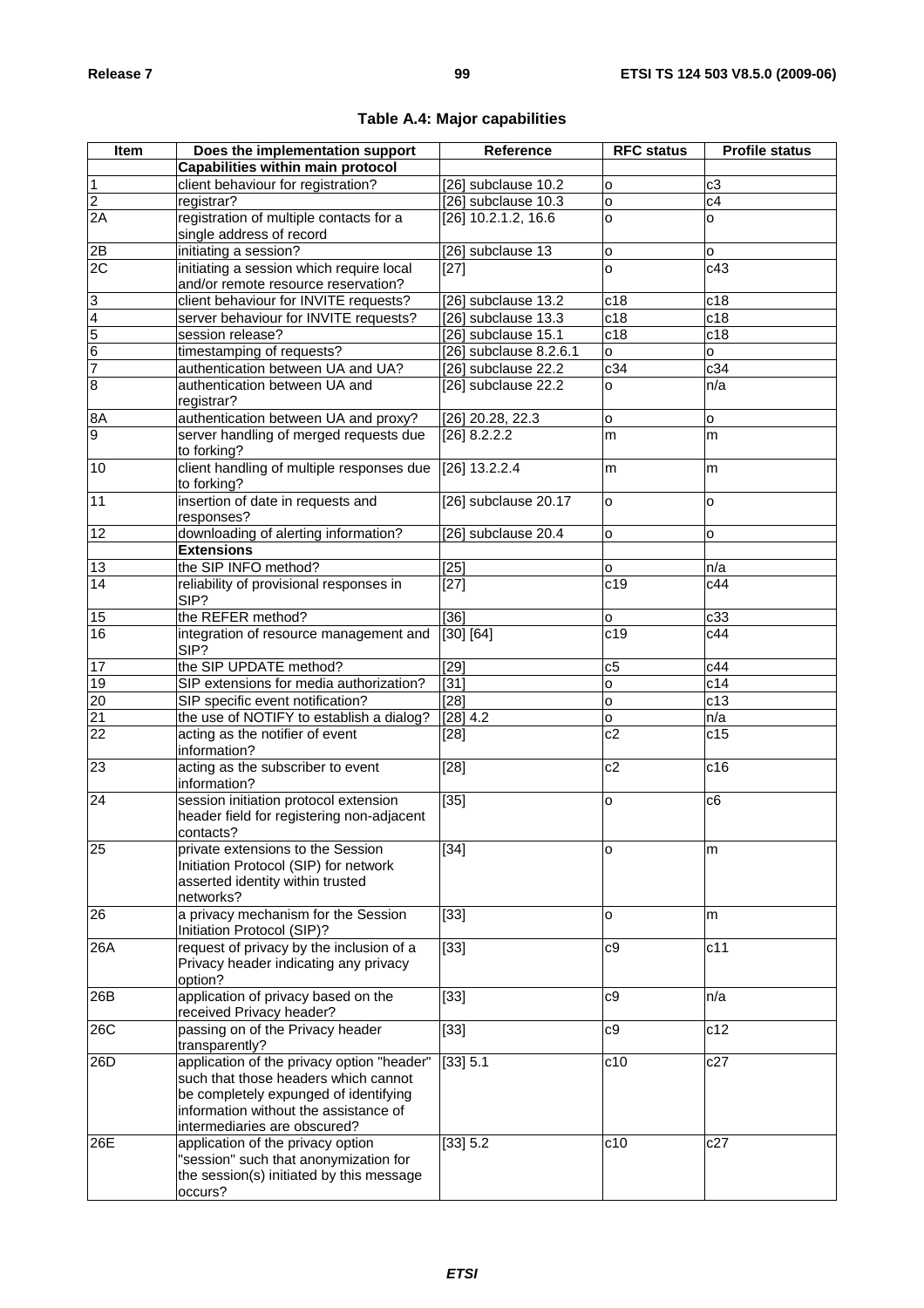| <b>Item</b>     | Does the implementation support                                          | Reference              | <b>RFC</b> status | <b>Profile status</b> |
|-----------------|--------------------------------------------------------------------------|------------------------|-------------------|-----------------------|
| 26F             | application of the privacy option "user"                                 | [33] 5.3               | c10               | c27                   |
|                 | such that user level privacy functions are                               |                        |                   |                       |
|                 | provided by the network?                                                 |                        |                   |                       |
| 26G             | application of the privacy option "id"                                   | [34]7                  | c10               | n/a                   |
|                 | such that privacy of the network<br>asserted identity is provided by the |                        |                   |                       |
|                 | network?                                                                 |                        |                   |                       |
| 26H             | application of the privacy option "history"                              | [66] 7.2               | c37               | c37                   |
|                 | such that privacy of the History-Info                                    |                        |                   |                       |
|                 | header is provided by the network?                                       |                        |                   |                       |
| $\overline{27}$ | a messaging mechanism for the Session                                    | $\overline{[50]}$      | o                 | $\overline{c7}$       |
|                 | Initiation Protocol (SIP)?                                               |                        |                   |                       |
| $\overline{28}$ | session initiation protocol extension                                    | $\overline{[38]}$      | o                 | c17                   |
|                 | header field for service route discovery                                 |                        |                   |                       |
| 29              | during registration?<br>compressing the session initiation               | $[55]$                 |                   | c8                    |
|                 | protocol?                                                                |                        | o                 |                       |
| 30              | private header extensions to the session                                 | $[52]$                 | o                 | m                     |
|                 | initiation protocol for the 3rd-Generation                               |                        |                   |                       |
|                 | Partnership Project (3GPP)?                                              |                        |                   |                       |
| $\overline{31}$ | the P-Associated-URI header extension?                                   | [52] 4.1               | c21               | c22                   |
| 32              | the P-Called-Party-ID header extension?                                  | [52] 4.2               | c21               | c23                   |
| 33              | the P-Visited-Network-ID header                                          | [52] 4.3               | c21               | c24                   |
|                 | extension?                                                               |                        |                   |                       |
| 34              | the P-Access-Network-Info header                                         | [52] 4.4               | c21               | c25                   |
| 35              | extension?<br>the P-Charging-Function-Addresses                          | [52] 4.5               | c21               | c26                   |
|                 | header extension?                                                        |                        |                   |                       |
| 36              | the P-Charging-Vector header                                             | [52] 4.6               | c21               | c26                   |
|                 | extension?                                                               |                        |                   |                       |
| 37              | security mechanism agreement for the                                     | $[48]$                 | 0                 | c20                   |
|                 | session initiation protocol?                                             |                        |                   |                       |
| 38              | the Reason header field for the session                                  | [34A]                  | o                 | $o$ (note 1)          |
|                 | initiation protocol?                                                     |                        |                   |                       |
| 39              | an extension to the session initiation                                   | [56A]                  | o                 | XQ                    |
|                 | protocol for symmetric response<br>routeing?                             |                        |                   |                       |
| 40              | caller preferences for the session                                       | [56B]                  | C29               | c29                   |
|                 | initiation protocol?                                                     |                        |                   |                       |
| 40A             | the proxy-directive within caller-                                       | $\overline{[56B]}$ 9.1 | 0.5               | 0.5                   |
|                 | preferences?                                                             |                        |                   |                       |
| 40B             | the cancel-directive within caller-                                      | $[56B]$ 9.1            | 0.5               | 0.5                   |
|                 | preferences?                                                             |                        |                   |                       |
| 40C             | the fork-directive within caller-                                        | $[56B]$ 9.1            | 0.5               | c28                   |
|                 | preferences?<br>the recurse-directive within caller-                     | $[56B]$ 9.1            |                   | 0.5                   |
| 40D             | preferences?                                                             |                        | 0.5               |                       |
| 40E             | the parallel-directive within caller-                                    | $[56B]$ 9.1            | 0.5               | c28                   |
|                 | preferences?                                                             |                        |                   |                       |
| 40F             | the queue-directive within caller-                                       | $[56B]$ 9.1            | 0.5               | 0.5                   |
|                 | preferences?                                                             |                        |                   |                       |
| 41              | an event state publication extension to                                  | $[70]$                 | $\circ$           | c30                   |
|                 | the session initiation protocol?                                         |                        |                   |                       |
| 42              | SIP session timer?                                                       | [58]                   | c19               | c19                   |
| 43              | the SIP Referred-By mechanism?                                           | [59]                   | $\circ$           | c33                   |
| 44              | the Session Initiation Protocol (SIP)<br>"Replaces" header?              | [60]                   | c19               | $c38$ (note 1)        |
| 45              | the Session Initiation Protocol (SIP)                                    | $\overline{[}61]$      | c19               | c19 (note 1)          |
|                 | "Join" header?                                                           |                        |                   |                       |
| 46              | the caller capabilities?                                                 | [62]                   | O                 | c35                   |
| $\overline{47}$ | an extension to the session initiation                                   | [66]                   | o                 | О                     |
|                 | protocol for request history information?                                |                        |                   |                       |
| 48              | Rejecting anonymous requests in the                                      | [67]                   | $\circ$           | o                     |
|                 | Session Initiation Protocol (SIP)                                        |                        |                   |                       |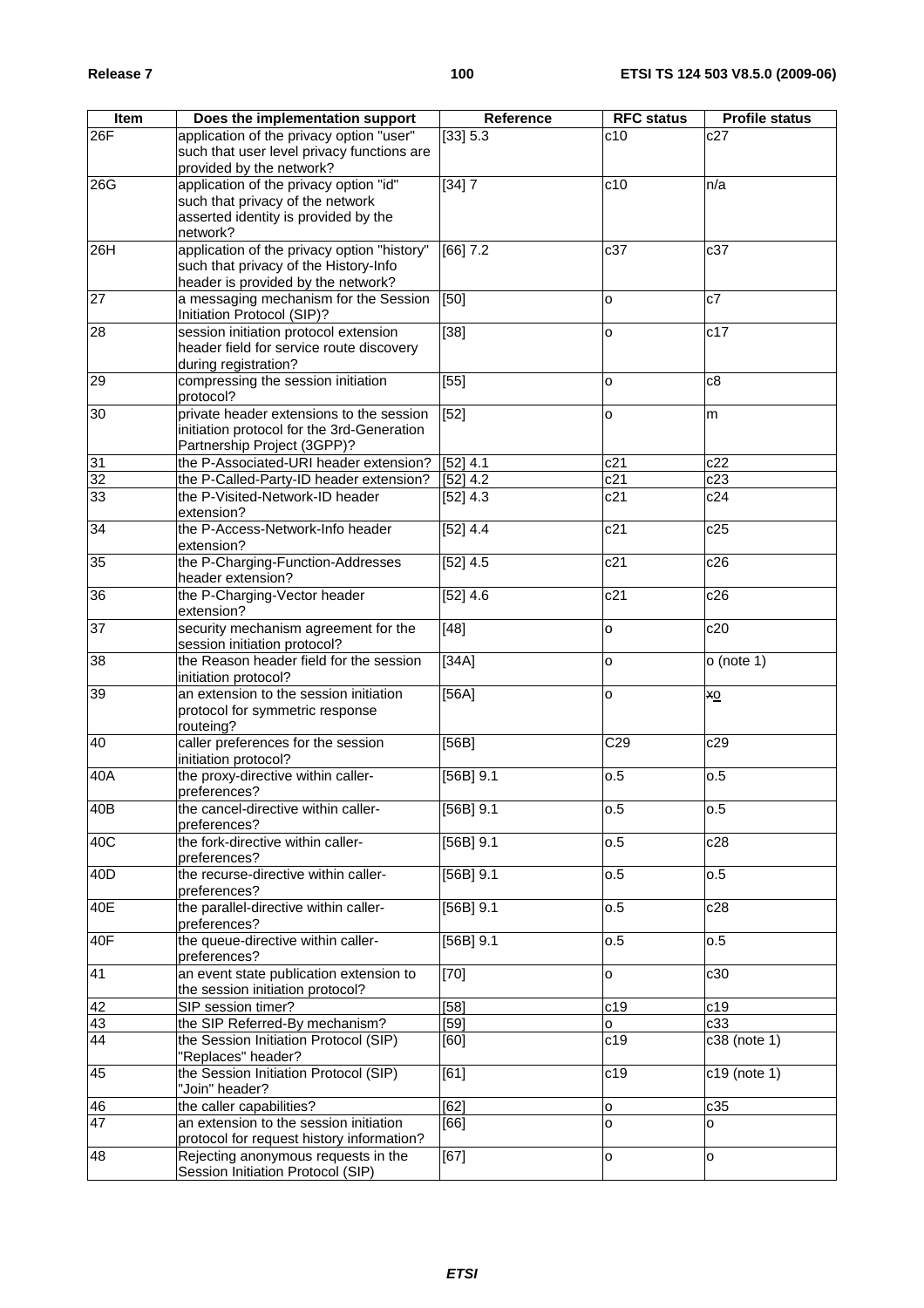| Item           | Does the implementation support                                                                                     | Reference         | <b>RFC</b> status       | <b>Profile status</b> |
|----------------|---------------------------------------------------------------------------------------------------------------------|-------------------|-------------------------|-----------------------|
| 49             | session initiation protocol URIs for                                                                                | [68]              | o                       | O                     |
|                | applications such as voicemail and                                                                                  |                   |                         |                       |
|                | interactive voice response                                                                                          |                   |                         |                       |
| 50             | Session Initiation Protocol's (SIP) non-                                                                            | $\overline{[84]}$ | m                       | m                     |
|                | <b>INVITE</b> transactions?                                                                                         |                   |                         |                       |
| 51             | the P-User-Database private header                                                                                  | $[82]$ 4          | $\overline{o}$          | $-0.094$              |
|                | extension?                                                                                                          |                   |                         |                       |
| 52             | a uniform resource name for services                                                                                | [69]              | n/a                     | c39                   |
| 53             | obtaining and using GRUUs in the                                                                                    | $[93]$            | <u>0</u>                | c40 (note 2)          |
|                | Session Initiation Protocol (SIP)                                                                                   |                   |                         |                       |
| 54             | an extension to the session initiation                                                                              | [95]              | $o$ (note 3)            | c41                   |
|                | protocol for request cpc information?                                                                               |                   |                         |                       |
| 55             | the Stream Control Transmission                                                                                     | [96]              | $\overline{\mathsf{o}}$ | c42                   |
|                | Protocol (SCTP) as a Transport for the                                                                              |                   |                         |                       |
|                | Session Initiation Protocol (SIP)?                                                                                  |                   |                         |                       |
| 56             | the SIP P-Profle-Key private header                                                                                 | $[97]$            | n/a                     | n/a                   |
|                | extension?                                                                                                          |                   |                         |                       |
| 57             | managing client initiated connections in                                                                            | $[92]$            | $\overline{\mathsf{o}}$ | c45                   |
|                | SIP?                                                                                                                |                   |                         |                       |
| 58             | indicating support for interactive                                                                                  | [102]             | $\overline{\mathsf{o}}$ | c46                   |
|                | connectivity establishment in SIP?                                                                                  |                   |                         |                       |
| 59             | multiple-recipient MESSAGE requests in                                                                              | [104]             | c47                     | c48                   |
|                | the session initiation protocol?                                                                                    |                   |                         |                       |
| 60             | SIP location conveyance                                                                                             | [89]              | o                       | c49                   |
| 61             | referring to multiple resources in the                                                                              | [105]             | c50                     | c50                   |
|                | session initiation protocol?                                                                                        |                   |                         |                       |
| 62             | conference establishment using request-                                                                             | [106]             | c51                     | c52                   |
|                | contained lists in the session initiation                                                                           |                   |                         |                       |
|                | protocol?                                                                                                           |                   |                         |                       |
| 63             | subscriptions to request-contained                                                                                  | [107]             | c53                     | c53                   |
|                | resource lists in the session initiation                                                                            |                   |                         |                       |
|                | protocol?                                                                                                           |                   |                         |                       |
| 64             | dialstring parameter for the session                                                                                | [103]             | $\mathsf{o}$            | c19                   |
|                | initiation protocol uniform resource                                                                                |                   |                         |                       |
|                | identifier?                                                                                                         |                   |                         |                       |
| 65             | the P-Answer-State header extension to                                                                              | [111]             | $\overline{\mathsf{o}}$ | c60                   |
|                | the session initiation protocol for the                                                                             |                   |                         |                       |
|                | open mobile alliance push to talk over<br>cellular?                                                                 |                   |                         |                       |
| 66             | the SIP P-Early-Media private header                                                                                | [109] 8           |                         | c58                   |
|                | extension for authorization of early                                                                                |                   | $\overline{\mathsf{o}}$ |                       |
|                | media?                                                                                                              |                   |                         |                       |
| 71             | addressing an amplification vulnerability                                                                           | [117]             | n/a                     | <u>n/a</u>            |
|                | in session initiation protocol forking                                                                              |                   |                         |                       |
|                | proxies?                                                                                                            |                   |                         |                       |
| 72             | the remote application identification of                                                                            | [79] 9.1          | $\overline{\mathsf{o}}$ | c8                    |
|                | applying signalling compression to SIP                                                                              |                   |                         |                       |
| <u>73</u>      | a session initiation protocol media                                                                                 | [120]             | $\overline{\mathsf{o}}$ | c59                   |
|                | feature tag for MIME application sub-                                                                               |                   |                         |                       |
|                | types?                                                                                                              |                   |                         |                       |
| 74             | Identification of communication services                                                                            | $[121]$           | $\mathsf{o}$            | c61                   |
|                | in the session initiation protocol?                                                                                 |                   |                         |                       |
| $\frac{75}{2}$ | <b>XML Schema for PSTN?</b>                                                                                         | [ANNEX ZB]        | m                       | c62                   |
| $c2$ :         | IF A.4/20 THEN o.1 ELSE n/a - - SIP specific event notification extension.                                          |                   |                         |                       |
| $c3$ :         | IF A.3/1 OR A.3/4 THEN m ELSE n/a - - UE or S-CCF functional entity.                                                |                   |                         |                       |
| $c4$ :         | IF A.3/4 THEN m ELSE IF A.3/7 THEN o ELSE n/a - - S-CCF or AS functional entity.                                    |                   |                         |                       |
| $c5$ :         | IF A.4/16 THEN m ELSE o - - integration of resource management and SIP extension.                                   |                   |                         |                       |
| c6:            | IF A.3/4 OR A.3/1 THEN m ELSE n/a. - - S-CCF or UE.                                                                 |                   |                         |                       |
| $c7$ :         | IF A.3/1 OR A.3/4 OR A.3/7A OR A.3/7B OR A.3/7D OR A.3/9B THEN m ELSE n/a - - UA or S-CCF or AS                     |                   |                         |                       |
|                | acting as terminating UA or AS acting as originating UA or AS performing 3 <sup>rd</sup> party call control or IBCF |                   |                         |                       |
|                | (IMS-ALG).                                                                                                          |                   |                         |                       |
| c8:            | IF A.3/1 THEN (IF (A.3B/1 OR A.3B/2 OR A.3B/3 OR A.3B/4 OR A.3B/5 OR A.3B/11 OR A.3B/12 OR                          |                   |                         |                       |
|                | A.3B/13 OR A.3B/14) THEN m ELSE o) ELSE n/a - - UE behaviour (based on P-Access-Network-Info                        |                   |                         |                       |
|                | usage).<br>IF A.4/26 THEN o.2 ELSE n/a - - a privacy mechanism for the Session Initiation Protocol (SIP).           |                   |                         |                       |
| c9:<br>$c10$ : | IF A.4/26B THEN o.3 ELSE n/a - - application of privacy based on the received Privacy header.                       |                   |                         |                       |
|                |                                                                                                                     |                   |                         |                       |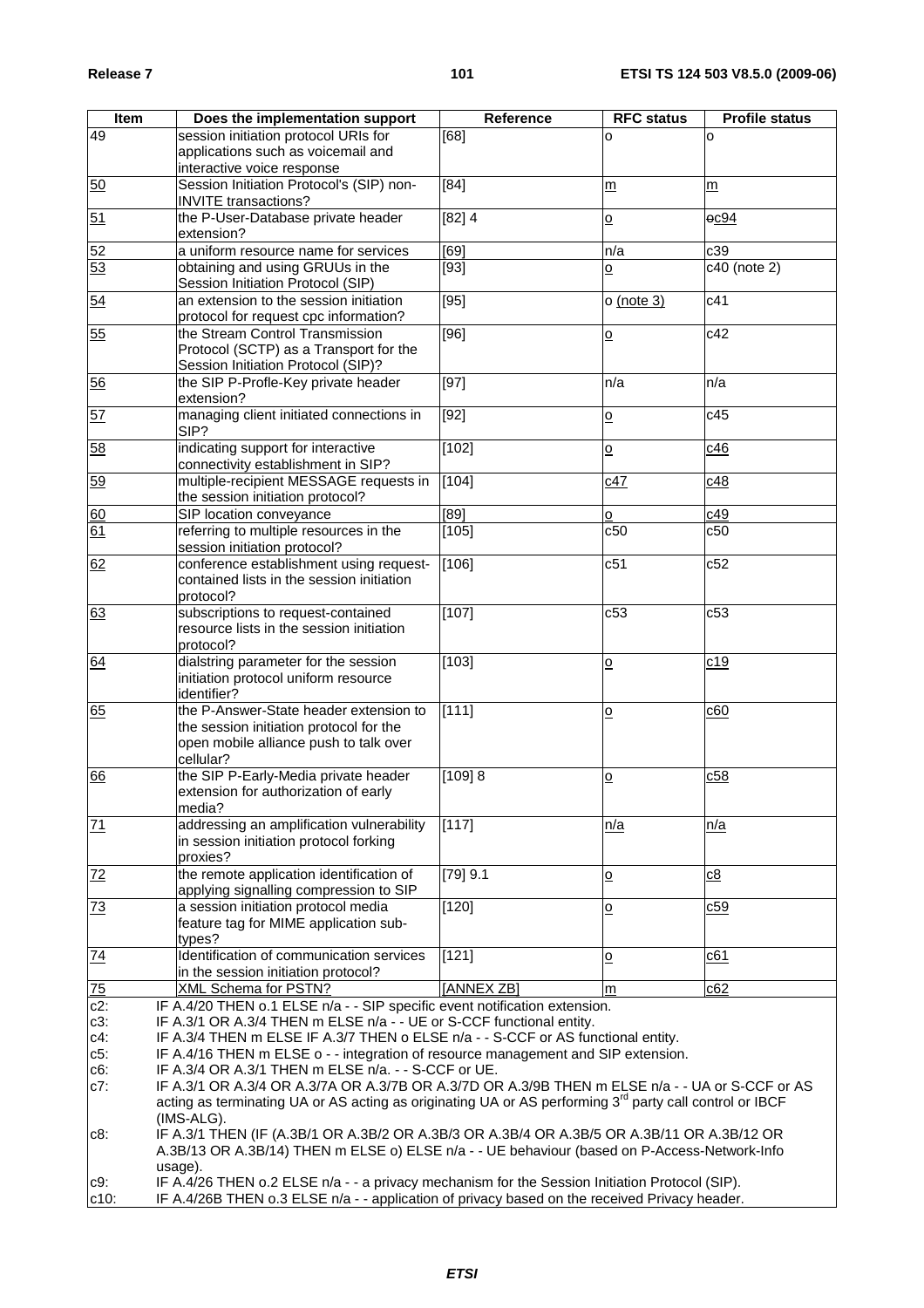| Item    | <b>Profile status</b><br>Does the implementation support<br><b>RFC status</b><br>Reference                   |
|---------|--------------------------------------------------------------------------------------------------------------|
| $c11$ : | IF A.3/1 OR A.3/6 THEN o ELSE IF A.3/9B THEN m ELSE n/a - - UE or MGCF, IBCF(IMS-ALG).                       |
| $c12$ : | IF A.3/7D THEN m ELSE n/a - - AS performing 3rd-party call control.                                          |
| $c13$ : | IF A.3/1 OR A.3/2 OR A.3/4 OR A.3/9B THEN m ELSE o - - UE or S-CCF or IBCF (IMS-ALG).                        |
| $c14$ : | IF A.3/1 AND A4/2B (A.3B/1 OR A.3B/2 OR A.3B/3 OR A.3B/4 OR A.3B/5) THEN m ELSE IF A.3/2 THEN o              |
|         |                                                                                                              |
|         | ELSE n/a - UE with appropriate access technology and initiating sessions or P-CSCF.                          |
| $c15$ : | IF A.4/20 AND (A.3/4 OR A.3/9B) THEN m ELSE o - SIP specific event notification extensions and S-CCF         |
|         | or IBCF (IMS-ALG).                                                                                           |
| $c16$ : | IF A.4/20 AND (A.3/1 OR A.3/2 OR A.3/9B) THEN m ELSE o - - SIP specific event notification extension and     |
|         | UE or P-CSCF or IBCF (IMS-ALG).                                                                              |
| $c17$ : | IF A.3/1 or A.3/4 THEN m ELSE n/a - - UE or S-CCF                                                            |
| $c18$ : | IF A.4/2B THEN m ELSE n/a - - initiating sessions.                                                           |
| c19:    | IF A.4/2B THEN o ELSE n/a - - initiating sessions.                                                           |
| $c20$ : | IF A.3/1 THEN m ELSE n/a - - UE behaviour.                                                                   |
| $c21$ : | IF A.4/30 THEN o.4 ELSE n/a - - private header extensions to the session initiation protocol for the         |
|         | 3rd-Generation Partnership Project (3GPP).                                                                   |
| $c22$ : | IF A.4/30 AND (A.3/1 OR A.3/4) THEN m ELSE n/a - - private header extensions to the session initiation       |
|         | protocol for the 3rd-Generation Partnership Project (3GPP) and S-CCF or UA.                                  |
| $c23$ : | IF A.4/30 AND A.3/1 THEN o ELSE n/a - - private header extensions to the session initiation protocol for the |
|         | 3rd-Generation Partnership Project (3GPP) and UE.                                                            |
| $c24$ : | IF A.4/30 AND A.3/4) THEN m ELSE n/a - - private header extensions to the session initiation protocol for    |
|         | the 3rd-Generation Partnership Project (3GPP) and S-CCF.                                                     |
| $c25$ : | IF A.4/30 AND (A.3/1 OR A.3/4 OR A.3/7A OR A.3/7D OR A.3/9B) THEN m ELSE IF A.4/30 AND A.3/1                 |
|         |                                                                                                              |
|         | AND (A.3B/1 OR A.3B/2 OR A.3B/3 OR A.3B/4 OR A.3B/5 OR A.3B/11 OR A.3B/12 OR A.3B/13 OR                      |
|         | A.3B/14 OR A.3B/41) THEN m ELSE IF A.4/30 AND A.3/1 AND (A.3B/21OR A.3B/22 OR A.3B/23 OR                     |
|         | A.3B/24 OR A.3B/25 OR A.3B/26 OR A.3A/27 OR A.3A/28 OR A.3B/29 OR A.3B/30) THEN o ELSE n/a - -               |
|         | private header extensions to the session initiation protocol for the 3rd-Generation Partnership Project      |
|         | (3GPP), and UE, S-CCF or AS acting as terminating UA or AS acting as third-party call controller or          |
|         | IBCF (IMS-ALG), UE, P-Access-Network-Info values.                                                            |
| $c26$ : | IF A.4/30 AND (A.3/6 OR A.3/7A OR A.3/7B or A.3/7D) THEN m ELSE n/a - - private header extensions to         |
|         | the session initiation protocol for the 3rd-Generation Partnership Project (3GPP) and MGCF, AS acting as a   |
|         | terminating UA, or AS acting as an originating UA, or AS acting as third-party call controller.              |
| c27.    | IF A.3/7D THEN o ELSE x - - AS performing 3rd party call control.                                            |
| $c28$ : | IF A.3/1 THEN m ELSE o.5 - - UE.                                                                             |
| c29:    | IF A.4/40A OR A.4/40B OR A.4/40C OR A.4/40D OR A.4/40E OR A.4/40F THEN m ELSE n/a - - support of             |
|         | any directives within caller preferences for the session initiation protocol.                                |
| c30:    | IF A.3A/1 OR A.3A/2 THEN m ELSE IF A.3/1 THEN o ELSE n/a - - presence server, presence user agent,           |
|         | UE, AS.                                                                                                      |
| $c33$ : | IF A.3/9B OR A.3 A /11 OR A.3 A /12 OR A.4/44 THEN m ELSE o - - BCF (IMS-ALG) or conference focus or         |
|         | conference participant or the Session Initiation Protocol (SIP) "Replaces" header.                           |
| c34:    | IF A.4/44 OR A.4/45 OR A.3/9B THEN m ELSE n/a - - the Session Initiation Protocol (SIP) "Replaces"           |
|         | header or the Session Initiation Protocol (SIP) "Join" header or IBCF (IMS-ALG).                             |
| c35:    | IF A.3/4 OR A.3/9 B OR A.3A/21 OR A.3A/22 THEN m ELSE IF (A.3/1 OR A.3/6 OR A.3/7 OR A.3/8) THEN             |
|         | o ELSE n/a - - S-CCF or BCF (IMS-ALG) functional entities or CSI user agent or CSI application server, UE    |
|         | or MGCF or AS or MRFC functional entity.                                                                     |
| c37     | IF A.4/47 THEN o.3 ELSE n/a - - an extension to the session initiation protocol for request history          |
|         | information.                                                                                                 |
| c38:    | IF A.4/2B AND (A.3A/11 or A.3A/12 or A.3/7D) THEN m ELSE IF A.4/2B THEN o ELSE n/a - - initiating            |
|         | sessions, conference focus, conference participant, AS performing 3rd party call control.                    |
|         |                                                                                                              |
| c39:    | IF A.3/1 THEN m ELSE n/a - - UE.                                                                             |
| c40     | IF A.3/4 OR A.3/1 THEN m ELSE IF (A.3/7A OR A.3/7B OR A.3/7D) THEN o ELSE n/a - - S-CCF, UE, AS,             |
|         | AS acting as terminating UA, or redirect server, AS acting as originating UA, AS performing 3rd party call   |
|         | control.                                                                                                     |
| $c41$ : | IF A.3/2 OR A.3/3 OR A.3/4 OR A.3.5 OR A.3/6 OR A.3/7 OR A.3/8 OR A.3/9 THEN o ELSE n/a - - cpc URI          |
|         | parameter.                                                                                                   |
| $c42$ : | IF A.3/1 n/a ELSE o - - UE.                                                                                  |
| $c43$ : | IF A.4/2B THEN o ELSE n/a - - initiating sessions.                                                           |
| c44:    | IF A.4/2C THEN m ELSE o - - initiating a session which require local and/or remote resource reservation.     |
| $c45$ : | IF A.3/1 OR A.3/2 OR A.3/4 THEN o ELSE n/a - - UE, S-CCF functional entity.                                  |
| c46     | IF A.3/1 OR A.3/2 OR A.3/4 THEN o ELSE n/a - - UE, S-CCF functional entity.                                  |
| c47:    | IF A.4/27 THEN o ELSE n/a - - a messaging mechanism for the Session Initiation Protocol (SIP).               |
| c48:    | IF A.3A/32 AND A.4/27 THEN m ELSE IF A.4/27 THEN o ELSE n/a - - messaging list server, a messaging           |
|         | mechanism for the Session Initiation Protocol (SIP).                                                         |
| c49:    | IF A.3/1 OR A.3/9B THEN m ELSE o - - UE, IBCF (IMS-ALG).                                                     |
| $c50$ : | IF A.4/15 THEN o ELSE n/a - - the REFER method.                                                              |
| $c51$ : | IF A.4/2B THEN o ELSE n/a - - initiating a session.                                                          |
| $c52$ : | IF A.3A/11 AND A.4/2B THEN m ELSE IF A.4/2B THEN o ELSE n/a - - conference focus, initiating a               |
|         | session.                                                                                                     |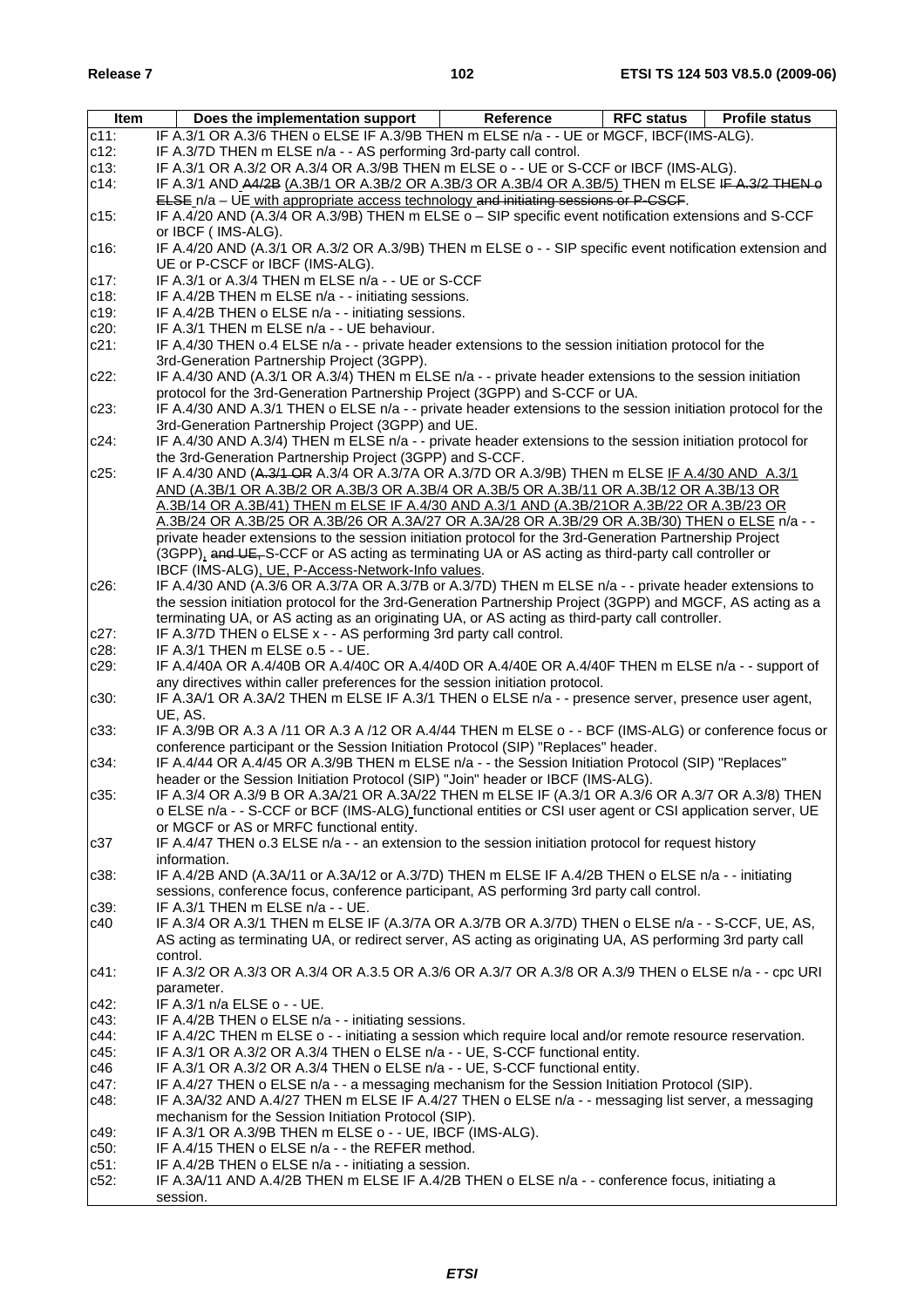| <b>Item</b> | Does the implementation support                                                                                           | <b>Reference</b> | <b>RFC status</b> | <b>Profile status</b> |  |  |  |  |  |
|-------------|---------------------------------------------------------------------------------------------------------------------------|------------------|-------------------|-----------------------|--|--|--|--|--|
| $c53$ :     | IF A.4/20 THEN o ELSE n/a - - SIP specific event notification.                                                            |                  |                   |                       |  |  |  |  |  |
| $c58$ :     | IF A.3/9B OR A.3/6 THEN m ELSE o - - IBCF (IMS-ALG), MGCF.                                                                |                  |                   |                       |  |  |  |  |  |
| $c59$ :     | IF (A.3/4 THEN m ELSE IF (A.3/1 OR A.3/6 OR A.3/7A OR A.3/7B OR A.3/7D OR A.3/8) THEN o ELSE n/a                          |                  |                   |                       |  |  |  |  |  |
|             | -- S-CCF, UE, MGCF, AS, AS acting as terminating UA, or redirect server, AS acting as originating UA, AS                  |                  |                   |                       |  |  |  |  |  |
|             | performing 3rd party call control, or MRFC.                                                                               |                  |                   |                       |  |  |  |  |  |
| c60:        | IF A.3/9B THEN m ELSE IF A.3/1 OR A.3/7A OR A.3/7B OR A.3/7D THEN o ELSE n/a - - IBCF (IMS-ALG),                          |                  |                   |                       |  |  |  |  |  |
|             | UE, AS acting as terminating UA, AS acting as originating UA, AS performing $3rd$ party call control.                     |                  |                   |                       |  |  |  |  |  |
| c61:        | IF (A.3/1 OR A.3/6 OR A.3/7A OR A.3/7B OR A.3/7D OR A.3/8 OR A.3/9B) THEN o ELSE n/a - - UE, MGCF,                        |                  |                   |                       |  |  |  |  |  |
|             | AS, AS acting as terminating UA, or redirect server, AS acting as originating UA, AS performing 3rd party call control,   |                  |                   |                       |  |  |  |  |  |
|             | or MRFC or IBCF (IMS-ALG).                                                                                                |                  |                   |                       |  |  |  |  |  |
| c62:        | IF A.3/6 OR A.3/7A OR A.3/7B OR A.3/7D THEN o ELSE IF A.3/9B THEN o ELSE n/a - - MGCF, AS acting                          |                  |                   |                       |  |  |  |  |  |
|             | as terminating UA, or redirect server, AS acting as originating UA, AS performing 3rd party call control,                 |                  |                   |                       |  |  |  |  |  |
|             | IBCF (IMS-ALG).                                                                                                           |                  |                   |                       |  |  |  |  |  |
| c94:        | IF A.3/4 OR A.3/7A OR A.3/7D THEN o ELSE n/a - - S-CSCF and AS acting as terminating UA or redirect                       |                  |                   |                       |  |  |  |  |  |
|             | server or AS performing 3rd party call control.                                                                           |                  |                   |                       |  |  |  |  |  |
| $0.1$ :     | At least one of these capabilities is supported.                                                                          |                  |                   |                       |  |  |  |  |  |
| $0.2$ :     | At least one of these capabilities is supported.                                                                          |                  |                   |                       |  |  |  |  |  |
| $0.3$ :     | At least one of these capabilities is supported.                                                                          |                  |                   |                       |  |  |  |  |  |
| $0.4$ :     | At least one of these capabilities is supported.                                                                          |                  |                   |                       |  |  |  |  |  |
| $0.5$ :     | At least one of these capabilities is supported.                                                                          |                  |                   |                       |  |  |  |  |  |
| NOTE 1:     | At the MGCF, the interworking specifications do not support a handling of the header associated with this                 |                  |                   |                       |  |  |  |  |  |
|             | extension.                                                                                                                |                  |                   |                       |  |  |  |  |  |
|             | NOTE 2: If a UE is unable to become engaged in a service that potentially requires the ability to identify and interact   |                  |                   |                       |  |  |  |  |  |
|             | with a specific UE even when multiple UEs share the same single Public User Identity then the UE support                  |                  |                   |                       |  |  |  |  |  |
|             | can be "o" instead of "m". Examples include telemetry applications, where point-to-point communication is                 |                  |                   |                       |  |  |  |  |  |
|             | desired between two users.                                                                                                |                  |                   |                       |  |  |  |  |  |
|             | NOTE 3: It has to be clarified within the draft that the cpc value belongs to the trust domain and shall not be populated |                  |                   |                       |  |  |  |  |  |
|             | by UE"s.                                                                                                                  |                  |                   |                       |  |  |  |  |  |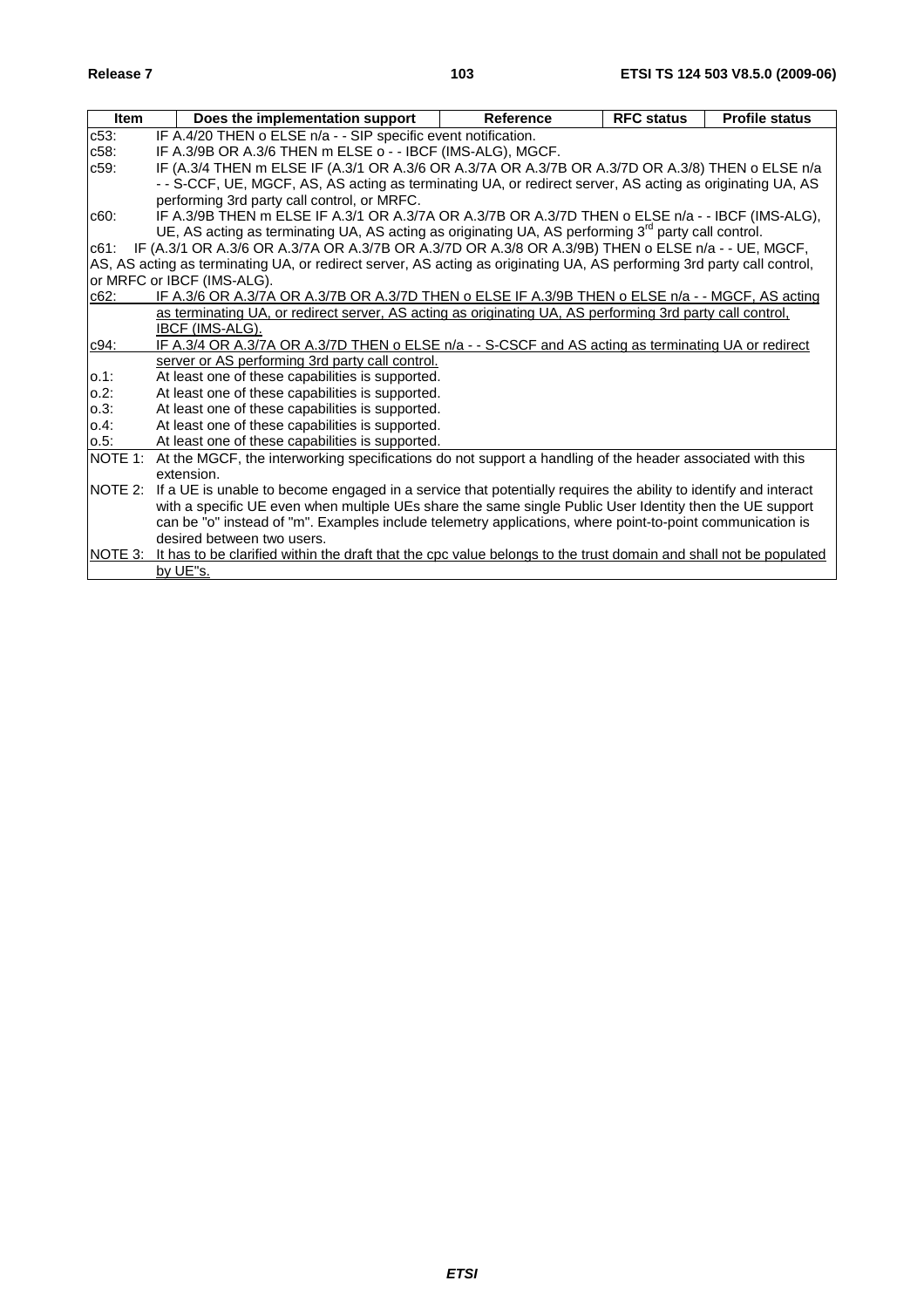Prerequisite A.5/20 - - SIP specific event notification

| Item           | Does the implementation                                                                                                                                                                                                     |                   | <b>Subscriber</b> |                 |                   | <b>Notifier</b> |                |  |
|----------------|-----------------------------------------------------------------------------------------------------------------------------------------------------------------------------------------------------------------------------|-------------------|-------------------|-----------------|-------------------|-----------------|----------------|--|
|                | support                                                                                                                                                                                                                     | Ref.              | <b>RFC</b>        | <b>Profile</b>  | Ref.              | <b>RFC</b>      | <b>Profile</b> |  |
|                |                                                                                                                                                                                                                             |                   | status            | status          |                   | status          | <b>status</b>  |  |
| $\overline{1}$ | reg event package?                                                                                                                                                                                                          | $[43]$            | c <sub>1</sub>    | c3              | $[43]$            | c2              | c4             |  |
| 1A             | reg event package extension<br>for GRUUs?                                                                                                                                                                                   | $[94]$            | c <sub>1</sub>    | c25             | $[94]$            | c2              | C <sub>4</sub> |  |
|                | refer package?                                                                                                                                                                                                              | [36]3             | c13               | c13             | [36]3             | c13             | c13            |  |
|                | presence package?                                                                                                                                                                                                           | [74] 6            | c1                | c5              | [74] 6            | c2              | c6             |  |
| $\frac{2}{3}$  | event list with underlying<br>presence package?                                                                                                                                                                             | $[75]$ , $[74]$ 6 | c <sub>1</sub>    | $\overline{c7}$ | $[75]$ , $[74]$ 6 | c2              | c8             |  |
| $\overline{5}$ | presence.winfo template-<br>package?                                                                                                                                                                                        | [72] 4            | c <sub>1</sub>    | c9              | [72] 4            | c2              | c10            |  |
|                | ua-profile package?                                                                                                                                                                                                         | [77]3             | c <sub>1</sub>    | c11             | [77]3             | c2              | c12            |  |
| $\frac{6}{7}$  | conference package?                                                                                                                                                                                                         | [78]3             | c <sub>1</sub>    | c21             | [78]3             | c <sub>1</sub>  | c22            |  |
|                | message-summary package?                                                                                                                                                                                                    | [65]              | c <sub>1</sub>    | c23             | [65]3             | c2              | c24            |  |
| $\frac{8}{9}$  | poc-settings package                                                                                                                                                                                                        | [110]             | c <sub>1</sub>    | c26             | [110]             | c2              | c27            |  |
| $c1$ :         | IF A.4/23 THEN o ELSE n/a - - acting as the subscriber to event information.                                                                                                                                                |                   |                   |                 |                   |                 |                |  |
| $c2$ :         | IF A.4/22 THEN o ELSE n/a - - acting as the notifier of event information.                                                                                                                                                  |                   |                   |                 |                   |                 |                |  |
| $c3$ :         | IF A.3/1 OR A.3/2 THEN m ELSE IF A.3/7 THEN o ELSE n/a - - UE, P-CSCF, AS.                                                                                                                                                  |                   |                   |                 |                   |                 |                |  |
| $c4$ :         | IF A.3/4 THEN m ELSE n/a - - S-CCF.                                                                                                                                                                                         |                   |                   |                 |                   |                 |                |  |
| c5.            | IF A.3A/3 OR A.3A/4 THEN m ELSE IF A.4/23 THEN o ELSE n/a - - resource list server or watcher, acting<br>as the subscriber to event information.                                                                            |                   |                   |                 |                   |                 |                |  |
| $c6$ :         | IF A.3A/1 THEN m ELSE IF A.4/22 THEN o ELSE n/a - - presence server, acting as the notifier of event                                                                                                                        |                   |                   |                 |                   |                 |                |  |
|                | information.<br>IF A.3A/4 THEN m ELSE IF A.4/23 THEN o ELSE n/a - - watcher, acting as the subscriber to event                                                                                                              |                   |                   |                 |                   |                 |                |  |
| c7:            |                                                                                                                                                                                                                             |                   |                   |                 |                   |                 |                |  |
| $c8$ :         | information.<br>IF A.3A/3 THEN m ELSE IF A.4/22 THEN o ELSE n/a - - resource list server, acting as the notifier of event                                                                                                   |                   |                   |                 |                   |                 |                |  |
|                | information.                                                                                                                                                                                                                |                   |                   |                 |                   |                 |                |  |
| c9:            | IF A.3A/2 THEN m ELSE IF A.4/23 THEN o ELSE n/a - - presence user agent, acting as the subscriber to<br>event information.                                                                                                  |                   |                   |                 |                   |                 |                |  |
| $c10$ :        | IF A.3A/1 THEN m ELSE IF A.4/22 THEN o ELSE n/a - - presence server, acting as the notifier of event<br>information.                                                                                                        |                   |                   |                 |                   |                 |                |  |
| $c11$ :        | IF A.3A/2 OR A.3A/4 THEN o ELSE IF A.4/23 THEN o ELSE n/a - - presence user agent or watcher, acting<br>as the subscriber to event information.                                                                             |                   |                   |                 |                   |                 |                |  |
| $c12$ :        | IF A.3A/1 OR A.3A/3 THEN m ELSE IF A.4/22 THEN o ELSE n/a - - presence server or resource list server,<br>acting as the notifier of event information.                                                                      |                   |                   |                 |                   |                 |                |  |
| $c13$ :        | IF A.4/15 THEN m ELSE n/a - - the REFER method.                                                                                                                                                                             |                   |                   |                 |                   |                 |                |  |
| $c21$ :        | IF A.3A/12 THEN m ELSE IF A.4/23 THEN o ELSE n/a - - conference participant or acting as the subscriber                                                                                                                     |                   |                   |                 |                   |                 |                |  |
|                | to event information.                                                                                                                                                                                                       |                   |                   |                 |                   |                 |                |  |
| $c22$ :        | IF A.3A/11 THEN m ELSE IF A.4/22 THEN o ELSE n/a - - conference focus or acting as the notifier of event<br>information.                                                                                                    |                   |                   |                 |                   |                 |                |  |
| c23:           | IF (A.3/1 OR A.3/7A OR A.3/7B) AND A.4/23 THEN o ELSE n/a - - UE, AS acting as terminating UA, or<br>redirect server, AS acting as originating UA all as subscriber of event information.                                   |                   |                   |                 |                   |                 |                |  |
| $c24$ :        | IF (A.3/1 OR A.3/7A OR A.3/7B) AND A.4/22 THEN o ELSE n/a - - UE, AS acting as terminating UA, or                                                                                                                           |                   |                   |                 |                   |                 |                |  |
| $c25$ :        | redirect server, AS acting as originating UA all as notifier of event information.<br>IF A.4A/1 THEN (IF A.3/1 AND A.4/53 THEN m ELSE o) ELSE n/a - - reg event package, UE, reg event                                      |                   |                   |                 |                   |                 |                |  |
|                | package extension for GRUUs.                                                                                                                                                                                                |                   |                   |                 |                   |                 |                |  |
| $c26$ :        | IF (A.3/7B OR A.3/1) AND (A.4/23 OR A.4/41) THEN o ELSE n/a - - AS acting as originating UA, UE , acting                                                                                                                    |                   |                   |                 |                   |                 |                |  |
|                | as the subscriber to event information, an event state publication extension to the session initiation protocol.<br>IF (A.4/22 OR A.4/41) AND A.3/1 THEN o ELSE n/a - - UE, acting as the notifier of event information, an |                   |                   |                 |                   |                 |                |  |
| $c27$ :        | event state publication extension to the session initiation protocol.                                                                                                                                                       |                   |                   |                 |                   |                 |                |  |

# **Table A.4A: Supported event packages**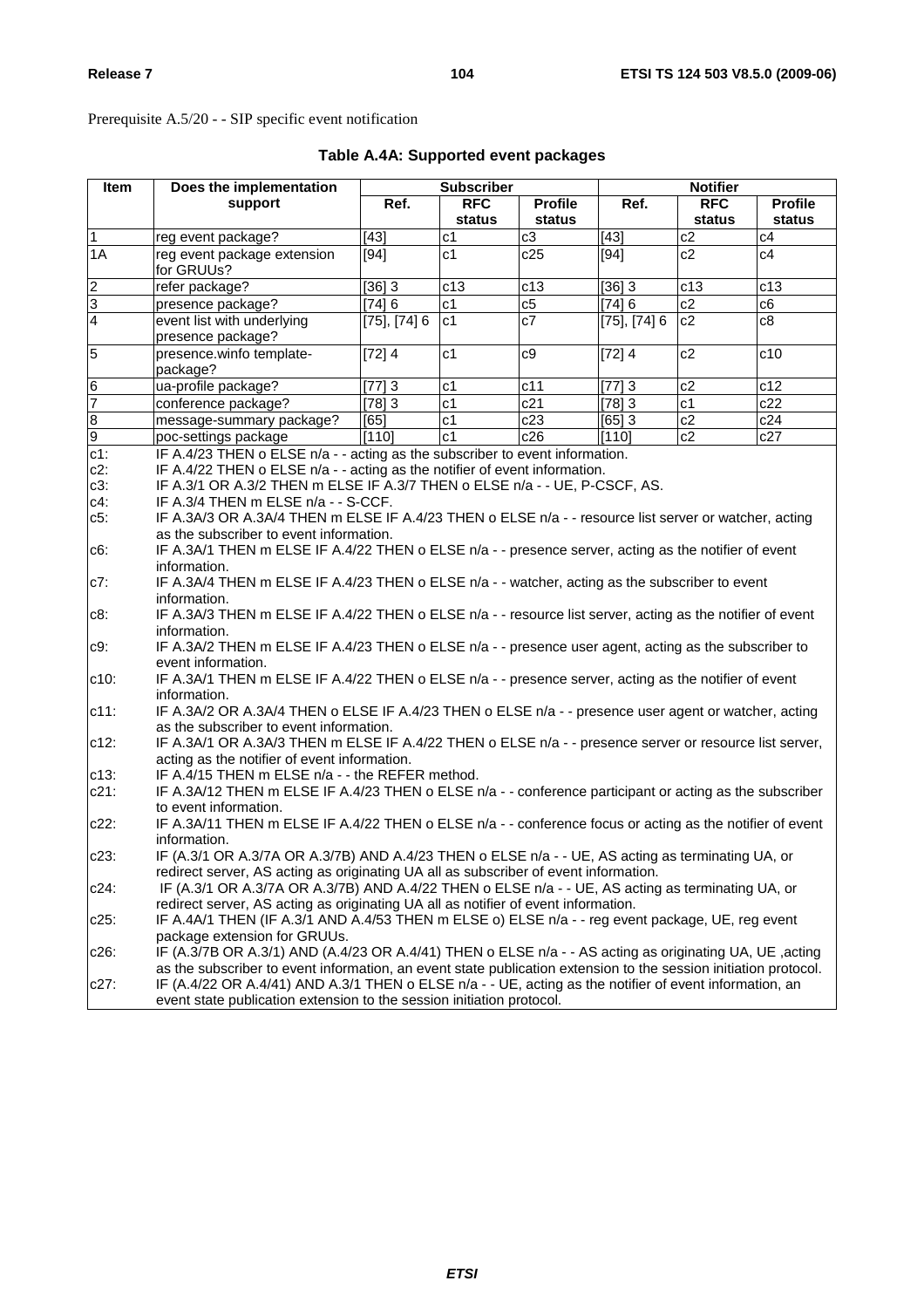# A.2.1.4.7 INVITE method

# Prerequisite A.5/8 - - INVITE request

| <b>Item</b>      | Header                            | <b>Sending</b> |                | Receiving      |                         |                 |                 |
|------------------|-----------------------------------|----------------|----------------|----------------|-------------------------|-----------------|-----------------|
|                  |                                   | Ref.           | <b>RFC</b>     | <b>Profile</b> | Ref.                    | <b>RFC</b>      | <b>Profile</b>  |
|                  |                                   |                | status         | status         |                         | status          | status          |
| $\mathbf{1}$     | Accept                            | $[26]$ 20.1    | o              | o              | $[26]$ 20.1             | m               | m               |
| 1A               | Accept-Contact                    | $[56B]$ 9.2    | c24            | c24            | $[56B]$ 9.2             | c32             | c32             |
| 2                | Accept-Encoding                   | [26] 20.2      | $\circ$        | $\circ$        | $[26]$ 20.2             | ${\sf m}$       | m               |
| 3                | Accept-Language                   | $[26]$ 20.3    | $\circ$        | $\circ$        | $[26]$ 20.3             | ${\sf m}$       | m               |
| 4                | Alert-Info                        | [26] 20.4      | $\circ$        | $\circ$        | [26] 20.4               | $\overline{c1}$ | $\overline{c1}$ |
| 5                | Allow                             | $[26]$ 20.5,   | $o$ (note 1)   | $\circ$        | $[26]$ 20.5,            | m               | m               |
|                  |                                   | [26] 5.1       |                |                | [26] 5.1                |                 |                 |
| 6                | Allow-Events                      | $[28]$ 7.2.2   | c2             | c2             | $\overline{[28] 7.2.2}$ | c2              | c2              |
| 8                | Authorization                     | [26] 20.7      | c3             | c3             | $[26]$ 20.7             | c3              | c3              |
| 9                | Call-ID                           | $[26]$ 20.8    | m              | m              | $[26]$ 20.8             | m               | m               |
| 10               | Call-Info                         | $[26]$ 20.9    | o              | $\circ$        | $[26]$ 20.9             | o               | $\mathsf{o}$    |
| 11               | Contact                           | $[26]$ 20.10   | m              | m              | $[26]$ 20.10            | ${\sf m}$       | m               |
| 12               | Content-Disposition               | $[26]$ 20.11   | $\circ$        | o              | $[26]$ 20.11            | m               | m               |
| 13               | Content-Encoding                  | $[26]$ 20.12   | o              | $\circ$        | $[26]$ 20.12            | m               | m               |
| 14               | Content-Language                  | $[26]$ 20.13   | o              | $\circ$        | $[26]$ 20.13            | m               | m               |
| 15               | Content-Length                    | $[26]$ 20.14   | m              | m              | $[26]$ 20.14            | m               | m               |
| 16               | Content-Type                      | $[26]$ 20.15   | m              | m              | $[26]$ 20.15            | ${\sf m}$       | m               |
| 17               | Cseq                              | $[26]$ 20.16   | m              | m              | $[26]$ 20.16            | m               | m               |
| 18               | Date                              | $[26]$ 20.17   | c4             | c4             | $[26]$ 20.17            | m               | m               |
| 19               | Expires                           | [26] 20.19     | O              | $\circ$        | [26] 20.19              | $\circ$         | $\circ$         |
| 20               | From                              | [26] 20.20     | m              | m              | $[26]$ 20.20            | m               | ${\sf m}$       |
| 20A              | Geolocation                       | $[89]$ 3.2     | c33            | c33            | $[89]$ 3.2              | c33             | c33             |
| 20B              | History-Info                      | $[66]$ 4.1     | c31            | c31            | $[66]$ 4.1              | c31             | c31             |
| 21               | In-Reply-To                       | $[26]$ 20.21   | $\circ$        | $\circ$        | $[26]$ 20.21            | $\circ$         | $\circ$         |
| 21A              | Join                              | [61]<br>7.1    | c30            | c30            | [61] 7.1                | c30             | c30             |
| 22               | Max-Forwards                      | $[26]$ 20.22   | m              | ${\sf m}$      | $[26]$ 20.22            | n/a             | n/a             |
| 23               | MIME-Version                      | [26] 20.24     | o              | $\circ$        | $[26]$ 20.24            | m               | ${\sf m}$       |
| 23A              | Min-SE                            | [58] 5         | c26            | c26            | [58] 5                  | c25             | c25             |
| $\overline{24}$  | Organization                      | $[26]$ 20.25   | <b>o</b>       | $\circ$        | $[26]$ 20.25            | $\mathsf{o}$    | $\circ$         |
| 24A              | P-Access-Network-Info             | [52] 4.4       | c15            | c16            | [52] 4.4                | c15             | c17             |
| 24B              | P-Asserted-Identity               | [34] 9.1       | n/a            | n/a            | [34] 9.1                | c7              | c7              |
| $\overline{24C}$ | P-Asserted-Service                | [121] 4.1      | n/a            | n/a            | [121] 4.1               | c38             | c38             |
| 24D              | P-Called-Party-ID                 | [52] 4.2       | X              | X              | [52] 4.2                | c13             | c13             |
| 24E              | P-Charging-Function-<br>Addresses | [52] 4.5       | c20            | c21            | $[52]$ 4.5              | c20             | c21             |
| 24F              | P-Charging-Vector                 | [52] 4.6       | c18            | c19            | [52] 4.6                | c18             | c19             |
| 24G              | P-Early-Media                     | [109] 8        | c34            | c34            | $[109]$ 8               | c34             | c34             |
| 25               | P-Media-Authorization             | [31] 5.1       | n/a            | n/a            | [31] 5.1                | c11             | c12             |
| 25A              | P-Preferred-Identity              | [34] 9.2       | c7             | c5             | (34)9.2                 | n/a             | n/a             |
| 25B              | P-Preferred-Service               | [121] 4.2      | c37            | c36            | [121] 4.2               | n/a             | n/a             |
| 25C              | P-Profile-Key                     | [97] 5         | n/a            | n/a            | [97] 5                  | n/a             | n/a             |
| 25D              | P-User-Database                   | $[82]$ 4       | n/a            | n/a            | $[82]$ 4                | n/a             | n/a             |
| 25E              | P-Visited-Network-ID              | [52] 4.3       | x (note 3)     | X              | [52] 4.3                | c14             | n/a             |
| 26               | Priority                          | $[26]$ 20.26   | o              | o              | $[26]$ 20.26            | $\mathsf{o}$    | $\circ$         |
| 26A              | Privacy                           | [33] 4.2       | c9             | c9             | [33] 4.2                | c9              | c9              |
| 27               | Proxy-Authorization               | $[26]$ 20.28   | c <sub>6</sub> | c <sub>6</sub> | $[26]$ 20.28            | n/a             | n/a             |
| 28               | Proxy-Require                     | [26] 20.29     | $o$ (note 2)   | $o$ (note 2)   | [26] 20.29              | n/a             | n/a             |
| 28A              | Reason                            | [34A]2         | c8             | c8             | $[34A]$ 2               | c8              | $\overline{c8}$ |
| 29               | Record-Route                      | $[26]$ 20.30   | n/a            | n/a            | $[26]$ 20.30            | ${\sf m}$       | m               |
| 30               | Referred-By                       | [59]3          | c27            | c27            | [59]3                   | c28             | c28             |
| 31               | Reject-Contact                    | [56B] 9.2      | c24            | c24            | $[56B]$ 9.2             | c32             | c32             |
| 31A              | Replaces                          | [60] 6.1       | c29            | c29            | [60] 6.1                | c29             | c29             |
| 31B              | Reply-To                          | $[26]$ 20.31   | $\circ$        | $\mathsf{o}$   | $[26]$ 20.31            | $\mathsf{o}$    | $\mathsf{o}$    |
| 31B              | Request-Disposition               | $[56B]$ 9.1    | c24            | c24            | $[56B]$ 9.1             | c32             | c32             |
| 32               | Require                           | [26] 20.32     | o              | m              | $[26]$ 20.32            | m               | m               |
| 33               | Route                             | [26] 20.34     | m              | m              | $[26]$ 20.34            | n/a             | n/a             |
| 33A              | Security-Client                   | $[48]$ 2.3.1   | c22            | c22            | $[48]$ 2.3.1            | n/a             | n/a             |

# **Table A.46: Supported headers within the INVITE request**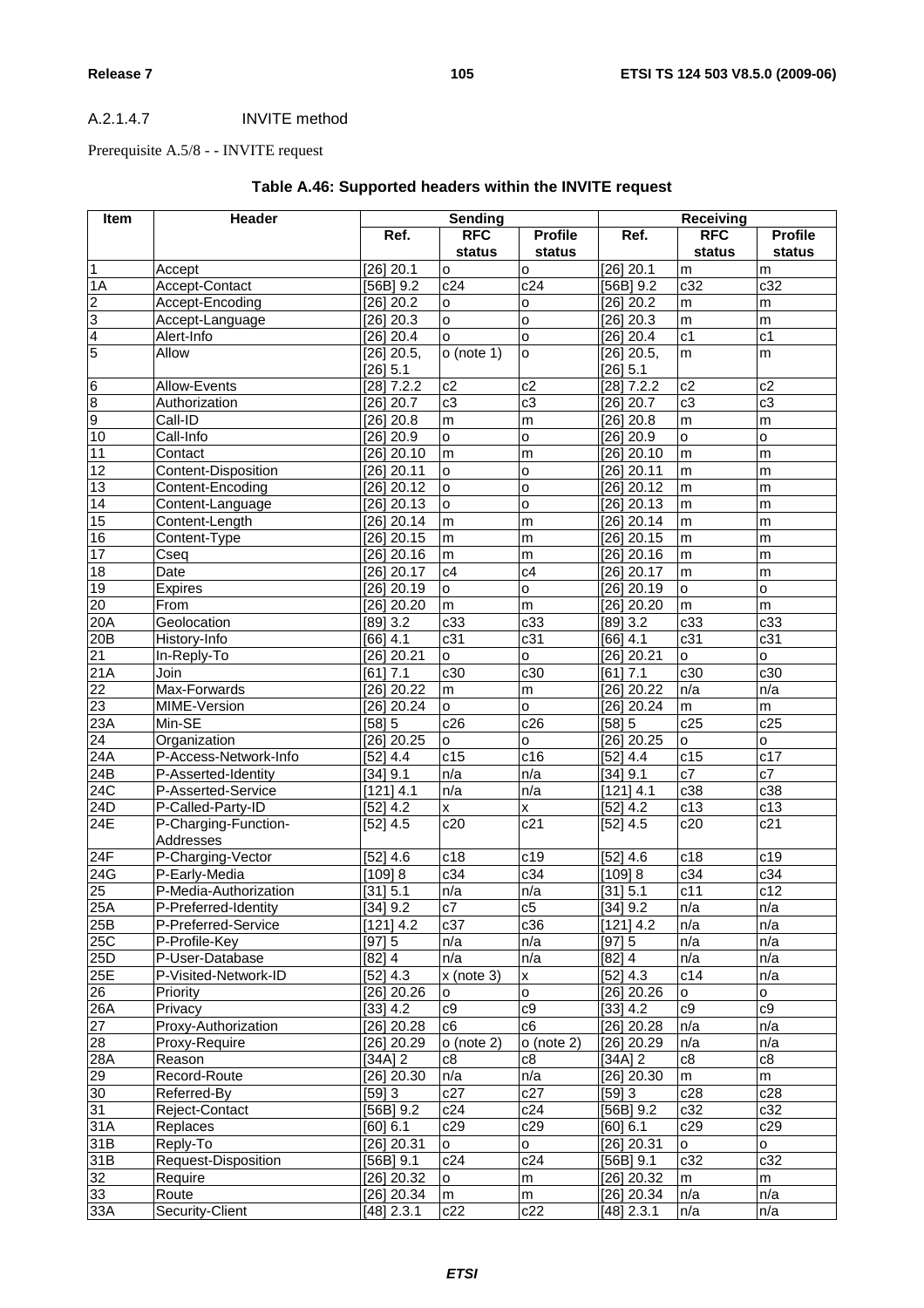| Item       | Header                                                                                                                                                                                                      | <b>Sending</b> |            | <b>Receiving</b> |              |            |                |
|------------|-------------------------------------------------------------------------------------------------------------------------------------------------------------------------------------------------------------|----------------|------------|------------------|--------------|------------|----------------|
|            |                                                                                                                                                                                                             | Ref.           | <b>RFC</b> | <b>Profile</b>   | Ref.         | <b>RFC</b> | <b>Profile</b> |
|            |                                                                                                                                                                                                             |                | status     | status           |              | status     | status         |
| 33B        | Security-Verify                                                                                                                                                                                             | [48] 2.3.1     | c23        | c23              | [48] 2.3.1   | n/a        | n/a            |
| 33C        | Session-Expires                                                                                                                                                                                             | [58] 4         | c25        | c25              | [58] 4       | c25        | c25            |
| 34         | Subject                                                                                                                                                                                                     | [26] 20.36     | о          | 0                | [26] 20.36   | o          | o              |
| 35         | Supported                                                                                                                                                                                                   | [26] 20.37     | m          | m                | [26] 20.37   | m          | m              |
| 36         | Timestamp                                                                                                                                                                                                   | [26] 20.38     | c10        | c10              | $[26]$ 20.38 | m          | m              |
| 37         | To                                                                                                                                                                                                          | [26] 20.39     | m          | m                | $[26]$ 20.39 | m          | m              |
| 38         | User-Agent                                                                                                                                                                                                  | [26] 20.41     | o          | o                | [26] 20.41   | o          | o              |
| 39         | Via                                                                                                                                                                                                         | $[26]$ 20.42   | m          | m                | [26] 20.42   | m          | m              |
| $c1$ :     | IF A.4/12 THEN m ELSE n/a - - downloading of alerting information.                                                                                                                                          |                |            |                  |              |            |                |
| $c2$ :     | IF A.4/20 THEN m ELSE n/a - - SIP specific event notification extension.                                                                                                                                    |                |            |                  |              |            |                |
| $c3$ :     | IF A.4/7 THEN m ELSE n/a - - authentication between UA and UA.                                                                                                                                              |                |            |                  |              |            |                |
| c4:        | IF A.4/11 THEN o ELSE n/a - - insertion of date in requests and responses.                                                                                                                                  |                |            |                  |              |            |                |
| $c5$ :     | IF A.3/1 AND A.4/25 THEN o ELSE n/a - - UE and private extensions to the Session Initiation Protocol (SIP)                                                                                                  |                |            |                  |              |            |                |
|            | for asserted identity within trusted networks.                                                                                                                                                              |                |            |                  |              |            |                |
|            | IF A.4/8A THEN m ELSE n/a - - authentication between UA and proxy.                                                                                                                                          |                |            |                  |              |            |                |
| c6:<br>c7: | IF A.4/25 THEN o ELSE n/a - - private extensions to the Session Initiation Protocol (SIP) for asserted identity                                                                                             |                |            |                  |              |            |                |
|            | within trusted networks.                                                                                                                                                                                    |                |            |                  |              |            |                |
| c8:        | IF A.4/38 THEN o ELSE n/a - - the Reason header field for the session initiation protocol.                                                                                                                  |                |            |                  |              |            |                |
| c9:        | IF A.4/26 THEN o ELSE n/a - - a privacy mechanism for the Session Initiation Protocol (SIP).                                                                                                                |                |            |                  |              |            |                |
| $c10$ :    | IF A.4/6 THEN o ELSE n/a - - timestamping of requests.                                                                                                                                                      |                |            |                  |              |            |                |
| $c11$ :    | IF A.4/19 THEN m ELSE n/a - - SIP extensions for media authorization.                                                                                                                                       |                |            |                  |              |            |                |
| $c12$ :    | IF A.3/1 THEN m ELSE n/a - - UE.                                                                                                                                                                            |                |            |                  |              |            |                |
| $c13$ :    | IF A.4/32 THEN o ELSE n/a - - the P-Called-Party-ID extension.                                                                                                                                              |                |            |                  |              |            |                |
| $c14$ :    | IF A.4/33 THEN o ELSE n/a - - the P-Visited-Network-ID extension.                                                                                                                                           |                |            |                  |              |            |                |
| $c15$ :    | IF A.4/34 THEN o ELSE n/a - - the P-Access-Network-Info header extension.                                                                                                                                   |                |            |                  |              |            |                |
| $c16$ :    | IF A.4/34 AND A.3/1 THEN m ELSE n/a - - the P-Access-Network-Info header extension and UE.                                                                                                                  |                |            |                  |              |            |                |
| $c17$ :    | IF A.4/34 AND (A.3/7A OR A.3/7D) THEN m ELSE n/a - - the P-Access-Network-Info header extension and                                                                                                         |                |            |                  |              |            |                |
|            | AS acting as terminating UA or AS acting as third-party call controller.                                                                                                                                    |                |            |                  |              |            |                |
| $c18$ :    | IF A.4/36 THEN o ELSE n/a - - the P-Charging-Vector header extension.                                                                                                                                       |                |            |                  |              |            |                |
| c19:       | IF A.4/36 THEN m ELSE n/a - - the P-Charging-Vector header extension.                                                                                                                                       |                |            |                  |              |            |                |
| c20:       | IF A.4/35 THEN o ELSE n/a - - the P-Charging-Function-Addresses header extension.                                                                                                                           |                |            |                  |              |            |                |
| $c21$ :    |                                                                                                                                                                                                             |                |            |                  |              |            |                |
| $c22$ :    | IF A.4/35 THEN m ELSE n/a - - the P-Charging-Function-Addresses header extension.                                                                                                                           |                |            |                  |              |            |                |
| $c23$ :    | IF A.4/37 THEN o ELSE n/a - - security mechanism agreement for the session initiation protocol (note 4).<br>IF A.4/37 THEN m ELSE n/a - - security mechanism agreement for the session initiation protocol. |                |            |                  |              |            |                |
| c24:       | IF A.4/40 THEN o ELSE n/a - - caller preferences for the session initiation protocol.                                                                                                                       |                |            |                  |              |            |                |
| $c25$ :    |                                                                                                                                                                                                             |                |            |                  |              |            |                |
| $c26$ :    | IF A.4/42 THEN m ELSE n/a - - the SIP session timer.<br>IF A.4/42 THEN o ELSE n/a - - the SIP session timer.                                                                                                |                |            |                  |              |            |                |
| $c27$ :    | IF A.4/43 THEN m ELSE n/a - - the SIP Referred-By mechanism.                                                                                                                                                |                |            |                  |              |            |                |
| c28:       | IF A.4/43 THEN o ELSE n/a - - the SIP Referred-By mechanism.                                                                                                                                                |                |            |                  |              |            |                |
| $c29$ :    | IF A.4/44 THEN m ELSE n/a - - the Session Initiation Protocol (SIP) "Replaces" header.                                                                                                                      |                |            |                  |              |            |                |
| c30:       | IF A.4/45 THEN m ELSE n/a - - the Session Initiation Protocol (SIP) "Join" header.                                                                                                                          |                |            |                  |              |            |                |
| $c31$ :    | IF A.4/47 THEN m ELSE n/a - - an extension to the session initiation protocol for request history information.                                                                                              |                |            |                  |              |            |                |
| $c32$ :    | IF A.4/40 THEN m ELSE n/a - - caller preferences for the session initiation protocol.                                                                                                                       |                |            |                  |              |            |                |
| $c33$ :    | IF A.4/60 THEN m ELSE n/a - - SIP location conveyance.                                                                                                                                                      |                |            |                  |              |            |                |
| $c34$ :    | IF A.4/66 THEN m ELSE n/a - - The SIP P-Early-Media private header extension for authorization of early                                                                                                     |                |            |                  |              |            |                |
|            | media.                                                                                                                                                                                                      |                |            |                  |              |            |                |
| $c36$ :    | IF A.3/1 AND A.4/74 THEN o ELSE n/a - - UE and identification of communication services in the session                                                                                                      |                |            |                  |              |            |                |
|            | initiation protocol.                                                                                                                                                                                        |                |            |                  |              |            |                |
| c37:       | IF A.4/74 THEN o ELSE n/a - - Identification of communication services in the session initiation protocol.                                                                                                  |                |            |                  |              |            |                |
| c38:       | IF A.4/74 THEN m ELSE n/a - - Identification of communication services in the session initiation protocol.                                                                                                  |                |            |                  |              |            |                |
| 0.1:       | At least one of these shall be supported.                                                                                                                                                                   |                |            |                  |              |            |                |
|            | RFC 3261 [26] gives the status of this header as SHOULD rather than OPTIONAL.                                                                                                                               |                |            |                  |              |            |                |
| NOTE 1:    |                                                                                                                                                                                                             |                |            |                  |              |            |                |
| NOTE 2:    | No distinction has been made in these tables between first use of a request on a From/To/Call-ID                                                                                                            |                |            |                  |              |            |                |
|            | combination, and the usage in a subsequent one. Therefore the use of "o" etc. above has been included                                                                                                       |                |            |                  |              |            |                |
|            | from a viewpoint of first usage.                                                                                                                                                                            |                |            |                  |              |            |                |
| NOTE 3:    | The strength of this requirement in RFC 3455 [52] is SHOULD NOT, rather than MUST NOT.                                                                                                                      |                |            |                  |              |            |                |
|            | NOTE 4: Support of this header in this method is dependent on the security mechanism and the security architecture                                                                                          |                |            |                  |              |            |                |
|            | which is implemented. Use of this header in this method is not appropriate to the security mechanism                                                                                                        |                |            |                  |              |            |                |
|            | defined by 3GPP TS 33.203 [19].                                                                                                                                                                             |                |            |                  |              |            |                |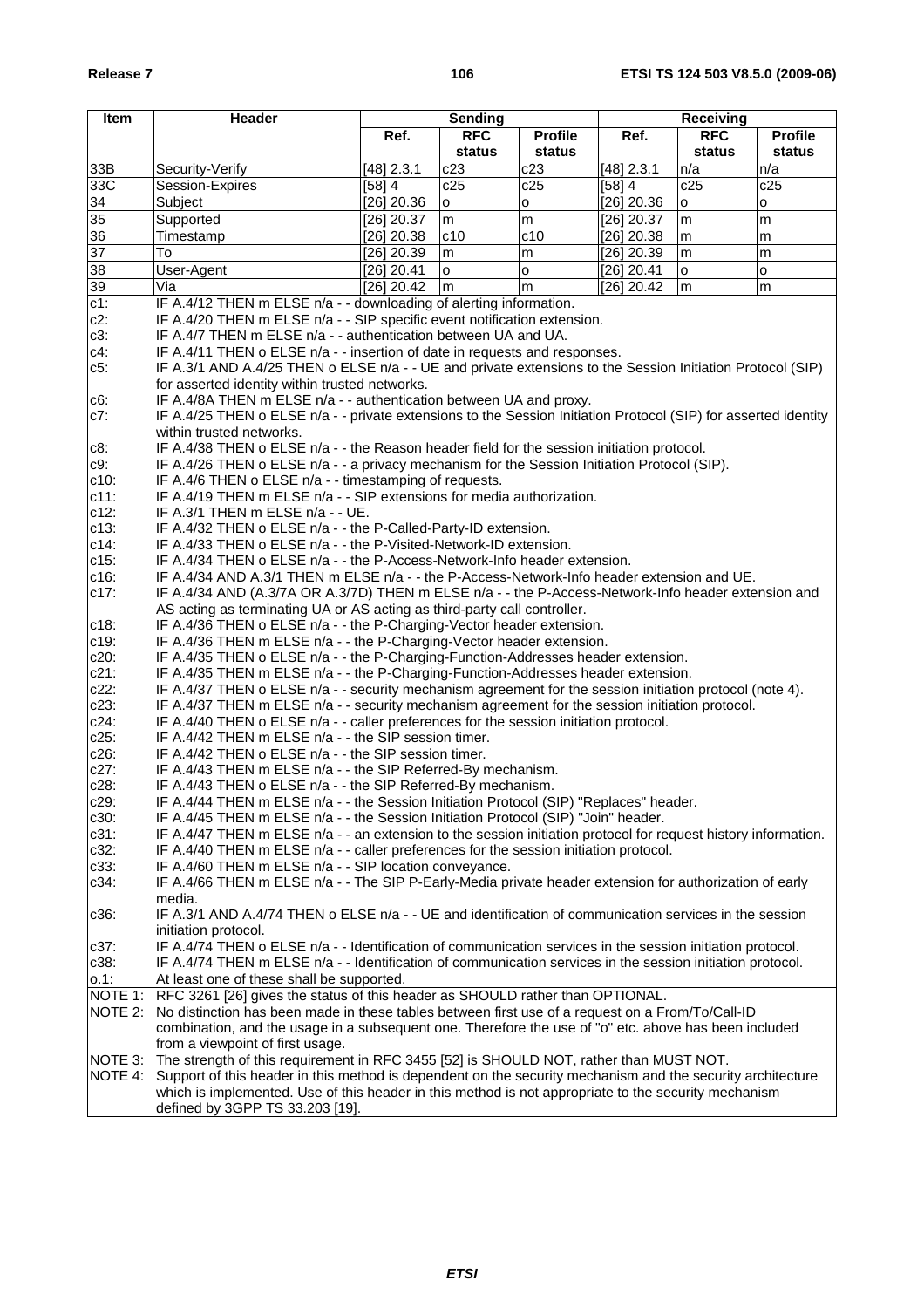## **Table A.47: Void**

## Prerequisite A.5/9 - - INVITE response

Prerequisite: A.6/1 - - Additional for 100 (Trying) response

## **Table A.48: Supported headers within the INVITE response**

| <b>Item</b>             | <b>Header</b>                                                                  | <b>Sending</b> |                      |                          |              | Receiving            |                          |
|-------------------------|--------------------------------------------------------------------------------|----------------|----------------------|--------------------------|--------------|----------------------|--------------------------|
|                         |                                                                                | Ref.           | <b>RFC</b><br>status | <b>Profile</b><br>status | Ref.         | <b>RFC</b><br>status | <b>Profile</b><br>status |
| $\overline{1}$          | Call-ID                                                                        | $[26]$ 20.8    | l m                  | Im                       | [26] 20.8    | l m                  | m                        |
| $\overline{2}$          | Content-Length                                                                 | $[26]$ 20.14   | l <sub>m</sub>       | Im                       | [26] 20.14   | l m                  | Im                       |
| 3                       | Cseq                                                                           | $[26]$ 20.16   | lm                   | lm                       | [26] 20.16   | l m                  | m                        |
| $\overline{\mathbf{r}}$ | Date                                                                           | $[26]$ 20.17   | lc1                  | lc1                      | [26] 20.17   | l m                  | m                        |
| $\overline{5}$          | From                                                                           | [26] 20.20     | lm                   | Im                       | $[26]$ 20.20 | l m                  | Im                       |
| $6\overline{6}$         | То                                                                             | $[26]$ 20.39   | m                    | lm                       | [26] 20.39   | l m                  | m                        |
| $\overline{7}$          | Via                                                                            | [26] 20.42     | Im                   | Im                       | [26] 20.42   | m                    | m                        |
|                         | c1: IF A.4/11 THEN o ELSE n/a - - insertion of date in requests and responses. |                |                      |                          |              |                      |                          |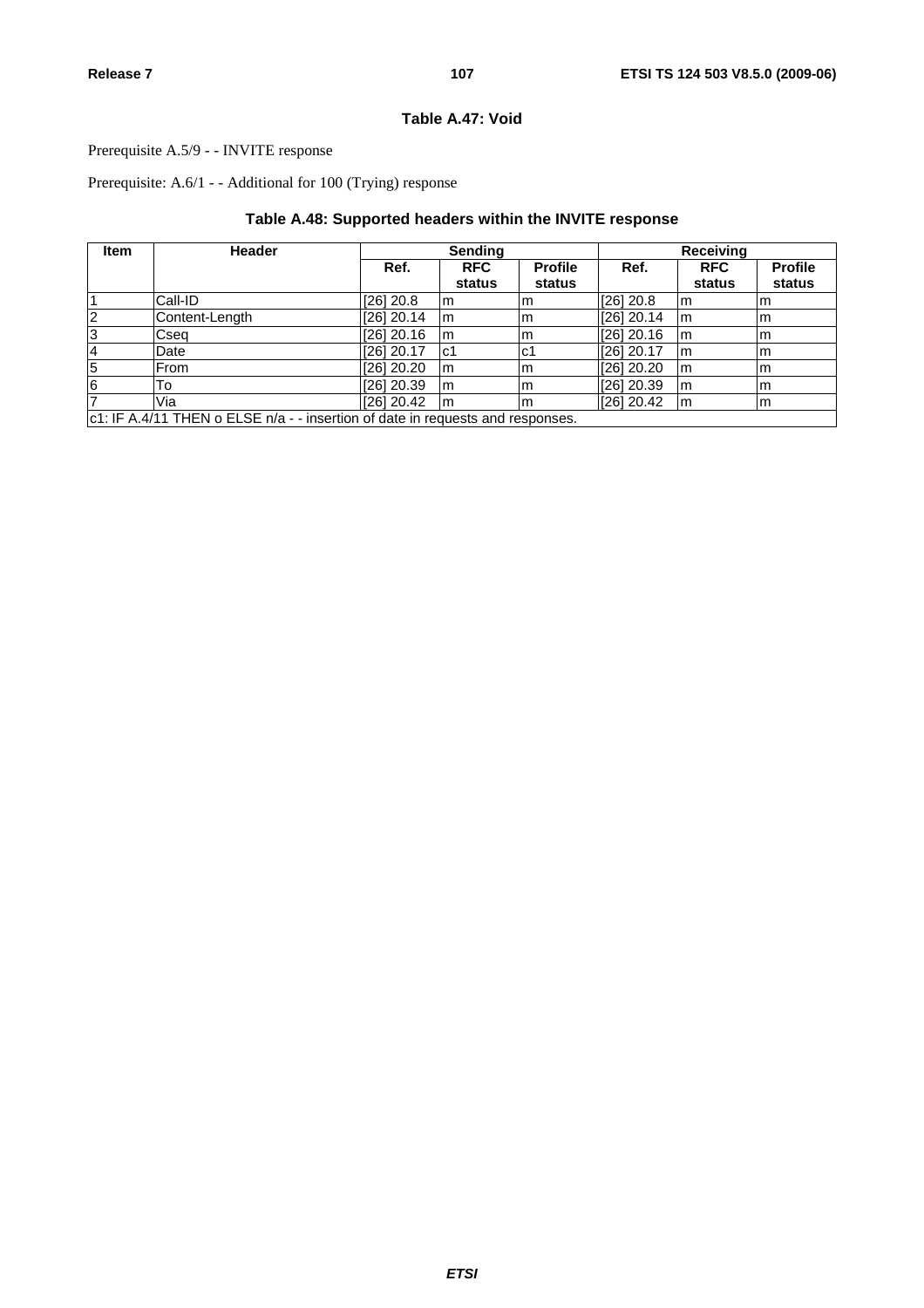Prerequisite A.5/9 - - INVITE response for all remaining status-codes

| Item                                                    | <b>Header</b>                                                                                                                                                                                     | Sending             |            |                         | Receiving           |                 |                |  |
|---------------------------------------------------------|---------------------------------------------------------------------------------------------------------------------------------------------------------------------------------------------------|---------------------|------------|-------------------------|---------------------|-----------------|----------------|--|
|                                                         |                                                                                                                                                                                                   | Ref.                | <b>RFC</b> | <b>Profile</b>          | Ref.                | <b>RFC</b>      | <b>Profile</b> |  |
|                                                         |                                                                                                                                                                                                   |                     | status     | status                  |                     | status          | status         |  |
|                                                         | Allow                                                                                                                                                                                             | [26] 20.5           | c12        | c12                     | [26] 20.5           | m               | m              |  |
| $\frac{0A}{1}$                                          | Call-ID                                                                                                                                                                                           | [26] 20.8           | m          | m                       | $[26]$ 20.8         | m               | m              |  |
| 1A                                                      | Call-Info                                                                                                                                                                                         | [26] 20.9           | $\circ$    | o                       | [26] 20.9           | o               | $\circ$        |  |
|                                                         | Content-Disposition                                                                                                                                                                               | [26] 20.11          | $\circ$    | o                       | [26] 20.11          | m               | m              |  |
|                                                         | Content-Encoding                                                                                                                                                                                  | [26] 20.12          | lo.        | O                       | [26] 20.12          | m               | m              |  |
|                                                         | Content-Language                                                                                                                                                                                  | [26] 20.13          | $\circ$    | o                       | [26] 20.13          | m               | m              |  |
|                                                         | Content-Length                                                                                                                                                                                    | [26] 20.14          | m          | m                       | [26] 20.14          | m               | m              |  |
| $\frac{2}{3}$ $\frac{3}{4}$ $\frac{4}{5}$ $\frac{6}{7}$ | Content-Type                                                                                                                                                                                      | $[26]$ 20.15        | ${\sf m}$  | m                       | $[26]$ 20.15        | m               | m              |  |
|                                                         | Cseq                                                                                                                                                                                              | [26] 20.16          | m          | m                       | [26] 20.16          | m               | m              |  |
|                                                         | Date                                                                                                                                                                                              | [26] 20.17          | c1         | c1                      | [26] 20.17          | m               | m              |  |
|                                                         | <b>Expires</b>                                                                                                                                                                                    | [26] 20.19          | o          | $\mathsf{o}$            | [26] 20.19          | o               | $\circ$        |  |
| $\frac{1}{\infty}$                                      | From                                                                                                                                                                                              | [26] 20.20          | m          | m                       | [26] 20.20          | m               | m              |  |
| 9A                                                      | Geolocation                                                                                                                                                                                       | [89] 3.2            | c14        | c14                     | [89] 3.2            | c14             | c14            |  |
| 9B                                                      | History-Info                                                                                                                                                                                      | [66] 4.1            | c13        | c13                     | [66] 4.1            | c13             | c13            |  |
| 10                                                      | MIME-Version                                                                                                                                                                                      | [26] 20.24          | o          | o                       | [26] 20.24          | ${\sf m}$       | m              |  |
| 11                                                      | Organization                                                                                                                                                                                      | [26] 20.25          | o          | $\mathsf{o}$            | [26] 20.25          | o               | $\circ$        |  |
| 11A                                                     | P-Access-Network-Info                                                                                                                                                                             | $[52]$ 4.4          | c5         | c6                      | [52] 4.4            | $\overline{c5}$ | c7             |  |
| 11B                                                     | P-Asserted-Identity                                                                                                                                                                               | [34] 9.1            | n/a        | n/a                     | [34] 9.1            | c3              | c3             |  |
| $\overline{11}C$                                        | P-Charging-Function-                                                                                                                                                                              | [52] 4.5            | c10        | c11                     | [52] 4.5            | c11             | c11            |  |
|                                                         | Addresses                                                                                                                                                                                         |                     |            |                         |                     |                 |                |  |
| 11D                                                     | P-Charging-Vector                                                                                                                                                                                 | [52] 4.6            | c8         | c9                      | [52] 4.6            | c8              | c9             |  |
| 11E                                                     | P-Preferred-Identity                                                                                                                                                                              | [34] 9.2            | c3         | $\overline{\mathbf{x}}$ | [34] 9.2            | n/a             | n/a            |  |
| 11F                                                     | Privacy                                                                                                                                                                                           | [33] 4.2            | c4         | c4                      | [33] 4.2            | c4              | c4             |  |
| $\overline{11G}$                                        | Reply-To                                                                                                                                                                                          | [26] 20.31          | o          | o                       | [26] 20.31          | <b>o</b>        | $\circ$        |  |
| $\overline{11}H$                                        | Require                                                                                                                                                                                           | [26] 20.32          | m          | m                       | [26] 20.32          | m               | m              |  |
| 111                                                     | Server                                                                                                                                                                                            | [26] 20.35          | o          | o                       | [26] 20.35          | $\circ$         | o              |  |
| $\overline{111}$                                        | Reason                                                                                                                                                                                            | Annex <sub>ZB</sub> |            | c15                     | Annex <sub>ZB</sub> |                 | c15            |  |
| 12                                                      | Timestamp                                                                                                                                                                                         | [26] 20.38          | m          | m                       | [26] 20.38          | c2              | c2             |  |
| 13                                                      | To                                                                                                                                                                                                | [26] 20.39          | m          | m                       | $[26]$ 20.39        | m               | m              |  |
| 13A                                                     | User-Agent                                                                                                                                                                                        | [26] 20.41          | $\circ$    | o                       | [26] 20.41          | o               | o              |  |
| 14                                                      | Via                                                                                                                                                                                               | [26] 20.42          | m          | m                       | [26] 20.42          | m               | m              |  |
| 15                                                      | Warning                                                                                                                                                                                           | $[26]$ 20.43        | o (note)   | $\mathsf{o}$            | [26] 20.43          | $\Omega$        | o              |  |
| $c1$ :                                                  | IF A.4/11 THEN o ELSE n/a - - insertion of date in requests and responses.                                                                                                                        |                     |            |                         |                     |                 |                |  |
| $c2$ :                                                  | IF A.4/6 THEN m ELSE n/a - - timestamping of requests.                                                                                                                                            |                     |            |                         |                     |                 |                |  |
| $c3$ :                                                  | IF A.4/25 THEN o ELSE n/a - - private extensions to the Session Initiation Protocol (SIP) for asserted identity                                                                                   |                     |            |                         |                     |                 |                |  |
|                                                         | within trusted networks.                                                                                                                                                                          |                     |            |                         |                     |                 |                |  |
| c4:                                                     | IF A.4/26 THEN o ELSE n/a - - a privacy mechanism for the Session Initiation Protocol (SIP).                                                                                                      |                     |            |                         |                     |                 |                |  |
| $c5$ :                                                  | IF A.4/34 THEN o ELSE n/a - - the P-Access-Network-Info header extension.                                                                                                                         |                     |            |                         |                     |                 |                |  |
| c6:<br>$c7$ :                                           | IF A.4/34 AND A.3/1 THEN m ELSE n/a - - the P-Access-Network-Info header extension and UE.<br>IF A.4/34 AND (A.3/7A OR A.3/7D) THEN m ELSE n/a - - the P-Access-Network-Info header extension and |                     |            |                         |                     |                 |                |  |
|                                                         | AS acting as terminating UA or AS acting as third-party call controller.                                                                                                                          |                     |            |                         |                     |                 |                |  |
| $c8$ :                                                  | IF A.4/36 THEN o ELSE n/a - - the P-Charging-Vector header extension.                                                                                                                             |                     |            |                         |                     |                 |                |  |
| c9:                                                     | IF A.4/36 THEN m ELSE n/a - - the P-Charging-Vector header extension.                                                                                                                             |                     |            |                         |                     |                 |                |  |
| $c10$ :                                                 | IF A.4/35 THEN o ELSE n/a - - the P-Charging-Function-Addresses header extension.                                                                                                                 |                     |            |                         |                     |                 |                |  |
| $c11$ :                                                 | IF A.4/35 THEN m ELSE n/a - - the P-Charging-Function-Addresses header extension.                                                                                                                 |                     |            |                         |                     |                 |                |  |
| $c12$ :                                                 | IF A.6/6 OR A.6/18 THEN m ELSE o - - 200 (OK), 405 (Method Not Allowed).                                                                                                                          |                     |            |                         |                     |                 |                |  |
| $c13$ :                                                 | IF A.4/47 THEN m ELSE n/a - - an extension to the session initiation protocol for request history information.                                                                                    |                     |            |                         |                     |                 |                |  |
| $c14$ :                                                 | IF A.4/60 THEN m ELSE n/a - - SIP location conveyance.                                                                                                                                            |                     |            |                         |                     |                 |                |  |
| $c15$ :                                                 | IF A.4/38 THEN o ELSE n/a - - the Reason header field for the session initiation protocol.                                                                                                        |                     |            |                         |                     |                 |                |  |
| NOTE:                                                   | For a 488 (Not Acceptable Here) response, RFC 3261 [26] gives the status of this header as SHOULD                                                                                                 |                     |            |                         |                     |                 |                |  |
|                                                         | rather than OPTIONAL.                                                                                                                                                                             |                     |            |                         |                     |                 |                |  |

# **Table A.49: Supported headers within the INVITE response**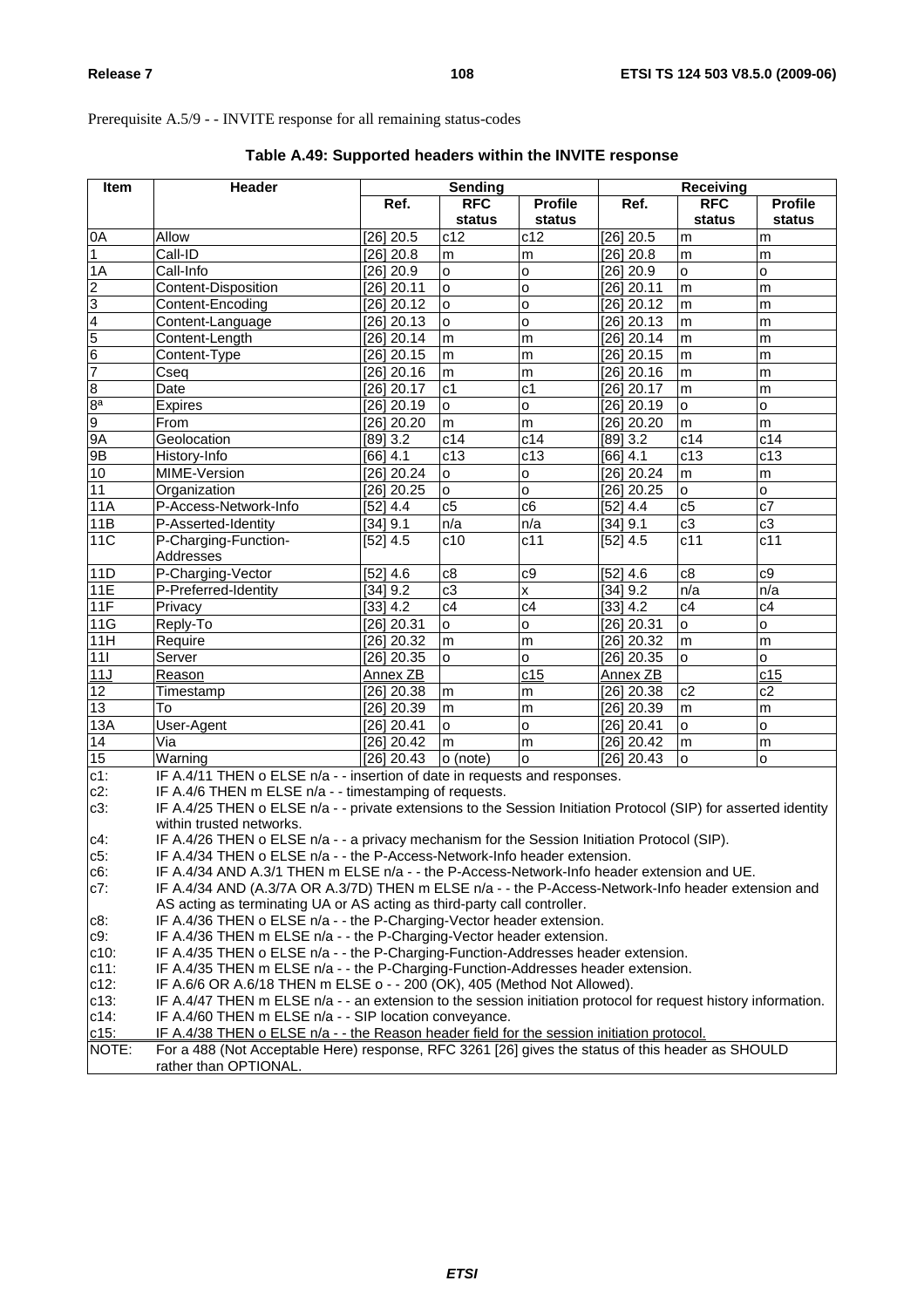Prerequisite: A.6/101A - - Additional for 18x response

| <b>Item</b>    | Header                                                                                                            | Sending      |            |                | Receiving  |                |                |
|----------------|-------------------------------------------------------------------------------------------------------------------|--------------|------------|----------------|------------|----------------|----------------|
|                |                                                                                                                   | Ref.         | <b>RFC</b> | <b>Profile</b> | Ref.       | <b>RFC</b>     | <b>Profile</b> |
|                |                                                                                                                   |              | status     | status         |            | status         | status         |
| 4              | Contact                                                                                                           | $[26]$ 20.10 |            | m              | [26] 20.10 | l m            | m              |
| $\overline{5}$ | IP-Answer-State                                                                                                   | [111]        | c13        | c13            | [1111]     | c13            | c13            |
| 5A             | P-Early-Media                                                                                                     | [109] 8      | c14        | c14            | [109] 8    | c14            | c14            |
| 6              | P-Media-Authorization                                                                                             | [31] 5.1     | ln/a       | ln/a           | [31] 5.1   | c11            | c12            |
| 9              | Rseq                                                                                                              | [27] 7.1     | c2         | lm.            | [27] 7.1   | c <sub>3</sub> | lm.            |
| $c2$ :         | IF A.4/14 THEN o ELSE n/a - - reliability of provisional responses in SIP.                                        |              |            |                |            |                |                |
| $c3$ :         | IF A.4/14 THEN m ELSE n/a - - reliability of provisional responses in SIP.                                        |              |            |                |            |                |                |
| $c11$ :        | IF A.4/19 THEN m ELSE n/a - - SIP extensions for media authorization.                                             |              |            |                |            |                |                |
| $c12$ :        | IF A.3/1 THEN m ELSE n/a - - UE.                                                                                  |              |            |                |            |                |                |
| $c13$ :        | IF A.4/65 THEN m ELSE n/a - - the P-Answer-State header extension to the session initiation protocol for          |              |            |                |            |                |                |
|                | the open mobile alliance push to talk over cellular.                                                              |              |            |                |            |                |                |
| $c14$ :        | IF A.4/66 THEN m ELSE n/a - - the SIP P-Early-Media private header extension for authorization of early<br>media. |              |            |                |            |                |                |

Prerequisite A.5/9 - - INVITE response

Prerequisite: A.6/102 - - Additional for 2xx response

# **Table A.51: Supported headers within the INVITE response**

| Item           | <b>Header</b>                                                                                            |            | <b>Sending</b> |                |            | Receiving  |                |
|----------------|----------------------------------------------------------------------------------------------------------|------------|----------------|----------------|------------|------------|----------------|
|                |                                                                                                          | Ref.       | <b>RFC</b>     | <b>Profile</b> | Ref.       | <b>RFC</b> | <b>Profile</b> |
|                |                                                                                                          |            | status         | status         |            | status     | status         |
| $\vert$ 1      | Accept                                                                                                   | [26] 20.1  | O              | о              | [26] 20.1  | m          | m              |
| 1A             | Accept-Encoding                                                                                          | [26] 20.2  | o              | o              | [26] 20.2  | m          | m              |
| 1B             | Accept-Language                                                                                          | [26] 20.3  | lo.            | 0              | [26] 20.3  | m          | m              |
| $\frac{2}{4}$  | Allow-Events                                                                                             | [28] 7.2.2 | c3             | c3             | [28] 7.2.2 | c4         | c4             |
|                | Authentication-Info                                                                                      | [26] 20.6  | c <sub>1</sub> | c <sub>1</sub> | [26] 20.6  | c2         | c2             |
| $\frac{6}{7}$  | Contact                                                                                                  | [26] 20.10 | m              | m              | [26] 20.10 | m          | m              |
|                | P-Answer-State                                                                                           | [111]      | c14            | c14            | [111]      | c14        | c14            |
| $\overline{8}$ | P-Media-Authorization                                                                                    | I3115.1    | n/a            | n/a            | [31] 5.1   | c11        | c12            |
| $\overline{9}$ | Record-Route                                                                                             | [26] 20.30 | m              | m              | [26] 20.30 | m          | lm.            |
| 10             | Session-Expires                                                                                          | [58] 4     | c13            | c13            | [58] 4     | c13        | c13            |
| 13             | Supported                                                                                                | [26] 20.37 | l m            | m              | [26] 20.37 | l m        | m              |
| $c1$ :         | IF A.4/7 THEN o ELSE n/a - - authentication between UA and UA.                                           |            |                |                |            |            |                |
| $c2$ :         | IF A.4/7 THEN m ELSE n/a - - authentication between UA and UA.                                           |            |                |                |            |            |                |
| $c3$ :         | IF A.4/20 THEN o ELSE n/a - - SIP specific event notification extension.                                 |            |                |                |            |            |                |
| $c4$ :         | IF A.4/20 THEN m ELSE n/a - - SIP specific event notification extension.                                 |            |                |                |            |            |                |
| $c11$ :        | IF A.4/19 THEN m ELSE n/a - - SIP extensions for media authorization.                                    |            |                |                |            |            |                |
| $c12$ :        | IF A.3/1 THEN $m$ ELSE $n/a - UE$ .                                                                      |            |                |                |            |            |                |
| $c13$ :        | IF A.4/42 THEN m ELSE n/a - - the SIP session timer.                                                     |            |                |                |            |            |                |
| $c14$ :        | IF A.4/65 THEN m ELSE n/a - - the P-Answer-State header extension to the session initiation protocol for |            |                |                |            |            |                |
|                | the open mobile alliance push to talk over cellular.                                                     |            |                |                |            |            |                |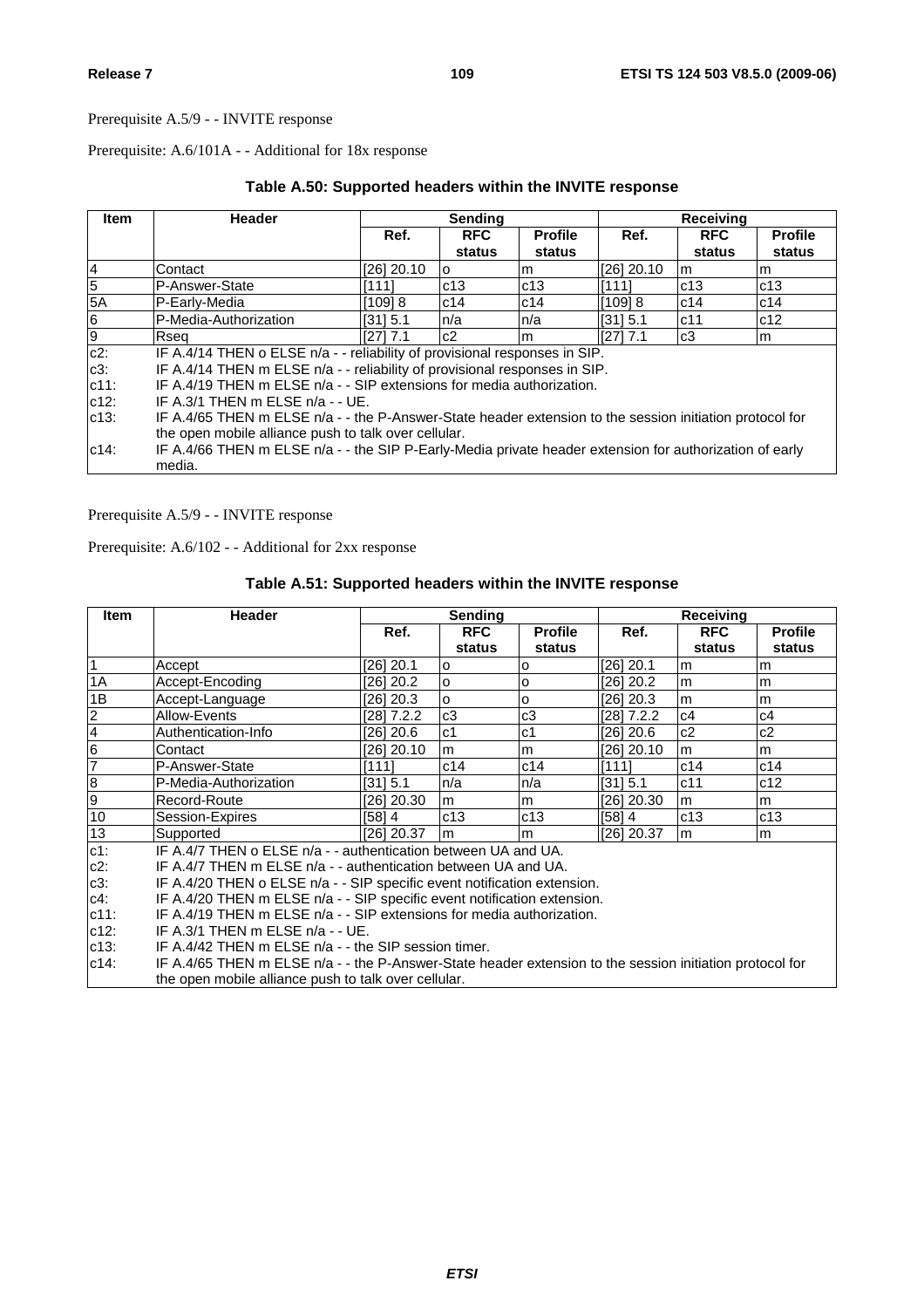Prerequisite: A.6/103 OR A.6/104 OR A.6/105 OR A.6/106 - - Additional for 3xx – 6xx response

| Item | <b>Header</b> | Sending      |                      |                          | Receiving  |                      |                          |  |
|------|---------------|--------------|----------------------|--------------------------|------------|----------------------|--------------------------|--|
|      |               | Ref.         | <b>RFC</b><br>status | <b>Profile</b><br>status | Ref.       | <b>RFC</b><br>status | <b>Profile</b><br>status |  |
|      | Error-Info    | $[26]$ 20.18 | ١o                   | ١o                       | [26] 20.18 | ١o                   | O                        |  |

### **Table A.51A: Supported headers within the INVITE response**

Prerequisite A.5/9 - - INVITE response

Prerequisite: A.6/103 OR A.6/35 - - Additional for 3xx or 485 (Ambiguous) response

## **Table A.52: Supported headers within the INVITE response**

| Item          | Header                                                                | Sendina    |                      |                          | Receiving  |                      |                          |  |
|---------------|-----------------------------------------------------------------------|------------|----------------------|--------------------------|------------|----------------------|--------------------------|--|
|               |                                                                       | Ref.       | <b>RFC</b><br>status | <b>Profile</b><br>status | Ref.       | <b>RFC</b><br>status | <b>Profile</b><br>status |  |
| 4             | Contact                                                               | [26] 20.10 | $\vert$ o (note 1)   | ١O                       | [26] 20.10 | Im                   | m                        |  |
| <b>INOTE:</b> | The strength of this requirement is RECOMMENDED rather than OPTIONAL. |            |                      |                          |            |                      |                          |  |

Prerequisite A.5/9 - - INVITE response

Prerequisite: A.6/14 - - Additional for 401 (Unauthorized) response

## **Table A.53: Supported headers within the INVITE response**

| <b>Item</b> | <b>Header</b>                                                              | <b>Sending</b> |                      |                          | <b>Receiving</b> |                      |                          |  |
|-------------|----------------------------------------------------------------------------|----------------|----------------------|--------------------------|------------------|----------------------|--------------------------|--|
|             |                                                                            | Ref.           | <b>RFC</b><br>status | <b>Profile</b><br>status | Ref.             | <b>RFC</b><br>status | <b>Profile</b><br>status |  |
| 6           | IProxv-Authenticate                                                        | [26] 20.27     | lc3                  | lc3                      | [26] 20.27       | c <sub>3</sub>       | c <sub>3</sub>           |  |
| 13          | WWW-Authenticate                                                           | [26] 20.44     | Im                   | ım                       | $[26]$ 20.44     | m                    | m                        |  |
| $c1$ :      | IF A.4/11 THEN o ELSE n/a - - insertion of date in requests and responses. |                |                      |                          |                  |                      |                          |  |
| $c2$ :      | IF A.4/6 THEN m ELSE n/a - - timestamping of requests.                     |                |                      |                          |                  |                      |                          |  |
| $c3$ :      | IF A.4/7 THEN m ELSE n/a - - support of authentication between UA and UA.  |                |                      |                          |                  |                      |                          |  |

Prerequisite A.5/9 - - INVITE response

Prerequisite: A.6/17 OR A.6/23 OR A.6/30 OR A.6/36 OR A.6/50 OR A.6/51 - - Additional for 404 (Not Found), 413 (Request Entity Too Large), 480(Temporarily not available), 486 (Busy Here), 500 (Internal Server Error), 600 (Busy Everywhere), 603 (Decline) response

|  |  | Table A.54: Supported headers within the INVITE response |  |  |
|--|--|----------------------------------------------------------|--|--|
|--|--|----------------------------------------------------------|--|--|

| <b>Item</b> | <b>Header</b> | Sendina    |            |                | Receivina  |            |                |
|-------------|---------------|------------|------------|----------------|------------|------------|----------------|
|             |               | Ref.       | <b>RFC</b> | <b>Profile</b> | Ref.       | <b>RFC</b> | <b>Profile</b> |
|             |               |            | status     | status         |            | status     | status         |
| 8           | Retrv-After   | 1261 20.33 | lo         |                | 1261 20.33 |            |                |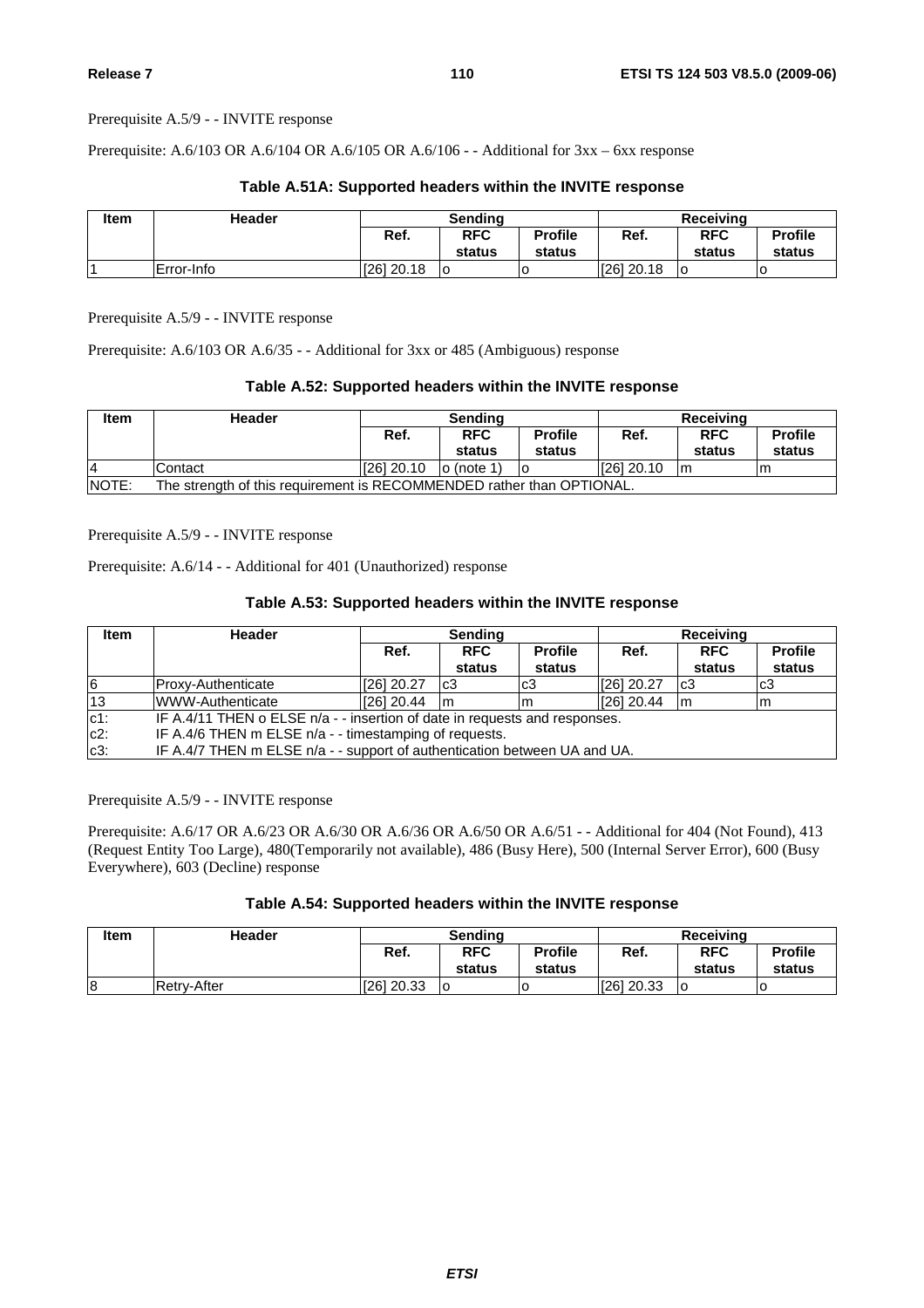### **Table A.55: Void**

Prerequisite A.5/9 - - INVITE response

Prerequisite: A.6/20 - - Additional for 407 (Proxy Authentication Required) response

## **Table A.56: Supported headers within the INVITE response**

| <b>Item</b> | Header                                                                    | <b>Sending</b> |                      |                          | Receiving   |                      |                          |  |  |
|-------------|---------------------------------------------------------------------------|----------------|----------------------|--------------------------|-------------|----------------------|--------------------------|--|--|
|             |                                                                           | Ref.           | <b>RFC</b><br>status | <b>Profile</b><br>status | Ref.        | <b>RFC</b><br>status | <b>Profile</b><br>status |  |  |
|             |                                                                           |                |                      |                          |             |                      |                          |  |  |
| 6           | IProxv-Authenticate                                                       | [26] 20.27     | lc1                  | lc1                      | [26] 20.27  | Ic1                  | lc1                      |  |  |
|             | WWW-Authenticate                                                          | [26] 20.44     | lo                   |                          | I[26] 20.44 |                      |                          |  |  |
| $c1$ :      | IF A.4/7 THEN m ELSE n/a - - support of authentication between UA and UA. |                |                      |                          |             |                      |                          |  |  |

Prerequisite A.5/9 - - INVITE response

Prerequisite: A.6/25 - - Additional for 415 (Unsupported Media Type) response

## **Table A.57: Supported headers within the INVITE response**

| <b>Item</b> | <b>Header</b>                                    | <b>Sending</b> |                      |                          |             | <b>Receiving</b>     |                          |  |  |
|-------------|--------------------------------------------------|----------------|----------------------|--------------------------|-------------|----------------------|--------------------------|--|--|
|             |                                                  | Ref.           | <b>RFC</b><br>status | <b>Profile</b><br>status | Ref.        | <b>RFC</b><br>status | <b>Profile</b><br>status |  |  |
|             | Accept                                           | [26] 20.1      | lo.1                 | lo.1                     | $[26]$ 20.1 | Im                   |                          |  |  |
| 2           | Accept-Encoding                                  | $[26]$ 20.2    | lo.1                 | lo.1                     | $[26]$ 20.2 | Im                   | m                        |  |  |
| 13          | Accept-Language                                  | $[26]$ 20.3    | lo.1                 | 0.1                      | $[26]$ 20.3 | Im                   | m                        |  |  |
| lo.1        | At least one of these capabilities is supported. |                |                      |                          |             |                      |                          |  |  |

Prerequisite A.5/9 - - INVITE response

Prerequisite: A.6/27 - - Additional for 420 (Bad Extension) response

## **Table A.58: Supported headers within the INVITE response**

| <b>Item</b> | Header              | Sendina    |            |                | Receiving  |            |                |
|-------------|---------------------|------------|------------|----------------|------------|------------|----------------|
|             |                     | Ref.       | <b>RFC</b> | <b>Profile</b> | Ref.       | <b>RFC</b> | <b>Profile</b> |
|             |                     |            | status     | status         |            | status     | status         |
| 110         | <b>IUnsupported</b> | [26] 20.40 | Im         | m              | [26] 20.40 | Im         | m              |

Prerequisite A.5/9 - - INVITE response

Prerequisite: A.6/28 OR A.6/41A - - Additional for 421 (Extension Required), 494 (Security Agreement Required) response

## **Table A.58A: Supported headers within the INVITE response**

| <b>Item</b> | <b>Header</b>                                                                                       | Sendina  |                      |                          | Receiving |                      |                          |  |
|-------------|-----------------------------------------------------------------------------------------------------|----------|----------------------|--------------------------|-----------|----------------------|--------------------------|--|
|             |                                                                                                     | Ref.     | <b>RFC</b><br>status | <b>Profile</b><br>status | Ref.      | <b>RFC</b><br>status | <b>Profile</b><br>status |  |
| 13          | Security-Server                                                                                     | $[48]$ 2 |                      |                          | $[48]$ 2  | lc1                  | lc1                      |  |
| $ c1$ :     | IF A.4/37 THEN $m$ ELSE $n/a$ - - security mechanism agreement for the session initiation protocol. |          |                      |                          |           |                      |                          |  |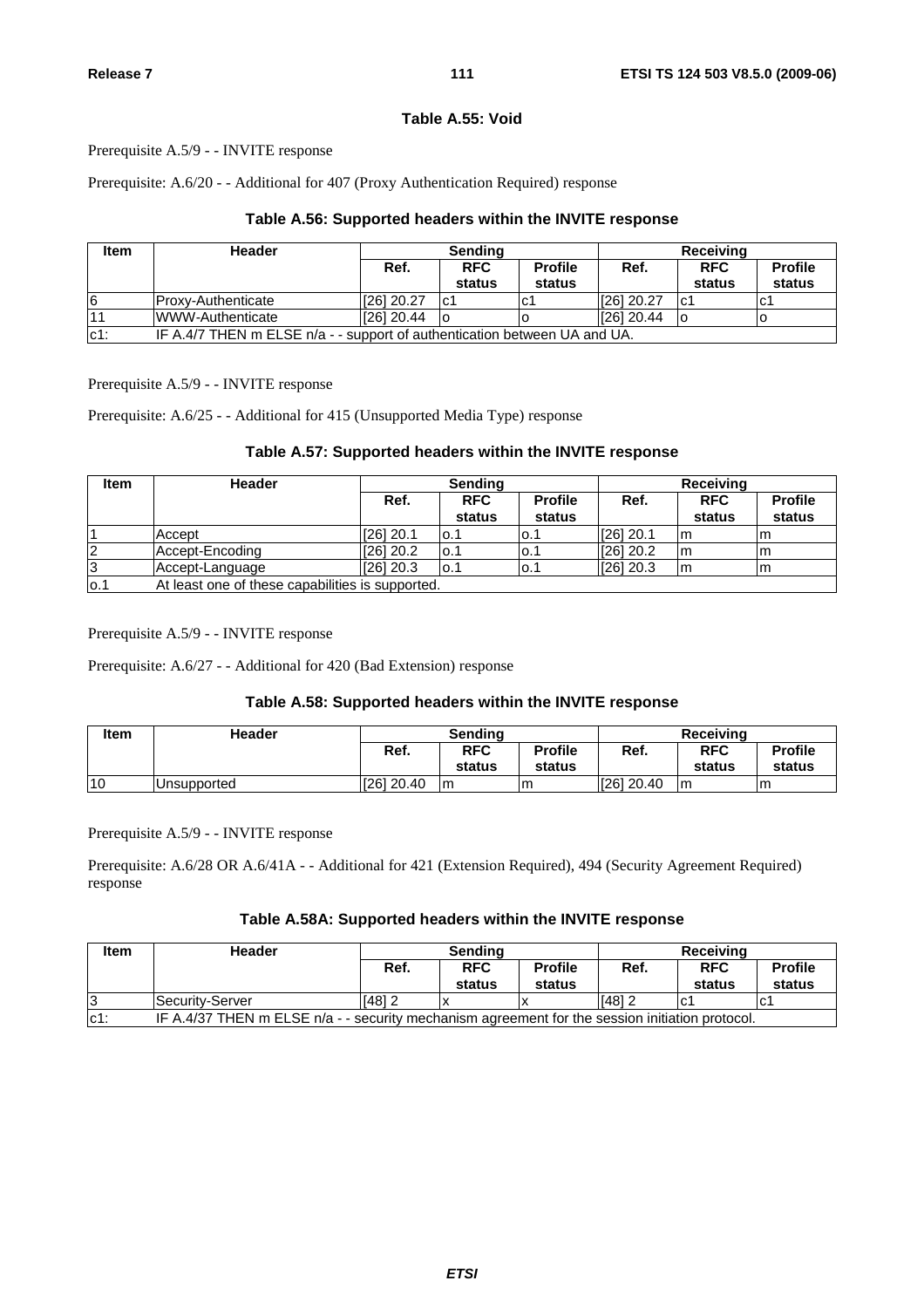Prerequisite: A.6/28A - - Additional for 422 (Session Interval Too Small) response

## **Table A.58B: Supported headers within the INVITE response**

| <b>Item</b> | Header                                               | Sendina |                      |                          | Receiving |                      |                          |  |  |  |
|-------------|------------------------------------------------------|---------|----------------------|--------------------------|-----------|----------------------|--------------------------|--|--|--|
|             |                                                      | Ref.    | <b>RFC</b><br>status | <b>Profile</b><br>status | Ref.      | <b>RFC</b><br>status | <b>Profile</b><br>status |  |  |  |
|             | Min-SE                                               | [58] 5  | lc1                  | lC.                      | $[58]$ 5  | l C                  | lc1                      |  |  |  |
| $ c1$ :     | IF A.4/42 THEN o ELSE $n/a -$ the SIP session timer. |         |                      |                          |           |                      |                          |  |  |  |

## **Table A.59: Void**

## **Table A.60: Void**

Prerequisite A.5/9 - - INVITE response

Prerequisite: A.6/45 - - 503 (Service Unavailable)

## **Table A.61: Supported headers within the INVITE response**

| <b>Item</b> | Header             | Sendina    |            |                | Receiving  |            |                |
|-------------|--------------------|------------|------------|----------------|------------|------------|----------------|
|             |                    | Ref.       | <b>RFC</b> | <b>Profile</b> | Ref.       | <b>RFC</b> | <b>Profile</b> |
|             |                    |            | status     | status         |            | status     | status         |
| 8           | <b>Retrv-After</b> | [26] 20.33 | ١o         |                | [26] 20.33 | ٥          | Im             |

Prerequisite A.5/9 - - INVITE response

## **Table A.62: Supported message bodies within the INVITE response**

| <b>Item</b> | <b>Header</b> | Sendina |            |                | <b>Receiving</b> |            |                |
|-------------|---------------|---------|------------|----------------|------------------|------------|----------------|
|             |               | Ref.    | <b>RFC</b> | <b>Profile</b> | Ref.             | <b>RFC</b> | <b>Profile</b> |
|             |               |         | status     | status         |                  | status     | status         |
|             |               |         |            |                |                  |            |                |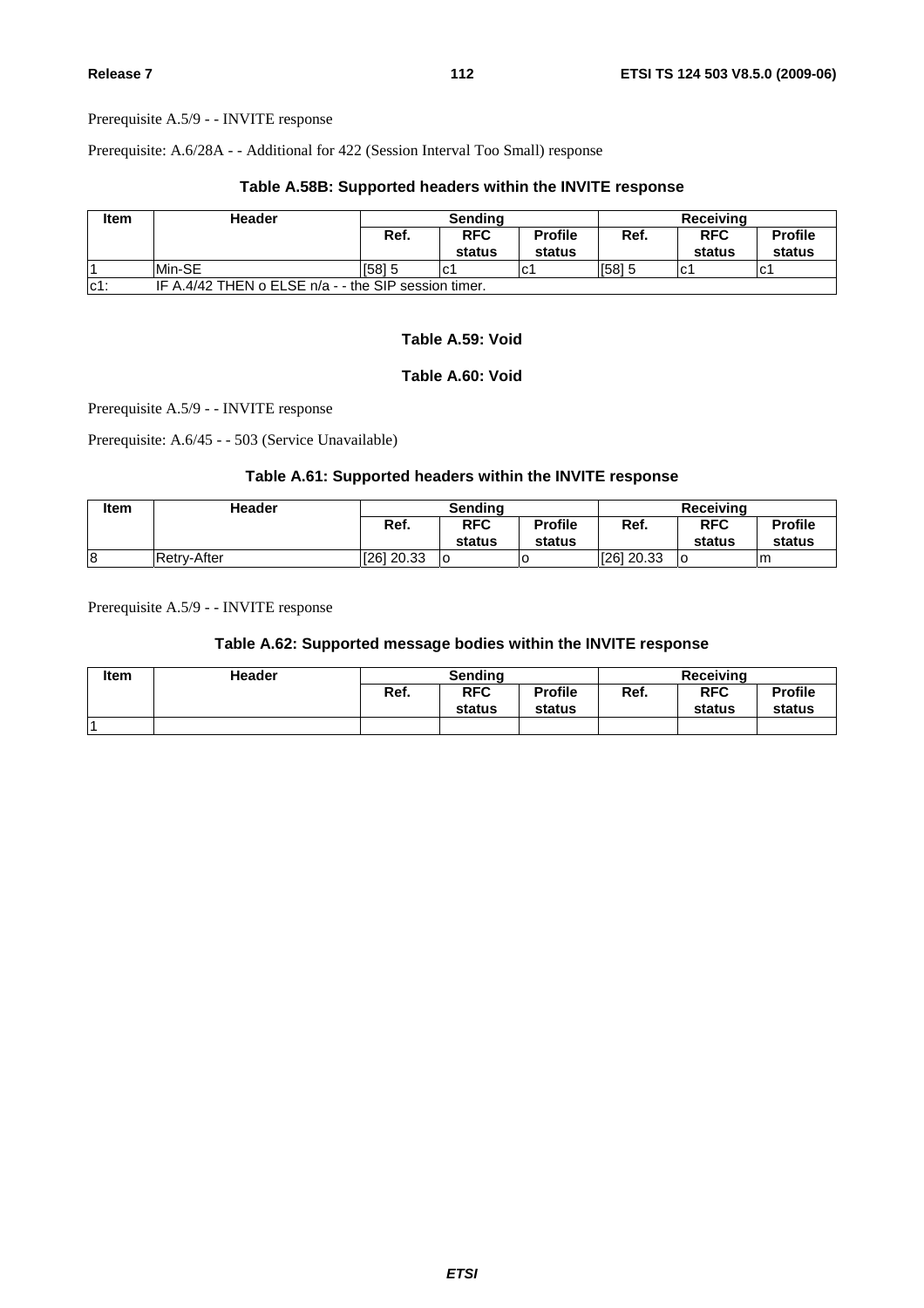## A.2.1.4.12 REGISTER method

# Prerequisite A.5/18 - - REGISTER request

| Item                    | Header                |                       | Sending          |                    |                       | Receiving      |                |
|-------------------------|-----------------------|-----------------------|------------------|--------------------|-----------------------|----------------|----------------|
|                         |                       | Ref.                  | <b>RFC</b>       | <b>Profile</b>     | Ref.                  | <b>RFC</b>     | <b>Profile</b> |
|                         |                       |                       | status           | status             |                       | status         | status         |
| $\overline{1}$          | Accept                | [26] 20.1             | o                | o                  | $[26]$ 20.1           | m              | m              |
| $\overline{c}$          | Accept-Encoding       | $[26]$ 20.2           | o                | o                  | $[26]$ 20.2           | m              | m              |
| 3                       | Accept-Language       | [26] 20.3             | <b>o</b>         | o                  | $[26]$ 20.3           | m              | m              |
| 3A                      | Allow                 | [26] 20.5             | $\circ$          | o                  | $[26]$ 20.5           | m              | m              |
| $\overline{\mathbf{4}}$ | Allow-Events          | [28] 7.2.2            | c27              | c27                | $[28]$ 7.2.2          | c <sub>1</sub> | c1             |
| 5                       | Authorization         | $[26]$ 20.7,          | $\overline{c2}$  | c29                | $[26]$ 20.7,          | m              | c22            |
|                         |                       | [49]                  |                  |                    | $[49]$                |                |                |
| $\overline{6}$          | Call-ID               | $[26]$ 20.8           | m                | m                  | [26] 20.8             | m              | m              |
| $\overline{7}$          | Call-Info             | [26] 20.9             | $\circ$          | o                  | $[26]$ 20.9           | o              | o              |
| $\overline{8}$          | Contact               | [26] 20.10            | $\circ$          | m                  | $[26]$ 20.10          | m              | m              |
| 9                       | Content-Disposition   | [26] 20.11            | $\circ$          | o                  | $[26]$ 20.11          | m              | m              |
| 10                      | Content-Encoding      | $[26]$ 20.12          | $\circ$          | $\circ$            | $[26]$ 20.12          | m              | m              |
| 11                      | Content-Language      | [26] 20.13            | <b>o</b>         | o                  | $[26]$ 20.13          | m              | m              |
| 12                      | Content-Length        | [26] 20.14            | m                | m                  | $[26]$ 20.14          | ${\sf m}$      | m              |
| $\overline{13}$         | Content-Type          | [26] 20.15            | m                | m                  | $[26]$ 20.15          | m              | m              |
| 14                      | Cseq                  | [26] 20.16            | m                | m                  | $[26]$ 20.16          | m              | m              |
| $\overline{15}$         | Date                  | [26] 20.17            | c3               | $\overline{c3}$    | $[26]$ 20.17          | m              | m              |
| 16                      | <b>Expires</b>        | [26] 20.19            | $\circ$          | o                  | $[26]$ 20.19          | m              | m              |
| $\overline{17}$         | From                  | [26] 20.20            | m                | $\overline{m}$     | $[26]$ 20.20          | m              | m              |
| 17A                     | Geolocation           | [89] 3.2              | c31              | c31                | $[89]$ 3.2            | c31            | c31            |
| 17B                     | History-Info          | [66] 4.1              | c28              | $\overline{c28}$   | [66] 4.1              | c28            | c28            |
| 18                      | Max-Forwards          | [26] 20.22            | m                | m                  | $[26]$ 20.22          | n/a            | n/a            |
| 19                      | MIME-Version          | $[26]$ 20.24          | $\mathsf{o}$     | $\overline{\circ}$ | $[26]$ 20.24          | m              | ${\sf m}$      |
| 20                      | Organization          | [26] 20.25            | $\circ$          | $\overline{\circ}$ | $[26]$ 20.25          | $\mathsf{o}$   | $\mathsf{o}$   |
| 20A                     | P-Access-Network-Info | [52] 4.4              | c12              | c13                | [52] 4.4              | c12            | c14            |
| 20B                     | P-Charging-Function-  | $[52] 4.\overline{5}$ | $\overline{c17}$ | $\overline{c18}$   | $[52]$ 4.5            | c17            | c18            |
|                         | Addresses             |                       |                  |                    |                       |                |                |
| 20C                     | P-Charging-Vector     | [52] 4.6              | c15              | c16                | $\overline{[52]}$ 4.6 | c15            | c16            |
| 20D                     | P-User-Database       | [82] 4                | n/a              | n/a                | $[82]$ 4              | c30            | c30            |
| 20E                     | P-Visited-Network-ID  | [52] 4.3              | x (note 2)       | X                  | [52] 4.3              | c10            | c11            |
| 20FE                    | Path                  | $[35]$ 4              | c4               | $\overline{c5}$    | $[35]$ 4              | ${\sf m}$      | c6             |
| 20GF                    | Privacy               | [33] 4.2              | c9               | n/a                | $[33]$ 4.2            | c9             | n/a            |
| 21                      | Proxy-Authorization   | $[26]$ 20.28          | c8               | $\overline{c8}$    | $[26]$ 20.28          | n/a            | n/a            |
| $\overline{22}$         | Proxy-Require         | [26] 20.29            | $\circ$          | $o$ (note 1)       | $[26]$ 20.29          | n/a            | n/a            |
| 22A                     | Reason                | [34A] $2$             | c23              | c23                | $[34A]$ 2             | c23            | c23            |
| 22B                     | Referred-By           | [59]3                 | c25              | c25                | $[59]$ 3              | c26            | c26            |
| 22C                     | Request-Disposition   | $[56B]$ 9.1           | c24              | c24                | $[56B]$ 9.1           | n/a            | n/a            |
| 23                      | Require               | [26] 20.32            | $\mathsf{o}$     | $\mathsf{o}$       | $[26]$ 20.32          | m              | m              |
| 24                      | Route                 | [26] 20.34            | o                | n/a                | $[26]$ 20.34          | n/a            | n/a            |
| 24A                     | Security-Client       | [48] 2.3.1            | c19              | c20                | $[48]$ 2.3.1          | n/a            | n/a            |
| 24B                     | Security-Verify       | [48] 2.3.1            | c20              | c20                | $[48]$ 2.3.1          | c21            | n/a            |
| 25                      | Supported             | [26] 20.37            | $\mathsf{o}$     | c29                | $[26]$ 20.37          | m              | ${\sf m}$      |
| 26                      | Timestamp             | $[26]$ 20.38          | c7               | c7                 | $[26]$ 20.38          | c7             | c7             |
| $\overline{27}$         | To                    | [26] 20.39            | ${\sf m}$        | m                  | $[26]$ 20.39          | m              | m              |
| 28                      | User-Agent            | [26] 20.41            | $\mathsf{o}$     | o                  | [26] 20.41            | o              | o              |
| 29                      | Via                   | [26] 20.42            | ${\sf m}$        | ${\sf m}$          | $[26]$ 20.42          | m              | m              |

# **Table A.119: Supported headers within the REGISTER request**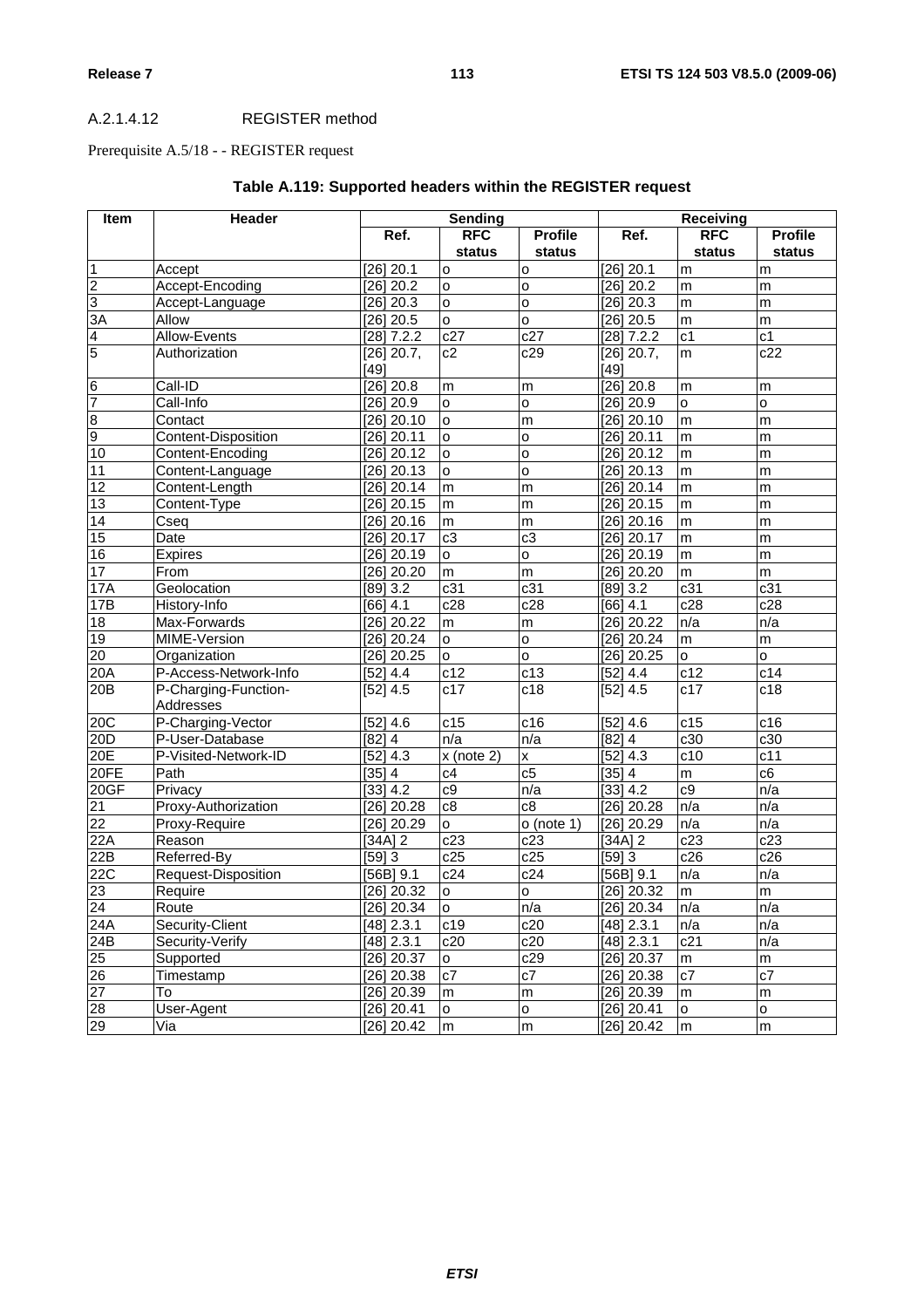| <b>Item</b>   | Header                                                                                                                                                            |      | Sending    |                |      | Receiving  |                |  |  |  |
|---------------|-------------------------------------------------------------------------------------------------------------------------------------------------------------------|------|------------|----------------|------|------------|----------------|--|--|--|
|               |                                                                                                                                                                   | Ref. | <b>RFC</b> | <b>Profile</b> | Ref. | <b>RFC</b> | <b>Profile</b> |  |  |  |
|               |                                                                                                                                                                   |      | status     | status         |      | status     | status         |  |  |  |
| c1:           | IF A.4/20 THEN m ELSE n/a - - SIP specific event notification extension.                                                                                          |      |            |                |      |            |                |  |  |  |
| $c2$ :        | IF A.4/8 THEN m ELSE n/a - - authentication between UA and registrar.                                                                                             |      |            |                |      |            |                |  |  |  |
| c3:           | IF A.4/11 THEN o ELSE n/a - - insertion of date in requests and responses.                                                                                        |      |            |                |      |            |                |  |  |  |
| c4:           | IF A.4/24 THEN o ELSE n/a - - session initiation protocol extension header field for registering non-adjacent                                                     |      |            |                |      |            |                |  |  |  |
|               | contacts.                                                                                                                                                         |      |            |                |      |            |                |  |  |  |
| c5:           | IF A.4/24 THEN x ELSE n/a - - session initiation protocol extension header field for registering non-adjacent                                                     |      |            |                |      |            |                |  |  |  |
|               | contacts.                                                                                                                                                         |      |            |                |      |            |                |  |  |  |
| c6:<br>$c7$ : | IF A.3/4 THEN m ELSE n/a. - - S-CCF.<br>IF A.4/6 THEN m ELSE n/a - - timestamping of requests.                                                                    |      |            |                |      |            |                |  |  |  |
| c8:           | IF A.4/8A THEN m ELSE n/a - - authentication between UA and proxy.                                                                                                |      |            |                |      |            |                |  |  |  |
| c9:           |                                                                                                                                                                   |      |            |                |      |            |                |  |  |  |
| $c10$ :       | IF A.4/26 THEN o ELSE n/a - - a privacy mechanism for the Session Initiation Protocol (SIP).<br>IF A.4/33 THEN o ELSE n/a - - the P-Visited-Network-ID extension. |      |            |                |      |            |                |  |  |  |
| $c11$ :       | IF A.4/33 THEN m ELSE n/a - - the P-Visited-Network-ID extension.                                                                                                 |      |            |                |      |            |                |  |  |  |
| $c12$ :       | IF A.4/34 THEN o ELSE n/a - - the P-Access-Network-Info header extension.                                                                                         |      |            |                |      |            |                |  |  |  |
| $c13$ :       | IF A.4/34 AND (A.3/1 OR A.3/4) THEN o ELSE n/a - - the P-Access-Network-Info header extension and UE                                                              |      |            |                |      |            |                |  |  |  |
|               | or S-CCF.                                                                                                                                                         |      |            |                |      |            |                |  |  |  |
| $c14$ :       | IF A.4/34 AND (A.3/4 OR A.3/7A) THEN m ELSE n/a - - the P-Access-Network-Info header extension and                                                                |      |            |                |      |            |                |  |  |  |
|               | S-CCF or AS acting as terminating UA.                                                                                                                             |      |            |                |      |            |                |  |  |  |
| $c15$ :       | IF A.4/36 THEN o ELSE n/a - - the P-Charging-Vector header extension.                                                                                             |      |            |                |      |            |                |  |  |  |
| $c16$ :       | IF A.4/36 OR A.3/4 THEN m ELSE n/a - - the P-Charging-Vector header extension (including S-CCF as                                                                 |      |            |                |      |            |                |  |  |  |
|               | registrar).                                                                                                                                                       |      |            |                |      |            |                |  |  |  |
| c17:          | IF A.4/35 THEN o ELSE n/a - - the P-Charging-Function-Addresses header extension.                                                                                 |      |            |                |      |            |                |  |  |  |
| $c18$ :       | IF A.4/35 OR A.3/4 THEN m ELSE n/a - - the P-Charging-Function-Addresses header extension (including                                                              |      |            |                |      |            |                |  |  |  |
|               | S-CCF as registrar).                                                                                                                                              |      |            |                |      |            |                |  |  |  |
| c19:          | IF A.4/37 THEN o ELSE n/a - - security mechanism agreement for the session initiation protocol (note 3).                                                          |      |            |                |      |            |                |  |  |  |
| $c20$ :       | IF A.4/37 THEN m ELSE n/a - - security mechanism agreement for the session initiation protocol.                                                                   |      |            |                |      |            |                |  |  |  |
| $c21$ :       | IF A.4/37 AND A.4/2 THEN m ELSE n/a - - security mechanism agreement for the session initiation protocol                                                          |      |            |                |      |            |                |  |  |  |
| c22:          | and registrar.<br>IF A.3/4 THEN m ELSE n/a - - S-CCF.                                                                                                             |      |            |                |      |            |                |  |  |  |
| $c23$ :       | IF A.4/38 THEN o ELSE n/a - - the Reason header field for the session initiation protocol.                                                                        |      |            |                |      |            |                |  |  |  |
| c24:          | IF A.4/40 THEN o ELSE n/a - - caller preferences for the session initiation protocol.                                                                             |      |            |                |      |            |                |  |  |  |
| $c25$ :       | IF A.4/43 THEN m ELSE n/a - - the SIP Referred-By mechanism.                                                                                                      |      |            |                |      |            |                |  |  |  |
| $c26$ :       | IF A.4/43 THEN o ELSE n/a - - the SIP Referred-By mechanism.                                                                                                      |      |            |                |      |            |                |  |  |  |
| c27:          | IF A.4/20 THEN o ELSE n/a - - SIP specific event notification extension.                                                                                          |      |            |                |      |            |                |  |  |  |
| $c28$ :       | IF A.4/47 THEN m ELSE n/a - - an extension to the session initiation protocol for request history information.                                                    |      |            |                |      |            |                |  |  |  |
| $c29$ :       | IF A.3/1 THEN m ELSE o - - UE.                                                                                                                                    |      |            |                |      |            |                |  |  |  |
| $c30$ :       | IF A.4/48 THEN m ELSE n/a - - the P-User-Database private header extension.                                                                                       |      |            |                |      |            |                |  |  |  |
| $c31$ :       | IF A.4/60 THEN m ELSE n/a - - SIP location conveyance.                                                                                                            |      |            |                |      |            |                |  |  |  |
| NOTE 1:       | No distinction has been made in these tables between first use of a request on a From/To/Call-ID                                                                  |      |            |                |      |            |                |  |  |  |
|               | combination, and the usage in a subsequent one. Therefore the use of "o" etc. above has been included                                                             |      |            |                |      |            |                |  |  |  |
|               | from a viewpoint of first usage.                                                                                                                                  |      |            |                |      |            |                |  |  |  |
| NOTE 2:       | The strength of this requirement in RFC 3455 [52] is SHOULD NOT, rather than MUST NOT.                                                                            |      |            |                |      |            |                |  |  |  |
| NOTE 3:       | Support of this header in this method is dependent on the security mechanism and the security architecture                                                        |      |            |                |      |            |                |  |  |  |
|               | which is implemented.                                                                                                                                             |      |            |                |      |            |                |  |  |  |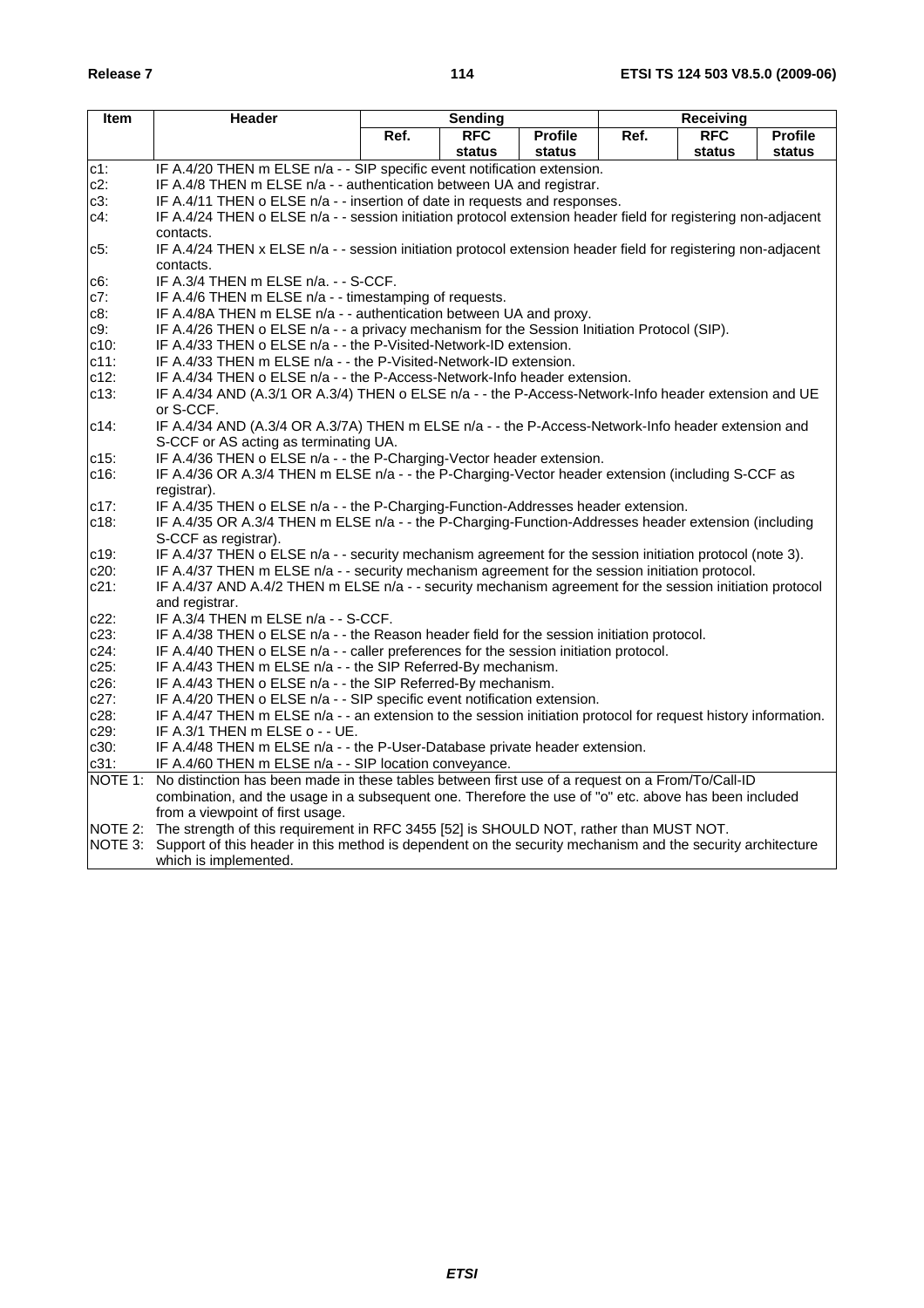## **Table A.120: Void**

# **Table A.121: Void**

## Prerequisite A.5/19 - - REGISTER response

Prerequisite: A.6/1 - - Additional for 100 (Trying) response

# **Table A.121A: Supported headers within the REGISTER response**

| Item            | <b>Header</b>                                                              | Sending      |            |                | <b>Receiving</b> |            |                |  |
|-----------------|----------------------------------------------------------------------------|--------------|------------|----------------|------------------|------------|----------------|--|
|                 |                                                                            | Ref.         | <b>RFC</b> | <b>Profile</b> | Ref.             | <b>RFC</b> | <b>Profile</b> |  |
|                 |                                                                            |              | status     | status         |                  | status     | status         |  |
|                 | Call-ID                                                                    | [26] 20.8    | m          | m              | [26] 20.8        | l m        | m              |  |
| $\overline{2}$  | Content-Length                                                             | [26] 20.14   | <b>m</b>   | m              | $[26]$ 20.14     | l m        | m              |  |
| $\overline{3}$  | Cseq                                                                       | $[26]$ 20.16 | Im         | m              | $[26]$ 20.16     | l m        | m              |  |
| $\overline{4}$  | Date                                                                       | $[26]$ 20.17 | lc1        | lc1            | $[26]$ 20.17     | m          | m              |  |
| 5               | From                                                                       | [26] 20.20   | Im         | m              | [26] 20.20       | m          | m              |  |
| $6\overline{6}$ | То                                                                         | [26] 20.39   | Im         | m              | [26] 20.39       | l m        | m              |  |
| $\overline{7}$  | Via                                                                        | [26] 20.42   | Im         | m              | $[26]$ 20.42     | m          | m              |  |
| $c1$ :          | IF A.4/11 THEN o ELSE n/a - - insertion of date in requests and responses. |              |            |                |                  |            |                |  |

Prerequisite A.5/19 - - REGISTER response for all status-codes

# **Table A.122: Supported headers within the REGISTER response**

| <b>Item</b>     | <b>Header</b>         |              | <b>Sending</b> |                |              | Receiving      |                |
|-----------------|-----------------------|--------------|----------------|----------------|--------------|----------------|----------------|
|                 |                       | Ref.         | <b>RFC</b>     | <b>Profile</b> | Ref.         | <b>RFC</b>     | <b>Profile</b> |
|                 |                       |              | status         | status         |              | status         | status         |
| 0A              | Allow                 | [26] 20.5    | c8             | c8             | [26] 20.5    | m              | m              |
| 1               | Call-ID               | [26] 20.8    | m              | m              | $[26]$ 20.8  | m              | m              |
| 1A              | Call-Info             | [26] 20.9    | O              | o              | [26] 20.9    | lo.            | o              |
| 2               | Content-Disposition   | [26] 20.11   | <b>l</b> o     | o              | $[26]$ 20.11 | m              | m              |
| 3               | Content-Encoding      | [26] 20.12   | lo             | o              | [26] 20.12   | m              | m              |
| $\overline{4}$  | Content-Language      | [26] 20.13   | <b>l</b> o     | o              | $[26]$ 20.13 | m              | m              |
| $rac{5}{6}$     | Content-Length        | [26] 20.14   | m              | m              | [26] 20.14   | m              | m              |
|                 | Content-Type          | $[26]$ 20.15 | m              | m              | $[26]$ 20.15 | m              | m              |
| 7               | Cseq                  | [26] 20.16   | m              | m              | $[26]$ 20.16 | m              | m              |
| $\overline{8}$  | Date                  | [26] 20.17   | c <sub>1</sub> | c <sub>1</sub> | $[26]$ 20.17 | m              | m              |
| $\frac{9}{9A}$  | From                  | [26] 20.20   | m              | m              | [26] 20.20   | m              | m              |
|                 | Geolocation           | [89] 3.2     | c10            | c10            | $[89]$ 3.2   | c10            | c10            |
| 9B              | History-Info          | [66] 4.1     | c9             | c9             | [66] 4.1     | c9             | c <sub>9</sub> |
| 10              | MIME-Version          | [26] 20.24   | <b>l</b> o     | o              | $[26]$ 20.24 | m              | m              |
| 11              | Organization          | [26] 20.25   | lo.            | $\circ$        | [26] 20.25   | $\Omega$       | $\circ$        |
| <b>11A</b>      | P-Access-Network-Info | [52] 4.4     | c3             | n/a            | [52] 4.4     | c <sub>3</sub> | n/a            |
| 11B             | P-Charging-Function-  | [52] 4.5     | c6             | c7             | [52] 4.5     | c6             | c7             |
|                 | Addresses             |              |                |                |              |                |                |
| <b>11C</b>      | P-Charging-Vector     | [52] 4.6     | c4             | c5             | [52] 4.6     | c4             | c5             |
| 11D             | Privacy               | [33] 4.2     | c2             | n/a            | [33] 4.2     | c2             | n/a            |
| 11E             | Require               | [26] 20.32   | m              | m              | [26] 20.32   | m              | m              |
| 11F             | Server                | [26] 20.35   | O              | o              | [26] 20.35   | $\Omega$       | o              |
| 12              | Timestamp             | [26] 20.38   | c2             | c2             | $[26]$ 20.38 | m              | m              |
| $\overline{13}$ | To                    | [26] 20.39   | m              | m              | [26] 20.39   | m              | m              |
| 13A             | User-Agent            | [26] 20.41   | <b>l</b> o     | o              | [26] 20.41   | lo.            | o              |
| $\overline{14}$ | Via                   | [26] 20.42   | m              | m              | [26] 20.42   | m              | m              |
| 15              | Warning               | [26] 20.43   | o (note)       | o              | [26] 20.43   | lo.            | o              |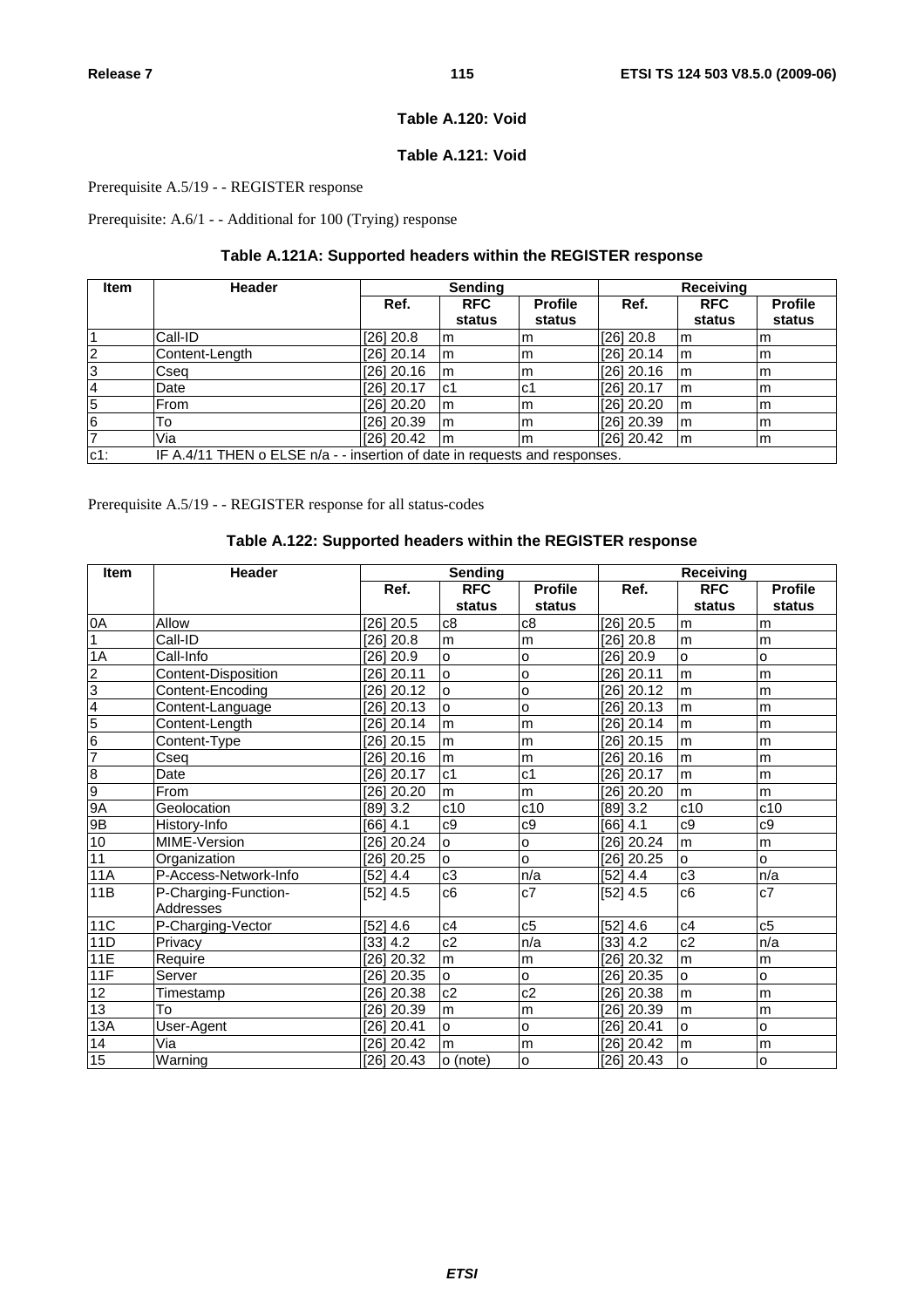| <b>Item</b>  | Header                                                                                                         |      | Sending    |                |      | <b>Receiving</b> |                |  |
|--------------|----------------------------------------------------------------------------------------------------------------|------|------------|----------------|------|------------------|----------------|--|
|              |                                                                                                                | Ref. | <b>RFC</b> | <b>Profile</b> | Ref. | <b>RFC</b>       | <b>Profile</b> |  |
|              |                                                                                                                |      | status     | status         |      | status           | status         |  |
| $c1$ :       | IF A.4/11 THEN o ELSE n/a - - insertion of date in requests and responses.                                     |      |            |                |      |                  |                |  |
| $c2$ :       | IF A.4/26 THEN o ELSE n/a - - a privacy mechanism for the Session Initiation Protocol (SIP).                   |      |            |                |      |                  |                |  |
| $c3$ :       | IF A.4/34 THEN o ELSE n/a - - the P-Access-Network-Info header extension.                                      |      |            |                |      |                  |                |  |
| $c4$ :       | IF A.4/36 THEN o ELSE $n/a$ - - the P-Charging-Vector header extension.                                        |      |            |                |      |                  |                |  |
| $c5$ :       | IF A.4/36 OR A.3/4 THEN m ELSE n/a - - the P-Charging-Vector header extension (including S-CCF as              |      |            |                |      |                  |                |  |
|              | registrar).                                                                                                    |      |            |                |      |                  |                |  |
| c6:          | IF A.4/35 THEN o ELSE n/a - - the P-Charging-Function-Addresses header extension.                              |      |            |                |      |                  |                |  |
| $c7$ :       | IF A.4/35 OR A.3/4 THEN m ELSE n/a - - the P-Charging-Function-Addresses header extension (including           |      |            |                |      |                  |                |  |
|              | S-CCF as registrar).                                                                                           |      |            |                |      |                  |                |  |
| $c8$ :       | IF A.6/18 THEN m ELSE o - - 405 (Method Not Allowed).                                                          |      |            |                |      |                  |                |  |
| $C9$ :       | IF A.4/47 THEN m ELSE n/a - - an extension to the session initiation protocol for request history information. |      |            |                |      |                  |                |  |
| $c10$ :      | IF A.4/60 THEN m ELSE n/a - - SIP location conveyance.                                                         |      |            |                |      |                  |                |  |
| <b>NOTE:</b> | For a 488 (Not Acceptable Here) response, RFC 3261 [26] gives the status of this header as SHOULD              |      |            |                |      |                  |                |  |
|              | rather than OPTIONAL.                                                                                          |      |            |                |      |                  |                |  |

Prerequisite A.5/19 - - REGISTER response

Prerequisite: A.6/102 - - Additional for 2xx response

|  | Table A.123: Supported headers within the REGISTER response |
|--|-------------------------------------------------------------|
|  |                                                             |

| <b>Item</b>    | <b>Header</b>                                                                                                 |            | <b>Sending</b> |                |             | Receiving  |                |  |  |
|----------------|---------------------------------------------------------------------------------------------------------------|------------|----------------|----------------|-------------|------------|----------------|--|--|
|                |                                                                                                               | Ref.       | <b>RFC</b>     | <b>Profile</b> | Ref.        | <b>RFC</b> | <b>Profile</b> |  |  |
|                |                                                                                                               |            | status         | status         |             | status     | status         |  |  |
| $\vert$ 1      | Accept                                                                                                        | [26] 20.1  | o              |                | [26] 20.1   | O          |                |  |  |
| 1A             | Accept-Encoding                                                                                               | [26] 20.2  | $\Omega$       | O              | [26] 20.2   | m          | m              |  |  |
| 1B             | Accept-Language                                                                                               | [26] 20.3  | $\Omega$       | $\circ$        | $[26]$ 20.3 | m          | m              |  |  |
| $\frac{2}{3}$  | Allow-Events                                                                                                  | [28] 7.2.2 | c12            | c12            | [28] 7.2.2  | c13        | c13            |  |  |
|                | Authentication-Info                                                                                           | [26] 20.6  | c6             | c6             | [26] 20.6   | c7         | c7             |  |  |
| $\overline{5}$ | Contact                                                                                                       | [26] 20.10 | lo.            | lo.            | [26] 20.10  | m          | m              |  |  |
| 5A             | P-Associated-URI                                                                                              | [52] 4.1   | c8             | c <sub>9</sub> | [52] 4.1    | c10        | c11            |  |  |
|                | Path                                                                                                          | [35] 4     | c3             | c <sub>3</sub> | $[35] 4$    | c4         | c4             |  |  |
| $\frac{6}{9}$  | Service-Route                                                                                                 | [38] 5     | c5             | c5             | [38] 5      | c5         | c5             |  |  |
|                | Supported                                                                                                     | [26] 20.37 | lm             | lm             | [26] 20.37  | m          | m              |  |  |
| $c1$ :         | IF (A.3/4 AND A.4/2) THEN m ELSE n/a. - - S-CCF acting as registrar.                                          |            |                |                |             |            |                |  |  |
| $c2$ :         | IF A.3/4 OR A.3/1THEN m ELSE n/a. - - S-CCF or UE.                                                            |            |                |                |             |            |                |  |  |
| $c3$ :         | IF A.4/24 THEN m ELSE n/a - - session initiation protocol extension header field for registering non-adjacent |            |                |                |             |            |                |  |  |
|                | contacts.                                                                                                     |            |                |                |             |            |                |  |  |
| c4:            | IF A.4/24 THEN o ELSE n/a - - session initiation protocol extension header field for registering non-adjacent |            |                |                |             |            |                |  |  |
|                | contacts.                                                                                                     |            |                |                |             |            |                |  |  |
| $c5$ :         | IF A.4/28 THEN m ELSE n/a - - session initiation protocol extension header field for service route discovery  |            |                |                |             |            |                |  |  |
|                | during registration.                                                                                          |            |                |                |             |            |                |  |  |
| $c6$ :         | IF A.4/8 THEN o ELSE n/a - - authentication between UA and registrar.                                         |            |                |                |             |            |                |  |  |
| $c7$ :         | IF A.4/8 THEN m ELSE n/a - - authentication between UA and registrar.                                         |            |                |                |             |            |                |  |  |
| c8:            | IF A.4/2 AND A.4/31 THEN m ELSE n/a - - P-Associated-URI header extension and registrar.                      |            |                |                |             |            |                |  |  |
| c9:            | IF A.3/1 AND A.4/31 THEN m ELSE n/a - - P-Associated-URI header extension and S-CCF.                          |            |                |                |             |            |                |  |  |
| $c10$ :        | IF A.4/31 THEN o ELSE n/a - - P-Associated-URI header extension.                                              |            |                |                |             |            |                |  |  |
| $c11$ :        | IF A.4/31 AND A.3/1 THEN m ELSE n/a - - P-Associated-URI header extension and UE.                             |            |                |                |             |            |                |  |  |
| $c12$ :        | IF A.4/20 THEN o ELSE n/a - - SIP specific event notification extension.                                      |            |                |                |             |            |                |  |  |
| $c13$ :        | IF A.4/20 THEN m ELSE n/a - - SIP specific event notification extension.                                      |            |                |                |             |            |                |  |  |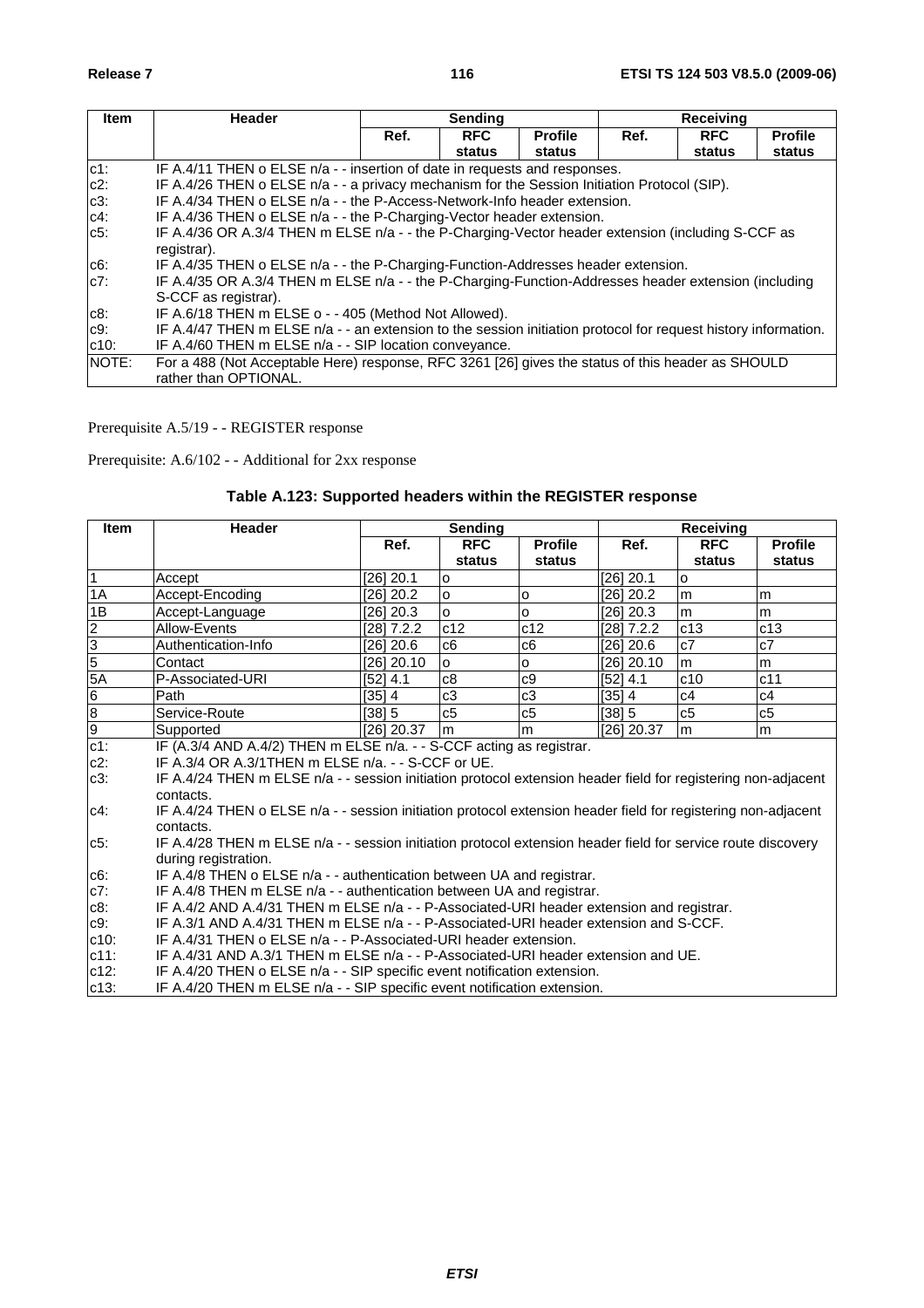Prerequisite A.5/19 - - REGISTER response

Prerequisite: A.6/103 OR A.6/104 OR A.6/105 OR A.6/106 - - Additional for 3xx – 6xx response

## **Table A.123A: Supported headers within the REGISTER response**

| <b>Item</b> | <b>Header</b>      | Sending    |            |                | Receiving    |            |                |  |
|-------------|--------------------|------------|------------|----------------|--------------|------------|----------------|--|
|             |                    | Ref.       | <b>RFC</b> | <b>Profile</b> | Ref.         | <b>RFC</b> | <b>Profile</b> |  |
|             |                    |            | status     | status         |              | status     | status         |  |
|             | <b>IError-Info</b> | [26] 20.18 | lO         |                | $[26]$ 20.18 |            | u              |  |

Prerequisite A.5/19 - - REGISTER response

Prerequisite: A.6/103 OR A.6/35 - - Additional for 3xx or 485 (Ambiguous) response

#### **Table A.124: Supported headers within the REGISTER response**

| <b>Item</b> | <b>Header</b> | Sendina                                                  |              |      | Receivina            |                          |   |
|-------------|---------------|----------------------------------------------------------|--------------|------|----------------------|--------------------------|---|
|             |               | <b>RFC</b><br>Ref.<br><b>Profile</b><br>status<br>status |              | Ref. | <b>RFC</b><br>status | <b>Profile</b><br>status |   |
| 3           | Contact       | 1261 20.10                                               | (note)<br>lo |      | [26] 20.10           | l m                      | m |

Prerequisite A.5/19 - - REGISTER response

Prerequisite: A.6/14 - - Additional for 401 (Unauthorized) response

## **Table A.125: Supported headers within the REGISTER response**

| <b>Item</b> | Header                                                                                          | <b>Sending</b> |                      |                          | <b>Receiving</b> |                      |                          |  |
|-------------|-------------------------------------------------------------------------------------------------|----------------|----------------------|--------------------------|------------------|----------------------|--------------------------|--|
|             |                                                                                                 | Ref.           | <b>RFC</b><br>status | <b>Profile</b><br>status | Ref.             | <b>RFC</b><br>status | <b>Profile</b><br>status |  |
| 14          | Proxy-Authenticate                                                                              | [26] 20.27     | lc1                  |                          | $[26]$ 20.27     | lc1                  |                          |  |
| 6           | Security-Server                                                                                 | $[48]$ 2       |                      |                          | $[48]$ 2         | n/a                  | c2                       |  |
| 10          | WWW-Authenticate                                                                                | [26] 20.44     | Im                   | m                        | [26] 20.44       | Im                   | m                        |  |
| $c1$ :      | IF A. 4/8 THEN m ELSE n/a - - support of authentication between UA and registrar.               |                |                      |                          |                  |                      |                          |  |
| $c2$ :      | IF A.4/37 THEN m ELSE n/a - - security mechanism agreement for the session initiation protocol. |                |                      |                          |                  |                      |                          |  |

Prerequisite A.5/19 - - REGISTER response

Prerequisite: A.6/17 OR A.6/23 OR A.6/30 OR A.6/36 OR A.6/42 OR A.6/45 OR A.6/50 OR A.6/51 - - Additional for 404 (Not Found), 413 (Request Entity Too Large), 480(Temporarily not available), 486 (Busy Here), 500 (Internal Server Error), 503 (Service Unavailable), 600 (Busy Everywhere), 603 (Decline) response

## **Table A.126: Supported headers within the REGISTER response**

| <b>Item</b> | Header      | Sendina                              |        |        | Receiving  |                |        |
|-------------|-------------|--------------------------------------|--------|--------|------------|----------------|--------|
|             |             | <b>Profile</b><br><b>RFC</b><br>Ref. |        | Ref.   | <b>RFC</b> | <b>Profile</b> |        |
|             |             |                                      | status | status |            | status         | status |
| 6           | Retrv-After | [26] 20.33                           | lO     |        | [26] 20.33 | ۱O             |        |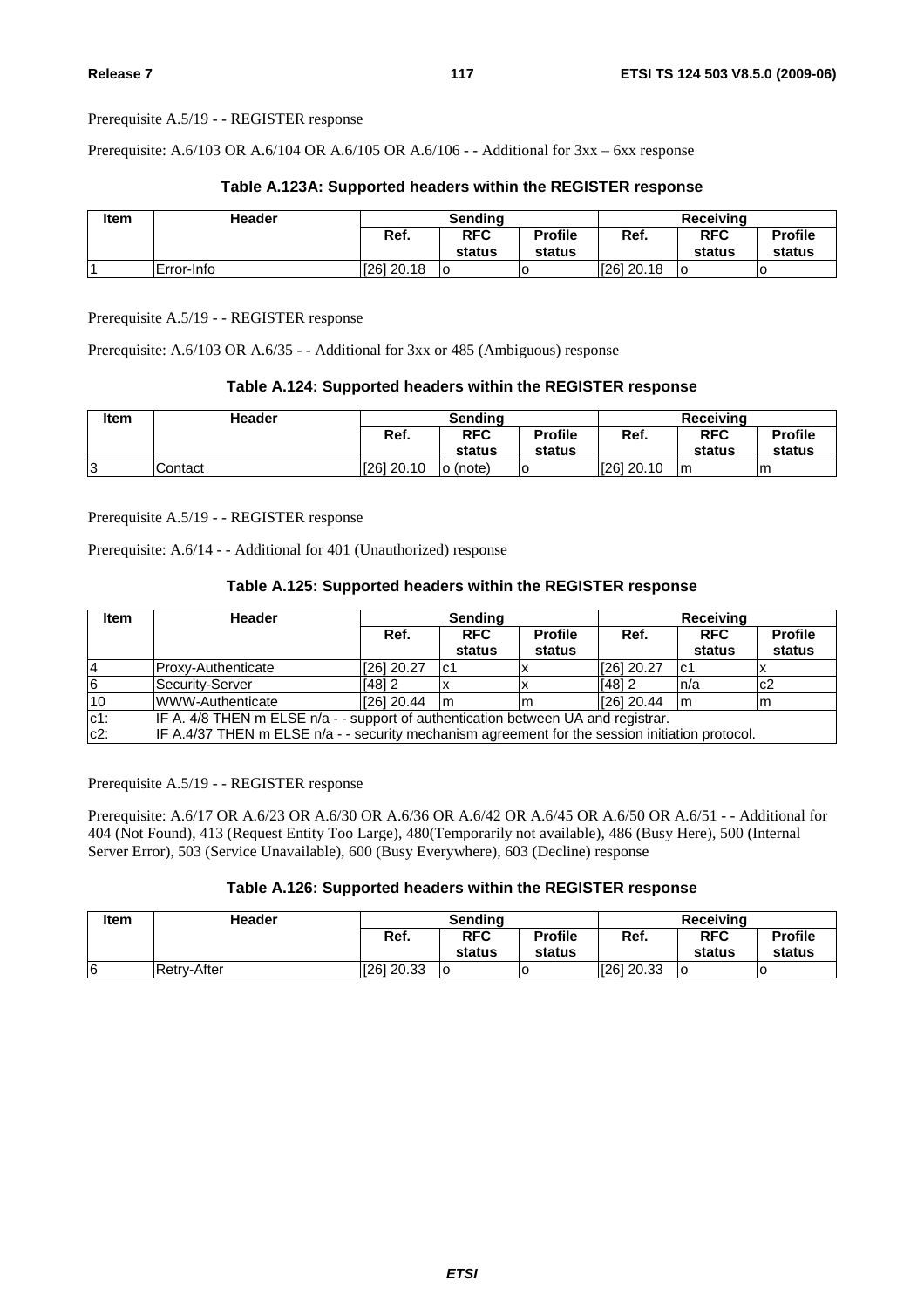## **Table A.127: Void**

Prerequisite A.5/19 - - REGISTER response

Prerequisite: A.6/20 - - Additional for 407 (Proxy Authentication Required) response

## **Table A.128: Supported headers within the REGISTER response**

| <b>Item</b> | Header                                                                           | <b>Sending</b> |                      | Receiving                |            |                      |                          |
|-------------|----------------------------------------------------------------------------------|----------------|----------------------|--------------------------|------------|----------------------|--------------------------|
|             |                                                                                  | Ref.           | <b>RFC</b><br>status | <b>Profile</b><br>status | Ref.       | <b>RFC</b><br>status | <b>Profile</b><br>status |
|             |                                                                                  |                |                      |                          |            |                      |                          |
| 5           | IProxv-Authenticate                                                              | [26] 20.27     | lc1                  |                          | [26] 20.27 | lc1                  |                          |
| 19          | WWW-Authenticate                                                                 | [26] 20.44     | lo                   |                          | [26] 20.44 |                      |                          |
| $c1$ :      | IF A.4/8 THEN m ELSE n/a - - support of authentication between UA and registrar. |                |                      |                          |            |                      |                          |

Prerequisite A.5/19 - - REGISTER response

Prerequisite: A.6/25 - - Additional for 415 (Unsupported Media Type) response

## **Table A.129: Supported headers within the REGISTER response**

| <b>Item</b>    | Header                                           | <b>Sending</b> |                      |                          |             | Receiving            |                          |  |  |
|----------------|--------------------------------------------------|----------------|----------------------|--------------------------|-------------|----------------------|--------------------------|--|--|
|                |                                                  | Ref.           | <b>RFC</b><br>status | <b>Profile</b><br>status | Ref.        | <b>RFC</b><br>status | <b>Profile</b><br>status |  |  |
|                | Accept                                           | [26] 20.1      | lo.1                 | IO.1                     | $[26]$ 20.1 | Im                   | m                        |  |  |
| $\overline{2}$ | Accept-Encoding                                  | $[26]$ 20.2    | lo.1                 | lo.1                     | $[26]$ 20.2 | m                    | lm                       |  |  |
| 3              | Accept-Language                                  | $[26]$ 20.3    | lo.1                 | lo.1                     | $[26]$ 20.3 | Im                   | m                        |  |  |
| 0.1            | At least one of these capabilities is supported. |                |                      |                          |             |                      |                          |  |  |

Prerequisite A.5/19 - - REGISTER response

Prerequisite: A.6/27 - - Additional for 420 (Bad Extension) response

## **Table A.130: Supported headers within the REGISTER response**

| <b>Item</b> | <b>Header</b> | Sendina                              |        | Receiving |            |                |        |
|-------------|---------------|--------------------------------------|--------|-----------|------------|----------------|--------|
|             |               | <b>Profile</b><br><b>RFC</b><br>Ref. |        | Ref.      | <b>RFC</b> | <b>Profile</b> |        |
|             |               |                                      | status | status    |            | status         | status |
| 8           | Unsupported   | $[26]$ 20.40                         | Im     | m         | [26] 20.40 | Im             | m      |

Prerequisite A.5/19 - - REGISTER response

Prerequisite: A.6/28 OR A.6/41A - - Additional for 421 (Extension Required), 494 (Security Agreement Required) response

#### **Table A.130A: Supported headers within the REGISTER response**

| <b>Item</b> | <b>Header</b>                                                                                                              | Sending  |                      | Receiving                |        |                      |                          |
|-------------|----------------------------------------------------------------------------------------------------------------------------|----------|----------------------|--------------------------|--------|----------------------|--------------------------|
|             |                                                                                                                            | Ref.     | <b>RFC</b><br>status | <b>Profile</b><br>status | Ref.   | <b>RFC</b><br>status | <b>Profile</b><br>status |
| 13          | Security-Server                                                                                                            | $[48]$ 2 | c <sub>2</sub>       | lc2                      | [48] 2 | lc1                  | lc1                      |
| $c1$ :      | IF A.4/37 THEN $m$ ELSE $n/a$ - - security mechanism agreement for the session initiation protocol.                        |          |                      |                          |        |                      |                          |
| $c2$ :      | IF A.4/37 AND A.4/2 THEN m ELSE n/a - - security mechanism agreement for the session initiation protocol<br>and registrar. |          |                      |                          |        |                      |                          |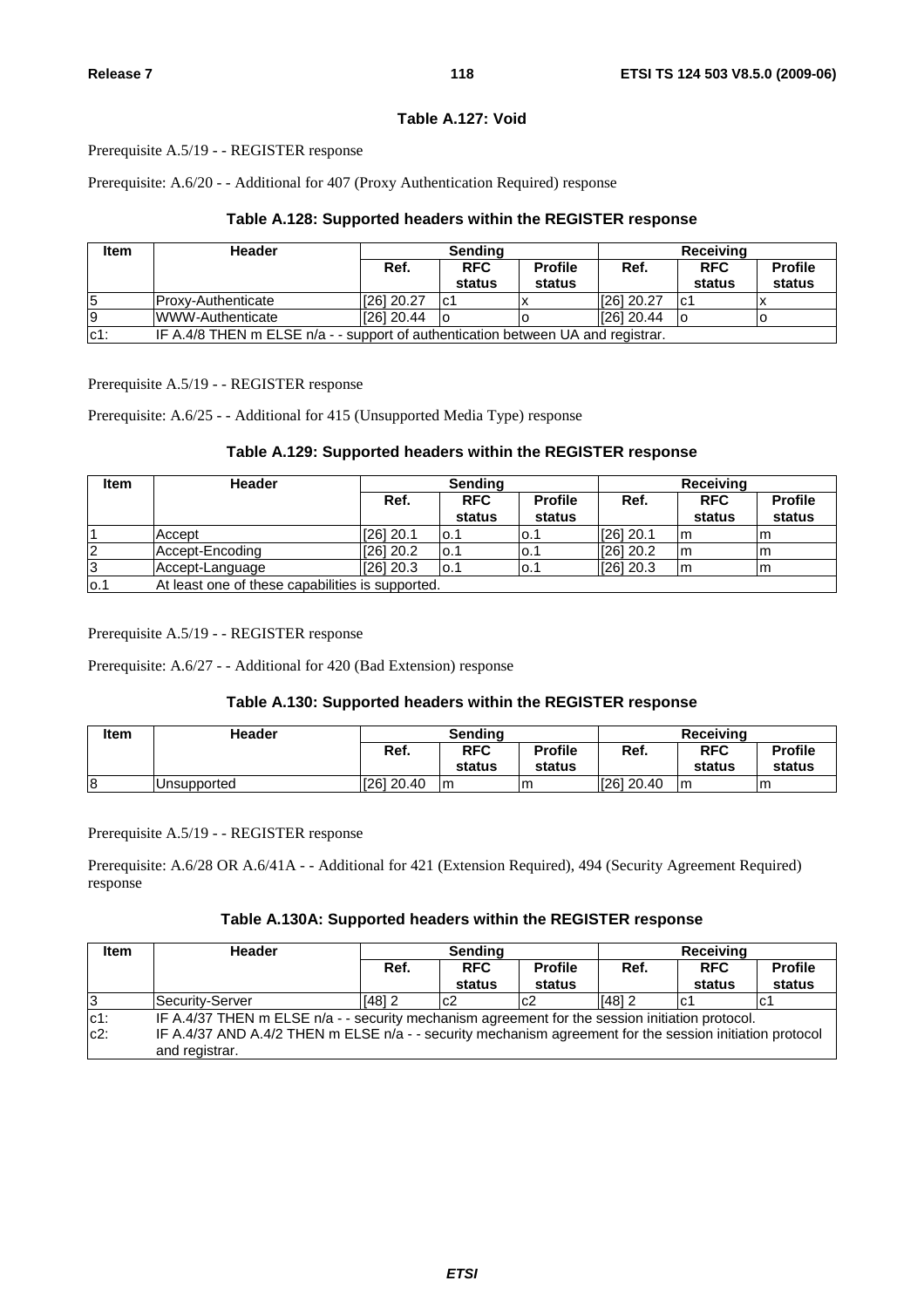Prerequisite A.5/19 - - REGISTER response

Prerequisite: A.6/29 - - Additional for 423 (Interval Too Brief) response

| Table A.131: Supported headers within the REGISTER response |  |  |
|-------------------------------------------------------------|--|--|
|-------------------------------------------------------------|--|--|

| Item | Header      | Sendina    |            |                | <b>Receiving</b> |            |                |
|------|-------------|------------|------------|----------------|------------------|------------|----------------|
|      |             | Ref.       | <b>RFC</b> | <b>Profile</b> | Ref.             | <b>RFC</b> | <b>Profile</b> |
|      |             |            | status     | status         |                  | status     | status         |
|      | Min-Expires | 1261 20.23 | Im         | Im             | I[26] 20.23      | Im         | Im             |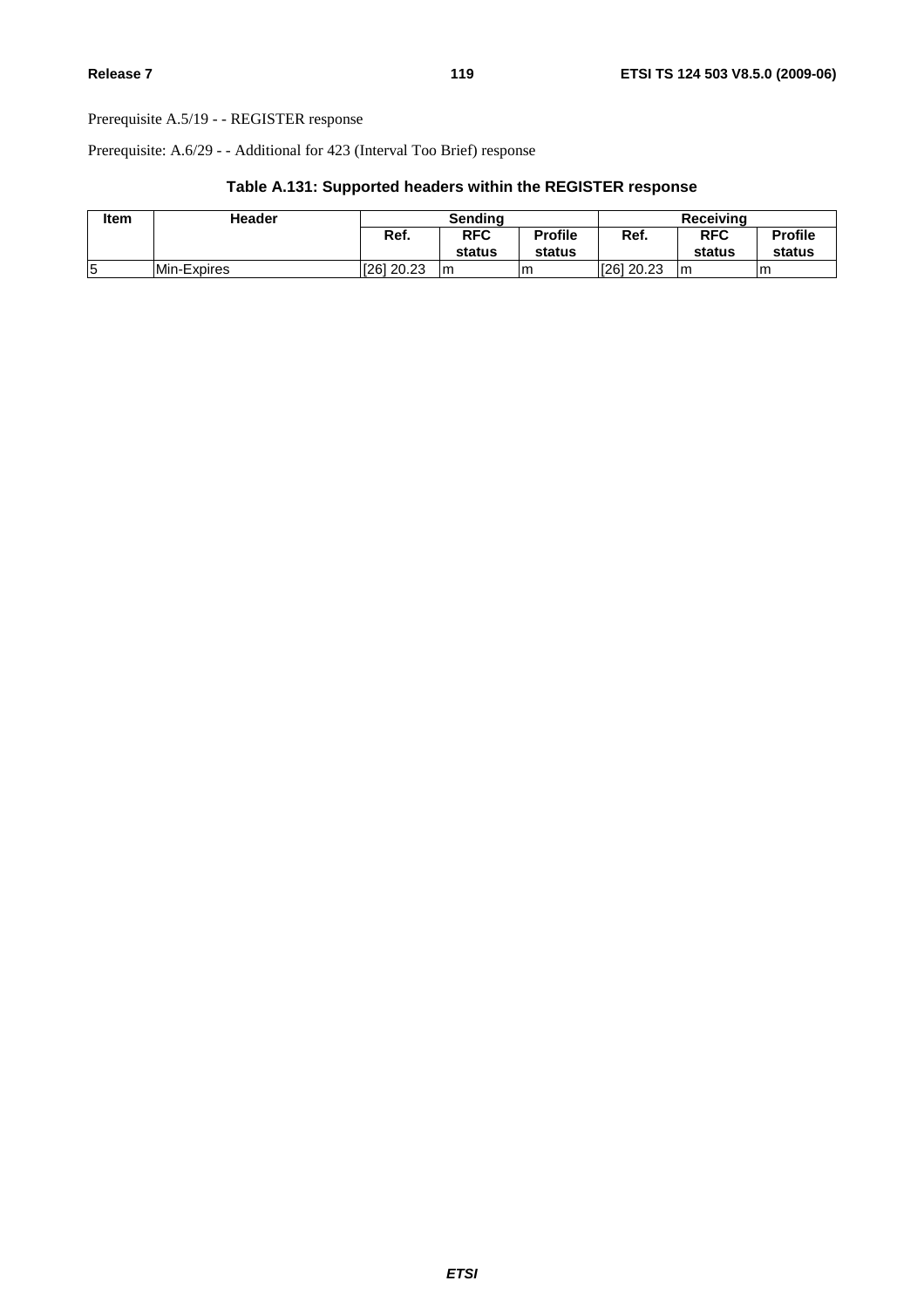## **Table A.132: Void**

# **Table A.133: Void**

# A.2.2.2 Major capabilities

# **Table A.162: Major capabilities**

| Item            | Does the implementation support                                                | Reference     | <b>RFC status</b> | <b>Profile status</b> |
|-----------------|--------------------------------------------------------------------------------|---------------|-------------------|-----------------------|
|                 | Capabilities within main protocol                                              |               |                   |                       |
| 3               | initiate session release?                                                      | $[26]$ 16     | X                 | c27                   |
| 4               | stateless proxy behaviour?                                                     | [26] 16.11    | o.1               | c28                   |
| 5               | stateful proxy behaviour?                                                      | $[26]$ 16.2   | o.1               | c29                   |
| 6               | forking of initial requests?                                                   | [26] 16.1     | c <sub>1</sub>    | c31                   |
| 7               | support of indication of TLS connections                                       | $[26]$ 16.7   | 0                 | n/a                   |
|                 | in the Record-Route header on the                                              |               |                   |                       |
|                 | upstream side?                                                                 |               |                   |                       |
| 8               | support of indication TLS connections in                                       | $[26]$ 16.7   | o                 | n/a                   |
|                 | the Record-Route header on the                                                 |               |                   |                       |
|                 | downstream side?                                                               |               |                   |                       |
| 8A              | authentication between UA and proxy?                                           | $[26]$ 20.28, | 0                 | X                     |
|                 |                                                                                | 22.3          |                   |                       |
| 9               | insertion of date in requests and                                              | $[26]$ 20.17  | o                 | o                     |
|                 | responses?                                                                     |               |                   |                       |
| 10              | suppression or modification of alerting                                        | $[26]$ 20.4   | 0                 | $\mathsf{o}$          |
|                 | information data?                                                              |               |                   |                       |
| 11              | reading the contents of the Require                                            | [26] 20.32    | o                 | o                     |
|                 | header before proxying the request or                                          |               |                   |                       |
|                 | response?                                                                      |               |                   |                       |
| 12 <sup>2</sup> | adding or modifying the contents of the                                        | $[26]$ 20.32  | o                 | m                     |
|                 | Require header before proxying the                                             |               |                   |                       |
|                 | <b>REGISTER request or response</b>                                            |               |                   |                       |
| 13              | adding or modifying the contents of the                                        | $[26]$ 20.32  | o                 | o                     |
|                 | Require header before proxying the                                             |               |                   |                       |
|                 | request or response for methods other                                          |               |                   |                       |
| 14              | than REGISTER?<br>being able to insert itself in the                           | [26] 16.6     |                   | c2                    |
|                 | subsequent transactions in a dialog                                            |               | o                 |                       |
|                 | (record-routing)?                                                              |               |                   |                       |
| 15              | the requirement to be able to use                                              | [26] 16.7     | c3                | c <sub>3</sub>        |
|                 | separate URIs in the upstream direction                                        |               |                   |                       |
|                 | and downstream direction when record                                           |               |                   |                       |
|                 | routeing?                                                                      |               |                   |                       |
| 16              | reading the contents of the Supported                                          | $[26]$ 20.37  | o                 | o                     |
|                 | header before proxying the response?                                           |               |                   |                       |
| 17              | reading the contents of the Unsupported                                        | $[26]$ 20.40  | o                 | m                     |
|                 | header before proxying the 420                                                 |               |                   |                       |
|                 | response to a REGISTER?                                                        |               |                   |                       |
| 18              | reading the contents of the Unsupported                                        | $[26]$ 20.40  | o                 | o                     |
|                 | header before proxying the 420                                                 |               |                   |                       |
|                 | response to a method other than                                                |               |                   |                       |
|                 | REGISTER?                                                                      |               |                   |                       |
| 19              | the inclusion of the Error-Info header in                                      | $[26]$ 20.18  | 0                 | o                     |
|                 | 3xx - 6xx responses?                                                           |               |                   |                       |
| 19A             | reading the contents of the Organization                                       | $[26]$ 20.25  | o                 | o                     |
|                 | header before proxying the request or                                          |               |                   |                       |
|                 | response?                                                                      |               |                   |                       |
| 19B             | adding or concatenating the                                                    | $[26]$ 20.25  | o                 | o                     |
|                 | Organization header before proxying the                                        |               |                   |                       |
| 19C             | request or response?                                                           |               |                   |                       |
|                 | reading the contents of the Call-Info<br>header before proxying the request or | $[26]$ 20.925 | o                 | o                     |
|                 | response?                                                                      |               |                   |                       |
| 19D             | adding or concatenating the Call-Info                                          | [26] 20.925   | o                 | o                     |
|                 | header before proxying the request or                                          |               |                   |                       |
|                 | response?                                                                      |               |                   |                       |
|                 |                                                                                |               |                   |                       |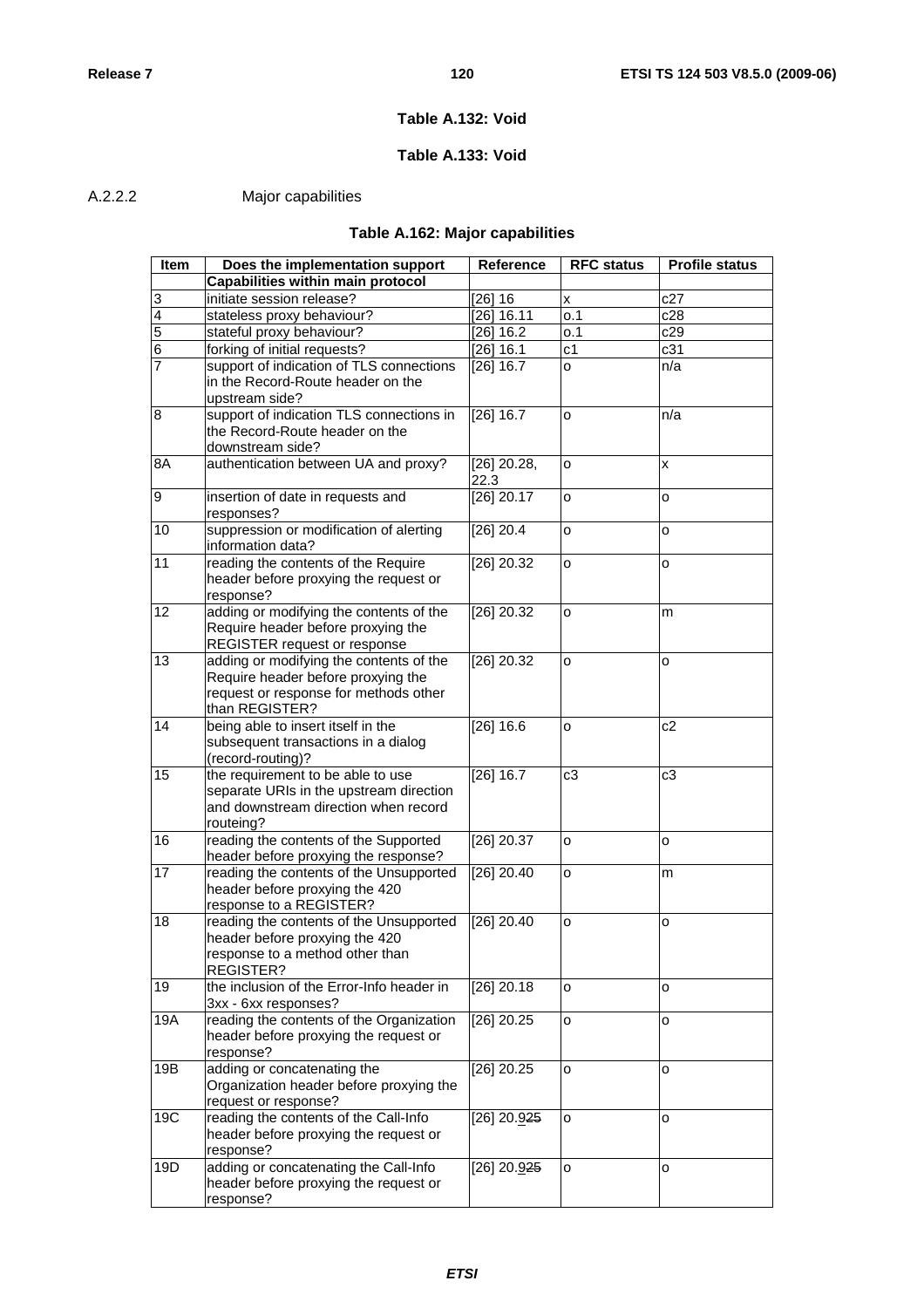| <b>Item</b>     | Does the implementation support<br>Capabilities within main protocol                                                                                                                                 | Reference          | <b>RFC status</b> | <b>Profile status</b> |
|-----------------|------------------------------------------------------------------------------------------------------------------------------------------------------------------------------------------------------|--------------------|-------------------|-----------------------|
| 19E             | delete Contact headers from 3xx<br>responses prior to relaying the<br>response?                                                                                                                      | $[26]$ 20          | о                 | o                     |
|                 | <b>Extensions</b>                                                                                                                                                                                    |                    |                   |                       |
| 20              | the SIP INFO method?                                                                                                                                                                                 | [25]               | о                 | 0                     |
| 21              | reliability of provisional responses in<br>SIP?                                                                                                                                                      | $[27]$             | o                 |                       |
| 22              | the REFER method?                                                                                                                                                                                    | [36]               | o                 | o                     |
| 23              | integration of resource management and<br>SIP?                                                                                                                                                       | [30] [64]          | o                 |                       |
| 24              | the SIP UPDATE method?                                                                                                                                                                               | [29]               | c4                |                       |
| $\overline{26}$ | SIP extensions for media authorization?                                                                                                                                                              | $[31]$             | o                 | c7                    |
| $\overline{27}$ | SIP specific event notification                                                                                                                                                                      | $\overline{1}28$ ] | o                 |                       |
| 28              | the use of NOTIFY to establish a dialog                                                                                                                                                              | [28] 4.2           | 0                 | n/a                   |
| 29              | Session Initiation Protocol Extension<br>Header Field for Registering Non-<br><b>Adjacent Contacts</b>                                                                                               | $[35]$             | o                 | c6                    |
| 30              | extensions to the Session Initiation<br>Protocol (SIP) for asserted identity within<br>trusted networks                                                                                              | $[34]$             | о                 | m                     |
| 30A             | act as first entity within the trust domain<br>for asserted identity                                                                                                                                 | $[34]$             | c <sub>5</sub>    | c8                    |
| 30B             | act as subsequent entity within trust<br>network that can route outside the trust<br>network                                                                                                         | $[34]$             | c5                | c9                    |
| 31              | a privacy mechanism for the Session<br>Initiation Protocol (SIP)                                                                                                                                     | $[33]$             | o                 | m                     |
| 31A             | request of privacy by the inclusion of a<br>Privacy header                                                                                                                                           | [33]               | n/a               | n/a                   |
| 31B             | application of privacy based on the<br>received Privacy header                                                                                                                                       | $[33]$             | c10               | c12                   |
| 31C             | passing on of the Privacy header<br>transparently                                                                                                                                                    | $[33]$             | c10               | c13                   |
| 31D             | application of the privacy option "header"<br>such that those headers which cannot<br>be completely expunged of identifying<br>information without the assistance of<br>intermediaries are obscured? | [33] 5.1           | X                 | X                     |
| 31E             | application of the privacy option<br>"session" such that anonymization for<br>the session(s) initiated by this message<br>occurs?                                                                    | [33] 5.2           | n/a               | n/a                   |
| 31F             | application of the privacy option "user"<br>such that user level privacy functions are<br>provided by the network?                                                                                   | [33] 5.3           | n/a               | n/a                   |
| 31G             | application of the privacy option "id"<br>such that privacy of the network<br>asserted identity is provided by the<br>network?                                                                       | [34] 7             | c11               | c12                   |
| 31H             | application of the privacy option "history"<br>such that privacy of the History-Info<br>header is provided by the network?                                                                           | [66] 7.2           | c34               | c34                   |
| 32              | Session Initiation Protocol Extension<br><b>Header Field for Service Route</b><br>Discovery During Registration                                                                                      | $[38]$             | 0                 | c30                   |
| 33              | a messaging mechanism for the Session<br>Initiation Protocol (SIP)                                                                                                                                   | [50]               | o                 | m                     |
| 34              | Compressing the Session Initiation<br>Protocol                                                                                                                                                       | $[55]$             | о                 | c7                    |
| 35              | private header extensions to the session<br>initiation protocol for the 3rd-Generation<br>Partnership Project (3GPP)?                                                                                | $[52]$             | o                 | m                     |
| 36              | the P-Associated-URI header extension?                                                                                                                                                               | [52] 4.1           | c14               | c15                   |
| 37              | the P-Called-Party-ID header extension?                                                                                                                                                              | [52] 4.2           | c14               | c16                   |
| 38              | the P-Visited-Network-ID header                                                                                                                                                                      | [52] 4.3           | c14               | c17                   |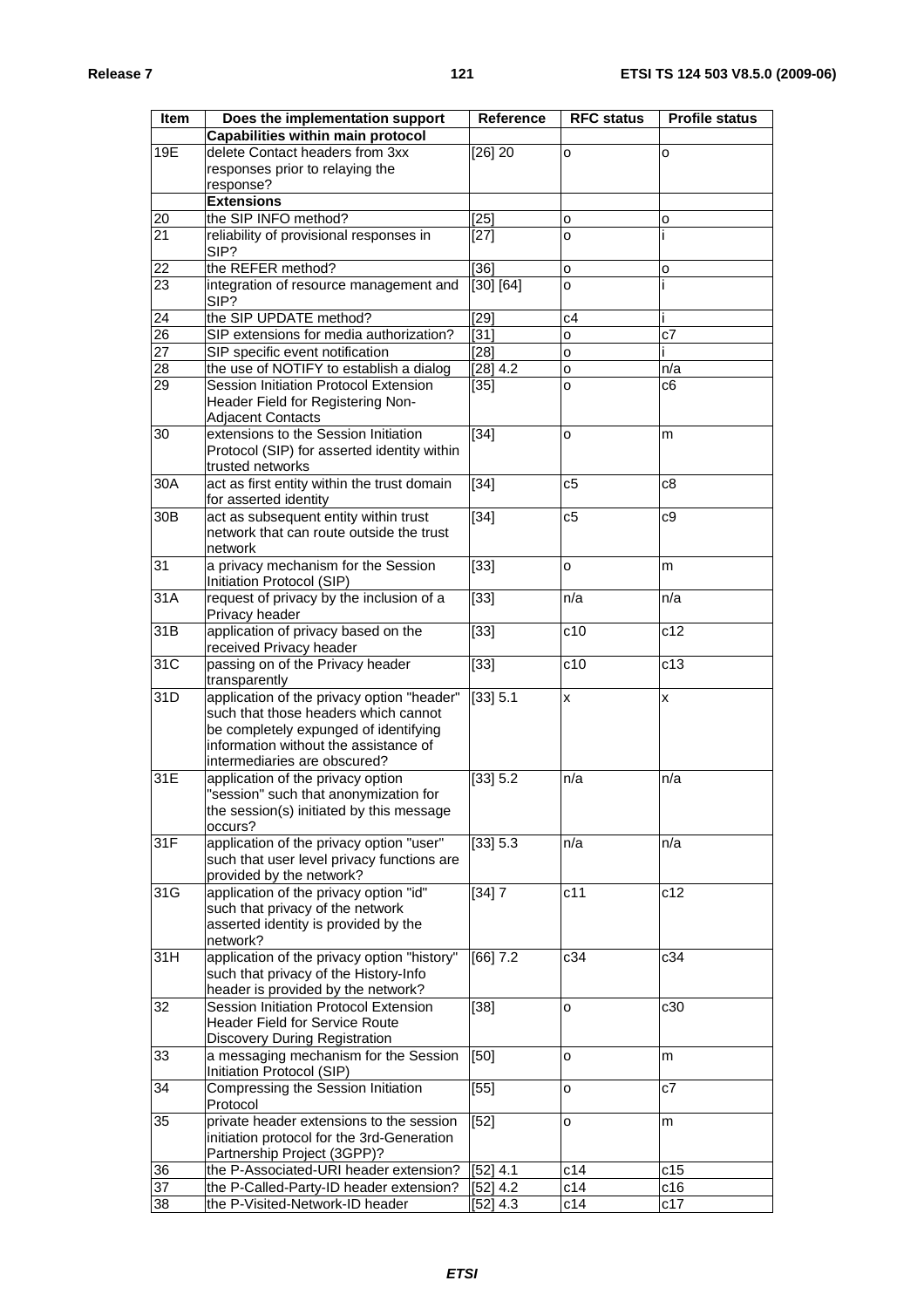| <b>Item</b>     | Does the implementation support                          | <b>Reference</b> | <b>RFC status</b> | <b>Profile status</b> |
|-----------------|----------------------------------------------------------|------------------|-------------------|-----------------------|
|                 | <b>Capabilities within main protocol</b>                 |                  |                   |                       |
|                 | extension?                                               |                  |                   |                       |
|                 |                                                          |                  |                   |                       |
| 39              | reading, or deleting the P-Visited-                      | [52] 4.3         | c18               | n/a                   |
|                 | Network-ID header before proxying the                    |                  |                   |                       |
|                 | request or response?<br>the P-Access-Network-Info header | [52] 4.4         |                   |                       |
| 41              |                                                          |                  | c14               | c19                   |
|                 | extension?                                               |                  |                   |                       |
| 42              | act as first entity within the trust domain              | [52] 4.4         | c20               | c21                   |
|                 | for access network information?                          |                  |                   |                       |
| 43              | act as subsequent entity within trust                    | [52] 4.4         | c20               | c22                   |
|                 | network for access network information                   |                  |                   |                       |
|                 | that can route outside the trust network?                |                  |                   |                       |
| 44              | the P-Charging-Function-Addresses                        | [52] 4.5         | c14               | m                     |
|                 | header extension?                                        |                  |                   |                       |
| 44A             | adding, deleting or reading the                          | [52] 4.6         | c25               | c26                   |
|                 | P-Charging-Function-Addresses header                     |                  |                   |                       |
|                 | before proxying the request or                           |                  |                   |                       |
|                 | response?                                                |                  |                   |                       |
| 45              | the P-Charging-Vector header                             | [52] 4.6         | c14               | m                     |
|                 | extension?                                               |                  |                   |                       |
| 46              | adding, deleting, reading or modifying                   | [52] 4.6         | c23               | c24                   |
|                 | the P-Charging-Vector header before                      |                  |                   |                       |
|                 | proxying the request or response?                        |                  |                   |                       |
| 47              | security mechanism agreement for the                     | $[48]$           | 0                 | c7                    |
|                 | session initiation protocol?                             |                  |                   |                       |
| 48              | the Reason header field for the session                  | $[34A]$          | 0                 | o                     |
|                 | initiation protocol                                      |                  |                   |                       |
| 49              | an extension to the session initiation                   | [56A]            | 0                 | m                     |
|                 | protocol for symmetric response routeing                 |                  |                   |                       |
| 50              | caller preferences for the session                       | [56B]            | c33               | c33                   |
|                 | initiation protocol?                                     |                  |                   |                       |
| 50A             | the proxy-directive within caller-                       | $[56B]$ 9.1      | 0.4               | 0.4                   |
|                 | preferences?                                             |                  |                   |                       |
| 50B             | the cancel-directive within caller-                      | $[56B]$ 9.1      | 0.4               | 0.4                   |
|                 | preferences?                                             |                  |                   |                       |
| 50C             | the fork-directive within caller-                        | $[56B]$ 9.1      | 0.4               | c32                   |
|                 | preferences?                                             |                  |                   |                       |
| 50 <sub>D</sub> | the recurse-directive within caller-                     | $[56B]$ 9.1      | 0.4               | 0.4                   |
|                 | preferences?                                             |                  |                   |                       |
| 50E             | the parallel-directive within caller-                    | $[56B]$ 9.1      | o.4               | c32                   |
|                 | preferences?                                             |                  |                   |                       |
| 50F             |                                                          |                  |                   |                       |
|                 | the queue-directive within caller-<br>preferences?       | $[56B]$ 9.1      | 0.4               | 0.4                   |
|                 |                                                          |                  |                   |                       |
| 51              | an event state publication extension to                  | $[70]$           | 0                 | m                     |
|                 | the session initiation protocol?                         |                  |                   |                       |
| $5\overline{2}$ | SIP session timer?                                       | [58]             | o                 | o                     |
| 53              | the SIP Referred-By mechanism?                           | [59]             | 0                 | o                     |
| 54              | the Session Initiation Protocol (SIP)                    | [60]             | o                 | o                     |
|                 | "Replaces" header?                                       |                  |                   |                       |
| 55              | the Session Initiation Protocol (SIP)                    | [61]             | O                 | o                     |
|                 | "Join" header?                                           |                  |                   |                       |
| 56              | the caller capabilities?                                 | [62]             | O                 | $\mathsf{o}$          |
| 57              | an extension to the session initiation                   | [66]             | o                 | lo.                   |
|                 | protocol for request history information?                |                  |                   |                       |
| 58              | Rejecting anonymous requests in the                      | [67]             | 0                 | o                     |
|                 | session initiation protocol?                             |                  |                   |                       |
| 59              | session initiation protocol URIs for                     | [68]             | o                 | o                     |
|                 | applications such as voicemail and                       |                  |                   |                       |
|                 | interactive voice response                               |                  |                   |                       |
| 60              | the P-User-Database private header                       | [82]             | O                 | $_{\rm 0C95}$         |
|                 | extension?                                               |                  |                   |                       |
| 61              | Session initiation protocol's non-INVITE                 | $[83]$           | m                 | m                     |
|                 | transactions?                                            |                  |                   |                       |
| 62              | a uniform resource name for services                     | [69]             | n/a               | c35                   |
| 63              | obtaining and using GRUUs in the                         | $[93]$           | о                 | c36                   |
|                 | Session Initiation Protocol (SIP)                        |                  |                   |                       |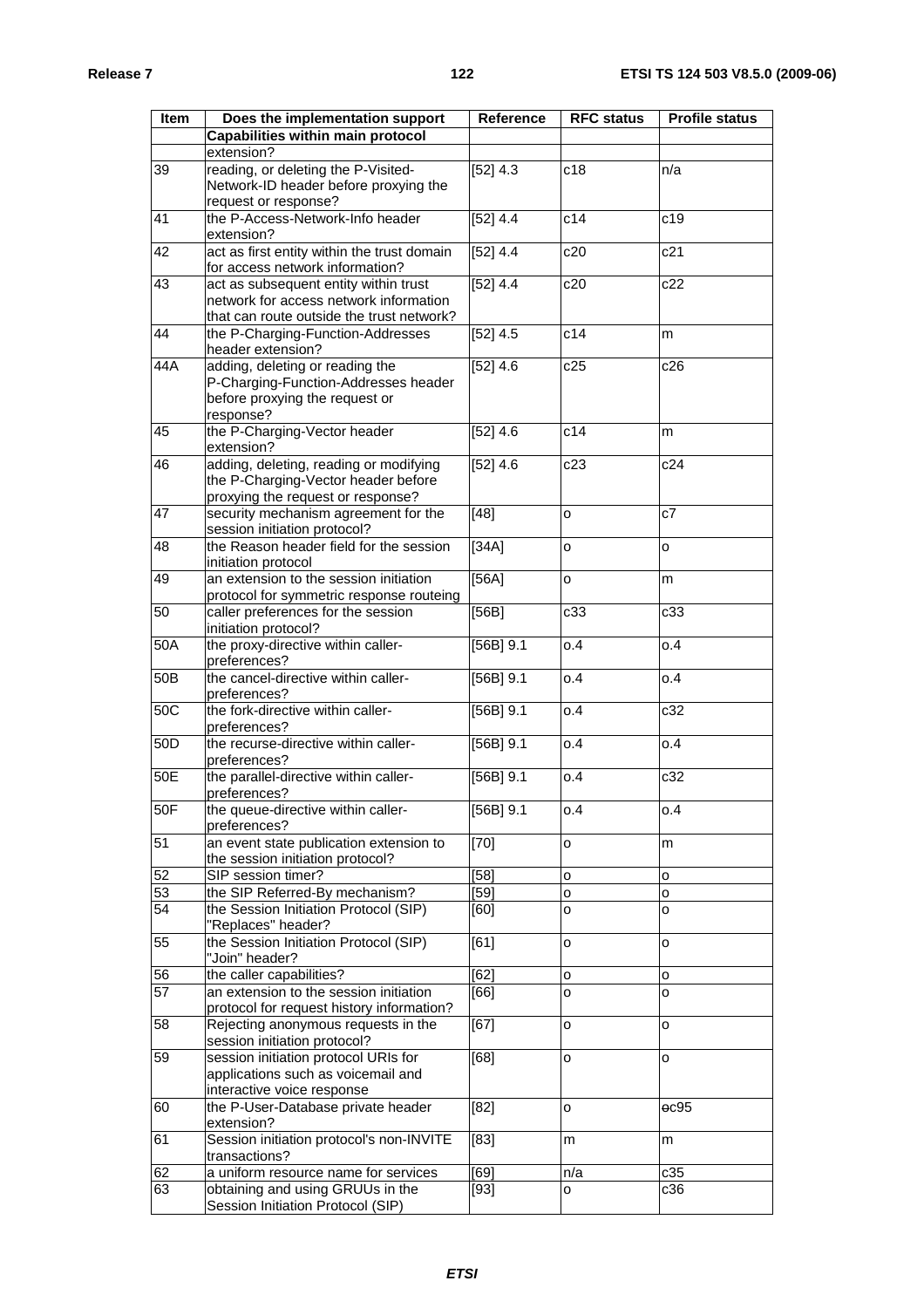| <b>Item</b> | Does the implementation support                                                                                                          | <b>Reference</b> | <b>RFC status</b> | <b>Profile status</b> |
|-------------|------------------------------------------------------------------------------------------------------------------------------------------|------------------|-------------------|-----------------------|
|             | Capabilities within main protocol                                                                                                        |                  |                   |                       |
| 64          | an extension to the session initiation<br>protocol for request cpc information?                                                          | [95]             | o                 | c37                   |
| 65          | the Stream Control Transmission<br>Protocol (SCTP) as a Transport for the<br>Session Initiation Protocol (SIP)?                          | [96]             | o                 | o (note2)             |
| 66          | the SIP P-Profle-Key private header<br>extension?                                                                                        | $[97]$           | o                 | c41                   |
| 66A         | making the first query to the database in<br>order to populate the P-Profile-Key<br>header?                                              | $[97]$           | c38               | c39                   |
| 66B         | using the information in the P-Profile-<br>Key header?                                                                                   | $[97]$           | c38               | c40                   |
| 67          | managing client initiated connections in<br>SIP?                                                                                         | [92] 11          | o                 | c42                   |
| 69          | multiple-recipient MESSAGE requests in<br>the session initiation protocol                                                                | [104]            | n/a               | n/a                   |
| 70          | SIP location conveyance?                                                                                                                 | [89]             | о                 | m                     |
| 70A         | addition or modification of location in a<br>SIP method?                                                                                 | [89]             | c44               | c45                   |
| 70B         | passes on locations in SIP method<br>without modification?                                                                               | [89]             | c44               | c46                   |
| 71          | referring to multiple resources in the<br>session initiation protocol?                                                                   | [105]            | n/a               | n/a                   |
| 72          | conference establishment using request-<br>contained lists in the session initiation<br>protocol?                                        | [106]            | n/a               | n/a                   |
| 73          | subscriptions to request-contained<br>resource lists in the session initiation<br>protocol?                                              | [107]            | n/a               | n/a                   |
| 74          | dialstring parameter for the session<br>initiation protocol uniform resource<br>identifier?                                              | [103]            | 0                 | n/a                   |
| 75          | the P-Answer-State header extension to<br>the session initiation protocol for the<br>open mobile alliance push to talk over<br>cellular? | [111]            | 0                 | c60                   |
| 76          | the SIP P-Early-Media private header<br>extension for authorization of early<br>media?                                                   | [109] 8          | 0                 | c51                   |
| 81          | addressing an amplification vulnerability<br>in session initiation protocol forking<br>proxies?                                          | [117]            | c52               | c52                   |
| 82          | the remote application identification of<br>applying signalling compression to SIP                                                       | [79] 9.1         | o                 | c7                    |
| 83          | a session initiation protocol media<br>feature tag for MIME application sub-<br>types?                                                   | [120]            | o                 | c53                   |
| 84          | identification of communication services<br>in the session initiation protocol?                                                          | $[121]$          | о                 | c54                   |
| 84A         | act as authentication entity within the<br>trust domain for asserted service?                                                            | [121]            | c55               | c56                   |
| 85          | XML Schema for PSTN?                                                                                                                     | [ANNEX ZB]       | m                 | c61                   |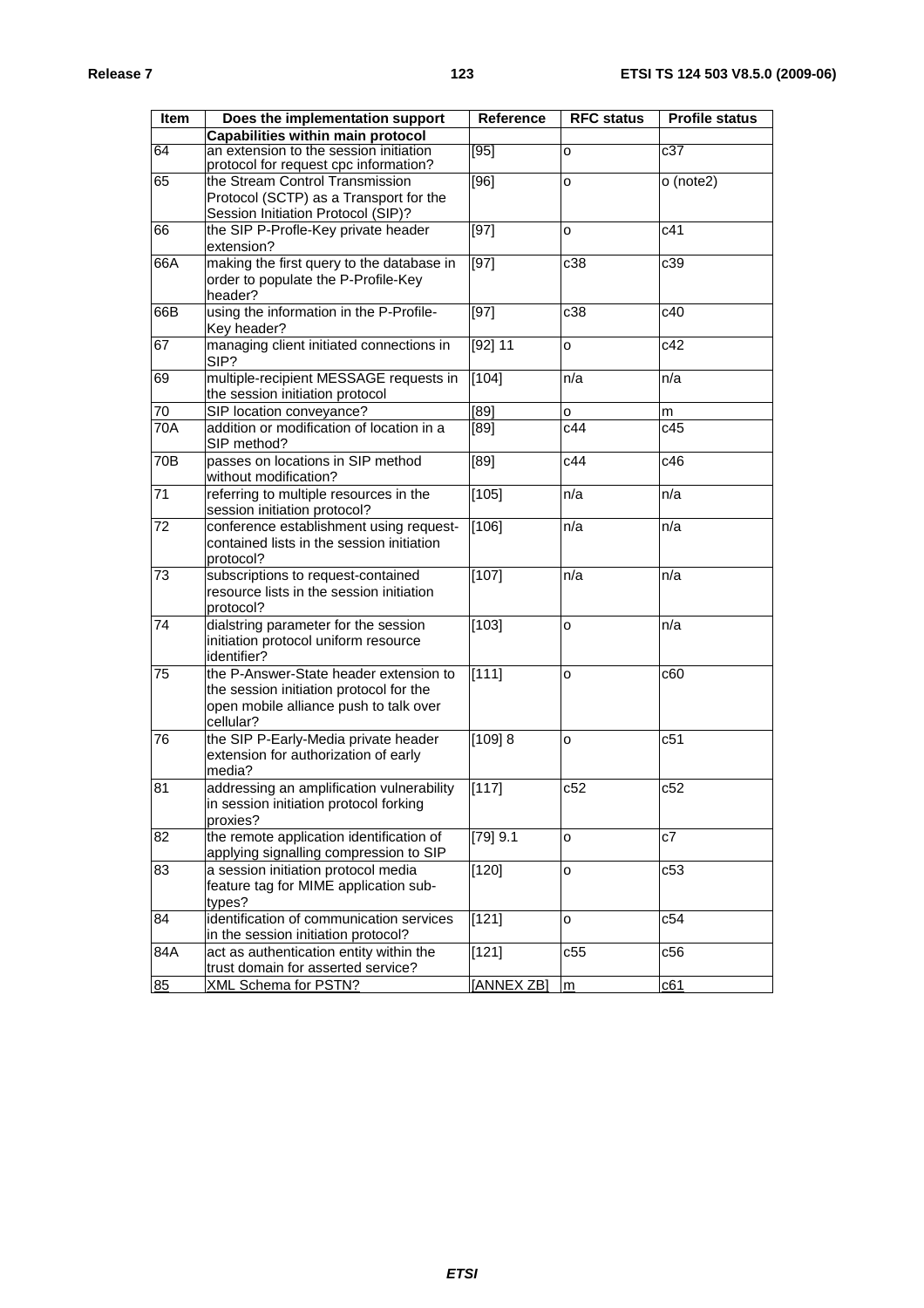| Item               | Does the implementation support                                                                                                                            | Reference | <b>RFC status</b> | <b>Profile status</b> |  |  |  |  |  |
|--------------------|------------------------------------------------------------------------------------------------------------------------------------------------------------|-----------|-------------------|-----------------------|--|--|--|--|--|
|                    | Capabilities within main protocol                                                                                                                          |           |                   |                       |  |  |  |  |  |
| $c1$ :             | IF A.162/5 THEN o ELSE n/a - - stateful proxy behaviour.                                                                                                   |           |                   |                       |  |  |  |  |  |
| $c2$ :             | IF A.3/2 OR A.3/9A OR A.3/4 THEN m ELSE o - - P-CSCF, IBCF (THIG) or S-CCF.                                                                                |           |                   |                       |  |  |  |  |  |
| $c3$ :             | IF (A.162/7 AND NOT A.162/8) OR (NOT A.162/7 AND A.162/8) THEN m ELSE IF                                                                                   |           |                   |                       |  |  |  |  |  |
|                    | A.162/14 THEN o ELSE n/a - - TLS interworking with non-TLS else proxy insertion.                                                                           |           |                   |                       |  |  |  |  |  |
| c4:                | IF A.162/23 THEN m ELSE o - - integration of resource management and SIP.                                                                                  |           |                   |                       |  |  |  |  |  |
| c5:                | IF A.162/30 THEN o ELSE n/a - - extensions to the Session Initiation Protocol (SIP) for<br>asserted identity within trusted networks.                      |           |                   |                       |  |  |  |  |  |
| c6:                | IF A.3/2 OR A.3/9A THEN m ELSE n/a - - P-CSCF or IBCF (THIG).                                                                                              |           |                   |                       |  |  |  |  |  |
| $c7$ :             | IF A.3/2 THEN m ELSE n/a - - P-CSCF.                                                                                                                       |           |                   |                       |  |  |  |  |  |
| $c8$ :             | IF A.3/2 AND A.162/30 THEN m ELSE n/a - - P-CSCF and extensions to the Session                                                                             |           |                   |                       |  |  |  |  |  |
|                    | Initiation Protocol (SIP) for asserted identity within trusted networks.                                                                                   |           |                   |                       |  |  |  |  |  |
| c9.                | IF A.3/2 AND A.162/30 THEN m ELSE IF A.3/7C AND A.162/30 THEN o ELSE n/a - -                                                                               |           |                   |                       |  |  |  |  |  |
|                    | S-CCF or AS acting as proxy and extensions to the Session Initiation Protocol (SIP) for<br>asserted identity within trusted networks (note 1).             |           |                   |                       |  |  |  |  |  |
| c10:               | IF A.162/31 THEN o.2 ELSE n/a - - a privacy mechanism for the Session Initiation                                                                           |           |                   |                       |  |  |  |  |  |
|                    | Protocol (SIP).                                                                                                                                            |           |                   |                       |  |  |  |  |  |
| $c11$ :            | IF A.162/31B THEN o ELSE x - - application of privacy based on the received Privacy                                                                        |           |                   |                       |  |  |  |  |  |
|                    | header.                                                                                                                                                    |           |                   |                       |  |  |  |  |  |
| $c12$ :            | IF A.162/31 AND A.3/4 THEN m ELSE n/a - - S-CCF.                                                                                                           |           |                   |                       |  |  |  |  |  |
| $c13$ :            | IF A.162/31 AND (A.3/2 OR A.3/3 OR A.3/7C OR A.3/9A) THEN m ELSE n/a - -                                                                                   |           |                   |                       |  |  |  |  |  |
| c14:               | P-CSCF or I-CSCF or AS acting as a SIP proxy or IBCF (THIG).<br>IF A.162/35 THEN o.3 ELSE n/a - - private header extensions to the session initiation      |           |                   |                       |  |  |  |  |  |
|                    | protocol for the 3rd-Generation Partnership Project (3GPP).                                                                                                |           |                   |                       |  |  |  |  |  |
| c15:               | IF A.162/35 AND (A.3/2 OR A.3/3 OR A.3/9A) THEN m THEN & ELSE n/a - - private                                                                              |           |                   |                       |  |  |  |  |  |
|                    | header extensions to the session initiation protocol for the 3rd-Generation Partnership                                                                    |           |                   |                       |  |  |  |  |  |
|                    | Project (3GPP) and P-CSCF or I-CSCF or IBCF (THIG).                                                                                                        |           |                   |                       |  |  |  |  |  |
| $c16$ :            | IF A.162/35 AND (A.3/2 OR A.3/3 OR A.3/4 OR A.3/9A) THEN m ELSE n/a - - private                                                                            |           |                   |                       |  |  |  |  |  |
|                    | header extensions to the session initiation protocol for the 3rd-Generation Partnership<br>Project (3GPP) and P-CSCF or I-CSCF or S-CCF or IBCF (THIG).    |           |                   |                       |  |  |  |  |  |
| c17:               | IF A.162/35 AND (A.3/2 OR A.3/3 OR A.3/9A) THEN m ELSE n/a - - private header                                                                              |           |                   |                       |  |  |  |  |  |
|                    | extensions to the session initiation protocol for the 3rd-Generation Partnership Project                                                                   |           |                   |                       |  |  |  |  |  |
|                    | (3GPP) and P-CSCF or I-CSCF or IBCF (THIG).                                                                                                                |           |                   |                       |  |  |  |  |  |
| $c18$ :            | IF A.162/38 THEN o ELSE n/a - - the P-Visited-Network-ID header extension.                                                                                 |           |                   |                       |  |  |  |  |  |
| c19.               | IF A.162/35 AND (A.3/2 OR A.3.3 OR A.3/4 OR A.3/7 THEN m ELSE n/a - - private                                                                              |           |                   |                       |  |  |  |  |  |
|                    | header extensions to the session initiation protocol for the 3rd-Generation Partnership<br>Project (3GPP) and P-CSCF, I-CSCF, S-CCF, AS acting as a proxy. |           |                   |                       |  |  |  |  |  |
| c20:               | IF A.162/41 THEN o ELSE n/a - - the P-Access-Network-Info header extension.                                                                                |           |                   |                       |  |  |  |  |  |
| $c21$ :            | IF A.162/41 AND A.3/2 THEN m ELSE n/a - - the P-Access-Network-Info header                                                                                 |           |                   |                       |  |  |  |  |  |
|                    | extension and P-CSCF.                                                                                                                                      |           |                   |                       |  |  |  |  |  |
| $c22$ :            | IF A.162/41 AND A.3/4 THEN m ELSE n/a - - the P-Access-Network-Info header                                                                                 |           |                   |                       |  |  |  |  |  |
| c23:               | extension and S-CCF.<br>IF A.162/45 THEN o ELSE n/a - - the P-Charging-Vector header extension.                                                            |           |                   |                       |  |  |  |  |  |
| c24:               | IF A.162/45 THEN m ELSE n/a - - the P-Charging-Vector header extension.                                                                                    |           |                   |                       |  |  |  |  |  |
| $c25$ :            | IF A.162/44 THEN o ELSE n/a - - the P-Charging-Function-Addresses header                                                                                   |           |                   |                       |  |  |  |  |  |
|                    | extension.                                                                                                                                                 |           |                   |                       |  |  |  |  |  |
| $c26$ :            | IF A.162/44 THEN m ELSE n/a - - the P-Charging-Function Addresses header                                                                                   |           |                   |                       |  |  |  |  |  |
|                    | extension.<br>IF A.3/2 OR A.3/4 THEN m ELSE x - - P-CSCF or S-CCF.                                                                                         |           |                   |                       |  |  |  |  |  |
| $c27$ :<br>$c28$ : | IF A.3/2 OR A.3/4 OR A.3/6 then m ELSE o - - P-CSCF or S-CCF of MGCF.                                                                                      |           |                   |                       |  |  |  |  |  |
| c29:               | IF A.3/2 OR A.3/4 OR A.3/6 then o ELSE m - - P-CSCF or S-CCF of MGCF.                                                                                      |           |                   |                       |  |  |  |  |  |
| c30:               | IF A.3/2 o ELSE i - - P-CSCF.                                                                                                                              |           |                   |                       |  |  |  |  |  |
| c31:               | IF A.3/4 THEN m ELSE x - - S-CCF.                                                                                                                          |           |                   |                       |  |  |  |  |  |
| $c32$ :            | IF A.3/4 THEN m ELSE o.4 - - S-CCF.                                                                                                                        |           |                   |                       |  |  |  |  |  |
| $c33$ :            | IF A.162/50A OR A.162/50B OR A.162/50C OR A.162/50D OR A.162/50E OR                                                                                        |           |                   |                       |  |  |  |  |  |
|                    | A.162/50F THEN m ELSE n/a - - support of any directives within caller preferences for<br>the session initiation protocol.                                  |           |                   |                       |  |  |  |  |  |
| c34:               | IF A.162/57 THEN m ELSE n/a - - an extension to the session initiation protocol for                                                                        |           |                   |                       |  |  |  |  |  |
|                    | request history information.                                                                                                                               |           |                   |                       |  |  |  |  |  |
| c35.               | IF A.3/2 OR A.3/11 THEN m ELSE n/a - - P-CSCF, E-CSCF.                                                                                                     |           |                   |                       |  |  |  |  |  |
| $c36$ :            | IF A.3/4 THEN m ELSE n/a - - S-CCF.                                                                                                                        |           |                   |                       |  |  |  |  |  |
| $c37$ :            | IF A.3/2 OR A.3/3 OR A.3/4 OR A.3.5 OR A.3/6 OR A.3/7 OR A.3/8 OR A.3/9A THEN o                                                                            |           |                   |                       |  |  |  |  |  |
| $c38$ :            | ELSE n/a - - cpc URI parameter.<br>IF A.162/66 THEN o ELSE n/a - - the SIP P-Profile-Key private header.                                                   |           |                   |                       |  |  |  |  |  |
| c39.               | IF A.162/66 AND (A.3/3 OR A.3/9A) THEN m ELSE n/a - - the SIP P-Profile-Key private                                                                        |           |                   |                       |  |  |  |  |  |
|                    | header, I-CSCF or IBCF (THIG).                                                                                                                             |           |                   |                       |  |  |  |  |  |
| c40:               | IF A.162/66 AND A.3/4 THEN m ELSE n/a - - the SIP P-Profile-Key private header,                                                                            |           |                   |                       |  |  |  |  |  |
|                    | S-CCF.                                                                                                                                                     |           |                   |                       |  |  |  |  |  |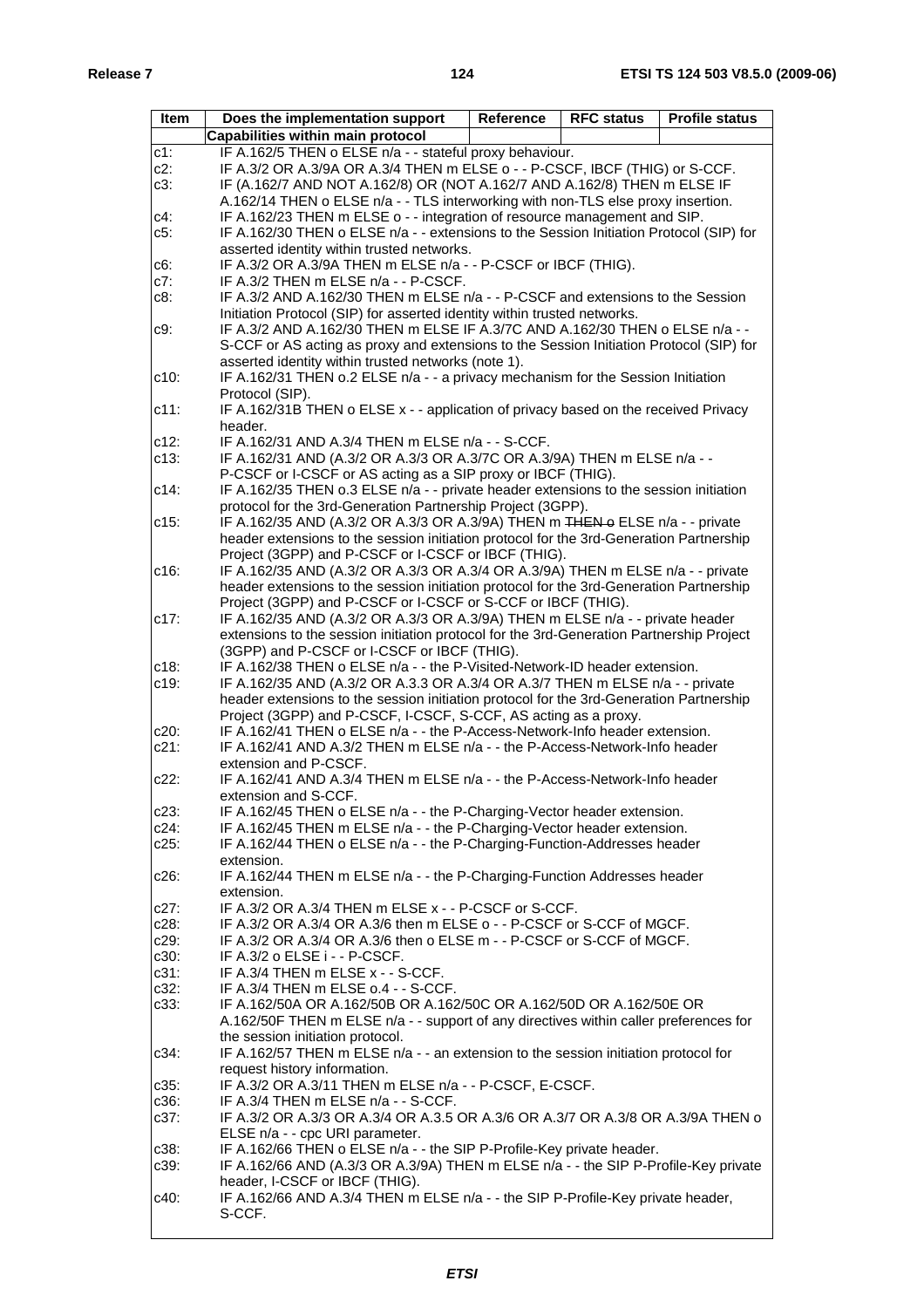| Item               | Does the implementation support                                                                                    | <b>Reference</b> | <b>RFC status</b> | <b>Profile status</b> |  |  |  |  |
|--------------------|--------------------------------------------------------------------------------------------------------------------|------------------|-------------------|-----------------------|--|--|--|--|
|                    | Capabilities within main protocol                                                                                  |                  |                   |                       |  |  |  |  |
| $c41$ :            | IF A.3/3 OR A.3/4 OR A.3/9A THEN o ELSE n/a - - I-CSCF or S-CCF or IBCF (THIG).                                    |                  |                   |                       |  |  |  |  |
| c42:               | IF A.3/2 OR A.3/4 THEN o ELSE n/a - - P-CSCF, S-CCF.                                                               |                  |                   |                       |  |  |  |  |
| c44:               | IF A.162/70 THEN o.5 ELSE n/a - - SIP location conveyance.                                                         |                  |                   |                       |  |  |  |  |
| c45:               | IF A.162/70 AND A.3/11 THEN m ELSE IF A.162/70 AND A.3/7C THEN 0.6 ELSE n/a -                                      |                  |                   |                       |  |  |  |  |
|                    | - SIP location conveyance, E-CSCF, AS acting as a SIP proxy.                                                       |                  |                   |                       |  |  |  |  |
| c46:               | IF A.162/70 AND A.3/2 OR A.3/3 OR A.3/5 OR A.3/10 THEN m ELSE IF A.162/70 AND                                      |                  |                   |                       |  |  |  |  |
|                    | A.3/7C THEN o.6 ELSE n/a - - SIP location conveyance, P-CSCF, I-CSCF, S-CCF,                                       |                  |                   |                       |  |  |  |  |
|                    | BGCF, additional routeing functionality.                                                                           |                  |                   |                       |  |  |  |  |
| $c51$ :            | IF A.3/2 THEN m ELSE o - - P-CSCF.                                                                                 |                  |                   |                       |  |  |  |  |
| $c52$ :            | IF A.162/6 THEN m ELSE o - - forking of initial requests.                                                          |                  |                   |                       |  |  |  |  |
| $c53$ :            | IF A.3/4 THEN m ELSE n/a - - S-CCF.                                                                                |                  |                   |                       |  |  |  |  |
| $c54$ :            | IF A.3/3 OR A.3/4 OR A.3/7 OR A.3/2 OR A.3/9A THEN m ELSE n/a - - I-CSCF,                                          |                  |                   |                       |  |  |  |  |
|                    | S-CCF, BGCF, P-CSCF, IBCF (THIG).                                                                                  |                  |                   |                       |  |  |  |  |
| $c55$ :            | IF A.162/84 THEN o ELSE n/a - - identification of communication services in the                                    |                  |                   |                       |  |  |  |  |
|                    | session initiation protocol.                                                                                       |                  |                   |                       |  |  |  |  |
| $c56$ :            | IF A.3/4 AND A.162/84 THEN m ELSE n/a - - S-CCF and identification of                                              |                  |                   |                       |  |  |  |  |
|                    | communication services in the session initiation protocol.                                                         |                  |                   |                       |  |  |  |  |
| c60:               | IF A.3/2 OR A.3/3 OR A.3/4 THEN o ELSE n/a - - P=CSCF, I-CSCF, S-CCF.                                              |                  |                   |                       |  |  |  |  |
| c61:               | A.3/2 OR A.3/3 OR A.3/4 OR A.3/5 OR A.3/7C OR A.3/9A OR A.3/10 OR A.3/11 THEN                                      |                  |                   |                       |  |  |  |  |
|                    | o ELSE n/a - - P-CSCF, I-CSCF, S-CCF, BGCF, AS acting as proxy, IBCF (THIG),                                       |                  |                   |                       |  |  |  |  |
|                    | additional routeing functionality, E-CSCF.                                                                         |                  |                   |                       |  |  |  |  |
| $c95$ :            | IF A.3/3 OR A.3/4 OR A.3/7C THEN o ELSE n/a - - I-CSCF, S-CSCF, AS acting as a                                     |                  |                   |                       |  |  |  |  |
|                    | SIP proxy.                                                                                                         |                  |                   |                       |  |  |  |  |
| $0.1$ :<br>$0.2$ : | It is mandatory to support at least one of these items.<br>It is mandatory to support at least one of these items. |                  |                   |                       |  |  |  |  |
| $0.3$ :            | It is mandatory to support at least one of these items.                                                            |                  |                   |                       |  |  |  |  |
| 0.4                | At least one of these capabilities is supported.                                                                   |                  |                   |                       |  |  |  |  |
| 0.5:               | It is mandatory to support exactly one of these items.                                                             |                  |                   |                       |  |  |  |  |
| $0.6$ :            | It is mandatory to support exactly one of these items.                                                             |                  |                   |                       |  |  |  |  |
| NOTE 1:            | An AS acting as a proxy may be outside the trust domain, and therefore not able to                                 |                  |                   |                       |  |  |  |  |
|                    | support the capability for that reason; in this case it is perfectly reasonable for the                            |                  |                   |                       |  |  |  |  |
|                    | header to be passed on transparently, as specified in the PDU parts of the profile.                                |                  |                   |                       |  |  |  |  |
| NOTE 2:            | Not applicable over Gm reference point ( $UE - P-CSCF$ ).                                                          |                  |                   |                       |  |  |  |  |
|                    |                                                                                                                    |                  |                   |                       |  |  |  |  |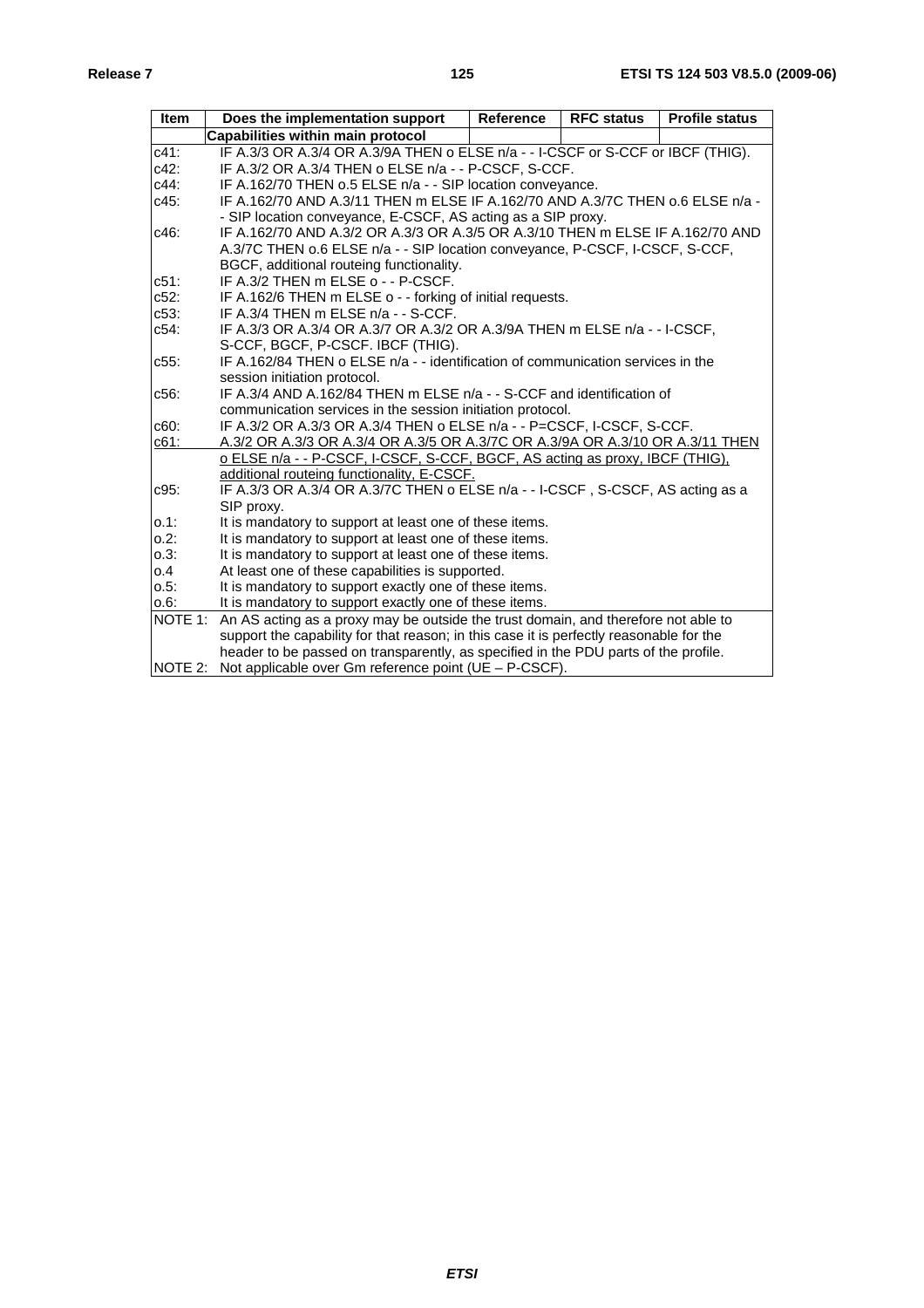# A.2.2.4.7 INVITE method

# Prerequisite A.163/8 - - INVITE request

| Item             | Header                            | Sending               |                      | <b>Receiving</b>         |                         |                      |                          |
|------------------|-----------------------------------|-----------------------|----------------------|--------------------------|-------------------------|----------------------|--------------------------|
|                  |                                   | Ref.                  | <b>RFC</b><br>status | <b>Profile</b><br>status | Ref.                    | <b>RFC</b><br>status | <b>Profile</b><br>status |
| $\overline{1}$   | Accept                            | [26] 20.1             | m                    | m                        | [26] 20.1               |                      |                          |
| 1A               | Accept-Contact                    | $[56B]$ 9.2           | c34                  | c34                      | $[56B]$ 9.2             | c34                  | c35                      |
| $\overline{c}$   | Accept-Encoding                   | [26] 20.2             | m                    | m                        | [26] 20.2               |                      |                          |
|                  | Accept-Language                   | [26] 20.3             | m                    | m                        | [26] 20.3               |                      |                          |
| $\frac{3}{4}$    | Alert-Info                        | [26] 20.4             | $\overline{c2}$      | c2                       | [26] 20.4               | c3                   | c3                       |
|                  | Allow                             | [26] 20.5             | m                    | m                        | [26] 20.5               |                      |                          |
| $\overline{6}$   | Allow-Events                      | $[28]$ 7.2.2          | m                    | m                        | $[28]$ 7.2.2            | c <sub>1</sub>       | c <sub>1</sub>           |
| $\frac{8}{9}$    | Authorization                     | [26] 20.7             | m                    | m                        | $[26]$ 20.7             |                      |                          |
|                  | Call-ID                           | [26] 20.8             | m                    | m                        | [26] 20.8               | m                    | m                        |
| 10               | Call-Info                         | [26] 20.9             | m                    | m                        | $[26]$ 20.9             | c12                  | c12                      |
| 11               | Contact                           | $[26]$ 20.10          | m                    | m                        | $[26]$ 20.10            |                      |                          |
| 12               | Content-Disposition               | $[26]$ 20.11          | m                    | m                        | $[26]$ 20.11            |                      | $\overline{c6}$          |
| $\overline{13}$  | Content-Encoding                  | $[26]$ 20.12          | m                    | m                        | $[26]$ 20.12            |                      | $\overline{c6}$          |
| 14               | Content-Language                  | [26] 20.13            | m                    | m                        | $[26]$ 20.13            |                      | c6                       |
| $\overline{15}$  | Content-Length                    | $[26]$ 20.14          | m                    | m                        | [26] 20.14              | m                    | m                        |
| $\overline{16}$  | Content-Type                      | $[26]$ 20.15          | m                    | m                        | $[26]$ 20.15            |                      | $\overline{c6}$          |
| 17               | Cseq                              | $[26]$ 20.16          | m                    | m                        | $[26]$ 20.16            | m                    | m                        |
| 18               | Date                              | $[26]$ 20.17          | m                    | m                        | $[26]$ 20.17            | c4                   | c4                       |
| 19               | Expires                           | $[26]$ 20.19          | m                    | m                        | [26] 20.19              |                      |                          |
| 20               | From                              | [26] 20.20            | m                    | m                        | [26] 20.20              | m                    | m                        |
| 20A              | Geolocation                       | [89] 3.2              | c47                  | c47                      | [89] 3.2                | c48                  | c48                      |
| 20B              | History-Info                      | $[66]$ 4.1            | c43                  | c43                      | [66] 4.1                | c43                  | $\overline{c43}$         |
| 21               | In-Reply-To                       | $[26]$ 20.21          | m                    | m                        | $[26]$ 20.21            |                      |                          |
| 21A              | Join                              | [61] 7.1              | c41                  | c41                      | 7.1<br>[61]             | c42                  | c42                      |
| 22               | Max-Forwards                      | 26] 20.22             | m                    | m                        | [26] 20.22              | m                    | m                        |
| 23               | MIME-Version                      | [26] 20.24            | m                    | m                        | [26] 20.24              |                      | $\overline{c6}$          |
| 23A              | Min-SE                            | [58] 5                | $\circ$              | o                        | [58] 5                  | $\mathsf{o}$         | $\overline{\mathbf{o}}$  |
| 24               | Organization                      | $[26]$ 20.25          | m                    | m                        | $[26]$ 20.25            | c5                   | c5                       |
| $\overline{24A}$ | P-Access-Network-Info             | [52] 4.4              | c28                  | c28                      | [52] 4.4                | c29                  | c30                      |
| $\overline{24B}$ | P-Asserted-Identity               | [34] 9.1              | c15                  | c15                      | [34] 9.1                | c16                  | c16                      |
| 24C              | P-Asserted-Service                | [121] 4.1             | c53                  | c53                      | [121] 4.1               | c54                  | c54                      |
| 24D              | P-Called-Party-ID                 | [52] 4.2              | c19                  | c19                      | [52] 4.2                | c20                  | c21                      |
| 24E              | P-Charging-Function-<br>Addresses | [52] 4.5              | c26                  | c27                      | [52] 4.5                | c26                  | c27                      |
| 24F              | P-Charging-Vector                 | [52] 4.6              | c24                  | c24                      | [52] 4.6                | c25                  | c25                      |
| 24G              | P-Early-Media                     | [109] 8               | 0                    | c50                      | [109] 8                 | $\mathsf{o}$         | c51                      |
| 25               | P-Media-Authorization             | [31] 5.1              | c9                   | X                        | [31] 5.1                | n/a                  | n/a                      |
| 25A              | P-Preferred-Identity              | [34] 9.2              | $\mathsf{x}$         | $\overline{\mathsf{x}}$  | [34] 9.2                | c14                  | c14                      |
| 25B              | P-Preferred-Service               | $[121]$ 4.2           | x                    | X                        | [121] 4.2               | c52                  | c52                      |
| 25B              | P-Profile-Key                     | [97] 5                | c45                  | c45                      | [97] 5                  | c46                  | c46                      |
| <b>25C</b>       | P-User-Database                   | [82] 4                | c44                  | c44                      | $[82]$ 4                | c44                  | c44                      |
| 25D              | P-Visited-Network-ID              | [52] 4.3              | c22                  | n/a                      | [52] 4.3                | c23                  | n/a                      |
| 26               | Priority                          | [26] 20.26            | m                    | m                        | $[26]$ 20.26            |                      |                          |
| 26A              | Privacy                           | [33] 4.2              | c17                  | c17                      | [33] 4.2                | c18                  | c18                      |
| $\overline{27}$  | Proxy-Authorization               | $[26]$ 20.28          | m                    | m                        | [26] 20.28              | c13                  | c13                      |
| 28               | Proxy-Require                     | [26] 20.29,<br>[34] 4 | m                    | m                        | $[26]$ 20.29,<br>[34] 4 | m                    | m                        |
| 28A              | Reason                            | $[34A]$ 2             | c32                  | c32                      | $[34A]$ 2               | c33                  | c33                      |
| $\overline{29}$  | Record-Route                      | [26] 20.30            | m                    | m                        | $[26]$ 20.30            | c11                  | c11                      |
| $\overline{30}$  | Referred-By                       | [59] 3                | c37                  | c37                      | [59] 3                  | c38                  | c38                      |
| 31               | Reject-Contact                    | [56B] 9.2             | c34                  | c34                      | [56B] 9.2               | c34                  | c35                      |
| 31A              | Replaces                          | [60] 6.1              | c39                  | c39                      | [60] 6.1                | c40                  | c40                      |
| 31B              | Reply-To                          | [26] 20.31            | m                    | m                        | $[26]$ 20.31            |                      |                          |
| 31B              | Request-Disposition               | [56B] 9.1             | c34                  | c34                      | $[56B]$ 9.1             | c34                  | c34                      |
| 32               | Require                           | [26] 20.32            | m                    | m                        | $[26]$ 20.32            | c7                   | c7                       |
| 33               | Route                             | $[26]$ 20.34          | m                    | m                        | $[26]$ 20.34            | m                    | m                        |
| 33A              | Security-Client                   | [48] 2.3.1            | X                    | $\mathsf{x}$             | $[48]$ 2.3.1            | c31                  | c31                      |

# **Table A.204: Supported headers within the INVITE request**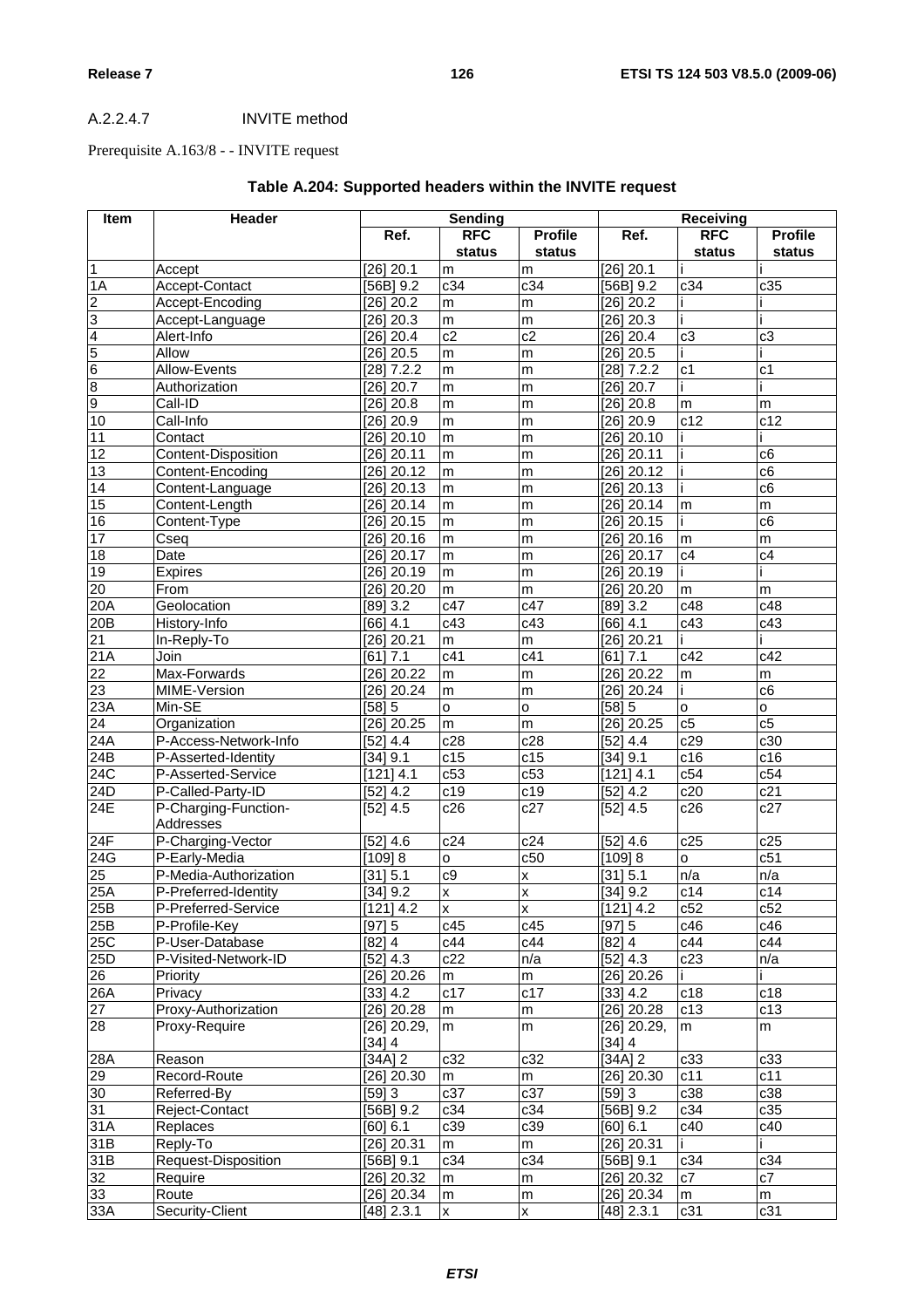| Item    | Header                                                                                                                                                  | <b>Sending</b> |            | Receiving      |              |            |                |
|---------|---------------------------------------------------------------------------------------------------------------------------------------------------------|----------------|------------|----------------|--------------|------------|----------------|
|         |                                                                                                                                                         | Ref.           | <b>RFC</b> | <b>Profile</b> | Ref.         | <b>RFC</b> | <b>Profile</b> |
|         |                                                                                                                                                         |                | status     | status         |              | status     | status         |
| 33B     | Security-Verify                                                                                                                                         | [48] 2.3.1     | X          | x              | [48] 2.3.1   | c31        | c31            |
| 33C     | Session-Expires                                                                                                                                         | [58] 4         | c36        | c36            | [58] 4       | c36        | c36            |
| 34      | Subject                                                                                                                                                 | [26] 20.36     | m          | m              | [26] 20.36   |            |                |
| 35      | Supported                                                                                                                                               | [26] 20.37     | m          | m              | $[26]$ 20.37 | c8         | c8             |
| 36      | Timestamp                                                                                                                                               | [26] 20.38     | m          | m              | [26] 20.38   |            |                |
| 37      | To                                                                                                                                                      | [26] 20.39     | m          | m              | $[26]$ 20.39 | m          | m              |
| 38      | User-Agent                                                                                                                                              | [26] 20.41     | m          | m              | $[26]$ 20.41 |            |                |
| 39      | Via                                                                                                                                                     | $[26]$ 20.42   | m          | m              | [26] 20.42   | m          | m              |
| $c1$ :  | IF A.4/20 THEN m ELSE i - - SIP specific event notification extension.                                                                                  |                |            |                |              |            |                |
| $c2$ :  | IF A.162/10 THEN n/a ELSE m - - suppression or modification of alerting information data.                                                               |                |            |                |              |            |                |
| $c3$ :  | IF A.162/10 THEN m ELSE i - - suppression or modification of alerting information data.                                                                 |                |            |                |              |            |                |
| c4:     | IF A.162/9 THEN m ELSE i - - insertion of date in requests and responses.                                                                               |                |            |                |              |            |                |
| $c5$ :  | IF A.162/19A OR A.162/19B THEN m ELSE i - - reading, adding or concatenating the Organization header.                                                   |                |            |                |              |            |                |
| $c6$ :  | IF A.3/2 OR A.3/4 THEN m ELSE i - - P-CSCF or S-CCF.                                                                                                    |                |            |                |              |            |                |
| $c7$ :  | IF A.162/11 OR A.162/13 THEN m ELSE i - - reading the contents of the Require header before proxying the                                                |                |            |                |              |            |                |
|         | request or response or adding or modifying the contents of the Require header before proxying the request                                               |                |            |                |              |            |                |
|         | or response for methods other than REGISTER.                                                                                                            |                |            |                |              |            |                |
| $c8$ :  | IF A.162/16 THEN m ELSE i - - reading the contents of the Supported header before proxying the response.                                                |                |            |                |              |            |                |
| c9:     | IF A.162/26 THEN m ELSE n/a - - SIP extensions for media authorization.                                                                                 |                |            |                |              |            |                |
| $c11$ : | IF A.162/14 THEN m ELSE i - - the requirement to be able to insert itself in the subsequent transactions in a                                           |                |            |                |              |            |                |
|         | dialog.                                                                                                                                                 |                |            |                |              |            |                |
| $c12$ : | IF A.162/19C OR A.162/19D THEN m ELSE i - - reading, adding or concatenating the Call-Info header.                                                      |                |            |                |              |            |                |
| $c13$ : | IF A.162/8A THEN m ELSE i - - authentication between UA and proxy.                                                                                      |                |            |                |              |            |                |
| $c14$ : | IF A.162/30A THEN m ELSE n/a - - act as first entity within the trust domain for asserted identity.                                                     |                |            |                |              |            |                |
| $c15$ : | IF A.162/30 THEN m ELSE n/a - - extensions to the Session Initiation Protocol (SIP) for asserted identity                                               |                |            |                |              |            |                |
|         | within trusted networks.                                                                                                                                |                |            |                |              |            |                |
| $c16$ : | IF A.162/30A or A.162/30B THEN m ELSE i - - extensions to the Session Initiation Protocol (SIP) for                                                     |                |            |                |              |            |                |
|         | asserted identity within trusted networks or subsequent entity within trust network that can route outside the                                          |                |            |                |              |            |                |
|         | trust network.                                                                                                                                          |                |            |                |              |            |                |
| $c17$ : | IF A.162/31 THEN m ELSE n/a - - a privacy mechanism for the Session Initiation Protocol (SIP).                                                          |                |            |                |              |            |                |
| $c18$ : | IF A.162/31D OR A.162/31G THEN m ELSE IF A.162/31C THEN i ELSE n/a - - application of the privacy                                                       |                |            |                |              |            |                |
|         | option "header" or application of the privacy option "id" or passing on of the Privacy header transparently.                                            |                |            |                |              |            |                |
| c19:    | IF A.162/37 THEN m ELSE n/a - - the P-Called-Party-ID header extension.                                                                                 |                |            |                |              |            |                |
| $c20$ : | IF A.162/37 THEN i ELSE n/a - - the P-Called-Party-ID header extension.                                                                                 |                |            |                |              |            |                |
| $c21$ : | IF A.162/37 AND A.3/2 THEN m ELSE IF A.162/37 AND (A.3/3 OR A.3/9A) THEN i ELSE n/a - - the                                                             |                |            |                |              |            |                |
| $c22$ : | P-Called-Party-ID header extension and P-CSCF or (I-CSCF or IBCF (THIG)).<br>IF A.162/38 THEN m ELSE n/a - - the P-Visited-Network-ID header extension. |                |            |                |              |            |                |
| $c23$ : | IF A.162/39 THEN m ELSE i - - reading, or deleting the P-Visited-Network-ID header before proxying the                                                  |                |            |                |              |            |                |
|         | request or response.                                                                                                                                    |                |            |                |              |            |                |
| $c24$ : | IF A.162/45 THEN m ELSE n/a - - the P-Charging-Vector header extension.                                                                                 |                |            |                |              |            |                |
| $c25$ : | IF A.162/46 THEN m ELSE IF A.162/45 THEN i ELSE n/a - - adding, deleting, reading or modifying the                                                      |                |            |                |              |            |                |
|         | P-Charging-Vector header before proxying the request or response or the P-Charging-Vector header                                                        |                |            |                |              |            |                |
|         | extension.                                                                                                                                              |                |            |                |              |            |                |
| $c26$ : | IF A.162/44 THEN m ELSE n/a - - the P-Charging-Function-Addresses header extension.                                                                     |                |            |                |              |            |                |
| $c27$ : | IF A.162/44A THEN m ELSE IF A.162/44 THEN i ELSE n/a - - adding, deleting or reading the P-Charging-                                                    |                |            |                |              |            |                |
|         | Function-Addresses header before proxying the request or response, or the P-Charging-Function-Addresses                                                 |                |            |                |              |            |                |
|         | header extension.                                                                                                                                       |                |            |                |              |            |                |
| $c28$ : | IF A.162/43 THEN x ELSE IF A.162/41 THEN m ELSE n/a - - act as subsequent entity within trust network                                                   |                |            |                |              |            |                |
|         | for access network information that can route outside the trust network, the P-Access-Network-Info header                                               |                |            |                |              |            |                |
|         | extension.                                                                                                                                              |                |            |                |              |            |                |
| $c29$ : | IF A.162/43 THEN m ELSE IF A.162/41 THEN i ELSE n/a - - act as subsequent entity within trust network                                                   |                |            |                |              |            |                |
|         | for access network information that can route outside the trust network, the P-Access-Network-Info header                                               |                |            |                |              |            |                |
|         | extension.                                                                                                                                              |                |            |                |              |            |                |
| $c30$ : | IF A.162/43 OR (A.162/41 AND A.3/2) THEN m ELSE IF A.162/41 THEN i ELSE n/a - - act as subsequent                                                       |                |            |                |              |            |                |
|         | entity within trust network for access network information that can route outside the trust network, the                                                |                |            |                |              |            |                |
|         | P-Access-Network-Info header extension (with or without P-CSCF).                                                                                        |                |            |                |              |            |                |
| c31:    | IF A.4/37 THEN m ELSE n/a - - security mechanism agreement for the session initiation protocol.                                                         |                |            |                |              |            |                |
| $c32$ : | IF A.162/48 THEN m ELSE n/a - - the Reason header field for the session initiation protocol.                                                            |                |            |                |              |            |                |
| $c33$ : | IF A.162/48 THEN i ELSE n/a - - the Reason header field for the session initiation protocol.                                                            |                |            |                |              |            |                |
| c34:    | IF A.162/50 THEN m ELSE n/a - - caller preferences for the session initiation protocol.                                                                 |                |            |                |              |            |                |
| $c35$ : | IF A.162/50 AND A.4/3 THEN m ELSE IF A.162/50 AND NOT A.4/3 THEN i ELSE n/a - - caller preferences                                                      |                |            |                |              |            |                |
|         | for the session initiation protocol, and S-CCF.                                                                                                         |                |            |                |              |            |                |
| c36:    | IF A.162/52 THEN m ELSE n/a - - the SIP session timer.                                                                                                  |                |            |                |              |            |                |
| $c37$ : | IF A.162/53 THEN i ELSE n/a - - the SIP Referred-By mechanism.                                                                                          |                |            |                |              |            |                |
| c38:    | IF A.162/53 THEN m ELSE n/a - - the SIP Referred-By mechanism.                                                                                          |                |            |                |              |            |                |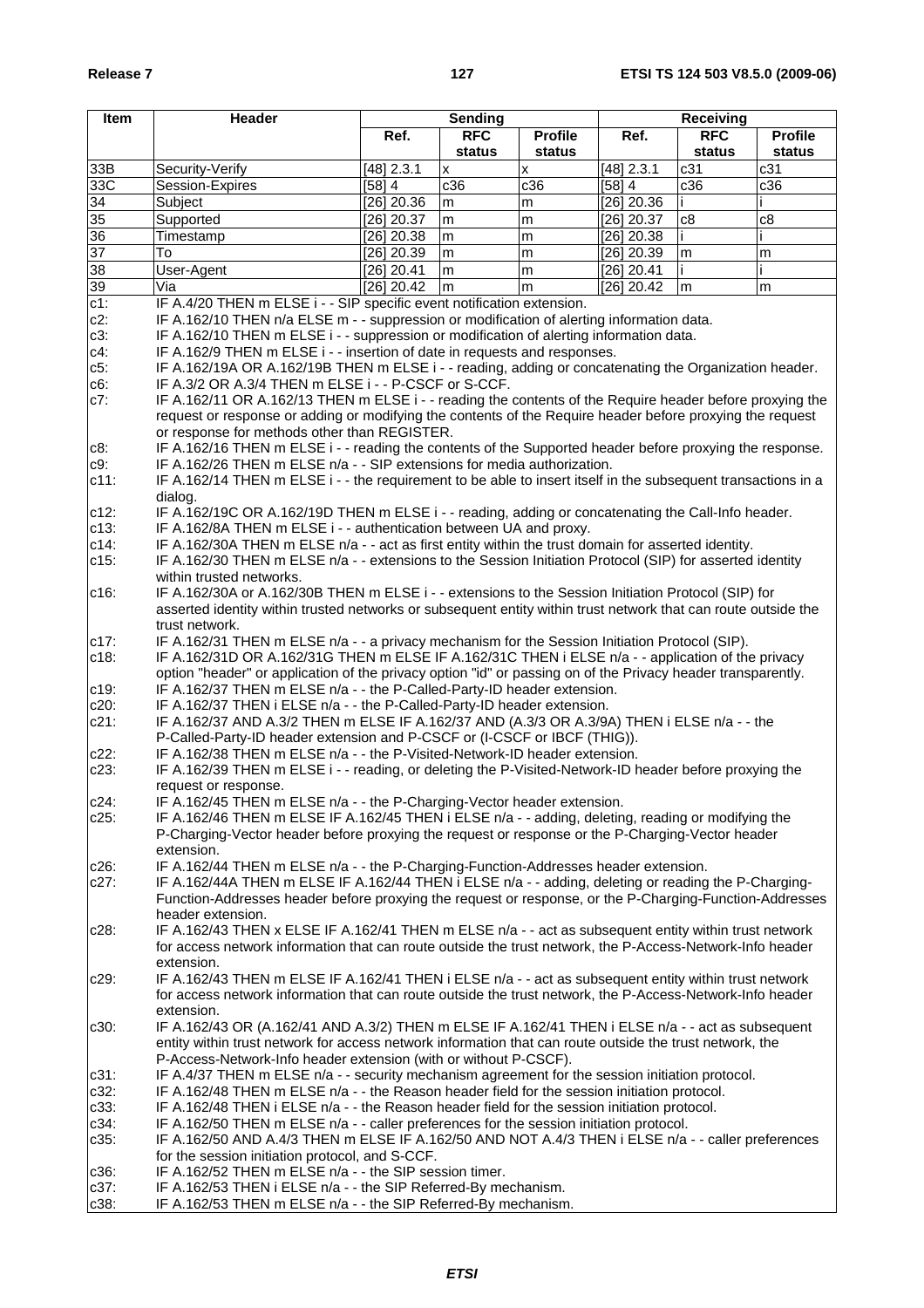| <b>Item</b> | <b>Header</b>                                                                                                    |      | <b>Sending</b> |                |      | Receiving  |                |
|-------------|------------------------------------------------------------------------------------------------------------------|------|----------------|----------------|------|------------|----------------|
|             |                                                                                                                  | Ref. | <b>RFC</b>     | <b>Profile</b> | Ref. | <b>RFC</b> | <b>Profile</b> |
|             |                                                                                                                  |      | status         | status         |      | status     | status         |
| c39:        | IF A.162/54 THEN m ELSE n/a - - the Session Initiation Protocol (SIP) "Replaces" header.                         |      |                |                |      |            |                |
| c40:        | IF A.162/54 THEN i ELSE n/a - - the Session Initiation Protocol (SIP) "Replaces" header.                         |      |                |                |      |            |                |
| $c41$ :     | IF A.162/55 THEN m ELSE n/a - - the Session Initiation Protocol (SIP) "Join" header.                             |      |                |                |      |            |                |
| $c42$ :     | IF A.162/55 THEN i ELSE n/a - - the Session Initiation Protocol (SIP) "Join" header.                             |      |                |                |      |            |                |
| c43:        | IF A.162/57 THEN m ELSE n/a - - an extension to the session initiation protocol for request history              |      |                |                |      |            |                |
|             | information.                                                                                                     |      |                |                |      |            |                |
| c44:        | IF A.162/60 THEN m ELSE n/a - - the P-User-Database private header extension.                                    |      |                |                |      |            |                |
| $c45$ :     | IF A.162/66A THEN m ELSE n/a - - making the first query to the database in order to populate the P-Profile-      |      |                |                |      |            |                |
|             | Key header.                                                                                                      |      |                |                |      |            |                |
| $c46$ :     | IF A.162/66B THEN m ELSE n/a - - using the information in the P-Profile-Key header.                              |      |                |                |      |            |                |
| $c47$ :     | IF A.162/70 THEN m ELSE n/a - - SIP location conveyance.                                                         |      |                |                |      |            |                |
| c48:        | IF A.162/70A THEN m ELSE IF A.162/70B THEN i ELSE n/a - - addition or modification of location in a SIP          |      |                |                |      |            |                |
|             | method, passes on locations in SIP method without modification.                                                  |      |                |                |      |            |                |
| c50:        | IF A.162/76 THEN m ELSE n/a - - the SIP P-Early-Media private header extension for authorization of early        |      |                |                |      |            |                |
|             | media.                                                                                                           |      |                |                |      |            |                |
| $c51$ :     | IF A.162/76 THEN (IF A.3/2 THEN m ELSE i) ELSE n/a - - P-CSCF, using the information in the P-Early-             |      |                |                |      |            |                |
|             | Media header.                                                                                                    |      |                |                |      |            |                |
| $c52$ :     | IF A.162/84A THEN m ELSE n/a - - act as authentication entity within the trust domain for asserted service.      |      |                |                |      |            |                |
| c53:        | IF A.162/84 THEN m ELSE n/a - - identification of communication services in the session initiation protocol.     |      |                |                |      |            |                |
| $c54$ :     | IF A.162/84 OR A.162/30B THEN m ELSE i - - identification of communication services in the session               |      |                |                |      |            |                |
|             | initiation protocol or subsequent entity within trust network that can route outside the trust network.          |      |                |                |      |            |                |
| NOTE:       | c1 refers to the UA role major capability as this is the case of a proxy that also acts as a UA specifically for |      |                |                |      |            |                |
|             | SUBSCRIBE and NOTIFY.                                                                                            |      |                |                |      |            |                |

## **Table A.205: Void**

Prerequisite A.163/9 - - INVITE response

Prerequisite: A.164/1 - - Additional for 100 (Trying) response

| <b>Item</b>     | <b>Header</b>                                                                                                                | Sending      |                      |                          |              | Receiving            |                          |
|-----------------|------------------------------------------------------------------------------------------------------------------------------|--------------|----------------------|--------------------------|--------------|----------------------|--------------------------|
|                 |                                                                                                                              | Ref.         | <b>RFC</b><br>status | <b>Profile</b><br>status | Ref.         | <b>RFC</b><br>status | <b>Profile</b><br>status |
| $\overline{1}$  | Call-ID                                                                                                                      | [26] 20.8    | l m                  | m                        | [26] 20.8    | m                    | m                        |
| $\frac{2}{3}$   | Content-Length                                                                                                               | $[26]$ 20.14 | m                    | l <sub>m</sub>           | $[26]$ 20.14 | m                    | m                        |
|                 | Cseq                                                                                                                         | $[26]$ 20.16 | lm.                  | m                        | $[26]$ 20.16 | m                    | m                        |
| $\overline{A}$  | Date                                                                                                                         | [26] 20.17   | lc1                  | lc1                      | $[26]$ 20.17 | c2                   | c2                       |
| $\overline{5}$  | From                                                                                                                         | [26] 20.20   | m                    | m                        | [26] 20.20   | m                    | m                        |
| $6\overline{6}$ | To                                                                                                                           | [26] 20.39   | m                    | m                        | [26] 20.39   | m                    | m                        |
| $\overline{7}$  | Via                                                                                                                          | [26] 20.42   | Im                   | m                        | $[26]$ 20.42 | m                    | m                        |
| $c1$ :          | IF (A.162/9 AND A.162/5) OR A.162/4 THEN m ELSE n/a - - stateful proxy behaviour that inserts date, or<br>stateless proxies. |              |                      |                          |              |                      |                          |
| $c2$ :          | IF A.162/4 THEN i ELSE m - - Stateless proxy passes on.                                                                      |              |                      |                          |              |                      |                          |

# **Table A.206: Supported headers within the INVITE response**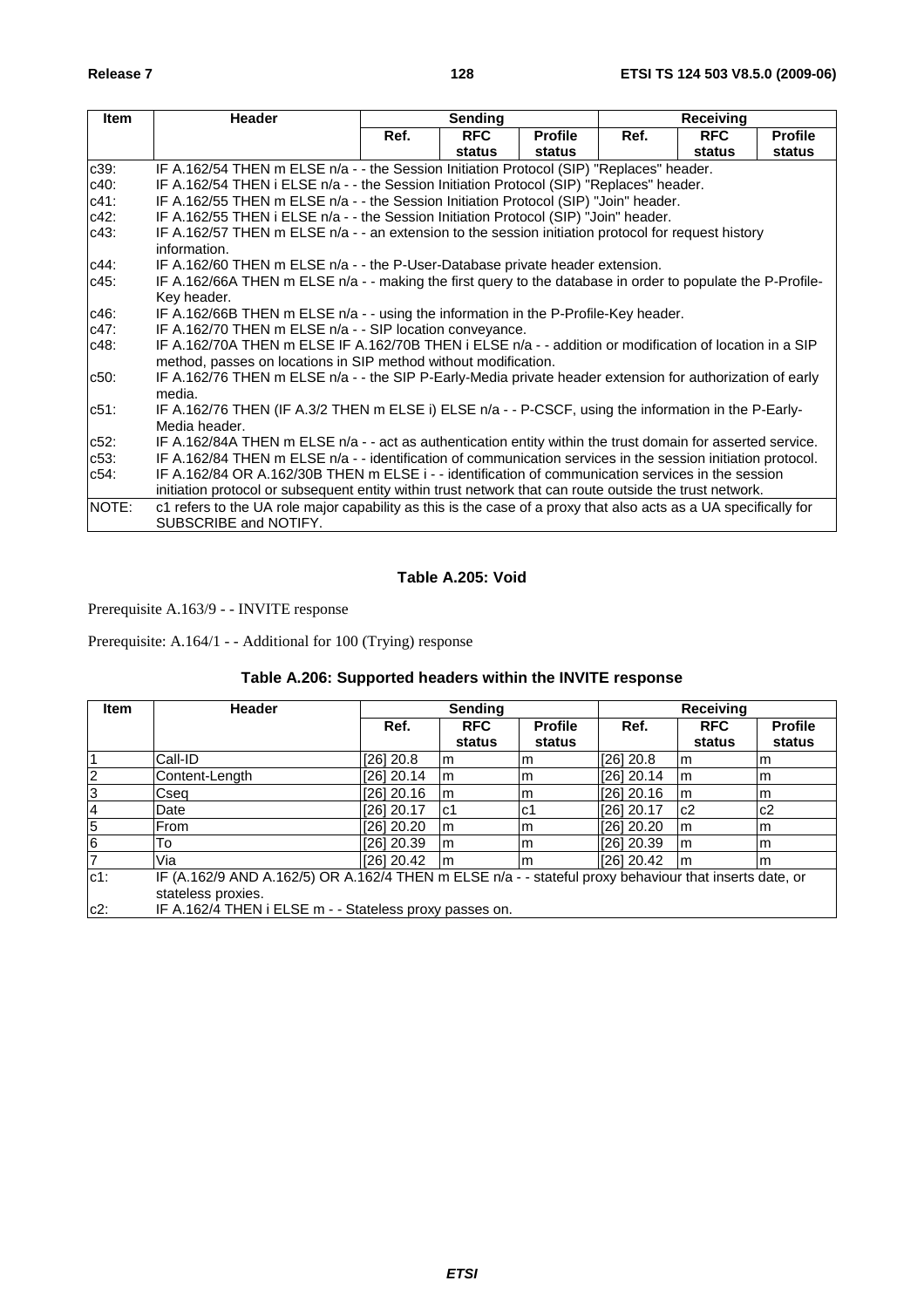# Prerequisite A.163/9 - - INVITE response for all remaining status-codes

| Item                                                                                                                                                                                                                                                                                                                | <b>Header</b>                     |              | Sending        |                |                 | Receiving        |                  |
|---------------------------------------------------------------------------------------------------------------------------------------------------------------------------------------------------------------------------------------------------------------------------------------------------------------------|-----------------------------------|--------------|----------------|----------------|-----------------|------------------|------------------|
|                                                                                                                                                                                                                                                                                                                     |                                   | Ref.         | <b>RFC</b>     | <b>Profile</b> | Ref.            | <b>RFC</b>       | <b>Profile</b>   |
|                                                                                                                                                                                                                                                                                                                     |                                   |              | status         | status         |                 | status           | status           |
| A0                                                                                                                                                                                                                                                                                                                  | Allow                             | [26] 20.5    | m              | m              | $[26]$ 20.5     |                  |                  |
| $\overline{1}$                                                                                                                                                                                                                                                                                                      | Call-ID                           | $[26]$ 20.8  | m              | m              | $[26]$ 20.8     | m                | m                |
| 1A                                                                                                                                                                                                                                                                                                                  | Call-Info                         | [26] 20.9    | m              | m              | $[26]$ 20.9     | c4               | c4               |
|                                                                                                                                                                                                                                                                                                                     | Content-Disposition               | [26] 20.11   | $\overline{m}$ | m              | $[26]$ 20.11    |                  | $\overline{c3}$  |
|                                                                                                                                                                                                                                                                                                                     | Content-Encoding                  | [26] 20.12   | m              | m              | $[26]$ 20.12    |                  | c3               |
|                                                                                                                                                                                                                                                                                                                     | Content-Language                  | [26] 20.13   | m              | m              | $[26]$ 20.13    |                  | $\overline{c3}$  |
|                                                                                                                                                                                                                                                                                                                     | Content-Length                    | [26] 20.14   | m              | m              | $[26]$ 20.14    | m                | m                |
|                                                                                                                                                                                                                                                                                                                     | Content-Type                      | $[26]$ 20.15 | m              | m              | $[26]$ 20.15    |                  | $\overline{c3}$  |
|                                                                                                                                                                                                                                                                                                                     | Cseq                              | [26] 20.16   | $\overline{m}$ | m              | $[26]$ 20.16    | m                | m                |
|                                                                                                                                                                                                                                                                                                                     | Date                              | [26] 20.17   | m              | m              | $[26]$ 20.17    | $\overline{c1}$  | c <sub>1</sub>   |
| $\frac{2}{3}$ $\frac{3}{4}$ $\frac{4}{5}$ $\frac{6}{8}$ $\frac{7}{8}$ $\frac{8}{8}$ $\frac{8}{9}$ $\frac{8}{9}$ $\frac{8}{9}$ $\frac{8}{9}$ $\frac{8}{9}$ $\frac{8}{9}$ $\frac{8}{9}$ $\frac{8}{9}$ $\frac{8}{9}$ $\frac{8}{9}$ $\frac{8}{9}$ $\frac{8}{9}$ $\frac{8}{9}$ $\frac{8}{9}$ $\frac{8}{9}$ $\frac{8}{9}$ | Expires                           | [26] 20.19   | m              | m              | $[26]$ 20.19    |                  |                  |
|                                                                                                                                                                                                                                                                                                                     | From                              | [26] 20.20   | m              | m              | $[26]$ 20.20    | m                | m                |
|                                                                                                                                                                                                                                                                                                                     | History-Info                      | [66] 4.1     | c17            | c17            | [66] 4.1        | $\overline{c17}$ | $\overline{c17}$ |
| 10                                                                                                                                                                                                                                                                                                                  | MIME-Version                      | [26] 20.24   | m              | m              | $[26]$ 20.24    |                  | $\overline{c3}$  |
| 11                                                                                                                                                                                                                                                                                                                  | Organization                      | [26] 20.25   | m              | m              | $[26]$ 20.25    | c2               | c2               |
| 11A                                                                                                                                                                                                                                                                                                                 | P-Access-Network-Info             | [52] 4.4     | c14            | c14            | [52] 4.4        | c15              | c15              |
| 11B                                                                                                                                                                                                                                                                                                                 | P-Asserted-Identity               | [34] 9.1     | c6             | c6             | [34] 9.1        | $\overline{c7}$  | $c\overline{7}$  |
| 11C                                                                                                                                                                                                                                                                                                                 | P-Charging-Function-<br>Addresses | [52] 4.5     | c12            | c12            | [52] 4.5        | $\overline{c13}$ | c13              |
| 11D                                                                                                                                                                                                                                                                                                                 | P-Charging-Vector                 | [52] 4.6     | c10            | c10            | [52] 4.6        | $\overline{c11}$ | c11              |
| 11E                                                                                                                                                                                                                                                                                                                 | P-Preferred-Identity              | [34] 9.2     | X              | X              | [34] 9.2        | c5               | n/a              |
| 11F                                                                                                                                                                                                                                                                                                                 | Privacy                           | [33] 4.2     | c8             | c8             | [33] 4.2        | c9               | c9               |
| 11G                                                                                                                                                                                                                                                                                                                 | Reply-To                          | [26] 20.31   | m              | m              | $[26]$ 20.31    |                  |                  |
| 11H                                                                                                                                                                                                                                                                                                                 | Require                           | [26] 20.32   | m              | m              | $[26]$ 20.32    | c16              | c16              |
| 111                                                                                                                                                                                                                                                                                                                 | Server                            | [26] 20.35   | m              | m              | $[26]$ 20.35    |                  |                  |
| 11J                                                                                                                                                                                                                                                                                                                 | Reason                            | Annex ZB     |                | c20            | <b>Annex ZB</b> |                  | c20              |
| $\overline{12}$                                                                                                                                                                                                                                                                                                     | Timestamp                         | [26] 20.38   | m              | m              | $[26]$ 20.38    |                  |                  |
| 13                                                                                                                                                                                                                                                                                                                  | To                                | [26] 20.39   | m              | m              | $[26]$ 20.39    | m                | m                |
| 13A                                                                                                                                                                                                                                                                                                                 | User-Agent                        | [26] 20.41   | m              | m              | $[26]$ 20.41    |                  |                  |
| 14                                                                                                                                                                                                                                                                                                                  | Via                               | $[26]$ 20.42 | m              | m              | $[26]$ 20.42    | m                | m                |
| 15                                                                                                                                                                                                                                                                                                                  | Warning                           | [26] 20.43   | m              | m              | $[26]$ 20.43    |                  |                  |

# **Table A.207: Supported headers within the INVITE response**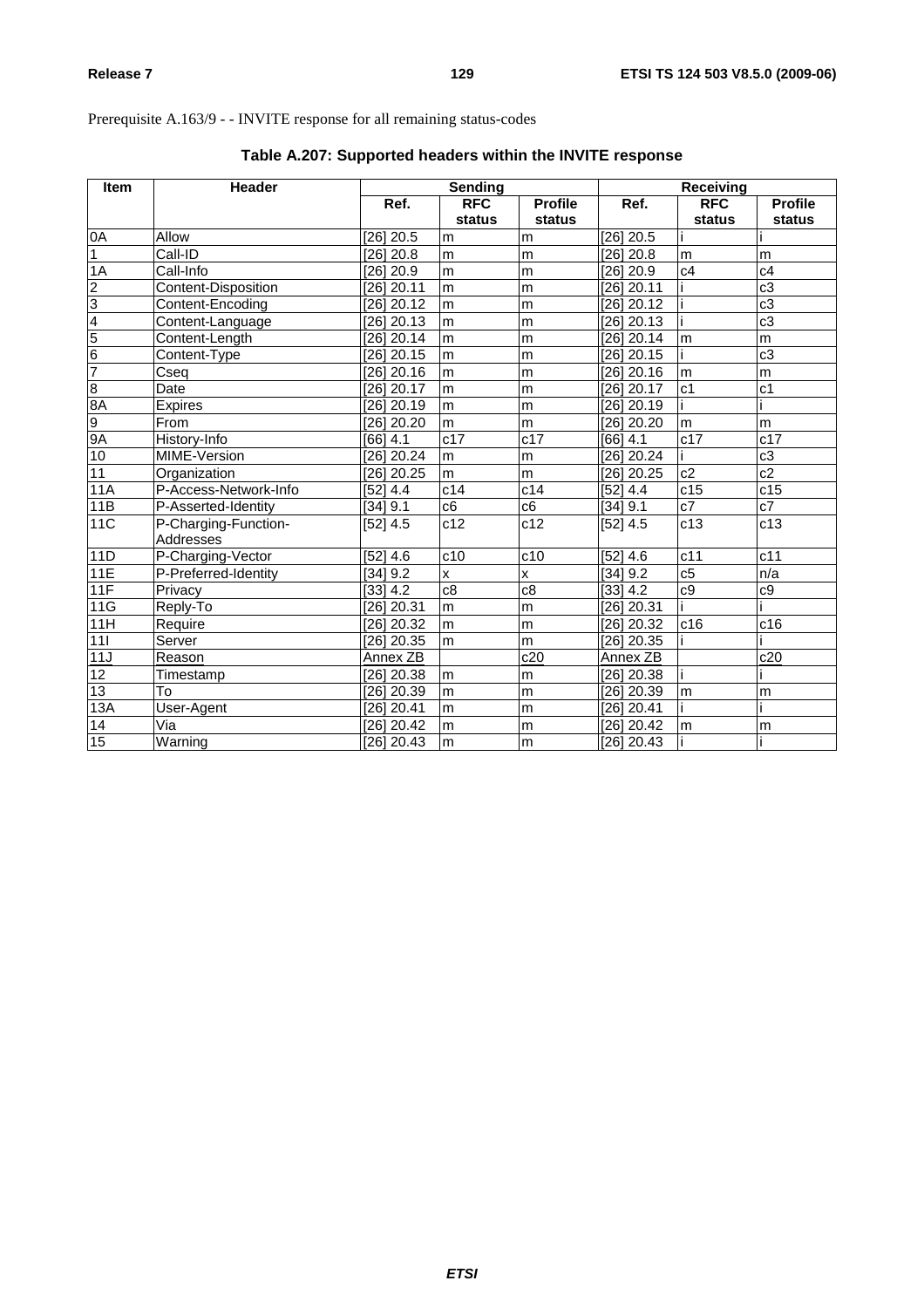| $c1$ :  | IF A.162/9 THEN m ELSE i - - insertion of date in requests and responses.                                      |
|---------|----------------------------------------------------------------------------------------------------------------|
| $c2$ :  | IF A.162/19A OR A.162/19B THEN m ELSE i - - reading, adding or concatenating the Organization header.          |
| $c3$ :  | IF A.3/2 OR A.3/4 THEN m ELSE i - - P-CSCF or S-CCF.                                                           |
| $c4$ :  | IF A.162/19C OR A.162/19D THEN m ELSE i - - reading, adding or concatenating the Call-Info header.             |
| $c5$ :  | IF A.162/30A THEN m ELSE n/a - - act as first entity within the trust domain for asserted identity.            |
| $c6$ :  | IF A.162/30 THEN m ELSE n/a - - extensions to the Session Initiation Protocol (SIP) for asserted identity      |
|         | within trusted networks.                                                                                       |
| $c7$ :  | IF A.162/30A or A.162/30B THEN m ELSE i - - extensions to the Session Initiation Protocol (SIP) for            |
|         | asserted identity within trusted networks or subsequent entity within trust network that can route outside the |
|         | trust network.                                                                                                 |
| c8:     | IF A.162/31 THEN m ELSE n/a - - a privacy mechanism for the Session Initiation Protocol (SIP).                 |
| $c9$ :  | IF A.162/31D OR A.162/31G THEN m ELSE IF A.162/31C THEN i ELSE n/a - - application of the privacy              |
|         | option "header" or application of the privacy option "id" or passing on of the Privacy header transparently.   |
| $c10$ : | IF A.162/45 THEN m ELSE n/a - - the P-Charging-Vector header extension.                                        |
| $c11$ : | IF A.162/46 THEN m ELSE IF A.162/45 THEN i ELSE n/a - - adding, deleting, reading or modifying the             |
|         | P-Charging-Vector header before proxying the request or response or the P-Charging-Vector header               |
|         | extension.                                                                                                     |
| $c12$ : | IF A.162/44 THEN m ELSE n/a - - the P-Charging-Function-Addresses header extension.                            |
| c13:    | IF A.162/44A THEN m ELSE IF A.162/44 THEN i ELSE n/a - - adding, deleting or reading the P-Charging-           |
|         | Function-Addresses header before proxying the request or response, or the P-Charging-Function-Addresses        |
|         | header extension.                                                                                              |
| $c14$ : | IF A.162/43 THEN x ELSE IF A.162/41 THEN m ELSE n/a - - act as subsequent entity within trust network          |
|         | for access network information that can route outside the trust network, the P-Access-Network-Info header      |
|         | extension.                                                                                                     |
| $c15$ : | IF A.162/43 THEN m ELSE IF A.162/41 THEN i ELSE n/a - - act as subsequent entity within trust network          |
|         | for access network information that can route outside the trust network, the P-Access-Network-Info header      |
|         | extension.                                                                                                     |
| c16:    | IF A.162/11 OR A.162/13 THEN m ELSE i - - reading the contents of the Require header before proxying the       |
|         | request or response or adding or modifying the contents of the Require header before proxying the request      |
|         | or response for methods other than REGISTER.                                                                   |
| $c17$ : | IF A.162/57 THEN m ELSE n/a - - an extension to the session initiation protocol for request history            |
|         | information.                                                                                                   |
| c18:    | IF A.162/70 THEN m ELSE n/a - - SIP location conveyance.                                                       |
| c19.    | IF A.162/70A THEN m ELSE IF A.162/70B THEN i ELSE n/a - - addition or modification of location in a SIP        |
|         | method, passes on locations in SIP method without modification.                                                |
| c20:    | IF A.4/38 THEN o ELSE n/a - - the Reason header field for the session initiation protocol.                     |

Prerequisite: A.164/101 A - - Additional for 180 response

| Table A.208: Supported headers within the INVITE response |  |
|-----------------------------------------------------------|--|
|-----------------------------------------------------------|--|

| <b>Item</b>    | <b>Header</b>                                                                                                                                                      | Sending    |                | <b>Receiving</b> |              |            |                |
|----------------|--------------------------------------------------------------------------------------------------------------------------------------------------------------------|------------|----------------|------------------|--------------|------------|----------------|
|                |                                                                                                                                                                    | Ref.       | <b>RFC</b>     | <b>Profile</b>   | Ref.         | <b>RFC</b> | <b>Profile</b> |
|                |                                                                                                                                                                    |            | status         | status           |              | status     | status         |
| 4              | Contact                                                                                                                                                            | [26] 20.10 | lm.            | m                | $[26]$ 20.10 |            |                |
| $\overline{5}$ | P-Answer-State                                                                                                                                                     | [111]      | c13            | c13              | [111]        | c14        | c14            |
| 5A             | P-Early-Media                                                                                                                                                      | [109] 8    | $\Omega$       | c11              | [109] 8      | O          | c12            |
| 6              | P-Media-Authorization                                                                                                                                              | [31] 5.1   | c9             | x                | [31] 5.1     | ln/a       | n/a            |
| $\overline{9}$ | Rsea                                                                                                                                                               | [27] 7.1   | m              | m                | [27] 7.1     |            |                |
| 11             | Supported                                                                                                                                                          | [26] 20.37 | l <sub>m</sub> | m                | [26] 20.37   |            |                |
| $c9$ :         | IF A.162/26 THEN m ELSE n/a - - SIP extensions for media authorization.                                                                                            |            |                |                  |              |            |                |
| $c11$ :        | IF A.162/76 THEN m ELSE n/a - - the SIP P-Early-Media private header extension for authorization of early<br>media.                                                |            |                |                  |              |            |                |
| $c12$ :        | IF A.162/76 THEN (IF A.3/2 THEN m ELSE i) ELSE n/a - - P-CSCF, using the information in the P-Early-<br>Media header.                                              |            |                |                  |              |            |                |
| c13:           | IF A.162/75 THEN m ELSE n/a - - the P-Answer-State header extension to the session initiation protocol for<br>the open mobile alliance push to talk over cellular. |            |                |                  |              |            |                |
| $c14$ :        | IF A.162/75 THEN i ELSE n/a - - the P-Answer-State header extension to the session initiation protocol for<br>the open mobile alliance push to talk over cellular. |            |                |                  |              |            |                |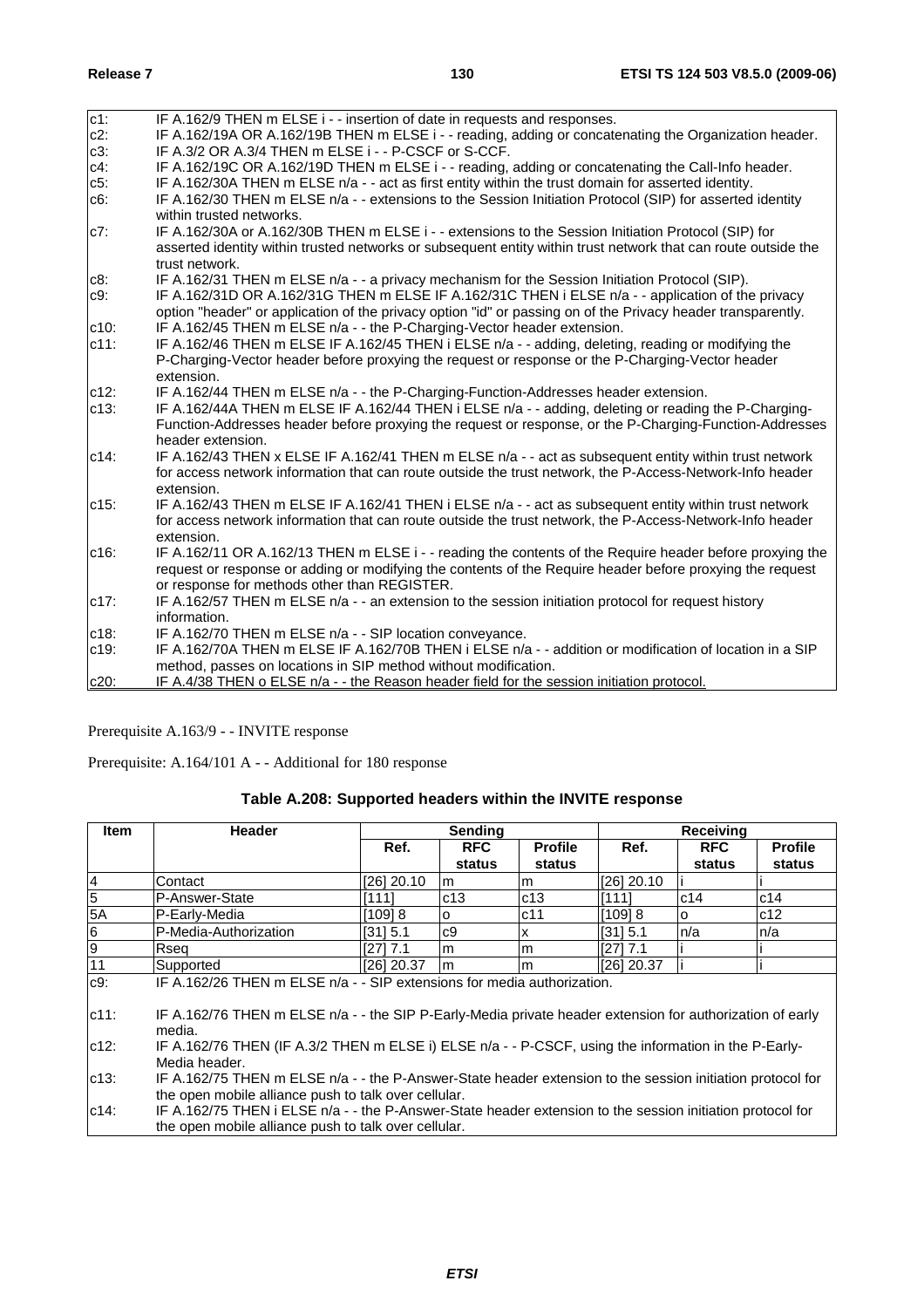Prerequisite: A.164/102 - - Additional for 2xx response

| <b>Item</b>    | <b>Header</b>                                                                                                 |              | <b>Sending</b> |                |            | Receiving      |                |
|----------------|---------------------------------------------------------------------------------------------------------------|--------------|----------------|----------------|------------|----------------|----------------|
|                |                                                                                                               | Ref.         | <b>RFC</b>     | <b>Profile</b> | Ref.       | <b>RFC</b>     | <b>Profile</b> |
|                |                                                                                                               |              | status         | status         |            | status         | status         |
| $\overline{1}$ | Accept                                                                                                        | [26] 20.1    | m              | m              | [26] 20.1  |                |                |
| 1A             | Accept-Encoding                                                                                               | [26] 20.2    | m              | m              | [26] 20.2  |                |                |
| 1B             | Accept-Language                                                                                               | [26] 20.3    | m              | m              | [26] 20.3  |                |                |
| $\overline{2}$ | Allow-Events                                                                                                  | [28] 7.2.2   | m              | m              | [28] 7.2.2 | c <sub>1</sub> | c1             |
| $\overline{4}$ | Authentication-Info                                                                                           | [26] 20.6    | m              | m              | [26] 20.6  |                |                |
| $\overline{6}$ | Contact                                                                                                       | [26] 20.10   | lm.            | m              | [26] 20.10 |                |                |
| 7              | P-Answer-State                                                                                                | [111]        | c13            | c13            | [111]      | c14            | c14            |
| $\overline{8}$ | P-Media-Authorization                                                                                         | [31] 5.1     | c9             | x              | [31] 5.1   | n/a            | n/a            |
| 9              | Record-Route                                                                                                  | [26] 20.30   | m              | m              | [26] 20.30 | c3             | c3             |
| 10             | Session-Expires                                                                                               | [58] 4       | c11            | c11            | [58] 4     | c11            | c11            |
| 13             | Supported                                                                                                     | $[26]$ 20.37 | lm.            | m              | [26] 20.37 |                |                |
| $c1$ :         | IF A.4/20 THEN m ELSE i - - SIP specific event notification extension.                                        |              |                |                |            |                |                |
| $c3$ :         | IF A.162/14 THEN m ELSE i - - the requirement to be able to insert itself in the subsequent transactions in a |              |                |                |            |                |                |
|                | dialog.                                                                                                       |              |                |                |            |                |                |
| c9.            | IF A.162/26 THEN m ELSE n/a - - SIP extensions for media authorization.                                       |              |                |                |            |                |                |
| $c11$ :        | IF A.162/52 THEN m ELSE n/a - - the SIP session timer.                                                        |              |                |                |            |                |                |
| $c13$ :        | IF A.162/75 THEN m ELSE n/a - - the P-Answer-State header extension to the session initiation protocol for    |              |                |                |            |                |                |
|                | the open mobile alliance push to talk over cellular.                                                          |              |                |                |            |                |                |
| $c14$ :        | IF A.162/75 THEN i ELSE n/a - - the P-Answer-State header extension to the session initiation protocol for    |              |                |                |            |                |                |
|                | the open mobile alliance push to talk over cellular.                                                          |              |                |                |            |                |                |

## **Table A.209: Supported headers within the INVITE response**

Prerequisite A.163/9 - - INVITE response

Prerequisite: A.164/103 OR A.164/104 OR A.164/105 OR A.164/106 - - Additional for 3xx – 6xx response

## **Table A.209A: Supported headers within the INVITE response**

| <b>Item</b> | <b>Header</b> | Sendina    |                      |                          | <b>Receiving</b> |                      |                          |
|-------------|---------------|------------|----------------------|--------------------------|------------------|----------------------|--------------------------|
|             |               | Ref.       | <b>RFC</b><br>status | <b>Profile</b><br>status | Ref.             | <b>RFC</b><br>status | <b>Profile</b><br>status |
|             |               |            |                      |                          |                  |                      |                          |
|             | Error-Info    | [26] 20.18 | Im                   | Im                       | $[26]$ 20.18     |                      |                          |

Prerequisite A.163/9 - - INVITE response

Prerequisite: A.164/103 OR A.164/35 - - Additional for 3xx or 485 (Ambiguous) response

## **Table A.210: Supported headers within the INVITE response**

| Item   | Header                                                   | <b>Sending</b> |                      |                          | <b>Receiving</b> |                      |                          |
|--------|----------------------------------------------------------|----------------|----------------------|--------------------------|------------------|----------------------|--------------------------|
|        |                                                          | Ref.           | <b>RFC</b><br>status | <b>Profile</b><br>status | Ref.             | <b>RFC</b><br>status | <b>Profile</b><br>status |
| 4      | Contact                                                  | IZ6120.10      | Im.                  | ım                       | 1261 20.10       | lc1                  | lc1                      |
| $c1$ : | IF A.162/19E THEN m ELSE i - - deleting Contact headers. |                |                      |                          |                  |                      |                          |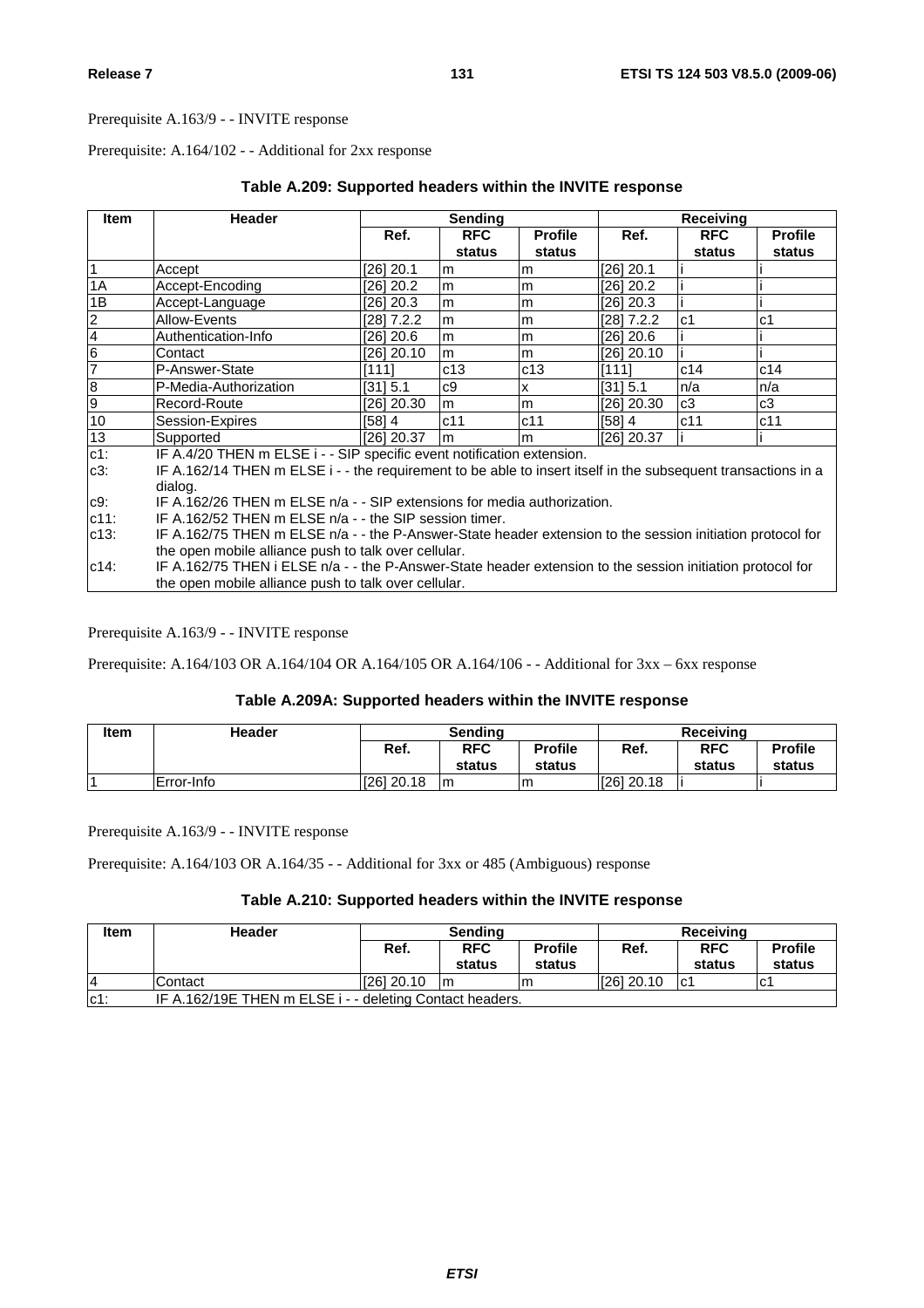Prerequisite: A.164/14 - - Additional for 401 (Unauthorized) response

| <b>Item</b> | Header                  | Sending      |                      |                          | Receiving  |                      |                          |
|-------------|-------------------------|--------------|----------------------|--------------------------|------------|----------------------|--------------------------|
|             |                         | Ref.         | <b>RFC</b><br>status | <b>Profile</b><br>status | Ref.       | <b>RFC</b><br>status | <b>Profile</b><br>status |
|             | IProxv-Authenticate     | [26] 20.27   | Im                   |                          | 1261 20.27 | m                    | m                        |
| 15          | <b>WWW-Authenticate</b> | $[26]$ 20.44 | lo                   |                          | [26] 20.44 | ١o                   |                          |

#### **Table A.211: Supported headers within the INVITE response**

Prerequisite A.163/9 - - INVITE response

Prerequisite: A.164/17 OR A.164/23 OR A.164/30 OR A.164/36 OR A.164/50 OR A.164/51 - - Additional for 404 (Not Found), 413 (Request Entity Too Large), 480(Temporarily not available), 486 (Busy Here), 500 (Internal Server Error), 600 (Busy Everywhere), 603 (Decline) response

## **Table A.212: Supported headers within the INVITE response**

| <b>Item</b> | Header             | Sendina    |                      |                          | Receiving  |                      |                          |
|-------------|--------------------|------------|----------------------|--------------------------|------------|----------------------|--------------------------|
|             |                    | Ref.       | <b>RFC</b><br>status | <b>Profile</b><br>status | Ref.       | <b>RFC</b><br>status | <b>Profile</b><br>status |
| 8           | <b>Retry-After</b> | [26] 20.33 | Im                   | ım                       | [26] 20.33 |                      |                          |
| 12          | Via                | [26] 20.42 | Im                   | Im                       | [26] 20.42 | l m                  | m                        |

## **Table A.213: Void**

Prerequisite A.163/9 - - INVITE response

Prerequisite: A.164/20 - - Additional for 407 (Proxy Authentication Required) response

## **Table A.214: Supported headers within the INVITE response**

| <b>Item</b>    | Header                  | Sendina      |                      |                          | Receiving  |                      |                          |  |
|----------------|-------------------------|--------------|----------------------|--------------------------|------------|----------------------|--------------------------|--|
|                |                         | Ref.         | <b>RFC</b><br>status | <b>Profile</b><br>status | Ref.       | <b>RFC</b><br>status | <b>Profile</b><br>status |  |
| 16             | IProxv-Authenticate     | [26] 20.27   | m                    | Im                       | [26] 20.27 | Im                   | m                        |  |
| $\overline{4}$ | <b>WWW-Authenticate</b> | $[26]$ 20.44 | Im                   | Im                       | 1261 20.44 |                      |                          |  |

Prerequisite A.163/9 - - INVITE response

Prerequisite: A.164/25 - - Additional for 415 (Unsupported Media Type) response

## **Table A.215: Supported headers within the INVITE response**

| <b>Item</b> | <b>Header</b>   | Sending                              |        |        | Receiving   |            |                |  |
|-------------|-----------------|--------------------------------------|--------|--------|-------------|------------|----------------|--|
|             |                 | <b>RFC</b><br><b>Profile</b><br>Ref. |        |        | Ref.        | <b>RFC</b> | <b>Profile</b> |  |
|             |                 |                                      | status | status |             | status     | status         |  |
|             | Accept          | [26] 20.1                            | Im     | Im.    | $[26]$ 20.1 |            |                |  |
| 12          | Accept-Encodina | [26] 20.2                            | Im     | m      | $[26]$ 20.2 |            |                |  |
| l3          | Accept-Language | [26] 20.3                            | Im     | m      | $[26]$ 20.3 |            |                |  |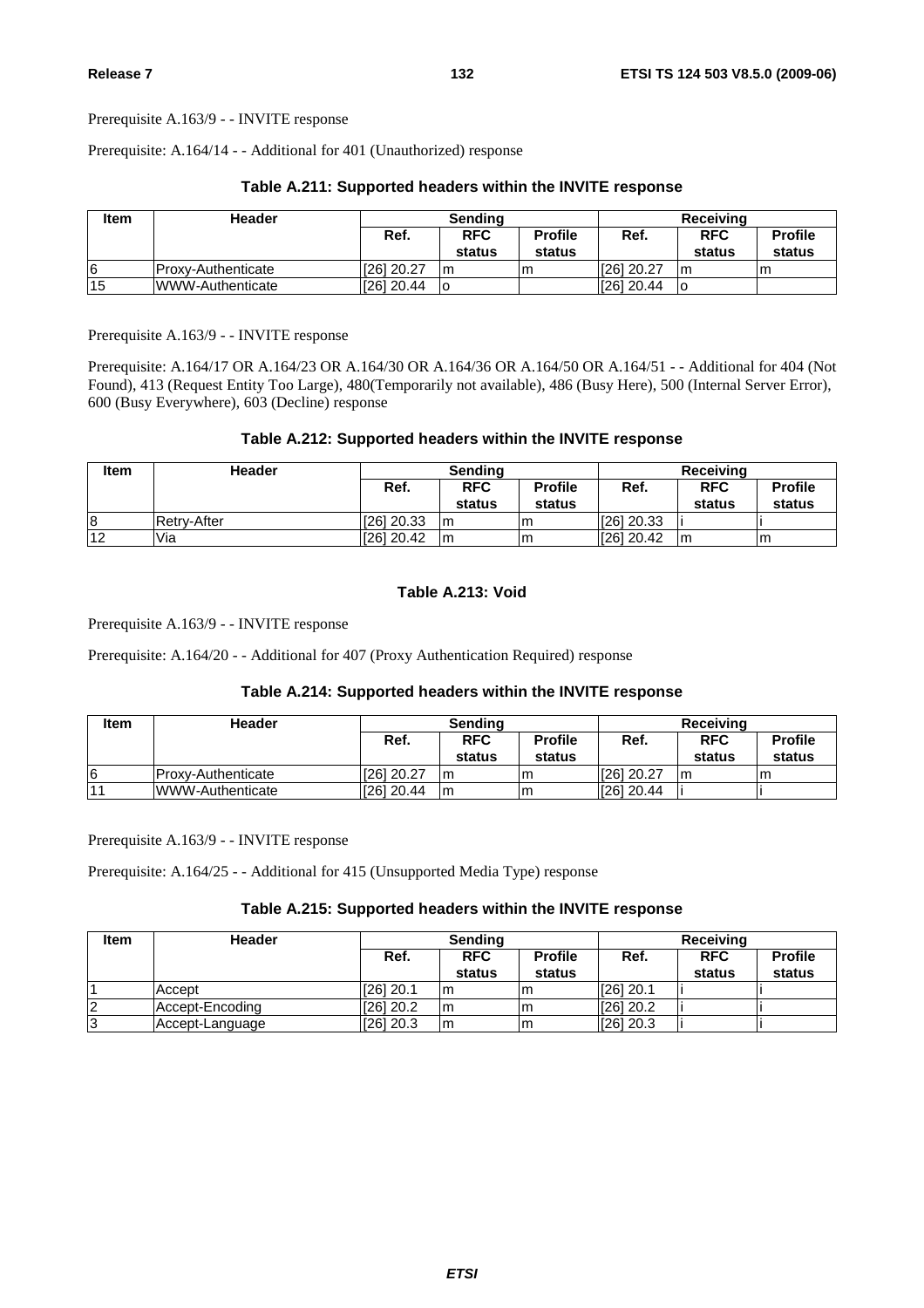Prerequisite: A.164/27 - - Additional for 420 (Bad Extension) response

## **Table A.216: Supported headers within the INVITE response**

| <b>Item</b> | Header                                                                                                                                            | <b>Sending</b> |                      |                          | <b>Receiving</b> |                      |                          |  |
|-------------|---------------------------------------------------------------------------------------------------------------------------------------------------|----------------|----------------------|--------------------------|------------------|----------------------|--------------------------|--|
|             |                                                                                                                                                   | Ref.           | <b>RFC</b><br>status | <b>Profile</b><br>status | Ref.             | <b>RFC</b><br>status | <b>Profile</b><br>status |  |
| 10          | <b>Unsupported</b>                                                                                                                                | [26] 20.40     | -Im                  |                          | 1261 20.40       | Ic3                  | c3                       |  |
| $c3$ :      | IF A.162/18 THEN m ELSE i - - reading the contents of the Unsupported header before proxying the 420<br>response to a method other than REGISTER. |                |                      |                          |                  |                      |                          |  |

Prerequisite A.163/9 - - INVITE response

Prerequisite: A.164/28 OR A.164/41A - - Additional for 421 (Extension Required), 494 (Security Agreement Required) response

## **Table A.216A: Supported headers within the INVITE response**

| <b>Item</b> | Header                                                                                            | Sendina |                      |                          | Receiving |                      |                          |
|-------------|---------------------------------------------------------------------------------------------------|---------|----------------------|--------------------------|-----------|----------------------|--------------------------|
|             |                                                                                                   | Ref.    | <b>RFC</b><br>status | <b>Profile</b><br>status | Ref.      | <b>RFC</b><br>status | <b>Profile</b><br>status |
| 13          | Security-Server                                                                                   | [48] 2  |                      |                          | [48] 2    | n/a                  | n/a                      |
| $ c1$ :     | IF A.162/47 THEN m ELSE n/a - - security mechanism agreement for the session initiation protocol. |         |                      |                          |           |                      |                          |

Prerequisite A.16/9 - - INVITE response

Prerequisite: A.164/28A - - Additional for 422 (Session Interval Too Small) response

## **Table A.216B: Supported headers within the INVITE response**

| Item   | Header                                                 | Sendina |                      |                          | Receiving |                      |                          |
|--------|--------------------------------------------------------|---------|----------------------|--------------------------|-----------|----------------------|--------------------------|
|        |                                                        | Ref.    | <b>RFC</b><br>status | <b>Profile</b><br>status | Ref.      | <b>RFC</b><br>status | <b>Profile</b><br>status |
|        | Min-SE                                                 | [58] 5  | lC.                  | lC.                      | [58] 5    | lC1                  | lc1                      |
| $c1$ : | IF A.162/52 THEN m ELSE n/a - - the SIP session timer. |         |                      |                          |           |                      |                          |

## **Table A.217: Void**

## **Table A.217A: Void**

Prerequisite A.163/9 - - INVITE response

Prerequisite: A.164/45 - - 503 (Service Unavailable)

## **Table A.217B: Supported headers within the INVITE response**

| Item | Header             | Sendina      |            |                | Receiving  |            |                |
|------|--------------------|--------------|------------|----------------|------------|------------|----------------|
|      |                    | Ref.         | <b>RFC</b> | <b>Profile</b> | Ref.       | <b>RFC</b> | <b>Profile</b> |
|      |                    |              | status     | status         |            | status     | status         |
| 18   | <b>Retry-After</b> | $[26]$ 20.33 | Im         |                | [26] 20.33 |            |                |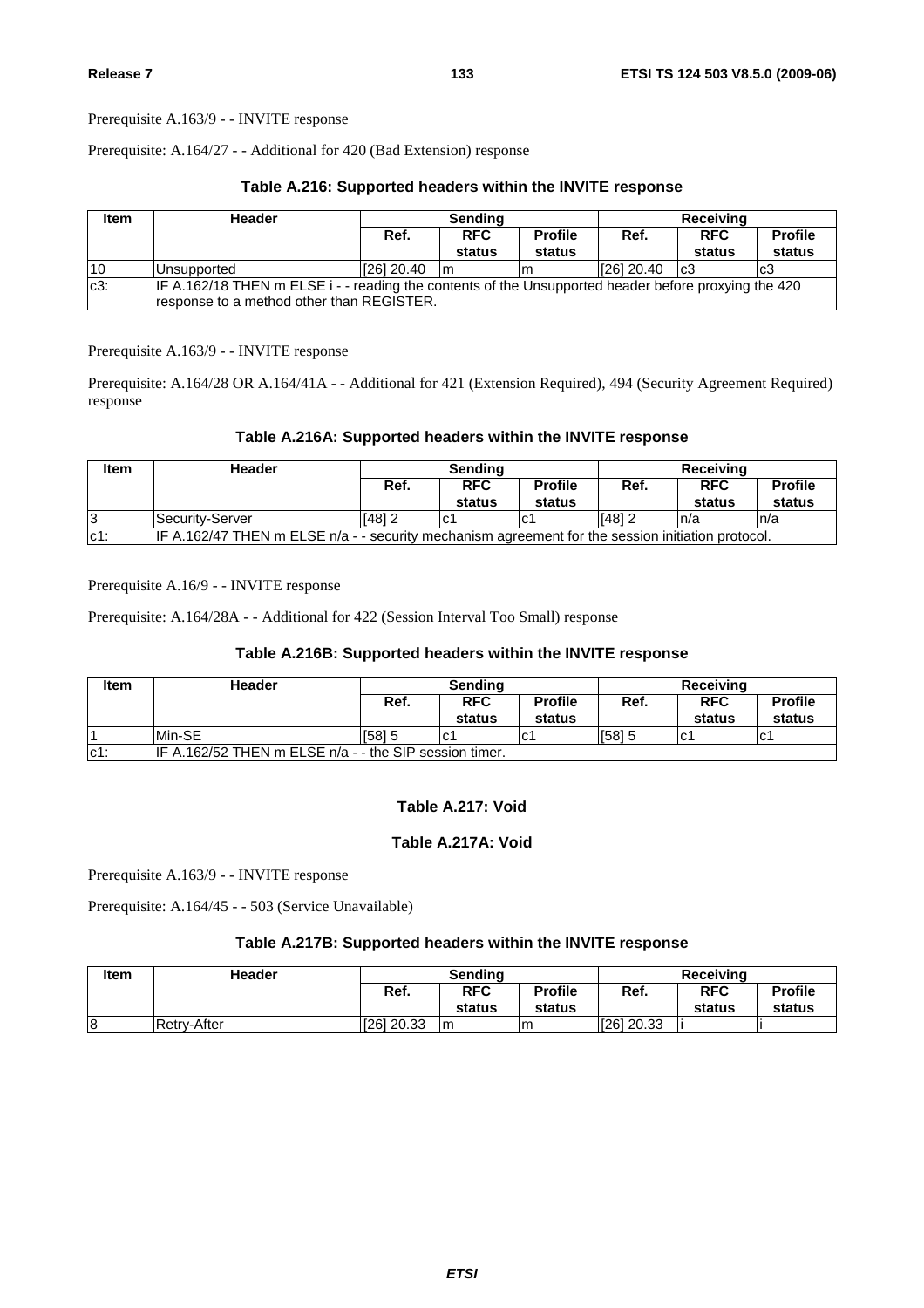# **Table A.218: Void**

# A.3.2.1 Major capabilities

# **Table A.317: Major capabilities**

| <b>Item</b>     | Does the implementation support                                                                                                                                                                                                                                  | Reference | <b>RFC status</b> | <b>Profile status</b> |  |  |  |  |
|-----------------|------------------------------------------------------------------------------------------------------------------------------------------------------------------------------------------------------------------------------------------------------------------|-----------|-------------------|-----------------------|--|--|--|--|
|                 | Capabilities within main protocol                                                                                                                                                                                                                                |           |                   |                       |  |  |  |  |
|                 |                                                                                                                                                                                                                                                                  |           |                   |                       |  |  |  |  |
|                 | <b>Extensions</b>                                                                                                                                                                                                                                                |           |                   |                       |  |  |  |  |
| 22              | integration of resource management and<br>SIP?                                                                                                                                                                                                                   | [30] [64] | O                 | m                     |  |  |  |  |
| 23              | grouping of media lines                                                                                                                                                                                                                                          | [53]      | c3                | c <sub>3</sub>        |  |  |  |  |
| 24              | mapping of media streams to resource<br>reservation flows                                                                                                                                                                                                        | $[54]$    | O                 | c <sub>1</sub>        |  |  |  |  |
| 25              | SDP Bandwidth Modifiers for RTCP<br><b>Bandwidth</b>                                                                                                                                                                                                             | $[56]$    | l0                | o (NOTE)              |  |  |  |  |
| $\overline{26}$ | TCP-based media transport in the<br>session description protocol                                                                                                                                                                                                 | $[83]$    | O                 | c2                    |  |  |  |  |
| 27              | interactive connectivity establishment?                                                                                                                                                                                                                          | [99]      | O                 | c4                    |  |  |  |  |
| 28              | session description protocol format for<br>binary floor control protocol streams?                                                                                                                                                                                | [108]     | O                 | o                     |  |  |  |  |
| $c1$ :          | IF A.3/1 THEN mo.1 ELSE n/a - - UE role.                                                                                                                                                                                                                         |           |                   |                       |  |  |  |  |
| $c2$ :          | IF A.3/1 OR A.3/6 OR A.3/7 THEN o ELSE n/a - - UE, MGCF, AS.                                                                                                                                                                                                     |           |                   |                       |  |  |  |  |
| $c3$ :          | IF A.317/24 THEN m ELSE o - - mapping of media streams to resource reservation flows.                                                                                                                                                                            |           |                   |                       |  |  |  |  |
| c4              | IF A.3/9B THEN m ELSE IF A.3/1 OR A.3/6 THEN o ELSE n/a - - IBCF, UE, MGCF.                                                                                                                                                                                      |           |                   |                       |  |  |  |  |
| 0.1:            | The procedure is mandatory in case if there are access specific procedures which the UE is using.                                                                                                                                                                |           |                   |                       |  |  |  |  |
| NOTE:           | For "video" and "audio" media types that utilize RTP/RTCP, f the RTCP bandwidth level for the session is<br>different than the default RTCP bandwidth as specified in RFC 3556 [56], then, it shall be specified. For<br>other media types, it may be specified. |           |                   |                       |  |  |  |  |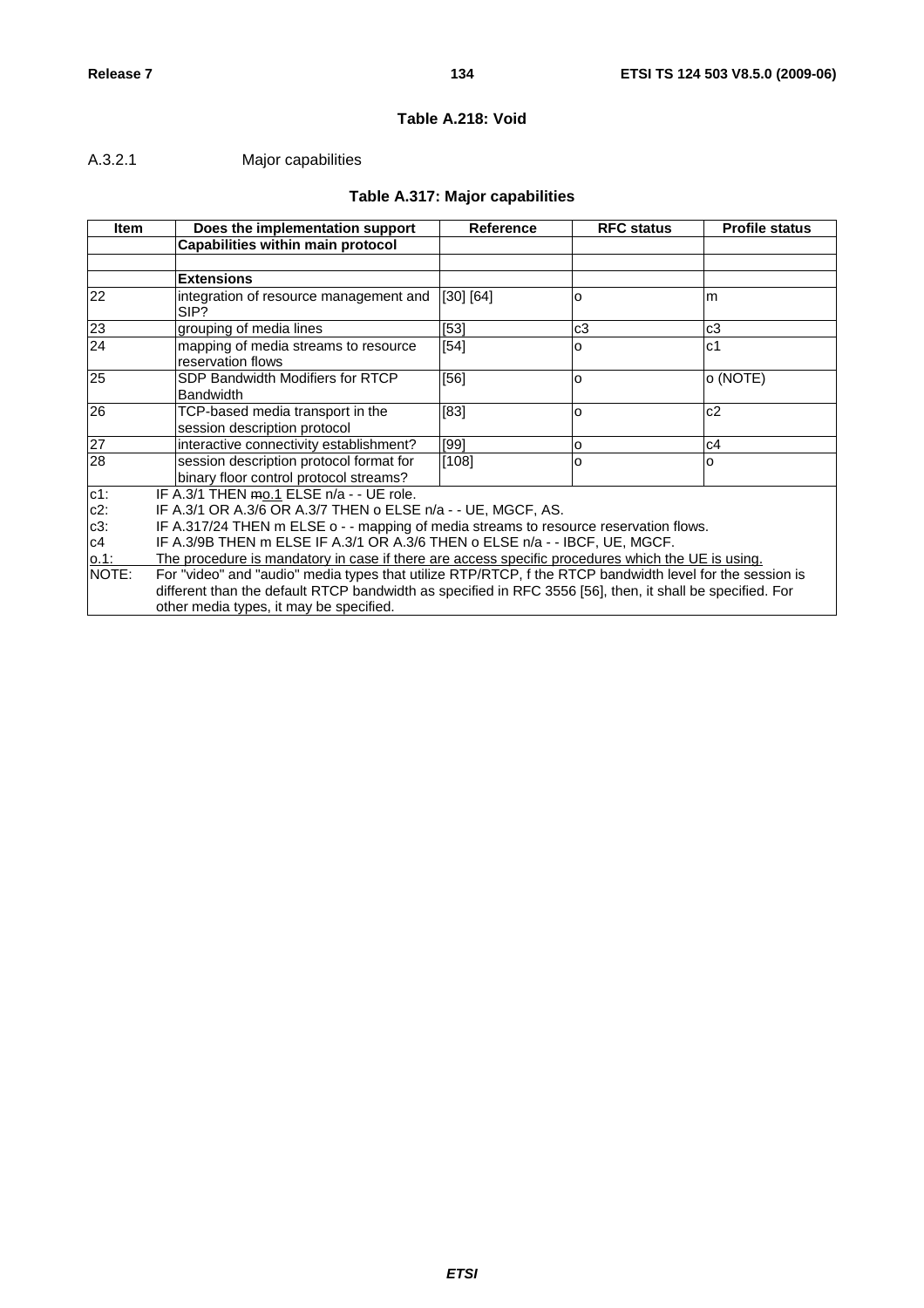A.3.2.2 SDP types

# **Table A.318: SDP types**

| Item            | <b>Type</b>                                                                                                                                                                                   |           | <b>Sending</b>     |                |                 | <b>Receiving</b> |                |  |
|-----------------|-----------------------------------------------------------------------------------------------------------------------------------------------------------------------------------------------|-----------|--------------------|----------------|-----------------|------------------|----------------|--|
|                 |                                                                                                                                                                                               | Ref.      | <b>RFC</b>         | <b>Profile</b> | Ref.            | <b>RFC</b>       | <b>Profile</b> |  |
|                 |                                                                                                                                                                                               |           | status             | status         |                 | status           | status         |  |
|                 | <b>Session level description</b>                                                                                                                                                              |           |                    |                |                 |                  |                |  |
| $\mathbf{1}$    | $v = (protocol version)$                                                                                                                                                                      | [39] 5.1  | m                  | m              | [39] 5.1        | m                | m              |  |
| $\overline{2}$  | o= (owner/creator and session                                                                                                                                                                 | [39] 5.2  | m                  | m              | [39] 5.2        | m                | m              |  |
|                 | <i>identifier</i> )                                                                                                                                                                           |           |                    |                |                 |                  |                |  |
| 3               | s= (session name)                                                                                                                                                                             | [39] 5.3  | m                  | m              | [39] 5.3        | m                | m              |  |
| 4               | i= (session information)                                                                                                                                                                      | [39] 5.4  | $\circ$            | c2             | [39] 5.4        | m                | c3             |  |
| $\overline{5}$  | u= (URI of description)                                                                                                                                                                       | [39] 5.5  | $\circ$            | c4             | [39] 5.5        | $\mathsf{o}$     | n/a            |  |
| 6               | e= (email address)                                                                                                                                                                            | [39] 5.6  | o                  | c4             | [39] 5.6        | $\mathsf{o}$     | n/a            |  |
| 7               | p= (phone number)                                                                                                                                                                             | [39] 5.6  | $\mathsf{o}$       | c4             | [39] 5.6        | $\circ$          | n/a            |  |
| 8               | c= (connection information)                                                                                                                                                                   | [39] 5.7  | c5                 | c5             | $\sqrt{39}$ 5.7 | m                | m              |  |
| 9               | b= (bandwidth information)                                                                                                                                                                    | [39] 5.8  | O                  | o              | [39] 5.8        | m                | m              |  |
|                 |                                                                                                                                                                                               |           |                    | (NOTE 1)       |                 |                  |                |  |
|                 | Time description (one or more per description)                                                                                                                                                |           |                    |                |                 |                  |                |  |
| $10$            | $t =$ (time the session is active)                                                                                                                                                            | [39] 5.9  | m                  | m              | [39] 5.9        | m                | m              |  |
| $\overline{11}$ | r= (zero or more repeat times)                                                                                                                                                                | [39] 5.10 | $\circ$            | c4             | [39] 5.10       | $\mathsf{o}$     | n/a            |  |
|                 | <b>Session level description (continued)</b>                                                                                                                                                  |           |                    |                |                 |                  |                |  |
| $\overline{12}$ | z= (time zone adjustments)                                                                                                                                                                    | [39] 5.11 | $\Omega$           | n/a            | [39] 5.11       | $\circ$          | n/a            |  |
| 13              | $k = (encryption key)$                                                                                                                                                                        | [39] 5.12 | $\pmb{\mathsf{X}}$ | X              | [39] 5.12       | n/a              | n/a            |  |
| $\overline{14}$ | a= (zero or more session                                                                                                                                                                      | [39] 5.13 | $\Omega$           | $\Omega$       | [39] 5.13       | m                | m              |  |
|                 | attribute lines)                                                                                                                                                                              |           |                    |                |                 |                  |                |  |
|                 | Media description (zero or more per description)                                                                                                                                              |           |                    |                |                 |                  |                |  |
| $\overline{15}$ | $m=$ (media name and                                                                                                                                                                          | [39] 5.14 | o                  | $\circ$        | [39] 5.14       | m                | m              |  |
|                 | transport address)                                                                                                                                                                            |           |                    |                |                 |                  |                |  |
| 16              | i= (media title)                                                                                                                                                                              | [39] 5.4  | o                  | c2             | [39] 5.4        | o                | c3             |  |
| 17              | c= (connection information)                                                                                                                                                                   | [39] 5.7  | c <sub>1</sub>     | c <sub>1</sub> | [39] 5.7        | c <sub>1</sub>   | c <sub>1</sub> |  |
| $\overline{18}$ | b= (bandwidth information)                                                                                                                                                                    | [39] 5.8  | $\Omega$           | $\Omega$       | [39] 5.8        |                  |                |  |
|                 |                                                                                                                                                                                               |           |                    | (NOTE 1)       |                 |                  |                |  |
| 19              | k= (encryption key)                                                                                                                                                                           | [39] 5.12 | $\pmb{\times}$     | $\pmb{\times}$ | [39] 5.12       | n/a              | n/a            |  |
| $\overline{20}$ | a= (zero or more media                                                                                                                                                                        | [39] 5.13 | $\circ$            | o              | [39] 5.13       | m                | m              |  |
|                 | attribute lines)                                                                                                                                                                              |           |                    |                |                 |                  |                |  |
| $c1$ :          | IF (A.318/15 AND NOT A.318/8) THEN m ELSE (IF (A.318/15 AND A.318/8) THEN o ELSE n/a) -- 'c='                                                                                                 |           |                    |                |                 |                  |                |  |
|                 | contained in session level description and SDP contains media descriptions. IF A.318/15 THEN m ELSE                                                                                           |           |                    |                |                 |                  |                |  |
|                 | $n/a$ .                                                                                                                                                                                       |           |                    |                |                 |                  |                |  |
| $c2$ :          | IF A.3A/6 THEN x ELSE o - - MGCF.                                                                                                                                                             |           |                    |                |                 |                  |                |  |
| $c3$ :          | IF A.3A/6 THEN n/a ELSE m - - MGCF.                                                                                                                                                           |           |                    |                |                 |                  |                |  |
| $c4$ :          | IF A.3A/6 THEN x ELSE n/a - - MGCF.                                                                                                                                                           |           |                    |                |                 |                  |                |  |
| $c5$ :          | IF A.318/17 THEN o ELSE m - - "c=" contained in all media description.<br>NOTE 1: For "video" and "audio" media types that utilise RTP/RTCP, it shall be specified. For other media types, it |           |                    |                |                 |                  |                |  |
|                 |                                                                                                                                                                                               |           |                    |                |                 |                  |                |  |
|                 | may be specified.                                                                                                                                                                             |           |                    |                |                 |                  |                |  |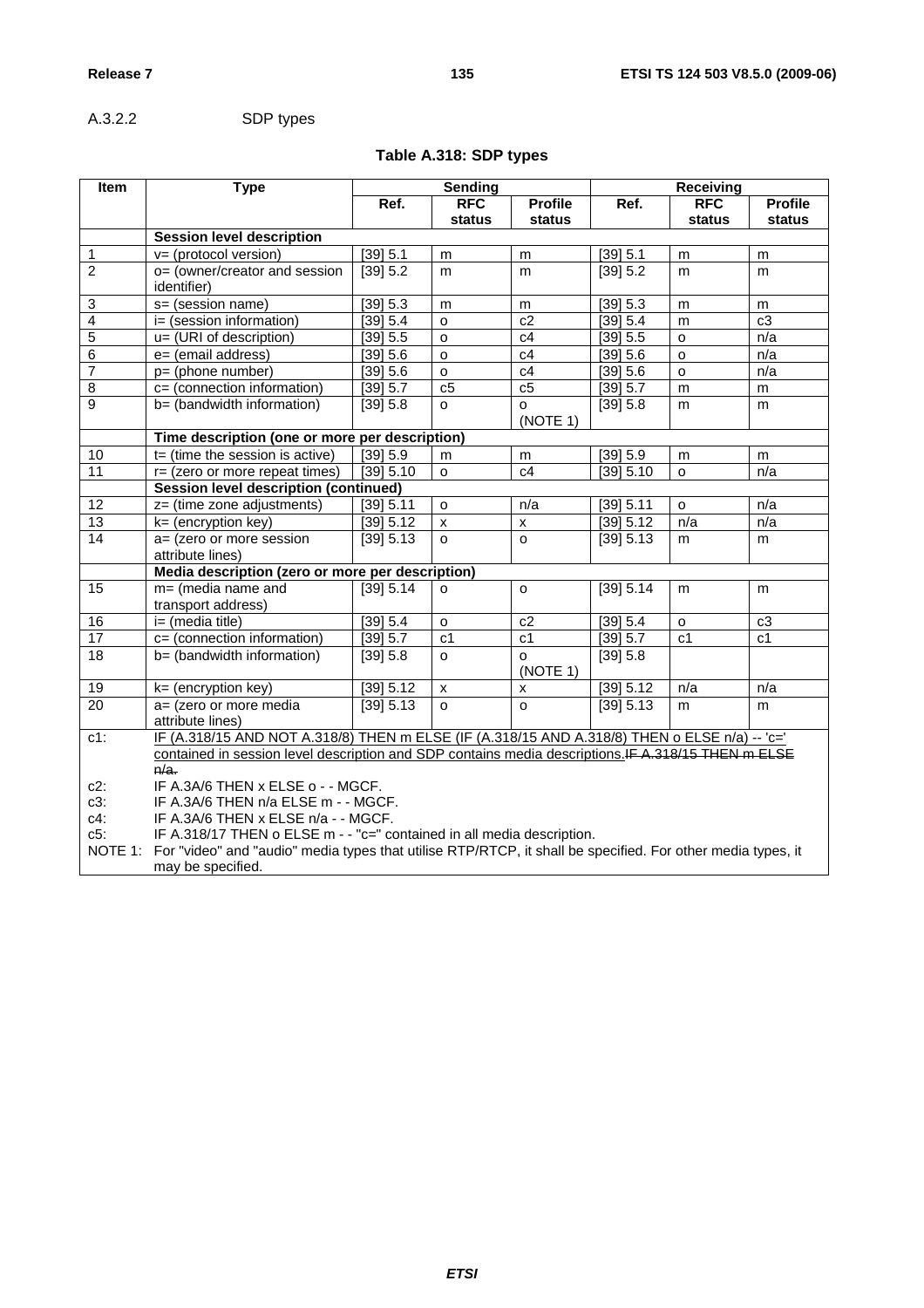# Prerequisite A.318/14 OR A.318/20 - - a= (zero or more session/media attribute lines)

| Item            | <b>Field</b>                | Sending        |                     |                     | <b>Receiving</b>    |                  |                 |
|-----------------|-----------------------------|----------------|---------------------|---------------------|---------------------|------------------|-----------------|
|                 |                             | Ref.           | <b>RFC</b>          | <b>Profile</b>      | Ref.                | <b>RFC</b>       | <b>Profile</b>  |
|                 |                             |                | status              | status              |                     | status           | <b>status</b>   |
| 1               | category (a=cat)            | [39] 6         | c8                  | c8                  | [39] 6              | c9               | c9              |
| $\overline{2}$  | keywords (a=keywds)         | [39] 6         | c8                  | c8                  | [39] 6              | c9               | c9              |
| $\overline{3}$  | name and version of tool    | [39] 6         | c8                  | c8                  | [39] 6              | c9               | c9              |
|                 | $(a = tool)$                |                |                     |                     |                     |                  |                 |
| 4               | packet time (a=ptime)       | [39] 6         | c10                 | c10                 | [39] 6              | $\overline{c11}$ | c11             |
| $\overline{5}$  | maximum packet time         | [39] 6,        | $\overline{c10}$    | $\overline{c10}$    | [39] 6,             | $\overline{c11}$ | c11             |
|                 | (a=maxptime)                | $[28A]$ $8$    |                     |                     | $[28A]$ $8$         |                  |                 |
| $\overline{6}$  | receive-only mode           | [39] 6         | $\circ$             | $\circ$             | [39] 6              | m                | m               |
|                 | (a=recvonly)                |                |                     |                     |                     |                  |                 |
| $\overline{7}$  | send and receive mode       | [39] 6         | $\mathsf{o}\xspace$ | $\mathsf{o}\xspace$ | [39] 6              | m                | m               |
|                 | (a=sendrecv)                |                |                     |                     |                     |                  |                 |
| $\overline{8}$  | send-only mode (a=sendonly) | [39] 6         | $\circ$             | $\circ$             | [39] 6              | m                | m               |
| 8A              | Inactive mode (a=inactive)  | [39] 6         | 0                   | $\circ$             | [39] 6              | m                | m               |
| $\overline{9}$  | whiteboard orientation      | [39] 6         | c10                 | c10                 | [39] 6              | c11              | c11             |
|                 | (a=orient)                  |                |                     |                     |                     |                  |                 |
| 10              | conference type (a=type)    | [39] 6         | $\overline{c8}$     | $\overline{c8}$     | [39] 6              | c9               | c9              |
| $\overline{11}$ | character set (a=charset)   | [39] 6         | $\overline{c8}$     | c8                  | [39] 6              | c9               | c9              |
| $\overline{12}$ | language tag (a=sdplang)    | [39] 6         | $\circ$             | $\circ$             | [39] 6              | m                | m               |
| 13              | language tag (a=lang)       | [39] 6         | $\circ$             | $\circ$             | $\sqrt{39}6$        | m                | m               |
| 14              | frame rate (a=framerate)    | [39] 6         | c10                 | c10                 | [39] 6              | $\overline{c11}$ | c11             |
| 15              | quality (a=quality)         | [39] 6         | c10                 | c10                 | [39] 6              | c11              | c11             |
| $\overline{16}$ | format specific parameters  | [39] 6         | $\overline{c10}$    | c10                 | [39] 6              | c11              | c11             |
|                 | $(a=fmtp)$                  |                |                     |                     |                     |                  |                 |
| $\overline{17}$ | rtpmap attribute (a=rtpmap) | [39] 6         | c10                 | c10                 | $\overline{[39]}$ 6 | c11              | c11             |
| 18              | current-status attribute    | $[30]$ 5       | c <sub>1</sub>      | c <sub>1</sub>      | $[30]$ 5            | c2               | c2              |
|                 | $(a=curr)$                  |                |                     |                     |                     |                  |                 |
| 19              | desired-status attribute    | $[30]$ 5       | c <sub>1</sub>      | c <sub>1</sub>      | $[30]$ 5            | c2               | c2              |
|                 | $(a = des)$                 |                |                     |                     |                     |                  |                 |
| 20              | confirm-status attribute    | $[30]$ 5       | c1                  | c1                  | $[30]$ 5            | c2               | c2              |
|                 | $(a=conf)$                  |                |                     |                     |                     |                  |                 |
| $\overline{21}$ | media stream identification | [53]3          | c3                  | c3                  | [53]3               | c4               | c4              |
|                 | attribute (a=mid)           |                |                     |                     |                     |                  |                 |
| $\overline{22}$ | group attribute (a=group)   | [53] 4         | c5                  | c5                  | $\overline{[53]}3$  | $\overline{c6}$  | c6              |
| 23              | setup attribute (a=setup)   | [83] 4         | c7                  | $\overline{c7}$     | $[83]$ 4            | c7               | $\overline{c7}$ |
| $\overline{24}$ | connection attribute        | $\sqrt{[83]}5$ | c7                  | $\overline{c7}$     | [83] 5              | c7               | c7              |
|                 | (a=connection)              |                |                     |                     |                     |                  |                 |
| $\overline{25}$ | candidate IP addresses      | [99]           | c12                 | c12                 | $[99]$              | $\overline{c13}$ | c13             |
|                 | (a=candidate)               |                |                     |                     |                     |                  |                 |
| 26              | floor control server        | $[108]$ 4      | c14                 | c14                 | $[108]$ 4           | c14              | c14             |
|                 | determination (a=floorctrl) |                |                     |                     |                     |                  |                 |
| $\overline{27}$ | conference id (a=confid)    | $[108]$ 5      | c14                 | c14                 | $[108]$ 5           | c14              | c14             |
| $\overline{28}$ | user id (a=userid)          | $[108]$ 5      | c14                 | c14                 | $[108]$ 5           | c14              | c14             |
| 29              | association between streams | [108] 6        | c14                 | c14                 | [108] 6             | c14              | c14             |
|                 | and floors (a=floorid)      |                |                     |                     |                     |                  |                 |

# **Table A.319: zero or more session / media attribute lines (a=)**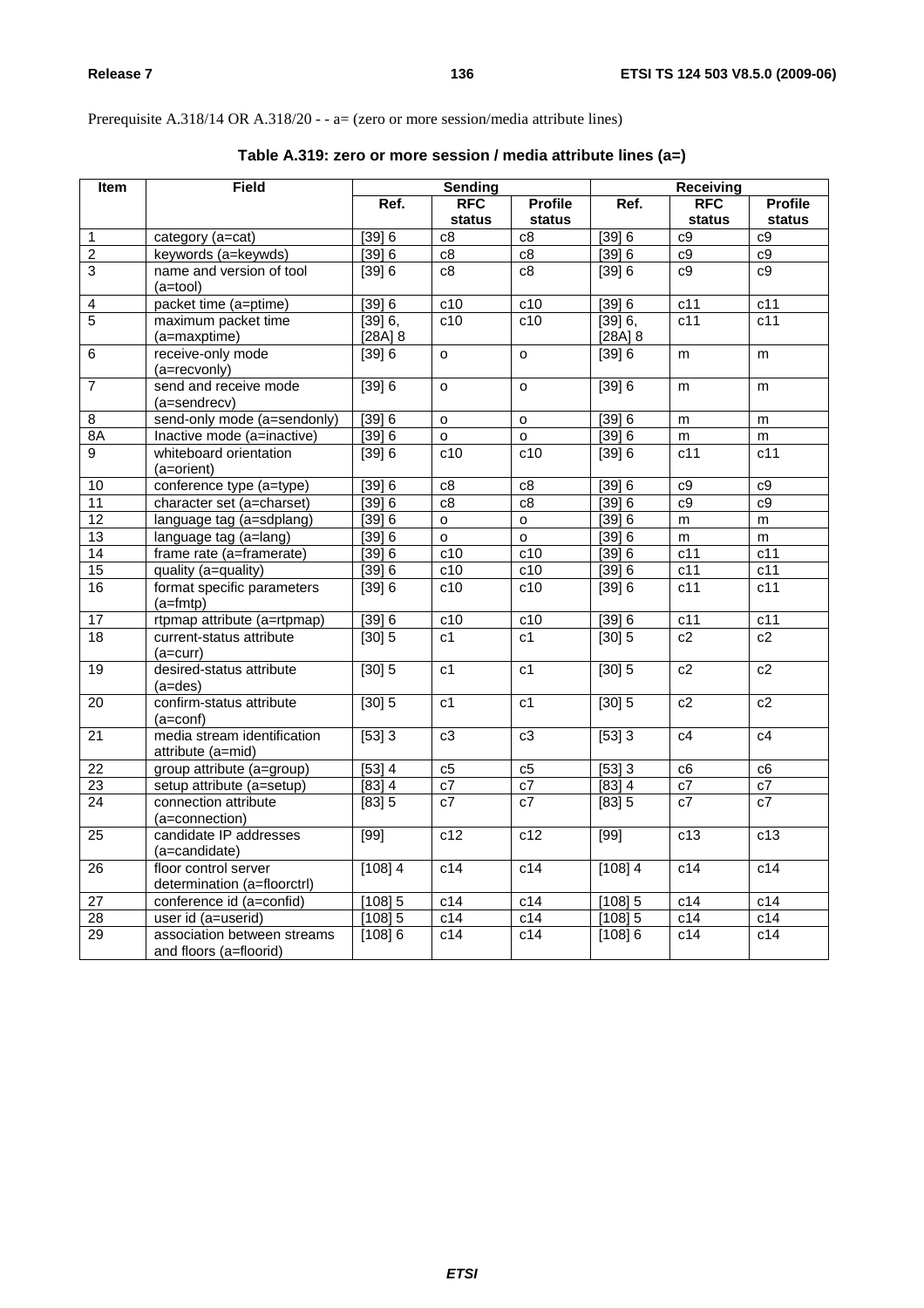| $c1$ :  | IF A.317/22 AND A.318/20 THEN o ELSE n/a - - integration of resource management and SIP, media level      |
|---------|-----------------------------------------------------------------------------------------------------------|
|         | attribute name "a=".                                                                                      |
| $c2$ :  | IF A.317/22 AND A.318/20 THEN m ELSE n/a - - integration of resource management and SIP, media level      |
|         | attribute name "a=".                                                                                      |
| $c3$ :  | IF A.317/23 AND A.318/20 THEN o ELSE n/a - - grouping of media lines, media level attribute name "a=".    |
| $c4$ :  | IF A.317/23 AND A.318/20 THEN m ELSE n/a - - grouping of media lines, media level attribute name "a=".    |
| c5:     | IF A.317/23 AND A.318/14 THEN o ELSE n/a - - grouping of media lines, session level attribute name "a=".  |
| c6:     | IF A.317/23 AND A.318/14 THEN m ELSE n/a - - grouping of media lines, session level attribute name        |
|         | "а=".                                                                                                     |
| c7:     | IF A.317/26 AND A.318/20 THEN m ELSE n/a - - TCP-based media transport in the dession description         |
|         | protocol, media level attribute name "a=".                                                                |
| c8:     | IF A.318/14 THEN o ELSE $x - 5$ session level attribute name "a=".                                        |
| c9:     | IF A.318/14 THEN m ELSE $n/a$ - - session level attribute name "a=".                                      |
| c10:    | IF A.318/20 THEN o ELSE $x -$ - media level attribute name "a=".                                          |
| c11:    | IF A.318/20 THEN m ELSE $n/a$ - - media level attribute name "a=".                                        |
| c12:    | IF A.317/27 AND A.318/20 THEN o ELSE n/a - - candidate IP addresses, media level attribute name "a=".     |
| $c13$ : | IF A.317/27 AND A.318/20 THEN m ELSE n/a - - candidate IP addresses, media level attribute name "a=".     |
| $c14$ : | IF A.317/28 AND A.318/20 THEN m ELSE n/a - - session description protocol format for binary floor control |
|         | protocol streams, media level attribute name "a=".                                                        |

Annex B IP-Connectivity Access Network specific concepts when using GPRS to access IM CN subsystem

#### B.2 GPRS aspects when connected to the IM CN subsystem

For the purpose of the present document annex B of [1] applies, except for subclause B.2.2.1 which is replaced by the appropriate subclause in annex B. In addition subclause B.2A.2 is added.

#### B.2.2.1 PDP context activation and P-CSCF discovery

Prior to communication with the IM CN subsystem, the UE shall:

- a) perform a GPRS attach procedure;
- If the bearer establishment is controlled by the UE the UE starts reserving its local resources whenever it has sufficient information about the media streams, media authorization and used codecs available as specified in 3GPP TS 24.008 [8].
- NOTE 1: If the bearer establishment is controlled by the GPRS IP CAN the resource reservation requests are initiated by the GGSN after the P-CSCF has authorised the respective IP flows and provided the QoS requirements over the Rx interface to the PCRF as described in 3GPP TS 29.214 [13D].
- NOTE 1A: During the PDP context activation procedure it is negotiated whether the UE or the GPRS IP-CAN is responsible for establishing the applicable to all PDP contexts within the activated PDP address/APN pair as described in 3GPP TS 24.008 [8].
- b) establishensure that a PDP context used for SIP signalling according to the APN and GGSN selection criteria described in 3GPP TS 23.060 [4] and 3GPP TS 27.060 [10A] is available. This PDP context shall remain active throughout the period the UE is connected to the IM CN subsystem, i.e. from the initial registration and at least until the deregistration. As a result, the PDP context provides the UE with information that makes the UE able to construct an IPv6 address;

When the bearer establishment is controlled by the UE, t<sub>the</sub> UE shall choose one of the following options when performing establishment of this PDP context:

I. A dedicated PDP context for SIP signalling:

The UE shall indicate to the GGSN that this is a PDP context intended to carry IM CN subsystem-related signalling only by setting the IM CN Subsystem Signalling Flag. The UE may also use this PDP context for DNS and DHCP signalling according to the static packet filters as described in 3GPP TS 29.061 [11]. The UE can also set the Signalling Indication attribute within the QoS IE;

II. A general-purpose PDP context: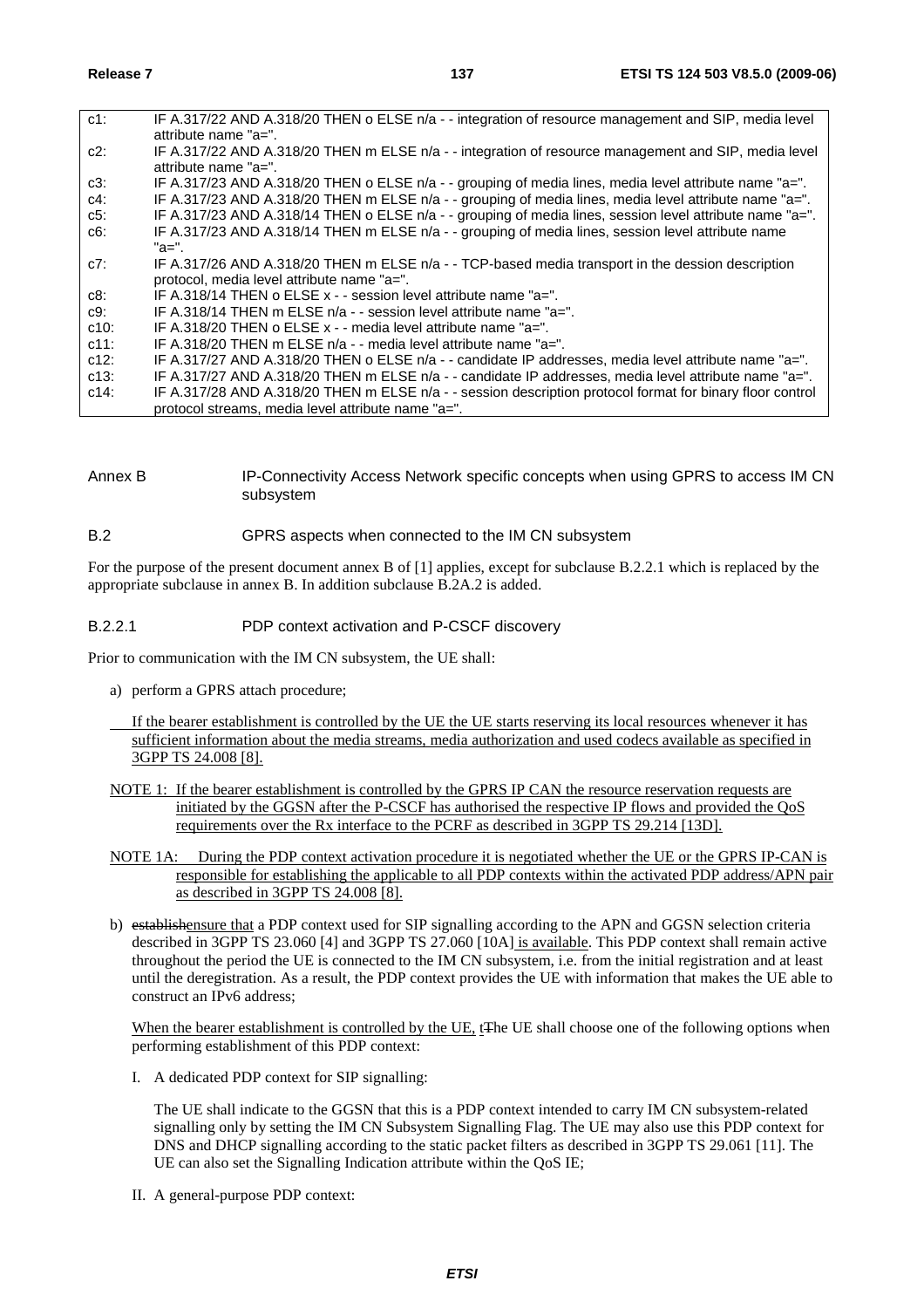The UE may decide to use a general-purpose PDP Context to carry IM CN subsystem-related signaling. The UE shall indicate to the GGSN that this is a general-purpose PDP context by not setting the IM CN Subsystem Signalling Flag. The UE may carry both signalling and media on the general-purpose PDP context. The UE can also set the Signalling Indication attribute within the QoS IE.

NOTE 2: When the bearer establishment is controlled by the GPRS IP-CAN, the GGSN follows the procedures described in 3GPP TS 29.061 [11] in order to establish a dedicated PDP context for SIP signalling.

The UE indicates the IM CN Subsystem Signalling Flag to the GGSN within the Protocol Configuration Options IE of the ACTIVATE PDP CONTEXT REQUEST message or ACTIVATE SECONDARY PDP CONTEXT REQUEST message. Upon successful signalling PDP context establishment the UE receives an indication from GGSN in the form of IM CN Subsystem Signalling Flag within the Protocol Configuration Options IE. If the flag is not received, the UE shall consider the PDP context as a general-purpose PDP context.

The encoding of the IM CN Subsystem Signalling Flag within the Protocol Configuration Options IE is described in 3GPP TS 24.008 [8].

 The UE can indicate a request for prioritised handling over the radio interface by setting the Signalling Indication attribute (see 3GPP TS 23.107 [4A]). The general QoS negotiation mechanism and the encoding of the Signalling Indication attribute within the QoS IE are described in 3GPP TS 24.008 [8].

- NOTE 3: A general-purpose PDP Context can<del>may</del> carry both IM CN subsystem signaling and media, in case the media does not need to be authorized by Policy and Charging control mechanisms as defined in 3GPP TS 29.212 [13C] and Service Based Local Policy mechanisms defined in 3GPP TS 29.207 [12] and the media stream is not mandated by the P-CSCF to be carried in a separate PDP Context.
- c) acquire a P-CSCF address(es).

The methods for P-CSCF discovery are:

- I. Employ Dynamic Host Configuration Protocol for IPv6 (DHCPv6) RFC 3315 [40], the DHCPv6 options for SIP servers RFC 3319 [41] and DHCPv6 options for Domain Name Servers (DNS) RFC 3646 [56C] as described in subclause 9.2.1.
- II. Transfer P-CSCF address(es) within the PDP context activation procedure.

 The UE shall indicate the request for a P-CSCF address to the GGSN within the Protocol Configuration Options IE of the ACTIVATE PDP CONTEXT REQUEST message or ACTIVATE SECONDARY PDP CONTEXT REQUEST message.

 If the GGSN provides the UE with a list of P-CSCF IPv6 addresses in the ACTIVATE PDP CONTEXT ACCEPT message or ACTIVATE SECONDARY PDP CONTEXT ACCEPT message, the UE shall assume that the list is prioritised with the first address within the Protocol Configuration Options IE as the P-CSCF address with the highest priority.

The UE can freely select method I or II for P-CSCF discovery. In case method I is selected and several P-CSCF addresses or FQDNs are provided to the UE, the selection of P-CSCF address or FQDN shall be performed as indicated in RFC 3319 [41]. If sufficient information for P-CSCF address selection is not available, selection of the P-CSCF address by the UE is implementation specific.

If the UE is designed to use I above, but receives P-CSCF address(es) according to II, then the UE shall either ignore the received address(es), or use the address(es) in accordance with II, and not proceed with the DHCP request according to I.

The UE may request a DNS Server IPv6 address(es) via RFC 3315 [40] and RFC 3646 [56C] or by the Protocol Configuration Options IE when activating a PDP context according to 3GPP TS 27.060 [10A].

The encoding of the request and response for IPv6 address(es) for DNS server(s) and list of P-CSCF address(es) within the Protocol Configuration Options IE is described in 3GPP TS 24.008 [8].

B.2A.2 Handling of SDP at the terminating UE when originating UE has resources available and IP-CAN performs network-initiated resource reservation for terminating UE

If the UE receives an SDP offer where the SDP offer includes all media streams for which the originating side indicated its local preconditions as met, if the precondition mechanism is supported by the terminating UE and the IP-CAN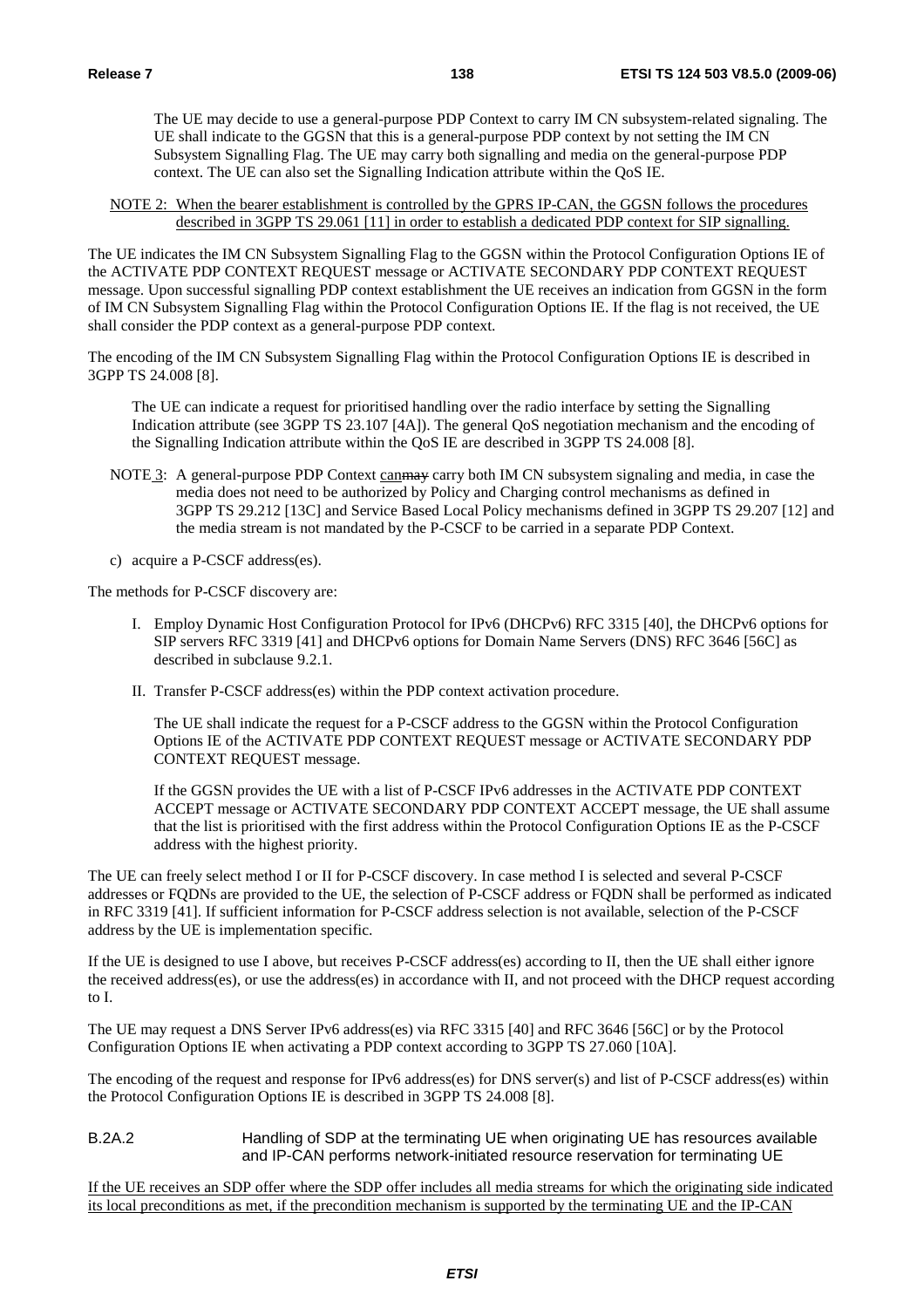performs network-initiated resource reservation for the terminating UE and the available resources are not sufficient for the received offer the terminating UE shall indicate its local preconditions and provide the SDP answer to the originating side without waiting for resource reservation.

- NOTE 1: If the resource reservation is controlled by the GPRS IP-CAN, the resource reservation request is initiated by the GGSN after the P-CSCF has authorised the respective IP flows and provided the QoS requirements over the Rx interface to the PCRF as described in 3GPP TS 29.214 [13D].
- NOTE 2: During the PDP context activation procedure the UE and network negotiate whether the UE or the GPRS IP-CAN is responsible to the resource reservation applicable to all PDP contexts within the activated PDP address/APN pair as described in 3GPP TS 24.008 [8].

Annex C UICC and USIM Aspects for access to the IM CN subsystem

For the purpose of the present document annex C of [1] applies, except for the addition of clause C.4.

## C.4 Provisioning of IMS parameters for UEs without ISIM or USIM

In case the UE contains neither a USIM application nor a ISIM application, the following IMS parameters are assumed to be available to the UE:

- a private user identity;
- a public user identity; and

- a home network domain name to address the SIP REGISTER request to.

These parameters may not necessarily reside in a UICC.

Annex D **IP-Connectivity Access Network specific concepts when using I-WLAN to access IM** CN subsystem

For the purpose of the present document annex D of [1] applies.

Annex E IP-Connectivity Access Network specific concepts when using xDSL to access IM CN subsystem

For the purpose of the present document annex E of [1] applies.

Annex F

Annex F applies with the exception that all occurrences of "IMS Access Gateway" and IMS Access Gateway over the Iq interface" are replaced with "transport functions".

For the purpose of this document annex F of [1] applies with the addition of clause F.4A.

F.2.1.2.2 Initial registration

Subclause F.4.1 applies with the following modification to item d).

Modify item d) as follows:

d) a Contact header according to the following rules: if the REGISTER request is sent without integrity protection, the Contact header shall be set to include SIP URI(s) containing the private IP address of the UE in the hostport parameter or FQDN. If the UE supports GRUU, it shall include a +sip.instance parameter containing the instance ID. If the REGISTER request is integrity protected, the UE shall include the public IP address or FQDN and the protected server port value in the hostport parameter. The UE shall only use a FQDN in a protected REGISTER request, if it is ensured that the FQDN resolves to the public IP address of the NAT. If the UE supports GRUU, it shall include a +sip.instance parameter containing the instance ID. The UE shall include all supported ICSI values (coded as specified in subclause 7.2A.8.2) in a g.3gpp.icsi-ref feature tag as defined in subclause 7.9.2 and RFC 3840 [62] for the IMS communication services it intends to use, and IARI values (coded as specified in subclause 7.2A.9.2), for the IMS applications it intends to use in a g.3gpp.iari-ref feature tag as defined in subclause 7.9.3 and RFC 3840 [62];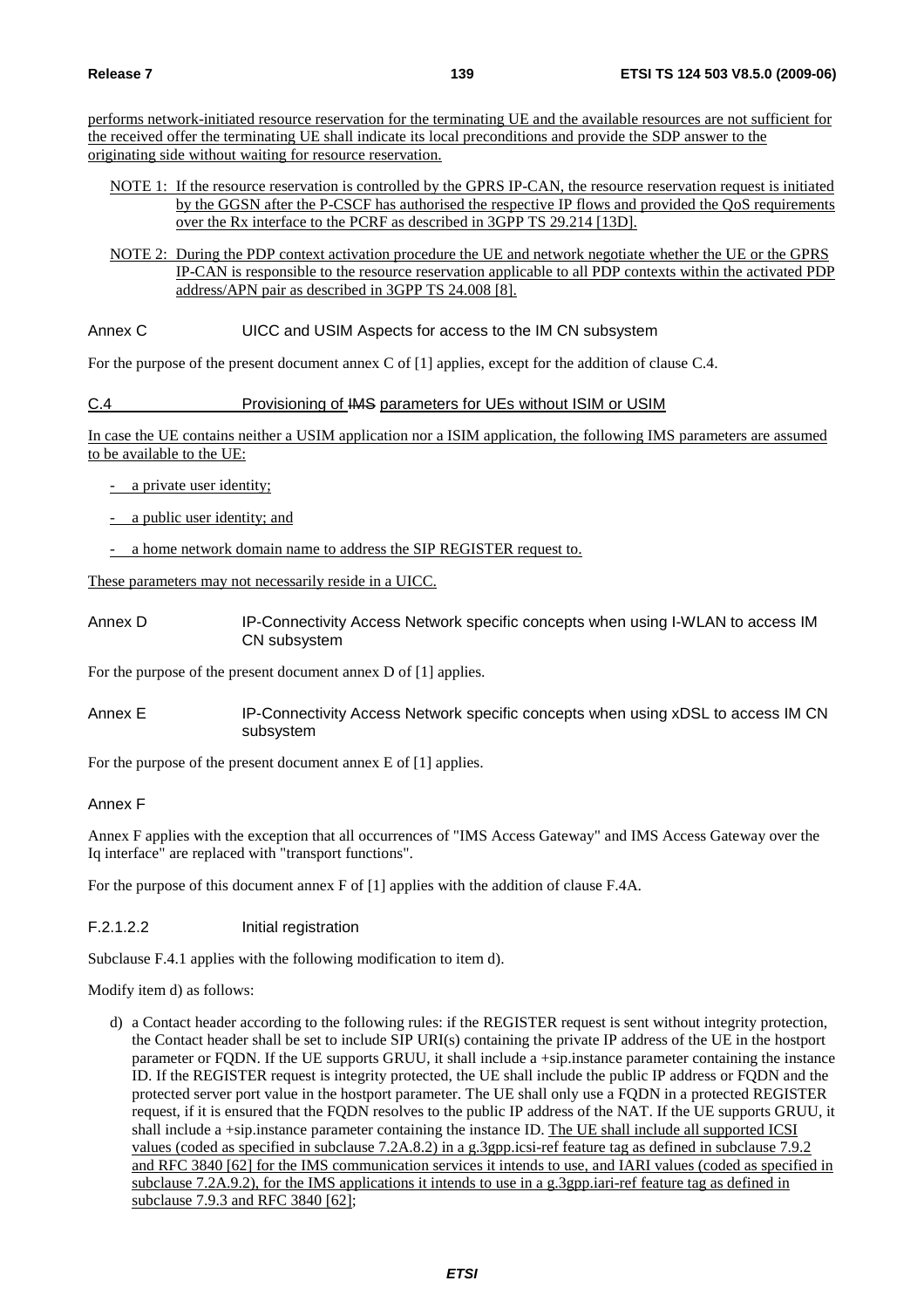## F.2.1.2.4 User-initiated re-registration

Subclause F.4.1 applies with the following modification to item d).

Modify item d) as follows:

d) a Contact header set to include SIP URI(s) that contain(s) in the hostport parameter the public IP address of the UE or FQDN and protected server port value bound to the security association, and containing the instance ID of the UE in the +sip.instance parameter, if the UE supports GRUU. The UE shall only use a FQDN, if it is ensured that the FQDN resolves to the public IP address of the NAT. The UE shall include all supported ICSI values (coded as specified in subclause 7.2A.8.2) in a g.3gpp.icsi-ref feature tag as defined in subclause 7.9.2 and RFC 3840 [62] for the IMS communication services it intends to use, and IARI values (coded as specified in subclause 7.2A.9.2), for the IMS applications it intends to use in a g.3gpp.iari-ref feature tag as defined in subclause 7.9.3 and RFC 3840 [62];

## F.4A NAT traversal for media

To keep NAT bindings and firewall pinholes open with uni-directional RTP traffic and enable the C-BGF to perform address latching, the UE shall send keep alive messages for each media stream. These messages shall be sent regardless of whether the media stream is currently inactive, send only, recvonly or sendrecv. It is recommended that the keepalive message be an empty (no payload) RTP packet with a payload type of 20 as long as the other end has not negotiated the use of this value. If this value has already been negotiated, then some other unused static payload type from Table 5 of RFC 3551 [89] shall be used.

## F.4.1 Introduction

Subclause F.4.1 applies with the following modification to the first paragraph.

Modify the first paragraph as follows:

The procedures defined in subclause F.2 and F.3 remain unchanged except as noted below when This subclause describes the SIP procedures for supporting hosted NAT scenarios in case UDP encapsulated IPsec is not employed. In these scenarios the procedures for NAT traversal must take into account that all SIP requests and responses are not protected by an IPsec security association.

## F.4.2 Registration

The procedures described in subclause F.4.2 apply with the following modifications.

When the P-CSCF receives a REGISTER request from the UE, the P-CSCF shall behave as of subclause F.4.2 with the addition of sub-item 6a).

The P-CSCF shall:

6a) If a P-CSCF registration timer is running, the P-CSCF may decide not to forward the REGISTER request if received half of the time before expiry of the S-CCF registration timer, unless the request is intended to update its capabilities according to RFC 3840 [62] or to modify the ICSI values or IARI values that the UE intends to use in the g.ims.app-ref feature tag. . In such cases it shall build a 200 OK response, based on the contents of the 200 OK response to the previous REGISTER request and forward this response to the UE.

When the P-CSCF receives a 200 (OK) response to a REGISTER request, the P-CSCF shall behave as of clause 5.2.2 with the addition of item 10:

- 10) Modify the value of the Expires header field and/or Expires parameter in the Contact header according to the transport protocol. In order to minimize the number of REGISTER requests to the S-CCF, it may also start a P-CSCF registration timer with a value of 600 seconds if the value received from the S-CCF was for greater than 1200 seconds, or to half of the time otherwise.
- NOTE 1: The selected value should be smaller than twice the value of the NAT timeout for the transport protocol. For UDP, many NATs have a timeout as low as 30 seconds. Issues such as battery consumption might motivate longer NAT timeout values. .
- NOTE 2: If outbound keep alive messages (See annex K) are received before the REGISTER message, this procedure is not required,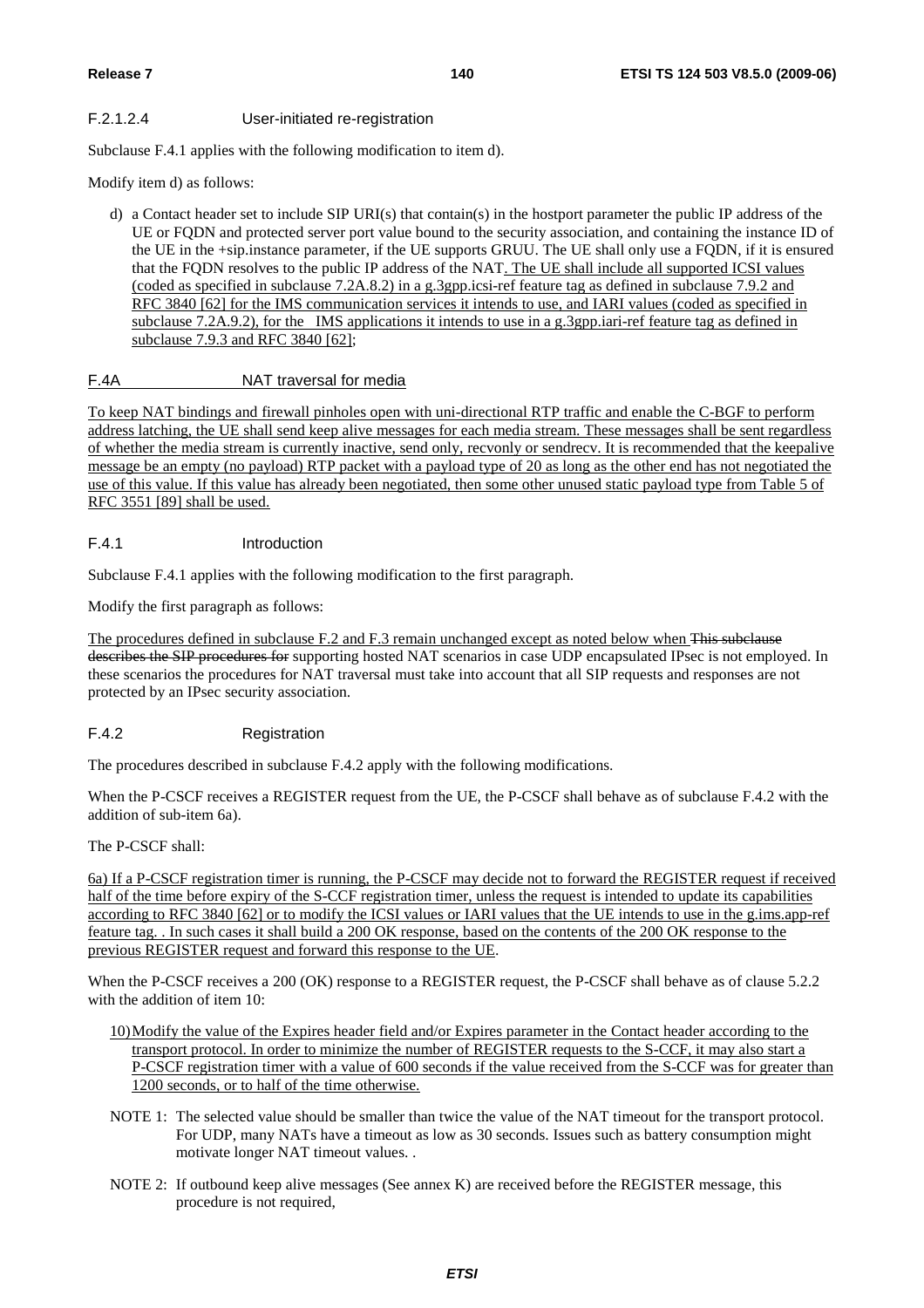Annex G

Annex G applies with the exception that all occurrences of "IMS Access Gateway" and IMS Access Gateway over the Iq interface" are replaced with "transport functions".

Annex J CPC parameter definition

J.1 Introduction

This annex defines the use of the "CPC" URI parameter for use within SIP URI and Tel URI in the P-Asserted ID in the initial INVITE.

Editor's note: This annex is based on draft-mahy-iptel-cpc-04.txt and can be removed when the internet draft becomes an RFC and the usage of the CPC is allowed for SIP URI. If this solution does not become an RFC, this parameter will be documented in the present document.

The Calling Party's Category is represented as a tel URI or SIP URI parameter in a SIP request. The ABNF syntax is as follows:

```
cpc = cpc-tag "=" cpc-value 
cpc-tag = "cpc" 
cpc-value 
= "ordinary" / "test" / "operator" / 
"payphone" / "priority" / "data" / 
"cellular" / "cellular-roaming" / 'ieps' / "unknown" / 
genvalue
```
 $\text{genvalue} = 1*(\text{alphant} / \text{ " - " / " . " )})$ 

The Accept- Language header shall be used to express the language of the operator.

The semantics of these Calling Party's Category values are described below:

**ordinary:** The caller has been identified, and has no special features.

**test:** This is a test call that has been originated as part of a maintenance procedure.

**operator:** The call was generated by an operator position.

**payphone:** The calling station is a payphone.

**priority:** Calling subscriber with priority.

**data:** Data call (voice band data).

**cellular**: The calling station is a radio-telephone operating in its home network.

**cellular**-**roaming**: The calling station is a radio-telephone roaming in another network

**ieps**: This call is an ieps call

**unknown:** The CPC could not be ascertained.

NOTE 1: The choice of CPC values and their use are up to the Service Provider. CPC values can be exchanged across networks if specified in a bilateral agreement between the service providers.

NOTE 2: Additional national/regional CPC values may exist (e.g. prison, police, hotel, hospital, …)

#### J.2 Trust domain

Entities in the IM CN subsystem shall restrict CPC tel URI or SIP URI parameter to specific domains that are trusted and support the CPC parameter. Therefore for the purpose of the CPC parameter within this specification, a trust domain also applies. This trust domain is identical to that of the P-Asserted-Identity. If the communication is to be passed to an untrusted network or a network not supporting the CPC the CPC parameter shall be removed.

SIP functional entities within the trust domain will need to take action on the removal of the CPC parameter when the SIP signalling crosses the boundary of the trust domain.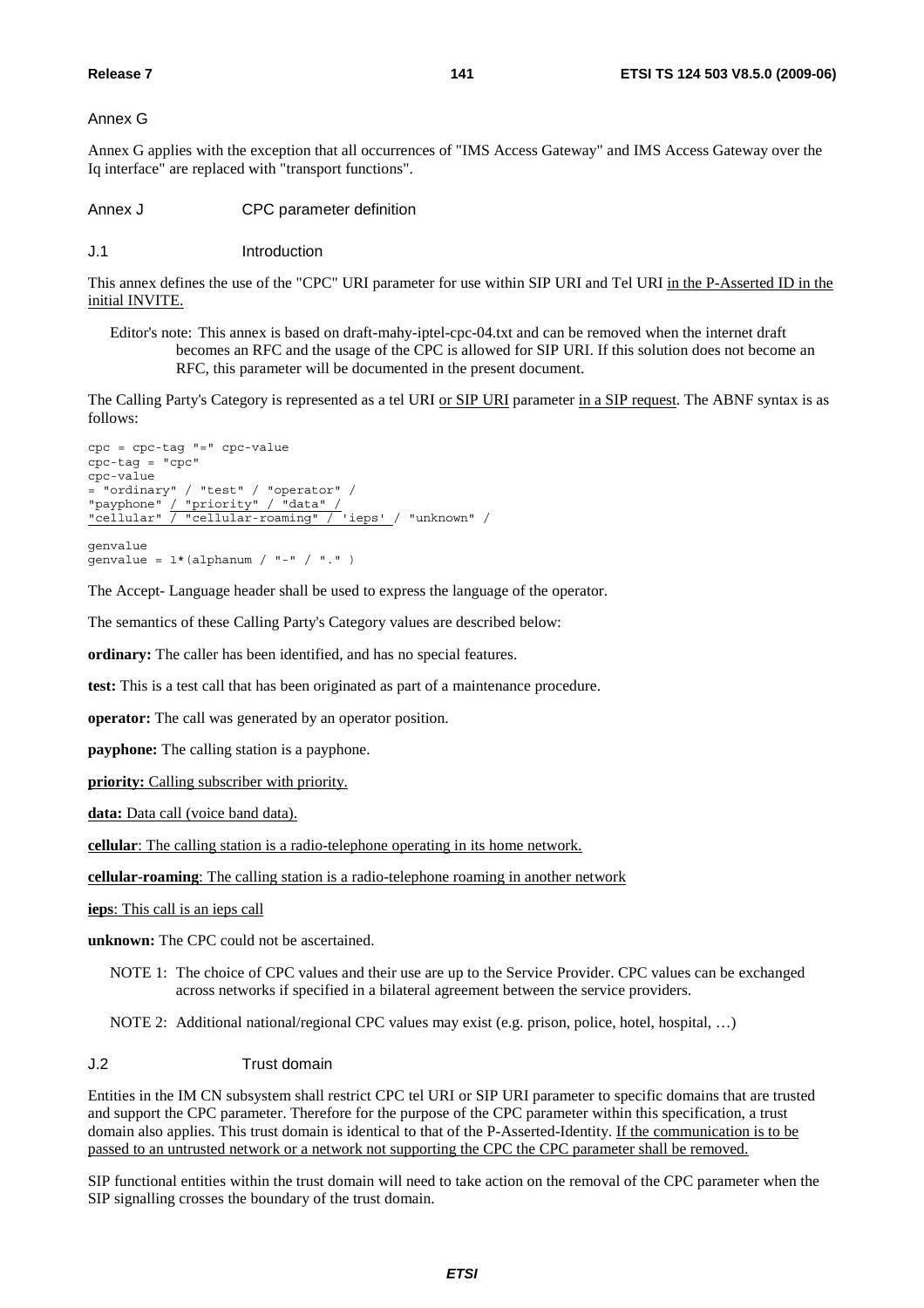## J.9A Procedures at the S-CCF at the terminating network

The S-CCF at the terminating network shall delete any CPC parameter in each initial request for a dialog or a request for a standalone transaction in the tel URI or SIP URI of the P-Asserted-Identity before forwarding the request to the terminating user.

Add annex L

Annex L (normative):

SIP Digest

Editor's Note: It is FFS whether the SIP digest and TLS procedures will be documented as shown here in annex-L, or will be organized in some other manner within this specification (for example, integrated with the procedures in the main body of this specification). Therefore, this annex can be regarded as a temporary place-holder for this material.

L.1 Scope

This annex describes the procedures to support SIP digest as an additional authentication mechanism, and to support TLS as an additional signalling security mechanism between the UE and P-CSCF. SIP digest is optional to implement. When SIP digest is supported. TLS can be used as an optional security mechanism. A UE, P-CSCF, or S-CCF that implements SIP digest shall support the requirements specified in subclause L.2. A UE or P-CSCF that implements TLS shall support the requirements specified in subclause L.3.

L.2 SIP digest

L.2.1 Procedures at the UE

L.2.1.1 General

A UE that implements SIP digest shall support the procedures specified in subclause 5.1, except as noted in the subclauses of this section. When performing the procedures of this annex and the procedures in subclause 5.1, the UE shall not apply procedures related to IPsec. These procedures are distinguished by the use of the term "security association".

When using SIP digest without TLS, the UE shall populate the Contact header with the port value of an unprotected port where the UE expects to receive requests from the P-CSCF.

If SIP digest is used without TLS, the UE shall not include RFC 3329 [48] headers in any SIP messages.

L.2.1.2 Registration

L.2.1.2.1 Initial REGISTER

When performing SIP digest, the procedures of subclause 5.1.1.2 apply with the following differences.

The UE shall use the locally available public user identity, the private user identity, and the domain name to be used in the Request-URI in the registration. The method whereby the public user identity and private user identity are made available to the UE is outside the scope of this document (e.g. a public user identity could be input by the end user).

For SIP digest, if the UE is configured not to use TLS, the UE shall not establish a TLS session toward the P-CSCF.

L.2.1.2.2 Subscription to the registration-state event package

When performing SIP digest, the procedures of subclause 5.1.1.3 apply with the following differences.

When using SIP digest without TLS, the UE shall populate the Contact header of the SUBSCRIBE request with the port value of an unprotected port where the UE expects to receive subsequent mid-dialog requests.

L.2.1.2.3 User-initiated reregistration and registration of an additional public user identity

When performing SIP digest, the procedures of subclause 5.1.1.4 apply with the following differences.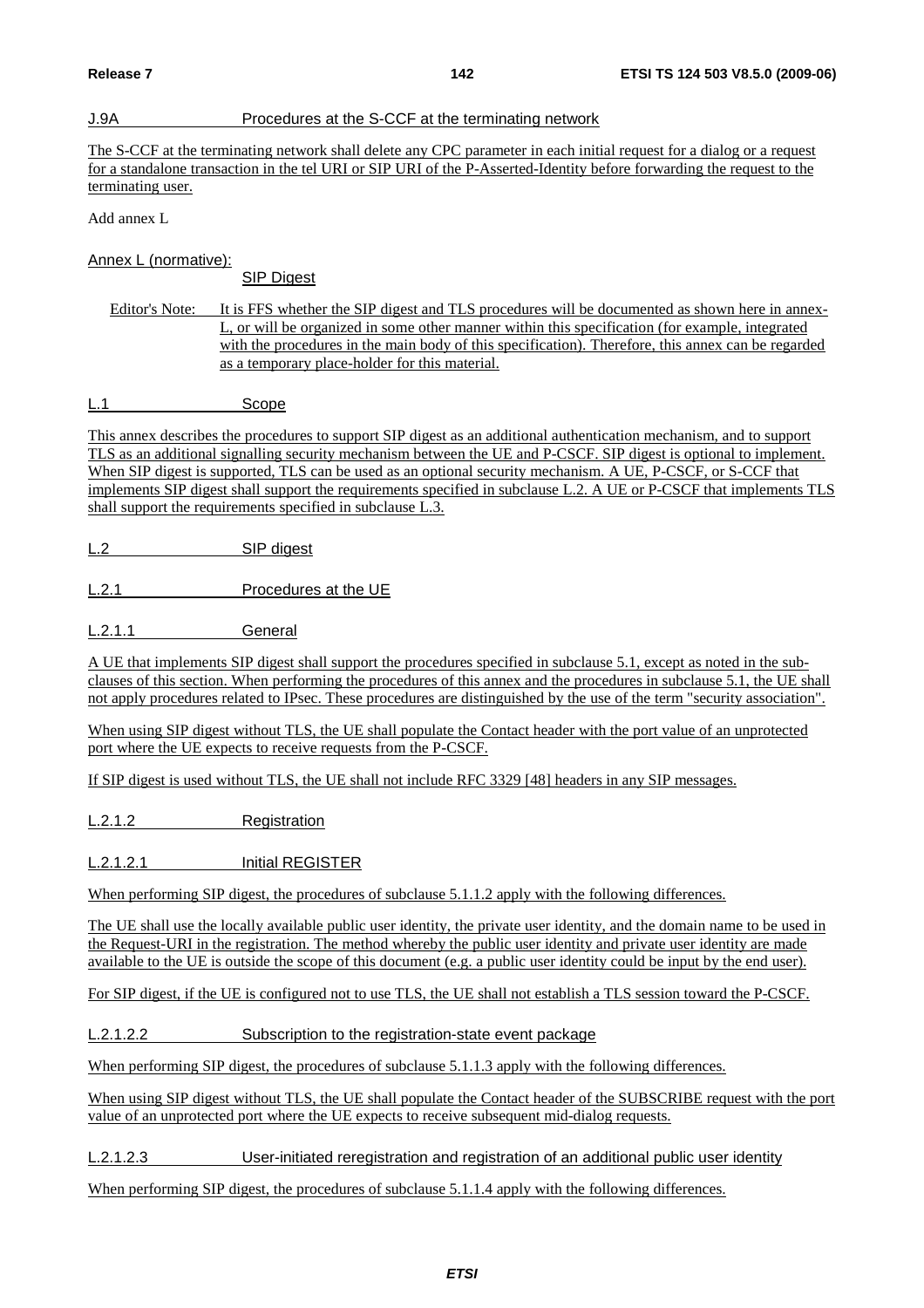On sending a REGISTER request that does not contain a challenge response, the UE shall populate the nonce directive with the empty value.

When using SIP digest without TLS, the UE shall populate the Contact header of the REGISTER request with the port value of an unprotected port where the UE expects to receive subsequent requests.

When using SIP digest without TLS, the UE shall populate the Via header of the REGISTER request with the port value of an unprotected port where the UE expects to receive responses to the request.

L.2.1.2.4 General Authentication

When performing SIP digest, the procedures in subclause 5.1.1.5.1 apply with the following differences.

On receiving a 401 (Unauthorized) response to the REGISTER request, and where the algorithm parameter is MD5, the UE shall extract the digest-challenge parameters as indicated in RFC 2617 [21] from the WWW-Authenticate header. The UE shall calculate digest-response parameters as indicated in RFC 2617 [21]. The UE shall send another REGISTER request containing an Authorization header containing a challenge response. If SIP digest is used without TLS, the UE shall not include RFC 3329 [48] headers with this REGISTER.

On receiving the 200 (OK) response for the REGISTER request, if the algorithm parameter in the Authentication-Info header is MD5, the UE shall authenticate the S-CCF using the "response-auth" directive in the Authentication-Info header as described in RFC 2617 [21].

On receiving a 403 (Forbidden) response, the UE shall consider the registration to have failed. If performing SIP digest with TLS, the UE should send an initial REGISTER according to the procedure specified in subclause 5.1.1.2 if the UE considers the TLS session to be no longer active at the P-CSCF.

L.2.1.2.5 User-initiated deregistration

When performing SIP digest, the procedures in subclause 5.1.1.6 apply with the following differences.

On sending a REGISTER request, the UE shall populate the nonce directive with the empty value.

When using SIP digest without TLS, the UE shall populate the Contact header of the REGISTER request with the port value of an unprotected port where the UE expects to receive subsequent mid-dialog requests.

When using SIP digest without TLS, the UE shall populate the Via header of the REGISTER request with the port value of an unprotected port where the UE expects to receive responses to the request.

L.2.1.3 Generic procedures applicable to all methods excluding the REGISTER method

When performing SIP digest, the procedures in subclause 5.1.2A and subclause 5.1.3 apply with the following differences.

When using SIP digest without TLS, if the UE does not support GRUU the UE shall populate the Contact header of the request with the port value of an unprotected port where the UE expects to receive subsequent mid-dialog requests.

When using SIP digest without TLS, the UE shall populate the Via header of the request with the port value of an unprotected port where the UE expects to receive responses to the request.

Upon receiving a 407 (Proxy Authentication Required) response to an initial request, the originating UE shall:

- extract the digest-challenge parameters as indicated in RFC 2617 [21] from the Proxy-Authenticate header field;
- calculate the response as described in RFC 2617 [21]; and
- send a new request containing a Proxy-Authorization header in which the header fields are populated as defined in RFC 2617 [21] using the calculated response.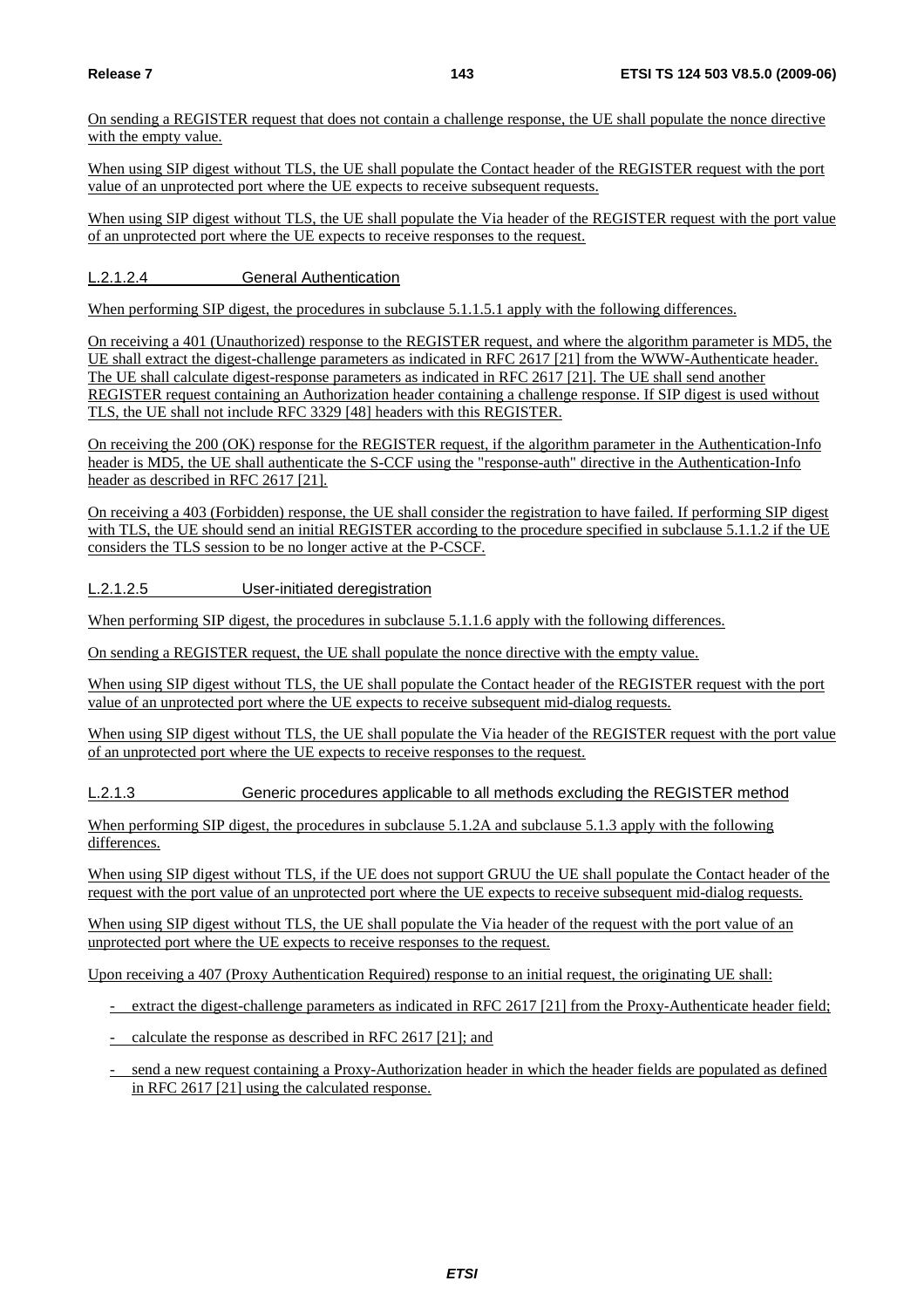## L.2.2 Procedures at the P-CSCF

L.2.2.1 General

A P-CSCF that implements SIP digest with or without TLS shall support the procedures specified in subclause 5.2, except as noted in the subclauses of this subclause. When performing the procedures of this annex and the procedures in subclause 5.2, the P-CSCF shall not apply procedures related to IPsec. These procedures are distinguished by the use of the term "security association".

For SIP digest authentication, the P-CSCF can be configured to have TLS required or disabled:

- if TLS is required, the P-CSCF shall require the establishment of a TLS session from all SIP digest UEs, in order to access IMS subsequent to registration; or
- if TLS is disabled, the P-CSCF shall not allow the establishment of a TLS session from any UE.
- NOTE: The mechanism to configure the P-CSCF to have TLS required or disabled is outside the scope of this specification.

If SIP digest is used without TLS, the P-CSCF shall discard any SIP messages received outside of the registration and authentication procedures that do not map to an existing IP association as defined in subclause L.2.2.2.

L.2.2.2 Registration

When performing SIP digest, the procedures in subclause 5.2.2 apply with the following differences.

When not applying TLS, the P-CSCF shall not include RFC 3329 [48] headers in registration messages towards the UE.

When the P-CSCF receives a REGISTER request from the UE, the P-CSCF shall:

1) replacing step 4, if SIP digest is used without TLS, the P-CSCF shall not include the integrity-protected parameter.

When the P-CSCF receives a 200 (OK) response to a REGISTER request and the value of the Expires header field and/or expires parameter in the Contact header is different than zero, then the P-CSCF shall:

- in addition to the procedures in step 3, create an IP association by storing and associating the UE's packet source IP address along with the "sent-by" parameter of the Via header, cf. RFC 3261 [26], of the REGISTER message with the private user identity and all the successfully registered public user identities related to that private user identity. If draft-ietf-sip-outbound [92] is used then the P-CSCF shall also include the UE's packet source port of the REGISTER message as part of the IP association; and
- replacing step 9: if SIP digest is used without TLS, send the 200 (OK) response to the UE unprotected as defined in clause 4 of RFC 3581 [56A];
- L.2.2.3 Requests initiated by the UE

When performing SIP digest, the procedures in subclause 5.2.6.3 apply with the following differences.

When the P-CSCF receives from the UE an initial request for a dialog or a request for a standalone transaction, and the request contains a P-Preferred-Identity header that does not match one of the registered public user identities mapped to the IP association, or does not contain a P-Preferred-Identity header, the P-CSCF shall identify the initiator of the request by a default public user identity. If there is more than one default public user identity available, the P-CSCF shall randomly select one of them.

When the P-CSCF receives any 1xx or 2xx response to an initial request for a dialog, the P-CSCF shall:

- if SIP digest is used without TLS, in the response rewrite its own Record Route entry to its own SIP URI that contains an unprotected server port number where the P-CSCF expects subsequent requests from the UE.
- L.2.2.4 Requests terminated by the UE

When performing SIP digest, the procedures in subclause 5.2.6.4 apply with the following differences.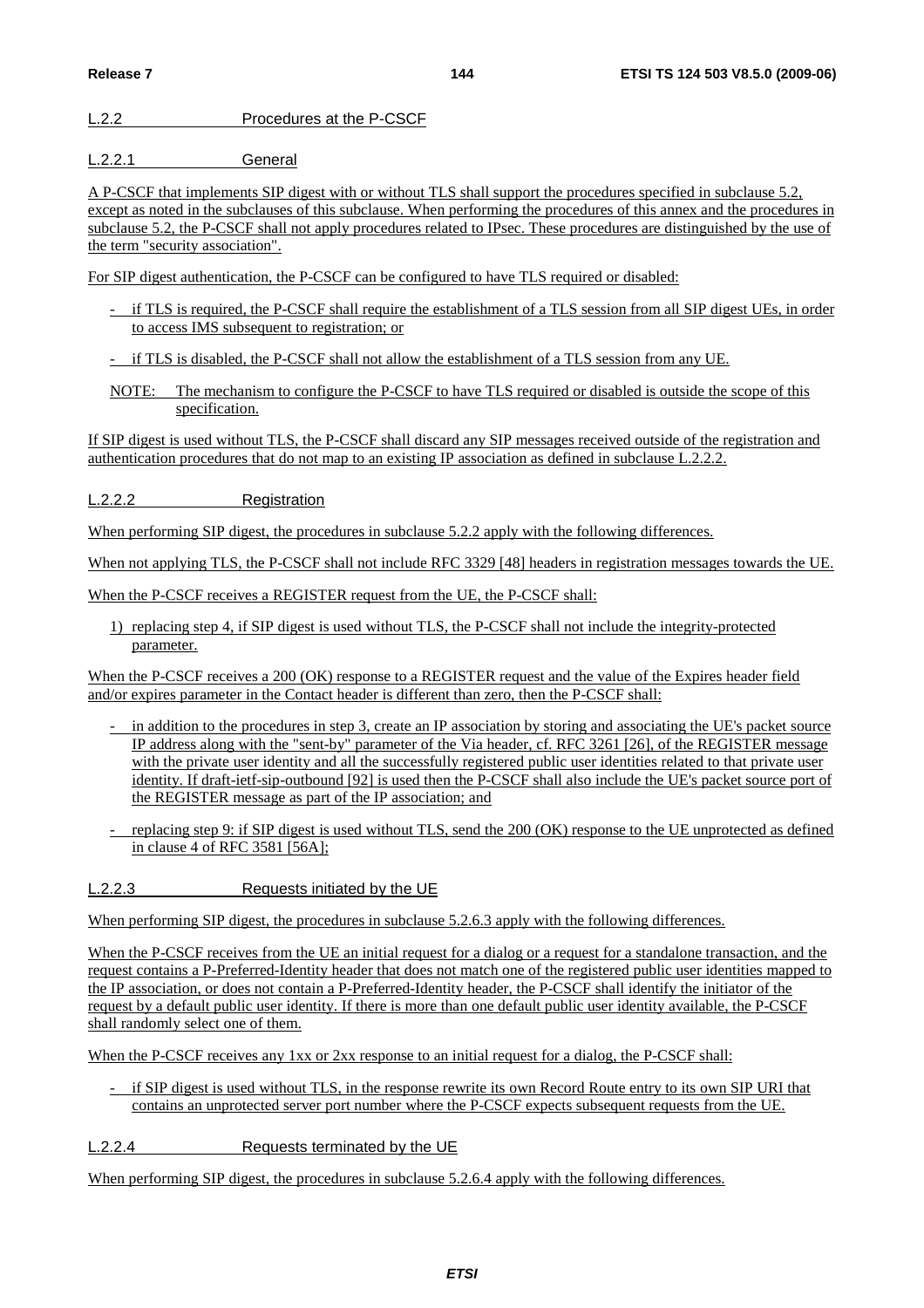When the P-CSCF receives, destined for the UE, an initial request for a dialog or a target refresh request for a dialog, and SIP digest is used without TLS, prior to forwarding the request, the P-CSCF shall:

- when adding its own SIP URI to the top of the list of Record-Route headers and saving the list, build the P-CSCF URI in a format that contains an unprotected server port number where the P-CSCF expects subsequent requests from the UE; and
- when adding its own address to the top of the received list of Via headers and saving the list, build the P-CSCF Via header entry in a format that contains an unprotected server port number where the P-CSCF expects responses to the current request from the UE.

When the P-CSCF receives, destined for the UE, a request for a standalone transaction, or a request for an unknown method (that does not relate to an existing dialog), or a response to this request and SIP digest is used without TLS, prior to forwarding the request, the P-CSCF shall:

when adding its own address to the top of the received list of Via headers and saving the list, build the P-CSCF Via header entry in a format that contains an unprotected server port number where the P-CSCF expects responses to the current request from the UE.

L.2.2.5 General emergency services

When performing SIP digest procedures without TLS, the procedures in subclause 5.2.10.1 apply with the following differences.

- NOTE: If only emergency setup from registered users is allowed, a request from an unregistered user is ignored since it is received outside of the IP association.
- L.2.3 Procedures at the S-CCF
- L.2.3.1 **Initial registration and user-initiated reregistration**
- L.2.3.1.1 Unprotected REGISTER

When performing SIP digest, the procedures in subclause 5.4.1.2.1 apply with the following differences.

If the S-CCF receives a REGISTER request with a non-empty response parameter in the Authorization header, the S-CCF shall follow the protected REGISTER procedures as described in subclause 5.4.1.2.2.

NOTE: When SIP digest is used without TLS, the "integrity-protected" parameter can not be used to differentiate between an initial REGISTER or a protected REGISTER.

Upon receipt of a REGISTER request without an "integrity-protected" parameter or an "integrity-protected" parameter with the value "tls-yes", which is not for an already registered public user identity linked to the same private user identity, the S-CCF shall:

- 1) in Step 5, challenge the user by generating a 401 (Unauthorized) response for the received REGISTER request, including a WWW-Authenticate header as defined in RFC 2617 [21], which transports:
	- a protection domain in the realm field;
	- a domain field;
	- a nonce field;
	- an algorithm field; if the algorithm value is not provided in the authentication vector, it shall have the value "MD5"; and
	- a qop field; if the qop value is not provided in the authentication vector, it shall contain the value "auth".

NOTE: This specification does not make any assumption on which network entity generates the nonce.

- L.2.3.1.2 Protected REGISTER
- When performing SIP digest, the procedures in subclause 5.4.1.2.2 apply with the following differences.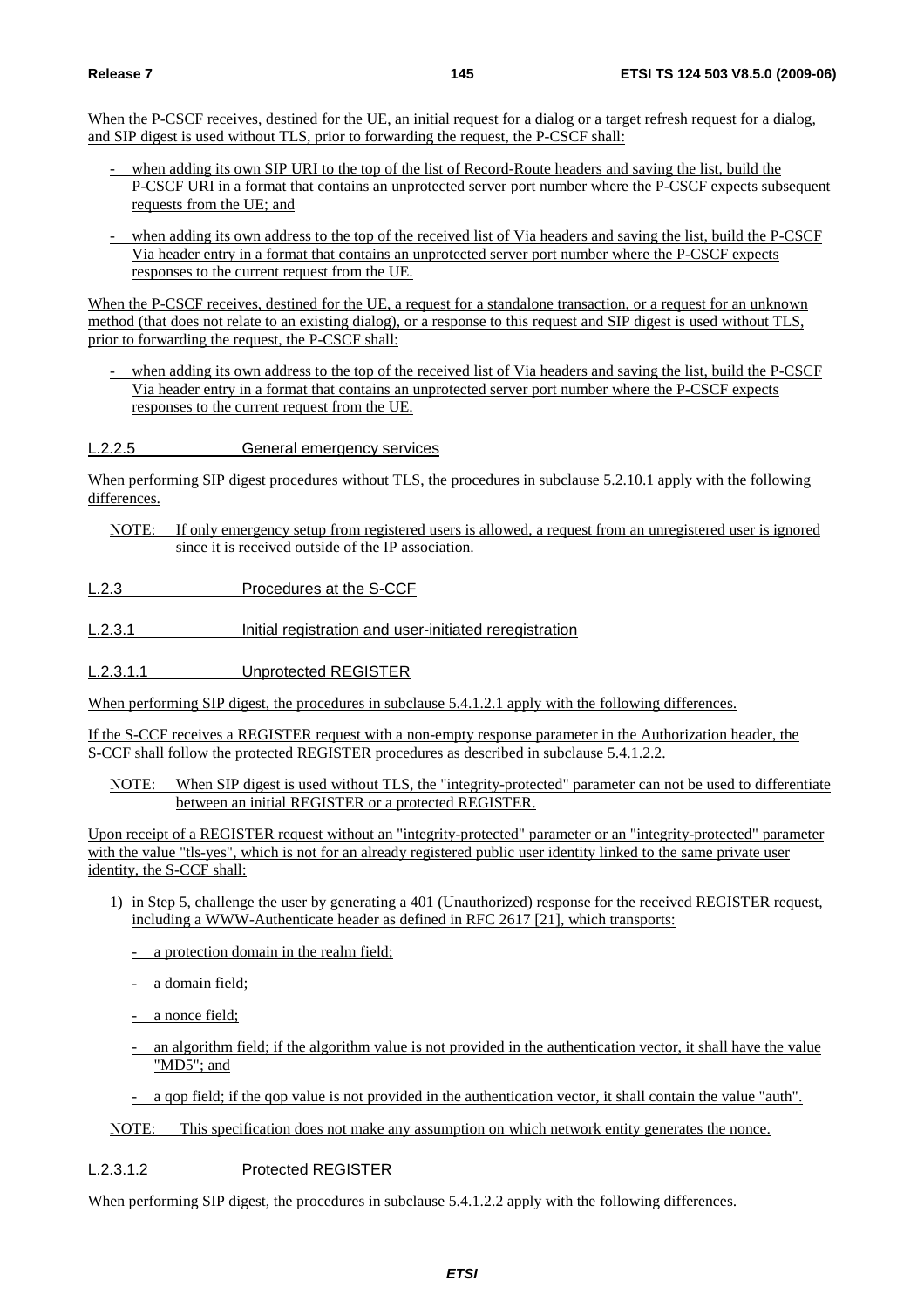Upon receipt of a REGISTER request with the "integrity-protected" parameter in the Authorization header set to "tlsyes", or for SIP digest authentication without TLS, with a non-empty response parameter in the Authorization header, the S-CCF shall identify the user by the public user identity as received in the To header and the private user identity as received in the Authorization header of the REGISTER request, and:

In the case that a timer reg-await-auth is running for this user the S-CCF shall:

1) in Step 3, in the case the algorithm is MD5, check the following additional fields:

- a realm field matching the realm field in the authentication challenge;
- nonce field matching the nonce field in the authentication challenge;
- a digest-uri matching the SIP Request URI;
- a cnonce field; and
- a nonce-count field.

 The S-CCF shall only proceed with the following steps in this paragraph if the authentication challenge response was included:

2) in Step 4, check whether the received authentication challenge response and the expected authentication challenge response match. The expected response is calculated by the S-CCF as described in RFC 2617 [21] using the  $H(A1)$  value provided by the HSS;

When creating a 200 (OK) for the REGISTER request, the S-CCF shall store the nonce-count value in the received REGISTER request and include an Authentication-Info header containing the fields described in RFC 2617 [21] as follows:

- a nextnonce field if the S-CCF requires a new nonce for subsequent authentication responses from the UE;
- a message-qop field matching the qop in Authorization header sent by the UE;
- a response-auth field with a response-digest calculated as described in RFC 2617 [21];
- a cnonce field matching the cnonce in the Authorization header sent by the UE; and
- a nonce-count field matching the nonce-count in the Authorization header sent by the UE.

#### L.2.3.1.3 Abnormal cases

When performing SIP digest, the procedures in subclause 5.4.1.2.3 apply with the following differences.

In the case that the REGISTER request, that contains the authentication challenge response from the UE does not match with the expected REGISTER request (e.g. wrong Call-Id or authentication challenge response) and the request has the "integrity-protected" parameter in the Authorization header set to "tls-yes" or contains no "integrity-protected" parameter, the S-CCF shall do one of the following:

- send a 403 (Forbidden) response to the UE. The S CSCF shall consider this authentication attempt as failed. The S-CCF shall not update the registration state of the subscriber; or
- rechallenge the user by issuing a 401 (Unauthorized) response including a challenge as per procedures described in subclause 5.4.1.2.1 starting at step 6).

NOTE: If the UE was registered before, it stays registered until the registration expiration time expires.

In the case that the REGISTER request from the UE contains an invalid nonce with a valid challenge response for that nonce (indicating that the client knows the correct username/password), or when the nonce-count value sent by the UE is not the expected value, the S-CCF shall:

send a 401 (Unauthorized) response to initiate a further authentication attempt with a fresh nonce and the stale parameter set to true.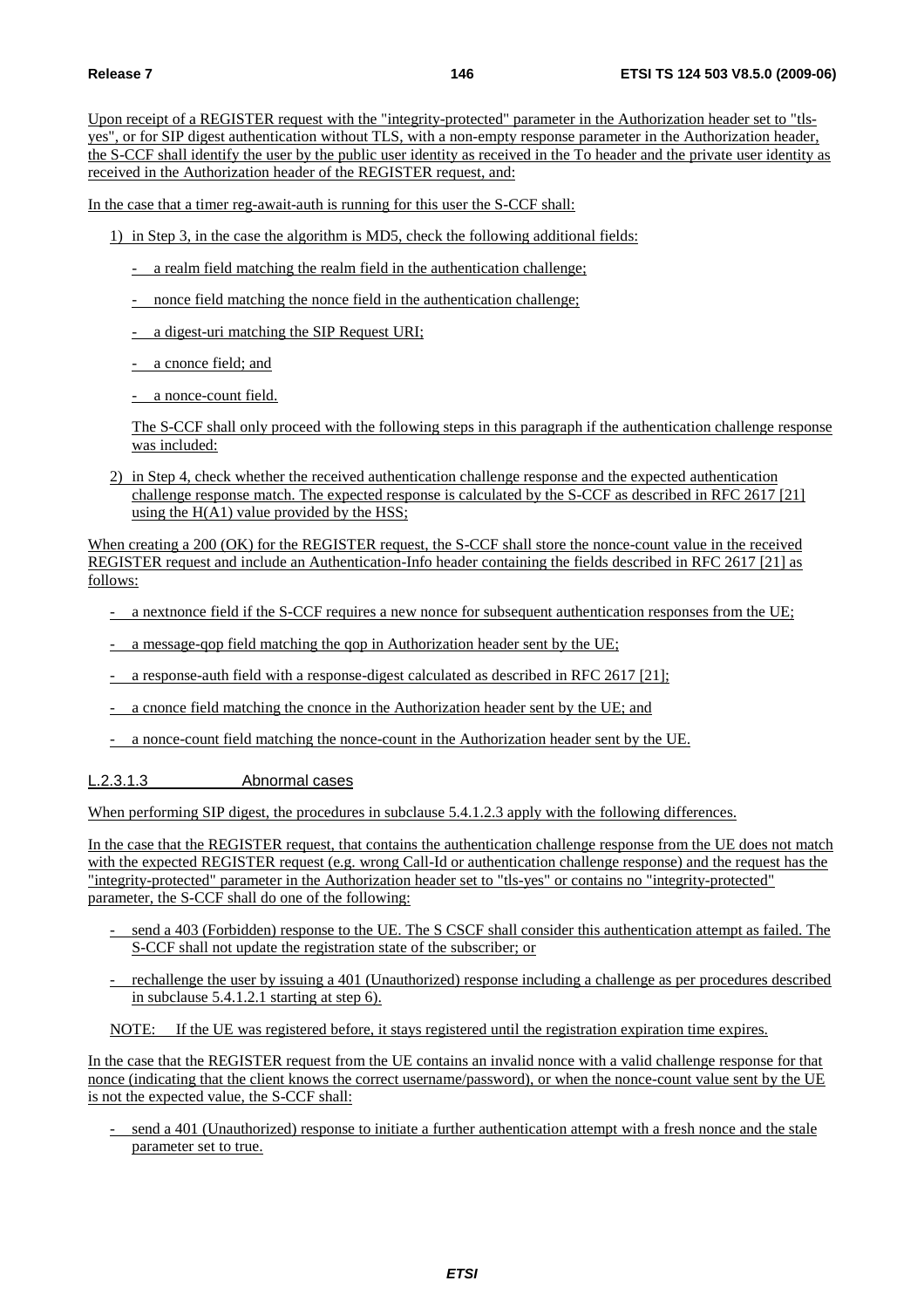### L.2.3.2 User-initiated deregistration

When performing SIP digest, the procedures in subclause 5.4.1.4 apply with the following differences.

When the S-CCF receives a REGISTER request with the Expires header field containing the value zero, the S-CCF shall:

- check whether the "integrity-protected" parameter in the Authorization header field set to "yes" or "tls-yes", indicating that the REGISTER request was received integrity protected. If the "integrity-protected" parameter is not present the S-CCF shall ensure authentication is performed as described in subclause 5.4.1.2.1 (and consequently subclause 5.4.1.2.2) if local policy requires. The S-CCF shall only proceed with the following steps if the "integrity-protected" parameter is set to "yes", "tls-yes", or the required authentication is successfully performed if required by local policy.

#### L.2.3.3 General treatment for all dialogs and standalone transactions excluding requests terminated by the S-CCF

When performing SIP digest, the procedures in subclause 5.4.3 apply with the following differences.

When the S-CCF receives from the served user an initial request for a dialog or a request for a standalone transaction, the S-CCF may perform the steps in subclause L.2.3.4 to challenge the request based on local policy.

L.2.3.4 General authentication procedures for all SIP request methods initiated by the UE excluding REGISTER

L.2.3.4.1 General

When the S-CCF receives from the UE a request (excluding REGISTER), the S-CCF may perform the following steps if authentication of SIP request methods initiated by the UE excluding REGISTER is desired:

1) The S-CCF shall identify the user by the public user identity as received in the P-Asserted-Identity header.

- 2) If the public user identity does not match one of the registered public user identities, and the public user identity does not match one of the registered wildcarded public user identities, the S-CCF may reject the request with a 400 (Bad Request) response or silently discard the request.
- 3) If the request does not contain a Proxy-Authorization header or the Proxy-Authorization header does not contain a digest response, the S-CCF shall:
	- a) challenge the user by generating a 407 (Proxy Authentication Required) response for the received request, including a Proxy-Authenticate header as defined in RFC 2617 [21], which includes:
		- a protection domain in the realm field;
		- a domain field;
		- a nonce field;
		- an algorithm field; if the algorithm value is not provided in the authentication vector, it shall have the value "MD5"; and
		- a gop field; if the gop value is not provided in the authentication vector, it shall have the value "auth".

Editor's Note: It is FFS which entity generates the nonce.

b) send the so generated 407 (Proxy Authentication Required) response towards the UE; and

- c) retain the nonce and initialize the corresponding nonce count to a value of 1.
- 4) If the request contains a Proxy-Authorization header, the S-CCF shall:

a) check whether the Proxy-Authorization header contains:

- the private user identity of the user in the username field;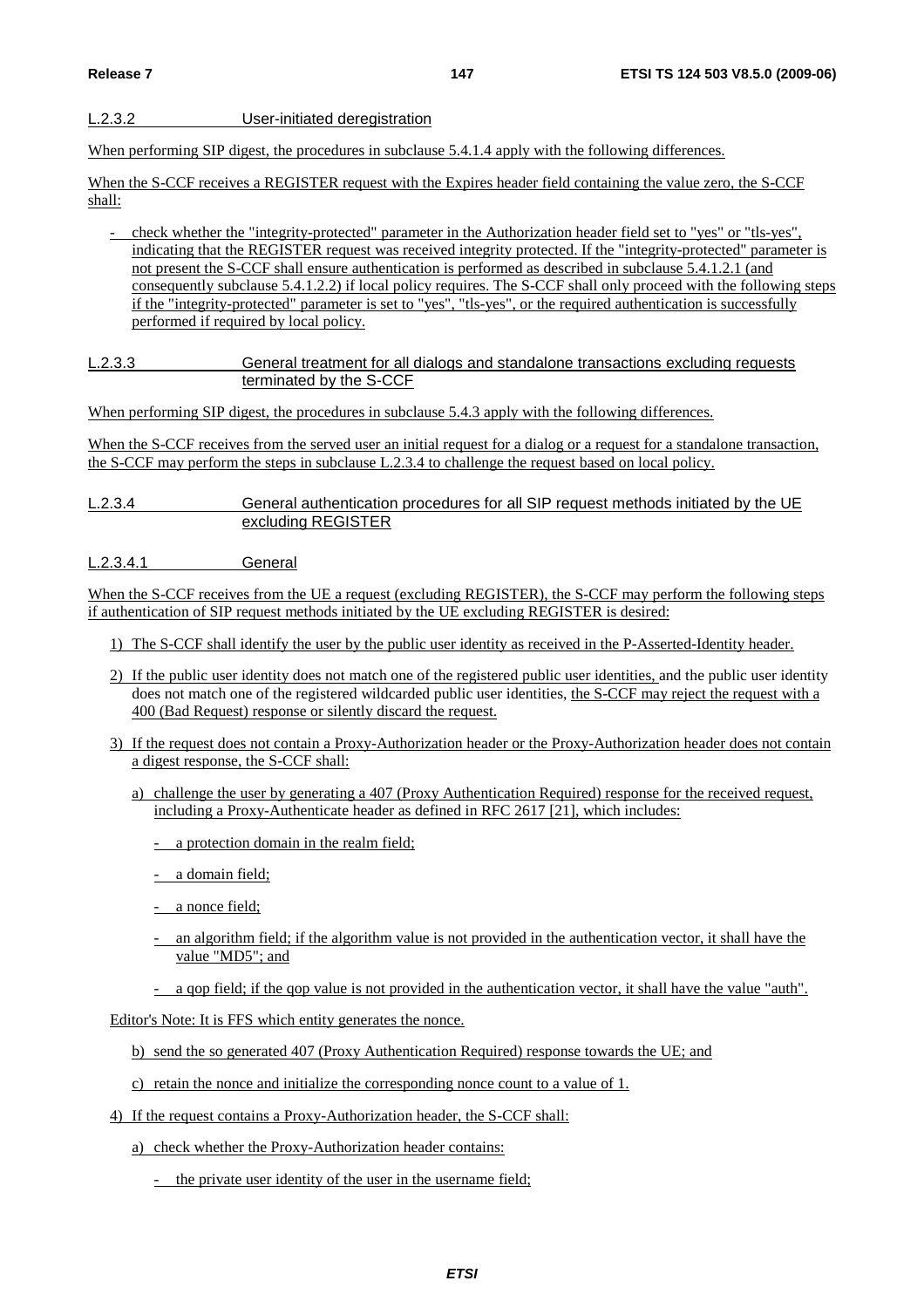- an algorithm field which matches the algorithm field in the authentication challenge (i.e. MD5);
- a response field with the authentication challenge response;
- a realm field matching the realm field in the authentication challenge;
- nonce field matching the expected nonce from either a recent authentication challenge or a more recent nextnonce sent in an Authentication-Info header;
- a digest-uri matching the SIP Request URI;
- a cnonce field; and
- a nonce-count field with a value that equals the nonce-count expected by the S-CCF. The S-CCF may choose to accept a nonce-count which is greater than the expected nonce-count only if the S-CCF uses this nonce-count once authentication is successful (and increments it for any subsequent authentication responses).
- If any of the above checks do not succeed, the S-CCF shall proceed as described in subclause L.2.3.4.2, and skip the remainder of this procedure.
- b) check whether the received authentication challenge response and the expected authentication challenge response match. The S-CCF shall compute the expected digest response as described in RFC 2617 [21] using the H(A1) value contained within the authentication vector, and other digest parameters (i.e. nonce, cnonce, nonce-count, qop).

In the case where the digest response does not match the expected digest response calculated by the S-CCF, the S-CCF shall consider the authentication attempt as failed and do one of the following:

- 1) rechallenge the user by issuing a 407 (Proxy Authentication Required) response including a challenge as per procedures described in this subclause; or
- 2) reject the request by issuing a 403 (Forbidden) response; or
- 3) reject the request without sending a response.

In the case where the digest response matches the expected digest response calculated by the S-CCF, the S-CCF shall consider the identity of the user verified and the request authenticated.

#### L.2.3.4.2 Abnormal cases

In the case that SIP digest is used and the request from the UE contains an invalid nonce with a valid challenge response for that nonce (indicating that the client knows the correct username/password), or when the nonce-count value sent by the UE is not the expected value, or when the Authorization header does not include the correct parameters, the S-CCF shall:

- send a 407 (Proxy Authentication Required) response to initiate a further authentication attempt with a fresh nonce and the stale parameter set to true.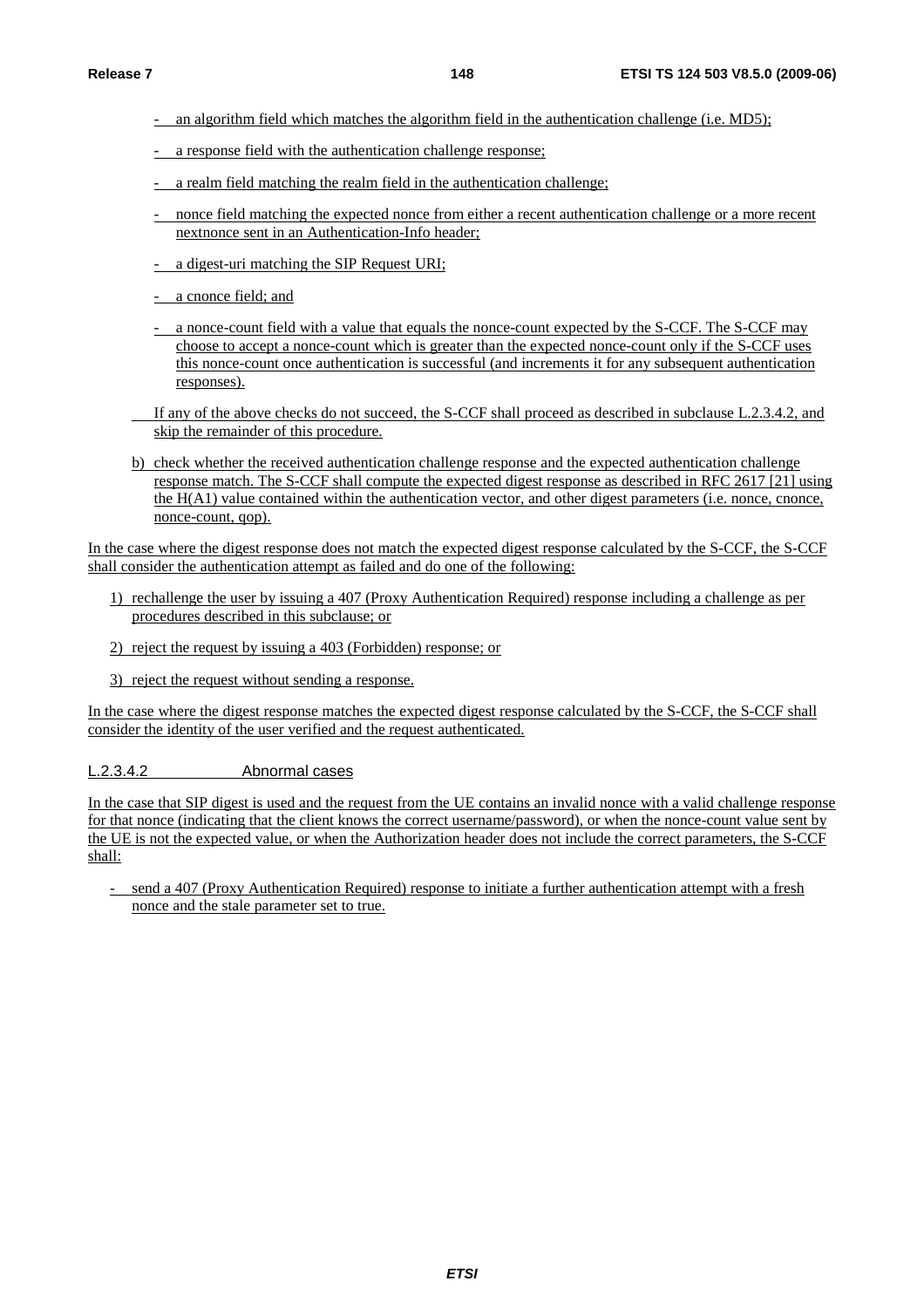# Annex ZA (informative):

- ZA.1 Void ZA.2 Void ZA.3 Void ZA.4 Void
- ZA.5 Void
- ZA.6 Void
- ZA.7 Void
- ZA.8 Void
- ZA.9 Void
- ZA.9A Void
- ZA.10 Void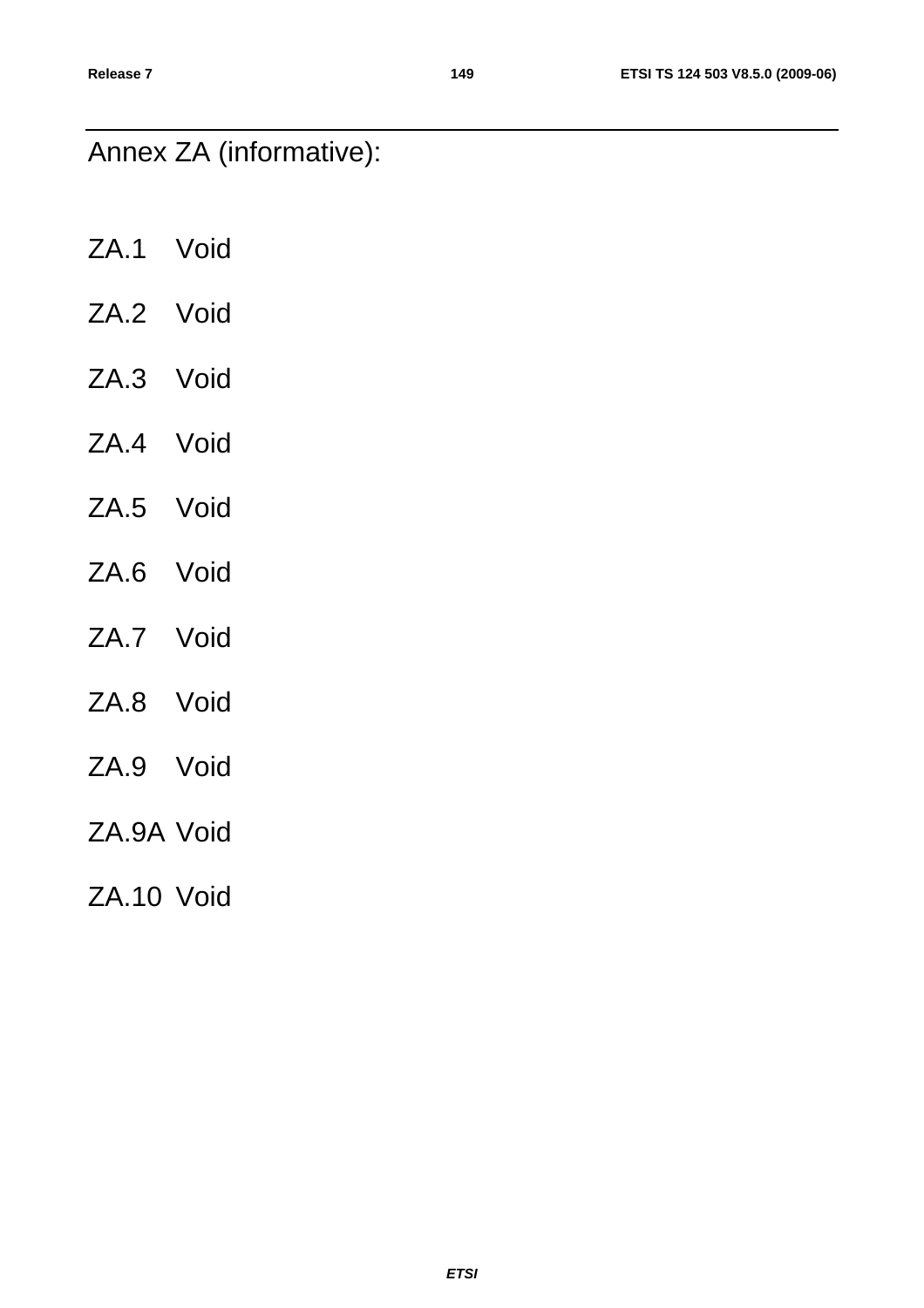# ZA.11 Extensions needed in table A.162 of ES 283 003

| <b>Item</b> | Does the implementation support                                                                                              | <b>Reference</b> | <b>RFC status</b> | <b>Profile status</b> |  |  |  |
|-------------|------------------------------------------------------------------------------------------------------------------------------|------------------|-------------------|-----------------------|--|--|--|
|             | Capabilities within main protocol                                                                                            |                  |                   |                       |  |  |  |
|             |                                                                                                                              |                  |                   |                       |  |  |  |
|             |                                                                                                                              |                  |                   |                       |  |  |  |
|             |                                                                                                                              |                  |                   |                       |  |  |  |
| <b>XX</b>   | an extension to the session initiation<br>protocol for request cpc information?                                              | [xx]             | o (note)          | <b>CXX</b>            |  |  |  |
| <b>CXX</b>  | A.3/2 OR A.3/3 OR A.3/4 OR A.3.5 OR A.3/6 OR A.3/7 OR A.3/8 THEN o ELSE n/a - -<br>cpc URI parameter                         |                  |                   |                       |  |  |  |
| NOTE:       | It has to be clarified within the draft that the cpc value belongs to the trust domain and<br>shall not be populated by UE"s |                  |                   |                       |  |  |  |

## **Table A.162: Major capabilities**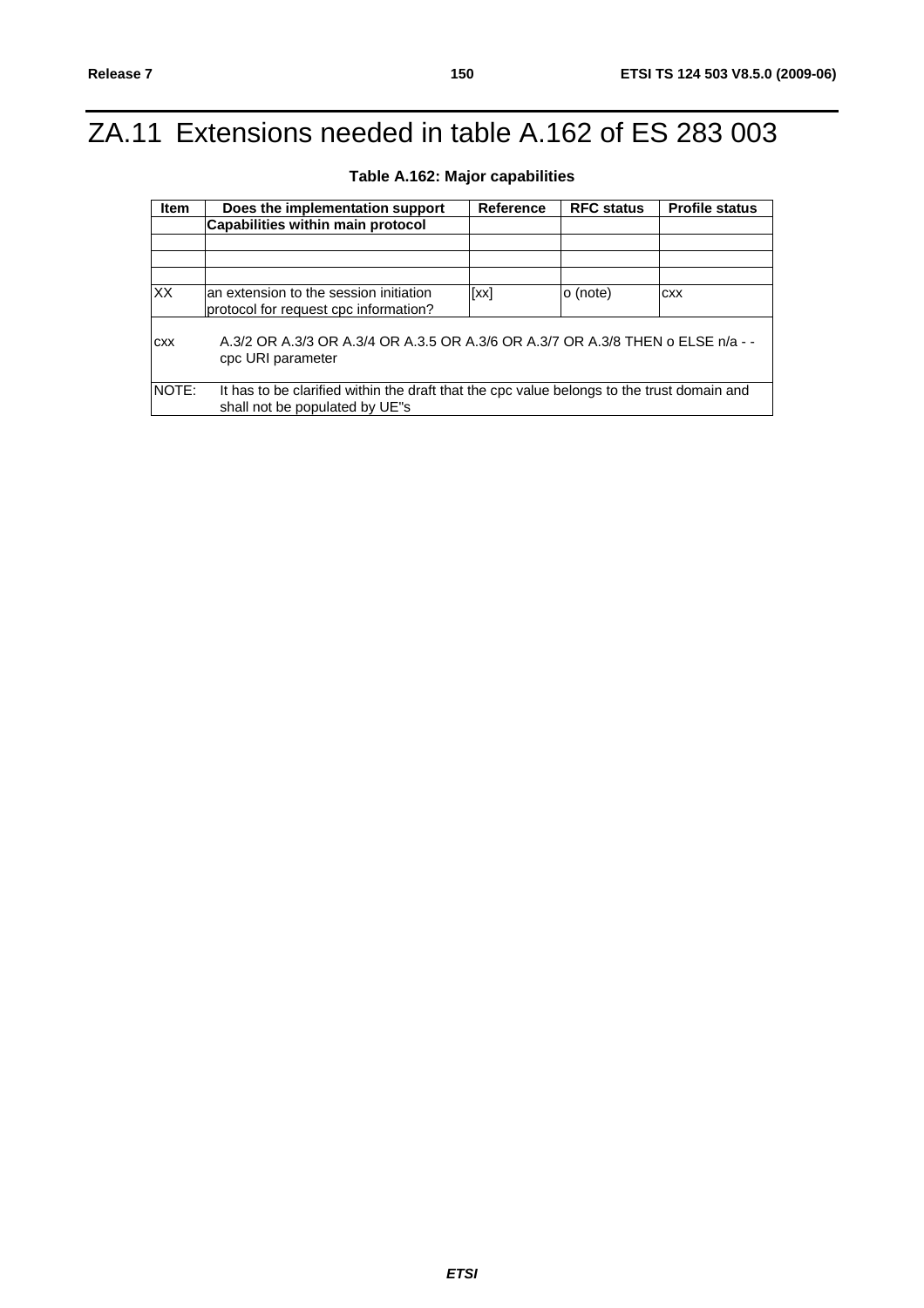# Annex ZB (informative): **Procedures**

For providing services and PSTN/ISDN interoperability it MUST be possible to include a Q.850 Cause value in Reason header field of a response.

The Reason Header is defined within RFC 3326 [34A].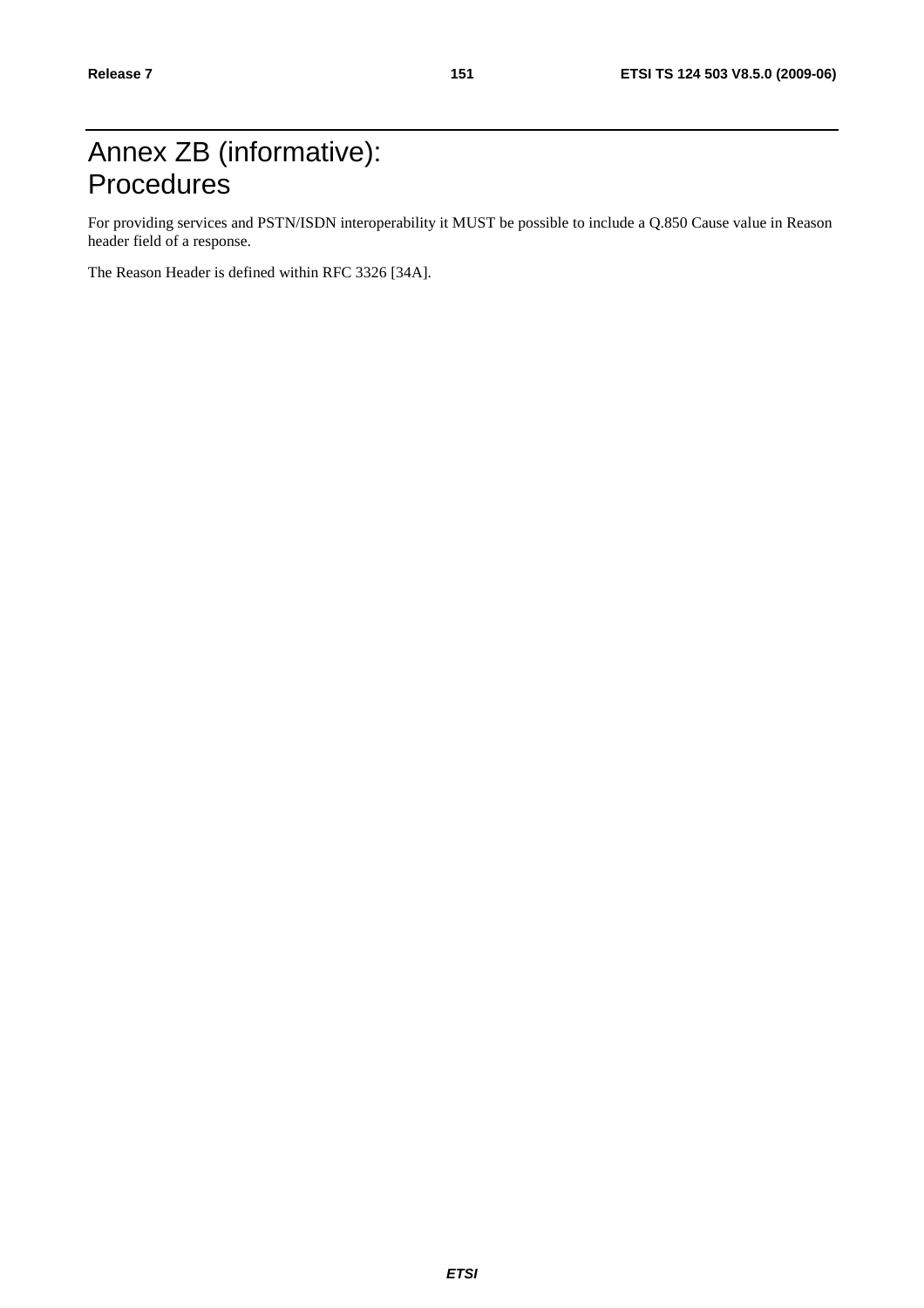## Annex ZC (normative): UUI Header Field

For the purpose of the present document annex ZC is added.

## ZC.1 Introduction

This annex defines the use of the UUI Header Field for use within SIP URI and Tel URI.

Editor's note: This annex is based on draft-johnston-sipping-cc-uui-02.txt and can be removed when the internet draft becomes an RFC and the usage of the UUI is allowed for SIP Methods and Responses. If this solution does not become an RFC, this parameter will be documented in the present document.

The UUI is represented header field parameter in a SIP request or response as described as follows.

The ABNF syntax is as follows:

The User-to-User header field can be present in INVITE requests and

responses only and in BYE requests and responses.

The following syntax specification uses the augmented Backus-Naur

Form (BNF) as described in RFC 2234 and extends RFC 3261.

| UUI       | = "User-to-User" HCOLON uuidata * (SEMI uui-param) |  |
|-----------|----------------------------------------------------|--|
| uuidata   | = token                                            |  |
| uui-param | $=$ enc-param   generic-param                      |  |
| enc-param | $=$ "encoding=" ("hex"   token)                    |  |

 The only defined parameter for the User-to-User header field is the encoding parameter. "encoding=hex" is used to indicate that the UUI information is encoded as hex digits. Other encoding methods may also be standardized.

## ZC.2 Procedures at the terminating network

The UUI Header Field is a transparent field including information sent end to end. Based on operator policy the UUI header field may be deleted by the S-CCF or at the network boundary.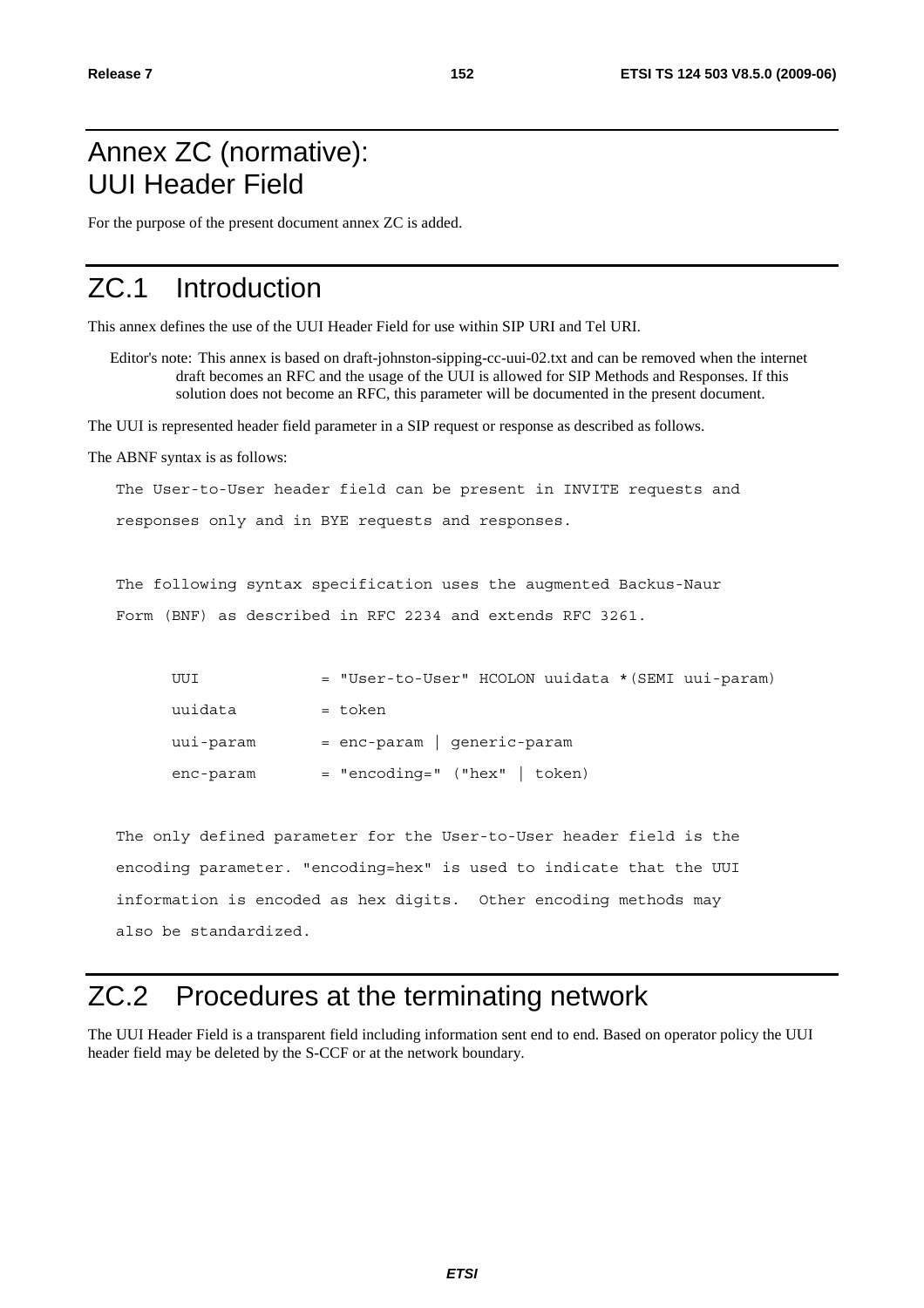# ZC.3 Extensions needed in table A.4 of ES 283 003

## **Table A.4: Major capabilities**

| <b>Item</b>     | Does the implementation support                                                                                                  | <b>Reference</b> | <b>RFC status</b> | <b>Profile status</b> |  |  |
|-----------------|----------------------------------------------------------------------------------------------------------------------------------|------------------|-------------------|-----------------------|--|--|
|                 | Capabilities within main protocol                                                                                                |                  |                   |                       |  |  |
|                 |                                                                                                                                  |                  |                   |                       |  |  |
|                 |                                                                                                                                  |                  |                   |                       |  |  |
|                 |                                                                                                                                  |                  |                   |                       |  |  |
| $\overline{XX}$ | an extension to the session initiation<br>protocol foe UUI information?                                                          | [xx]             | o (note)          | <b>CXX</b>            |  |  |
| <b>CXX</b>      | A.3/2 OR A.3/3 OR A.3/4 OR A.3.5 OR A.3/6 OR A.3/7 OR A.3/8 OR A.3/9 OR A.3/10<br>OR A.3/11 THEN o ELSE n/a - - UUI Header Field |                  |                   |                       |  |  |
| NOTE:           | It has to be clarified within the draft that the cpc value belongs to the trust domain and<br>shall not be populated by UE"s     |                  |                   |                       |  |  |

#### ZC.4 Extensions needed in table A.162 of ES 283 003

## **Table A.162: Major capabilities**

| <b>Item</b>  | Does the implementation support                                                                                                  | <b>Reference</b> | <b>RFC status</b> | <b>Profile status</b> |  |  |
|--------------|----------------------------------------------------------------------------------------------------------------------------------|------------------|-------------------|-----------------------|--|--|
|              | <b>Capabilities within main protocol</b>                                                                                         |                  |                   |                       |  |  |
|              |                                                                                                                                  |                  |                   |                       |  |  |
|              |                                                                                                                                  |                  |                   |                       |  |  |
|              |                                                                                                                                  |                  |                   |                       |  |  |
| <b>XX</b>    | lan extension to the session initiation<br>protocol for request UUI information?                                                 | [xx]             | o (note)          | <b>CXX</b>            |  |  |
| <b>CXX</b>   | A.3/2 OR A.3/3 OR A.3/4 OR A.3.5 OR A.3/6 OR A.3/7 OR A.3/8 OR A.3/9 OR A.3/10<br>OR A.3/11 THEN o ELSE n/a - - UUI Header Field |                  |                   |                       |  |  |
| <b>NOTE:</b> | It has to be clarified within the draft that the cpc value belongs to the trust domain and<br>shall not be populated by UE"s     |                  |                   |                       |  |  |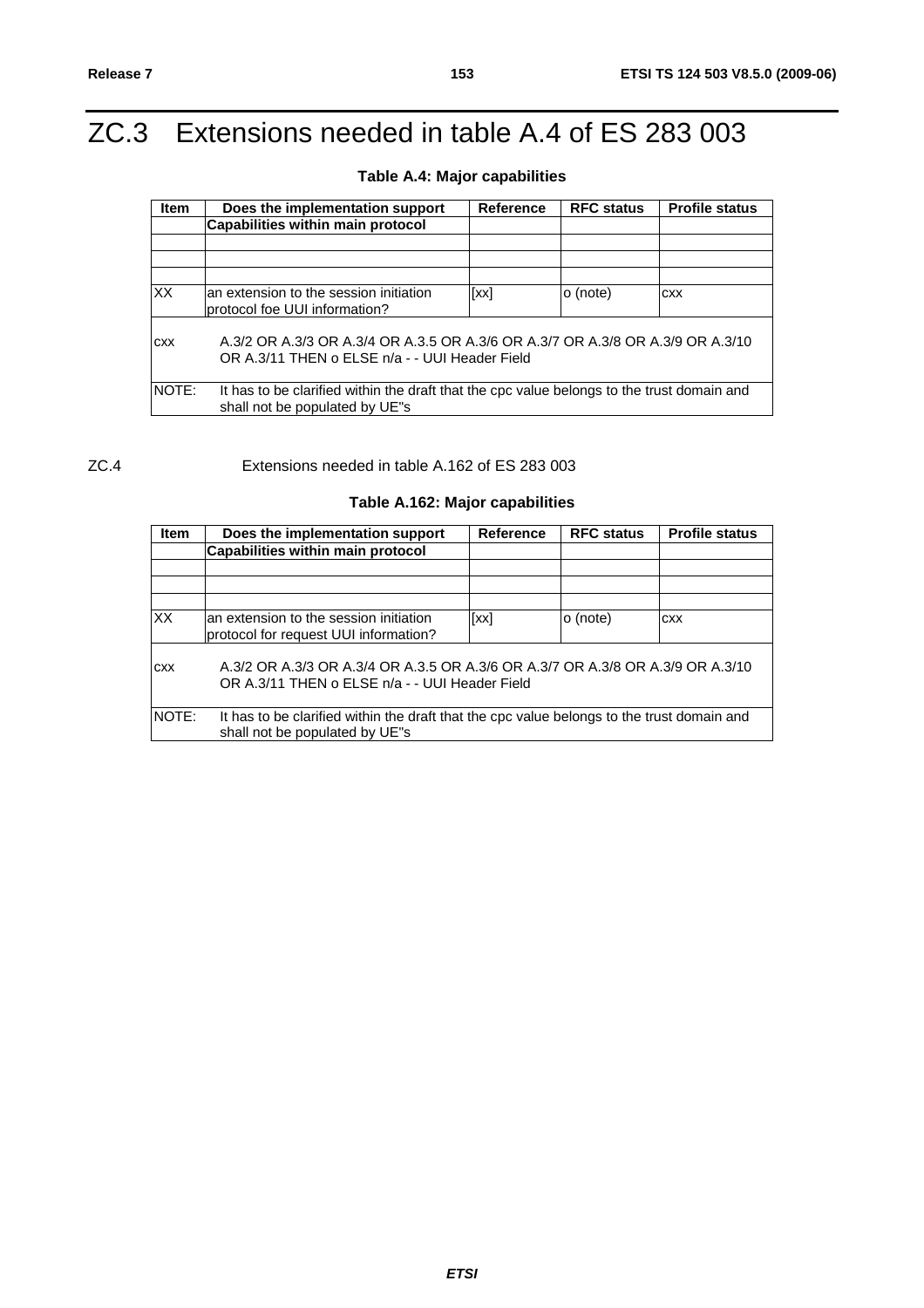## Annex ZD (normative): XML schema for PSTN

```
<?xml version="1.0" encoding="UTF-8"?>
<xs:schema xmlns:xs="http://www.w3.org/2001/XMLSchema" 
xmlns="http://uri.etsi.org/ngn/params/xml/simservs/pstn" 
xmlns:ns1="http://uri.etsi.org/ngn/params/xml/simservs/ pstn" 
targetNamespace="http://uri.etsi.org/ngn/params/xml/simservs/ pstn" 
elementFormDefault="qualified"> 
    <xs:annotation> 
        <xs:documentation>XML Schema definition for mapping of some PSTN into SIP MIME 
Bodies</xs:documentation> 
    </xs:annotation> 
    <!--Definition of simple types--> 
    <xs:simpleType name="OneBitType"> 
        <xs:restriction base="xs:string"> 
           <xs:pattern value="[0-1]"/> 
        </xs:restriction> 
   \langle x \rangles:simpleType\langle x \rangle <xs:simpleType name="TwoBitType"> 
        <xs:restriction base="xs:string"> 
          \langle x \rangle s: pattern value="[0-1][0-1]"/\rangle </xs:restriction> 
    </xs:simpleType> 
    <xs:simpleType name="ThreeBitType"> 
        <xs:restriction base="xs:string"> 
          \langle x \rangle =xs:pattern value="[0-1][0-1][0-1]"/>
        </xs:restriction> 
    </xs:simpleType> 
    <xs:simpleType name="FourBitType"> 
       <xs:restriction base="xs:string"> 
          \langle x \rangle =xs:pattern value="[0-1][0-1][0-1][0-1]"/>
        </xs:restriction> 
   \langle x \rangles:simpleType\langle x \rangle <xs:simpleType name="FiveBitType"> 
       <xs:restriction base="xs:string"> 
          \langle x \rangle =xs:pattern value="[0-1][0-1][0-1][0-1][0-1]"/>
       </xs:restriction> 
   \langle x \rangles:simpleType\langle x \rangle <xs:simpleType name="SixBitType"> 
        <xs:restriction base="xs:string"> 
           <xs:pattern value="[0-1][0-1][0-1][0-1][0-1][0-1]"/> 
        </xs:restriction> 
   \langle x \rangles:simpleType\langle x \rangle <xs:simpleType name="SevenBitType"> 
        <xs:restriction base="xs:string"> 
          \langlexs:pattern value="[0-1][0-1][0-1][0-1][0-1][0-1][0-1]"/>
        </xs:restriction> 
   \langle xs:simpleType\rangle
```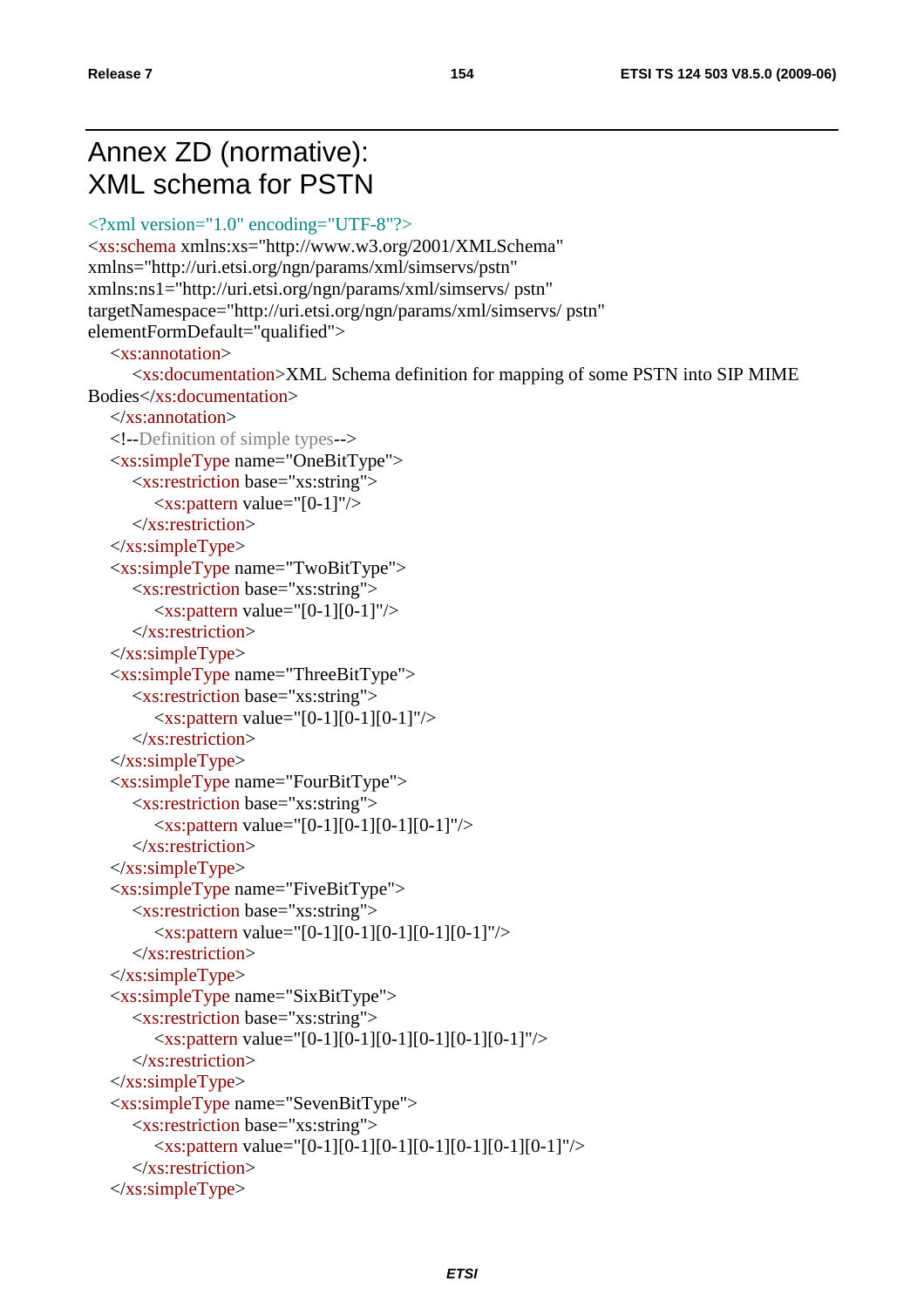```
 <!--Definition of complex types--> 
 <!--Definition of BearerCapability Octets--> 
 <xs:complexType name="BCOctet3Type"> 
    <xs:sequence> 
      <xs:element name="CodingStandard" type="TwoBitType"/> 
      <xs:element name="InformationTransferCabability" type="FiveBitType"/> 
    </xs:sequence> 
 </xs:complexType> 
 <xs:complexType name="BCOctet4Type"> 
    <xs:sequence> 
      <xs:element name="TransferMode" type="TwoBitType"/> 
      <xs:element name="InformationTransferRate" type="FiveBitType"/> 
   \langle x \ranglexs:sequence
\langle xs:complexType\rangle <xs:complexType name="BCOctet4-1Type"> 
    <xs:sequence> 
      <xs:element name="RateMultiplier" type="SevenBitType"/> 
   \langle x \ranglexs:sequence
 </xs:complexType> 
 <xs:complexType name="BCOctet5Type"> 
    <xs:sequence> 
      <xs:element name="Layer1Identification" type="TwoBitType"/> 
      <xs:element name="UserInfoLayer1Protocol" type="FiveBitType"/> 
   \langle x \ranglexs:sequence
 </xs:complexType> 
 <xs:complexType name="BCOctet5aType"> 
    <xs:sequence> 
      <xs:element name="SynchronousAsynchronous" type="OneBitType"/> 
      <xs:element name="Negotiation" type="OneBitType"/> 
      <xs:element name="UserRate" type="FiveBitType"/> 
    </xs:sequence> 
 </xs:complexType> 
 <xs:complexType name="BCOctet5bV110Type"> 
    <xs:sequence> 
      <xs:element name="IntermediateRate" type="TwoBitType"/> 
      <xs:element name="NIConTX" type="OneBitType"/> 
      <xs:element name="NIConRX" type="OneBitType"/> 
      <xs:element name="FlowControlOnTX" type="OneBitType"/> 
      <xs:element name="FlowControlOnRX" type="OneBitType"/> 
    </xs:sequence> 
 </xs:complexType> 
 <xs:complexType name="BCOctet5bV120Type"> 
    <xs:sequence> 
      <xs:element name="RateAdaptionHeader" type="OneBitType"/> 
      <xs:element name="MultipleFrameEstablishmentSupport" type="OneBitType"/> 
      <xs:element name="ModeOfOperation" type="OneBitType"/> 
      <xs:element name="LogicalLinkIdentifier" type="OneBitType"/> 
      <xs:element name="Assignor" type="OneBitType"/> 
      <xs:element name="InbandOutbandNegotiation" type="OneBitType"/> 
   \langle x \ranglexs:sequence
 </xs:complexType>
```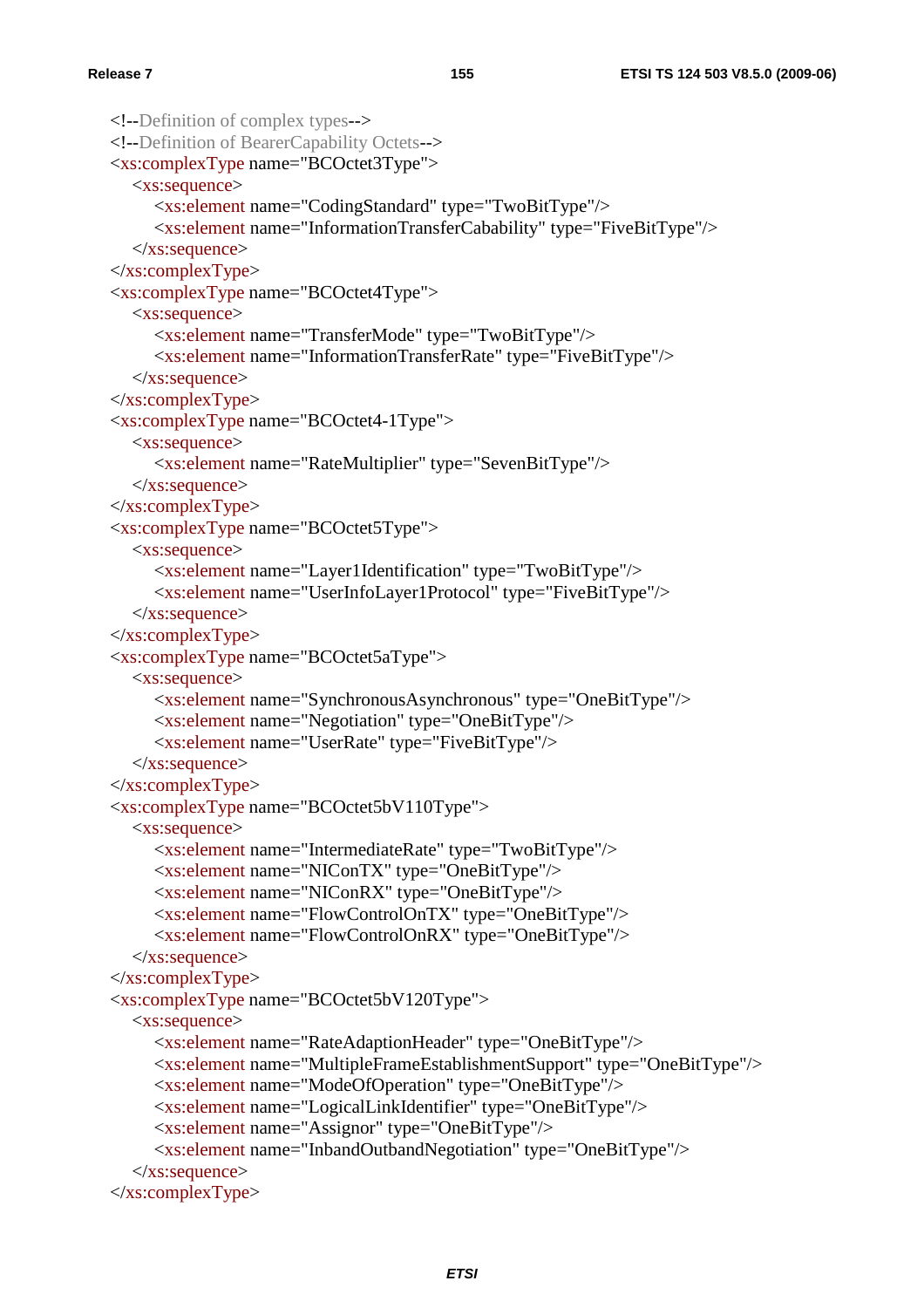```
 <xs:complexType name="BCOctet5cType"> 
    <xs:sequence> 
       <xs:element name="NumberOfStopBits" type="TwoBitType"/> 
       <xs:element name="NumberOfDataBits" type="TwoBitType"/> 
       <xs:element name="Parity" type="ThreeBitType"/> 
    </xs:sequence> 
 </xs:complexType> 
 <xs:complexType name="BCOctet5dType"> 
    <xs:sequence> 
       <xs:element name="DuplexMode" type="OneBitType"/> 
       <xs:element name="ModemType" type="SixBitType"/> 
    </xs:sequence> 
\langle xs:complexType\rangle <xs:complexType name="BCOctet6Type"> 
    <xs:sequence> 
       <xs:element name="Layer2Identification" type="TwoBitType"/> 
       <xs:element name="UserInfoLayer2Protocol" type="FiveBitType"/> 
   \langle x \ranglexs:sequence
 </xs:complexType> 
 <xs:complexType name="BCOctet7Type"> 
    <xs:sequence> 
       <xs:element name="Layer3Identification" type="TwoBitType"/> 
       <xs:element name="UserInfoLayer3Protocol" type="FiveBitType"/> 
   \langle x \rangles: sequence
 </xs:complexType> 
 <xs:complexType name="BCOctet7aType"> 
    <xs:sequence> 
       <xs:element name="AdditionalLayer3Info" type="FourBitType"/> 
   \langle x \ranglexs:sequence
\langle xs:complexType\rangle <xs:complexType name="BCOctet7bType"> 
    <xs:sequence> 
       <xs:element name="AdditionalLayer3Info" type="FourBitType"/> 
   \langle x \ranglexs:sequence
 </xs:complexType> 
 <!--Definition of High Layer Compatibility Octets--> 
 <xs:complexType name="HLOctet3Type"> 
    <xs:sequence> 
       <xs:element name="CodingStandard" type="TwoBitType"/> 
       <xs:element name="Interpretation" type="ThreeBitType"/> 
       <xs:element name="PresentationMethod" type="TwoBitType"/> 
   \langle x \ranglexs:sequence
 </xs:complexType> 
 <xs:complexType name="HLOctet4Type"> 
    <xs:sequence> 
       <xs:element name="HighLayerCharacteristics" type="SevenBitType"/> 
   \langle x \ranglexs:sequence
 </xs:complexType> 
 <xs:complexType name="HLOctet4aMaintenanceType"> 
    <xs:sequence> 
       <xs:element name="HighLayerCharacteristics" type="SevenBitType"/>
```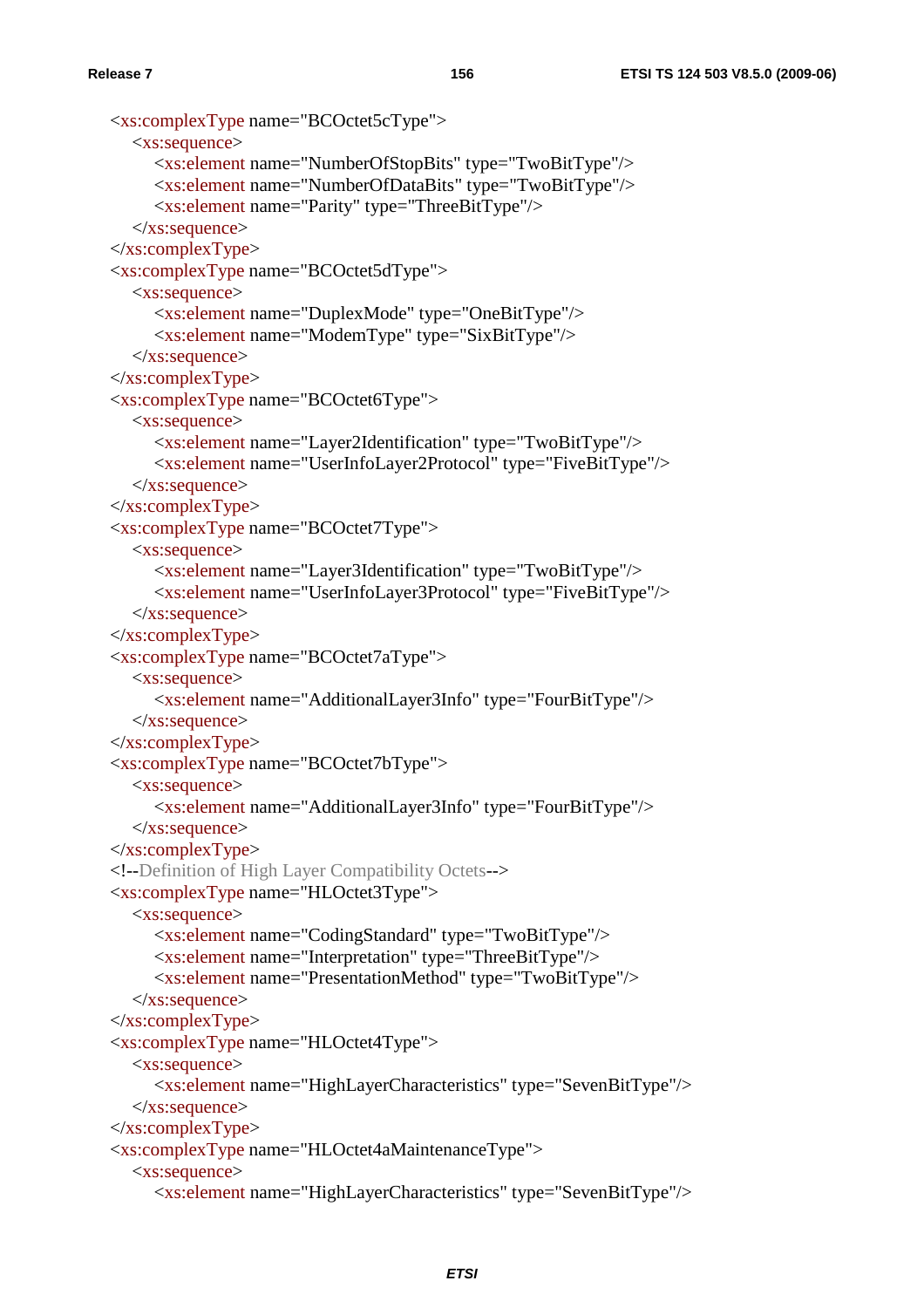```
\langle x \ranglexs:sequence
\langle xs:complexType\rangle <xs:complexType name="HLOctet4aAudioType"> 
    <xs:sequence> 
       <xs:element name="VideoTelephonyCharacteristics" type="SevenBitType"/> 
   \langle x \ranglexs:sequence
 </xs:complexType> 
 <!--Definition of Low Layer Compatibility Octets--> 
 <xs:complexType name="LLOctet3Type"> 
    <xs:sequence> 
       <xs:element name="CodingStandard" type="TwoBitType"/> 
       <xs:element name="InformationTransferCapability" type="FiveBitType"/> 
   \langle x \ranglexs:sequence
\langle xs:complexType\rangle <xs:complexType name="LLOctet3aType"> 
    <xs:sequence> 
       <xs:element name="NegotiationIndicator" type="OneBitType"/> 
   \langle x \ranglexs:sequence
 </xs:complexType> 
 <xs:complexType name="LLOctet4Type"> 
    <xs:sequence> 
       <xs:element name="TransferMode" type="TwoBitType"/> 
       <xs:element name="InformationTransferRate" type="FiveBitType"/> 
   \langle x \rangles: sequence
 </xs:complexType> 
 <xs:complexType name="LLOctet4-1Type"> 
    <xs:sequence> 
       <xs:element name="RateMultiplier" type="SevenBitType"/> 
    </xs:sequence> 
\langle xs:complexType\rangle <xs:complexType name="LLOctet5Type"> 
    <xs:sequence> 
       <xs:element name="Layer1Identification" type="TwoBitType"/> 
       <xs:element name="UserInfoLayer1Protocol" type="FiveBitType"/> 
   \langle x \ranglexs:sequence
 </xs:complexType> 
 <xs:complexType name="LLOctet5aType"> 
    <xs:sequence> 
       <xs:element name="SynchronousAsynchronous" type="OneBitType"/> 
       <xs:element name="Negotiation" type="OneBitType"/> 
       <xs:element name="UserRate" type="FiveBitType"/> 
   \langle x \ranglexs:sequence
 </xs:complexType> 
 <xs:complexType name="LLOctet5bV110Type"> 
    <xs:sequence> 
       <xs:element name="IntermediateRate" type="TwoBitType"/> 
       <xs:element name="NIConTX" type="OneBitType"/> 
       <xs:element name="NIConRX" type="OneBitType"/> 
       <xs:element name="FlowControlOnTX" type="OneBitType"/> 
       <xs:element name="FlowControlOnRX" type="OneBitType"/> 
    </xs:sequence>
```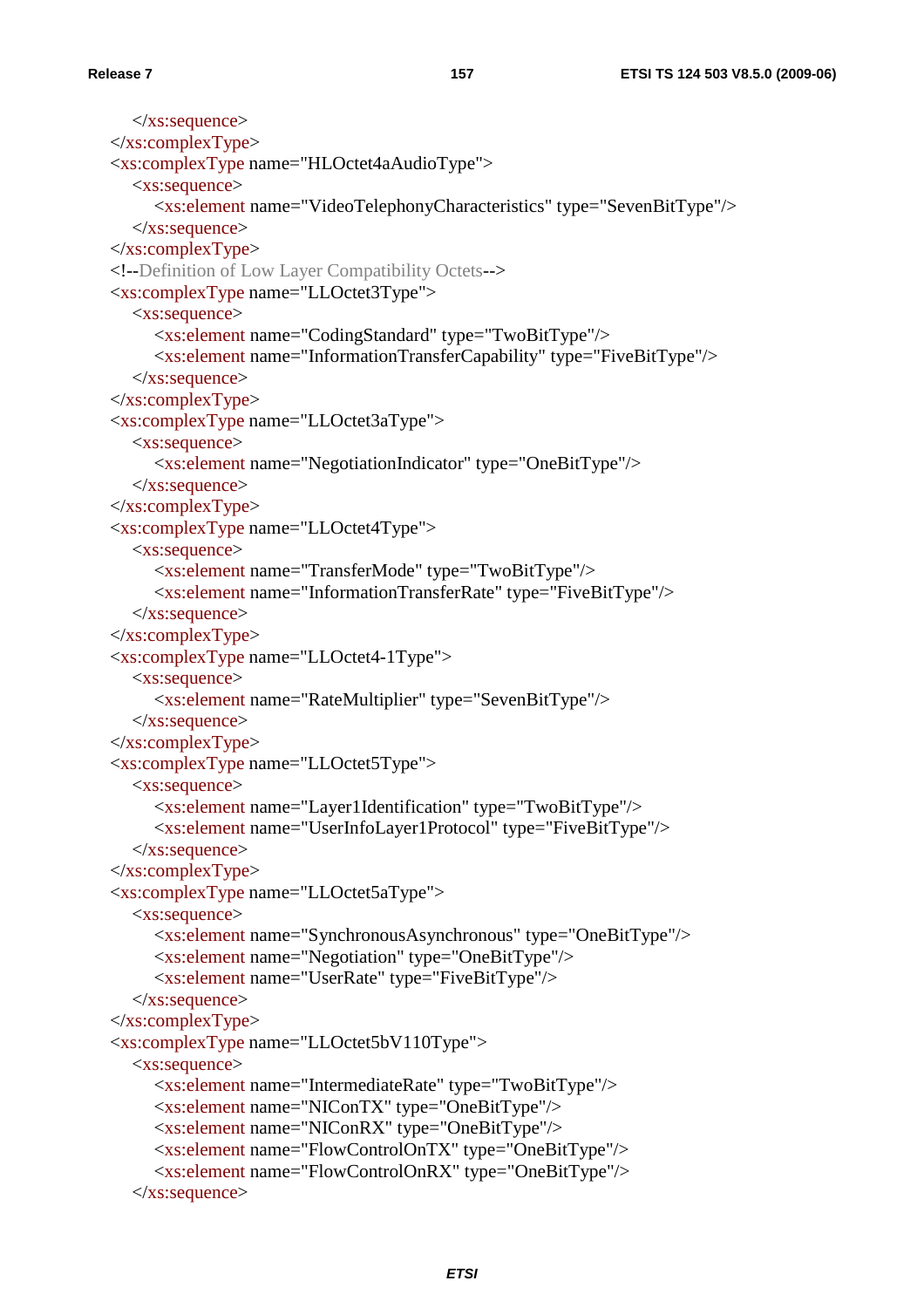```
\langle xs:complexType\rangle <xs:complexType name="LLOctet5bV120Type"> 
    <xs:sequence> 
       <xs:element name="RateAdaptionHeader" type="OneBitType"/> 
       <xs:element name="MultipleFrameEstablishmentSupport" type="OneBitType"/> 
       <xs:element name="ModeOfOperation" type="OneBitType"/> 
       <xs:element name="LogicalLinkIdentifier" type="OneBitType"/> 
       <xs:element name="Assignor" type="OneBitType"/> 
       <xs:element name="InbandOutbandNegotiation" type="OneBitType"/> 
   \langle x \ranglexs:sequence
\langle xs:complexType\rangle <xs:complexType name="LLOctet5cType"> 
    <xs:sequence> 
       <xs:element name="NumberOfStopBits" type="TwoBitType"/> 
       <xs:element name="NumberOfDataBits" type="TwoBitType"/> 
       <xs:element name="Parity" type="ThreeBitType"/> 
   \langle x \ranglexs:sequence
\langle xs:complexType\rangle <xs:complexType name="LLOctet5dType"> 
    <xs:sequence> 
       <xs:element name="DuplexMode" type="OneBitType"/> 
       <xs:element name="ModemType" type="SixBitType"/> 
   \langle x \ranglexs:sequence
\langle xs:complexType\rangle <xs:complexType name="LLOctet6Type"> 
    <xs:sequence> 
       <xs:element name="Layer2Identification" type="TwoBitType"/> 
       <xs:element name="UserInfoLayer2Protocol" type="FiveBitType"/> 
    </xs:sequence> 
\langle xs:complexType\rangle <xs:complexType name="LLOctet6aHDLCType"> 
    <xs:sequence> 
       <xs:element name="Mode" type="TwoBitType"/> 
   \langle x \ranglexs:sequence
 </xs:complexType> 
 <xs:complexType name="LLOctet6aUserSpecificType"> 
    <xs:sequence> 
       <xs:element name="UserSpecificLayer2Information" type="SevenBitType"/> 
   \langle x \ranglexs:sequence
 </xs:complexType> 
 <xs:complexType name="LLOctet6bType"> 
    <xs:sequence> 
       <xs:element name="WindowSize" type="SevenBitType"/> 
    </xs:sequence> 
\langle xs:complexType\rangle <xs:complexType name="LLOctet7Type"> 
    <xs:sequence> 
       <xs:element name="Layer3Identification" type="TwoBitType"/> 
       <xs:element name="UserInfoLayer3Protocol" type="FiveBitType"/> 
   \langle x \ranglexs:sequence
\langle xs:complexType\rangle
```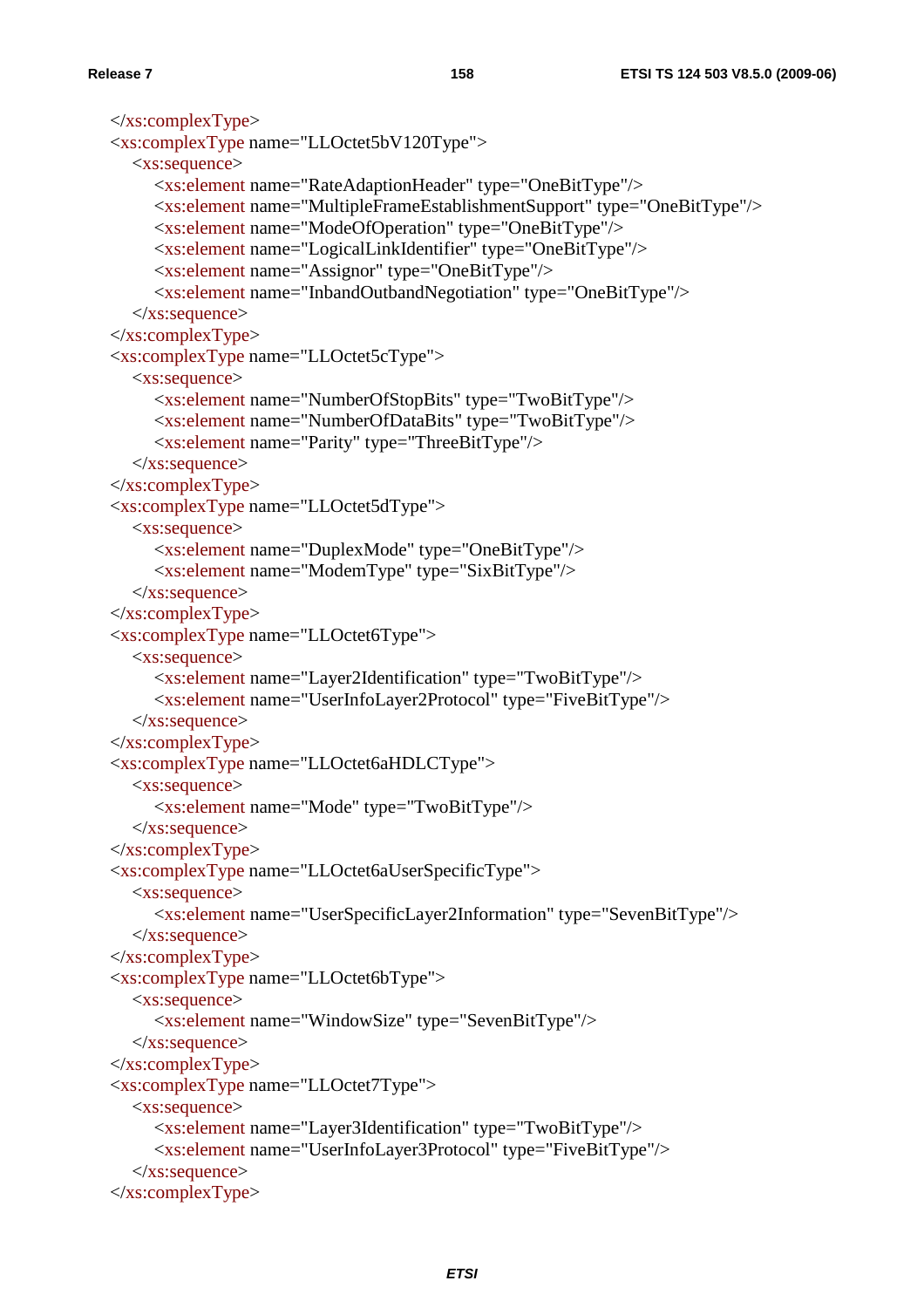```
 <xs:complexType name="LLOctet7aUserSpecificType"> 
   <xs:sequence> 
      <xs:element name="OptionalLayer3Information" type="SevenBitType"/> 
  \langle x \ranglexs:sequence
\langle xs:complexType\rangle <xs:complexType name="LLOctet7aX25Type"> 
   <xs:sequence> 
      <xs:element name="Mode" type="TwoBitType"/> 
  \langle x \ranglexs:sequence
\langle xs:complexType\rangle <xs:complexType name="LLOctet7bX25Type"> 
   <xs:sequence> 
      <xs:element name="DefaultPacketSize" type="FourBitType"/> 
  \langle x \ranglexs:sequence
\langle xs:complexType\rangle <xs:complexType name="LLOctet7cType"> 
   <xs:sequence> 
      <xs:element name="PacketWindowSize" type="SevenBitType"/> 
   </xs:sequence> 
 </xs:complexType> 
 <xs:complexType name="LLOctet7aTR9577Type"> 
   <xs:sequence> 
      <xs:element name="AdditionalLayer3Info" type="FourBitType"/> 
  \langle x \rangles: sequence
 </xs:complexType> 
 <xs:complexType name="LLOctet7bTR9577Type"> 
    <xs:sequence> 
      <xs:element name="AdditionalLayer3Info" type="FourBitType"/> 
   </xs:sequence> 
\langle xs:complexType\rangle <xs:complexType name="DispOctet3Type"> 
   <xs:sequence> 
      <xs:element name="DisplayInformation" type="SevenBitType"/> 
   </xs:sequence> 
 </xs:complexType> 
 <!--Definition of the information elements--> 
 <xs:complexType name="BearerCapabilityType"> 
    <xs:sequence> 
      <xs:element name="BCoctet3" type="BCOctet3Type"/> 
      <xs:element name="BCoctet4" type="BCOctet4Type"/> 
      <xs:element name="BCoctet4-1" type="BCOctet4-1Type" minOccurs="0"/> 
      <xs:element name="BCoctet5" type="BCOctet5Type" minOccurs="0"/> 
      <xs:element name="BCoctet5a" type="BCOctet5aType" minOccurs="0"/> 
      <xs:element name="BCoctet5bV110" type="BCOctet5bV110Type" minOccurs="0"/> 
      <xs:element name="BCoctet5bV120" type="BCOctet5bV120Type" minOccurs="0"/> 
      <xs:element name="BCoctet5c" type="BCOctet5cType" minOccurs="0"/> 
      <xs:element name="BCoctet5d" type="BCOctet5dType" minOccurs="0"/> 
      <xs:element name="BCoctet6" type="BCOctet6Type" minOccurs="0"/> 
      <xs:element name="BCoctet7" type="BCOctet7Type" minOccurs="0"/> 
      <xs:element name="BCoctet7a" type="BCOctet7aType" minOccurs="0"/> 
      <xs:element name="BCoctet7b" type="BCOctet7bType" minOccurs="0"/>
```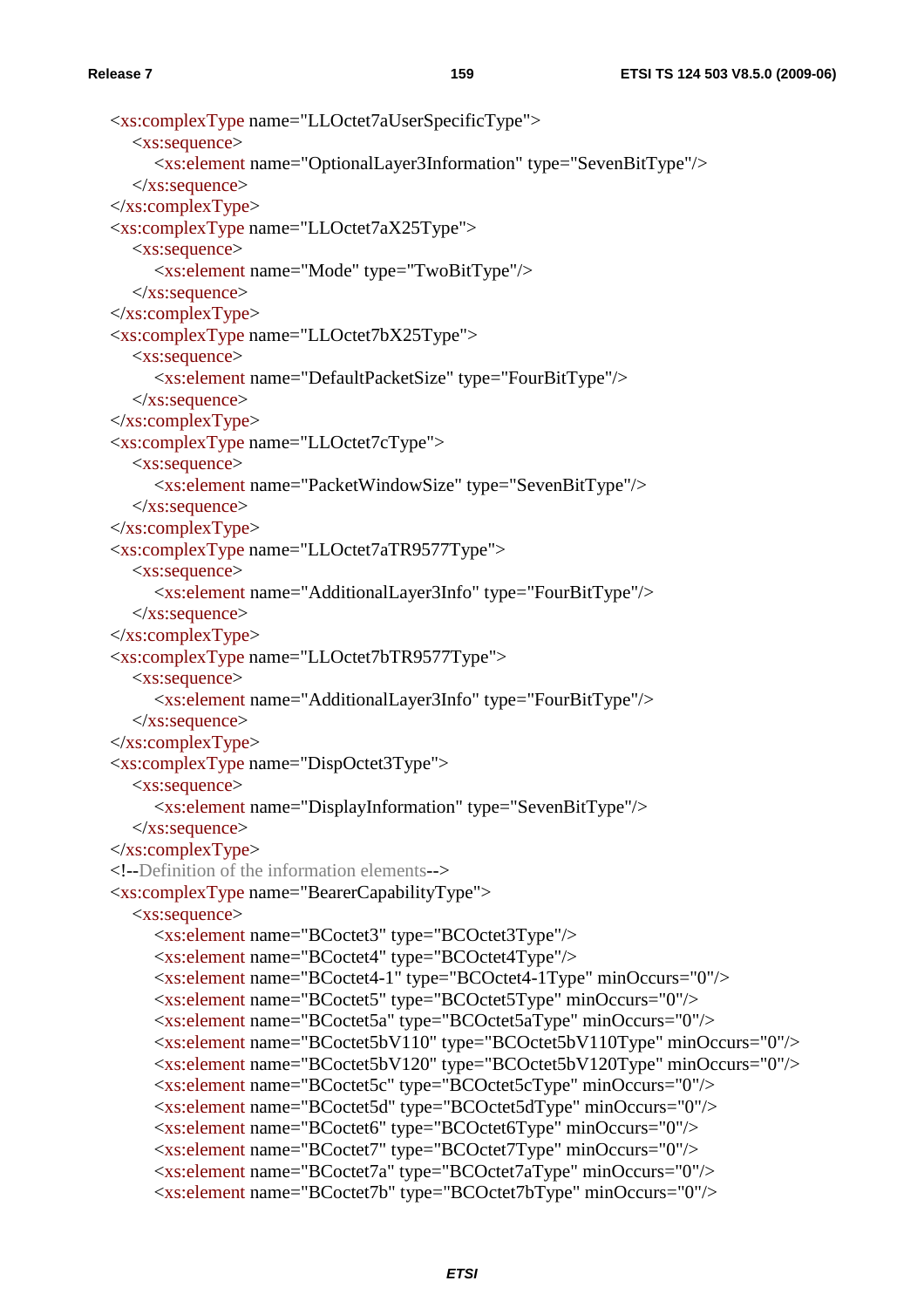```
\langle x \ranglexs:sequence
  \langle xs:complexType\rangle <xs:complexType name="HighLayerCompatibilityType"> 
      <xs:sequence> 
         <xs:element name="HLOctet3" type="HLOctet3Type"/> 
         <xs:element name="HLOctet4" type="HLOctet4Type"/> 
         <xs:element name="HLOctet4aMaintenance" type="HLOctet4aMaintenanceType" 
minOccurs="0"/> 
         <xs:element name="HLOctet4Audio" type="HLOctet4aAudioType" minOccurs="0"/> 
      </xs:sequence> 
  \langle xs:complexType\rangle <xs:complexType name="LowLayerCompatibilityType"> 
      <xs:sequence> 
         <xs:element name="LLOctet3" type="LLOctet3Type"/> 
         <xs:element name="LLOctet3a" type="LLOctet3aType" minOccurs="0"/> 
         <xs:element name="LLOctet4" type="LLOctet4Type"/> 
         <xs:element name="LLOctet4-1" type="LLOctet4-1Type" minOccurs="0"/> 
         <xs:element name="LLOctet5" type="LLOctet5Type" minOccurs="0"/> 
         <xs:element name="LLOctet5a" type="LLOctet5aType" minOccurs="0"/> 
         <xs:element name="LLOctet5bV110" type="LLOctet5bV110Type" minOccurs="0"/> 
         <xs:element name="LLOctet5bV120" type="LLOctet5bV120Type" minOccurs="0"/> 
         <xs:element name="LLOctet5c" type="LLOctet5cType" minOccurs="0"/> 
         <xs:element name="LLOctet5d" type="LLOctet5dType" minOccurs="0"/> 
         <xs:element name="LLOctet6" type="LLOctet6Type" minOccurs="0"/> 
         <xs:element name="LLOctet6aHDLC" type="LLOctet6aHDLCType" minOccurs="0"/> 
         <xs:element name="LLOctet6aUserSpecific" type="LLOctet6aUserSpecificType" 
minOccurs="0"/> 
         <xs:element name="LLOctet6b" type="LLOctet6bType" minOccurs="0"/> 
         <xs:element name="LLOctet7" type="LLOctet7Type"/> 
         <xs:element name="LLOctet7aUserSpecific" type="LLOctet7aUserSpecificType" 
minOccurs="0"/> 
         <xs:element name="LLOctet7aX25" type="LLOctet7aX25Type" minOccurs="0"/> 
         <xs:element name="LLOctet7bX25" type="LLOctet7bX25Type" minOccurs="0"/> 
         <xs:element name="LLOctet7c" type="LLOctet7cType" minOccurs="0"/> 
         <xs:element name="LLOctet7aTR9577" type="LLOctet7aTR9577Type" 
minOccurs="0"/> 
         <xs:element name="LLOctet7bTR9577" type="LLOctet7bTR9577Type" 
minOccurs="0"/> 
     \langle x \ranglexs:sequence
   </xs:complexType> 
   <xs:complexType name="DisplayType"> 
      <xs:sequence> 
         <xs:element name="DispOctet3" type="DispOctet3Type"/> 
      </xs:sequence> 
  \langle xs:complexType\rangle <!--Definition of progress indicator--> 
   <xs:complexType name="ProgressOctet3Type"> 
      <xs:sequence> 
         <xs:element name="CodingStandard" type="TwoBitType"/> 
         <xs:element name="Location" type=" FourBitType "/> 
      </xs:sequence>
```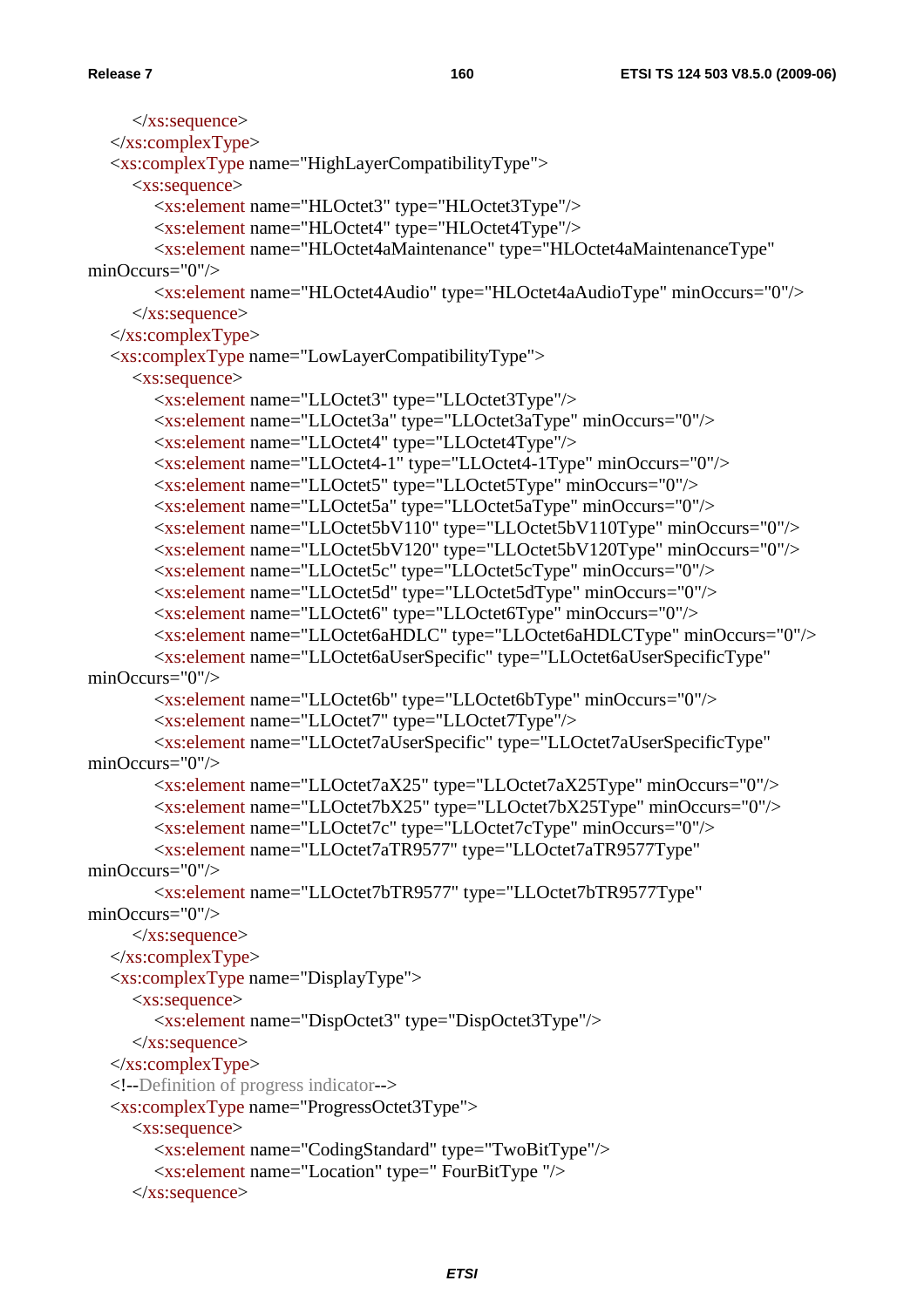$\langle$ xs:complexType> <xs:complexType name="ProgressOctet4Type"> <xs:sequence> <xs:element name="ProgressDescription" type="SevenBitType"/>  $\langle x \rangle$ xs:sequence  $\langle xs:complexType\rangle$  <xs:complexType name="ProgressIndicatorType"> <xs:sequence> <xs:element name="ProgressOctet3" type="ProgressOctet3Type"/> <xs:element name="ProgressOctet4" type="ProgressOctet4Type"/>  $\langle x \rangle$ xs:sequence </xs:complexType> <!--Definition of document structure--> <xs:element name="PSTN-transit"> <xs:complexType> <xs:sequence> <xs:element name="BearerInfomationElement" type="BearerCapabilityType" maxOccurs="2"/> <xs:element name="HighLayerCompatibility" type="HighLayerCompatibilityType" minOccurs="0" maxOccurs="2"/> <xs:element name="LowLayerCompatibility" type="LowLayerCompatibilityType" minOccurs="0"/> <xs:element name="ProgressIndicator" type="ProgressIndicatorType" minOccurs="0" maxOccurs="unbounded"/> <xs:element name="Display" type="DisplayType" minOccurs="0" maxOccurs="unbounded"/>  $\langle x \rangle$ s: sequence </xs:complexType> </xs:element> </xs:schema>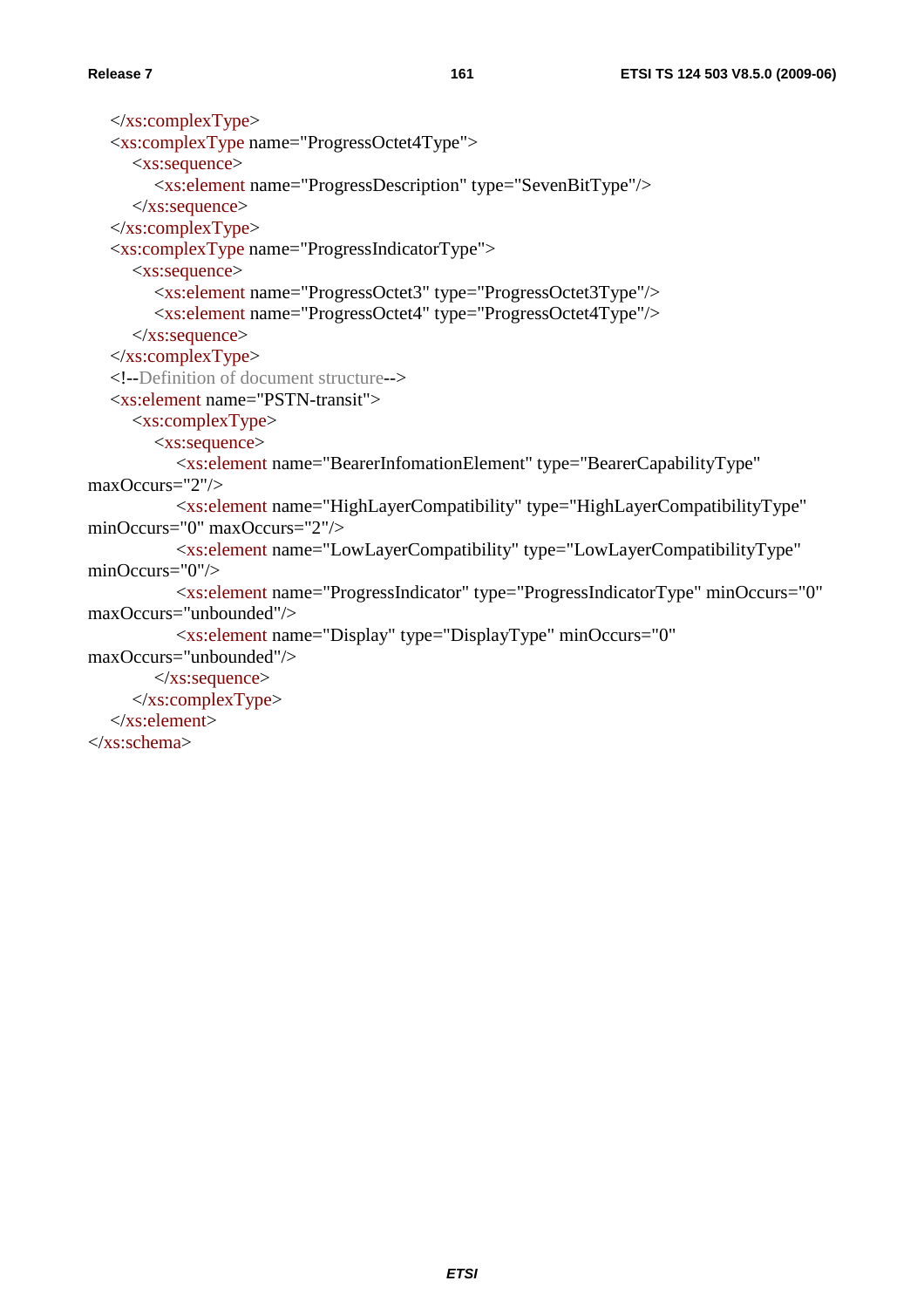## Annex ZE (informative): Change history

## **ETSI TISPAN change history:**

|                     | <b>TISPAN # TISPAN Doc.</b>  | CR               | Subject/Comment                                                                     |
|---------------------|------------------------------|------------------|-------------------------------------------------------------------------------------|
|                     | 13tTD440r3                   | 001              | WI03120, CR001: mandate the authorization header in case of HTTP                    |
|                     |                              |                  | Digest Authentication mechanism                                                     |
|                     |                              |                  | This CR was agreed during TISPAN#13Ter and revised in                               |
|                     |                              |                  | TISPAN#14Bis (14bTD077).                                                            |
|                     | 14bTD239r4                   | 002              | WI03120, CR002: Addition of the Reason Header within Responses.                     |
|                     |                              |                  | This CR was agreed during TISPAN#14Bis.                                             |
|                     | 14tTD288r3                   | 003              | WI03120, CR003: Upgrading ES 283 003 to take 3GPP TS 24.229 [1]<br>v7.8.0 as basis. |
|                     | 14Ttd288r4                   | 003              | Minor update to CR3 as discussed on TISPAN_GEN list during CR                       |
|                     |                              |                  | approval process:                                                                   |
|                     |                              |                  | subclause 5.1.1.2, item j) was underlined. This text is already included            |
|                     |                              |                  | in 24.229 version 7.8.0, and therefore should be shown as plain text.               |
|                     | 15bTD066r2                   | 004              | WI03120, CR004: included some editorial changes.                                    |
|                     | 15bTD304r1                   | 006              | WI3120, CR006: addition of UUI Header for User to User Service.                     |
| TISPAN3-            | WG3TD121r3                   | 007              | WI3120 ES 283 003 SIP XML addition for support of transit specific                  |
| WG3                 |                              |                  | content                                                                             |
| TISPAN3-            | WG3TD119r1                   | 008              | Alignment with Release1 on the usage of port for SIP messages                       |
| WG3                 |                              |                  | without security association                                                        |
| TISPAN3-<br>WG3     | WG3TD122r1                   | 009              | Correction of incorrect implementation of CR in clause 5.4.1.2A                     |
| TISPAN3-            | void                         | 010              | void                                                                                |
|                     | WG3<br> TISPAN3-  WG3TD125r1 | 011              | Clarification in clause 5.1.1.7 Network initiated deregistration                    |
| WG3                 |                              |                  |                                                                                     |
| TISPAN3-<br>WG3     | WG3TD130r1                   | $\overline{012}$ | Alignment of text in clause 5.4.1.2A                                                |
|                     | TISPAN3-WG3TD148r2           | 013              | Keep Alive for Signalling                                                           |
| WG3                 |                              |                  |                                                                                     |
|                     | TISPAN3- WG3TD149r1          | 014              | ES 283 003 Add NAT traversal for media to the endorsement of                        |
| WG3                 |                              |                  | 24.229                                                                              |
| WG3                 | TISPAN3-WG3TD179r2           | 015              | WI3120 ES 283 003 Harmonization of Digest authentication                            |
|                     | TISPAN3-WG3TD197r1           | 016              | Endorsement of annexes and correction of references                                 |
| WG3                 |                              |                  |                                                                                     |
| TISPAN <sub>3</sub> | WG3TD226                     | 017              | Scope limitation                                                                    |
| WG3                 |                              |                  |                                                                                     |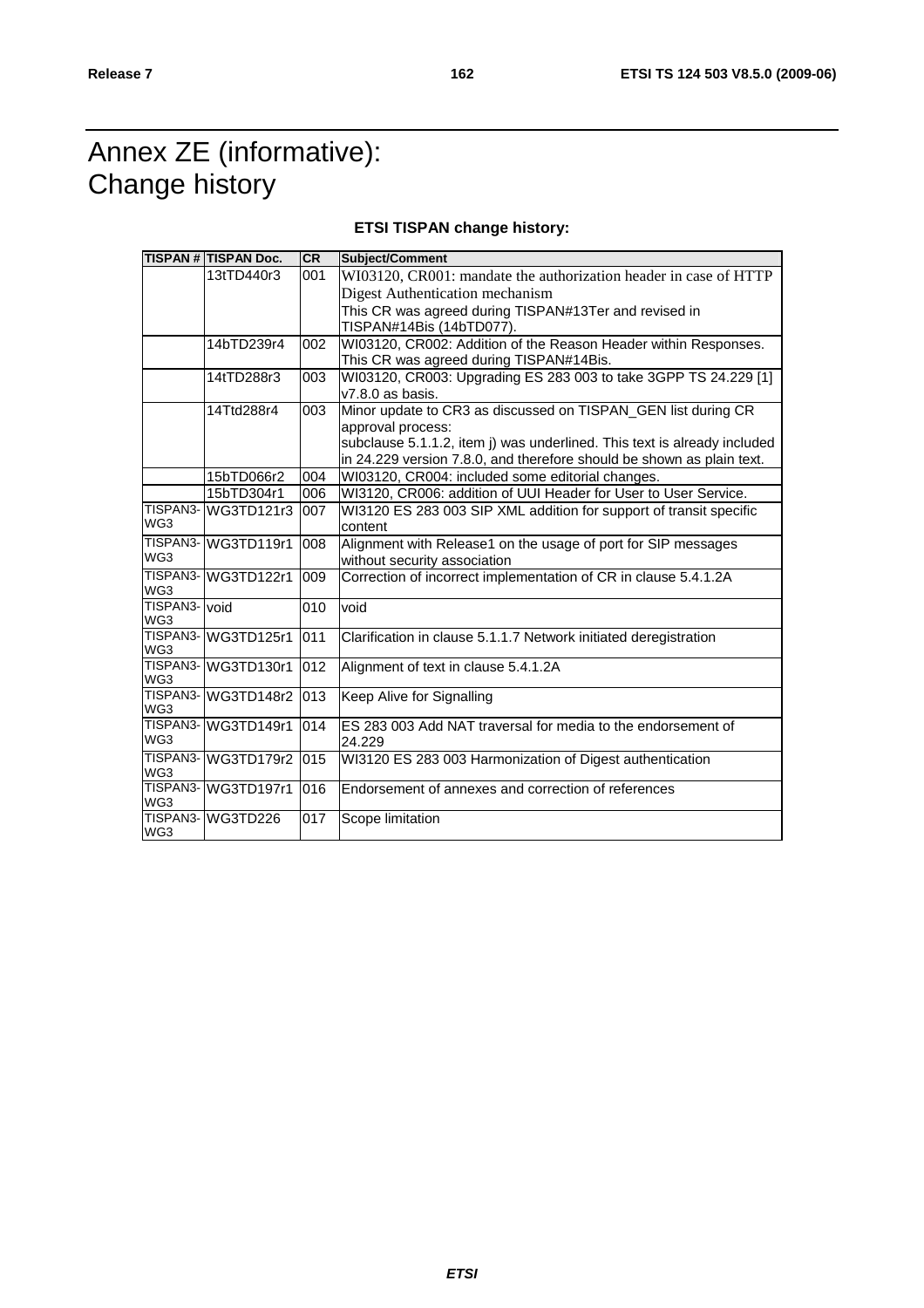## **3GPP change history:**

| <b>Change history</b> |       |                 |           |           |                                                                 |       |            |
|-----------------------|-------|-----------------|-----------|-----------|-----------------------------------------------------------------|-------|------------|
| <b>Date</b>           | TSG#  | <b>TSG Doc.</b> | <b>CR</b> |           | <b>Rev Subject/Comment</b>                                      | Old   | <b>New</b> |
| 2006-01               |       |                 |           |           | Publication as ETSI ES 283 003                                  |       | 1.1.1      |
| 2007-09               |       |                 |           |           | Publication as ETSI ES 283 003                                  |       | 1.8.0      |
| 2008-01               |       |                 |           |           | Final draft ETSI ES 283 003 ETSI membership approval            |       | 2.5.1      |
|                       |       |                 |           |           | procedure                                                       |       |            |
| 2008-01               |       |                 |           |           | Converted to 3GPP TS 24.503                                     |       | 2.5.2      |
| 2008-03               | CT#39 | CP-080095       |           |           | Based on the decision in CT#39 version 8.0.0 created by MCC     | 2.5.2 | 8.0.0      |
| 2008-06               | CT#40 | CP-080338 0010  |           | $\vert$ 1 | Interaction IPSec with symmetric response routing               | 8.0.0 | 8.1.0      |
| 2008-06               | CT#40 |                 |           |           | Revision of references to documents from IETF ECRIT working     |       |            |
|                       |       | CP-080340 0001  |           |           | group                                                           | 8.0.0 | 8.1.0      |
| 2008-06               | CT#40 | CP-080341 0013  |           |           | Correction on identifiers distinguishing the dialog             | 8.0.0 | 8.1.0      |
| 2008-06               | CT#40 | CP-080341 0011  |           |           | Revision of references to documents from IETF                   | 8.0.0 | 8.1.0      |
| 2008-06               | CT#40 | CP-080341 0014  |           |           | Correction to P-CSCF session release procedures                 | 8.0.0 | 8.1.0      |
| 2008-06               | CT#40 | CP-080345 0009  |           |           | IARI and ICSI in different feature tags                         | 8.0.0 | 8.1.0      |
| 2008-06               | CT#40 | CP-080349 0012  |           |           | Revision of references to documents from IETF SIP working group | 8.0.0 | 8.1.0      |
| 2008-06               | CT#40 | CP-080350 0004  |           |           | 3GPP IM CN subsystem XML alignment                              | 8.0.0 | 8.1.0      |
| 2008-06               | CT#40 | CP-080420 0015  |           | 15        | Handling of SDP at the terminating UE                           | 8.0.0 | 8.1.0      |
| 2008-09               | CT#41 | CP-080515 0019  |           |           | Annex A: Correction of SDP connection information               | 8.1.0 | 8.2.0      |
| 2008-12               | CT#42 | CP-080852 0021  |           |           | Wildcarded PUI, UE loose route and Ethernet access              | 8.2.0 | 8.3.0      |
| 2008-12               | CT#42 | CP-080869 0022  |           |           | Correction of ICSI and IARI feature tag name                    | 8.2.0 | 8.3.0      |
| 2009-03               | CT#43 | CP-09012110024  |           |           | Correction of URN-value for Service Identifiers                 | 8.3.0 | 8.4.0      |
| 2009-06               | CT#44 | CP-090400 0025  |           |           | Update P-Early-Media Reference                                  | 8.4.0 | 8.5.0      |
| 2009-06               | CT#44 | CP-090396 0026  |           |           | Corrections for reauthenticating user                           | 8.4.0 | 8.5.0      |
| 2009-06               | CT#44 | CP-090396 0027  |           |           | Proxy profile corrections                                       | 8.4.0 | 8.5.0      |
| 2009-06               | CT#44 | CP-090445 0029  |           |           | Correction to Annex A /P-Access-Network-Info                    | 8.4.0 | 8.5.0      |
| 2009-06               | CT#44 | CP-090476 0030  |           | 13        | Correction to Annex A /P-User-Database                          | 8.4.0 | 8.5.0      |